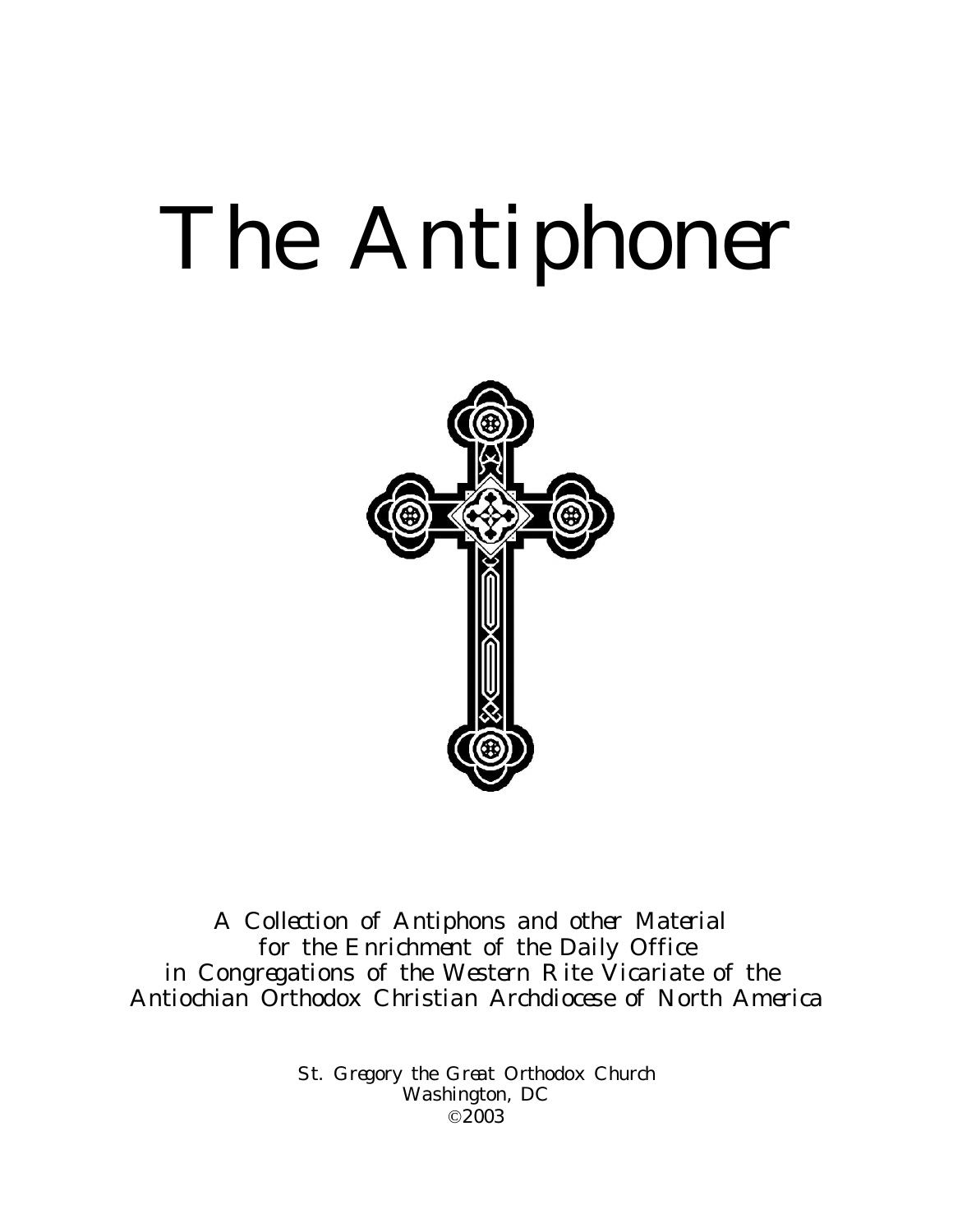#### Prayers before the Office

Open thou, O Lord, my mouth to bless<br>thy holy Name; cleanse also my Ithy holy Name; cleanse also my heart from all vain, evil and wandering thoughts; enlighten my understanding; enkindle my affections; that I may say this Office worthily, with attention and devotion, and so be meet to be heard in the presence of thy divine Majesty. Through Christ our Lord. Amen.

We intend, Heavenly Father, by thine<br>assistance, to sing this Divine Office to thy praise and glory. Be present with us and those absent from us. Open our minds and our hearts to receive thy word and strengthen us thereby to serve thee faithfully in all we do. Through Jesus Christ our Lord who with thee and the Holy Spirit liveth and reigneth, ever one God, world without end. Amen.

#### Prayers after the Office

To God Most Holy, in His Divine<br>Majesty of Trinity in Unity; to J  $\perp$  Majesty of Trinity in Unity; to Jesus Christ our Lord and God made man and Crucified for us; to blessed Mary Ever-Virgin, from whose glorious pure Motherhood He took flesh; and to the entire company of the Saints of God in heaven; be praise, honor, power and glory, from every creature on earth; and likewise to us sinners may there be full remission of all our sins: throughout all ages of ages. Amen.

Grant, we beseech thee, Almighty<br>God, that the words we have heard **Trant, we beseech thee, Almighty** this day with our outward ears, may, through thy grace, be so grafted inwardly in our hearts, that they may bring forth in us the fruit of good living, to the honor and praise of thy Name; through Jesus Christ our Lord. Amen.

*Note from the Ordo: Commemorations at the Divine Office consist of the Antiphon on the Magnificat (at Vespers) or Benedictus (at Lauds) of the commemorated occasion said after the Collect of the Office proper, and followed by the Versicle and Response which follows the Hymn, and finally the commemorative Collect.*

*For example:*

*Collect of the Day Antiphon of the Commemoration Versicle and Response of the Commemoration Collect of the Commemoration*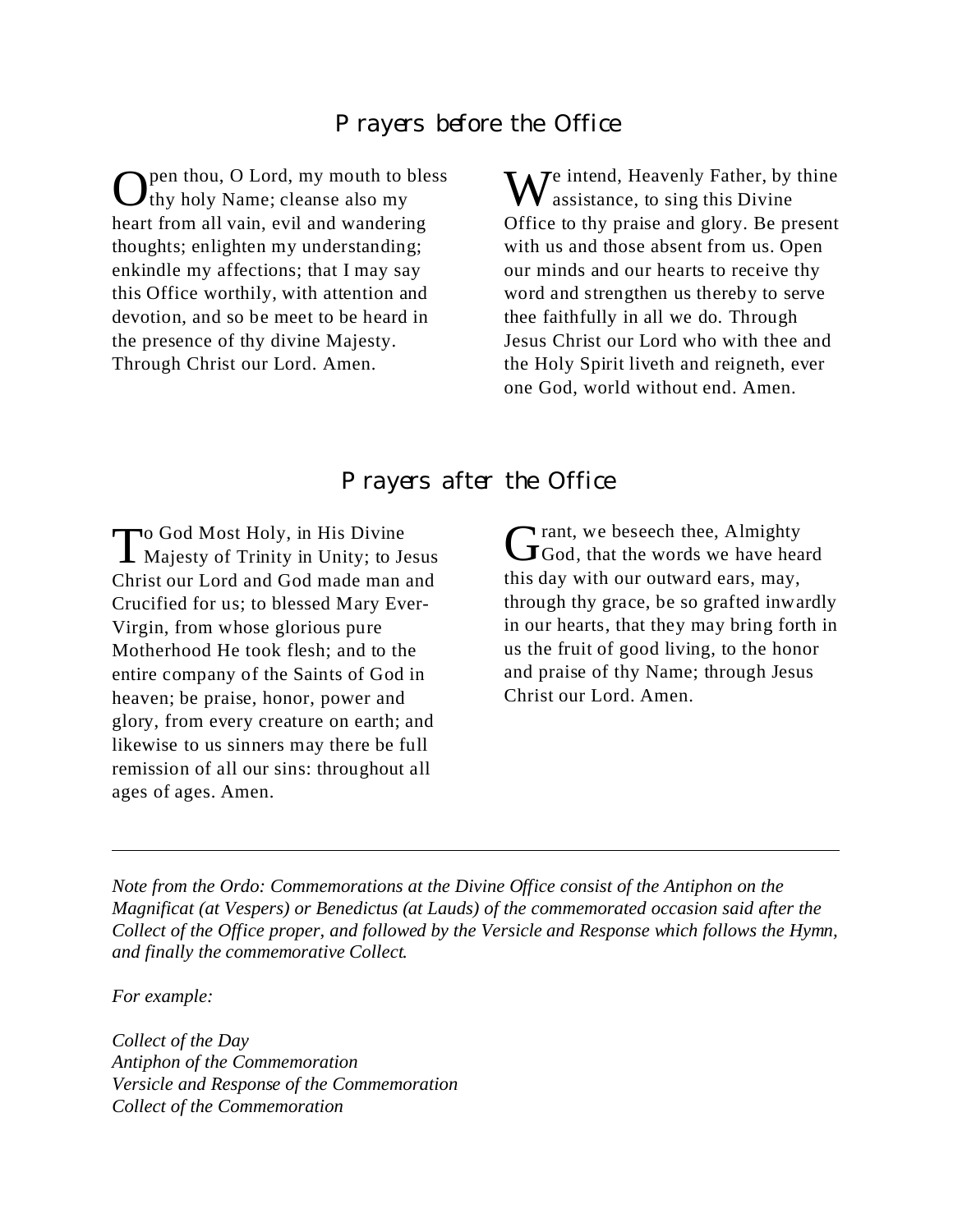# Table of Contents

| The Antiphoner                                                                                                                                                                                                                                                                                                                                 |                                                                                                                                                                                                                                                                                                              |  |
|------------------------------------------------------------------------------------------------------------------------------------------------------------------------------------------------------------------------------------------------------------------------------------------------------------------------------------------------|--------------------------------------------------------------------------------------------------------------------------------------------------------------------------------------------------------------------------------------------------------------------------------------------------------------|--|
|                                                                                                                                                                                                                                                                                                                                                |                                                                                                                                                                                                                                                                                                              |  |
|                                                                                                                                                                                                                                                                                                                                                |                                                                                                                                                                                                                                                                                                              |  |
| The Psalm Prose<br>Epiphany $\ldots \ldots \ldots \ldots 12$<br>Presentation $\dots \dots \dots \dots \dots 118$<br>Palm Sunday  29<br>Annunciation 137<br>Ascension $\ldots \ldots \ldots \ldots 37$<br>Pentecost 40<br>Trinity $\dots \dots \dots \dots \dots \dots 42$<br>Corpus Christi  44<br>Ss. Peter & Paul $\ldots \ldots \ldots 166$ | Transfiguration  181<br>Dormition BVM $\ldots \ldots \ldots 185$<br>Nativity BVM 194<br>Holy Cross $\dots \dots \dots \dots 197$<br>St. Michael & All Angels . 202<br>All Saints $\dots \dots \dots \dots 211$<br>Entrance BVM  221<br>Conception BVM $\ldots \ldots \ldots 100$<br>Common of Dedication 236 |  |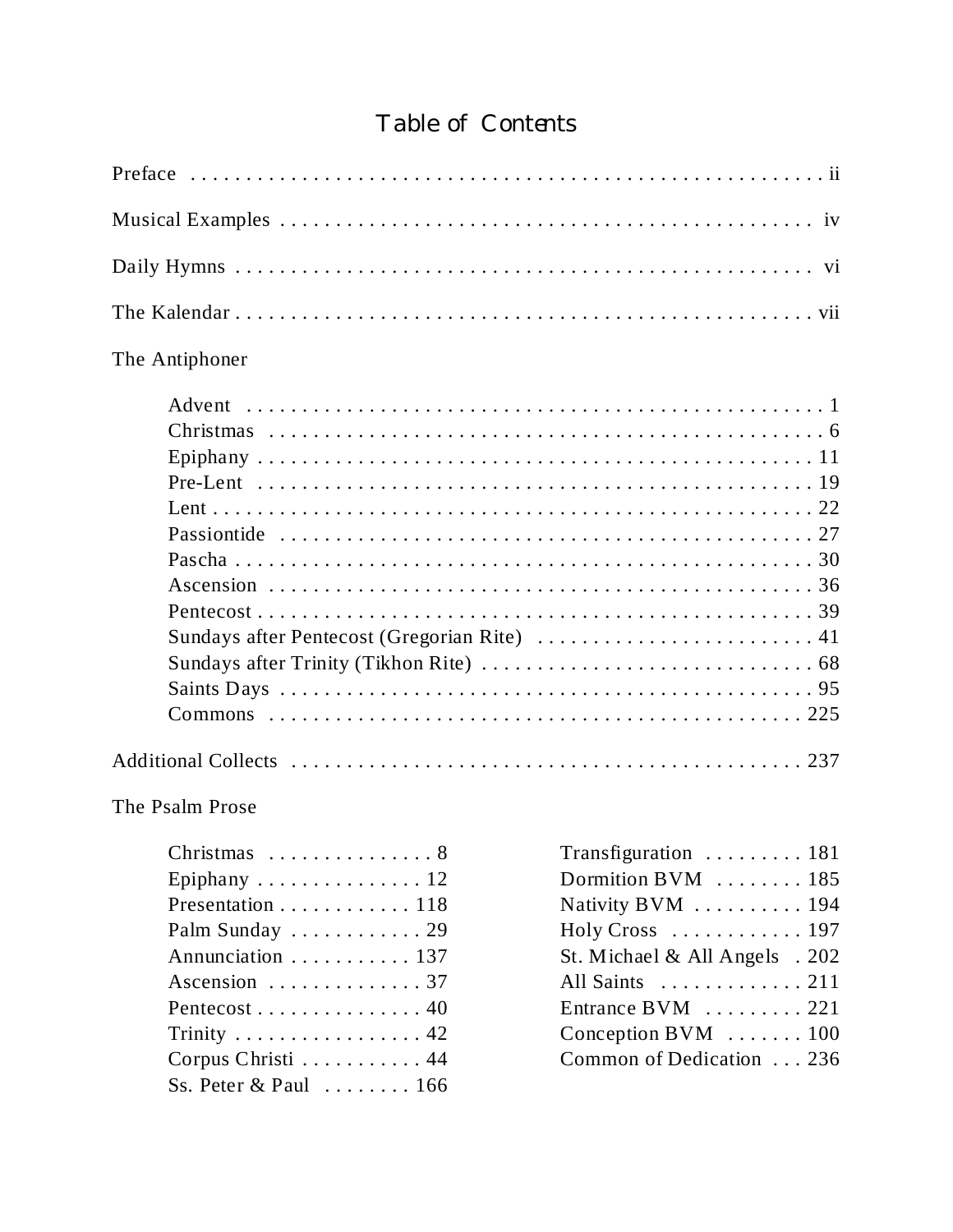#### Preface

From the beginning the principal act of Christian worship has been the Eucharist: the *remembrance* of Christ's perfect offering of Himself, whereby He becomes present in our rom the beginning the principal act of Christian worship has been the Eucharist: the midst, as we recall with praise and thanksgiving the mighty acts of God undertaken for our salvation. Along with the Eucharist, however, the Church has engaged in services consisting of the singing of Psalms and hymns, the reading of Scripture and prayer. These have always been daily services, marking the passage of time and serving to sanctify time by offering it back to God in our prayers. While all Christians are encouraged to pray daily at regular times, historically the daily offices reached a highly developed form in monastic communities. The Psalmist declared "Seven times a day do I praise thee because of thy righteous judgments" *(Ps. 119:164)* and the monastic pattern of Prime, Lauds, Terce, Sext, None, Vespers and Compline fulfilled this pattern (Matins is a night office). In the  $6<sup>th</sup>$  century, St. Benedict arranged many of the details of the Office, declared it to be the *Opus Dei* (the "work of God"), and established it as the foundation of monastic life.

G radually the Office became the exclusive property of the monastic communities, due to the fact the complexity of the services and the rules governing them (and in the West due to the fact the services) complexity of the services and the rules governing them (and in the West due to the fact that the Offices were sung in Latin rather than in the vernacular). The most positive and helpful contribution that Thomas Cranmer (the Protestant Archbishop of Canterbury, d. 1556) made to the English Reformation was the simplification of the monastic office into the Prayer Book forms of Morning and Evening Prayer. These services were meant to be sung (or read) not only in Church each day, but also by individuals at home. There was virtually nothing new added to the Office; rather Morning Prayer was created from elements of Matins and Lauds and Evening Prayer was created from Vespers and Compline. While the normal monastic practice was to recite the whole of the Psalter every week, the Prayer Book forms provided for the whole of the Psalter to be read each month. A lectionary for reading a substantial portion of Scripture over the course of the year was also provided.

While Cranmer made the Office more accessible to those not living in monastic communities,<br>the also removed virtually all of the non-scriptural interpretive content. The Office Hymns, he also removed virtually all of the non-scriptural interpretive content. The Office Hymns, Antiphons, and Responsories of the monastic Office provided important teaching, commentary on the Scripture, Season or Feast Day. Without this didactic material the Office reached a "lowest common denominator" and it was easier to maintain the "Anglican compromise" which allowed both Catholic and Protestant to read the same Scripture and say the same words but have very different understandings of the faith. For those of us who are engaged in the on-going work of restoring the Western Rite to its Orthodox home, doctrinal ambiguity is not an option - our faith is expressed in the way we pray; the words of our prayers convey what we believe.

In 1904 when Russian Church hierarchs were looking at the Book of Common Prayer to see<br>Western Rite, they found nothing that should what portions might be useful within a restored Western Rite, they found nothing that shou what portions might be useful within a restored Western Rite, they found nothing that should be omitted from the Daily Office. Rather they noted that "while the recourse in prayer to the Holy Mother of God, to the Angel Hosts, and to the illustrious Saints, the glorification and invocation of them, forms an essential part of Orthodox and Catholic worship, these things are entirely foreign to Anglican worship. It is absolutely necessary that there should be introduced into this worship some such prayers (or hymns) in one or another form and degree" *(Russian Observations upon the American Prayer Book*, tr. W.J. Barnes, Alcuin Club Tract, 1917, p. 30).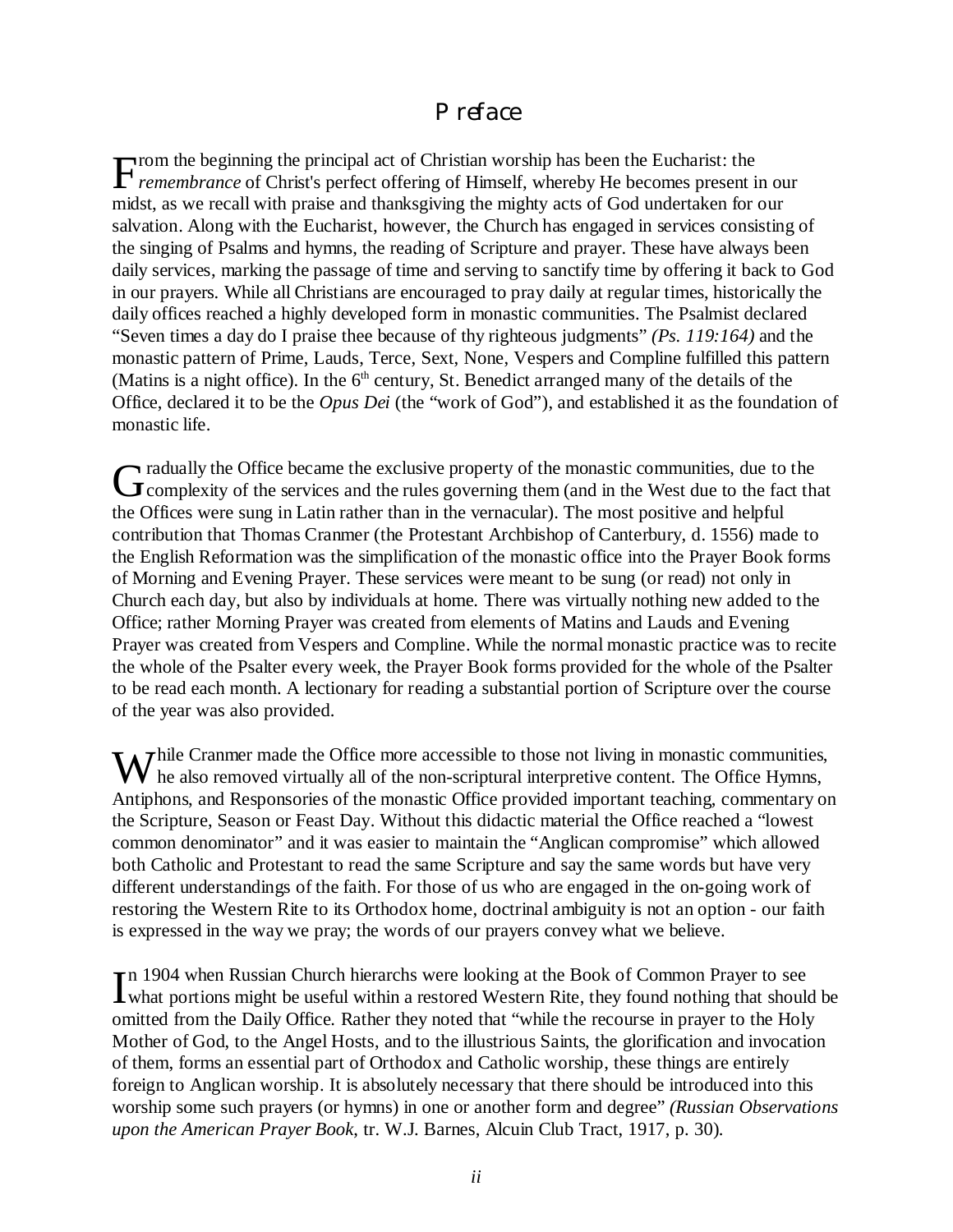The ancient Hymns and Antiphons of the Office supply these missing elements. The *St.*<br>Ambrose Hymnal provides over eighty office hymns taken from the Roman and Sarum **here** ancient Hymns and Antiphons of the Office supply these missing elements. The *St*. Breviaries, as well as the Marian Anthems (traditionally sung at the conclusion of the Office). The great majority of these hymns are pre-schism and come to us from the pens of St. Ambrose, St. Gregory, St. Bede, Prudentius and other teachers of the Church who were also gifted poets and musicians. By singing this cycle of hymns which reveal the deeper meaning of the day or season, we return to the understanding of the Fathers of the Church.

The remaining need is for a collection of Antiphons for the canticles *Magnificat* (at Vespers) and *Benedictus* (at Matins). Originally used for any music sung alternately by two cantors of and *Benedictus* (at Matins). Originally used for any music sung alternately by two cantors or choirs, the word *Antiphon* gradually came to be applied to sentences which convey the emphasis of the occasion, sung before and after the canticle. These Antiphons, which are sung by a cantor or cantors, most often give a brief meditation on the Sunday Gospel or the theological teaching the Church wishes to illumine. This *Antiphoner* draws on the works of G. H. Palmer*,* and *The Monastic Diurnal, the Anglican Breviary, the Prayerbook Office, The Day Office of the Monastic Breviary, The Day Hours of the Church*, and others. We give thanks to God for the earlier work done by those who love the prayer of the Church, preserving this heritage for others. We are also grateful to those who have assisted with the research for, and preparation of this collection. We trust that further efforts will continue to build upon and refine this work as it is used in our worship.

For all Sundays, major feasts and Commons, this *Antiphoner* supplies the lectionary citation (when applicable), the title of the Office Hymn along with the proper Versicle and Respons (when applicable), the title of the Office Hymn along with the proper Versicle and Response, Antiphons for First and Second Vespers and Matins, the Invitatory Antiphon, and the Collect for the Day from both the Gregorian use (the first collect) and the Tikhon use (the second collect). When multiple antiphons are provided the Gregorian use is first followed by the Tikhon use. When only First or Second Vespers is offered the preferred antiphon is marked  $\star$ . For saints' days classified *Semi-double* the Commons may be used; for those classified as *Simple* the Collect alone is added to the ferial office. Frequently, material from the Commons has been repeated to minimize page turns. We have chosen not to provide musical pointing for the antiphons due to the variety of musical practices currently in use. The Antiphons may be said when the Office is read, sung to a single note, psalm tone or a simple melody (see the examples following), or sung to the more elaborate melodies such as those found in Palmer's *Canticle Antiphons.*

We have not provided Psalm Antiphons for every occasion. These Antiphons are typically scriptural, often from the very psalm being sung. We have, rather, included Psalm scriptural, often from the very psalm being sung. We have, rather, included Psalm Antiphons for major feasts, as these often provide further commentary on the occasion. These may be sung as needed, one antiphon sung before and after each psalm, or they may be sung together as a *Psalm Prose* immediately before the Psalms in a convenient manner (see examples).

We hope that this collection may enrich the prayers of the faithful of our congregations.<br>
Praying the Office is not just for monastics and some liturgical "elite," it is for all the Praying the Office is not just for monastics and some liturgical "elite," it is for *all the faithful*. We are all called to holiness, to life with God. The words (and music) of the Office are an important path of sanctification, one trod by saints and accompanied by the holy angels. As we pray the Offices of Matins and Vespers let us recall the words of St. Paul to the Colossians "Let the word of Christ dwell in you richly in all wisdom; teaching and admonishing one another in psalms and hymns and spiritual songs, singing with grace in your hearts to the Lord" *(3:16).*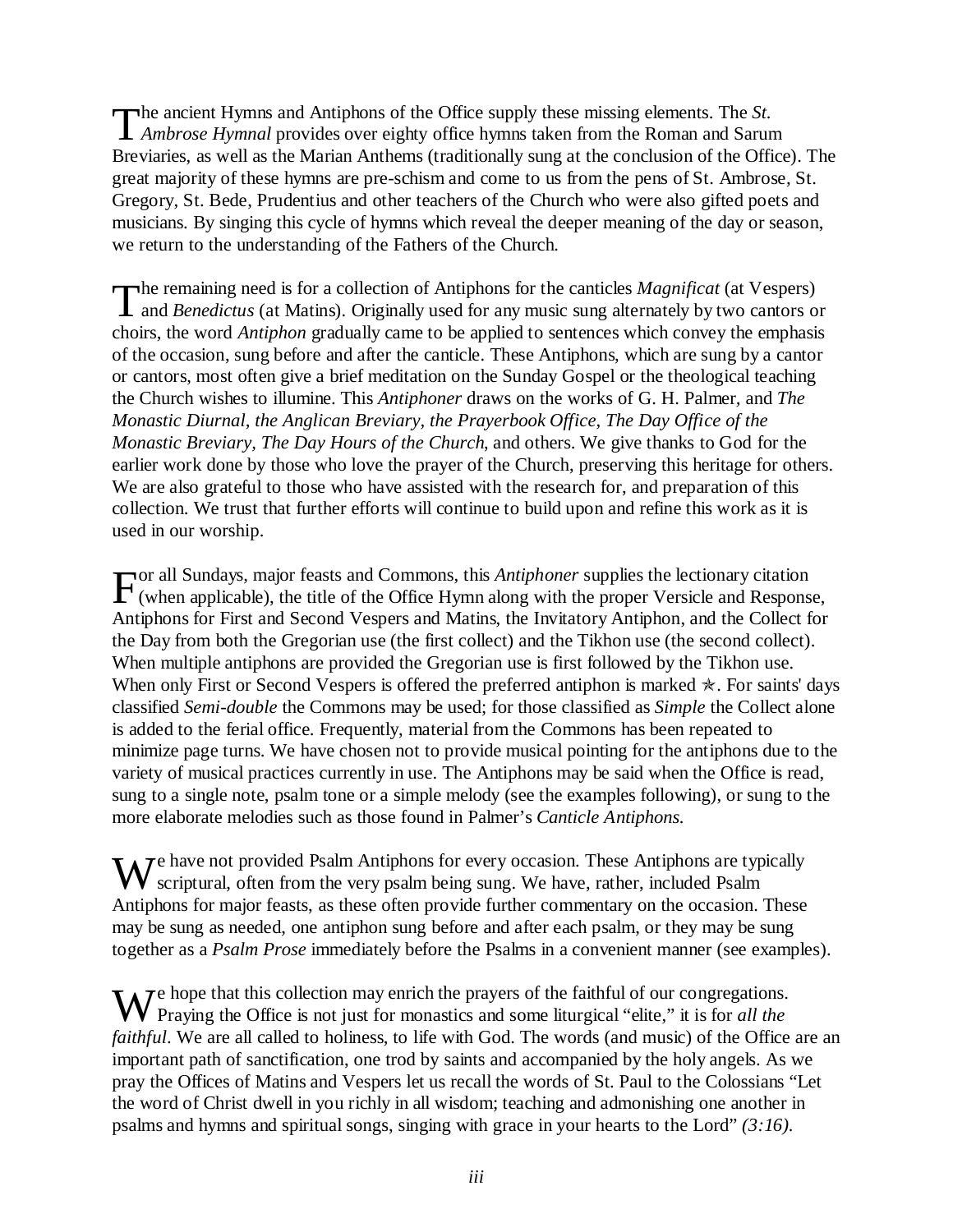# Musical Examples

*Note that in providing minimal pointing for this collection, the \* marks the midpoint of an antiphon (it does not here imply a pause), a / marks the beginning of the melodic cadence, and the // marks a suggested division of a long antiphon into two parts, each to be sung to the full melody.*

*Music for the Versicle & Response (sung after the Office Hymn)*



 *V.* Lord, let my prayer be set / forth: *R*. In thy sight as the in/cense.

*Suggested ways of chanting antiphons*

*1. Sung to a single note with a simple ending.*



*Antiphon on Magnificat:* They which in an honest and good heart receive the word, bring forth / fruit with patience.

*2. Sung to the tone of the Canticle*



*Antiphon on Benedictus:* (Behold), we go up to Jerusalem, and all things shall / be accomplished, \* which were written by the prophets con/cerning the Son of man.



*Antiphon on Magnificat:* (Behold, now) is the accepted time; behold, now is the day / of salvation: \* let us therefore in these days approve ourselves as the servants of God, in much patience, in watchings, in fastings, / and by love unfeigned.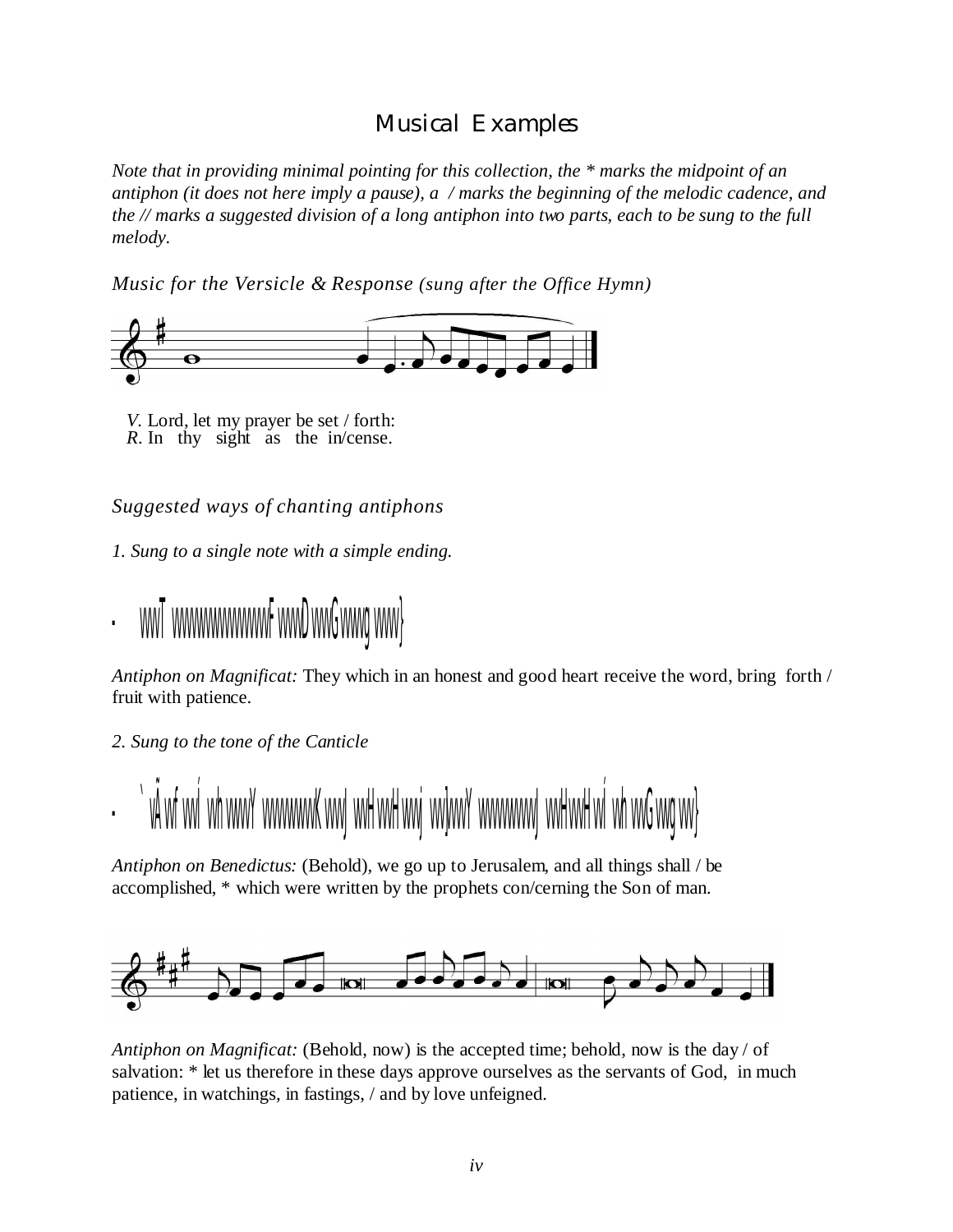*3. Sung to another simple melody*



*Antiphon on Magnificat:* (And when) even was come, the lord of the vineyard saith unto / his steward: \* Call the laborers, and / give them their hire.



*Antiphon on Benedictus:* (The kingdom) of heaven is likened unto a man that / is an householder, \* which went out early in the morning to hire laborers into his / vineyard, saith the Lord.

*Suggestions for the Psalm Prose*



- *2*. (Give sen)tence with me, O God, / and defend my cause; \* for thou, O Lord, art the / God of my strength.
- *3.* (With the) Angels and the children may we be found faithful, crying unto the Con/queror of death: \* Hosanna / in the highest.

*Or, a psalm tone, e.g. Tonus Peregrinus (note that a complete table of Psalm tones is found in the St. Dunstan Psalter).*



- *4.* (Let) them be confounded that / persecute me: \* but let not me be confounded, / O Lord my God.
- *5.* (The) children of the Hebrews, bearing branches of olive, went / out to meet the Lord, \* crying out and saying: Hosanna in / the highest.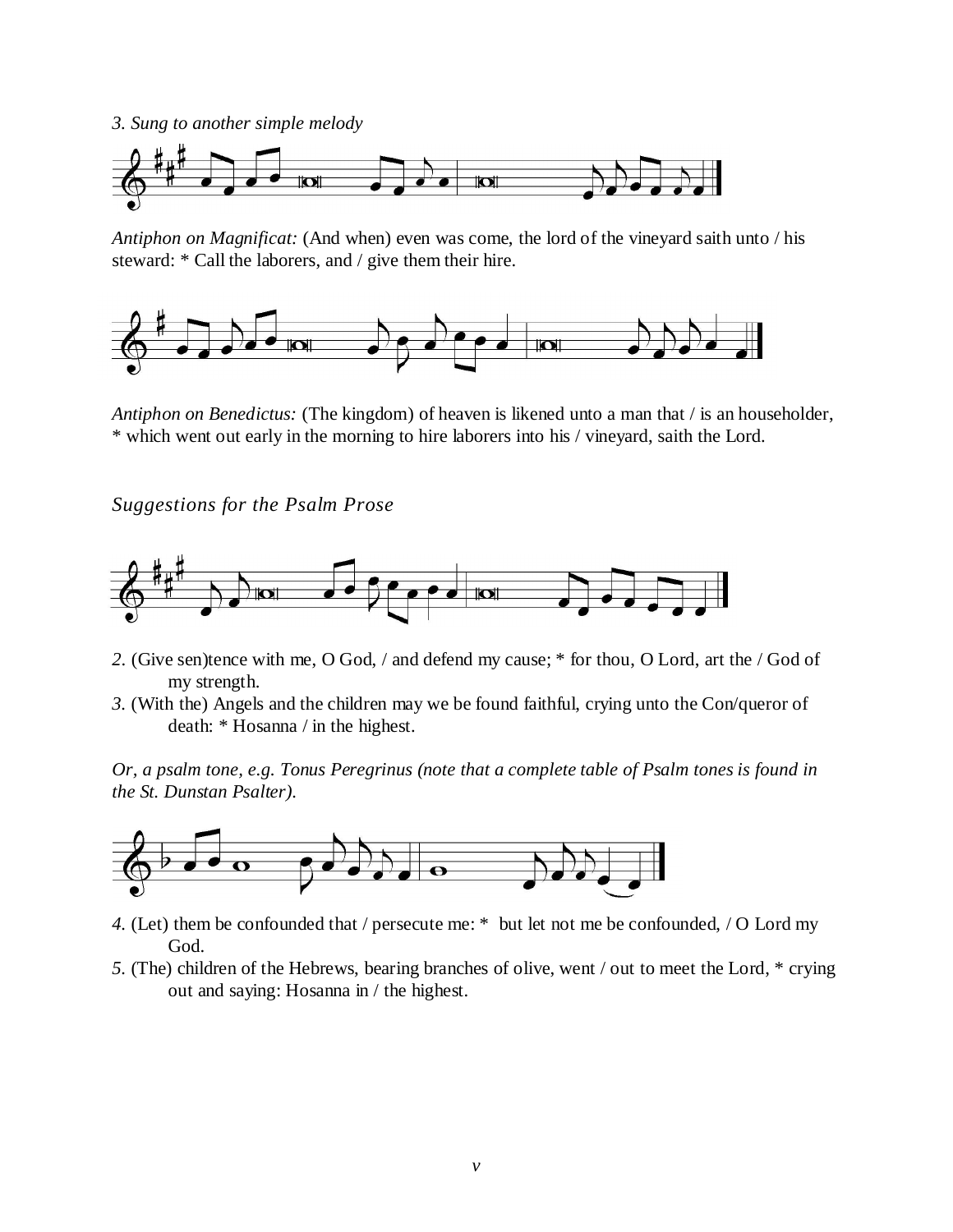### Daily Hymns

*The following hymns, versicles and responses are used on ferias from the Octave after Epiphany until the First Sunday in Lent and from Trinity Sunday until the First Sunday of Advent.*

*Monday Morning Hymn:* O splendor of God's glory bright - SAH #5 *V.* O satisfy us early with thy mercy: *R*. That we may rejoice and be glad.

*Monday Evening Hymn:* O great Creator of the sky - SAH #6 *V.* Lord, let my prayer be set forth: *R.* In thy sight as the incense.

*Tuesday Morning Hymn:* O Light of Light, O dayspring bright - SAH #7 *V.* O satisfy us early with thy mercy: *R*. That we may rejoice and be glad.

*Tuesday Evening Hymn:* Earth's mighty maker whose command - SAH #8 *V.* Lord, let my prayer be set forth: *R.* In thy sight as the incense.

*Wednesday Morning Hymn:* Creator, blest, thy servant's Guide - SAH #9 *V.* O satisfy us early with thy mercy: *R*. That we may rejoice and be glad.

*Wednesday Evening Hymn:* O God, whose hand hath spread - SAH #10 *V.* Lord, let my prayer be set forth: *R.* In thy sight as the incense.

*Thursday Morning Hymn:* Behold the golden dawn arise - SAH #11 *V.* O satisfy us early with thy mercy: *R.* That we may rejoice and be glad.

*Thursday Evening Hymn:* Almighty God who from the flood - SAH #12 *V.* Lord, let my prayer be set forth: *R.* In thy sight as the incense.

*Friday Morning Hymn:* Eternal glory of the sky - SAH #13 *V.* O satisfy us early with thy mercy: *R.* That we may rejoice and be glad.

*Friday Evening Hymn:* Maker of men, from heaven thy throne - SAH #14 *V.* Lord, let my prayer be set forth: *R.* In thy sight as the incense.

*Saturday Morning Hymn:* Each dawn that sprinkles East with light - SAH #15 *V.* O satisfy us early with thy mercy: *R*. That we may rejoice and be glad.

*Saturday Evening Hymn:* O Trinity of blessed light - SAH #16 *V.* Let our evening prayer come up before thee, O Lord: *R*. And let thy mercy come down upon us.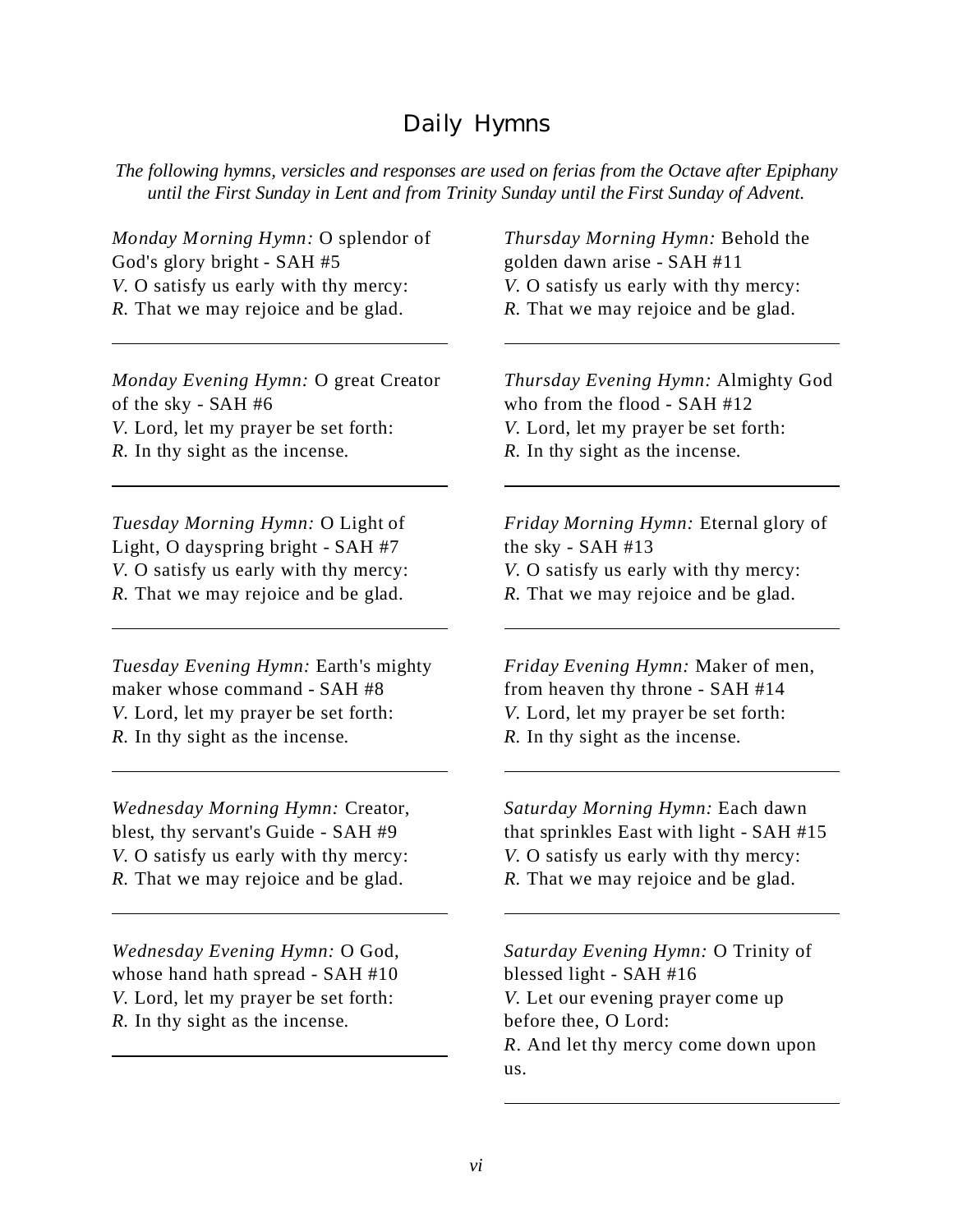# THE KALENDAR

*The official calendar of the Vicariate is found in the Ordo. This local adaptation is placed here for convenience. Antiphons for days in* **Bold** *type are found in this collection.*

#### JANUARY

- **The Circumcision**, D2
- St. Fulgentius, BC, 533, S
- St. Genevieve, V, 512, S
- St. Titus, BCM, c. 96, Sd
- St. Simeon Stylites, C, 460, Sd
- **Epiphany of Our Lord**, D1
- of the Octave
- St. Lucian & Companions, MM, c.290, S
- of the Octave
- of the Octave
- St. Theodosius, Ab, c. 529, S
- St. Benedict Biscop, Ab, 690, Sd
- of the Octave
- **St. Hilary, BCD, 367, D**
- **St. Paul the Hermit, C, c. 345, D**
- St. Marcellus, BM, 309, S St. Honoratus, BC, 429, S
- **St. Anthony, Abbot, Patriarch of Monks, 356, D**
- St. Prisca, VM, c. 270, S
- St. Mark of Ephesus, BC, 1445, Sd
- **Ss. Fabian, BM, 250 7 Sebastian, M, rd c., D**
- **St. Agnes, VM, 304, GD**
- St. Vincent of Valencia, M, 304, Sd St. Anastasius the Persian, M, 628, S
- 
- **St. Timothy, Companion of St. Paul, BM, 97, D**
- **Conversion of St. Paul the Apostle, D2**
- St. Polycarp, BM, 156, Sd
- **St. John Chrysostom, BCD, 407, D**
- 
- 
- St. Martina, VM, 228, S St. Bathildes, Queen, 680, S
- 

#### FEBRUARY

- **St. Ignatius of Antioch, BM, c. 107, D** St. Bridgid, Abbess, 523, S
- **Presentation of our Lord: Purification of BVM, D2**
- St. Blaise, BM, c. 316, Sd
- **Neo-Martyrs of Russia, MM, 1917 and following, D**
- **St. Agatha, VM, c. 250, GD**
- **St. Photius, BCD, 891, D**
- St. Dorothy, VM, c. 313, S
- **St. Romuald, Abbot, 1027, D**
- 
- **St. Cyril of Alexandria, BC, 444, D**
- **St. Scholastica, V, 543, GD**
- St. Benedict of Aniane, Ab, 821, S St. Theodora, Empress, 860, S
- 
- St. Kentigern, BC, 603, S
- St. Valentine, Priest M, 3rd C., S
- 
- St. Nicholas of Japan, BC, 1912, S
- St. Flavian, BM, 449, S
- 18 St. Simeon of Jerusalem, BM, 1<sup>st</sup> C., S St. Colman, BC, 675, S
- 
- 
- 
- **Chair of St. Peter at Antioch, D2** St. Joseph of Arimethea, C,  $1<sup>st</sup>$  C, S
- Vigil of St. Matthias, V2
- **St. Matthias, Apostle, 1st C., D2**
- St. Walburga, Abbess of Heidenheim, 779, S
- St. Ethelbert of Kent, KC, 616, S
- St. Alexander of Alexandria, BC, 328, S
- St. Oswald of Worcester, BC, 992, S

*-vii-*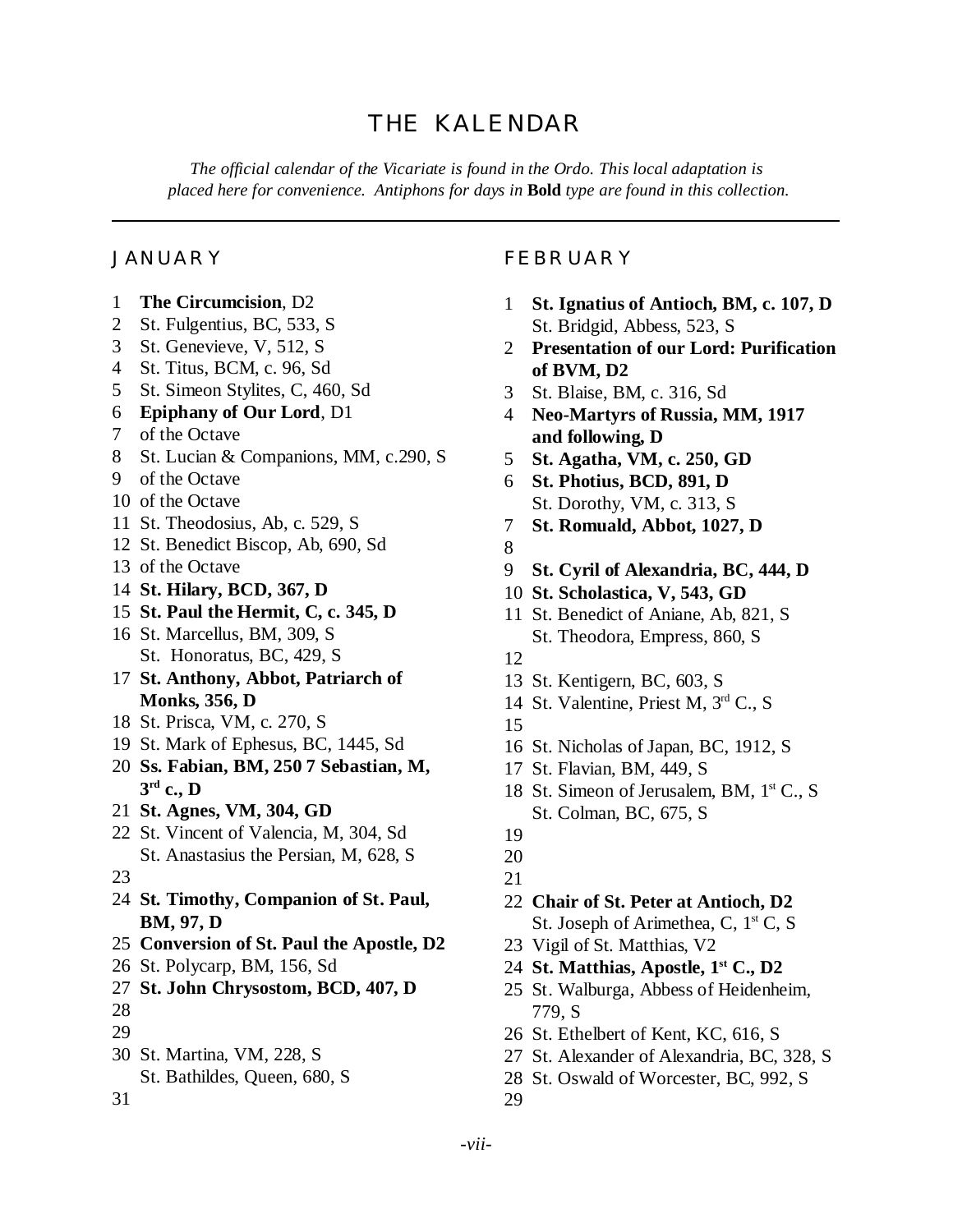#### MARCH

| $\mathbf{1}$   | St. David, Patron of Wales, BC, 544,<br>D    |
|----------------|----------------------------------------------|
| $\overline{c}$ | St. Chad, BC, 672, Sd                        |
| 3              |                                              |
| $\overline{4}$ |                                              |
| 5              |                                              |
| 6              | Ss. Perpetua & Felicitas, MM, 202, Sd        |
| 7              |                                              |
| 8              |                                              |
| 9              | St. Gregory of Nyssa, BCD, 394, D            |
| 10             | 40 Martyrs of Sebaste, MM, 320, S            |
| 11             | St. Sophronius of Jerusalem, BCD, c.         |
|                | 369, Sd                                      |
| 12             | St. Gregory the Great, BCD, 604, D           |
| 13             |                                              |
| 14             |                                              |
| 15             |                                              |
| 16             |                                              |
|                | 17 St. Patrick, BC, 461, D                   |
|                | 18 St. Cyril of Jerusalem, BC, 386, D        |
|                | St. Edward, KM, 979, S                       |
|                | 19 St. Joseph, Spouse of the Blessed         |
|                | <b>Virgin Mary, D2</b>                       |
|                | 20 St. Cuthbert of Lindisfarne, BC, 687,     |
|                | D                                            |
| 21             | Repose of St. Benedict, Abbot, c. 550,<br>GD |
| 22             |                                              |
| 23             |                                              |
|                | 24 St. Gabriel the Archangel, GD             |
|                | 25 Annunciation of the Blessed Virgin        |
|                | <b>Mary</b> , D1                             |
| 26             |                                              |
| 27             | St. John Damascene, CD, c. 760, D            |
| 28             |                                              |
| 29             |                                              |
|                | 30 St. John of the Ladder, Abbot D, 649, Sd  |
|                |                                              |

St. Innocent, BC, 1879, S

#### APRIL

 St. Melito of Sardis, 177, S **St. Isidore of Seville, BCD, 636, D** St. Sixtus I, BM, 127, S **St. Tikhon Bellavin, Enlightener of America, BC, 1925, D2** St. Mary of Egypt, Penitent, c. 421, S **St. Leo the Great, BCD, 461, D St. Justin, M Apologist, 167, D** St. Hermenegild, C, 583, S St. Alphege of Canterbury, BM, 1012, S **St. George, M, 303, D2** Vigil of St. Mark, V2 St. Mellitus of Canterbury, BC, 624, S **St. Mark, Evangelist, D2** Ss. Cletus, 89, and Marcellinus, 304, Popes and Martyrs, S Vigil of Ss. Philip & James, V2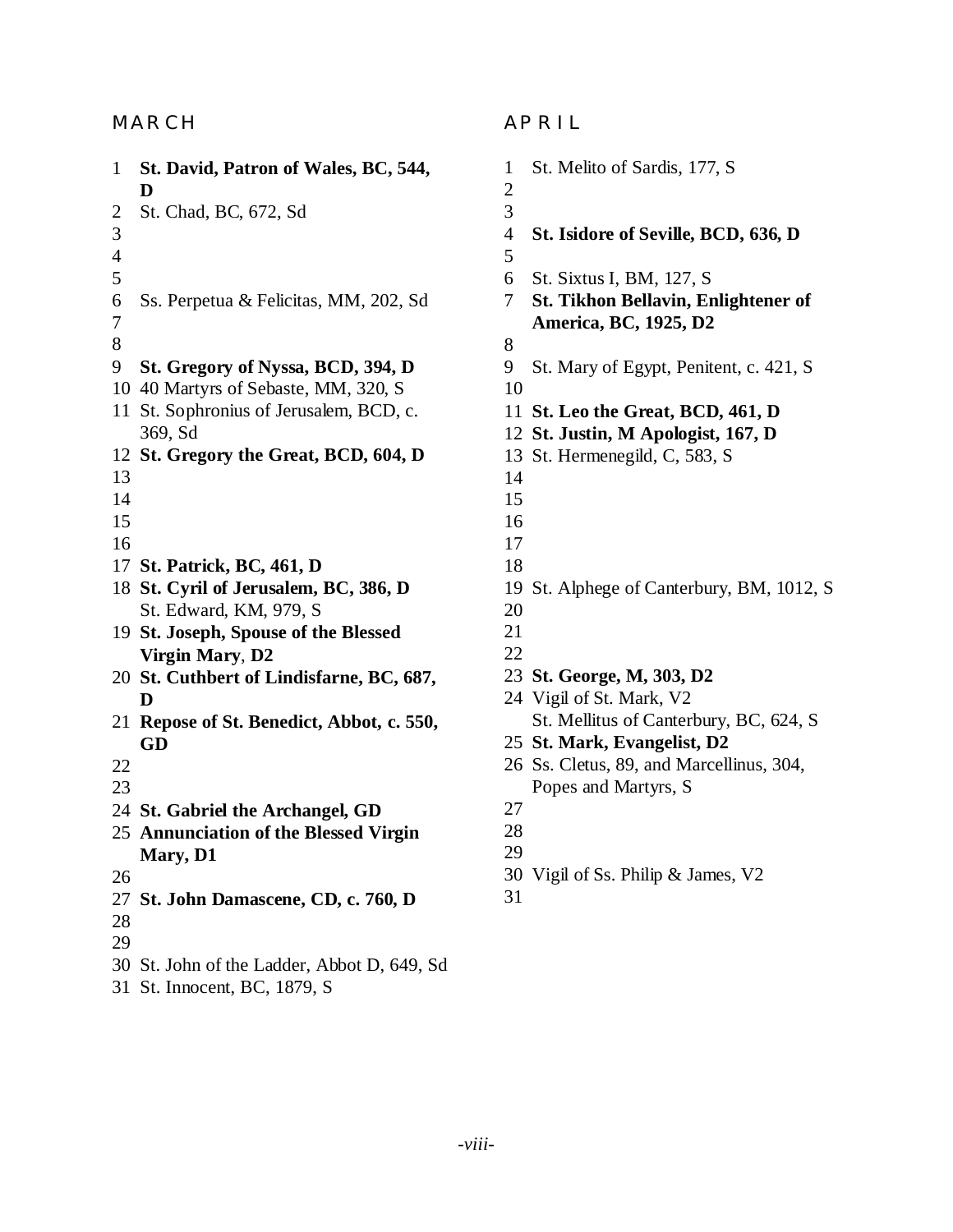#### MAY

| $\mathbf{1}$   | Ss. Philip & James, Apostles, $1st$ C.,            |
|----------------|----------------------------------------------------|
|                | $\mathbf{D}2$                                      |
| $\overline{c}$ | St. Athanasius, BD, 373, D                         |
| 3              | The Finding of the Holy Cross of Our               |
|                | Lord, 326, D2                                      |
|                | St. Alexander, BM, 119, S                          |
| 4              | St. Monica, Mother of St. Augustine, W,<br>387, Sd |
| 5              |                                                    |
| 6              | St. John before the Latin Gate, 95, D              |
| 7              |                                                    |
| 8              | Appearing of St. Michael the                       |
|                | Archangel, c. 494, GD                              |
| 9              | St. Gregory Nazianzen, BCD, 389, D                 |
| 10             |                                                    |
| 11             |                                                    |
|                | 12 St. Epiphanius of Salamis, B, c. 403, D         |
| 13             | St. Boniface of Tarsus, M, 290, S                  |
|                | 14 St. Pachomius, Abbot, 346, D                    |
| 15             |                                                    |
|                | 16 St. Brendan the Navigator, 577, Ab, S           |
| 17             |                                                    |
|                | 18 St. Venantius, M, 250, S                        |
|                | 19 St. Dunstan of Canterbury, BC, 988,             |
|                | D                                                  |
|                | 20 St. Pudentiana, V, c. 160, S                    |
| 21             |                                                    |
| 22             |                                                    |
| 23             |                                                    |
|                | 24 St. Vincent of Lerins, C, 450, D                |
| 25             |                                                    |
|                | 26 St. Augustine of Canterbury, BCD,               |
|                | 605, D                                             |
|                | 27 St. Bede the Venerable, CD, 735, D              |
|                | 28 St. Germanus of Paris, BC, 576 S                |
| 29             |                                                    |
|                | 30 St. Felix I, PM, 274, S                         |
| 31             |                                                    |

#### JUNE

 Ss. Marcellinus, Peter and Erasmus, MM, 304 S St. Kevin of Glendalough, Ab, c. 618, S St. Clotilda, Queen, 545, S St. Petroc, C, 564, S **St. Boniface, BM, Apostle of Germany, 754, D** St. Meriadoc, BC, 659, S **St. Columba of Iona, Abbot, 597, D** Vigil of St. Barnabas, V2 **St. Barnabas, Apostle**, **1 st C., D2 St. Basil the Great, BCD, 379, D St. Ephrem the Syrian, Deacon CD, 373, D** Ss. Gervase & Protase, Mm, 2nd. C, S Translation of St. Edward, KM, 980, S, S **St. Alban, M, 209, D** St. Paulinus, BC, 431, Sd **Nativity of St. John the Baptist**, **D1** of the Octave Ss. John and Paul, MM, c. 362, Sd of the Octave St. Irenaeus of Lyons, BM, 202, Sd Vigil of Ss. Peter & Paul, V2

- **Ss. Peter & Paul, Apostles, 1st C., D1**
- **St. Paul, Apostle, 1st C., GD**
- of the Octave (SS. Peter & Paul)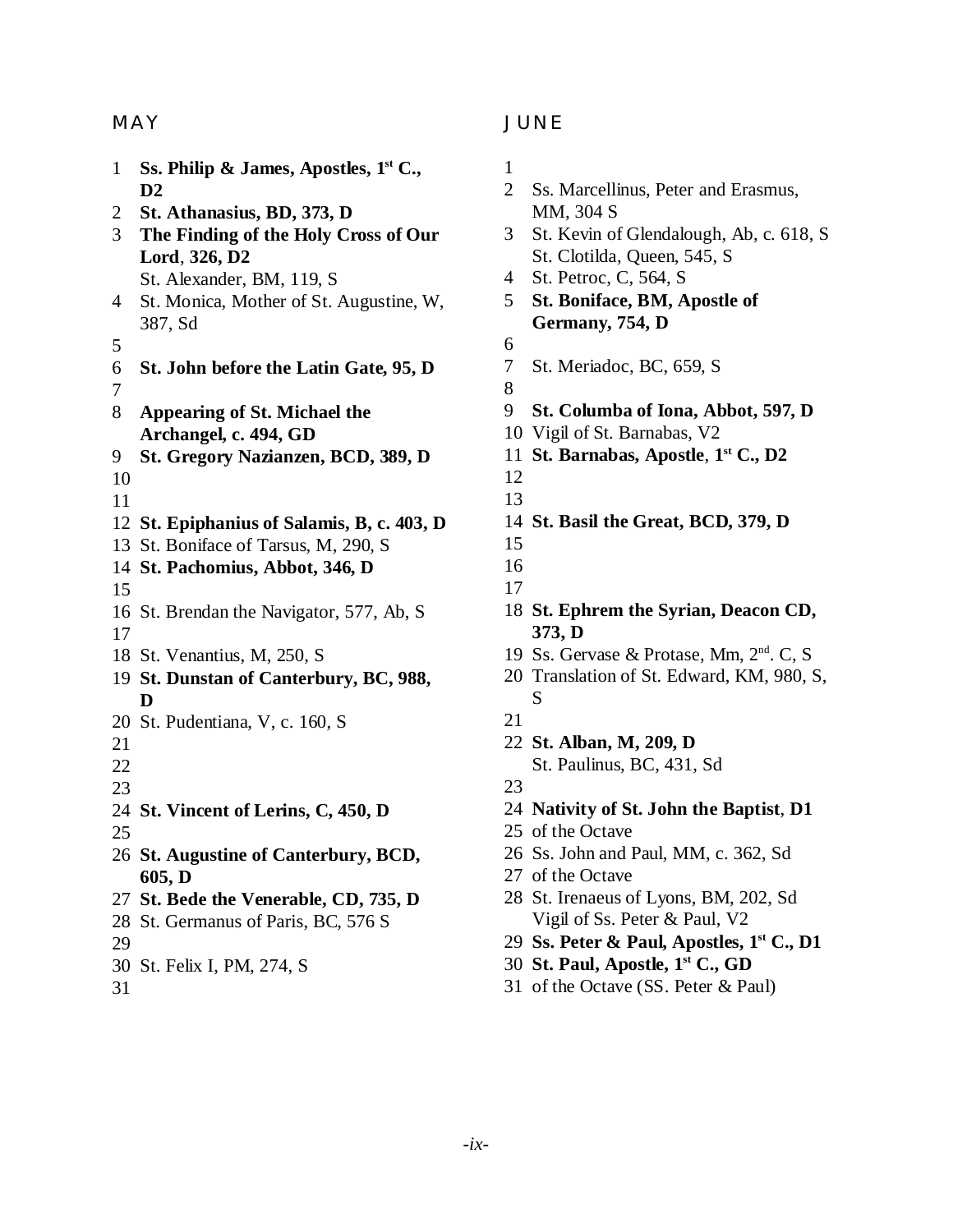#### JULY

- St. Gall, BC, 553, S
- **Visitation of the Blessed Virgin Mary, D2**
- of the Octave (SS. Peter & Paul)
- St. Andrew of Crete, BC, 740, S
- **Ss. Cyril & Methodius, BB CC, 9th C., D**
- St. Palladius, BC, c. 450, S
- St. Illtyd, Ab, 505, S
- 
- 
- St. Felicitas & Seven Holy Brothers, MM, c. 150, S Ss. Rufina & Secunda, MM, 257, S
- **Solemnity of Holy Father Benedict, Abbot, c. 540, D2**
- St. Pius I, BM, c. 154, S
- 13 St. Anacletus, BM,  $1<sup>st</sup>$  c., S
- 
- **St. Vladimir of Kiev, KC, 1015, D**
- 
- 17 St. Alexius, C,  $5<sup>th</sup>$  c., S
- **St. Sergius of Radonezh, Abbot, 1392, D**
- 
- **St. Margaret of Antioch, VM, c. 304, D**
- 
- **St. Mary Magdalene, Penitent, 1st C., GD**
- **St. Apollinaris, BM, 1st C., D** St. John Cassian, Ab, 433, Sd
- St. Romanus & David (Boris & Gleb), MM, 1015, S Vigil of St. James, V2
- **St. James the Greater, Apostle**, **44, D2**
- **St. Anne, Mother of the Blessed Virgin Mary, 1st C. D2**
- St. Panteleimon, c. 305, M, S
- St. Samson of Dol, BC, c. 565, S
- **St. Martha of Bethany, V, 1st C., D**
- Ss. Abdon & Sennen, MM, c. 303, S
- St. Germanus of Auxerre, BC, 448, S

#### AUGUST

- **St. Peter's Chains, GD**
	- St. Seraphim of Sarov, C, 1833, Sd
- St. Stephen I, BM, 257, Sd
- Finding of St. Stephen the Protomartyr, 415, Sd St. Nicodemus, M, 1<sup>st</sup> C., S
- 
- St. Oswald, KM, 642, S
- **Transfiguration of our Lord Jesus Christ, D1** St. Sixtus II, BM, 285, S
- **Holy Name of Jesus, D2**
- Ss. Cyriacus, Largus, & Smaragdus, MM, 304, S
- 
- **St. Lawrence, Deacon, M, 258, D2**
- of the Octave
- of the Octave
- St. Maximus the Confessor, Abbot, C, 662, Sd Ss. Hippolytus & companions, 235, MM, S
- Vigil of the Assumption, V2
- **Assumption [Dormition] of the Blessed Virgin Mary, D1**
- **S. Joachim, Father of the Blessed Virgin Mary, C, 1st C., D2**
- of the Octave
- **St. Helen, Mother of St. Constantine, 330, D**
- of the Octave
- of the Octave
- of the Octave
- of the Octave
- Vigil of St. Bartholomew, V2
- **St. Bartholomew, Apostle**, **1st C., D2**
- **St. Hilda, Abbess, 680, D**
- St. Zephyrinus, BM, 219, S
- 
- **St. Augustine of Hippo, BCD, 430, D**
- **Beheading of St. John the Baptist**, **D2**
- St. Fiacre, Hermit, 670, S
- **St. Aidan of Lindisfarne, BC, 651, D**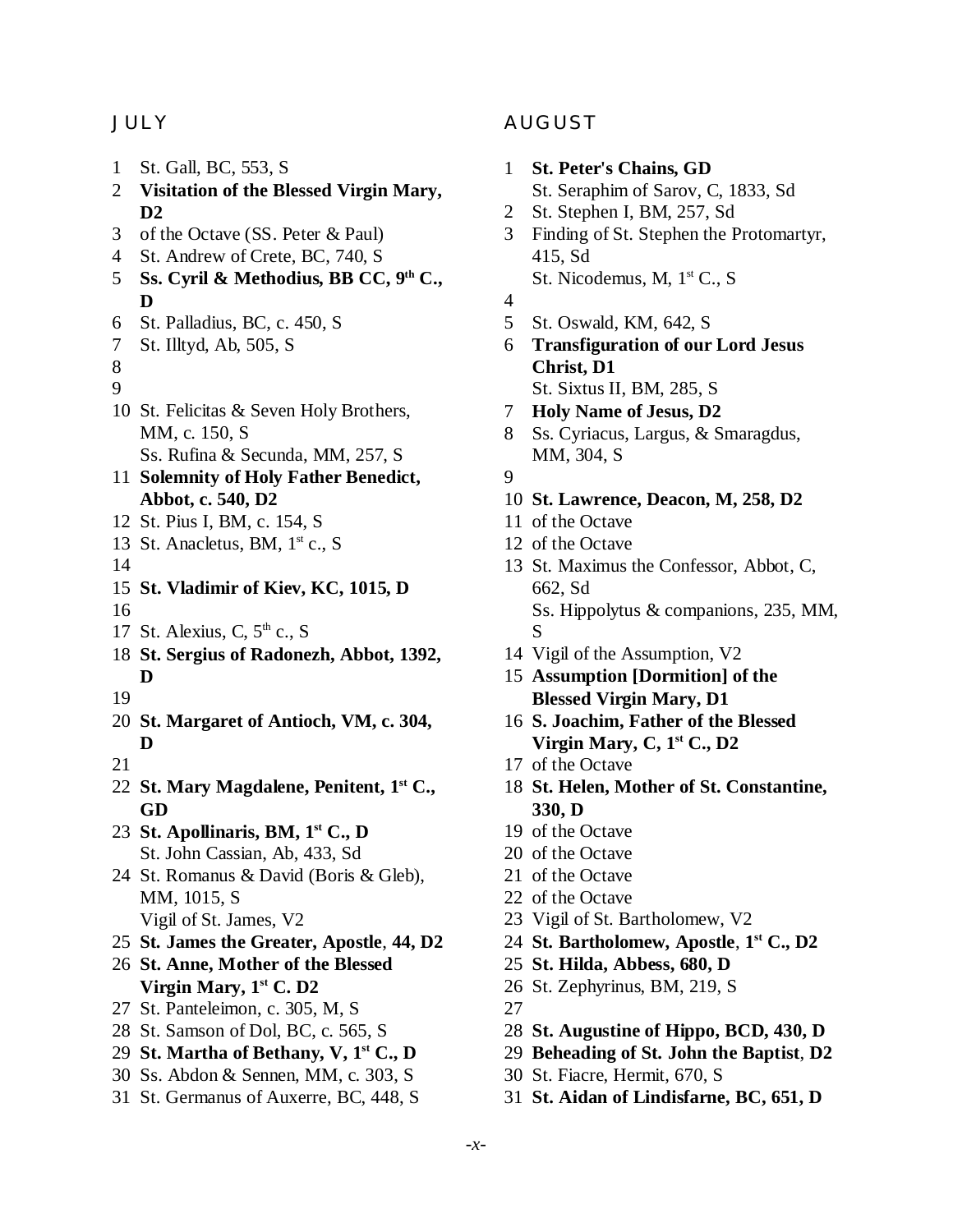#### SEPTEMBER

 St. Giles, Abbot, 708, S St. Stephen, King of Hungary, 1038, S St. Gorazd of Prague, BM, 1942, Sd St. Cloud, C, 560, S St. Sergius I, BC, 701, S **Nativity of the Blessed Virgin Mary, D2** Ss. Dorotheus and Gorgonius, MM, 303, S Ss. Protus & Hyacinth, MM, c. 257, S 11 St. Paphnutius, BC,  $4<sup>th</sup>$  C., S **St. Cyprian of Carthage, BM, 258, D** St. Eulogius, BC, 606, S **Exaltation of the Holy Cross, D2** St. Ninian, BC, c. 430, S St. Cornelius, BC, 253, S St. Lambert, BM, c. 705, S St. Theodore of Canterbury, BC, 690, S Vigil of St. Matthew, V2 **St. Matthew, Evangelist & Apostle, 1st C., D2** St. Maurice & Companions, MM, 3rd C., S **St. Thecla, VM, 1st C., D** St. Linus, BM, c. 80, S St. Juvenaly, M., c. 1796, S St. Peter the Aleut, M., c. 1815, S Ss. Cyprian, BM & Justina, VM, c. 303, S **Ss. Cosmas & Damian, MM, c. 303, D** St. Wenceslas, KCM, 938, S **St. Michael & All Angels, D1 St. Jerome, Priest, CD, 420, D** St. Gregory the Illuminator, BC, c. 323, Sd 

#### OCTOBER

 St. Remigius, BC, c. 530, S St. Bavo, Hermit, 659, S **Holy Guardian Angels, D2** 5 St. Placid & his Companions, MM,  $6<sup>th</sup>$ C., S Ss. Denys, Rusticus, & Eleutherius, MM,  $3^{\text{rd}}$  C., S St. Paulinus of York, BC, 644, S St. Wilfred of York, BC, 709, S St. Edward the Confessor, KC, 1066, S St. Callistus, BM, c. 222, S **Our Lady of Walsingham, GD** St. Gall, Ab., 646, S Vigil of St. Luke, V2 **St. Luke the Evangelist, 1st C., D2** St. Frideswide of Oxford, V, 735, S St. Hilarion of Gaza, Ab., c. 371, S Ss. Ursala & Comp., VV, MM, 453, S **St. Raphael, Archangel, D2** Ss. Crysanthus & Daria, MM, 283, S St. Evaristus, BM, c. 197, S Vigil of Ss. Simon & Jude, V2 **Ss. Simon & Jude, Apostles, 1st C. D2** Vigil of All Saints, V2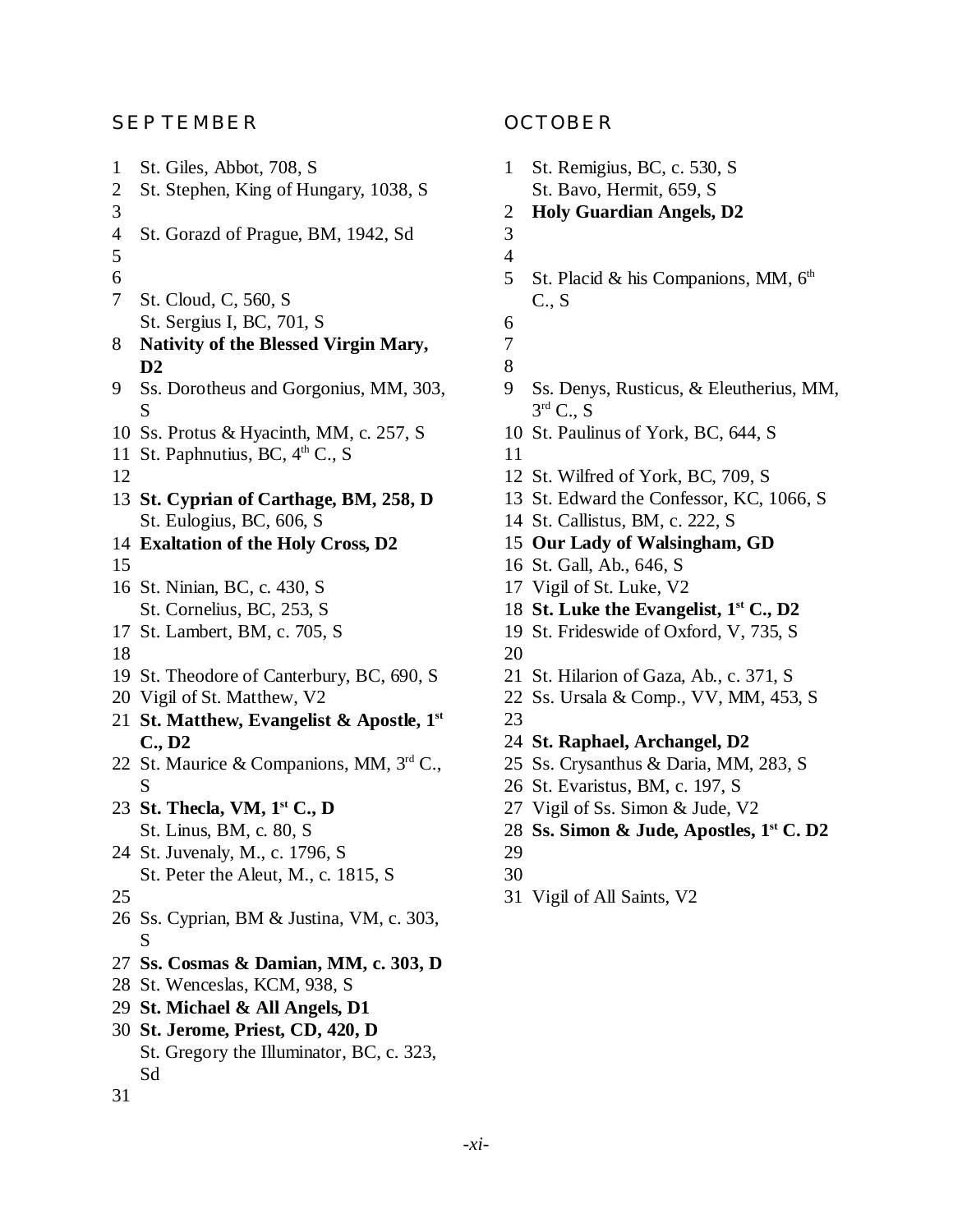#### NOVEMBER

- **All Saints, D1**
- **All Souls, D1** (within the Octave of All Saints - **St. Raphael of Brooklyn, BC, 1915, D** - see Ordo for date each year)
- St. Winifred, VM, 680, S
- Ss. Vitalis & Agricola, MM, c. 304, S
- St. Elizabeth, Mother of St. John the Baptist, 1st C., Sd
- of the Octave (All Saints)
- St. Wilibrord of Echternach, BC, 739, S
- **Patriarchs & Prophets of the Old Law**, **D1**
- St. Benignus of Ireland, BC, c. 468, S
- 
- **St. Martin of Tours, BC, 397, D**
	- St. Theodore the Studite, C, 826, S
- St. Martin I, BM, 655, Sd
- St. Britius of Tours, BC, 444 S
- **St. Gregory Palamas, BCD, 1359, D**
- 
- 
- **St. Gregory the Wonderworker, BC, c. 270, D**
- 
- -
- **St. Edmund, KM, 870, D**
- **Presentation of the Blessed Virgin Mary**, **D2**
- **St. Cecilia, VM, c. 230, D**
- **St. Clement of Rome, BMD, c. 100, D**
- St. Chrysogonus, M., c. 304, S
- **St. Katherine of Alexandria, VM, c. th C., D**
- St. Peter of Alexandria, BM, 311, S
- 
- 
- Vigil of St. Andrew, V2
- **St. Andrew, First Called Apostle, 1st C., D2**
- 

#### DECEMBER

- 
- 
- 
- **St. Peter Chrysologus, BCD, c. 450, D** St. Barbara, VM, c. 306, S St. Clement of Alexandria, BC, c. 210, Sd
- St. Sabbas, Abbot, 532, S
- **St. Nicholas, Bishop of Myra, BC, c. 342, D2**
- **St. Ambrose of Milan, BCD, 397, D**
- **Conception of the Blessed Virgin Mary**, **D1**
- of the Octave (Conception BVM)
- St. Maltiades, BM, 314, S
- St. Damascus, BC, 384, Sd
- of the Octave (Conception BVM)
- **St. Lucy, VM, 304, D** St. Herman of Alaska, 1837, C, S
- of the Octave (Conception BVM)
- 15 St. Maurus, Abbot,  $6<sup>th</sup>$  C., S
- St. Eusebius, BM, 371, Sd
- St. Lazarus the Righteous, raised from the dead,  $1<sup>st</sup>$  C., Sd
- 
- 
- Vigil of St. Thomas, V2
- **St. Thomas, Apostle, 1st C., D2** St. John of Kronstadt, Priest, C, 1908, S
- 
- Vigil of the Nativity, V1
- **The Nativity of Our Lord Jesus Christ, D1** (Commemorate St. Anastasia, M., c. 304, at  $2<sup>nd</sup>$  Mass)
- **St. Stephen, Proto-Martyr, 1st C., D2**
- **St. John, Evangelist and Apostle, 1st c., D2**
- **Holy Innocents, MM, 1st C., D2**
- of the Octave
- of the Octave
- **St. Sylvester, BC, 335, D**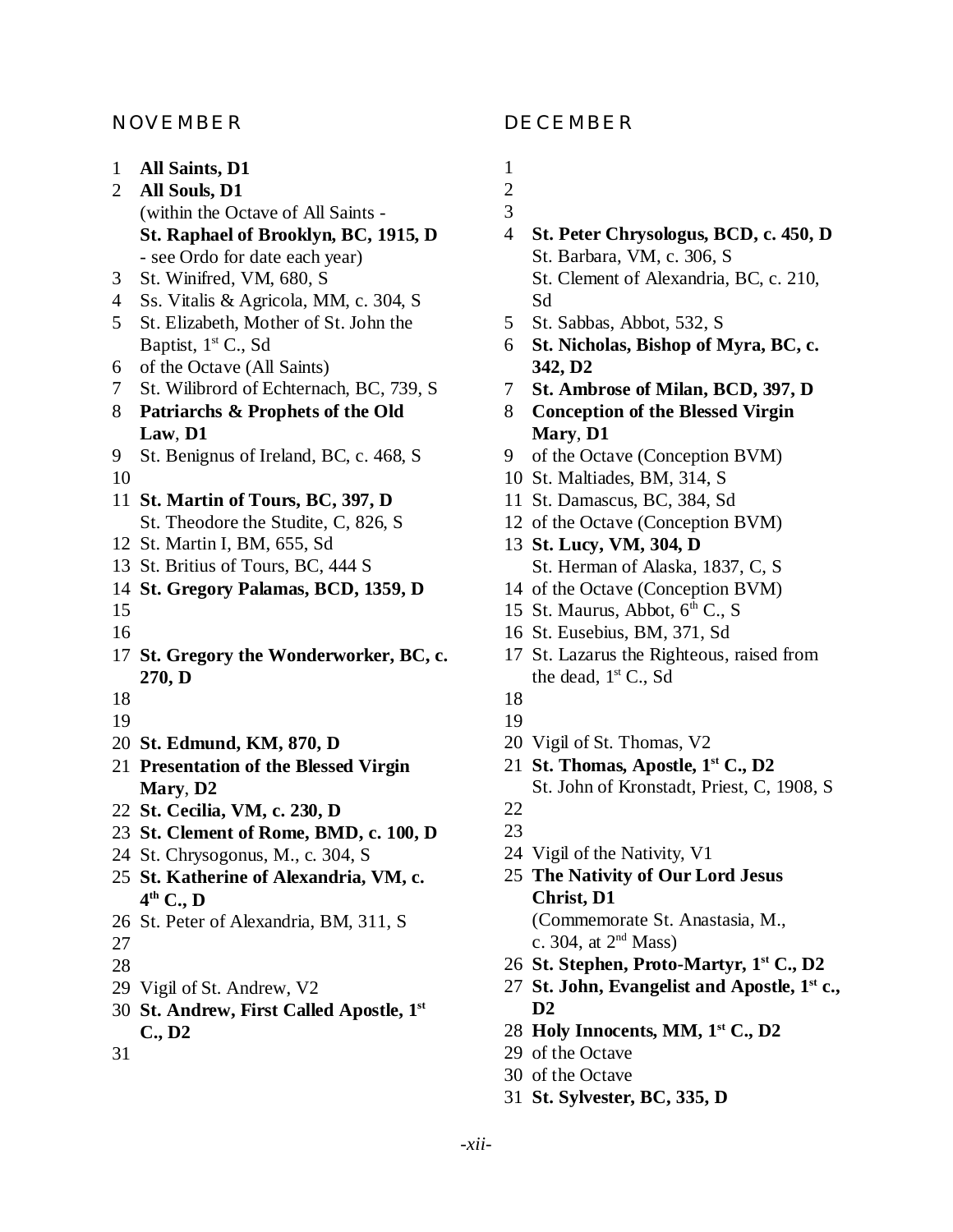#### The First Sunday of Advent *Double of I Class*

*1V: Tobit 13; II Peter 3 M: Isa. 55; Luke 1:57-end 2V: Isa. 60:1-11, 18-end; John 1:15-28*

*Evening Hymn:* Creator of the stars of night - SAH #29

*V.* Drop down, ye heavens from above, and let the skies pour down righteousness. *R.* Let the earth open and bring forth a Savior.

p*1V - Antiphon on Magnificat:* Behold, the Name of the Lord cometh from afar: \* and his glory filleth all the earth.

*2V - Antiphon on Magnificat:* Fear not, Mary, thou hast found favor with the Lord: \* behold, thou shalt conceive, and bear a Son, alleluia.

*Invitatory:* The Lord, the King who is to come:  $*$  O come, let us worship.

*Morning Hymn:* O Word that goest forth on high - SAH #36 *or* Hark! A thrilling voice is sounding - SAH #31

*V*. The voice of one crying in the wilderness: Prepare ye the way of the Lord. *R.* Make straight the paths of our God.

*Antiphon on Benedictus:* The Holy Spirit shall come upon thee, Mary: \* fear thou not to have in thy womb the Son of God, alleluia

*Collect:* O Lord, raise up, we pray thee, thy power and come among us: that whereas through our sins and wickedness we are sore beset by many and great dangers; we may be found worthy to be defended from the same by thy protection, and preserved by thy deliverance: Who livest and reignest with God the Father in the unity of the Holy Ghost: ever one God, world without end. Amen.

*Or, Collect:* Almighty God, give us grace that we may cast away the works of darkness, and put upon us the armour of light, now in the time of this mortal life, in which thy Son Jesus Christ came to visit us in great humility: that in the last day, when he shall come again in his glorious Majesty to judge both the quick and the dead, we may rise to the life immortal. Through him who liveth and reigneth with thee and the Holy Ghost, now and forever. Amen.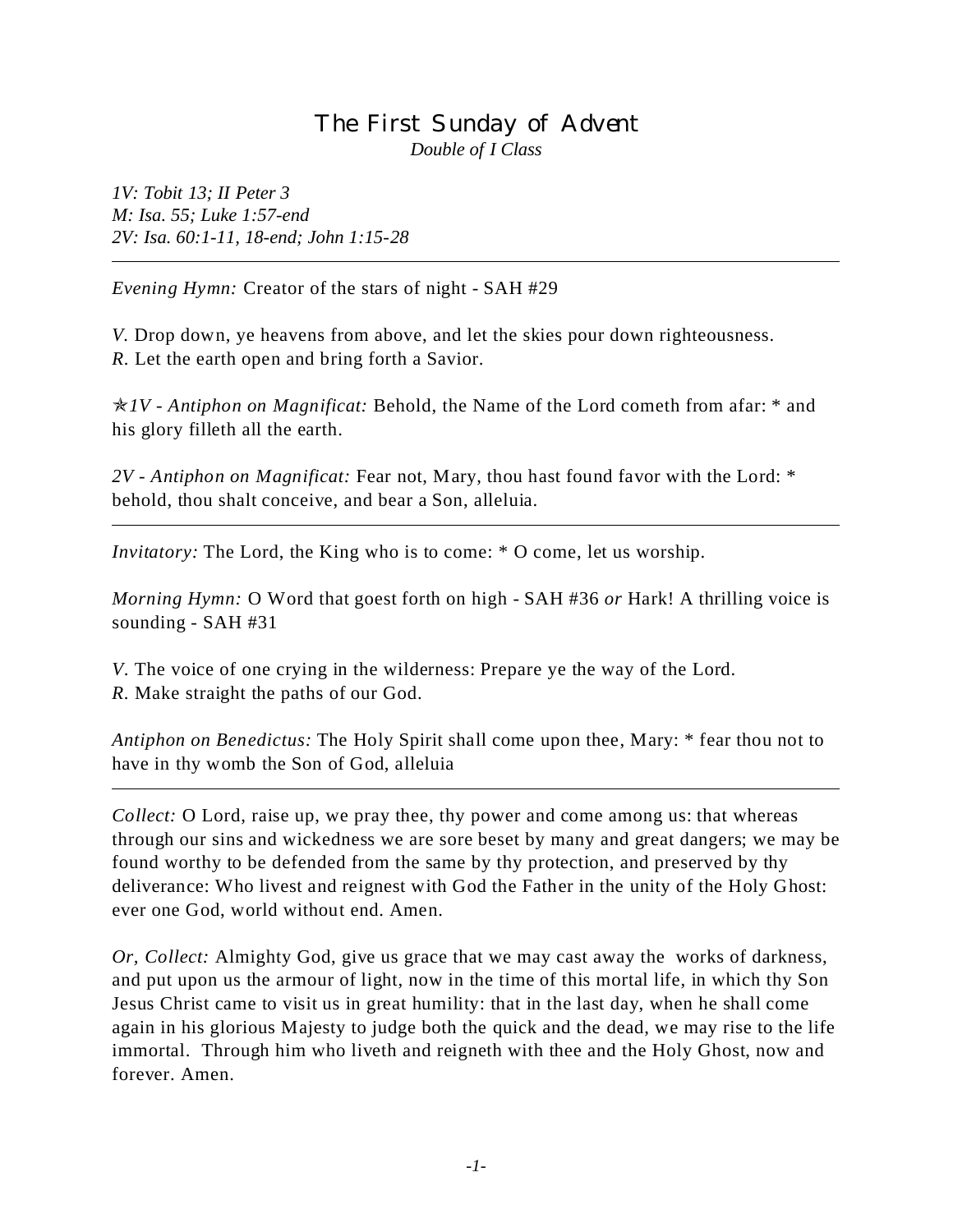#### The Second Sunday of Advent *Double of I Class*

*1V: I Kgs. 13:1-10; Rev. 9:1-12 M: Isa. 35; Luke 4:14-32 2V: Judges 16: 21-end; Luke 6:27-42*

*Evening Hymn:* Creator of the stars of night - SAH #29

*V.* Drop down, ye heavens from above, and let the skies pour down righteousness. *R.* Let the earth open and bring forth a Savior.

p*1V - Antiphon on Magnificat:* The Savior of the world shall arise as the sun: \* and shall come down into the Virgin's womb, as showers upon the grass, alleluia.

*2V - Antiphon on Magnificat:* Blessed art thou, Mary, who hast believed: \* there shall be performed in thee the things which were told thee from the Lord, alleluia.

*Invitatory:* The Lord, the King who is to come: \* O come, let us worship.

*Morning Hymn:* O Word that goest forth on high - SAH #36 *or* Hark! A thrilling voice is sounding - SAH #31

*V*. The voice of one crying in the wilderness: Prepare ye the way of the Lord. *R.* Make straight the paths of our God.

*Antiphon on Benedictus:* Now when John had heard in the prison the works of Christ, he sent two of his disciples, and asked him, saying: \* Art thou he which is to come, or look we for another?

*Or,* On the throne of David, and over his kingdom, \* shall he reign for ever, alleluia.

*Collect:* Stir up our hearts, O Lord, to prepare the way of thine only-begotten Son: that through his advent we may be cleansed from our offences, and may serve thee with a ready mind: Who liveth...

*Or, Collect:* Blessed Lord, who hast caused all holy Scriptures to be written for our learning: grant that we may in such wise hear them, read, mark, learn, and inwardly digest them: that by patience, and comfort of thy holy Word, we may embrace, and ever hold fast the blessed hope of everlasting life, which thou hast given us in our Saviour Jesus Christ: Who liveth...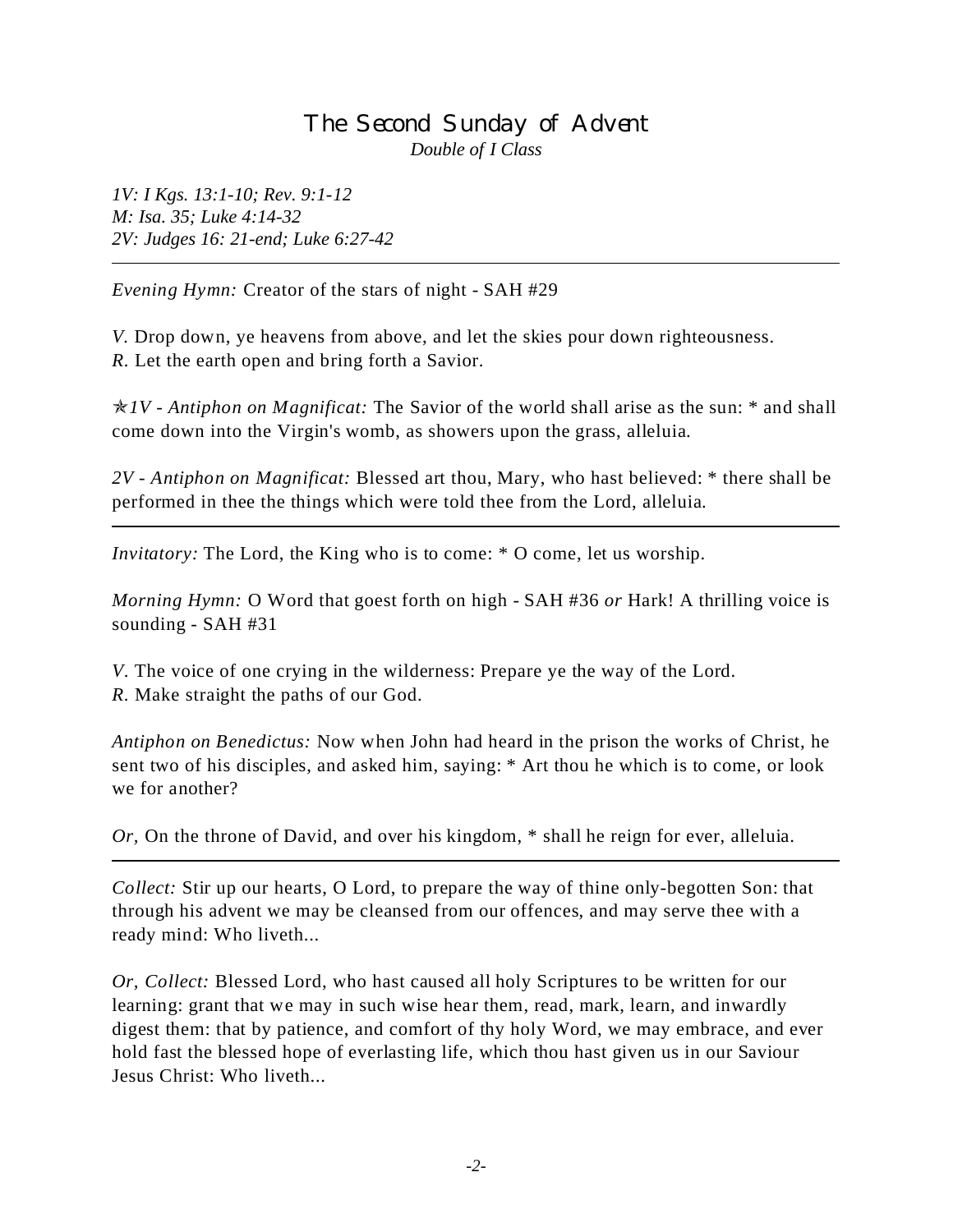#### The Third Sunday of Advent *Double of I Class*

*1V: 1 Kgs. 18:1-20; Rev. 13 M: Isa. 40:1-11; Luke 3:1-18 2V: Isa. 61; Matt. 9:35-10:7*

*Evening Hymn:* Creator of the stars of night - SAH #29

*V.* Drop down, ye heavens from above, and let the skies pour down righteousness. *R.* Let the earth open and bring forth a Savior.

p*1V - Antiphon on Magnificat (if not "O" Antiphon):* Before me there was no God formed, nor shall there be after me: \* for to me shall every knee be bowed, and me shall every tongue confess.

*2V - Antiphon on Magnificat:* Go your way to John, and say ye: the blind do see, and the deaf hear: \* the lepers are cleansed, and the lame do walk.

*Invitatory:* The Lord, who now is nigh at hand:  $*$  O come, let us worship.

*Morning Hymn:* O Word that goest forth on high - SAH #36 *or* Hark! A thrilling voice is sounding - SAH #31

*V*. The voice of one crying in the wilderness: Prepare ye the way of the Lord. *R.* Make straight the paths of our God.

*Antiphon on Benedictus:* I am the voice of one crying in the wilderness: \* Prepare ye the way of the Lord, as said Esaias the prophet.

*Or,* Now when John had heard in the prison the works of Christ, he sent two of his disciples, and asked him, saying: \* Art thou he which is to come, or look we for another?

*Collect:* Lord, we beseech thee, give ear to our prayers: and by thy gracious visitation lighten the darkness of our heart: who livest and reignest with God the Father...

*Or, Collect:* O Lord Jesu Christ, who at thy first coming didst send thy messenger to prepare the way before thee: grant that the ministers and stewards of thy mysteries may likewise so prepare and make ready thy way, by turning the hearts of the disobedient to the wisdom of the just; that at thy second coming to judge the world we may be found an acceptable people in thy sight: Who livest and reignest with the Father and the Holy Spirit, ever one God world without end. Amen.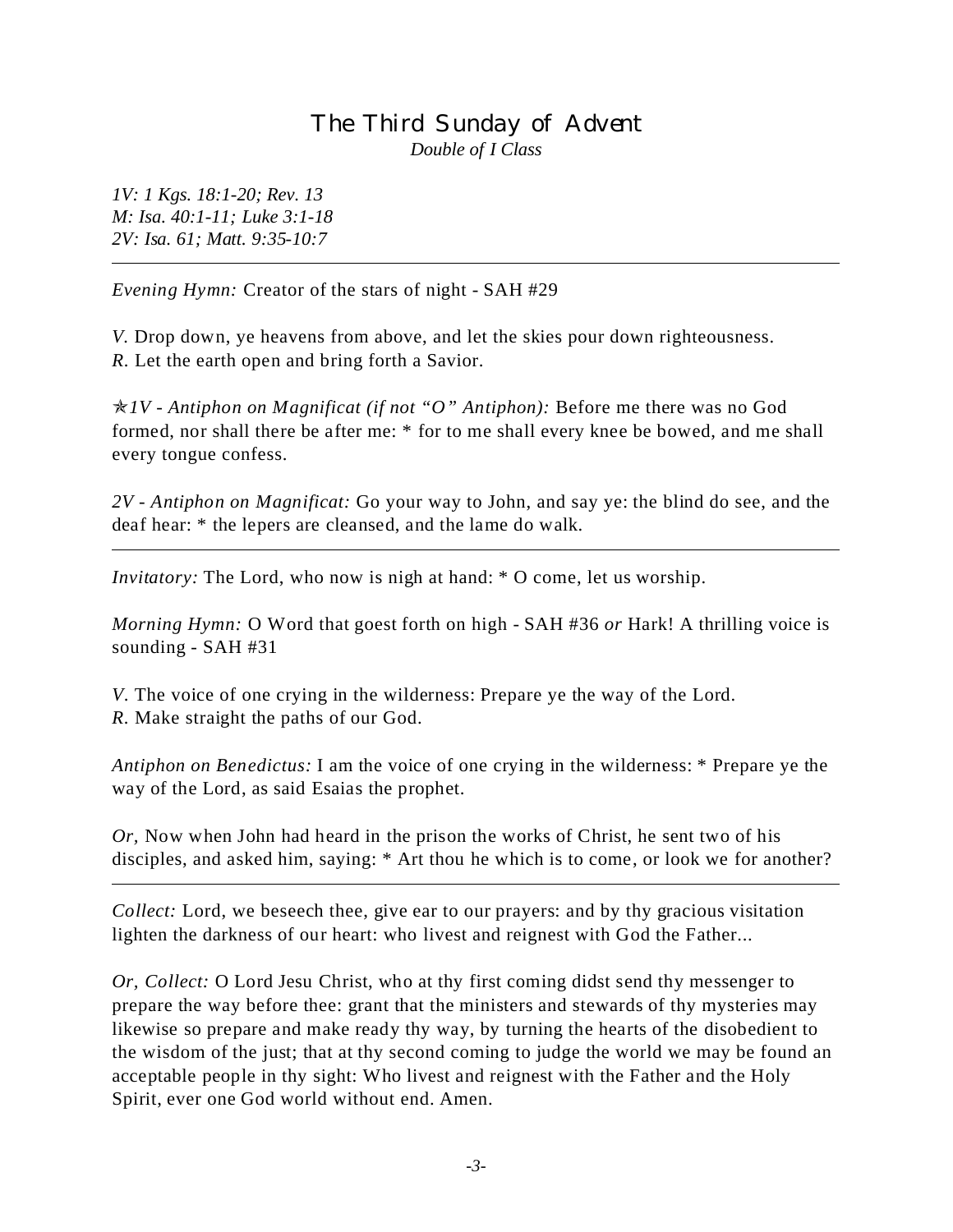#### The Fourth Sunday of Advent *Double of I Class*

*1V: Jer. 1; II Tim.3:14-4:8 M: Isa. 52:1-10; Matt. 25:1-13 2V: I Kgs. 17:1-16; Matt. 3:1-12*

*Evening Hymn:* Creator of the stars of night - SAH #29

*V.* Drop down, ye heavens from above, and let the skies pour down righteousness. *R.* Let the earth open and bring forth a Savior.

*1V - Antiphon on Magnificat: see "O" antiphons on next page. 2V - Antiphon on Magnificat: see "O" antiphons on next page.*

*Invitatory:* The Lord, who now is nigh at hand:  $*$  O come, let us worship.

*Morning Hymn:* O Word that goest forth on high - SAH #36 *or* Hark! A thrilling voice is sounding - SAH #31

*V*. The voice of one crying in the wilderness: Prepare ye the way of the Lord. *R.* Make straight the paths of our God.

*Antiphon on Benedictus:* Every valley shall be filled, and every hill and mountain shall be made low: \* and all flesh shall see the salvation of God.

*Or,* I am the voice of one crying in the wilderness: \* Prepare ye the way of the Lord, as said Esaias the prophet.

*Collect:* O Lord, raise up, we pray thee, thy power, and come among us: and with great might succour us; that whereas through our sins we are sore let and hindered, thy bountiful grace and mercy may speedily help and deliver us: who livest and reignest with God the Father...

*Or, Collect:* O Lord, raise up, we pray thee, thy power, and come among us: and with great might succour us; that whereas, through our sins and wickedness, we are sore let and hindered in running the race that is set before us, thy bountiful grace and mercy may speedily help and deliver us. Through the satisfaction of thy Son our Lord, to whom with thee and the Holy Ghost be honour and glory, world without end. Amen.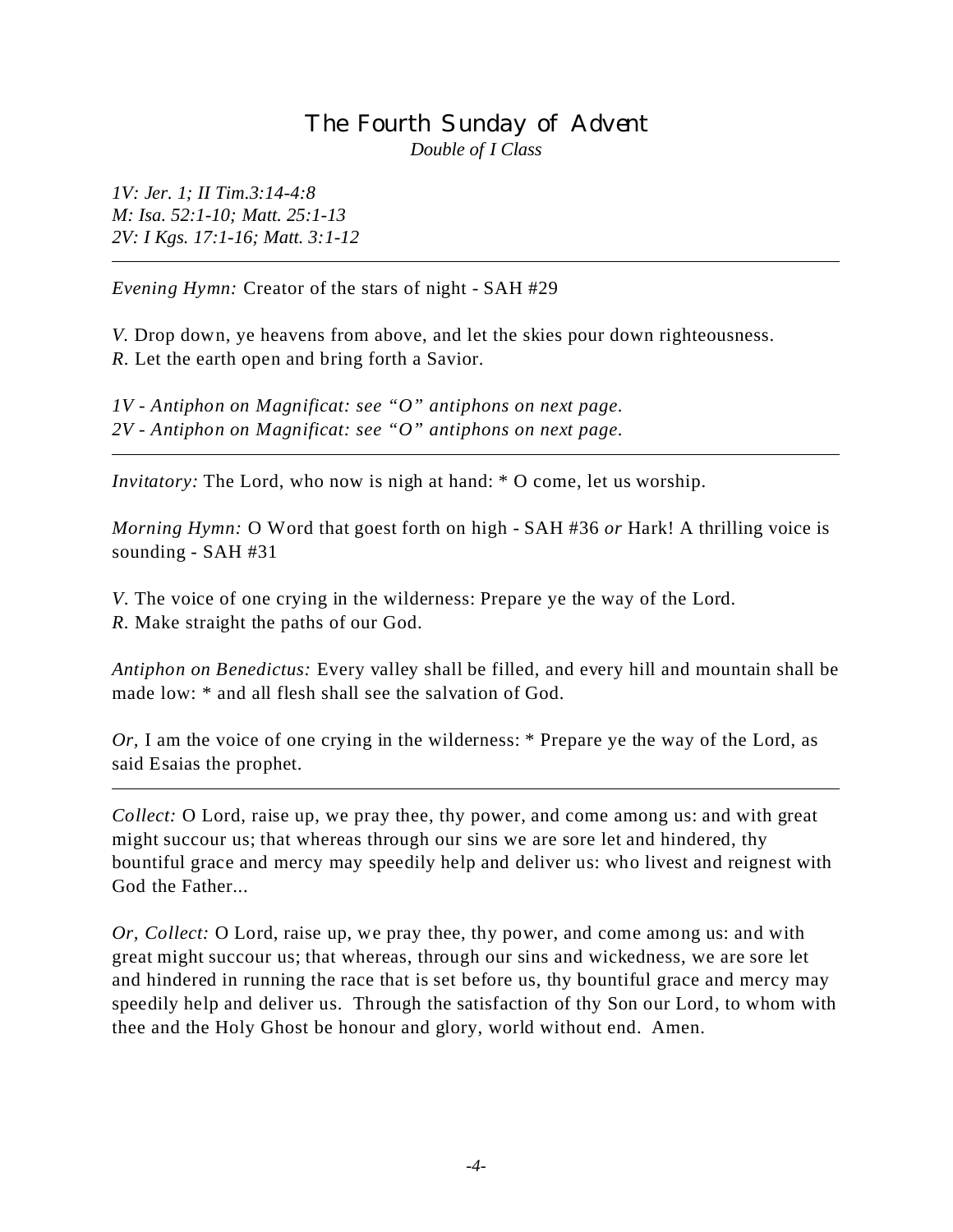# The Great O Antiphons

*December 16:* O Wisdom, which camest out of the mouth of the most High, and reachest from one end to another, mightily, and sweetly ordering all things: \* Come and teach us the way of prudence.

*December 17:* O Adonai, and Leader of the house of Israel, who apearedst in the Bush to Moses in a flame of fire, and gavest him the law in Sinai: \* Come and deliver us with a out-stretched arm.

*December 18:* O Root of Jesse, which standest for an ensign of the people, at whom kings shall shut their mouths, to whom the Gentiles shall seek: \* Come and deliver us, and tarry not.

*December 19:* O Key of David, and Scepter of the house of Israel; that openest, and no man shutteth, and shuttest, and no man openeth: \* Come and bring the prisoner out of the prison-house, and him that sitteth in darkness, and the shadow of death.

*December 20:* O Day-spring, Brightness of Light everlasting, and Sun of Righteousness: \* Come and enlighten him that sitteth in darkness, and the shadow of death.

*December 21:* O King of nations, and their Desire, the Cornerstone, who makest both one: \* Come and save mankind, whom thou formedst of clay.

*December 22:* O Emmanuel, our King and Lawgiver, the Desire of all nations, and their Salvation: \* Come and save us, O Lord, our God.

*December 23:* O Virgin of virgins, how shall this be? For neither before was any like thee, nor shall there be after. \* Daughters of Jerusalem, why marvel ye at me? The thing which ye behold is a divine mystery.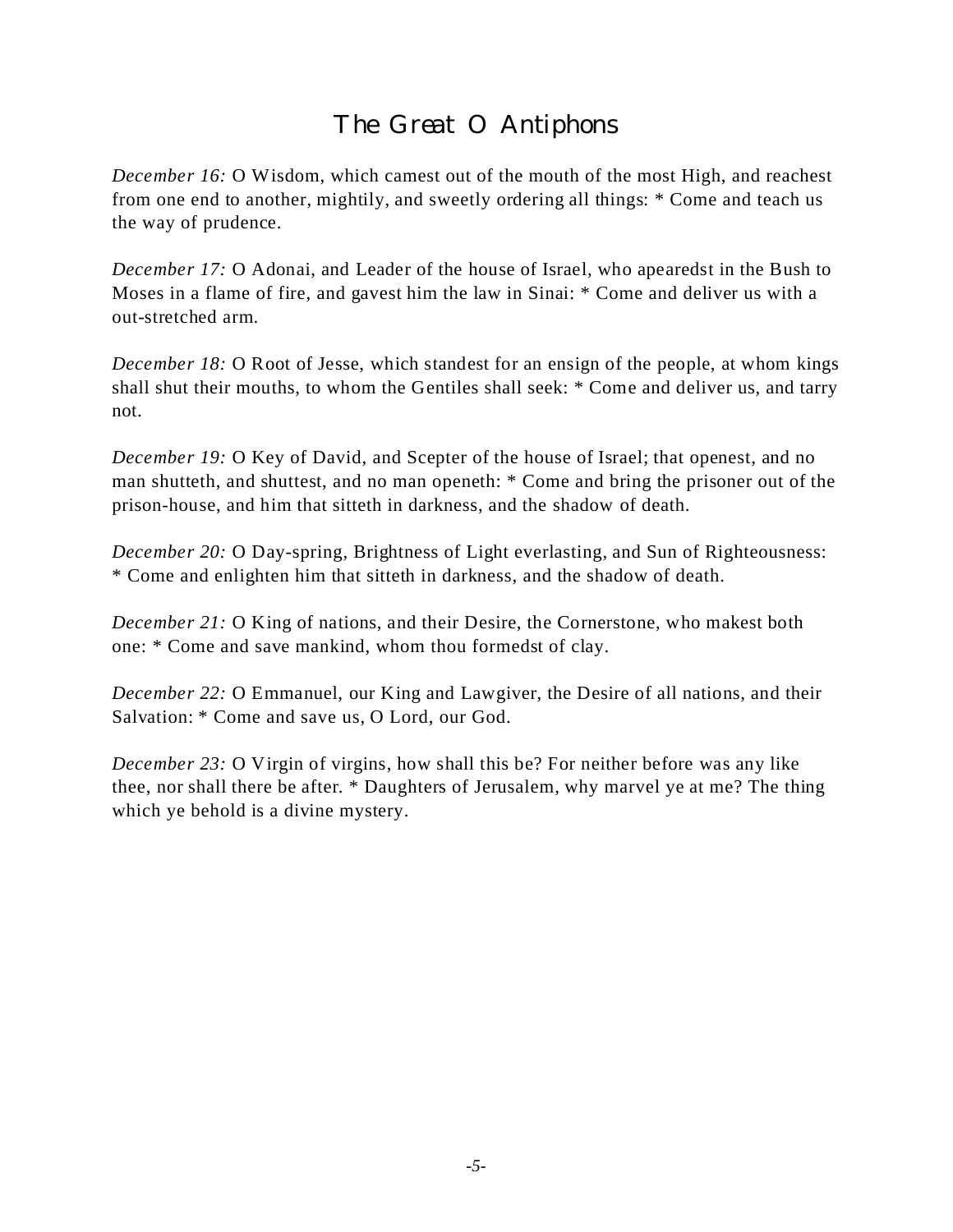#### The Vigil of the Nativity *Privileged Double*

*M: as per Ordo 1V: as per Ordo*

*Invitatory:* Ye shall know this day that the Lord will come, and in the morning ye shall see his glory: \* O come, let us worship.

*Morning Hymn:* O Word that goest - SAH #36 or Hark! A thrilling voice - SAH #31

*V*. Ye shall know this day that the Lord will come. *R.* And in the morning ye shall see his glory.

*Antiphon on Benedictus:* Whenas Mary the Mother of Jesus was espoused unto Joseph, before they came together, she was found to be with child: \* for that which was conceived in her was of the Holy Ghost, alleluia.

*Collect:* O God, who makest us glad with the yearly expectation of our redemption: vouchsafe that as we joyfully receive thine Only-begotten Son for our Redeemer, so we may with sure confidence behold him when he shall come to be our Judge, even Jesus Christ thy Son our Lord: who liveth...

*At First Vespers of the Nativity:*

*Evening Hymn:* Come, thou Redeemer of the earth - SAH #27 *or* Savior of the Nations, come - SAH #38

*V.* Tomorrow the iniquity of the earth shall be done away.

*R.* And the Savior of the world shall reign over us.

*Antiphon on Magnificat:* Or ever the sun be risen, ye shall see the King of kings, \* proceeding from the Father, as a bridegroom out of his chamber.

*Collect.* O God, who hast made this most holy night to shine with the brightness of the true light: grant, we beseech thee; that we, who have known the mystery of his light on earth, may also attain to the fruition of his joys in heaven: Who liveth and reigneth with thee in the unity of the Holy Ghost...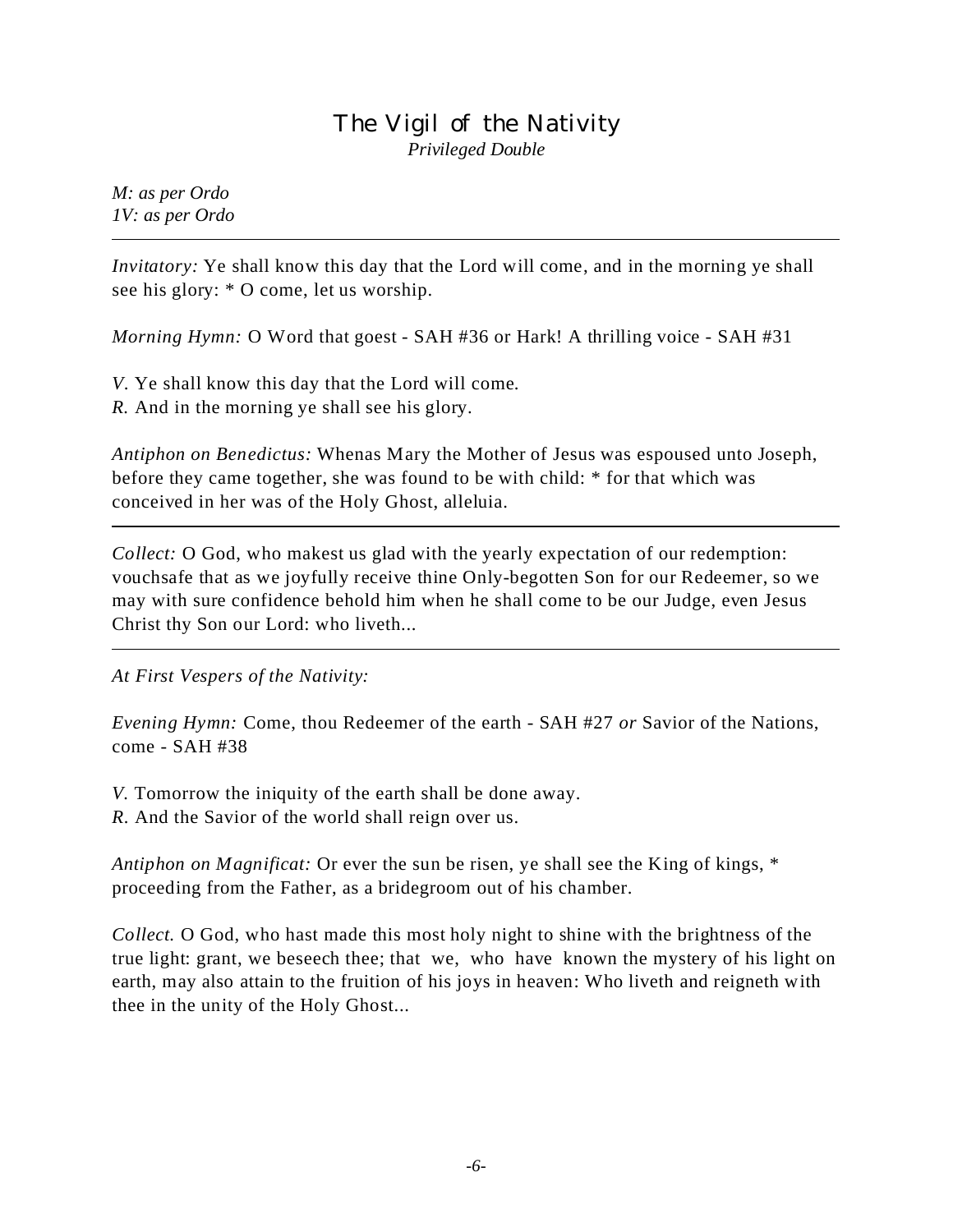#### The Nativity of Our Lord Jesus Christ *Primary Double of I Class*

*M: Isa. 9:2-7; Luke 2:1-20 2V: Isa. 7:10-16; Titus 2:11-3:7*

*Invitatory:* Alleluia. Unto us a Child is born: \* O come, let us worship, alleluia.

*Morning Hymn:* From East to West - SAH #49

*V.* The Lord hath declared, alleluia. *R.* His salvation, alleluia.

*Antiphon on Benedictus:* Glory to God in the highest: \* and in earth peace to men of good will, alleluia, alleluia.

*Collect:* Grant to us, we beseech thee, almighty God: that as thou dost pour forth on us the new light of thine incarnate Word; so he who doth illuminate our minds by faith may likewise in our works shew forth his brightness. Through the same...

*Evening Hymn:* Jesu, the Father's only Son - SAH #54

*V.* The Lord hath declared, alleluia. *R.* His salvation, alleluia.

*2V - Antiphon on Magnificat:* Today the Christ is born: today hath a Savior appeared: today on earth Angels are singing, Archangels rejoicing: \* today the righteous exult, and say: Glory to God in the highest, alleluia.

*Collect:* Grant, we beseech thee, almighty God: that we who through our ancient bondage are held beneath the yoke of sin; may by the new Birth of thy only-begotten Son in the flesh obtain deliverance. Through the same...

*Or, Collect:* Almighty God, who hast given us thy only-begotten Son to take our nature upon him, and as at this time to be born of a pure Virgin: grant that we being regenerate, and made thy children by adoption and grace; may daily be renewed by thy Holy Spirit. Through the same our Lord Jesus Christ, who liveth and reigneth with thee and the same Spirit, ever one God, world without end. Amen.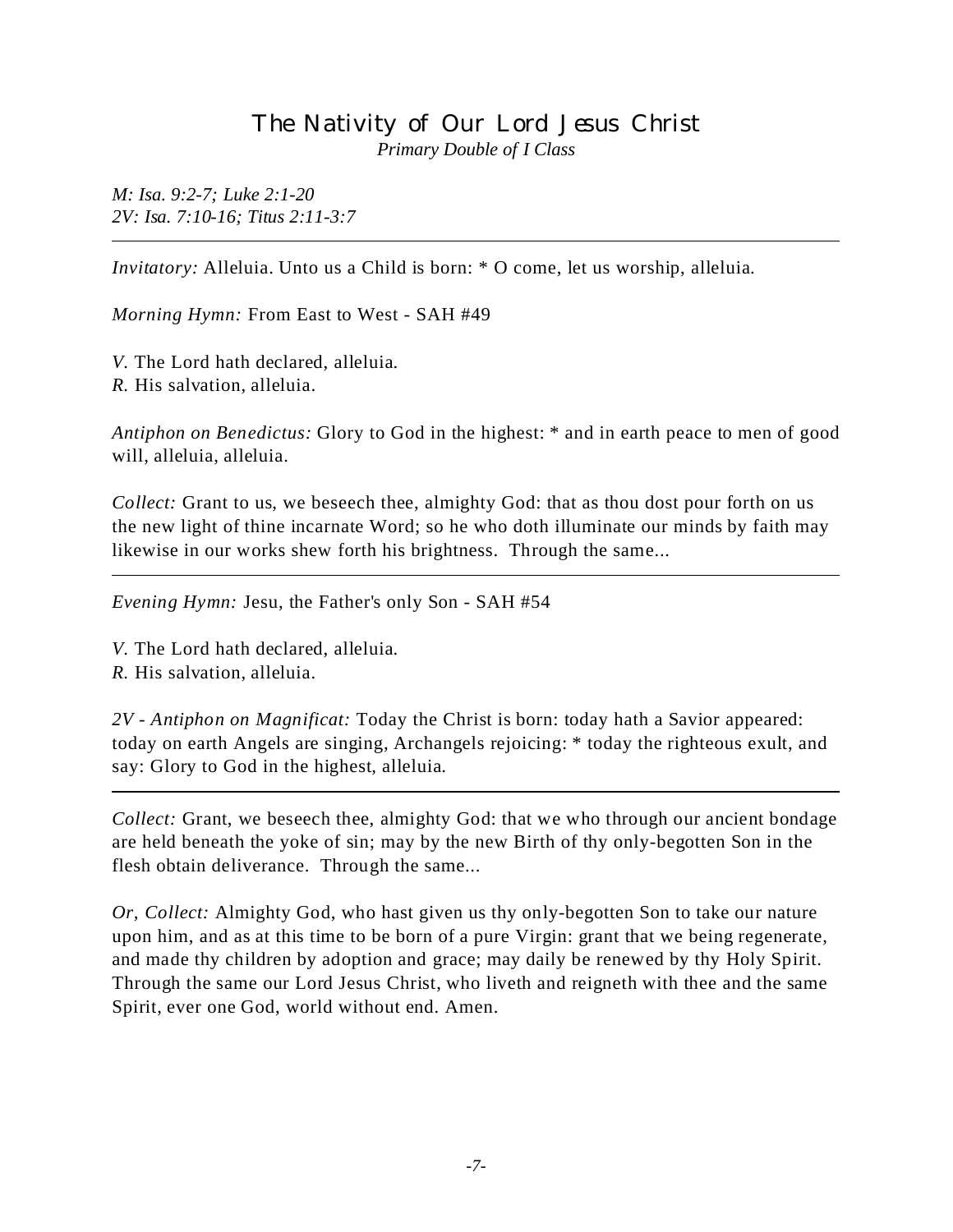# Psalm Prose for the Nativity of our Lord

*The following antiphons may be sung as needed before and after the Psalms of the Day, or before the psalms as a prose.*

*1*. Whom saw ye, O shepherds? Speak! Tell us! Give us the tidings; who is this that hath appeared on earth? \* we beheld a new-born Child, and choirs of Angels shouting allegiance to him as Lord, alleluia, alleluia.

*2*. Lo, a maiden hath borne the Monarch whose Name is everlasting: she hath both the joy of a mother and honor of a virgin: \* before her hath none been seen like her, nor shall there be after, alleluia.

*3*. The Angel said unto the shepherds: behold, I bring you good tidings of great joy: \* for unto you is born this day the Savior of the world, alleluia.

*4*. There was with the Angel a multitude of the heavenly hosts, praising God and saying: \* Glory to God in the highest, and on earth peace to men of good-will, alleluia.

*5*. Unto us this day a Child is born, a Son is given: \* and his Name shall be The Mighty God, alleluia, alleluia.

*For the Octave, when not a Sunday or a feast day, the antiphons are those of Christmas Day.*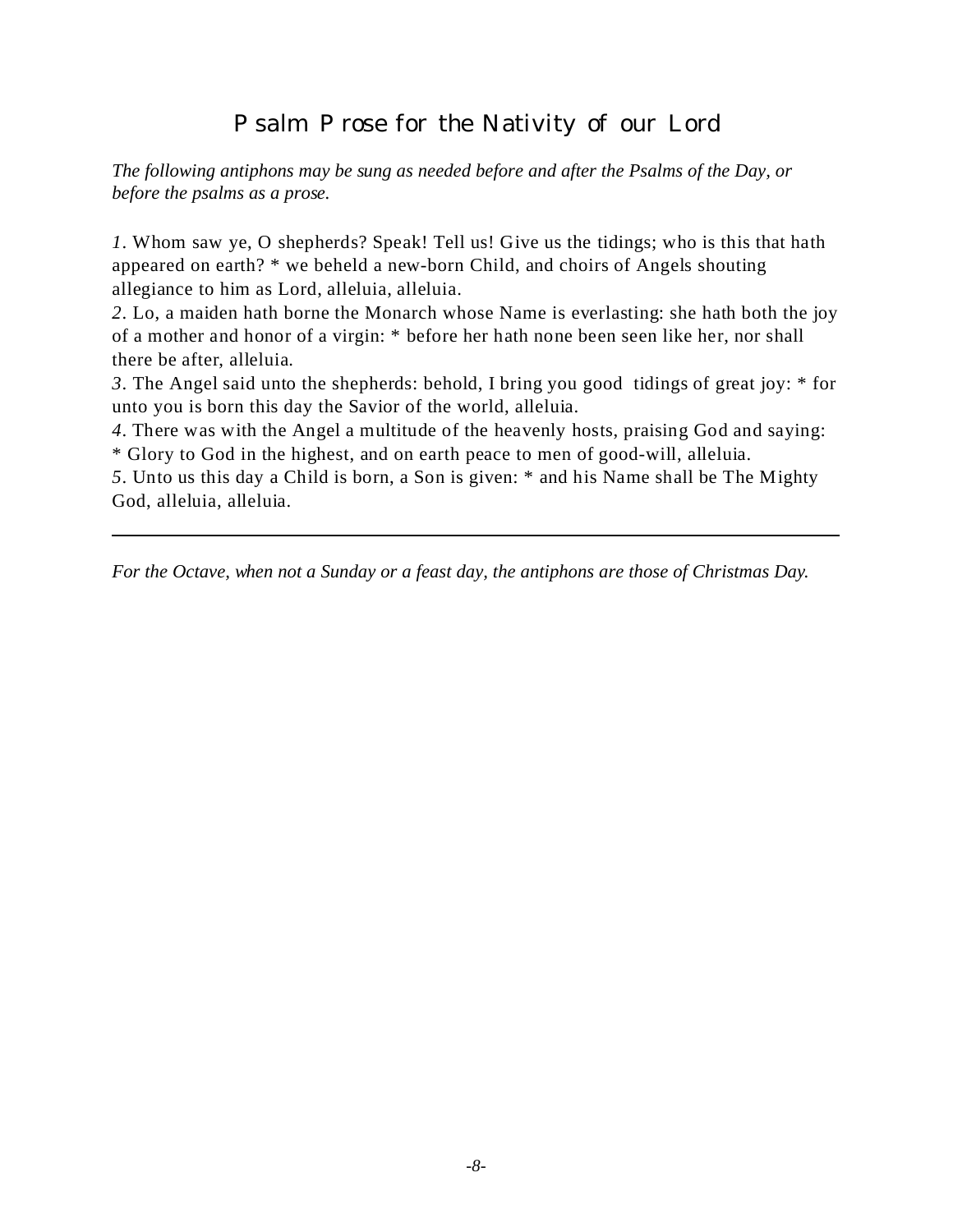# The Sunday within the Octave of the Nativity *Double*

*1V: as per Ordo M: as per Ordo 2V: as per Ordo*

*Evening Hymn:* Jesu, the Father's only Son - SAH #54

*V.* The Word was made flesh, alleluia. *R.* And dwelt among us, alleluia.

*1 V & 2V - Antiphon on Magnificat:* Ye shepherds, tell us, whom saw ye? And proclaim the nativity of Christ. \* We beheld the child, wrapped in swaddling-clothes, and the Angel choirs, giving praise to the Savior.

*Invitatory:* Alleluia. Unto us a Child is born: \* O come, let us worship, alleluia.

*Morning Hymn:* From East to West - SAH #49

*V.* The Word was made flesh, alleluia.

*R.* And dwelt among us, alleluia.

*Antiphon on Benedictus:* While all things were in still silence, and night was in the midst of her course, \* thine Almighty Word, O Lord, leaped down from heaven, from the throne of thy majesty, alleluia.

*Collect:* Almighty and everlasting God, direct us in all our doings according to thy good pleasure: that we, serving thee in the name of thy well-beloved Son, may worthily abound in good works: Who liveth and reigneth with thee...

*Or, Collect:* Almighty God, who hast given us thy only-begotten Son to take our nature upon him, and as at this time to be born of a pure Virgin: grant that we being regenerate, and made thy children by adoption and grace; may daily be renewed by thy Holy Spirit. Through the same our Lord Jesus Christ, who liveth and reigneth with thee and the same Spirit, ever one God, world without end. Amen.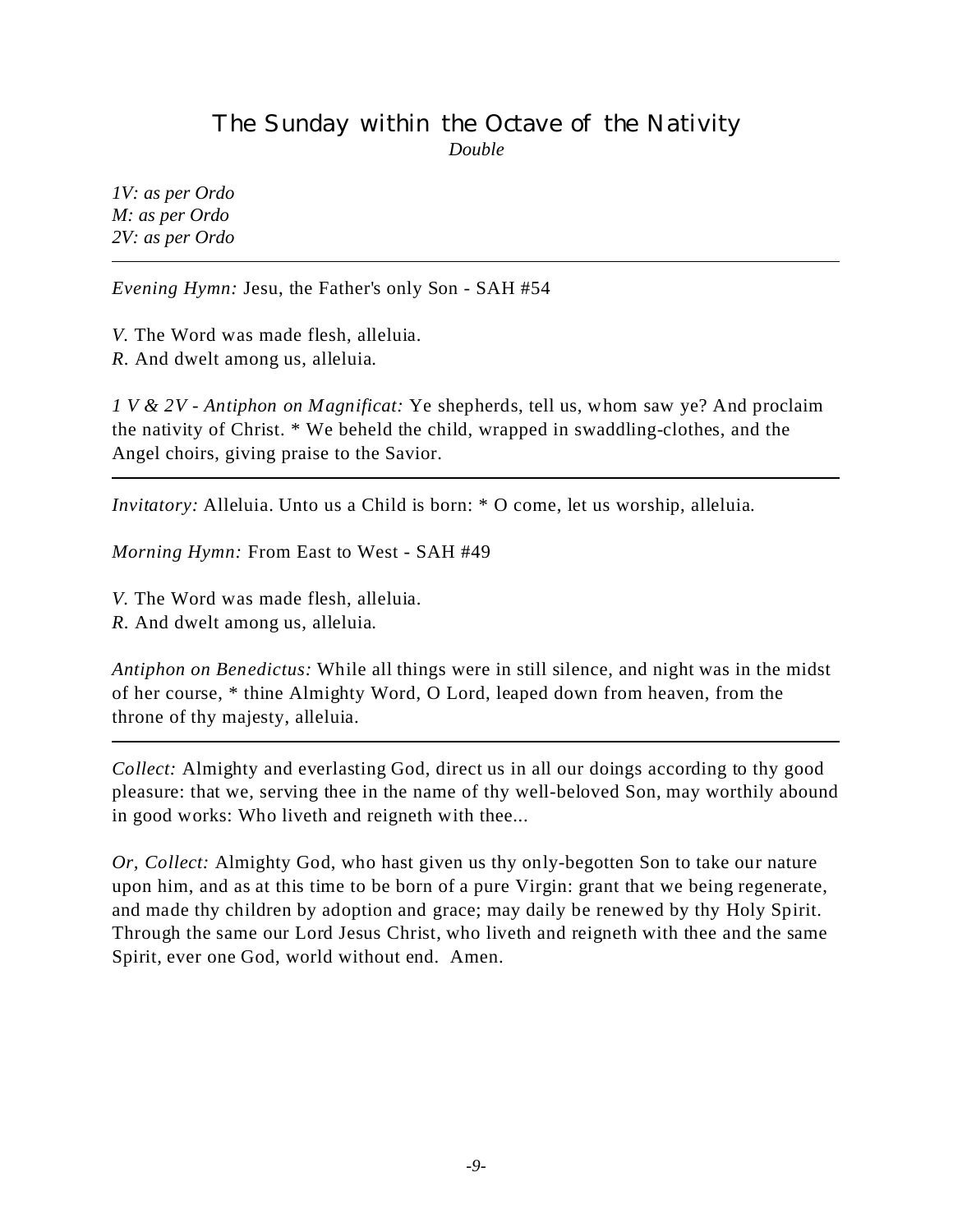#### The Second Sunday after the Nativity *Double*

*1V: as per Ordo M: Exod. 2:1-10; Matt. 2:13-end 2V: Prov. 31:10-29; Luke 2:15-32*

*Evening Hymn:* Jesu, the Father's only Son - SAH #54

*V.* The Word was made flesh, alleluia. *R.* And dwelt among us, alleluia.

*1V & 2V - Antiphon on Magnificat:* In the beginning, and before the ages, the Word was God: \* he that is born unto us, the world's salvation.

*Invitatory:* Christ for us is born: \* O come, let us worship.

*Morning Hymn:* From East to West - SAH #49

*V.* The Word was made flesh, alleluia.

*R.* And dwelt among us, alleluia.

*Antiphon on Benedictus:* The Virgin Mother, knowing no man, painlessly bare the Savior of the world: \* the holy Virgin, replenished from on high, gave nourishment to the King of the angels.

*Collect:* Almighty God, who hast poured upon us the new light of thine incarnate Word; Grant that the same light enkindled in our hearts may shine forth in our lives. Through...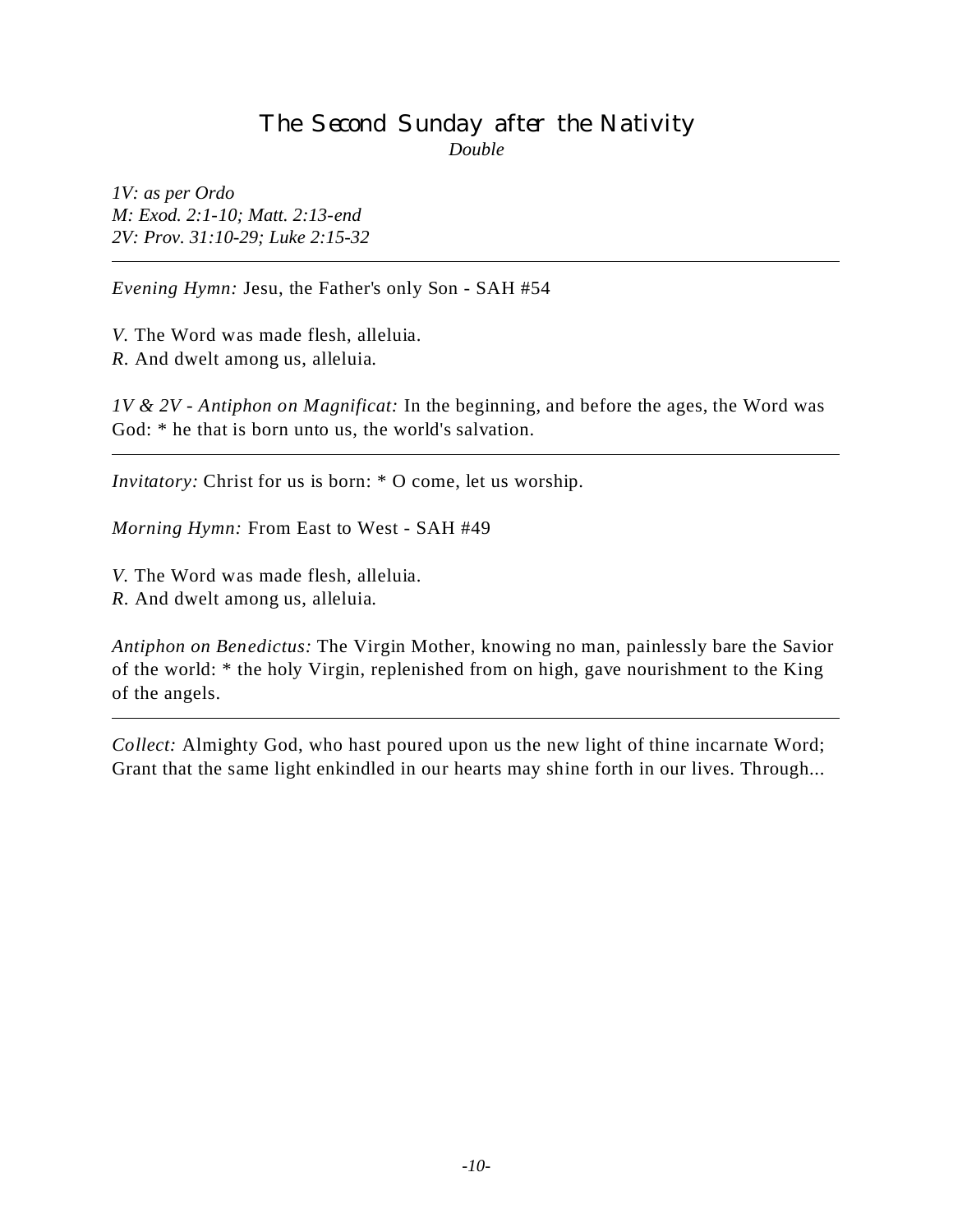#### The Epiphany of our Lord *Primary Double of I Class*

*1V: Num. 24:15-24; Matt. 28:16-end M: Isa. 60; Matt. 3:13-end; 2V: Isa. 49:1-13; John 2:1-11*

*Evening Hymn:* When Christ's appearing was made known - SAH #71

*V.* All they from Sheba shall come.

*R.* They shall bring gold and incense, and they shall show forth the praises of the Lord.

*1V - Antiphon on Magnificat:* The Sages, beholding the star, said to one another: This is the sign of a mighty King: \* forth fare we, and let us seek him: and let us offer him gifts, gold, incense and myrrh.

p*2V - Antiphon on Magnificat:* From the East there came Sages to Bethlehem, for to worship the Lord: and when they had opened their treasures, they presented unto him precious gifts: \* gold, as to a mighty monarch, incense, as to the true God, and myrrh to foreshew his burial, alleluia.

*Invitatory:* Alleluia. The Lord hath manifested forth his glory:  $*$  O come, let us worship, alleluia.

*Morning Hymn:* Earth has many a noble city - SAH #63

*V*. It is the Lord that commandeth the waters.

*R.* It is the glorious God that maketh the thunder, it is the Lord that ruleth the sea.

*Antiphon on Benedictus*: Today to her heavenly Bridegroom is the Church espoused, forasmuch as in Jordan Christ hath washed away her iniquities: \* Sages with their offerings hasten to the royal marriage, and with water turned to wine the guests are regaled, alleluia.

*Collect:* O God, who on this day didst by the leading of a star manifest thy only-begotten Son to the Gentiles: mercifully grant that we, which know thee now by faith, may finally attain unto the contemplation of the beauty of thy majesty. Through the same...

*Or, Collect:* O God, who by the leading of a star didst manifest thy only-begotten Son to the Gentiles: mercifully grant; that we, which know thee now by faith, may after this life have the fruition of thy glorious Godhead. Through the same...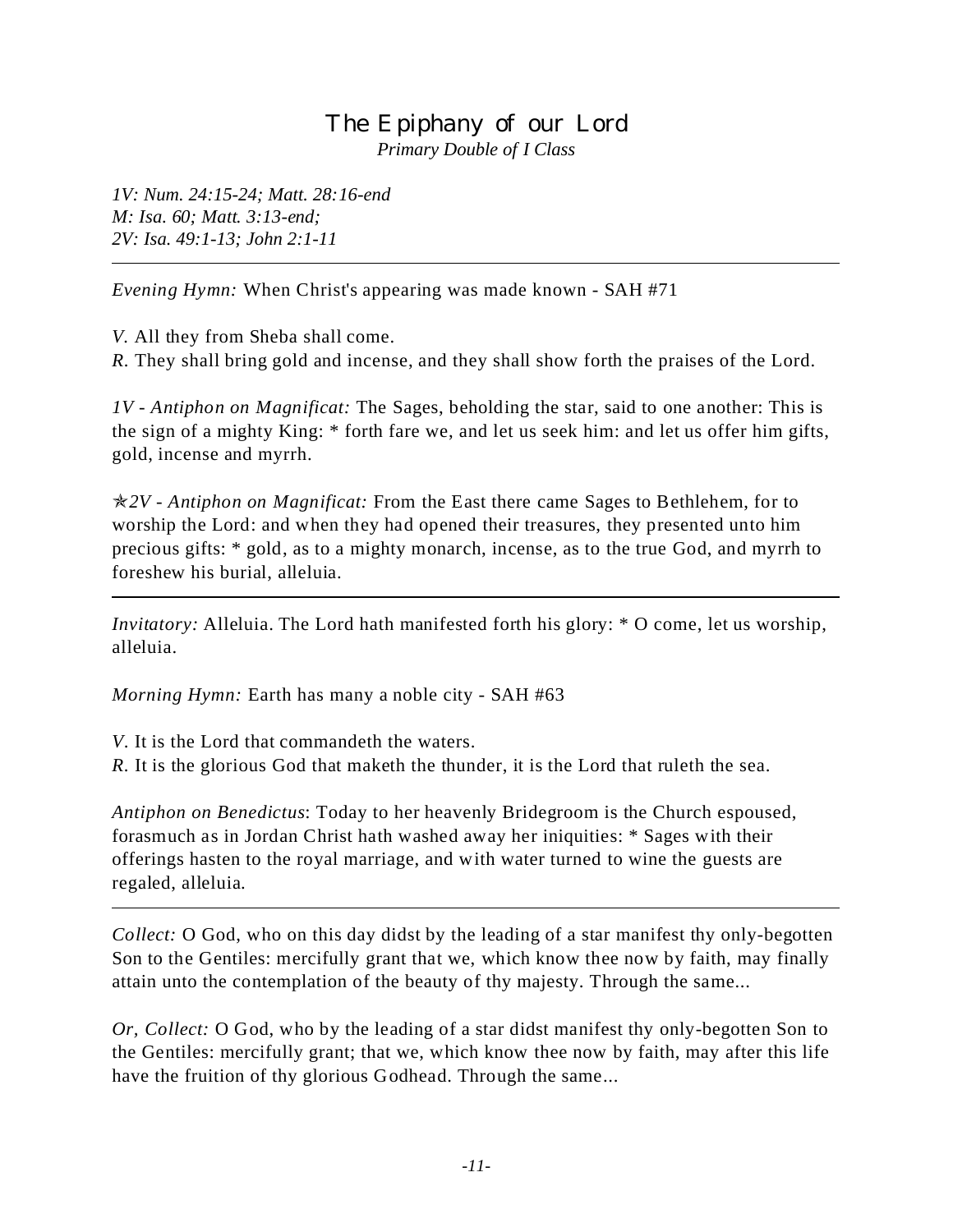# Psalm Prose for the Epiphany of our Lord

*The following antiphons may be sung as needed before and after the Psalms of the Day, or before the psalms as a prose.*

*1*. Before the morning star begotten, yea, before all ages, \* the Lord our Savior as on this day is made manifest to the world.

*2.* Thy light is come, O Jerusalem, and the glory of the Lord is risen upon thee, \* and the Gentiles shall walk in thy light, alleluia.

*3.* When they had opened their treasures, the wise men presented unto the Lord \* gold and frankincense and myrrh, alleluia.

*4.* O ye seas and river-floods, shew forth the praises of the Lord; O ye fountains of living water, bless ye the Lord of all, alleluia.

*5.* Yon star, a fiery beacon, pointed out the way to God, the King of kings who in a manger lay, \* where Magi, when they see, do then unfold their princely gifts of frankincense and myrrh and gold.

*For the Octave:*

*Antiphon on the Magnificat* - Herod inquired of the wise men, What sign have ye seen, concerning him that is born King? \* We have seen a star shining, the brightness whereof enlightens the world.

*Antiphon on Benedictus -* The wise men, being warned in dreams by an Angel, \* departed into their own country another way.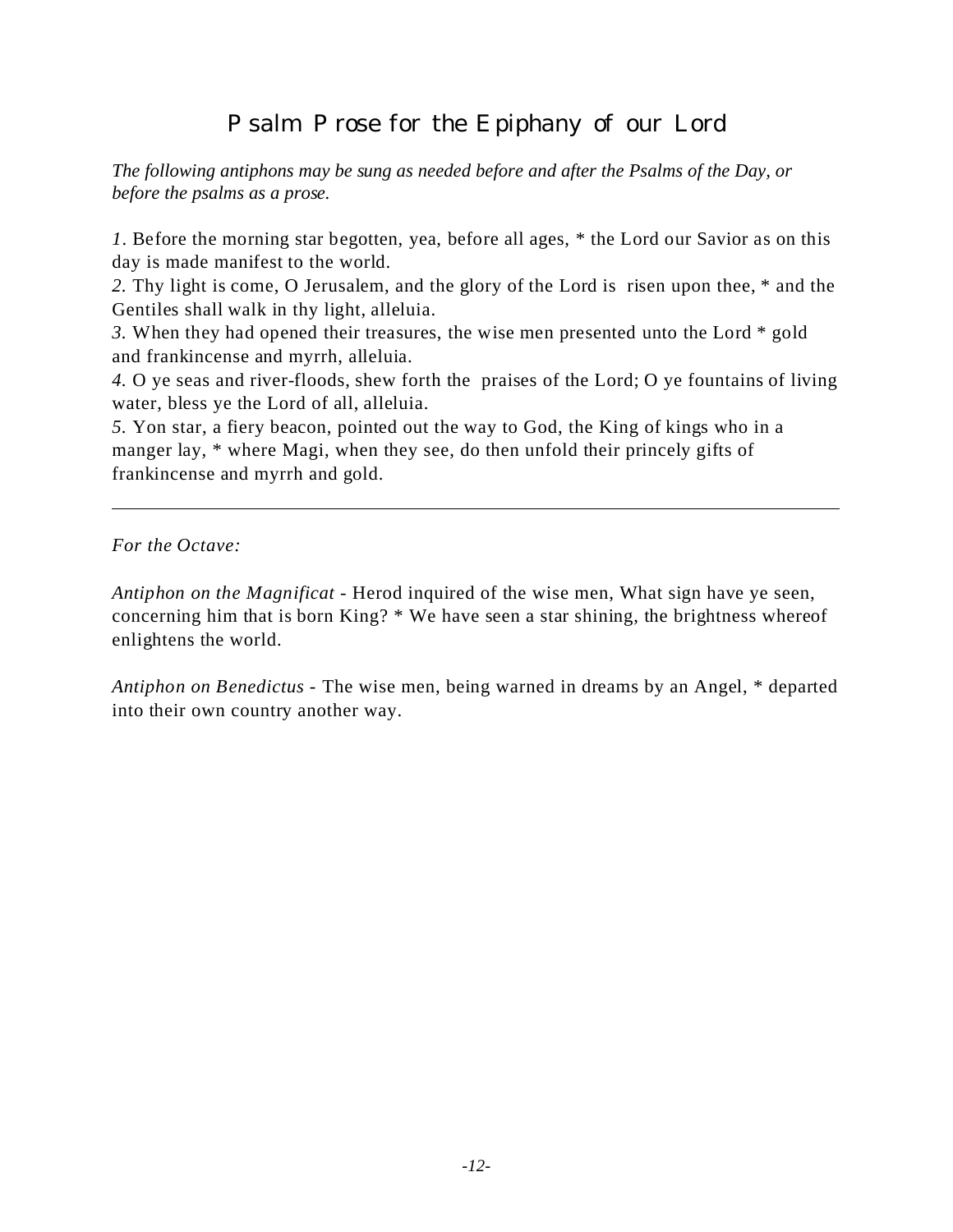# The First Sunday after the Epiphany *Double*

*1V: Zech. 4:1-9; John 4:43-end M: Gen. 28:10-end; Matt. 2:1-11 2V: I Sam. 2:1-11, 26; Matt. 18:1-5, 10-14*

*Evening Hymn:* When Christ's appearing was made known - SAH #71

*V.* All they from Sheba shall come.

*R.* They shall bring gold and incense, and they shall show forth the praises of the Lord.

p *1V - Antiphon on Magnificat:* The Child Jesus tarried behind in Jerusalem, and Joseph and his Mother knew not of it: \* but they, supposing him to have been in the company, sought him among their kinsfolk and acquaintance.

*2V - Antiphon on Magnificat:* The Child Jesus increased in wisdom and stature \* and in favor with God and man.

*Invitatory:* Alleluia. The Lord hath manifested forth his glory:  $*$  O come, let us worship, alleluia.

*Morning Hymn:* Earth has many a noble city - SAH #63

*V*. It is the Lord that commandeth the waters.

*R.* It is the glorious God that maketh the thunder, it is the Lord that ruleth the sea.

*Antiphon on Benedictus:* Illuminate us, O Lord, by the examples of thy holy family: \* and direct our footsteps into the way of peace.

*Collect:* O Lord, we beseech thee mercifully to receive the prayers of thy people which call upon thee: and grant that they may both perceive and know what things they ought to do, and also may have grace and power faithfully to fulfil the same. Through...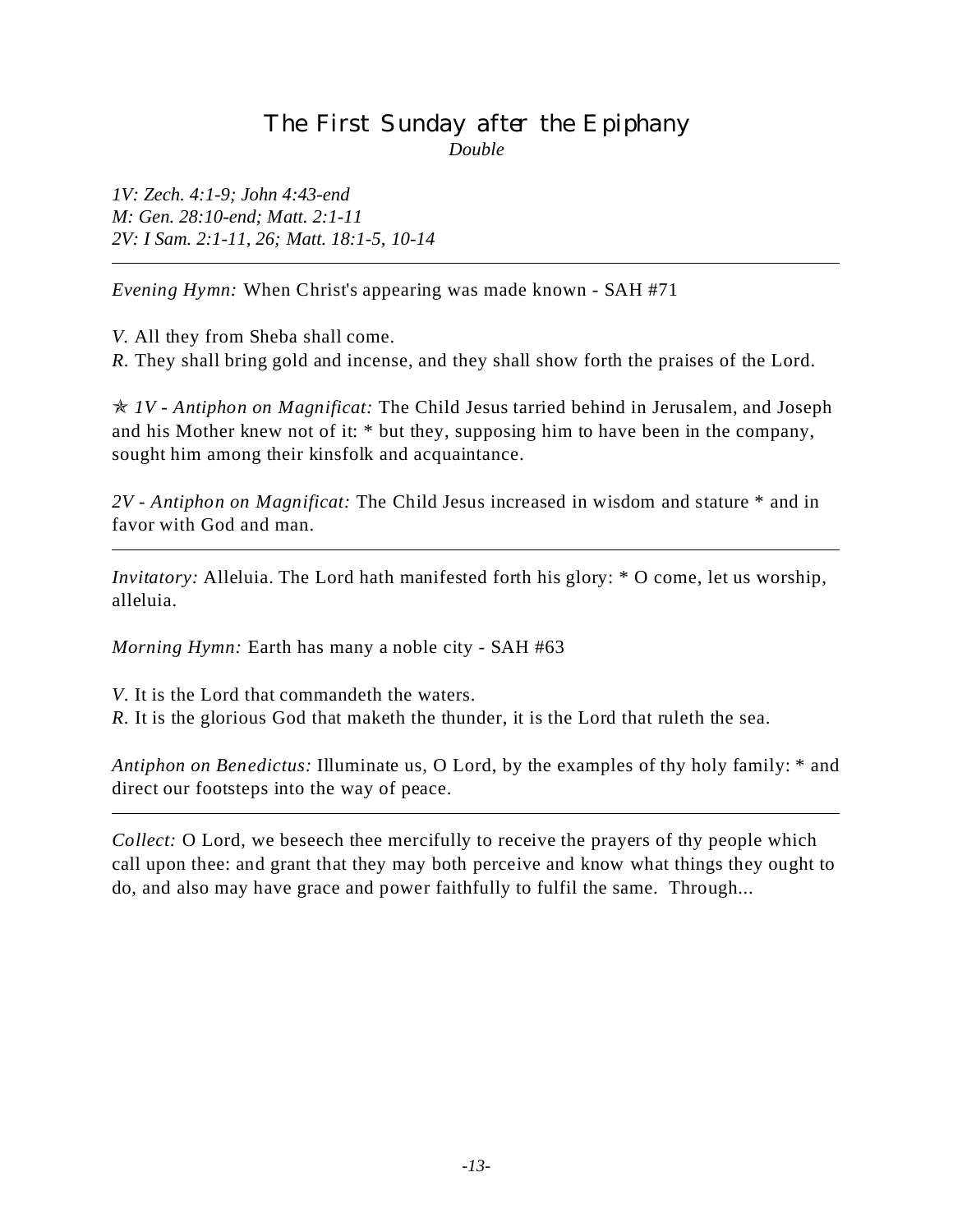# The Second Sunday after the Epiphany *Double*

*1V: II Kgs. 4:8-37; John 6:51-end M: Exod. 3:1-15; Mark 9:2-13 2V: Neh. 2:1-11; Acts 5:17-32*

*Saturday Evening Hymn -* O Trinity of blessed light - SAH #16

*V.* Let our evening prayer come up before thee, O Lord. *R*. And let thy mercy come down upon us.

*Sunday Evening Hymn:* O blest Creator of the Light - SAH #4

*V.* Lord, let my prayer be set forth. *R.* In thy sight as the incense.

p*1V - Antiphon on Magnificat:* The soldier baptizeth the King, the servant his Master, the Baptist his Redeemer: \* the water of Jordan marveled; the Dove bare witness; the Father's voice was heard: This is my beloved Son.

*2V - Antiphon on Magnificat:* The springs of waters were hallowed when Christ appeared in majesty before the world: \* draw ye water from the wells of salvation; for now is every creature sanctified by Christ our God.

*Invitatory:* The Lord God who made us: \* O come, let us worship.

*Morning Hymn:* The first day of the week saw earth - SAH #1

*V*. The Lord is King and hath put on glorious apparel.

*R.* The Lord hath put on his apparel, and girded himself with strength.

*Antiphon on Benedictus:* John the Forerunner rejoiceth with the river Jordan: \* when the Lord was baptized, joy and gladness were come to the whole world: // through the hallowing of water, there came to us remission of sins: \* let us all beseech him, Have mercy upon us.

*Collect:* Almighty and everlasting God, who dost govern all things in heaven and earth; mercifully hear the supplications of thy people; and grant us thy peace all the days of our life. Through...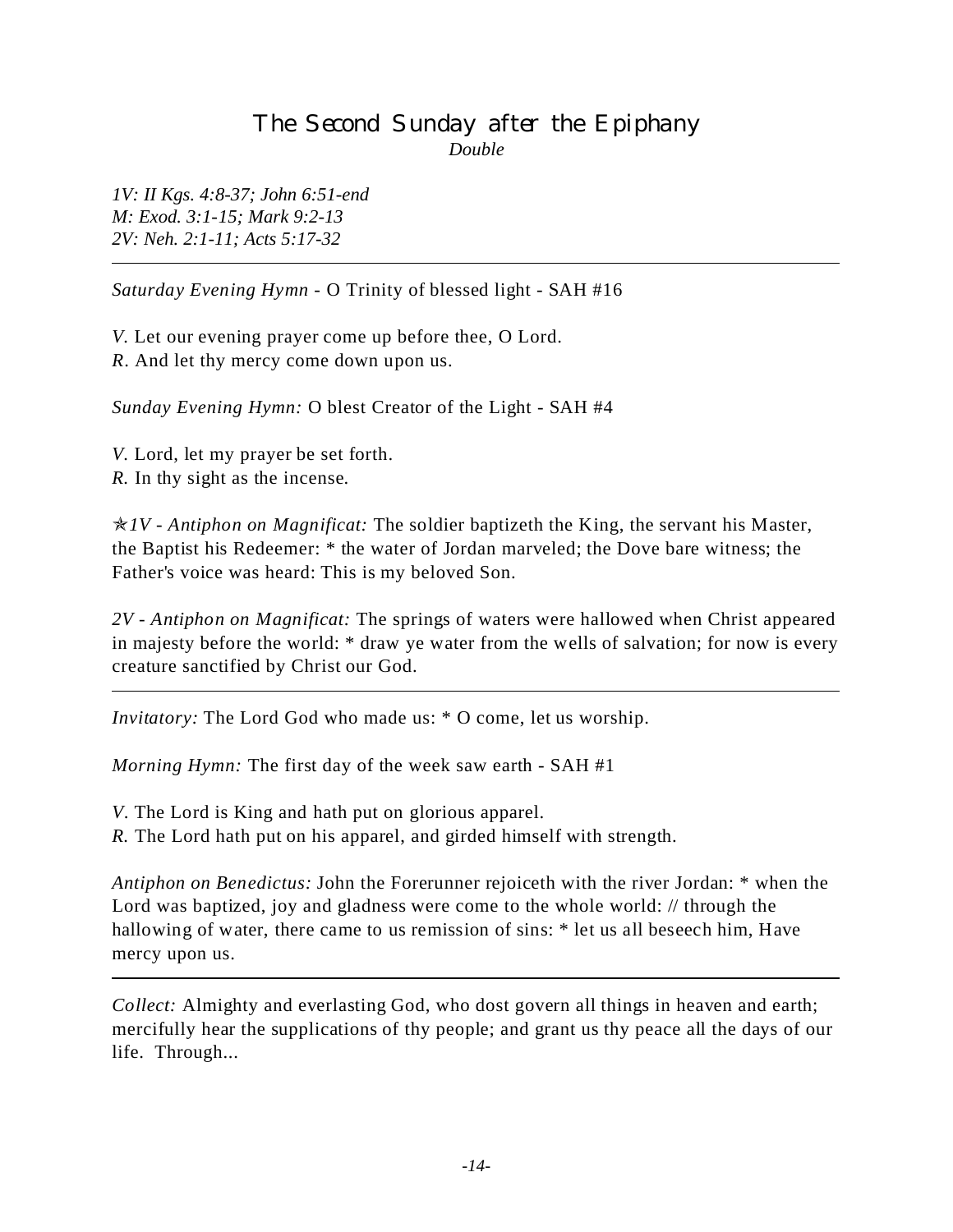# The Third Sunday after the Epiphany *Double*

*1V: II Kgs. 10:18-end; John 9:1-23 M: I Sam. 3:1-18; Mark 10:13-16, 35-45 2V: Jonah 3 and 4; Acts 10:1-35, 44-end*

*Saturday Evening Hymn -* O Trinity of blessed light - SAH #16

*V.* Let our evening prayer come up before thee, O Lord. *R*. And let thy mercy come down upon us.

*Sunday Evening Hymn:* O blest Creator of the Light - SAH #4

*V.* Lord, let my prayer be set forth. *R.* In thy sight as the incense.

*1V - Antiphon on Magnificat:* My sins, O Lord, are stuck fast in me like arrows: \* but before they can engender wounds, O heal me by the remedies of penitence.

p *2V - Antiphon on Magnificat:* And when they wanted wine, Jesus commanded them to fill the water-pots with water: \* and it was turned into wine, alleluia.

*Invitatory:* The Lord God who made us: \* O come, let us worship.

*Morning Hymn:* The first day of the week saw earth - SAH #1

*V*. The Lord is King and hath put on glorious apparel. *R.* The Lord hath put on his apparel, and girded himself with strength.

*Antiphon on Benedictus:* Now there was a marriage in Cana of Galilee: \* and Jesus himself was there, with Mary his mother.

*Collect:* Almighty and everlasting God, mercifully look upon our infirmity: and stretch forth the right hand of thy majesty to defend us. Through...

*Or, Collect:* Almighty and everlasting God, mercifully look upon our infirmities: and in all our dangers and necessities stretch forth thy right hand to help and defend us. Through...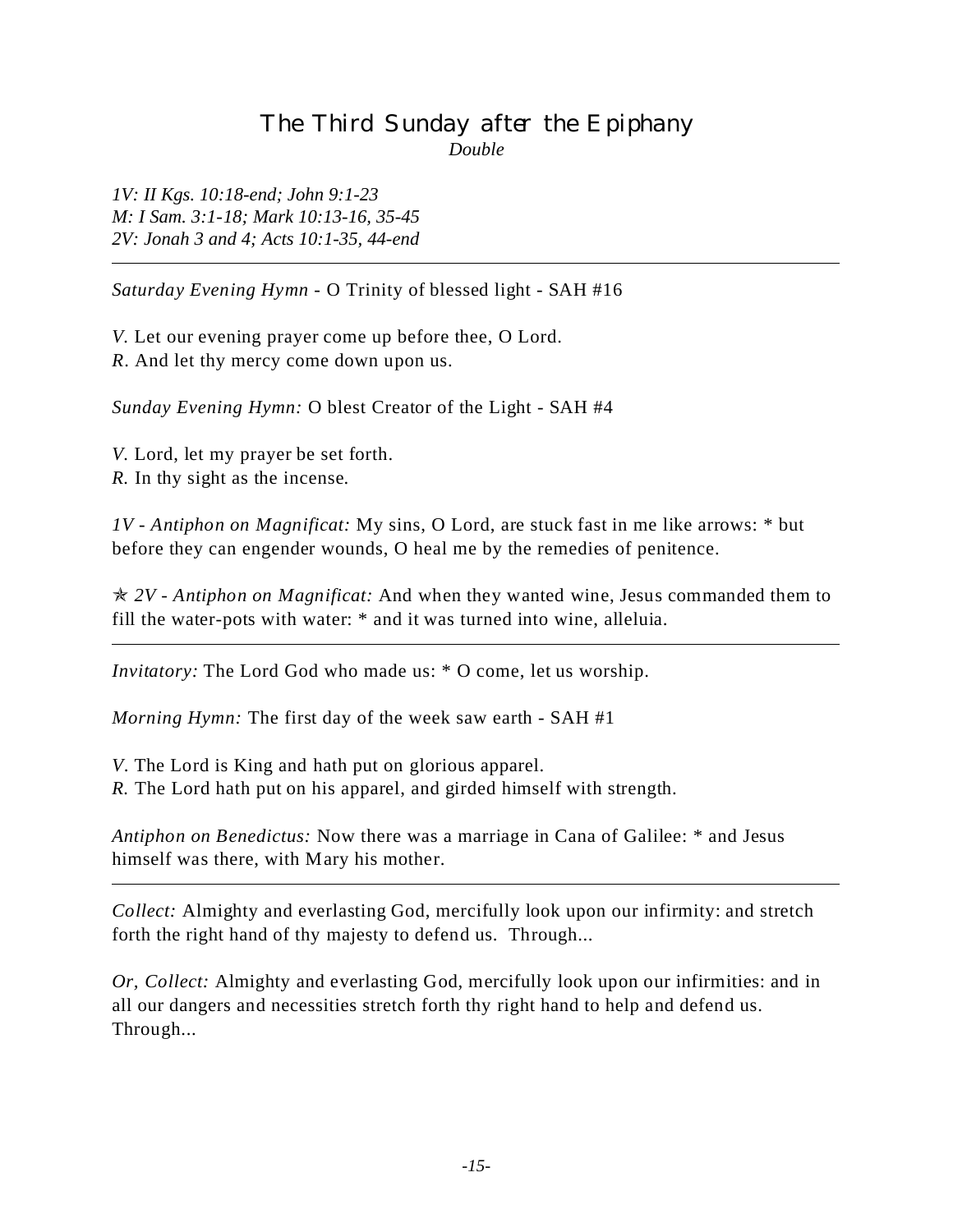# The Fourth Sunday after the Epiphany *Double*

*1V: Amos 2:4-end; John 11:45-end M: I Kgs. 18:1,17-39; Mark 1:32-end 2V: Num. 22:1-35; Matt. 23:16-26*

*Saturday Evening Hymn -* O Trinity of blessed light - SAH #16

*V.* Let our evening prayer come up before thee, O Lord. *R*. And let thy mercy come down upon us.

*Sunday Evening Hymn:* O blest Creator of the Light - SAH #4

*V.* Lord, let my prayer be set forth. *R.* In thy sight as the incense.

*1V - Antiphon on Magnificat:* My sins, O Lord, are stuck fast in me like arrows: \* but before they can engender wounds, O heal me by the remedies of penitence.

p *2V - Antiphon on Magnificat:* Jesus arose, and rebuked the winds and the water: \* and immediately there was a great calm.

*Invitatory:* The Lord God who made us:  $*$  O come, let us worship.

*Morning Hymn:* The first day of the week saw earth - SAH #1

*V*. The Lord is King and hath put on glorious apparel. *R.* The Lord hath put on his apparel, and girded himself with strength.

*Antiphon on Benedictus:* And when Jesus was entered into a ship, behold there arose a great tempest in the sea: \* and his disciples came and awoke him, saying, Master, save us, we perish.

*Collect:* O God, who knowest us to be set in the midst of so many and great dangers, that for man's frailness we cannot always stand uprightly: grant to us health of body and soul; that all those things which we suffer for sin, by thy help we may overcome. Through...

*Or, Collect:* O God, who knowest us to be set in the midst of so many and great dangers, that by reason of the frailty of our nature we cannot always stand upright: grant to us such strength and protection; as may support us in all dangers, and carry us through all temptations. Through...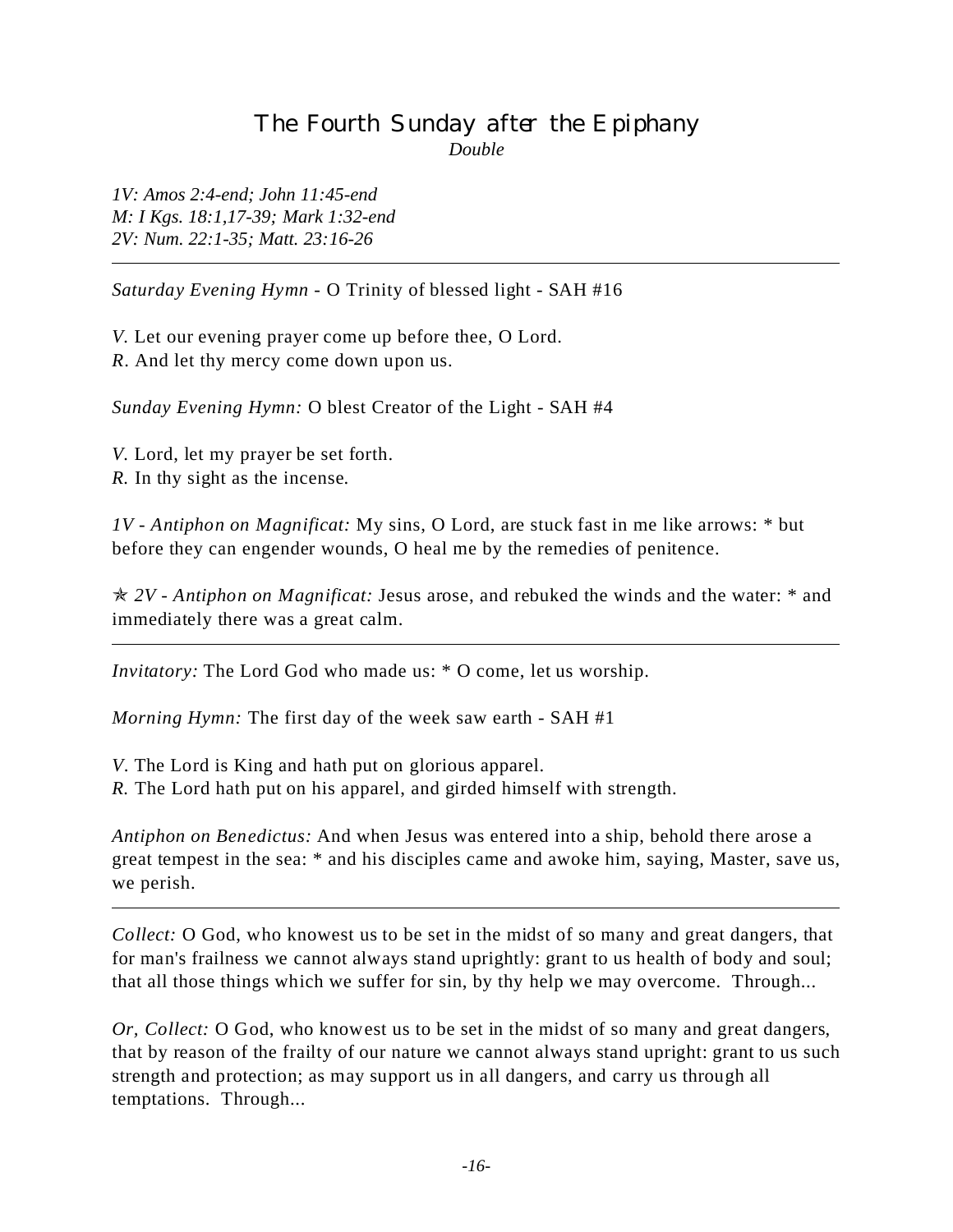# The Fifth Sunday after the Epiphany *Double*

*1V: Amos 9; John 13:20-end M: I Kgs. 18:41-19:end; Mark 8:22-9:1 2V: Num. 23:1-26; Acts 5:1-11*

*Saturday Evening Hymn -* O Trinity of blessed light - SAH #16

*V.* Let our evening prayer come up before thee, O Lord. *R*. And let thy mercy come down upon us.

*Sunday Evening Hymn:* O blest Creator of the Light - SAH #4

*V.* Lord, let my prayer be set forth. *R.* In thy sight as the incense.

*1V - Antiphon on Magnificat:* My sins, O Lord, are stuck fast in me like arrows: \* but before they can engender wounds, O heal me by the remedies of penitence.

p *2V - Antiphon on Magnificat:* Gather ye together first the tares, and bind them in bundles to burn them: \* but gather the wheat into my barn.

*Invitatory:* The Lord God who made us:  $*$  O come, let us worship.

*Morning Hymn:* The first day of the week saw earth - SAH #1

*V*. The Lord is King and hath put on glorious apparel. *R.* The Lord hath put on his apparel, and girded himself with strength.

*Antiphon on Benedictus:* Master, sowedst thou not good seed in thy field? Whence then hath it tares? \* And he said, An enemy hath done this.

*Collect:* O Lord, we beseech thee to keep this thy family in continual godliness: that they who do lean only upon the hope of thy heavenly grace, may evermore be defended by thy protection. Through...

*Or, Collect:* O Lord, we beseech thee to keep thy Church and household continually in thy true religion: that they who do lean only upon the hope of thy heavenly grace may evermore be defended by thy mighty power. Through...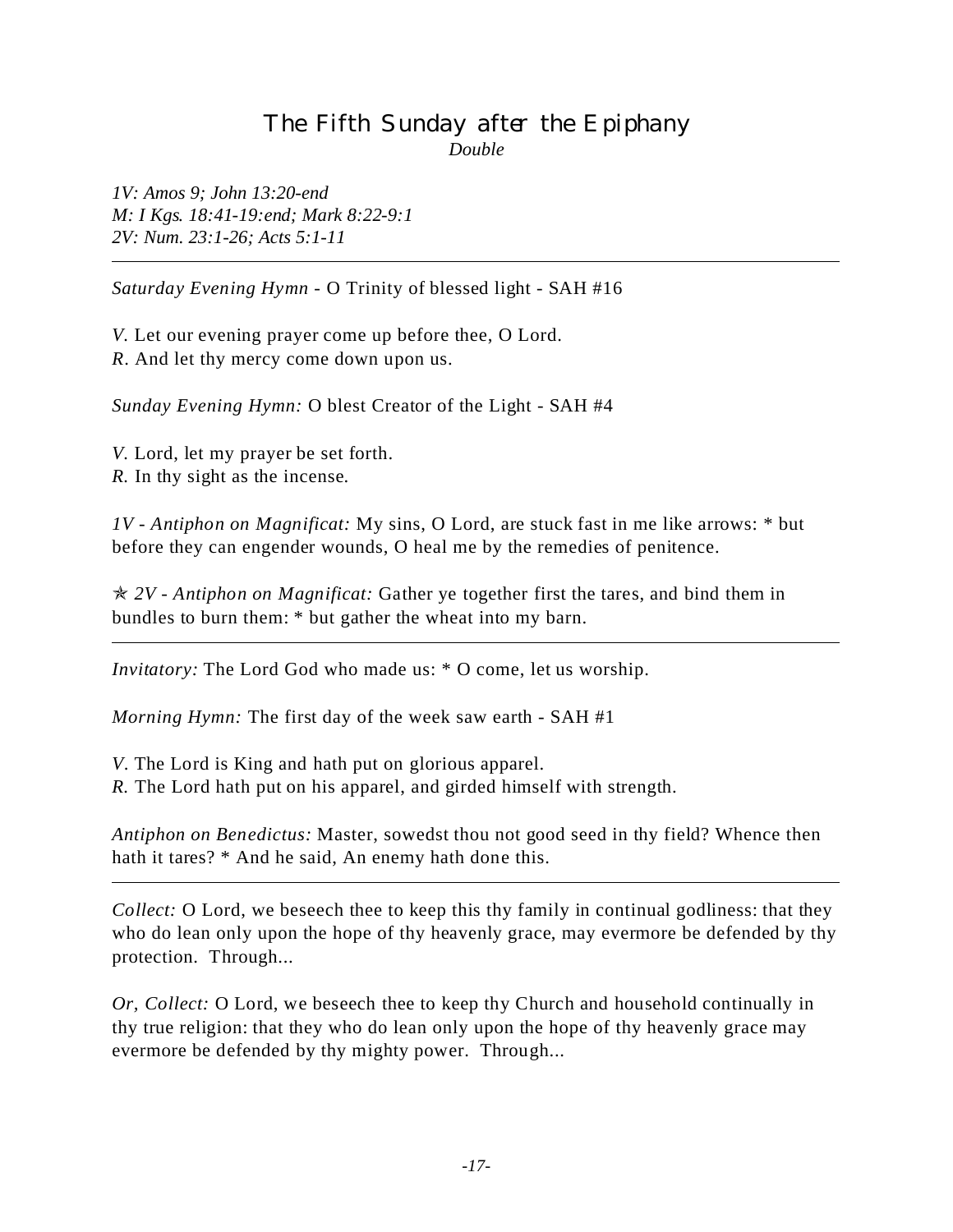# The Sixth Sunday after the Epiphany

*Double*

*1V: II Kgs. 15:8-15; John 17 M: Dan. 3:8-end; Mark 10:46-end 2V: Num. 24:2-end; Luke 10:1-16*

*Saturday Evening Hymn -* O Trinity of blessed light - SAH #16

*V.* Let our evening prayer come up before thee, O Lord. *R*. And let thy mercy come down upon us.

*Sunday Evening Hymn:* O blest Creator of the Light - SAH #4

*V.* Lord, let my prayer be set forth. *R.* In thy sight as the incense.

p*1V - Antiphon on Magnificat:* My sins, O Lord, are stuck fast in me like arrows: \* but before they can engender wounds, O heal me by the remedies of penitence.

*2V - Antiphon on Magnificat:* The kingdom of heaven is like unto a grain of mustard seed, which is least of all seeds; \* but when it is grown, it is the greatest among herbs.

*Or*, As the lightening cometh out of the east, and shineth even unto the west: \* so shall also the coming of the Son of man be.

*Invitatory:* The Lord God who made us: \* O come, let us worship.

*Morning Hymn:* The first day of the week saw earth - SAH #1

*V*. The Lord is King and hath put on glorious apparel. *R.* The Lord hath put on his apparel, and girded himself with strength.

*Antiphon on Benedictus: (as at 2nd Vespers above*)

*Collect:* Grant, we beseech thee, almighty God: that we, ever thinking on such things as be reasonable and pleasing unto thee, may both in word and deed fulfil the same. Through...

*Or, Collect:* O God, whose blessed Son was manifested that he might destroy the works of the devil, and make us the sons of God, and heirs of eternal life; grant us, we beseech thee, that, having this hope, we may purify ourselves, even as he is pure; that, when he shall appear again with power and great glory, we may be made like unto him in his eternal and glorious kingdom: Where with thee, O Father, and thee, O Holy Ghost, he liveth and reigneth, ever one God, world without end. Amen.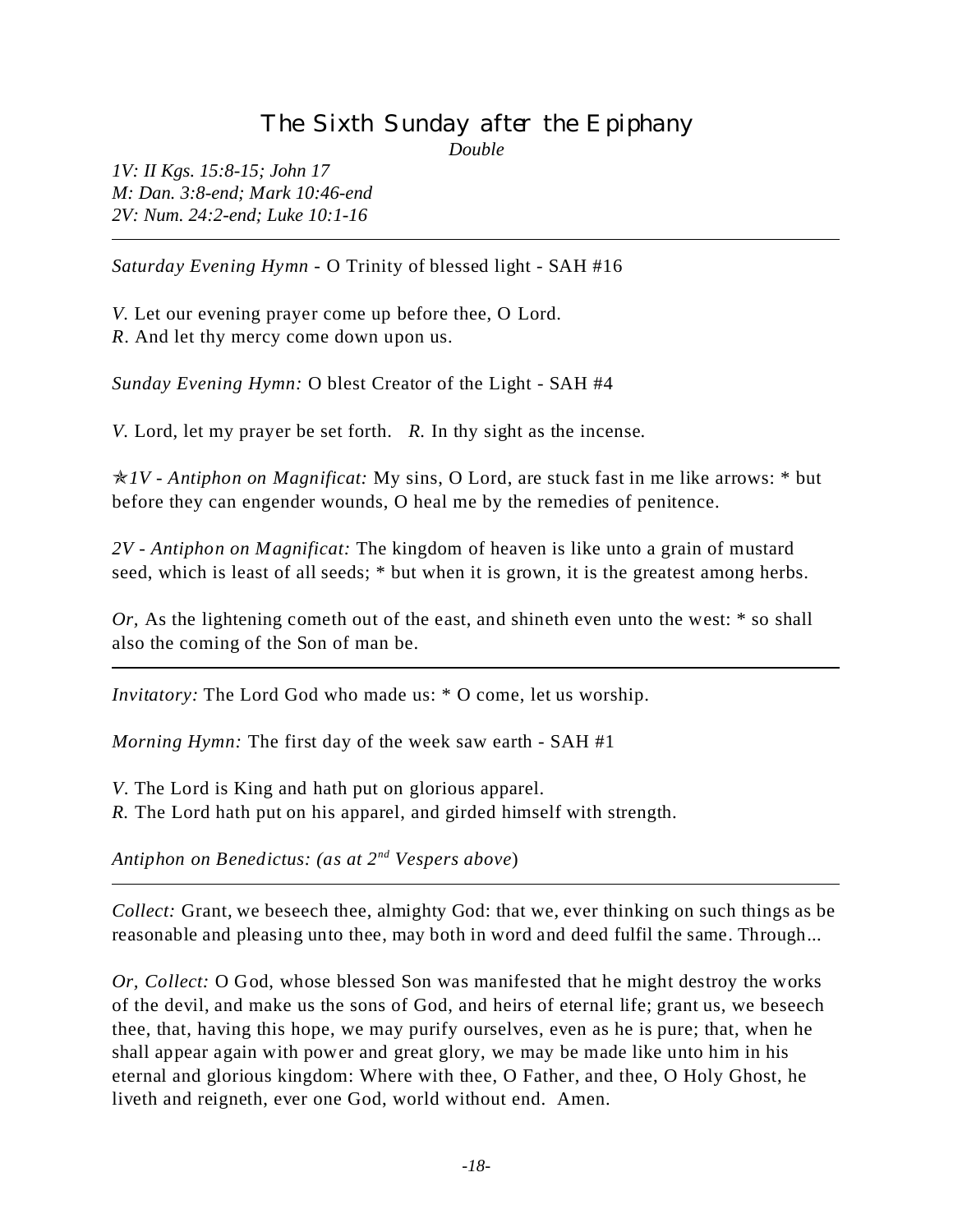#### Septuagesima Sunday *Double of II class*

*Note that at First Vespers the closing Versicles are: "Let us bless the Lord, alleluia, alleluia. Thanks be to God, alleluia, alleluia. The "Alleluia" is not sung again until Pascha.*

*1V: Nahum 3; John 11 M: Joshua 6:1-20; Luke 7:1-10 2V: Lam. 1:1-12; Matt. 23-29-24:2*

*Saturday Evening Hymn -* O Trinity of blessed light - SAH #16 *or* Alleluia, song of gladness - SAH #73

*V.* Let our evening prayer come up before thee, O Lord. *R*. And let thy mercy come down upon us.

*Sunday Evening Hymn:* O blest Creator of the Light - SAH #4

*V.* Lord, let my prayer be set forth. *R.* In thy sight as the incense.

*1V - Antiphon on Magnificat:* The Lord God had planted a garden eastward in Eden: \* and there he put the man whom he had formed.

p*2V - Antiphon on Magnificat:* And when even was come, the lord of the vineyard saith unto his steward: \* Call the laborers, and give them their hire.

*Invitatory:* Let us come before his presence with thanksgiving: \* O come, let us worship.

*Morning Hymn:* The first day of the week saw earth - SAH #1

*V*. The Lord is King and hath put on glorious apparel.

*R.* The Lord hath put on his apparel, and girded himself with strength.

*Antiphon on Benedictus:* The kingdom of heaven is likened unto a man that is an householder, \* which went out early in the morning to hire laborers into his vineyard, saith the Lord.

*Collect:* O Lord, we beseech thee favorably to hear the prayers of thy people: that we, who are justly punished for our offences, may be mercifully delivered by thy goodness, for the glory of thy name. Through...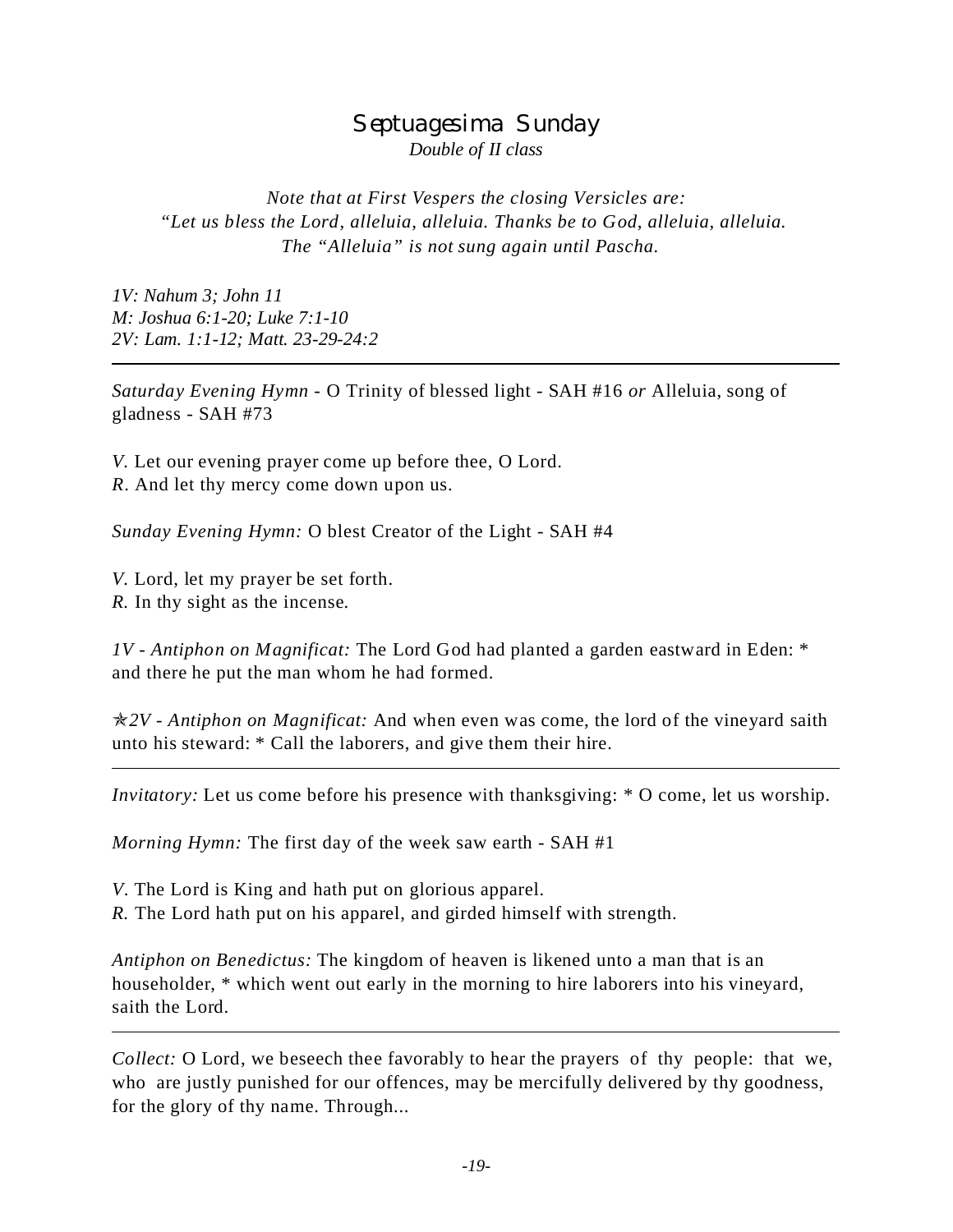#### Sexagesima Sunday *Double of II class*

*1V: II Chron. 23; Matt. 13:24-52 M: I Sam. 17:17-end; Matt. 10:32-39 2V: II Sam. 22:1-12, 33-26; Acts 12:1-17*

*Saturday Evening Hymn -* O Trinity of blessed light - SAH #16

*V.* Let our evening prayer come up before thee, O Lord. *R*. And let thy mercy come down upon us.

*Sunday Evening Hymn:* O blest Creator of the Light - SAH #4

*V.* Lord, let my prayer be set forth. *R.* In thy sight as the incense.

*1V - Antiphon on Magnificat:* And the Lord spake unto Noah saying: I do set my bow in the clouds of heaven: \* and it shall be for a token of a covenant between me and the earth.

p*2V* - *Antiphon on Magnificat:* They which in an honest and good heart receive the word, \* bring forth fruit with patience.

*Invitatory:* Let us come before his presence with thanksgiving:  $*$  O come, let us worship.

*Morning Hymn:* The first day of the week saw earth - SAH #1

*V*. The Lord is King and hath put on glorious apparel. *R.* The Lord hath put on his apparel, and girded himself with strength.

*Antiphon on Benedictus:* When much people were gathered together to Jesus, and were come to him out of every city, \* he spake by a parable, A sower went out to sow his seed.

*Collect:* O God, who seest that we put not our trust in any thing that we do: mercifully grant; that by the protection of the Doctor of the Gentiles we may be defended against all adversity. Through...

*Or, Collect:* O Lord God, who seest that we put not our trust in any thing that we do: mercifully grant; that by thy power we may be defended against all adversity. Through...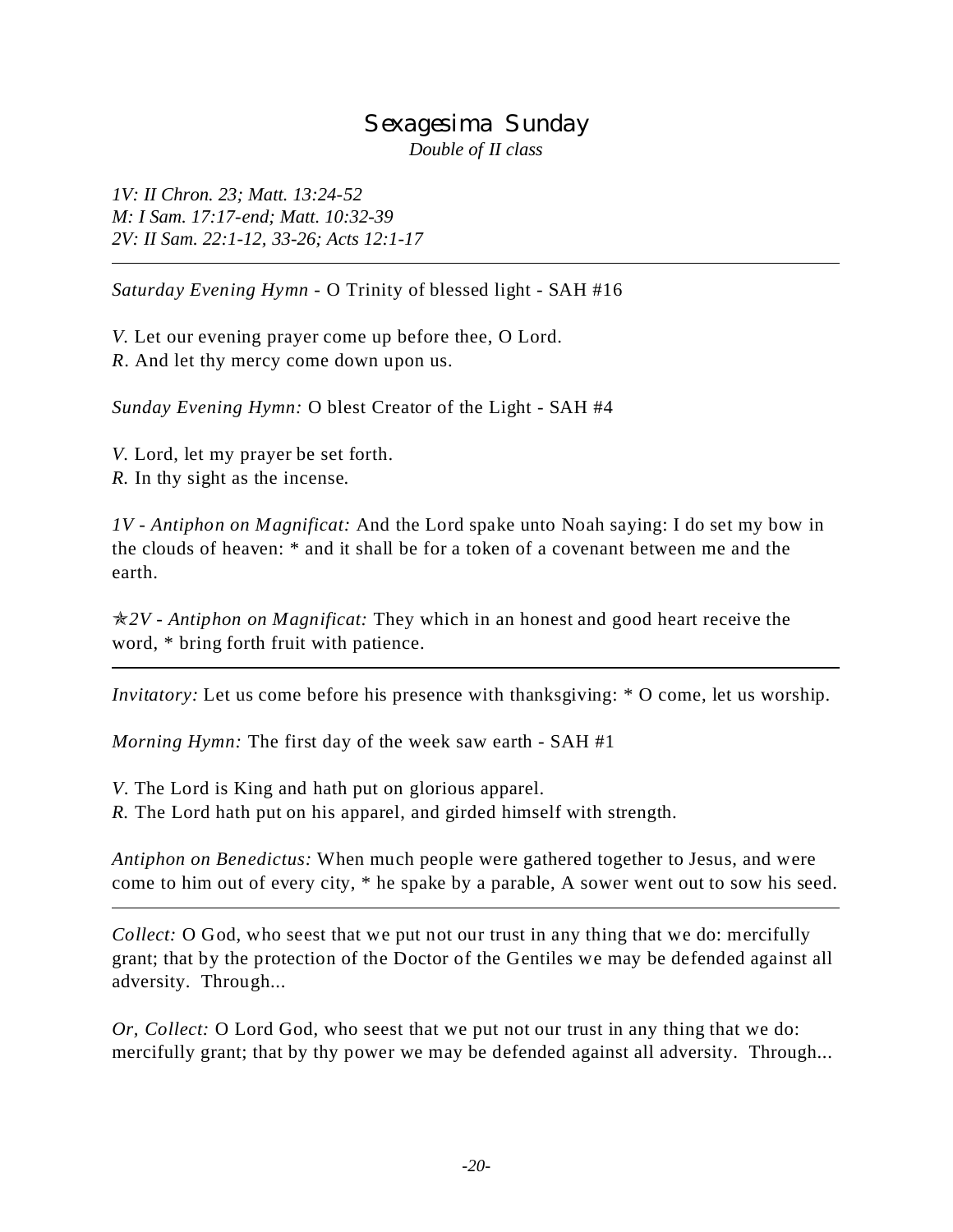#### Quinquagesima Sunday *Double of II class*

*1V: II Chron. 32:1-23; Matt. 25:1-13 M: Ruth 1:1-17; John 15:1-17 2V: Isa. 63:7-9, 14-16; I John 4*

*Saturday Evening Hymn -* O Trinity of blessed light - SAH #16

*V.* Let our evening prayer come up before thee, O Lord. *R*. And let thy mercy come down upon us.

*Sunday Evening Hymn:* O blest Creator of the Light - SAH #4

*V.* Lord, let my prayer be set forth. *R.* In thy sight as the incense.

*1V - Antiphon on Magnificat:* As Abraham stood by the oak of Mamre, he beheld three men coming down by the way; \* he saw Three, and he adored One.

p*2V - Antiphon on Magnificat:* And Jesus, standing, commanded him to be brought unto him, and asked him saying: \* What wilt thou that I should do unto thee? Lord, that I may receive my sight. // And Jesus said unto him: Receive thy sight, thy faith hath made thee whole. \* And straight-way he received his sight, and followed him, glorifying God.

*Invitatory:* Let us come before his presence with thanksgiving:  $*$  O come, let us worship.

*Morning Hymn:* The first day of the week saw earth - SAH #1

*V*. The Lord is King and hath put on glorious apparel.

*R.* The Lord hath put on his apparel, and girded himself with strength.

*Antiphon on Benedictus:* Behold, we go up to Jerusalem, and all things shall be accomplished, \* which were written by the prophets concerning the Son of man.

*Collect:* We beseech thee, O Lord, graciously hear our prayers: that we, being loosed from the bonds of our sins, may by thee be defended against all adversity. Through...

*Or, Collect:* O Lord, who hast taught us that all our doings without charity are nothing worth: send thy Holy Ghost, and pour into our hearts that most excellent gift of charity, the very bond of peace and of all virtues; without which whosoever liveth is counted dead before thee. Grant this for thine only Son Jesus Christ's sake: Who liveth and reigneth with thee in the unity of the same Holy Ghost...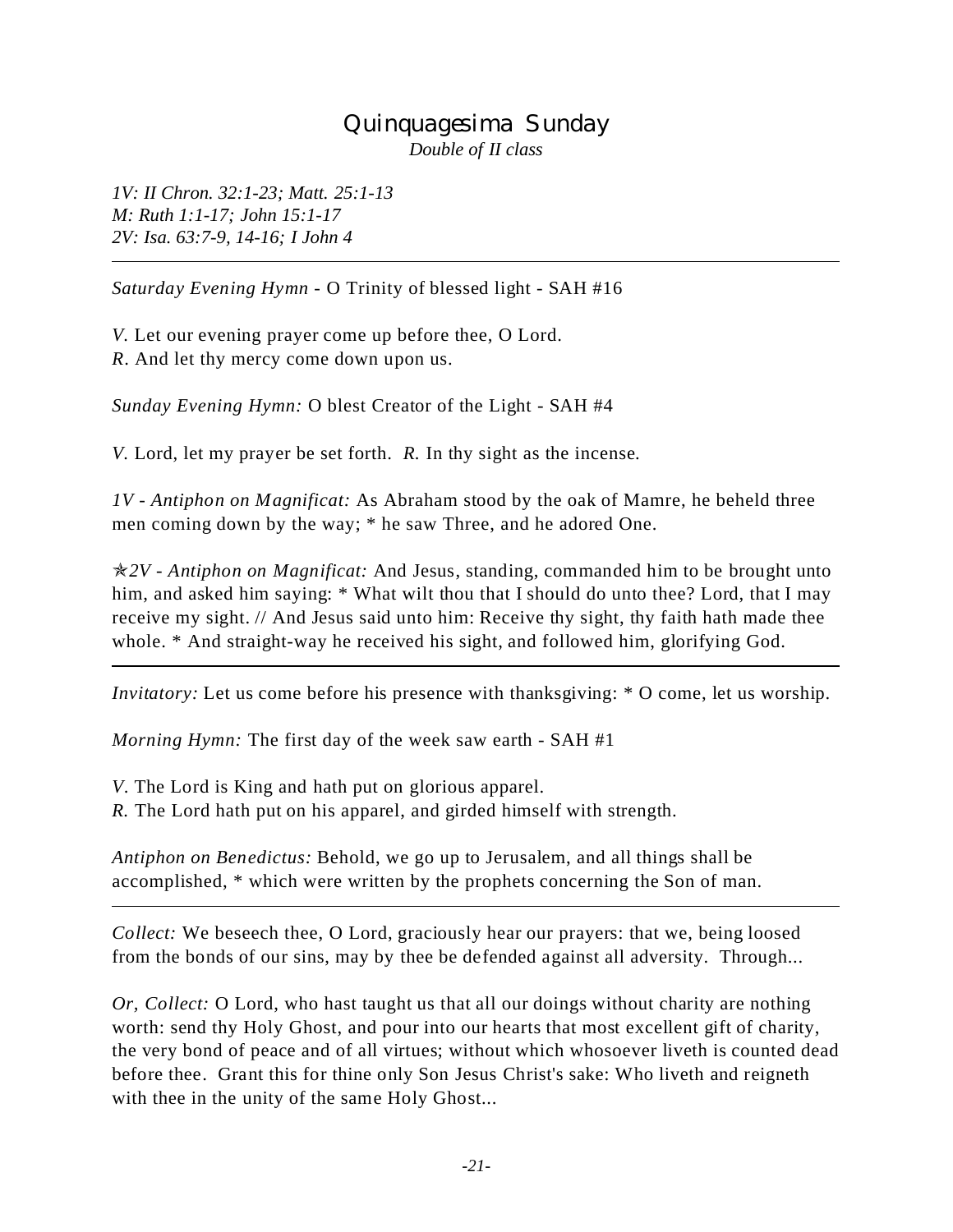#### Ash Wednesday *Priv. Feria of the I order*

*Note that the full Lenten Office does not begin until the First Sunday in Lent.*

*1V: Micah 6; Matt. 25:31-end M: Isa. 58; Luke 15 2V: Isa. 1:2-20; Luke 3:1-22*

*Tuesday Evening Hymn:* Earth's mighty maker - SAH #8

*Wednesday Evening Hymn:* O God, whose hand hath spread the sky - SAH #10

*V.* Lord, let my prayer be set forth. *R.* In thy sight as the incense.

*Antiphon on Magnificat:* Lay up for yourselves treasures in heaven: \* where neither rust nor moth doth corrupt.

*Invitatory:* Let us come before his presence with thanksgiving:  $*$  O come, let us worship.

*Wednesday Morning Hymn:* Creator blest, thy servant's guide - SAH #9

*V*. O satisfy us early with thy mercy. *R*. That we may rejoice and be glad.

*Antiphon on Benedictus:* When ye fast, be ye not like to the hypocrites, \* of a sad countenance.

*Collect:* Grant, O Lord, to thy faithful people: that they may enter upon the solemn observance of this fast with reverence and godly fear, and in peace and quietness may fulfill the same. Through...

*Or, Collect*: Almighty and everlasting God, who hatest nothing that thou hast made, and dost forgive the sins of all them that are penitent: create and make in us new and contrite hearts; that we worthily lamenting our sins, and acknowledging our wretchedness, may obtain of thee, the God of all mercy, perfect remission and forgiveness. Through...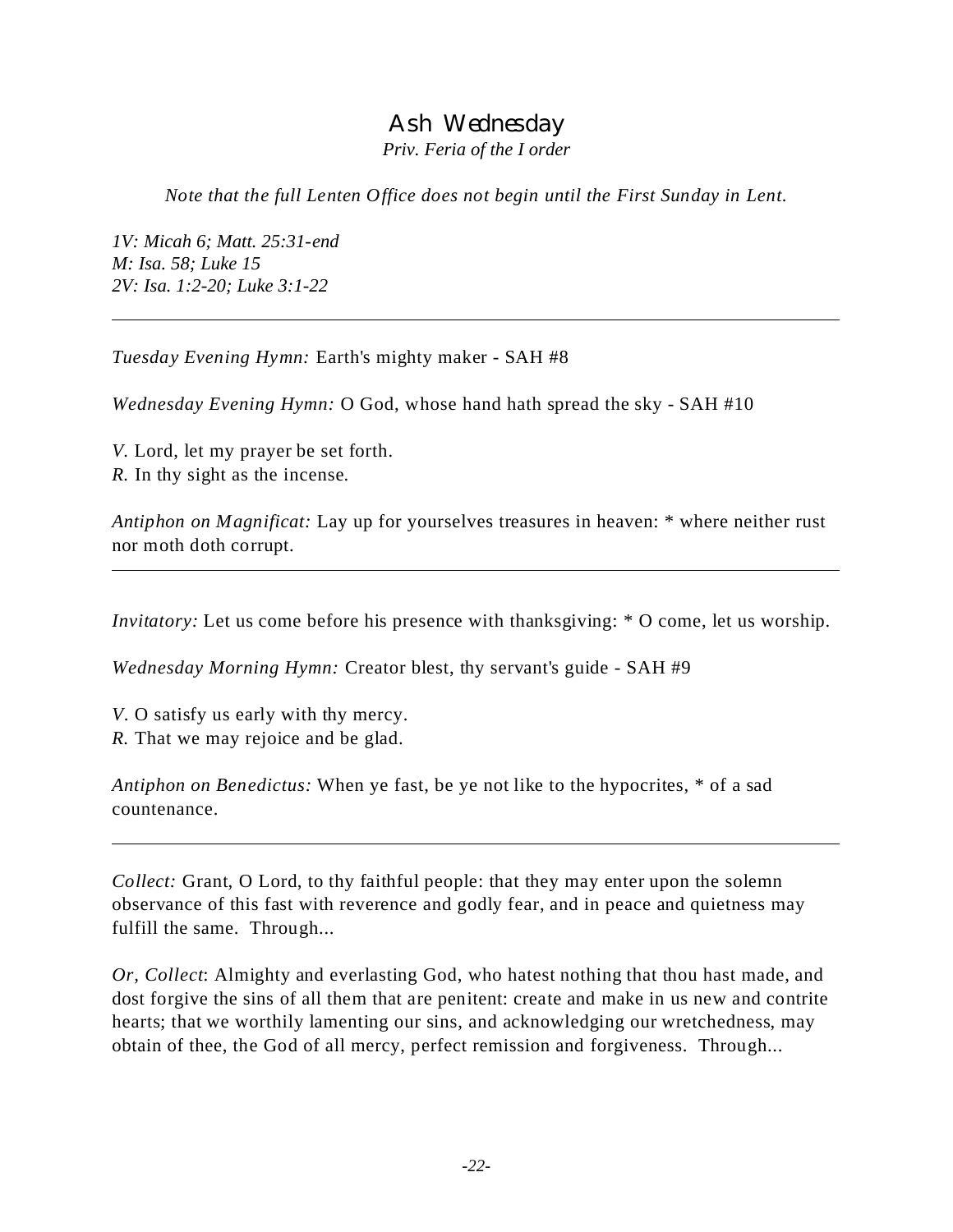### The First Sunday in Lent *Double I class*

*1V: II Kings 23:21-35; Luke 4:33-end M: II Sam. 11:2-4a and 12:1, 7-10, 12-13a; Luke 18:10-14 2V: I Sam. 26:5-end; Mark 1:9-28*

*Evening Hymn:* O kind Creator bow thine ear - SAH #84

*V.* God shall give his angels charge over thee. *R.* To keep thee in all thy ways.

p*1V - Antiphon on Magnificat:* Behold, now is the accepted time; behold, now is the day of salvation: \* let us therefore in these days approve ourselves as the servants of God, in much patience, in watchings, in fastings, and by love unfeigned.

*2V - Antiphon on Magnificat:* Then the devil leaveth him: \* and behold, angels came and ministered unto him.

*Invitatory*: It shall not be lost labor that ye haste to rise up early; for the Lord hath promised a crown to them that watch: \* O come, let us worship.

*Morning Hymn:* The Fast as taught - SAH #87 *or* Now Christ, thou Sun - SAH #81

*V*. His truth shall be thy shield and buckler.

*R.* Thou shalt not be afraid for any terror by night.

*Antiphon on Benedictus:* Jesus was led up of the Spirit into the wilderness, to be tempted of the devil: \* and when he had fasted by the space of forty days and forty nights, he was afterward an-hungred.

*Collect:* O God, who year by year through this Lenten observance dost cleanse and renew thy Church: grant unto us thy servants; that as by abstinence we strive to win thy pardon, so by good works we may effectually obtain the same. Through...

*Or, Collect:* O Lord, who for our sake didst fast forty days and forty nights: give us grace to use such abstinence; that, our flesh being subdued to the Spirit, we may ever obey thy godly motions in righteousness, and true holiness, to thy honour and glory: Who livest and reignest with the Father and the Holy Ghost, one God, world without end. Amen.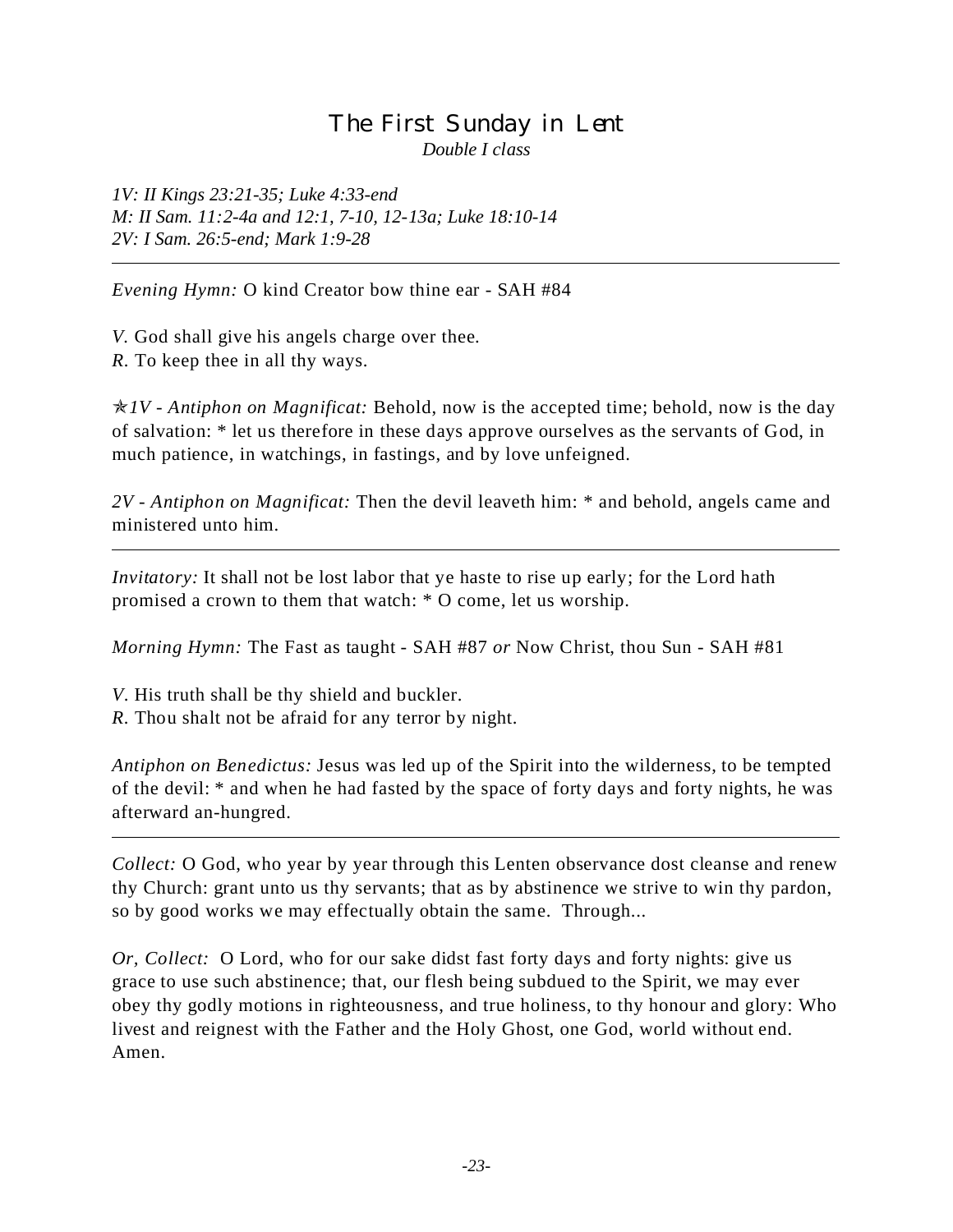### The Second Sunday in Lent *Double I class*

*1V: Neh. 8:1-12; II Cor. 5:5 - 6:10 M: I Kings 21:1-20; Mark 10:17-31 2V: I Sam. 19:1-18; Matt. 21:33-end*

*Evening Hymn:* O kind Creator bow thine ear - SAH #84

*V.* God shall give his angels charge over thee. *R.* To keep thee in all thy ways.

*1V - Antiphon on Magnificat*: Tell the vision which ye have seen to no man \* until the Son of Man be risen from the dead.

p*2V - Antiphon on Magnificat:* Master, it is good for us to be here: if thou wilt let us make here three tabernacles; \* one for thee, and one for Moses, and one for Elias.

*Or,* Jesus said unto the woman of Canaan: \* it is not meet to take the children's bread, and cast it to dogs. // Truth, Lord; yet the dogs do eat of the crumbs which fall from their master's table. \* And Jesus answered: O woman, great is thy faith; be it unto thee even as thou wilt.

*Invitatory:* It shall not be lost labor that ye haste to rise up early; for the Lord hath promised a crown to them that watch: \* O come, let us worship.

*Morning Hymn:* The Fast as taught - SAH #87 *or* Now Christ, thou Sun - SAH #81

*V*. His truth shall be thy shield and buckler.

*R.* Thou shalt not be afraid for any terror by night.

*Antiphon on Benedictus:* And Jesus taketh his disciples, and goeth up into a high mountain: \* and was transfigured before them.

*Or,* And Jesus went thence, and departed into the borders of Tyre and Sidon: \* and behold a woman of Canaan came out of the same borders, and cried, saying, Have mercy upon me, O Lord, thou Son of David.

*Collect:* Almighty God, who seest that we have no power of ourselves to help ourselves: keep us both outwardly in our bodies, and inwardly in our souls; that we may be defended from all adversities which may happen to the body, and from all evil thoughts which may assault and hurt the soul. Through...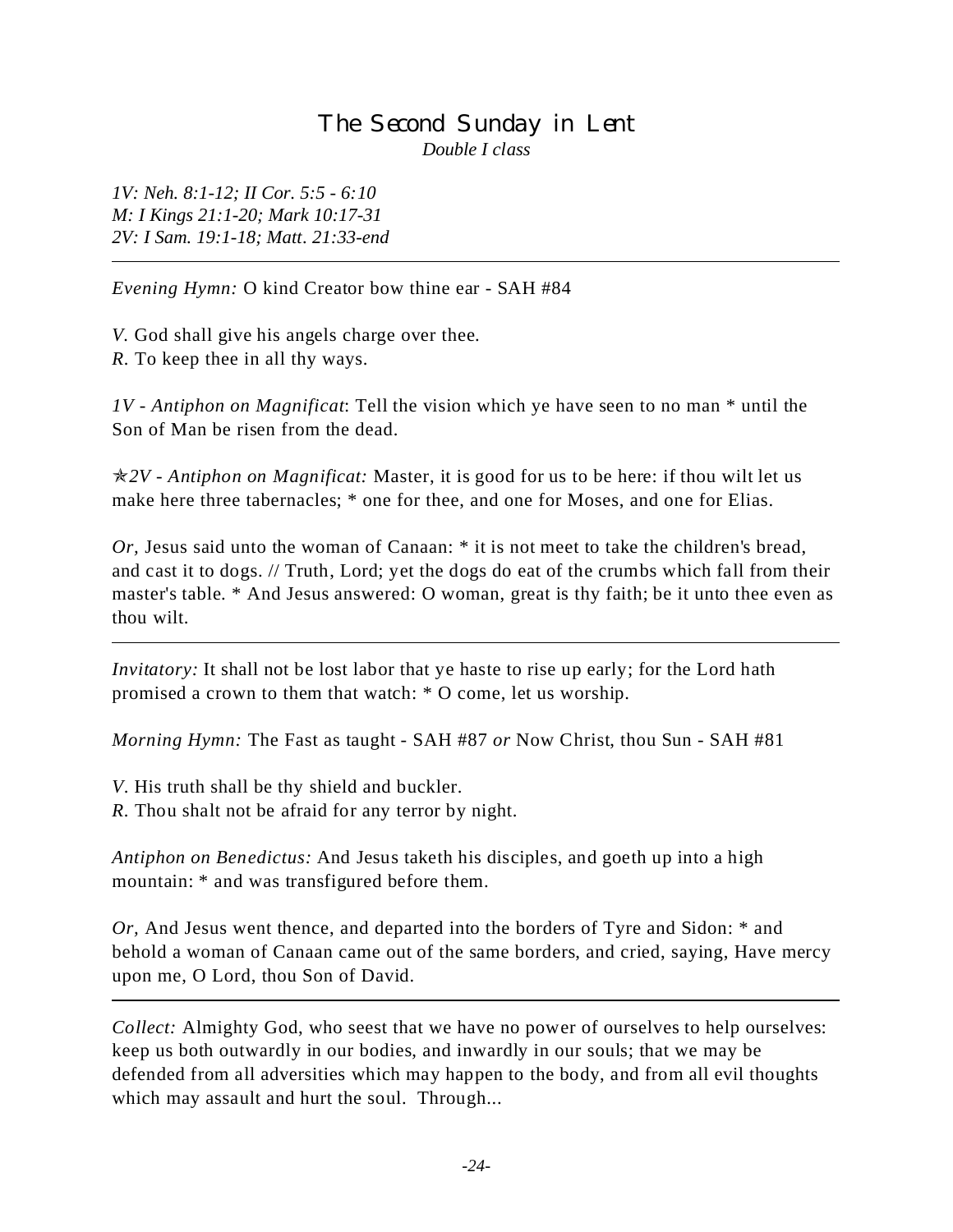### The Third Sunday in Lent *Double I class*

*1V: Jer. 19:1 - 20:6; Luke 9:37-end M: Gen. 50:7-21; Mat. 18:21-end 2V: Gen. 27:1-38; Matt. 20:1-28*

*Evening Hymn:* O kind Creator bow thine ear - SAH #84

*V.* God shall give his angels charge over thee.

*R.* To keep thee in all thy ways.

*1V - Antiphon on Magnificat:* The father gave to his penitent son both the best robe, and a ring: he likewise put shoes upon his feet, and prepared a lordly banquet: \* we also in baptism, have the best robe, and, as a ring, the sign of the faith.

p*2V - Antiphon on Magnificat:* A certain woman of the company lift up her voice and cried: Blessed is the womb that bare thee, and the paps which thou hast sucked: \* but Jesus answered: Yea rather, blessed are they that hear the word of God, and keep it.

*Invitatory:* It shall not be lost labor that ye haste to rise up early; for the Lord hath promised a crown to them that watch: \* O come, let us worship.

*Morning Hymn:* The Fast as taught - SAH #87 *or* Now Christ, thou Sun - SAH #81

*V*. His truth shall be thy shield and buckler.

*R.* Thou shalt not be afraid for any terror by night.

*Antiphon on Benedictus:* Now when Jesus had caused the devil to go out, \* the dumb man spake, and the people were amazed.

*Collect:* We beseech thee, almighty God, look upon the hearty desires of thy humble servants: and stretch forth the right hand of thy majesty, to be our defence against all our enemies. Through...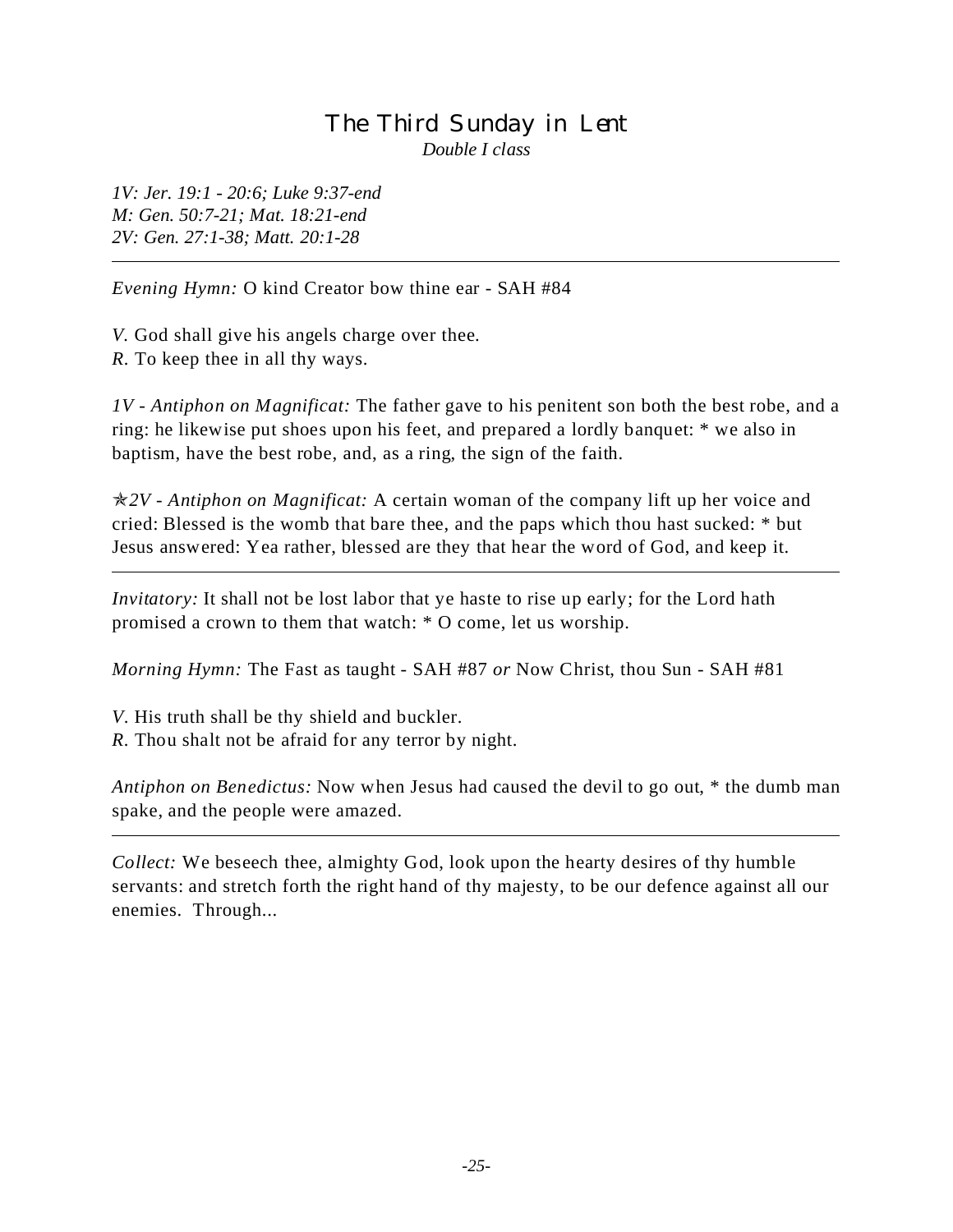### The Fourth Sunday in Lent *Double I class*

*1V: Jer. 38:14-end; Luke 12:13-34 M: II Sam. 18:5-end; Luke 15:11-end 2V: Gen. 13; Matt. 7:13-end*

*Evening Hymn:* O kind Creator bow thine ear - SAH #84

*V.* God shall give his angels charge over thee. *R.* To keep thee in all thy ways.

*1V - Antiphon on Magnificat:* Woman, hath no man condemned thee? No man, Lord. \* Neither do I condemn thee; go, and sin no more.

p*2V - Antiphon on Magnificat:* Then those men, when they had seen the miracle that Jesus did, said: \* This is of a truth that Prophet that should come into the world.

*Invitatory:* It shall not be lost labor that ye haste to rise up early; for the Lord hath promised a crown to them that watch: \* O come, let us worship.

*Morning Hymn:* The Fast as taught - SAH #87 *or* Now Christ, thou Sun - SAH #81

*V*. His truth shall be thy shield and buckler.

*R.* Thou shalt not be afraid for any terror by night.

*Antiphon on Benedictus:* Jesus went over the sea of Galilee: and there followed him a very great multitude, because they saw the miracles which he did: \* now the Passover, a feast of the Jews, was nigh.

*Collect:* Grant, we beseech thee, almighty God: that we, who for our evil deeds do worthily deserve to be punished, by the comfort of thy grace may mercifully be relieved. Through...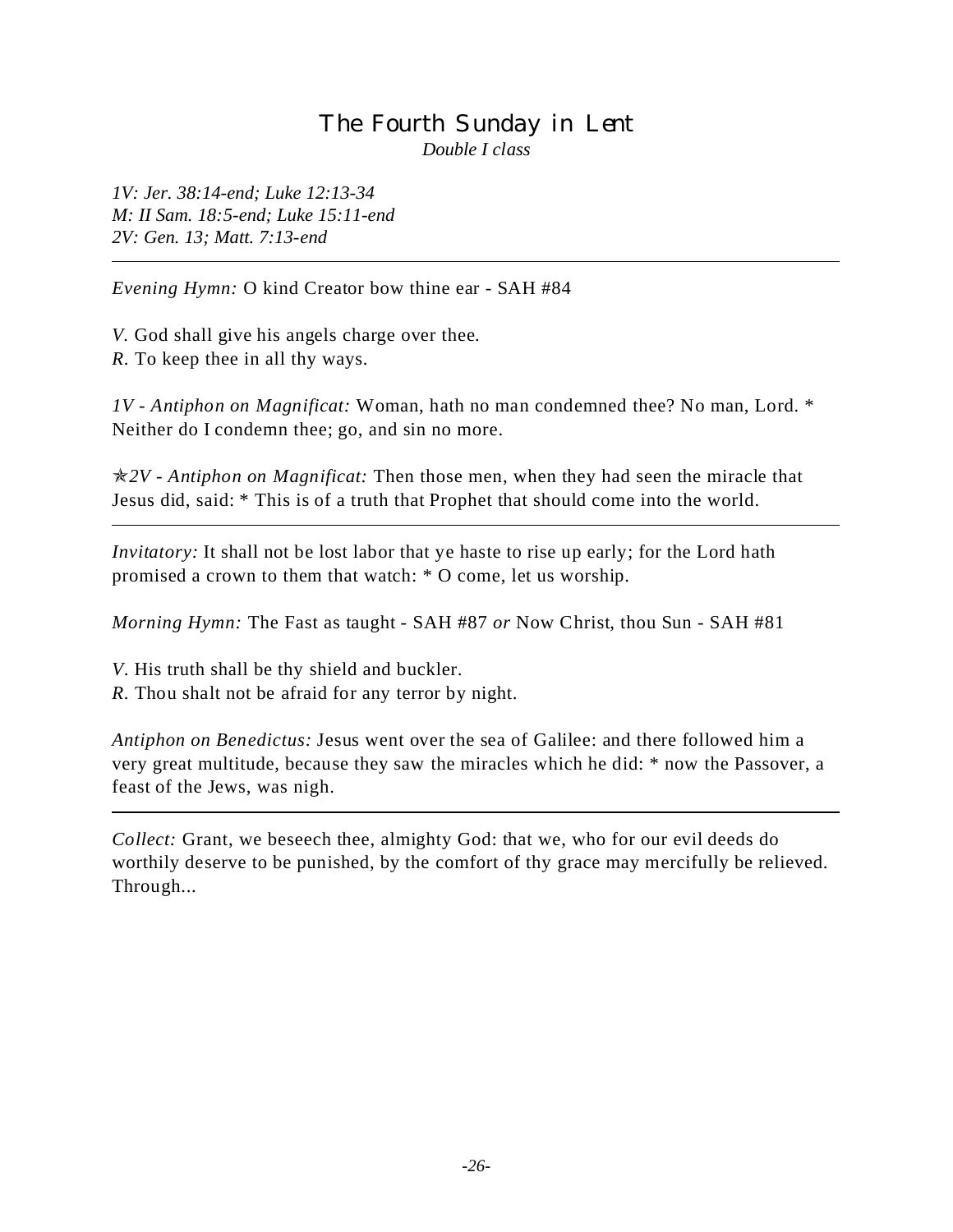# Passion Sunday *Double I class*

*Note that the Gloria Patri is omitted at the end of the Venite during Passiontide.*

*1V: Jer. 44; Luke 15 M: Gen. 22:1-13; John 10:1-16 2V: I Kings 8:22-53; John 17*

*Evening Hymn:* The royal banners forward go - SAH #96

*V.* Deliver me, O Lord, from the evil man. *R.* And preserve me from the wicked man.

*1V - Antiphon on Magnificat: I am one that bear witness of myself: \* and the Father that sent me beareth witness of me.*

p*2V - Antiphon on Magnificat:* Verily, verily, I say unto you: Before Abraham was, I am. \* The Jews then took up stones to cast at Jesus; but Jesus hid himself, and went out of the temple.

*Invitatory:* Today if ye will hear the voice of the Lord, harden not your hearts:  $*$  O come, let us worship.

*Morning Hymn:* Thirty years among us dwelling - SAH #95

*V*. Deliver me from mine enemies, O God.

*R.* Defend me from them that rise up against me.

*Antiphon on Benedictus:* Which among you convinceth me of sin? And if I say the truth, wherefore do ye not believe me? \* He that is of God heareth God's words: ye therefore hear them not, because ye are not of God.

*Collect:* We beseech thee, almighty God, mercifully to look upon thy people: that by thy great goodness they may be governed and preserved evermore, both in body and soul. Through...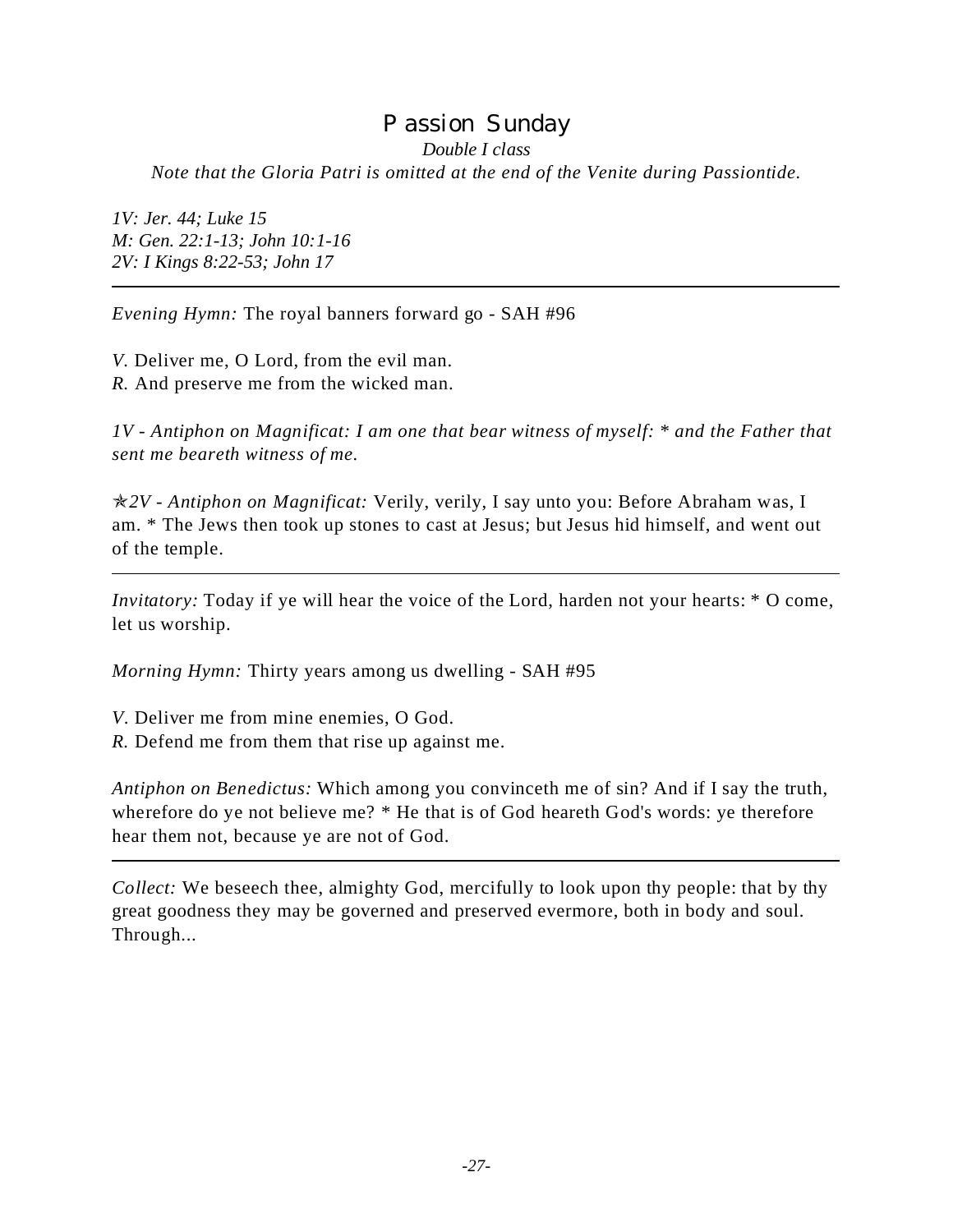### Palm Sunday *Double I class Note that the Gloria Patri is omitted at the end of the Venite during Passiontide.*

*1V: Dan. 9; Luke 19:1-28 M: Zech. 9:9-16; Mark 11:1-11 2V: Isa. 52:13 - 53:end; Luke 19:28b-44*

*Evening Hymn:* The royal banners forward go - SAH #96

*V.* Deliver me, O Lord, from the evil man. *R.* And preserve me from the wicked man.

*1V - Antiphon on Magnificat:* Glorify me, O Father, with thine own self: \* with the glory which I had before the world began.

p*2V* - *Antiphon on Magnificat:* The people go forth with palms and flowers to meet the Redeemer, and render him the homage worthy of a Conqueror: \* as Son of the Highest the Gentiles acclaim him; and in Christ's honor resoundeth through the heavens: hosanna!

*Invitatory:* Today if ye will hear the voice of the Lord, harden not your hearts:  $*$  O come, let us worship.

*Morning Hymn:* Thirty years among us dwelling - SAH #95

*V*. Deliver me from mine enemies, O God.

*R.* Defend me from them that rise up against me.

*Antiphon on Benedictus:* Much people which were come together on the feast-day, cried out and said, \* Blessed is he that in the Name of the Lord cometh: Hosanna in the highest.

*Collect:* Almighty and everlasting God, who of thy tender love towards mankind, hast sent thy Son, our Savior Jesus Christ, to take upon him our flesh, and to suffer death upon the cross, that all mankind should follow the example of his great humility: mercifully grant: that we may both follow the example of his patience, and also be made partakers of his resurrection. Through the same...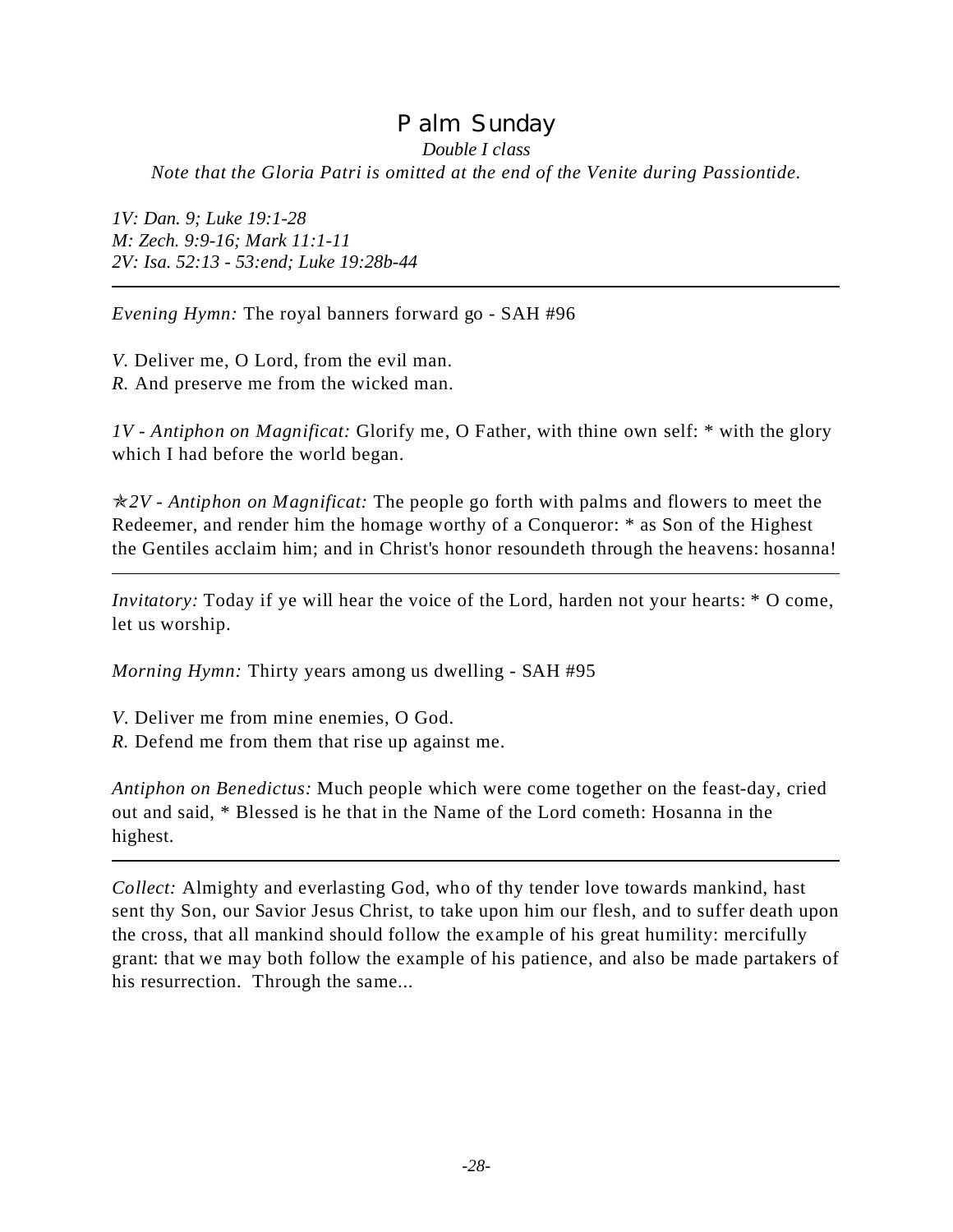# Psalm Prose for Palm Sunday

*The following antiphons may be sung as needed before and after the Psalms of the Day, or before the psalms as a prose.*

*1.* With the Angels and the children may we be found faithful, crying unto the Conqueror of death: \* Hosanna in the highest.

*2.* The Lord God will help me: \* therefore shall I not be confounded.

*3.* Give sentence with me, O God, and defend my cause; \* for thou, O Lord, art the God of my strength.

*4.* Let them be confounded that persecute me: \* but let not me be confounded, O Lord my God.

*5.* The children of the Hebrews, bearing branches of olive, went out to meet the Lord, \* crying out and saying: Hosanna in the highest.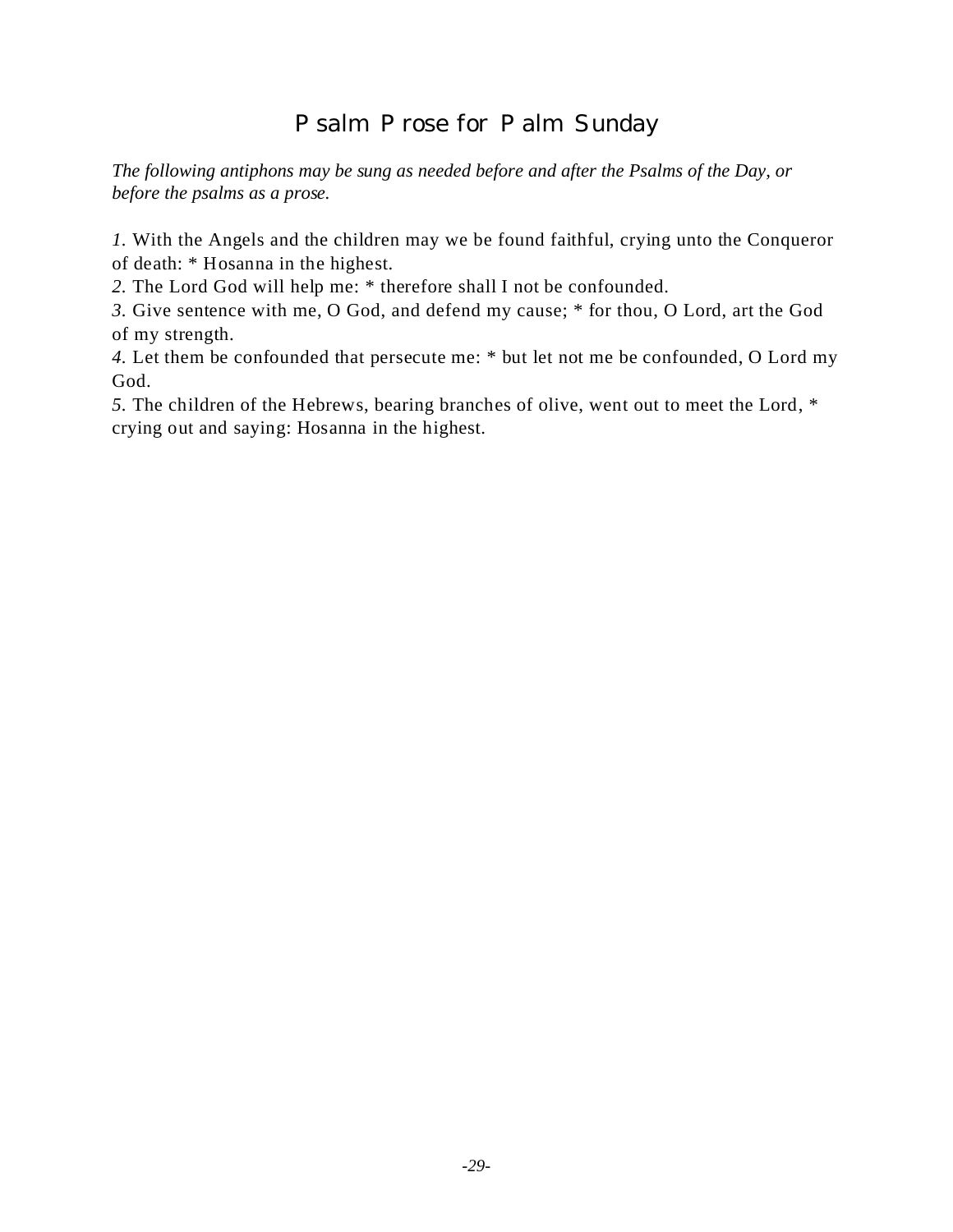# Easter Day

*Primary Double of the I class Note that Lauds of Easter Day is said at the conclusion of the Paschal Vigil (Orthodox Missal, p. 167). No Office Hymns are sung until Low Sunday. By custom there is no kneeling during the Paschal season.*

*1V: Exod. 12:1-14; Luke 23:50-end M: Isa. 51:9-16; Luke 24:1-12 2V: Exod. 12:1-14; Matt. 28:1-10, 16-end*

*At Vespers during the Octave:*

*Note that the Antiphon* "Alleluia, alleluia, alleluia" *may be sung before and after the Psalms.*

*2V - Antiphon on Magnificat:* And when they looked, they saw that the stone was rolled away: \* for it was very great, alleluia.

*At Matins during the Octave:*

*The canticle* Pascha nostrum Christus *may be sung in place of the* Venite.

*Invitatory:* Alleluia. The Lord is risen indeed:  $*$  O come, let us worship, alleluia.

*Note that the Antiphon* "Alleluia, alleluia, alleluia" *may be sung before and after the Psalms.*

*Antiphon on the Benedictus:* And very early the first day of the week, \* they come to the sepulchre when the sun was risen, alleluia.

Collect: O God, who for our redemption didst give thine only-begotten Son to the death of the Cross, and by his glorious resurrection hast delivered us from the power of our enemy; grant us so to die daily from sin, that we may evermore live with him in the joy of his resurrection; through the same thy Son Christ our Lord. Amen.

*Or, Collect:* Almighty God, who through thine only-begotten Son Jesus Christ hast overcome death, and opened unto us the gate of everlasting life: we humbly beseech thee, that, as by thy special grace preventing us thou dost put into our minds good desires; so by thy continual help we may bring the same to good effect. Through the same Jesus Christ our Lord: who liveth and reigneth with thee and the Holy Ghost, ever one God, world without end. Amen.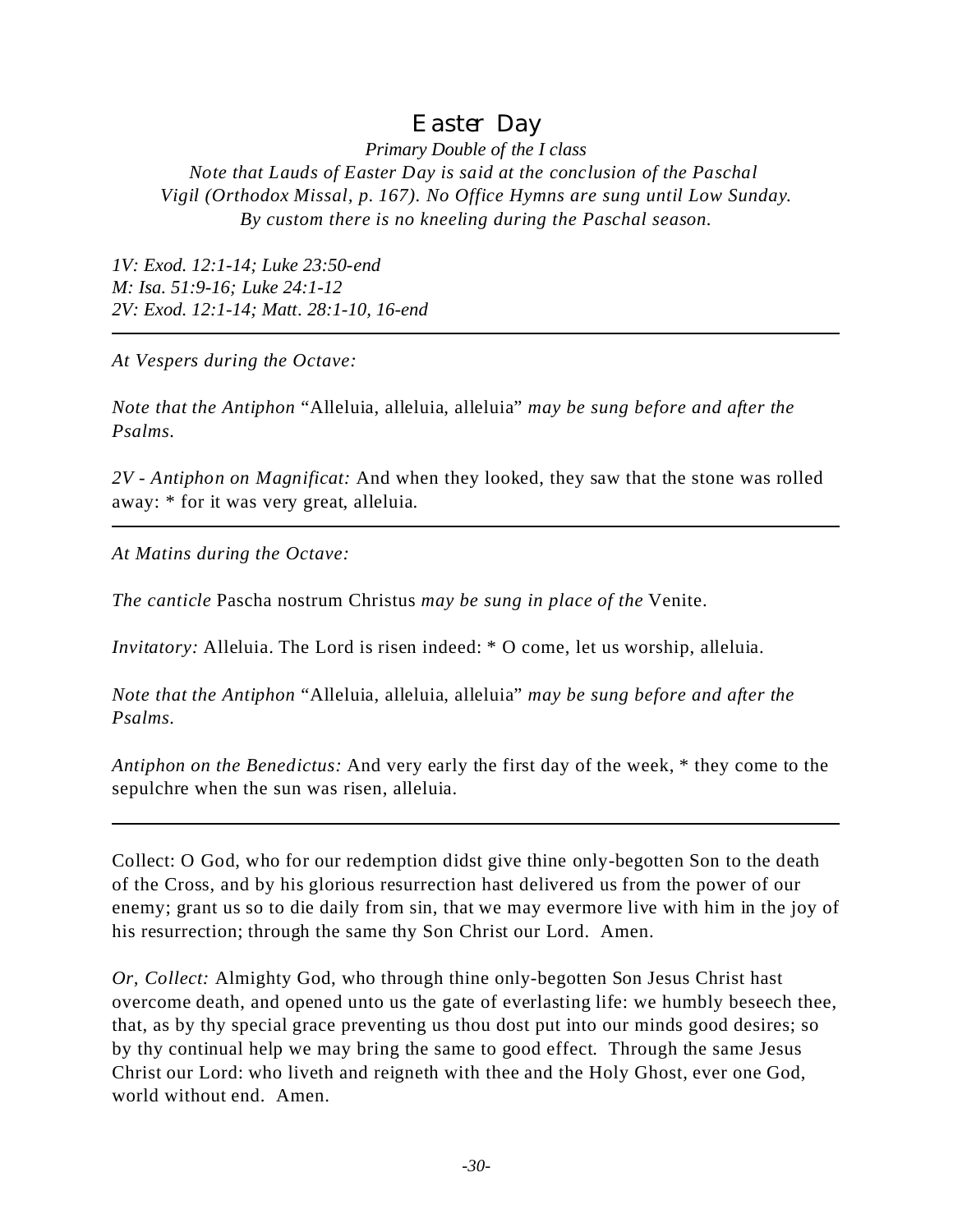### Low Sunday *Double of I class*

*1V: Isa. 42:17 - 43:7; Mark 16:9-end M: II Kings 4:18-37; Luke 24:13-35 2V: Job 19:1, 13-27a; John 14:1-14*

*Evening Hymn:* At the Lamb's high feast - SAH #102 *or* The Lamb's high banquet - SAH #121

*V.* Abide with us, O Lord, alleluia. *R*. For it is toward evening, and the day is far spent, alleluia.

*1V - Antiphon on Magnificat*: When Jesus was risen early the first day of the week, \* he appeared first to Mary Magdalene, out of whom he had cast seven devils, alleluia.

p*2V - Antiphon on Magnificat:* After eight days, when the doors were shut, \* the Lord entered, and said unto them: Peace be unto you, alleluia, alleluia.

*Invitatory:* Alleluia. The Lord is risen indeed: \* O come, let us worship, alleluia.

*Morning Hymn:* O thou the heaven's eternal King - SAH #114 *or* The day draws on - SAH #119

*V*. In thy resurrection, O Christ, alleluia. *R.* Let heaven and earth rejoice, alleluia.

*Antiphon on Benedictus:* The same day at evening, being the first day of the week, and when the doors were shut where the disciples were assembled, \* Jesus stood in the midst of them, and said unto them, Peace be unto you, alleluia.

*Collect:* Grant, we beseech thee, almighty God: that as we have now fulfilled this paschal festival, so in our life and conversation we may by thy grace continually shew forth the same. Through...

*Or, Collect:* Almighty Father, who hast given thine only Son to die for our sins, and to rise again for our justification: grant us so to put away the leaven of malice and wickedness; that we may alway serve thee in pureness of living and truth. Through the merits of the same thy Son Jesus Christ our Lord: who liveth and reigneth with thee...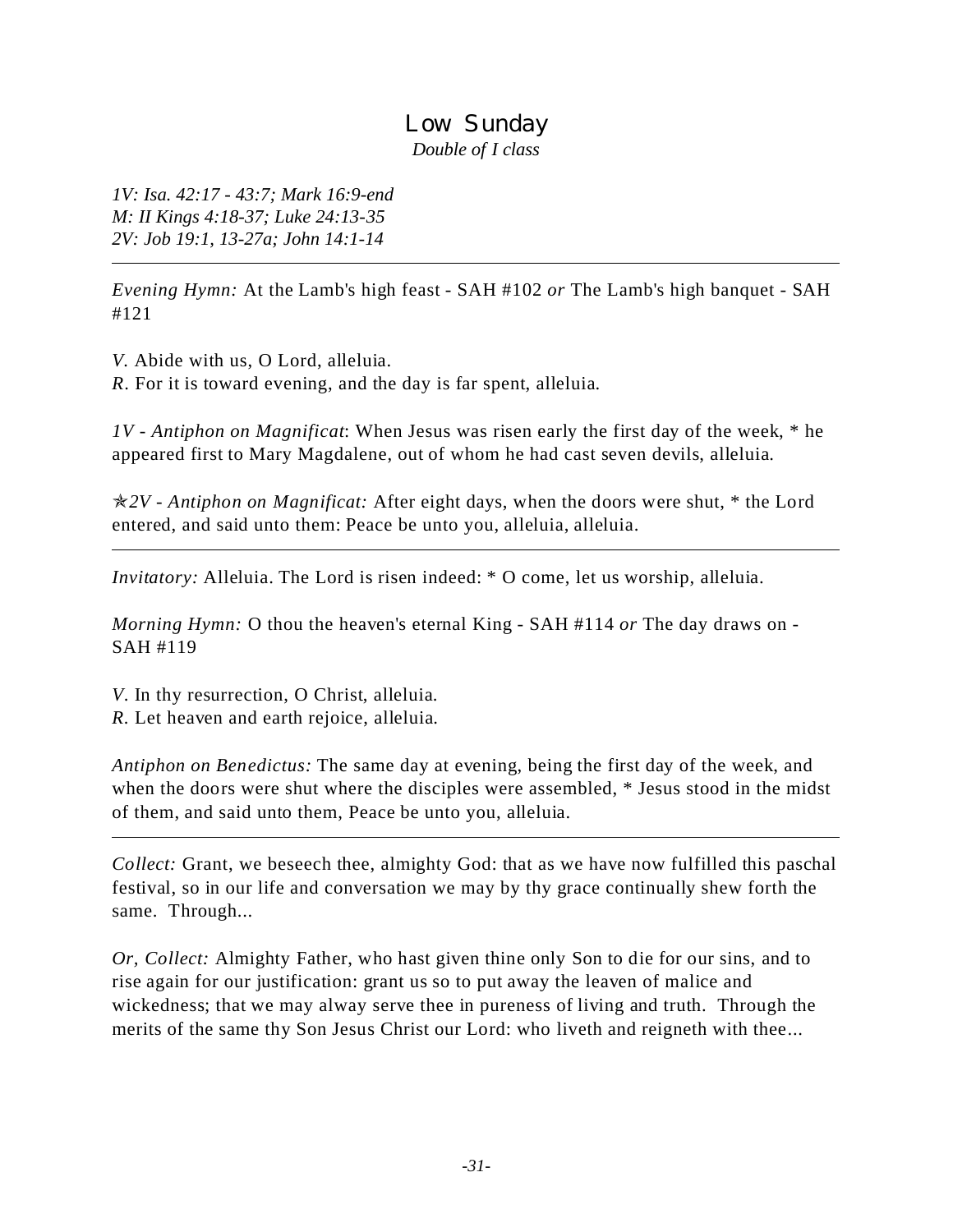#### The Second Sunday after Easter *Double*

*1V: Isa. 46; Mark 12:18-27 M: II Sam. 1:19-end; John 20:24-end 2V: Ezek. 34:11-16, 30-31; John 10:1-11*

*Evening Hymn:* At the Lamb's high feast - SAH #102 *or* The Lamb's high banquet - SAH #121

*V.* Abide with us, O Lord, alleluia. *R*. For it is toward evening, and the day is far spent, alleluia.

*1V - Antiphon on Magnificat*: Worthy art thou, O Lord, our God, to receive glory and honor, and power:  $*$  for thou hast created all things, and for thy pleasure they are, and were created. // Salvation to our God that sitteth upon the throne, \* and to the Lamb, alleluia.

p*2V - Antiphon on Magnificat:* I am the Shepherd of the sheep; I am the Way and the Truth: \* I am the good Shepherd, and I know my sheep, and am known of mine, alleluia, alleluia.

*Invitatory:* Alleluia. The Lord is risen indeed:  $*$  O come, let us worship, alleluia.

*Morning Hymn:* O thou the heaven's eternal King - SAH #114 *or* The day draws on - SAH #119

*V*. In thy resurrection, O Christ, alleluia. *R.* Let heaven and earth rejoice, alleluia.

*Antiphon on Benedictus:* I am the good Shepherd, and I feed my sheep; \* and I lay down my life for my sheep, alleluia.

*Collect:* O God, who hast given thy Son to take our low estate upon him, and hast thereby raised up this fallen world: grant unto thy faithful people perpetual gladness; that they, whom thou hast delivered from the peril of eternal death, may by thee be brought to the fruition of everlasting joy. Through the same...

*Or, Collect:* Almighty God, who hast given thine only Son to be unto us both a sacrifice for sin, and also an ensample of godly life: give us grace that we may always most thankfully receive that his inestimable benefit; and also daily endeavour ourselves to follow the blessed steps of his most holy life. Through the same...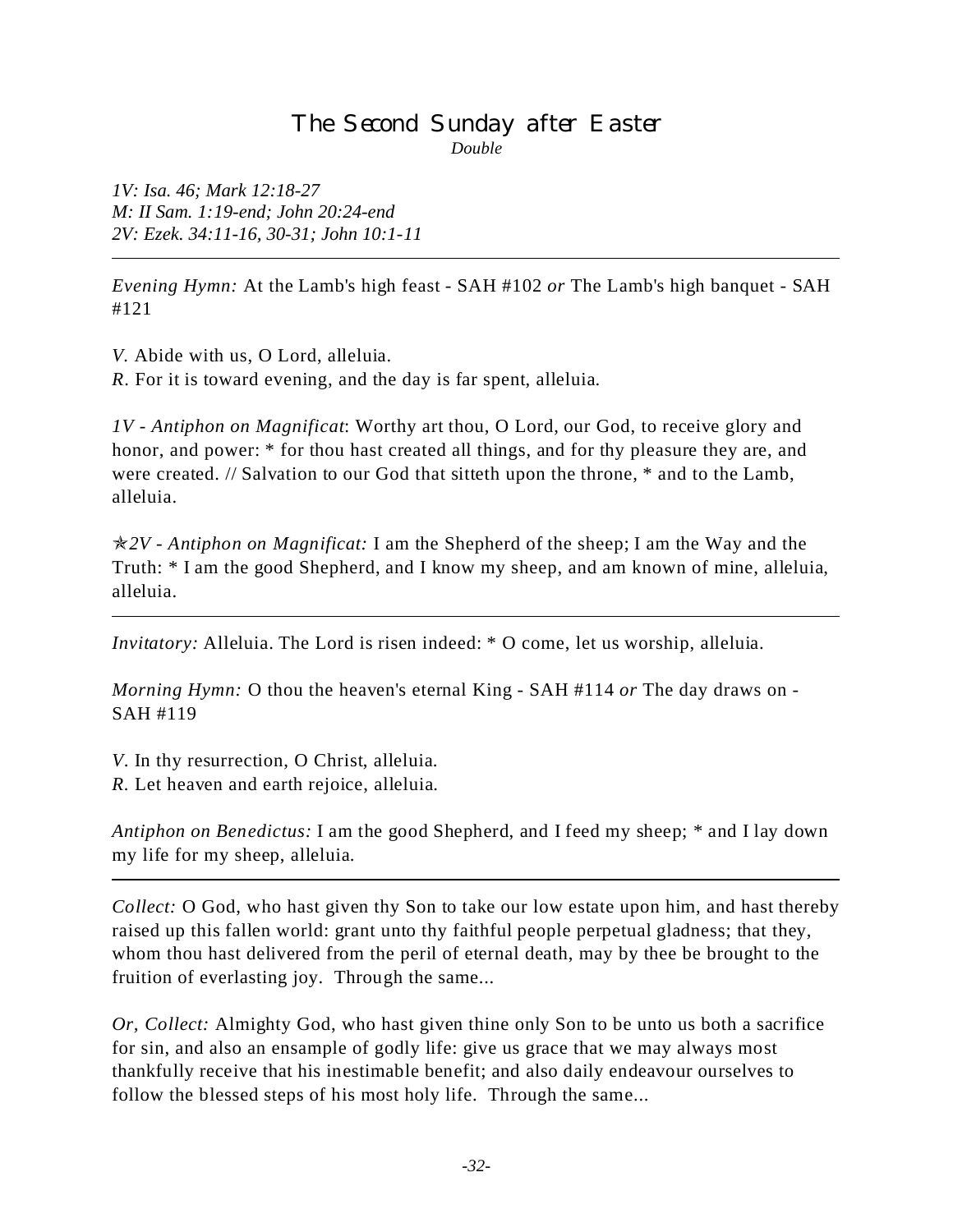## The Third Sunday after Easter *Double*

*1V: Isa. 49:24 - 50:1-end; Acts 9:32-end M: II Sam. 12:15b-23; John 21:1-19 2V: Exod. 14:5-end; Rom. 6:1-18*

*Evening Hymn:* At the Lamb's high feast - SAH #102 *or* The Lamb's high banquet - SAH #121

*V.* Abide with us, O Lord, alleluia. *R*. For it is toward evening, and the day is far spent, alleluia.

*1V - Antiphon on Magnificat*: I am Alpha and Omega, the First and the Last, the bright and morning Star: \* I am the Key of David, alleluia.

p*2V - Antiphon on Magnificat:* What is this that he saith, A little while? Alleluia: \* we cannot tell what he saith, alleluia.

*Invitatory:* Alleluia. The Lord is risen indeed: \* O come, let us worship, alleluia.

*Morning Hymn:* O thou the heaven's eternal King - SAH #114 *or* The day draws on - SAH #119

*V*. In thy resurrection, O Christ, alleluia. *R.* Let heaven and earth rejoice, alleluia.

*Antiphon on Benedictus:* A little while, and ye shall not see me, saith the Lord: \* and again, a little while, and ye shall see me, because I go to the Father, alleluia, alleluia.

*Collect:* Almighty God, who shewest to them that be in error the light of thy truth, to the intent that they may return into the way of righteousness: grant unto all them that are admitted into the fellowship of Christ's religion, that they may eschew those things that are contrary to their profession; and follow all such things as are agreeable to the same. Through the same...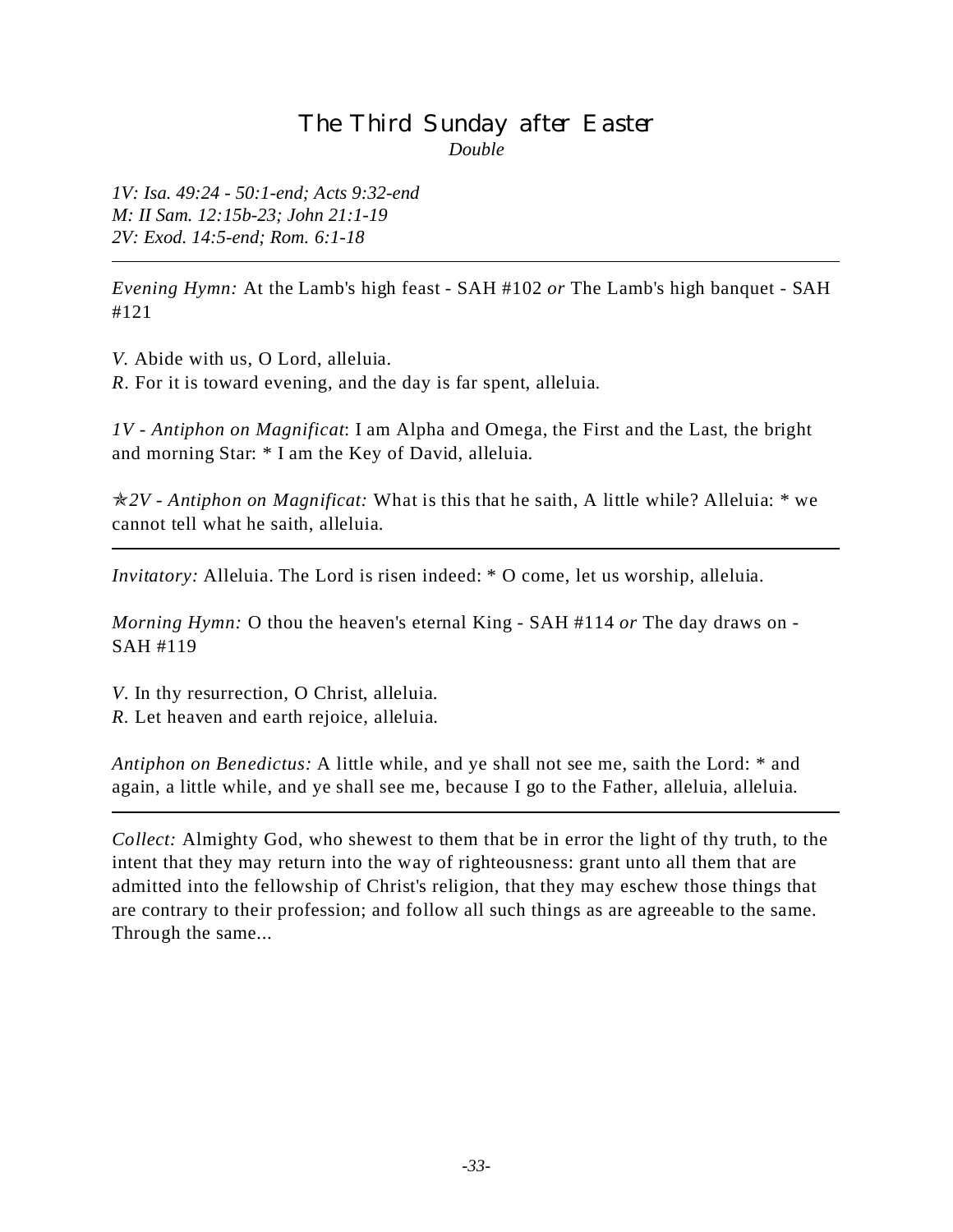### The Fourth Sunday after Easter *Double*

*1V: Isa. 54; Rom. 14:1-9 M: II Esd. 2:42-47; John 11:17-39a, 41-44 2V: Gen. 8:6-12, 15-16, and 9:8-16; Mark 12:18-27a*

*Evening Hymn:* At the Lamb's high feast - SAH #102 *or* The Lamb's high banquet - SAH #121

*V.* Abide with us, O Lord, alleluia. *R*. For it is toward evening, and the day is far spent, alleluia.

*1V - Antiphon on Magnificat*: Great and Marvelous are thy works, O Lord God Almighty; \* righteous and true are thy ways, thou King of ages. // Who shall not fear thee, O Lord, and glorify thy Name? \* For thou only art holy: for all the nations shall come and worship before thee; for thy judgements are manifest, alleluia.

p*2V - Antiphon on Magnificat:* Nevertheless I tell you the truth; It is expedient for you that I go away: \* for if I go not away, the Comforter will not come to you, alleluia.

*Invitatory:* Alleluia. The Lord is risen indeed: \* O come, let us worship, alleluia.

*Morning Hymn:* O thou the heaven's eternal King - SAH #114 *or* The day draws on - SAH #119

*V*. In thy resurrection, O Christ, alleluia. *R.* Let heaven and earth rejoice, alleluia.

*Antiphon on Benedictus:* I go my way to him that sent me: \* but because I have said these things unto you, sorrow hath filled your heart, alleluia.

*Collect:* O God, who makest the faithful to be of one mind and will: grant unto thy people, that they may love the thing which thou commandest, and desire that which thou dost promise; that so amid the sundry and manifold changes of the world our hearts may surely there be fixed, where true joys are to be found. Through...

*Or, Collect:* O Almighty God, who alone canst order the unruly wills and affections of sinful men: grant unto thy people, that they may love the thing which thou commandest, and desire that which thou dost promise; that so, among the sundry and manifold changes of the world, our hearts may surely there be fixed where true joys are to be found. Through...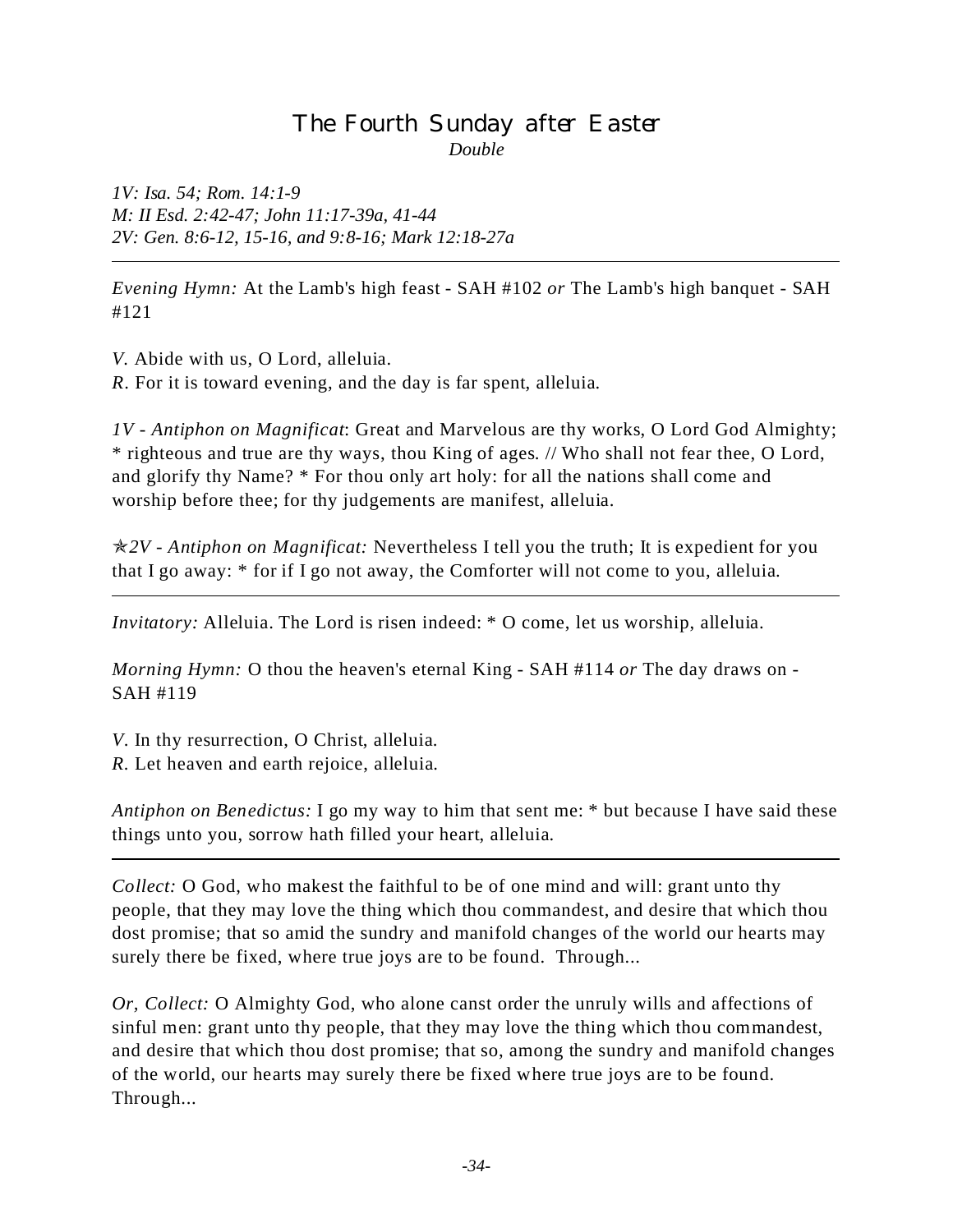### The Fifth Sunday after Easter *Double*

*1V: Isa. 60; Rev. 21:1-7 M: Ezek. 37:1-14; Luke 24:36-49 2V: Job 14:1-15; Matt. 19:16-29*

*Evening Hymn:* At the Lamb's high feast - SAH #102 *or* The Lamb's high banquet - SAH #121

*V.* Abide with us, O Lord, alleluia. *R*. For it is toward evening, and the day is far spent, alleluia.

*1V - Antiphon on Magnificat*: Great and Marvelous are thy works, O Lord God Almighty; \* righteous and true are thy ways, thou King of ages. // Who shall not fear thee, O Lord, and glorify thy Name? \* For thou only art holy: for all the nations shall come and worship before thee; \* for thy judgements are manifest, alleluia.

p*2V - Antiphon on Magnificat:* Ask ye, and ye shall receive, that your joy may be fulfilled: \* for the Father himself loveth you, because ye have loved me, and have believed, alleluia.

*Invitatory:* Alleluia. The Lord is risen indeed: \* O come, let us worship, alleluia.

*Morning Hymn:* O thou the heaven's eternal King - SAH #114 *or* The day draws on - SAH #119

*V*. In thy resurrection, O Christ, alleluia. *R.* Let heaven and earth rejoice, alleluia.

*Antiphon on Benedictus:* Hitherto have ye asked nothing: \* ask, and ye shall receive, alleluia.

*Collect:* O God, from whom all good things do come, grant to us thy humble servants: that by thy inspiration we may think those things that be right; and by thy guiding may perform the same. Through...

*Or, Collect:* O Lord, from whom all good things do come, grant to us thy humble servants: that by thy holy inspiration we may think those things that be good: and by thy merciful guiding may perform the same. Through...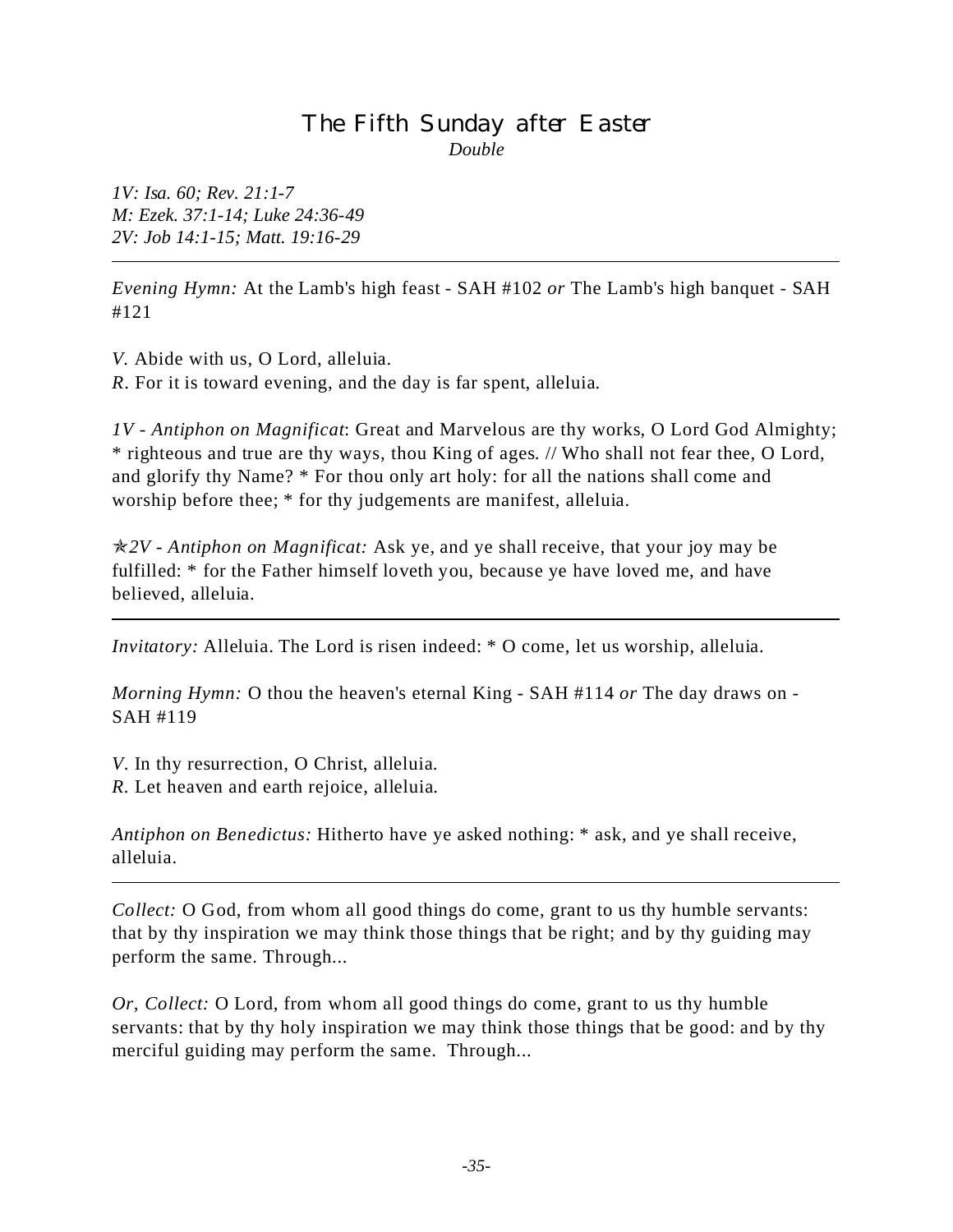#### The Ascension of the Lord *Primary Double of the I class*

*1V: Gen. 5:18-24; Ephes. 4:1-13 M: II Kgs. 1:1-15; Heb. 4:14 - 5:10 2V: Dan. 7:9-14; Luke 24:44-end*

*Evening Hymn:* O Christ, our hope, our heart's desire - SAH #132

*V*. God is gone up with a merry noise, alleluia *R.* And the Lord with the sound of the trump, alleluia

*1V - Antiphon on Magnificat*: Father, I have manifested thy Name unto the men whom thou hast given me: \* and now I pray for them, not for the world, because I come to thee, alleluia.

p*2V - Antiphon on Magnificat:* O King of glory, Lord of Sabaoth, who on this day ascendest with exceeding triumph far above all heavens: \* we pray thee, leave us not comfortless, but send the promise of the Father on us, even the Spirit of truth, alleluia.

*Invitatory:* Alleluia. Christ the Lord who was taken up into heaven: \* O come, let us worship, alleluia.

*Morning Hymn:* Eternal Monarch, King most high - SAH #128

*V*. The Lord hath prepared, alleluia. *R.* His seat in heaven, alleluia.

*Antiphon on Benedictus:* I ascend to my Father, and your Father: \* to my God, and your God, alleluia.

*Collect:* Grant, we beseech thee, almighty God: that like as we do believe thy only-begotten Son our Redeemer this day to have ascended into the heavens; so we also in heart and mind may there continually dwell. Through the same...

*Or, Collect:* Grant, we beseech thee, almighty God: that like as we do believe thy only-begotten Son our Lord Jesus Christ to have ascended into the heavens; so we may also in heart and mind thither ascend, and with him continually dwell: Who liveth and reigneth with thee...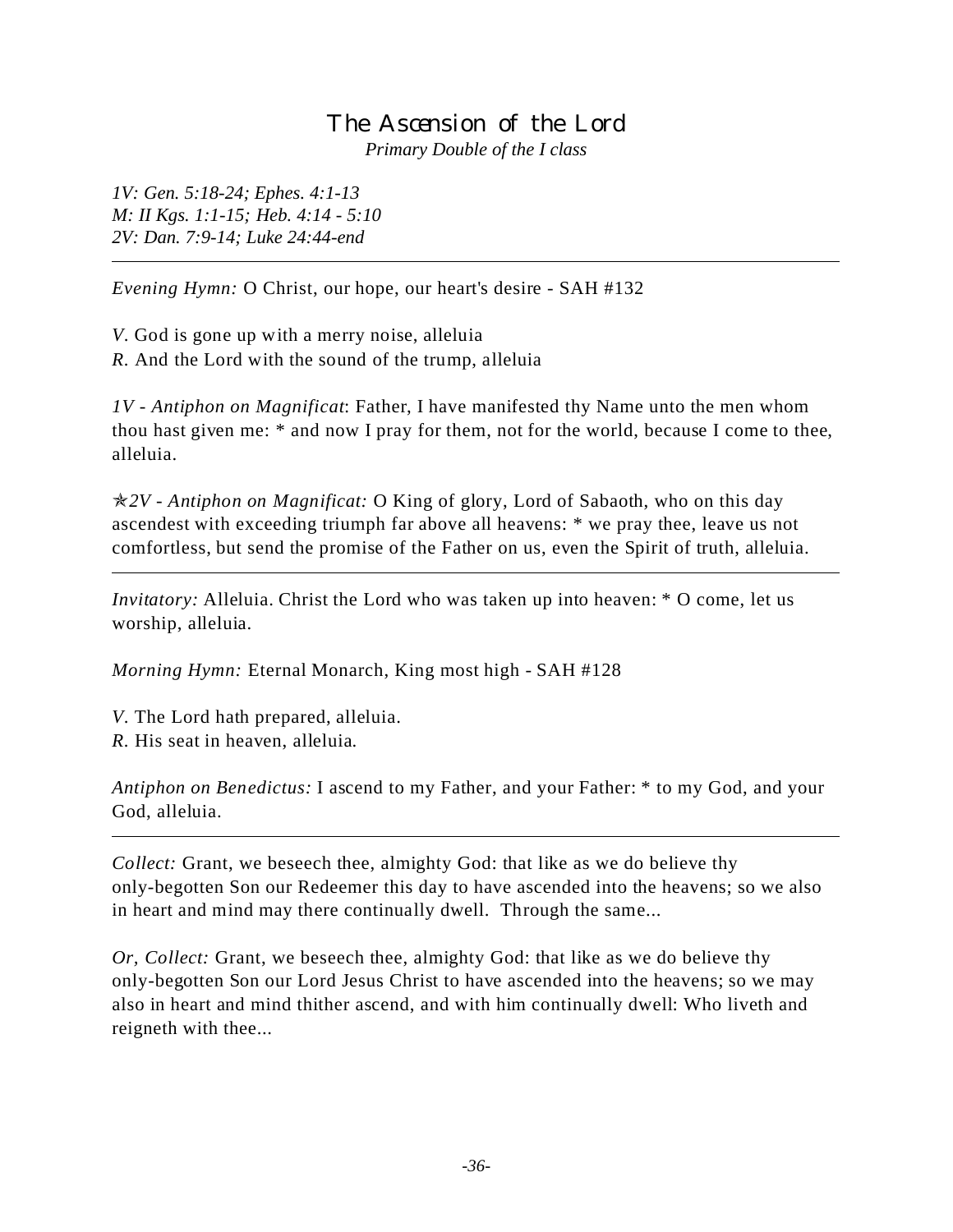# Psalm Prose for the Ascension of our Lord

*The following antiphons may be sung as needed before and after the Psalms of the Day, or before the psalms as a prose.*

*1.* Ye men of Galilee, why stand ye gazing up into heaven? \* this same Jesus, which was taken up from you into heaven, shall so come, alleluia.

*2.* And while they looked steadfastly toward heaven as he went up, \* they said, alleluia.

*3.* He lifted up his hands and blessed them, \* and was carried up into heaven, alleluia.

*4.* Exalt ye the King of kings, \* and sing a hymn unto God, alleluia.

*5.* While they beheld he was taken up, \* and a cloud received him out of their sight, alleluia.

*Antiphon on the Magnificat through the Octave, when not a feast day:* O King of glory, thou Lord of Sabaoth, who as on this day didst ascend with exceeding triumph far above the heavens: \* we pray thee, leave us not comfortless, but send on us the Promise of the Father, even the Spirit of Truth, alleluia.

*Antiphon on the Benedictus through the Octave, when not a feast day:* I ascend to my Father and your Father, \* to my God and your God, alleluia.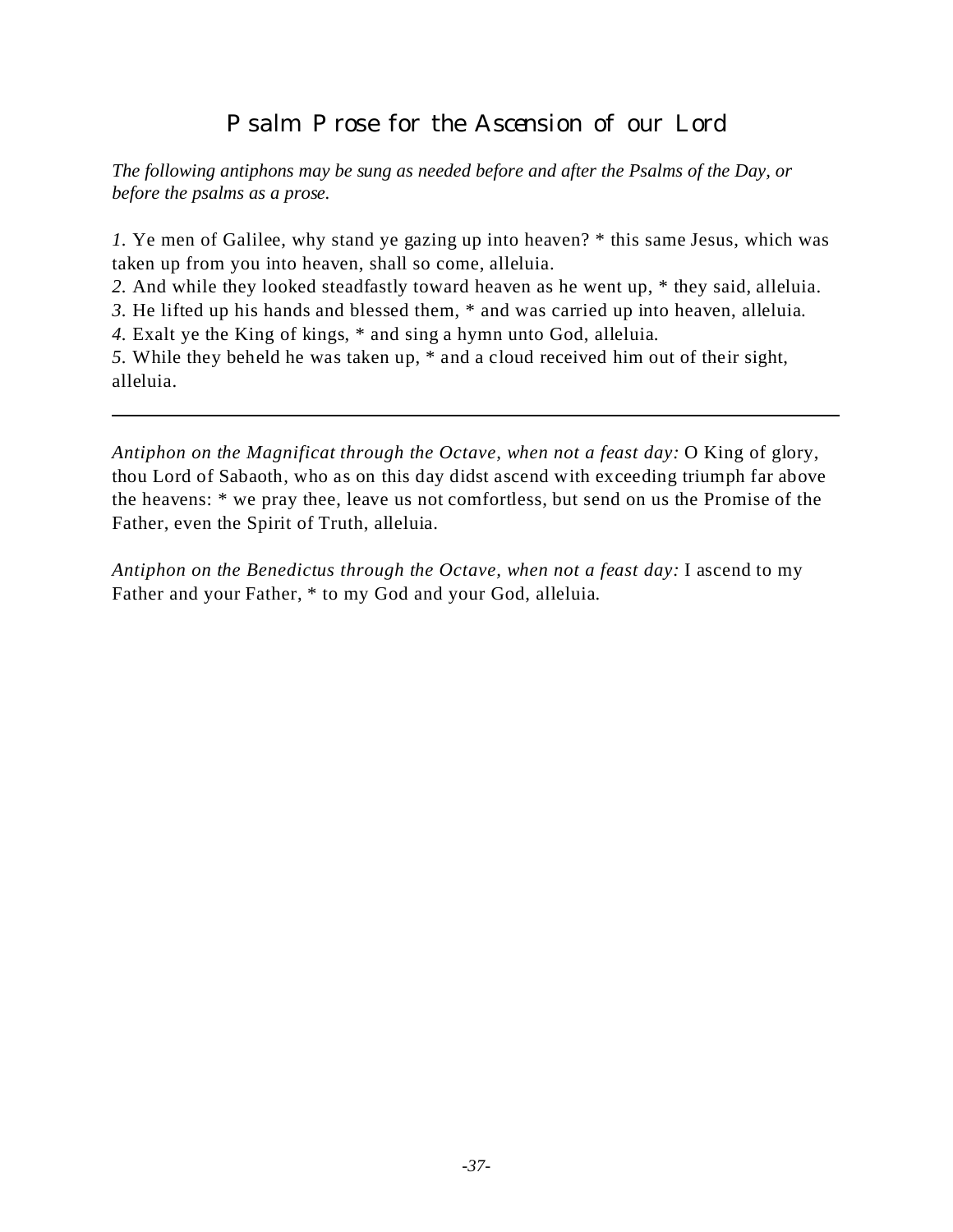### The Sunday in the Octave of the Ascension *Double*

*1V: Isa. 62; Phil. 2:1-11 M: II Kgs. 1:1-22; Acts 1:1-14 2V: Deut. 34; John 14:15-27*

*Evening Hymn:* O Christ, our hope, our heart's desire - SAH #132

*V.* Christ going up on high, alleluia. *R.* Led captivity captive, alleluia

 $\angle N$  - Antiphon on Magnificat: So then the Lord Jesus, after he had spoken unto them, ascended into heaven: \* and sitteth at the right hand of God, alleluia.

*2V - Antiphon on Magnificat*: These things have I told you, \* that when the hour cometh, ye may remember that I told you of them, alleluia.

*Invitatory:* Alleluia, Christ the Lord who was taken up into heaven, \* O come, let us worship, Alleluia

*Morning Hymn:* Eternal Monarch, King most high - SAH #128

*V*. God is gone up with a merry noise, alleluia

*R.* And the Lord with the sound of the trump, alleluia

*Antiphon on Benedictus:* When the Comforter is come, whom I will send unto you from the Father, \* even the Spirit of truth, which proceedeth from the Father, he shall testify of me, alleluia.

*Collect:* Almighty and everlasting God: vouchsafe that we, being devoutly given in all things to do thy holy will; may ever serve thy divine majesty in sincerity of heart. Through...

*Or, Collect:* O God, the King of glory, who hast exalted thine only Son Jesus Christ with great triumph unto thy kingdom in heaven: we beseech thee, leave us not comfortless; but send to us thine Holy Ghost to comfort us, and exalt us unto the same place whither our Saviour Christ is gone before: Who liveth and reigneth with thee and the Holy Ghost, one God, world without end. Amen.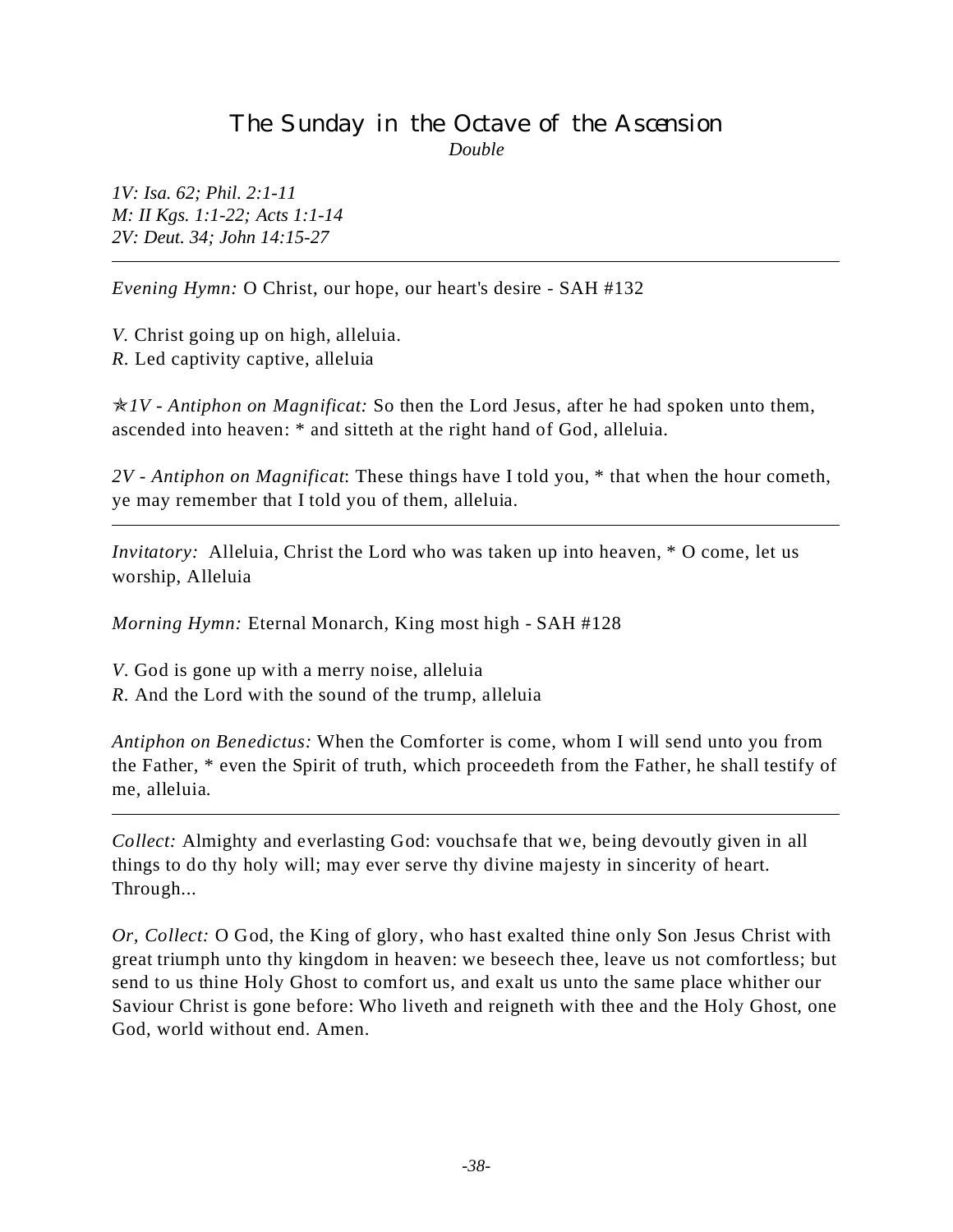# Pentecost Sunday

*Primary Double of the I class*

*1V: Isa. 66:1-2, 13-23; John 17 M: Joel 2:28-end; John 3:1-16 2V: Gen. 2:7-10, 15-24; Acts 2:14-24, 36-39*

*Evening Hymn:* Come Holy Ghost, Creator blest - SAH #136

*V.* The Spirit of the Lord filleth the world, alleluia. *R.* And that which containeth all things hath knowledge of the voice, alleluia.

*1V - Antiphon on Magnificat*: If a man love me, he will keep my sayings and my Father will love him,  $*$  and we will come unto him, and make our abode with him, alleluia.

p*2V - Antiphon on Magnificat*: Today are fulfilled the days of Pentecost, alleluia: \* today the Holy Spirit appeared in fire to the disciples, and bestowed upon them his manifold graces: // sending them into all the world, to preach the gospel, and to testify thus: \* He that believeth and is baptized shall be saved, alleluia.

*Invitatory:* Alleluia, the Spirit of the Lord hath filled the whole world: \* O come let us worship, alleluia

*Morning Hymn:* Now Christ, ascending whence he came - SAH #140

*V*. The Apostles did speak in other tongues, alleluia *R.* The wonderful works of God, alleluia

*Antiphon on Benedictus:* Receive ye the Holy Ghost: \* whosesoever sins ye remit, they are remitted unto them, alleluia.

*Collect:* God, who as at this time didst teach the hearts of thy faithful people, by sending to them the light of thy Holy Spirit: grant us by the same Spirit to have a right judgment in all things: and evermore to rejoice in his holy comfort. Through...in the unity of the same Holy Spirit.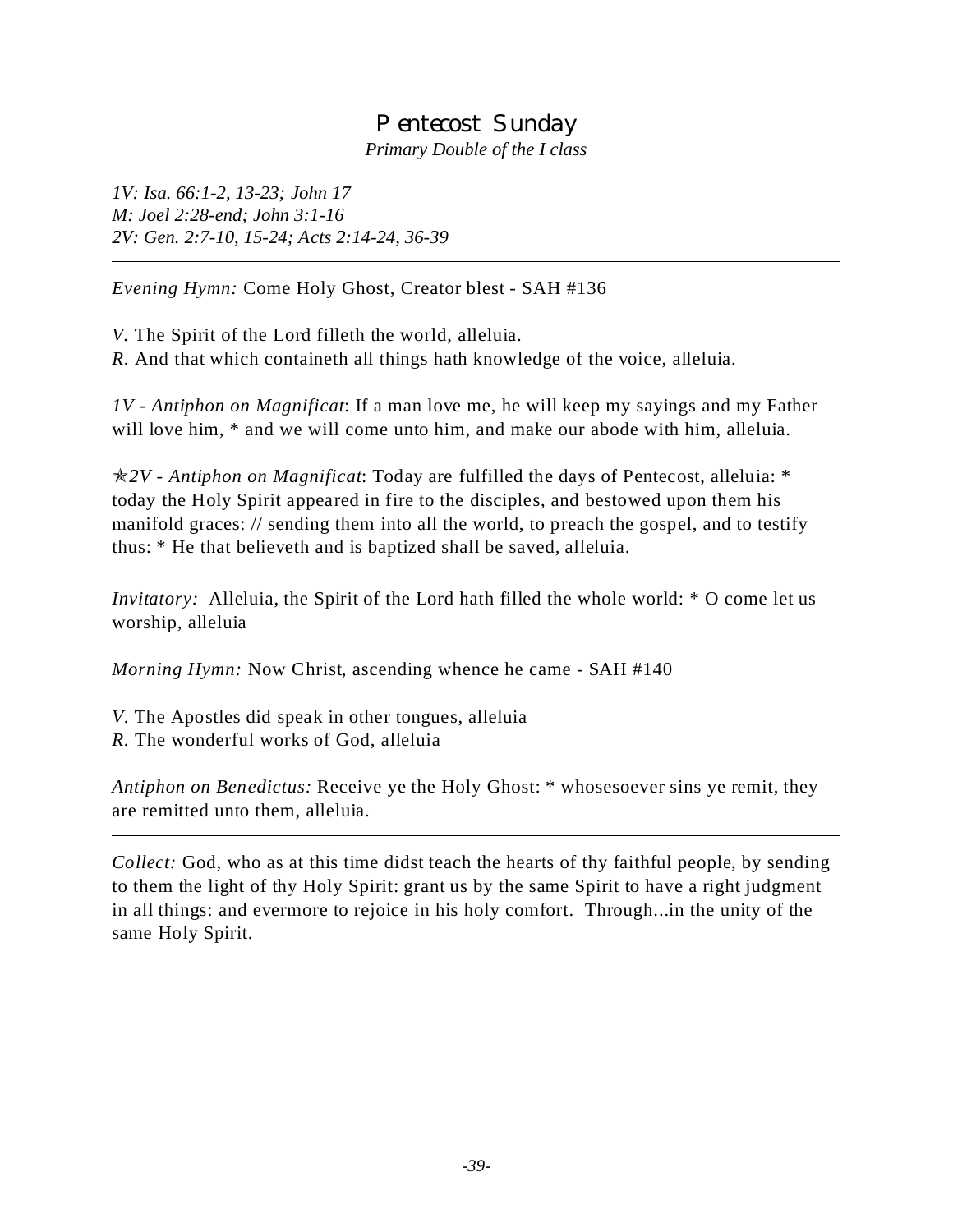# Psalm Prose for Pentecost

*The following antiphons may be sung as needed before and after the Psalms of the Day, or before the psalms as a prose.*

*1*. When the day of Pentecost was fully come, \* they were all with one accord in one place, alleluia.

*2.* They were all filled with the Holy Ghost, \* and began to speak, alleluia, alleluia.

*3.* The Spirit of the Lord hath filled \* the whole world, alleluia.

*4.* O ye Wells of Salvation, and all that move through the baptismal waters thereof, \* sing praises to God, alleluia.

*5.* The Apostles did speak with other tongues \* the wonderful works of God, alleluia, alleluia, alleluia.

*Antiphon on the Magnificat through the Octave, when not a feast day:* But the Comforter, which is the Holy Ghost, whom the Father will send in my Name, \* he will teach you all things, and bring all things to your remembrance, whatsoever I have said unto you, alleluia.

*Antiphon on the Benedictus through the Octave, when not a feast day:* The love of God I shed abroad in our hearts \* by his Spirit which dwelleth in us, alleluia.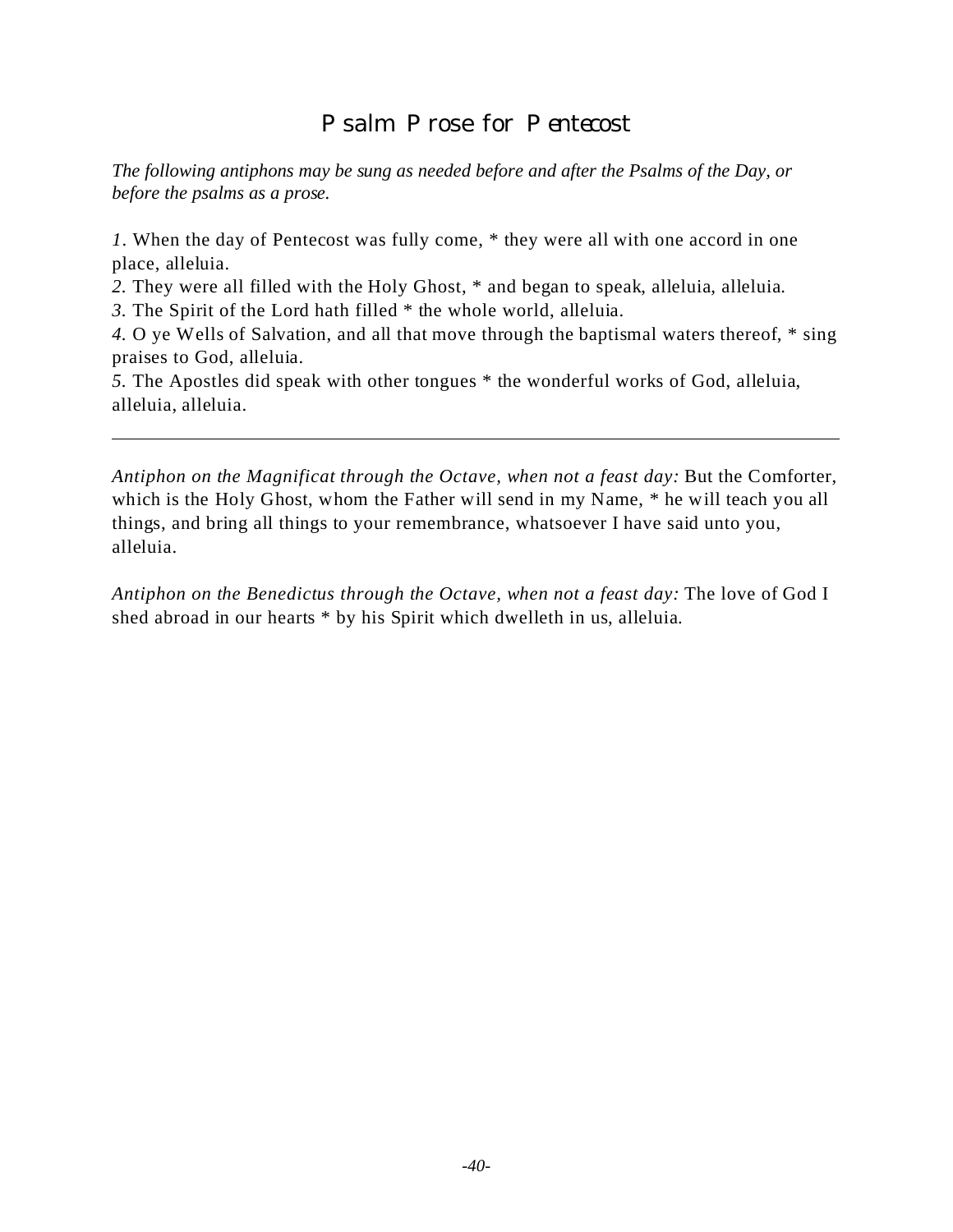### The Feast of the Most Holy Trinity *Double 1st class Note that the Quicumque Vult may be sung in place of the Apostles Creed.*

*1V: Zech. 7:1-10; Acts 6 M: Gen. 1:1 - 2:3; John 1:1-18 2V: Job 38;1-7, and 42:1-5; Rev. 19:5-16*

*Evening Hymn:* O Trinity of blessed light - SAH #16

*V.* Let us bless the Father, the Son, and the Holy Ghost *R*. Let us praise him, and magnify him for ever.

*1V - Antiphon on Magnificat*: Thanks, O God, be unto thee, thanks be unto thee, \* one and very Trinity, one and supreme Deity, holy and perfect Unity.

p*2V - Antiphon on Magnificat*: Thee, O God, the Father unbegotten: thee, O onlybegotten Son; thee, O Holy Spirit, the Paraclete; holy and undivided Trinity: \* with our whole heart and mouth we confess thee, we praise thee and bless thee: to thee be glory for ever and ever.

*Invitatory*: The true and only living God, One in Trinity, and Trinity in Unity,  $*$  O come let us worship

*Morning Hymn*: O God of mercy passing thought - SAH #144

*V.* Let us bless the Father, the Son, and the Holy Ghost *R*. Let us praise him, and magnify him for ever.

*Antiphon on Benedictus*: Blessed be the holy and undivided Trinity, the Creator and Preserver of all things:  $*$  now and ever, and to ages of ages.

*Collect:* Almighty and everlasting God, who hast given unto us thy servants grace by the confession of a true faith to acknowledge the glory of the eternal Trinity, and in the power of the Majesty to worship the Unity: we beseech thee; that through the steadfastness of this faith we may evermore be defended from all adversities. Through...

#### *And Commemoration is made of the first Sunday after Pentecost:*

*Collect.* O God, the strength of all them that put their trust in thee, mercifully accept our prayers: and because through the weakness of our mortal nature we can do no good thing without thee, grant us the help of thy grace; that in keeping of thy commandments we may please thee, both in will and deed. Through...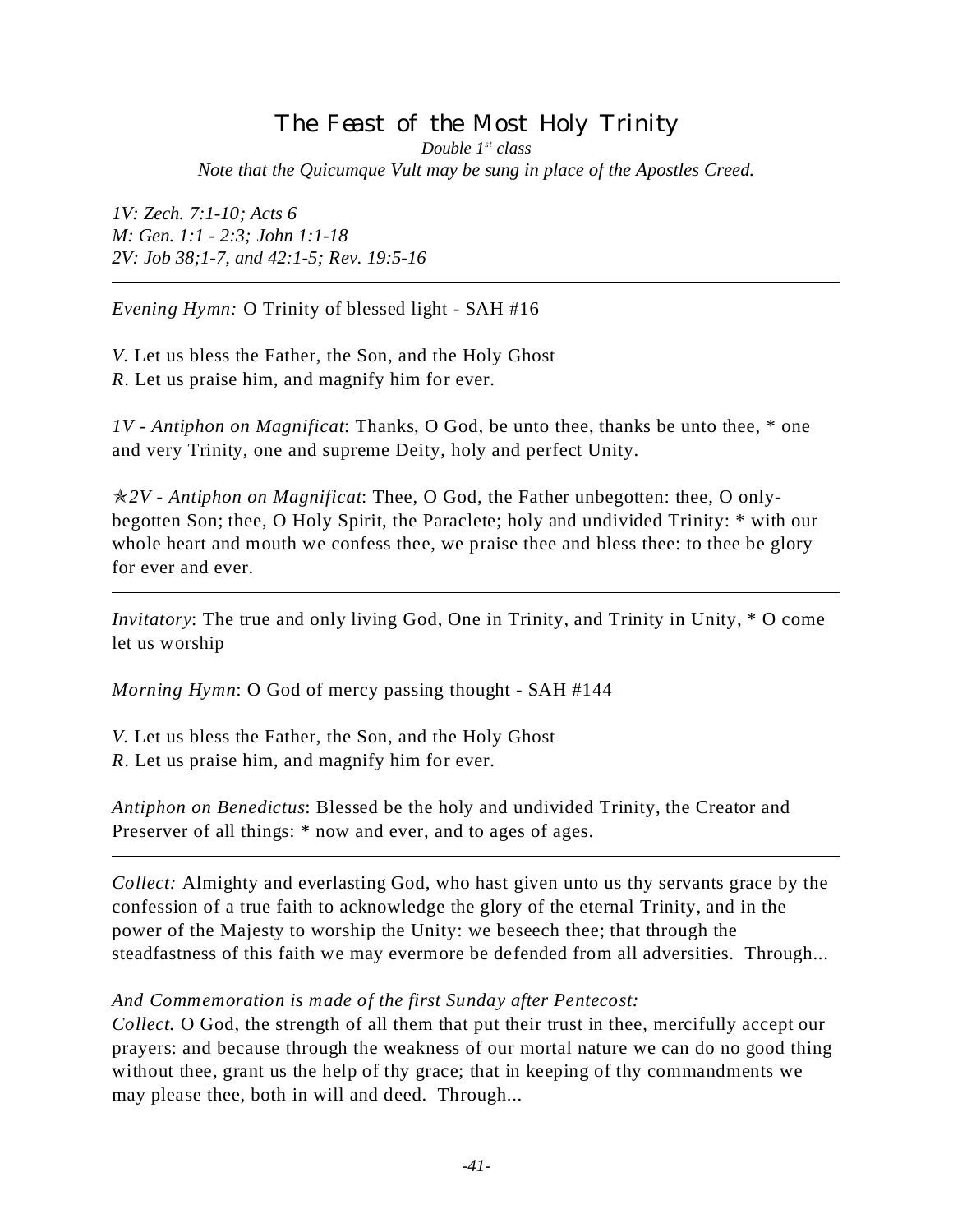# Psalm Prose for Trinity Sunday

*The following antiphons may be sung as needed before and after the Psalms of the Day, or before the psalms as a prose.*

*1.* Glory to thee, co-equal Trinity, One Deity,  $*$  before all worlds, and now and forever.

*2.* Our hope art thou, our salvation and glory, \* O holy, O blessed, O glorious Trinity.

*3.* Praise and unending glory to God the Father, and to the Son, \* and to the Holy Spirit, through ages everlasting.

*4.* Let praise and glory resound from the lips of all men to the Father and the Solebegotten; \* and equal praise be given forever to the Holy Spirit.

*5.* Of whom are all things, through whom are all things, in whom are all things: \* to God be glory forever.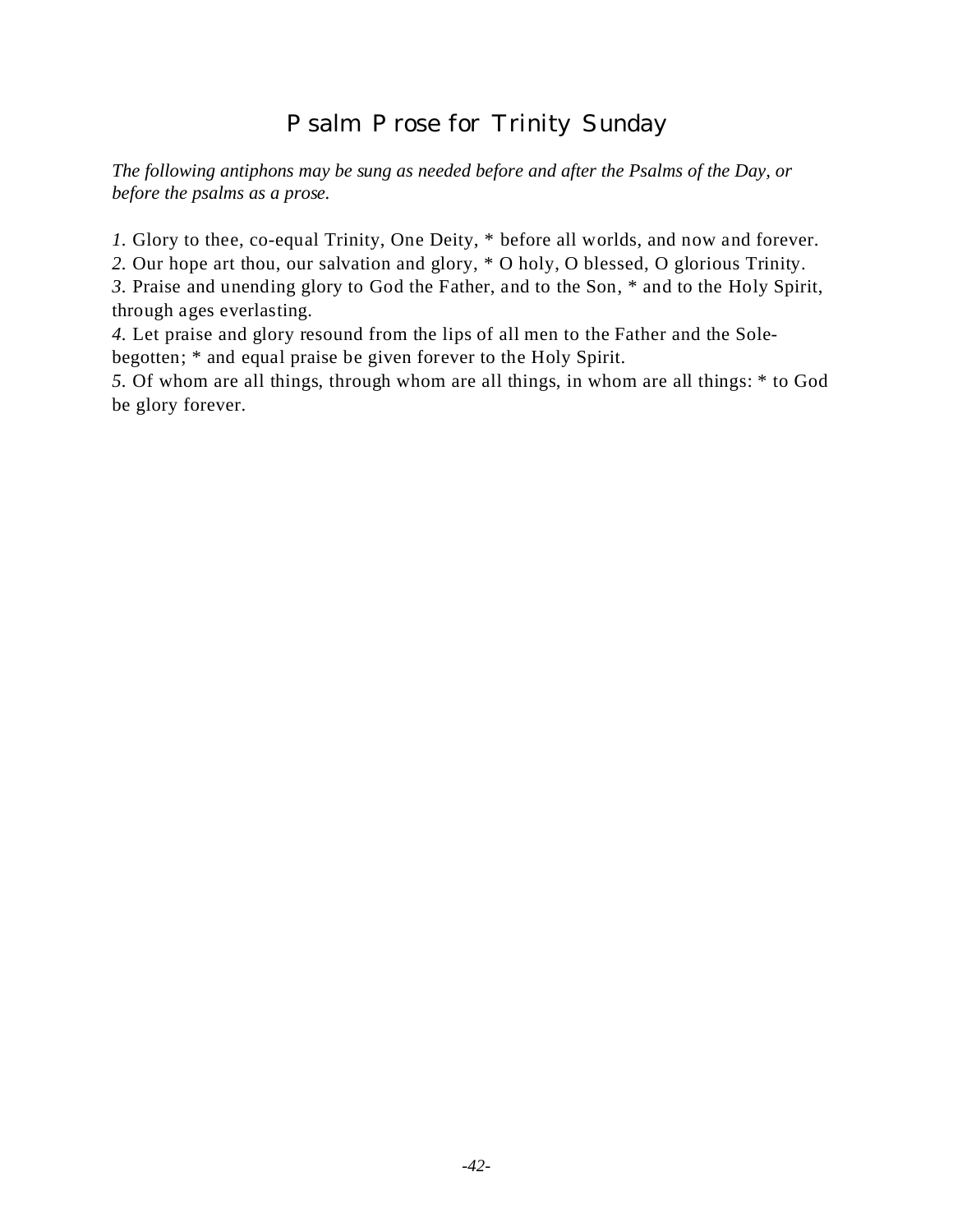#### The Feast of Corpus Christi *Double of the 1st class*

*1V: Gen. 14:18-20; Mark 14:22-25 M: Prov. 9:1-6; 1 Cor. 10:15-17 2V: Exod. 16:14-18; John 6:47-58*

*Evening Hymn:* Sing my tongue the Savior's glory - SAH #148

*V.* He gave them Bread from heaven, alleluia. *R*. So man did eat Angel's food, alleluia.

*1V - Antiphon on Magnificat*: O how sweet, O Lord, is thy spirit, who, to shew thy loving-kindness to thy children, dost feed them with that sweetest Bread which came down from heaven: \* filling the hungry with good things, and sending the rich and disdainful empty away.

p*2V - Antiphon on Magnificat*: O most sacred Banquet, wherein Christ is received, the memory of his Passion is renewed: \* the mind with grace is filled, and an earnest of future glory is given us.

*Invitatory*: Christ the King, Lord of all the nations of the earth, Who feedeth men's souls on himself, the living Bread from heaven: \* O come, let us worship.

*Morning Hymn*: Remember we that eve - SAH #147

*V.* He gave them Bread from heaven, alleluia.

*R*. So man did eat Angel's food, alleluia.

*Antiphon on Benedictus*: I am the living Bread which came down from heaven: \* if any man eat of this Bread, he shall live for ever, alleluia.

*Collect:*. O God, who in a wonderful Sacrament hast left us a memorial of thy Passion: grant that we may so reverence the sacred mysteries of thy Body and Blood; that we may ever enjoy within ourselves the fruit of thy redemption: Who livest and reignest with God the Father...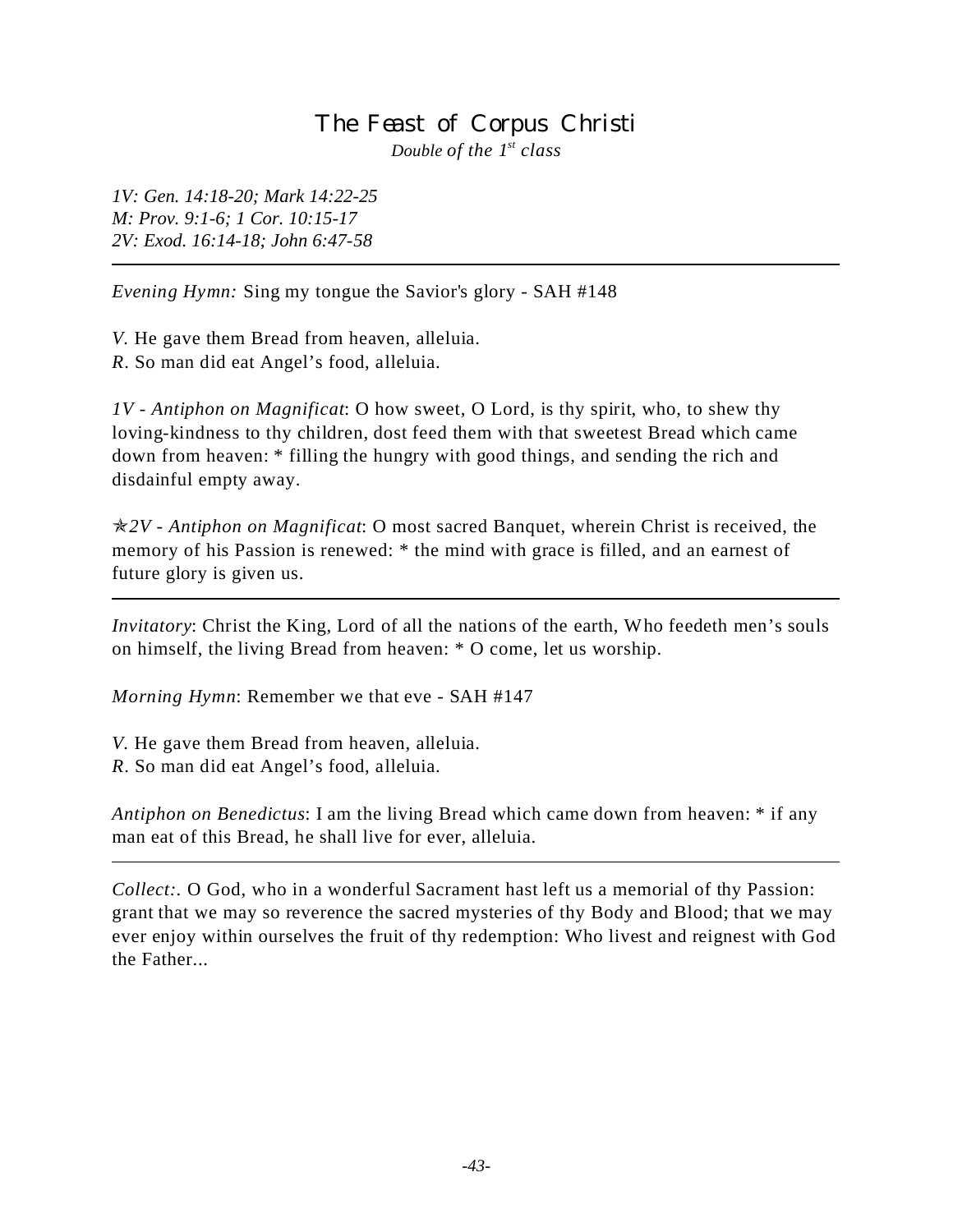# Psalm Prose for Feast of Corpus Christi

*The following antiphons may be sung as needed before and after the Psalms of the Day, or before the psalms as a prose.*

*1.* Christ the Lord, a Priest forever after the order of Melchisedech, \* offered bread and wine.

*2.* The merciful and gracious Lord hath so done his marvelous works that they ought to be had in remembrance; \* he hath given meat unto them that fear him.

*3.* The Children of the Church shall be like the olive branches, \* round about the Table of the Lord.

*4.* Not by drink-offerings of the blood of bulls and goats are we many made one, \* but by the Cup of Blessing which is the Communion of the Blood of Christ.

*5.* The Lord doth feed us with the finest wheat flour, and with honey from the Rock doth he satisfy us; \* and that Rock is Christ.

*For the Octave, when not a Sunday or a feast day, the antiphons are those of Corpus Christi.*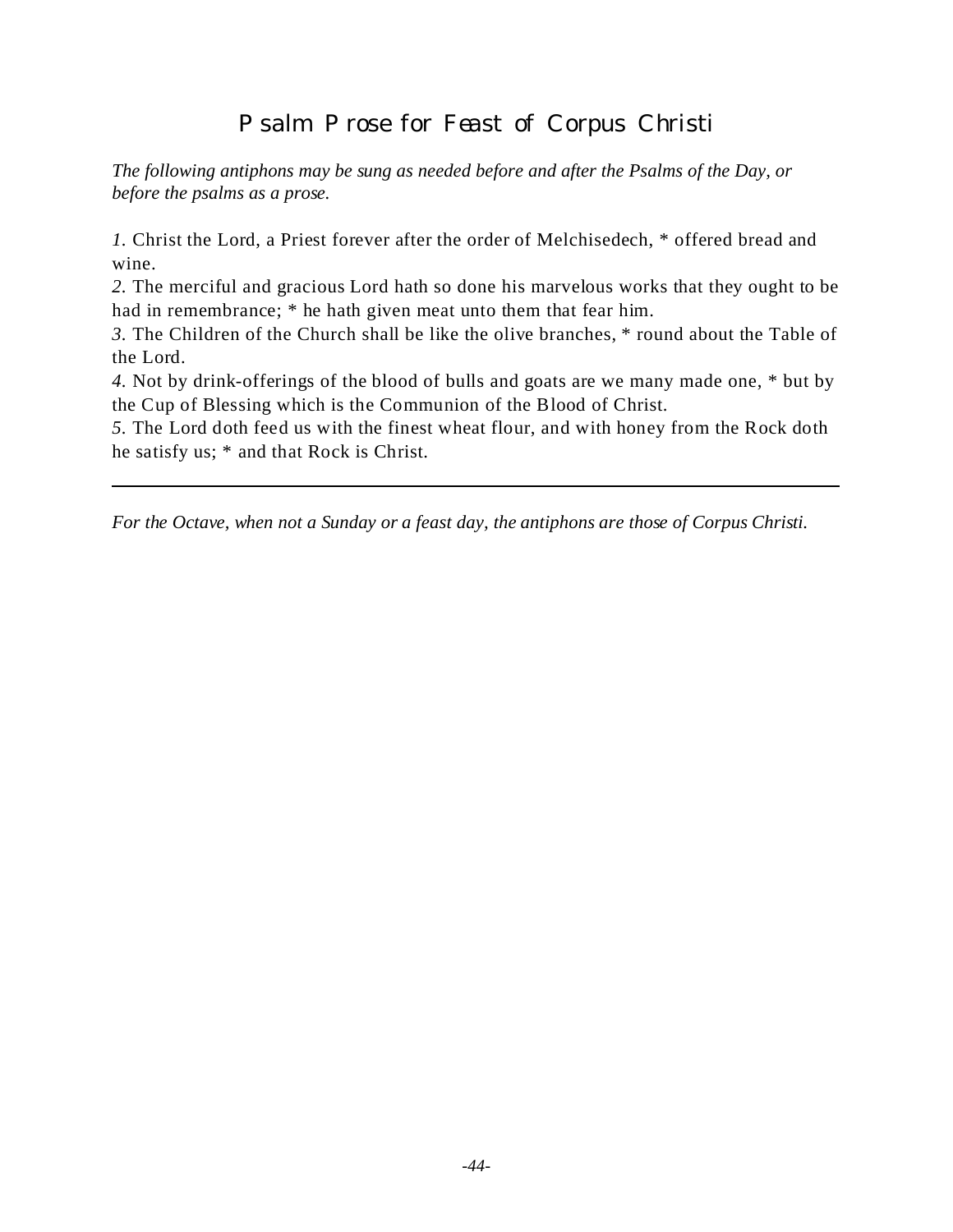# The Second Sunday after Pentecost

*Double*

*If this day is kept as the Sunday in the Octave of Corpus Christi, the propers for that feast are used in place of the following.*

*1V: Haggai 2:10-end; Acts 10 M: Isa. 6:1-8; Acts 9:1-22 2V: Isa. 40:12-end; Acts 17:16-end*

*Saturday Evening Hymn:* O Trinity of blessed light - SAH #16

*V.* Let our evening prayer come up before thee, O Lord. *R*. And let thy mercy come down upon us.

*Sunday Evening Hymn*: O blest Creator of the Light - SAH #4

*V.* Lord, let my prayer be set forth. *R.* In thy sight as the incense.

*Note that the Antiphons for First Vespers for the Sundays after Trinity relate to the readings at Matins in the monastic office (the Book of the Kings, Proverbs, Job, etc.)*

*1V - Antiphon on Magnificat*: Speak, Lord, \* for thy servant heareth.

p*2V - Antiphon on Magnificat*: Go out quickly into the streets and lanes of the city and compel them to come in; \* the poor and the maimed, the halt and the blind, that my house may be filled, alleluia.

*Invitatory*: The Lord God who made us, \* O come, let us worship.

*Morning Hymn:* Now from the slumbers - SAH #2 *or* Father we praise thee - SAH #3

*V.* The Lord is King and hath put on glorious apparel.

*R*. The Lord hath put on his apparel, and girded himself with strength.

*Antiphon on Benedictus*: A certain man made a great supper, and bade many; and sent his servants at supper time to say to them that were bidden, Come;  $*$  for all things are now ready, alleluia.

*Collect:* Lord, make us to have a perpetual fear and love of thy holy name: for thou never failest to govern them whom thou dost bring up in thy steadfast love. Through...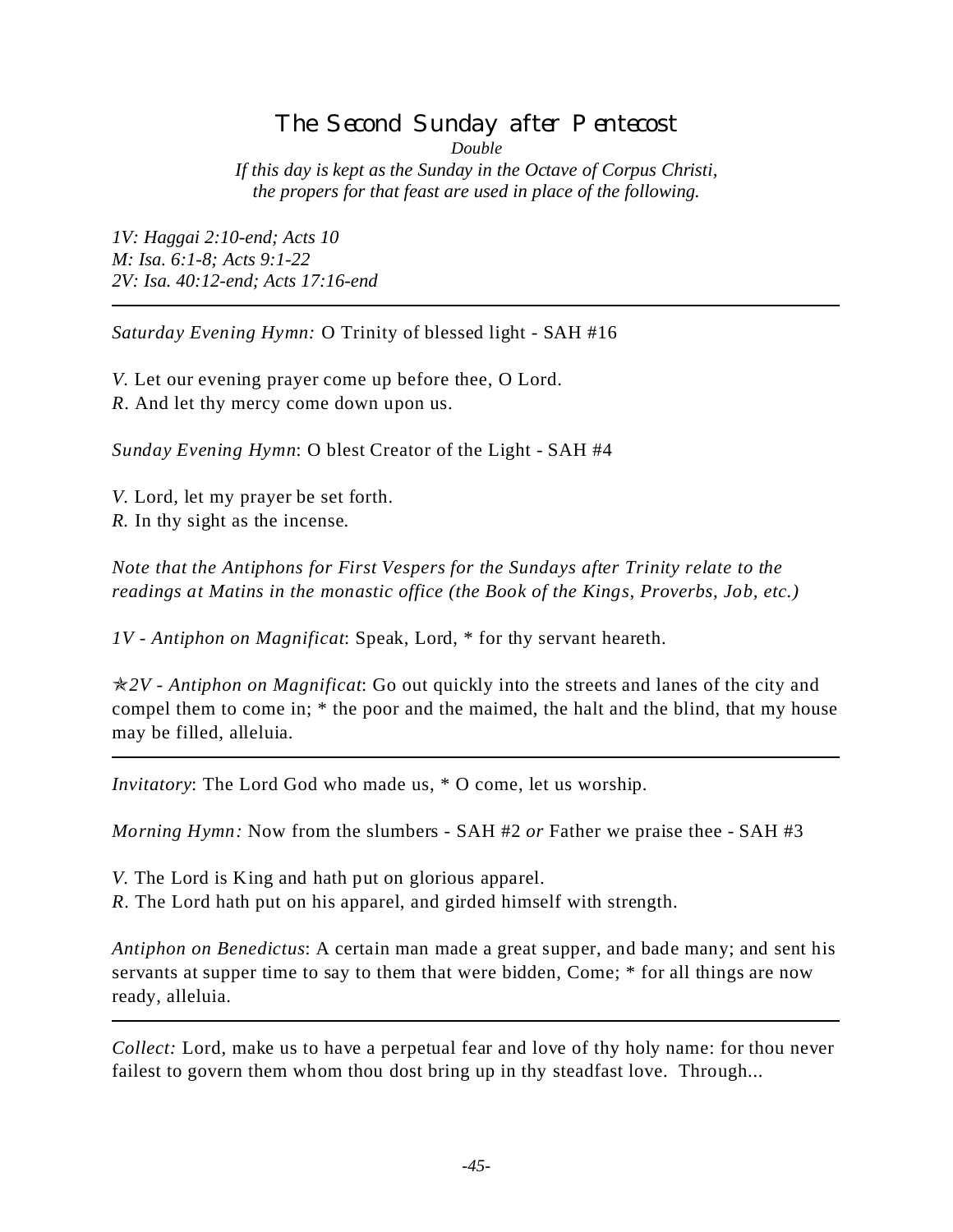#### The Third Sunday after Pentecost *Double*

*1V: Zech. 5:5 - 6:end; Acts 15:1-35 M: Gen. 3; Rev. 3:7-end 2V: Exod. 20:1-17; Mark 12:28-34a*

*Saturday Evening Hymn:* O Trinity of blessed light - SAH #16

*V.* Let our evening prayer come up before thee, O Lord. *R*. And let thy mercy come down upon us.

*Sunday Evening Hymn*: O blest Creator of the Light - SAH #4

*V.* Lord, let my prayer be set forth. *R.* In thy sight as the incense.

*1V - Antiphon on Magnificat*: And all Israel knew, from Dan, even to Beersheba, \* that Samuel was ordained a prophet to the Lord.

p*2V - Antiphon on Magnificat*: What woman, having ten pieces of silver, if she lose one piece, \* doth not light a candle, and sweep the house, and seek diligently until she find it?

*Invitatory*: The Lord God who made us, \* O come, let us worship.

*Morning Hymn:* Now from the slumbers - SAH #2 *or* Father we praise thee - SAH #3

*V.* The Lord is King and hath put on glorious apparel. *R*. The Lord hath put on his apparel, and girded himself with strength.

*Antiphon on Benedictus*: What man of you, having an hundred sheep, if he lose one of them, \* doth not leave the ninety and nine in the wilderness, and go after that which is lost, until he find it? alleluia.

*Collect:* O God, the protector of them that trust in thee, without whom nothing is strong, nothing is holy: increase and multiply upon us thy mercy; that, thou being our ruler and guide, we may so pass through good things temporal, that we lose not the things eternal. Through...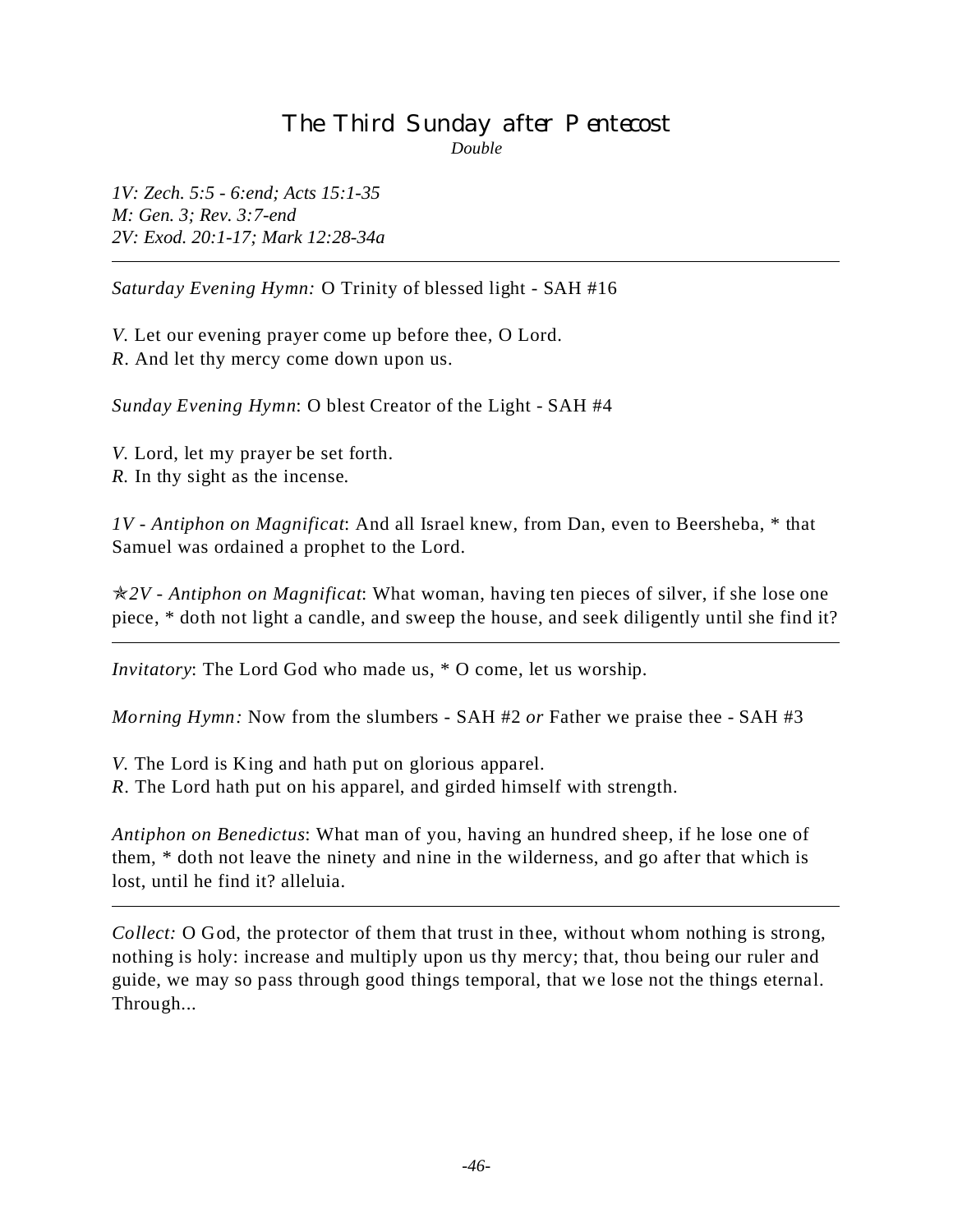#### The Fourth Sunday after Pentecost *Double*

*1V: Ezra 4:7-23; Acts 19:21-end M: Gen. 4:2b-10; I Cor. 13 2V: Gen. 18:1-10, 16-19; Acts 26:1-2, 8-19*

*Saturday Evening Hymn:* O Trinity of blessed light - SAH #16

*V.* Let our evening prayer come up before thee, O Lord. *R*. And let thy mercy come down upon us.

*Sunday Evening Hymn*: O blest Creator of the Light - SAH #4

*V.* Lord, let my prayer be set forth. *R.* In thy sight as the incense.

*1V - Antiphon on Magnificat*: So David prevailed over the Philistine with a sling and a stone, \* in the Name of the Lord.

p*2V - Antiphon on Magnificat*: Master, we have toiled all the night, and have taken nothing: \* nevertheless, at thy word I will let down the net.

*Invitatory*: The Lord God who made us, \* O come, let us worship.

*Morning Hymn:* Now from the slumbers - SAH #2 *or* Father we praise thee - SAH #3

*V.* The Lord is King and hath put on glorious apparel. *R*. The Lord hath put on his apparel, and girded himself with strength.

*Antiphon on Benedictus*: And Jesus entered into a ship, and sat down, \* and taught the people, alleluia

*Collect:* Grant to us, Lord, we beseech thee: that the course of this world may be so peaceably ordered by thy governance; that thy Church may joyfully serve thee in godly quietness. Through...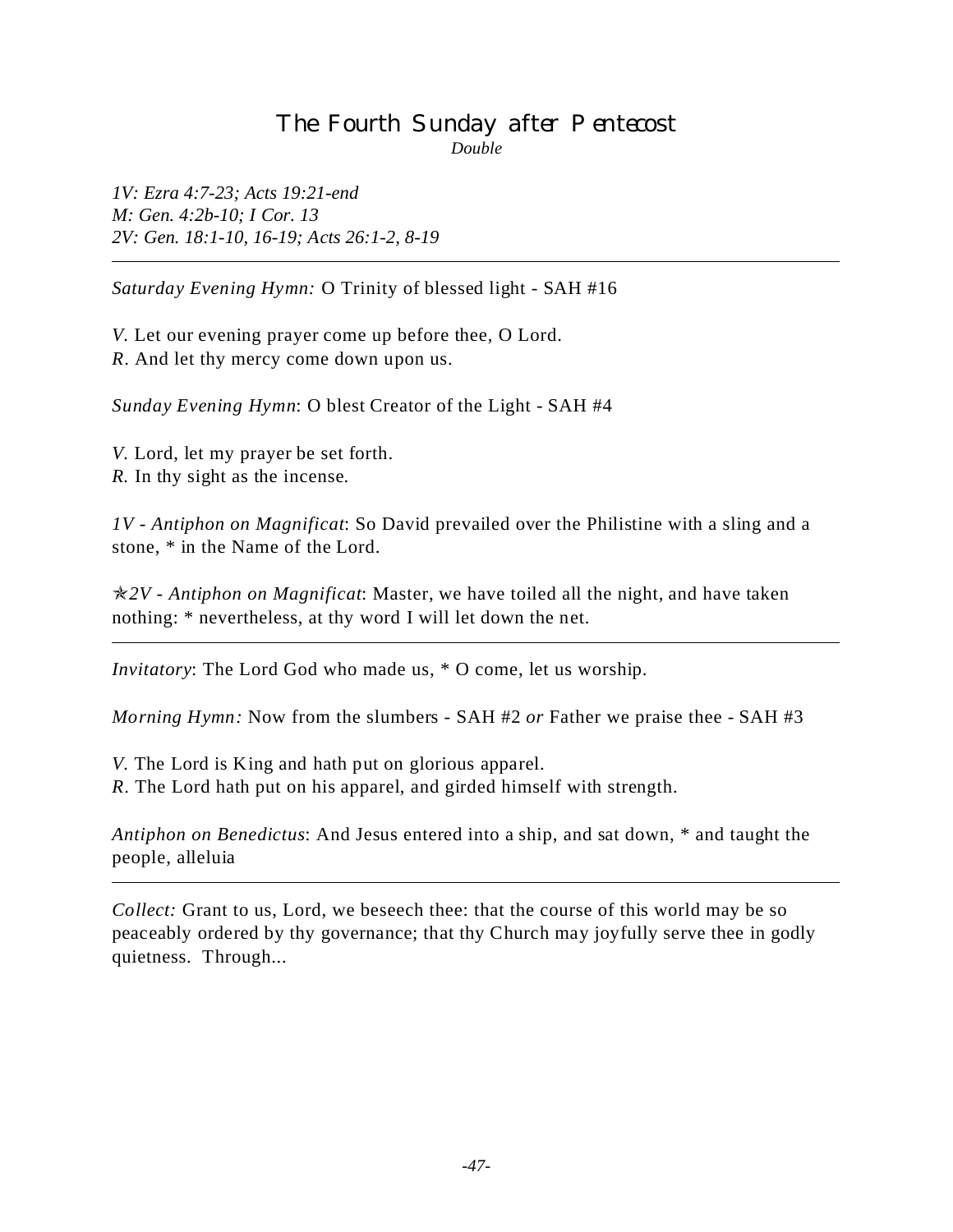# The Fifth Sunday after Pentecost *Double*

*1V: Neh. 6:1-16; Acts 24 M: Gen. 37:2-35; Matt. 5:1-16 2V: Deut. 10:12-15, 17 - 11:1; John 8:21-36*

*Saturday Evening Hymn:* O Trinity of blessed light - SAH #16

*V.* Let our evening prayer come up before thee, O Lord. *R*. And let thy mercy come down upon us.

*Sunday Evening Hymn*: O blest Creator of the Light - SAH #4

*V.* Lord, let my prayer be set forth. *R.* In thy sight as the incense.

*1V - Antiphon on Magnificat*: Ye mountains of Gilboa, let there be neither dew nor rain upon you; \* for there the shield of the mighty is vilely cast away, the shield of Saul, as though he had not been anointed with oil. // How are the mighty fallen in the midst of the battle! Jonathan was slain upon your high places: \* Saul and Jonathan were lovely and exceeding pleasant in their lives, and in their death they were not divided.

p*2V - Antiphon on Magnificat*: If thou bring thy gift to the altar, and there rememberest that thy brother hath ought against thee: \* leave there thy gift before the altar, and go thy way; first be reconciled to thy brother, and then come and offer thy gift, alleluia.

*Invitatory*: The Lord God who made us, \* O come, let us worship.

*Morning Hymn:* Now from the slumbers - SAH #2 *or* Father we praise thee - SAH #3

*V.* The Lord is King and hath put on glorious apparel.

*R*. The Lord hath put on his apparel, and girded himself with strength.

*Antiphon on Benedictus*: It was said by them of old time, Thou shalt not kill; and whosoever shall kill, shall be in danger of the judgment: \* [but I say unto you much more than this].

*Collect:* O God, who hast prepared for them that love thee such good things as pass man's understanding: pour into our hearts such love toward thee; that we, loving thee in all things and above all things, may obtain thy promises, which exceed all that we can desire. Through...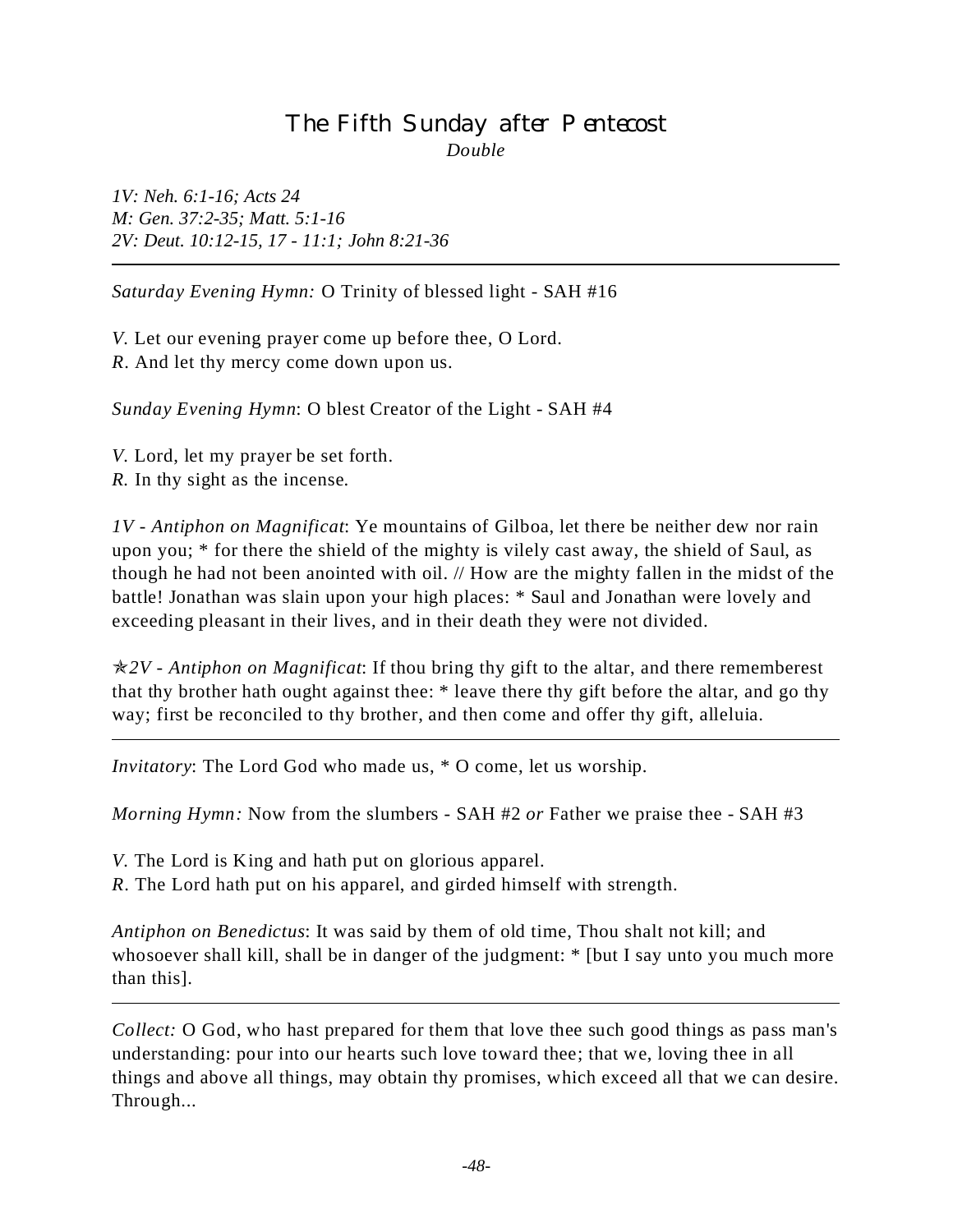# The Sixth Sunday after Pentecost *Double*

*1V: Neh. 8:13-end; Acts 28:16-end M: Gen. 41:1-49, 54-end; Matt. 25:4-30 2V: Exod. 6:1-13; Mark 9:14-29*

*Saturday Evening Hymn:* O Trinity of blessed light - SAH #16

*V.* Let our evening prayer come up before thee, O Lord. *R*. And let thy mercy come down upon us.

*Sunday Evening Hymn*: O blest Creator of the Light - SAH #4

*V.* Lord, let my prayer be set forth. *R.* In thy sight as the incense.

*1V - Antiphon on Magnificat*: But King David covered his face, and as he went he wept for his son, saying: O my son Absalom, my son, my son Absalom, \* would God I had died for thee, O Absalom, my son, my son.

p*2V - Antiphon on Magnificat*: And Jesus took the seven loaves, and when he had given thanks, he brake, and gave to his disciples to set before them: \* and they did set them before the people, alleluia.

*Invitatory*: The Lord God who made us, \* O come, let us worship.

*Morning Hymn:* Now from the slumbers - SAH #2 *or* Father we praise thee - SAH #3

*V.* The Lord is King and hath put on glorious apparel. *R*. The Lord hath put on his apparel, and girded himself with strength.

*Antiphon on Benedictus*: I have compassion on the multitude, because they have now been with me three days, and have nothing to eat:  $*$  and if I send them away fasting, they will faint by the way, alleluia.

*Collect:* God of all power and might, who art the author of all good things: graft in our hearts the love of thy name, increase in us true religion: nourish us with all goodness, and of thy great mercy keep us in the same. Through...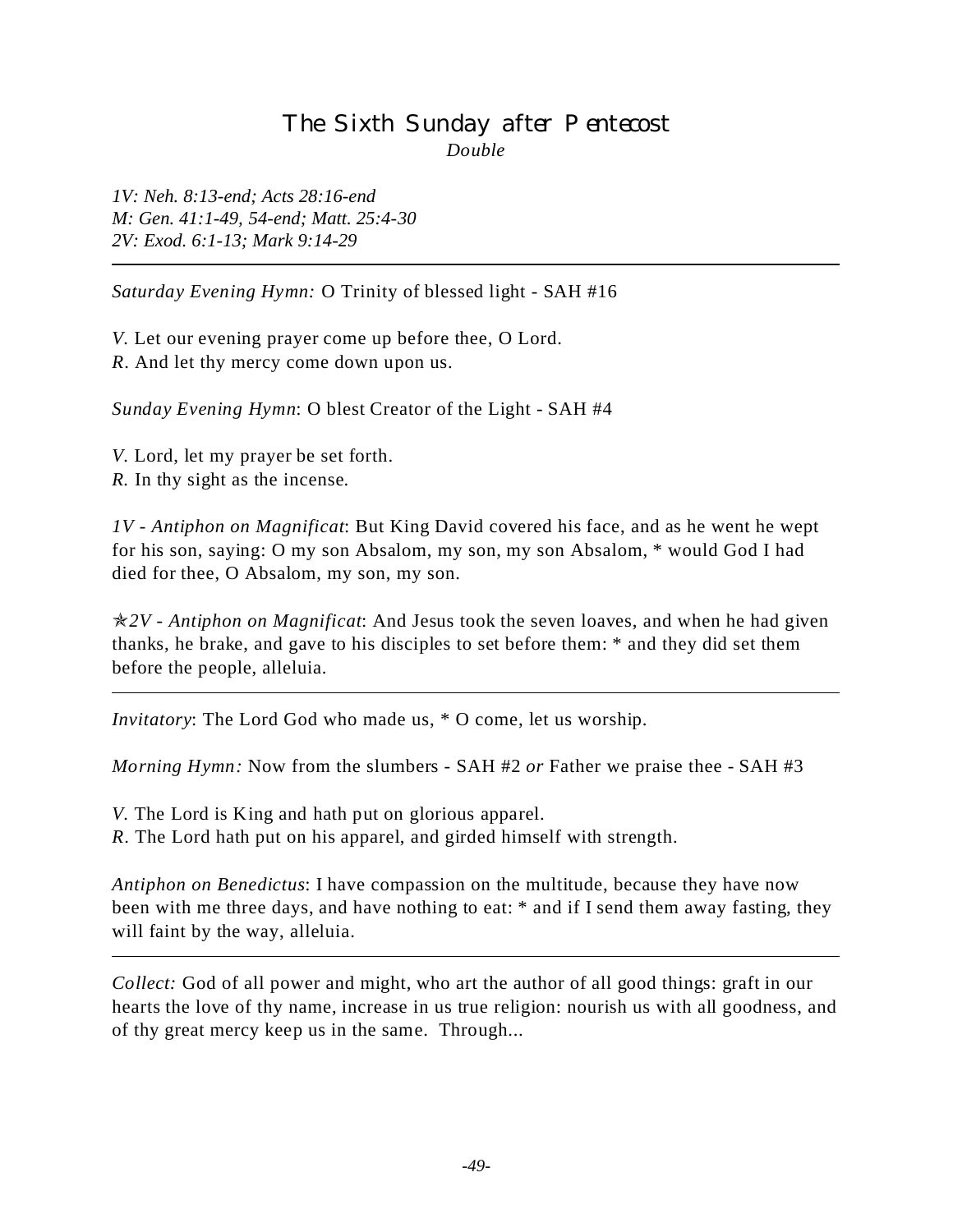# The Seventh Sunday after Pentecost *Double*

*1V: Neh. 13:15-22; I Thess. 5:14-end M: Gen. 42; Matt. 5:38-6:15 2V: Ecclus. 2; Matt. 14:22-33*

*Saturday Evening Hymn:* O Trinity of blessed light - SAH #16

*V.* Let our evening prayer come up before thee, O Lord. *R*. And let thy mercy come down upon us.

*Sunday Evening Hymn*: O blest Creator of the Light - SAH #4

*V.* Lord, let my prayer be set forth. *R.* In thy sight as the incense.

L

*1V - Antiphon on Magnificat*: Zadok the priest and Nathan the prophet anointed Solomon king in Gihon: \* and all the people came up rejoicing and said: God save king Solomon.

p*2V - Antiphon on Magnificat*: Not every one that saith unto me, Lord, Lord, shall enter into the kingdom of heaven: \* but he that doeth the will of my Father which is in heaven, the same shall enter into the kingdom of heaven alleluia

*Invitatory*: The Lord God who made us, \* O come, let us worship.

*Morning Hymn:* Now from the slumbers - SAH #2 *or* Father we praise thee - SAH #3

*V.* The Lord is King and hath put on glorious apparel.

*R*. The Lord hath put on his apparel, and girded himself with strength.

*Antiphon on Benedictus*: Beware of false prophets, which come to you in sheep's clothing, but inwardly are ravening wolves. \* Ye shall know them by their fruits, alleluia.

*Collect:* O God, whose never-failing providence ordereth all things: we humbly beseech thee; to put away from us all hurtful things, and to give us all things which be profitable for us. Through...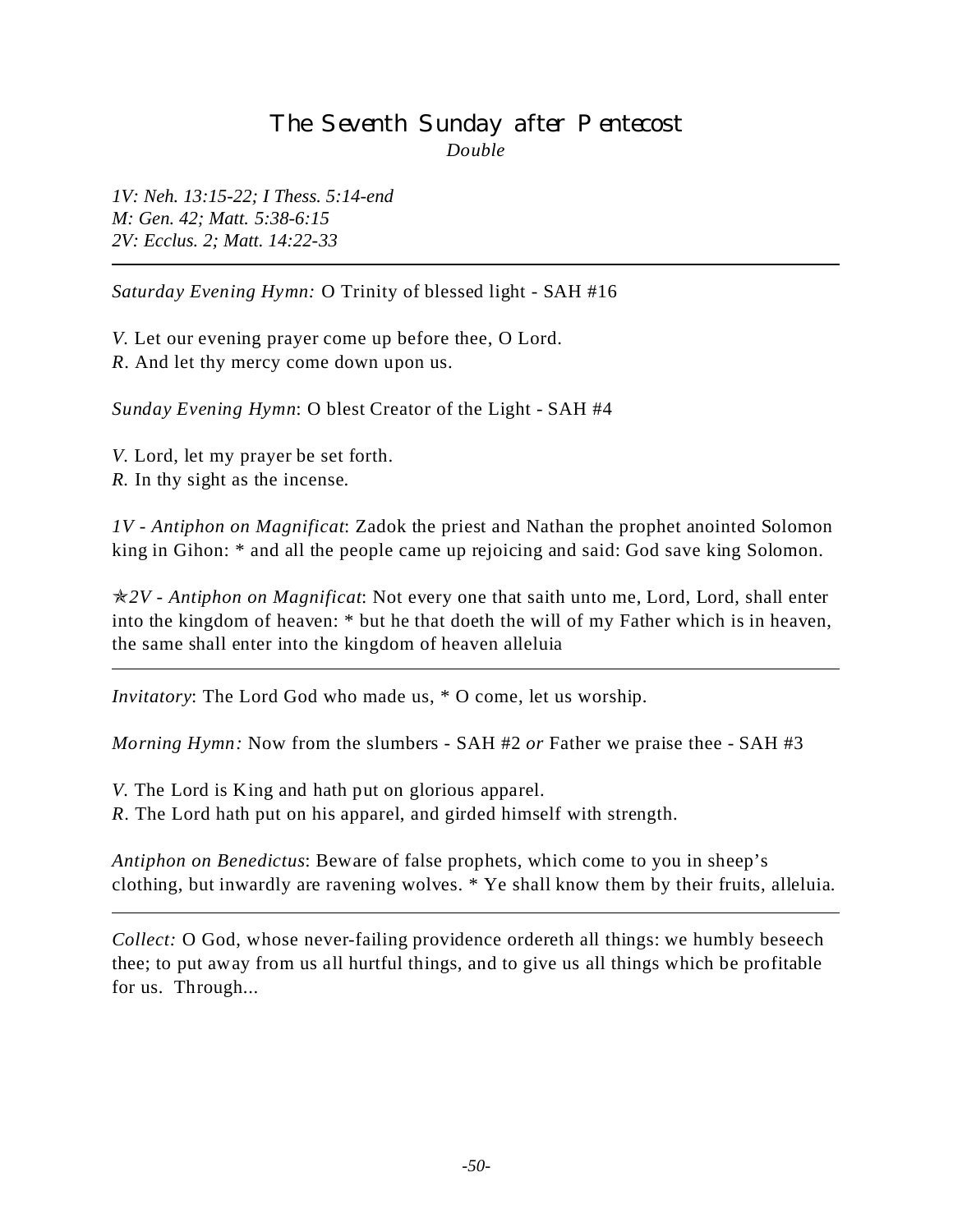### The Eighth Sunday after Pentecost *Double*

*1V: Esther 14; Gal. 3:1-15 M: Gen. 43; Matt. 25:31-end 2V: Tobit 4:5-11, 16; Matt. 6:1-4, 19-21*

*Saturday Evening Hymn:* O Trinity of blessed light - SAH #16

*V.* Let our evening prayer come up before thee, O Lord. *R*. And let thy mercy come down upon us.

*Sunday Evening Hymn*: O blest Creator of the Light - SAH #4

*V.* Lord, let my prayer be set forth. *R.* In thy sight as the incense.

*1V - Antiphon on Magnificat*: Thou hast heard, O Lord, the supplication of thy servant, \* that I might build thee an house, to set thy Name there.

p*2V - Antiphon on Magnificat*: What shall I do? For my lord taketh away from me the stewardship: I cannot dig; to beg I am ashamed: \* I am resolved what to do, that, when I am put out of the stewardship, they may receive me into their houses.

*Invitatory*: The Lord God who made us, \* O come, let us worship.

*Morning Hymn:* Now from the slumbers - SAH #2 *or* Father we praise thee - SAH #3

*V.* The Lord is King and hath put on glorious apparel.

*R*. The Lord hath put on his apparel, and girded himself with strength.

*Antiphon on Benedictus*: The lord said unto the steward, How is it that I hear this of thee? \* Give an account of thy stewardship, alleluia.

*Collect:* Grant to us, Lord, we beseech thee, the spirit to think and do always such things as be rightful: that we, who cannot be without thee, may be enabled to live according to thy will. Through...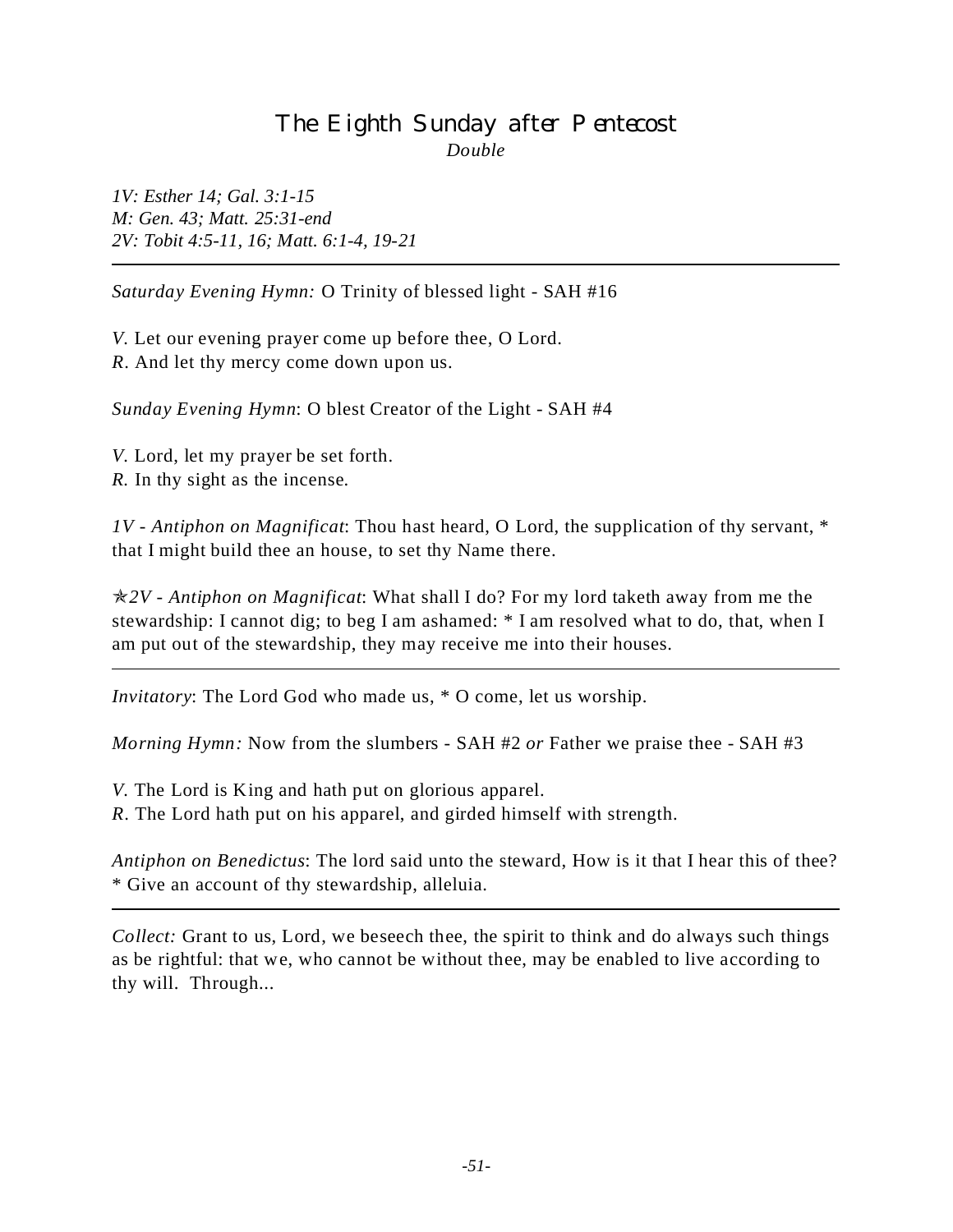# The Ninth Sunday after Pentecost *Double*

*1V: Esther 9:20-10:end; Gal. 6 M: Gen. 44:18-45:15; Matt. 7:1-12 2V: Gen. 18:20-end; Luke 11:5-13*

*Saturday Evening Hymn:* O Trinity of blessed light - SAH #16

*V.* Let our evening prayer come up before thee, O Lord. *R*. And let thy mercy come down upon us.

*Sunday Evening Hymn*: O blest Creator of the Light - SAH #4

*V.* Lord, let my prayer be set forth. *R.* In thy sight as the incense.

*1V - Antiphon on Magnificat*: When the Lord would take up Elijah into heaven by a whirl-wind, Elisha cried: \* My father, my father, the chariot of Israel and the horsemen thereof.

p*2V - Antiphon on Magnificat*: Is it not written, Mine house shall be called an house of prayer for all people? but ye have made it a den of robbers. \* And he was daily with them, teaching in the temple.

*Invitatory*: The Lord God who made us, \* O come, let us worship.

*Morning Hymn:* Now from the slumbers - SAH #2 *or* Father we praise thee - SAH #3

*V.* The Lord is King and hath put on glorious apparel. *R*. The Lord hath put on his apparel, and girded himself with strength.

*Antiphon on Benedictus*: When the Lord was come near to Jerusalem: \* he beheld the city, and wept over it, alleluia.

*Collect:* Let thy merciful ears, O Lord, be open to the prayers of thy humble servants: and that they may obtain their petitions; make them to ask such things as shall please thee. Through...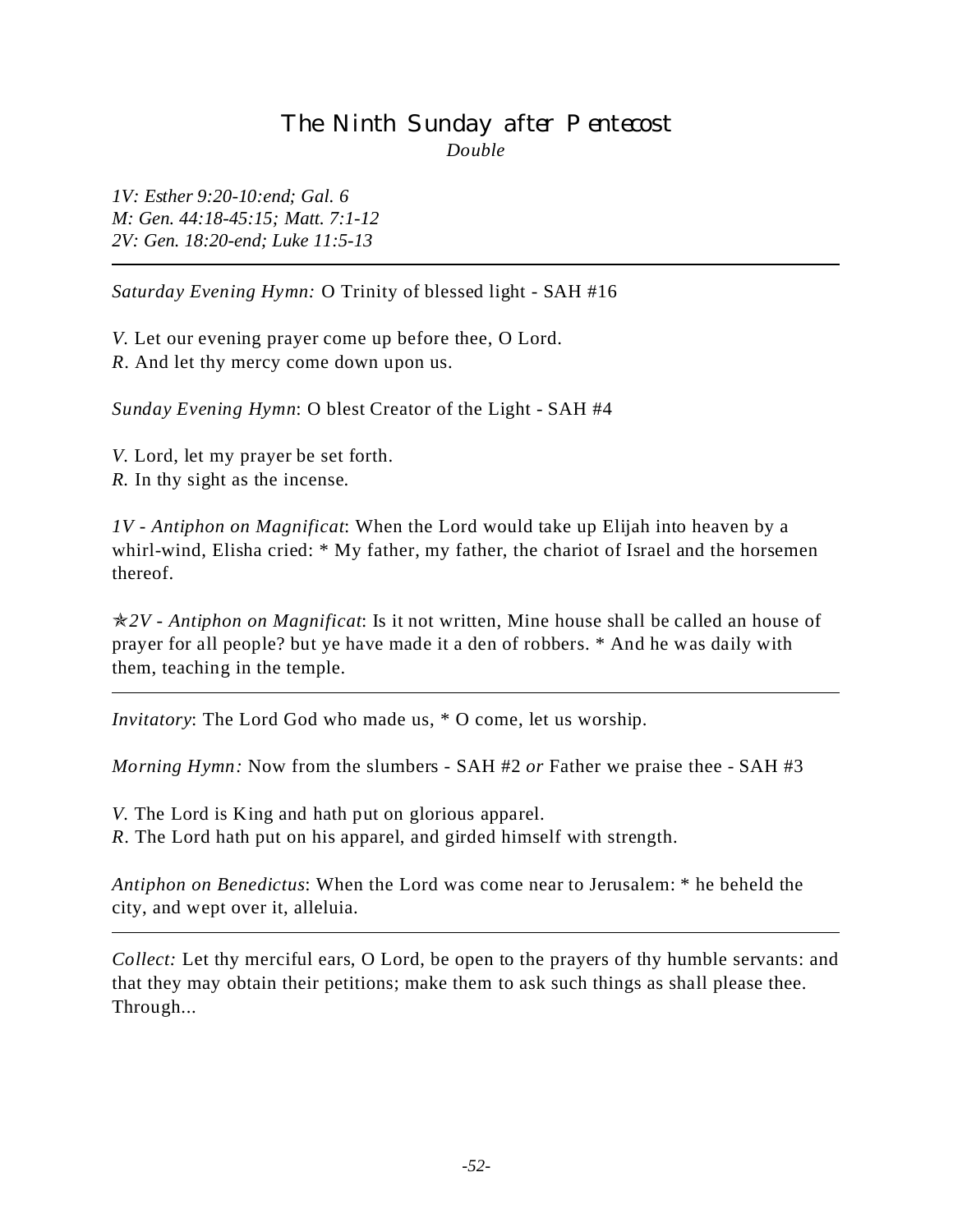# The Tenth Sunday after Pentecost *Double*

*1V: Zech. 14; I Cor. 6 M: Exod. 32:1-24; John 4:1-30 2V: Jonah 1:1-2:1,10; Acts 27:14-end*

*Saturday Evening Hymn:* O Trinity of blessed light - SAH #16

*V.* Let our evening prayer come up before thee, O Lord. *R*. And let thy mercy come down upon us.

*Sunday Evening Hymn*: O blest Creator of the Light - SAH #4

*V.* Lord, let my prayer be set forth. *R.* In thy sight as the incense.

*1V - Antiphon on Magnificat*: Wisdom hath builded her house, she hath hewn out her seven pillars, \* she hath subdued the nations, and hath trodden on the necks of the haughty, in the might of her own great strength.

p*2V - Antiphon on Magnificat*: Standing afar off, the publican would not lift up so much as his eyes unto heaven: \* but smote upon his breast, saying, God be merciful unto me a sinner.

*Invitatory*: The Lord God who made us, \* O come, let us worship.

*Morning Hymn:* Now from the slumbers - SAH #2 *or* Father we praise thee - SAH #3

*V.* The Lord is King and hath put on glorious apparel. *R*. The Lord hath put on his apparel, and girded himself with strength.

*Antiphon on Benedictus* Two men went up into the temple to pray, the one a Pharisee and the other a publican: \* this man went down to his house justified rather than the other,

alleluia.

*Collect:* O God, who declarest thy almighty power most chiefly in shewing mercy and pity: give unto us abundantly thy grace; that we, running toward thy promises, may be made partakers of thy heavenly treasure. Through...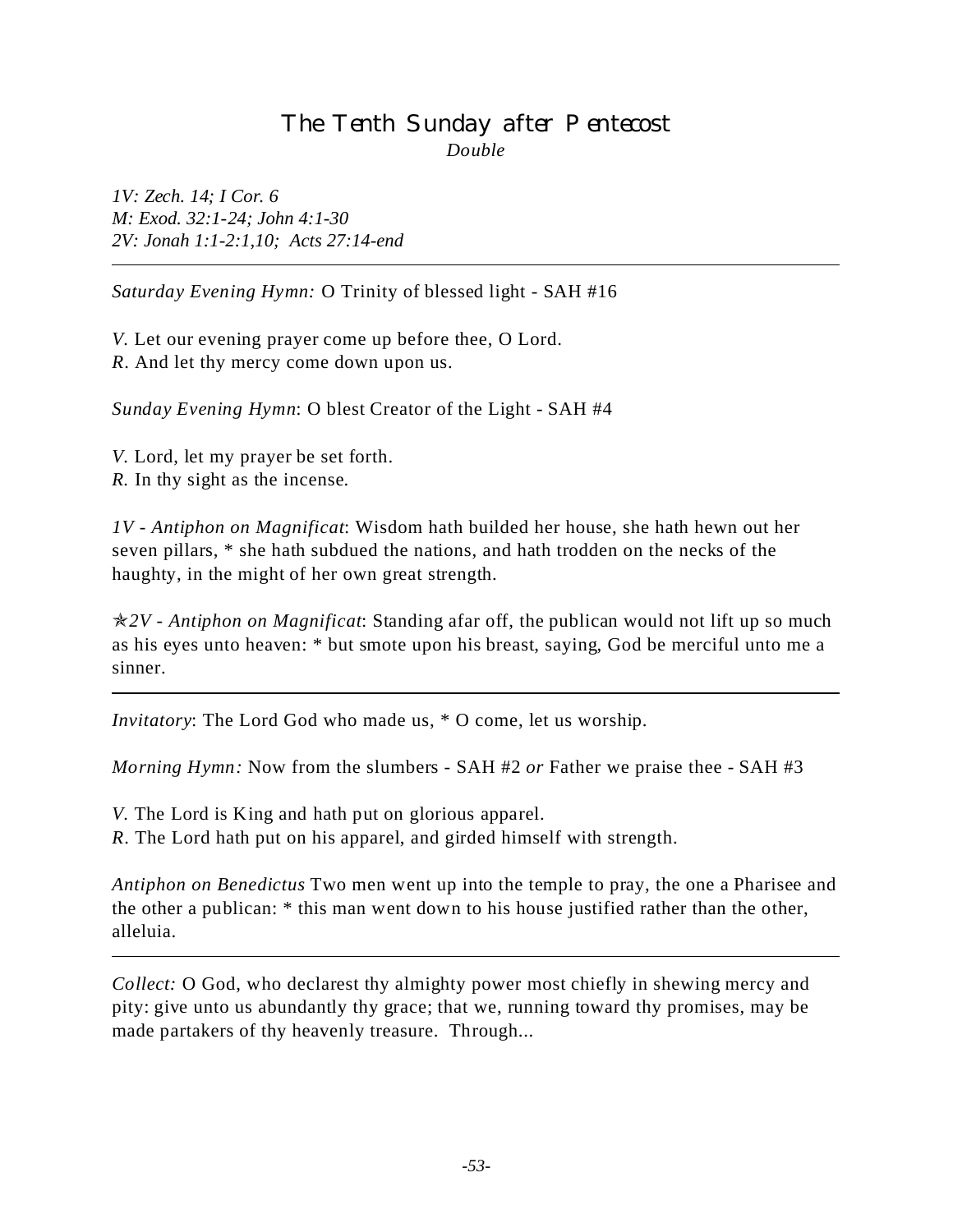# The Eleventh Sunday after Pentecost *Double*

*1V: Malachi 3:13-4:end; I Cor. 12:1-26 M: Judges 5; Rom. 12:9-end 2V: Joshua 24:14-28; Luke 9:46-end*

*Saturday Evening Hymn:* O Trinity of blessed light - SAH #16

*V.* Let our evening prayer come up before thee, O Lord. *R*. And let thy mercy come down upon us.

*Sunday Evening Hymn*: O blest Creator of the Light - SAH #4

*V.* Lord, let my prayer be set forth. *R.* In thy sight as the incense.

*1V - Antiphon on Magnificat*: I dwell in the height above: \* and my throne is set in a cloudy pillar.

p*2V - Antiphon on Magnificat*: He hath done all things well: \* he maketh both the deaf to hear, and the dumb to speak.

*Invitatory*: The Lord God who made us, \* O come, let us worship.

*Morning Hymn:* Now from the slumbers - SAH #2 *or* Father we praise thee - SAH #3

*V.* The Lord is King and hath put on glorious apparel.

*R*. The Lord hath put on his apparel, and girded himself with strength.

*Antiphon on Benedictus*: Jesus, departing from the coasts of Tyre and Sidon, came unto the sea of Galilee; through the midst of the coasts of Decapolis: \* [he made the deaf to hear and the dumb to speak], alleluia.

*Collect:* Almighty and everlasting God, who in the abundance of thy loving- kindness art wont to give more than we thy humble servants either desire or deserve: pour down upon us thy mercy; forgiving us those things whereof our conscience is afraid, and giving unto us that which our prayers dare not presume to ask. Through...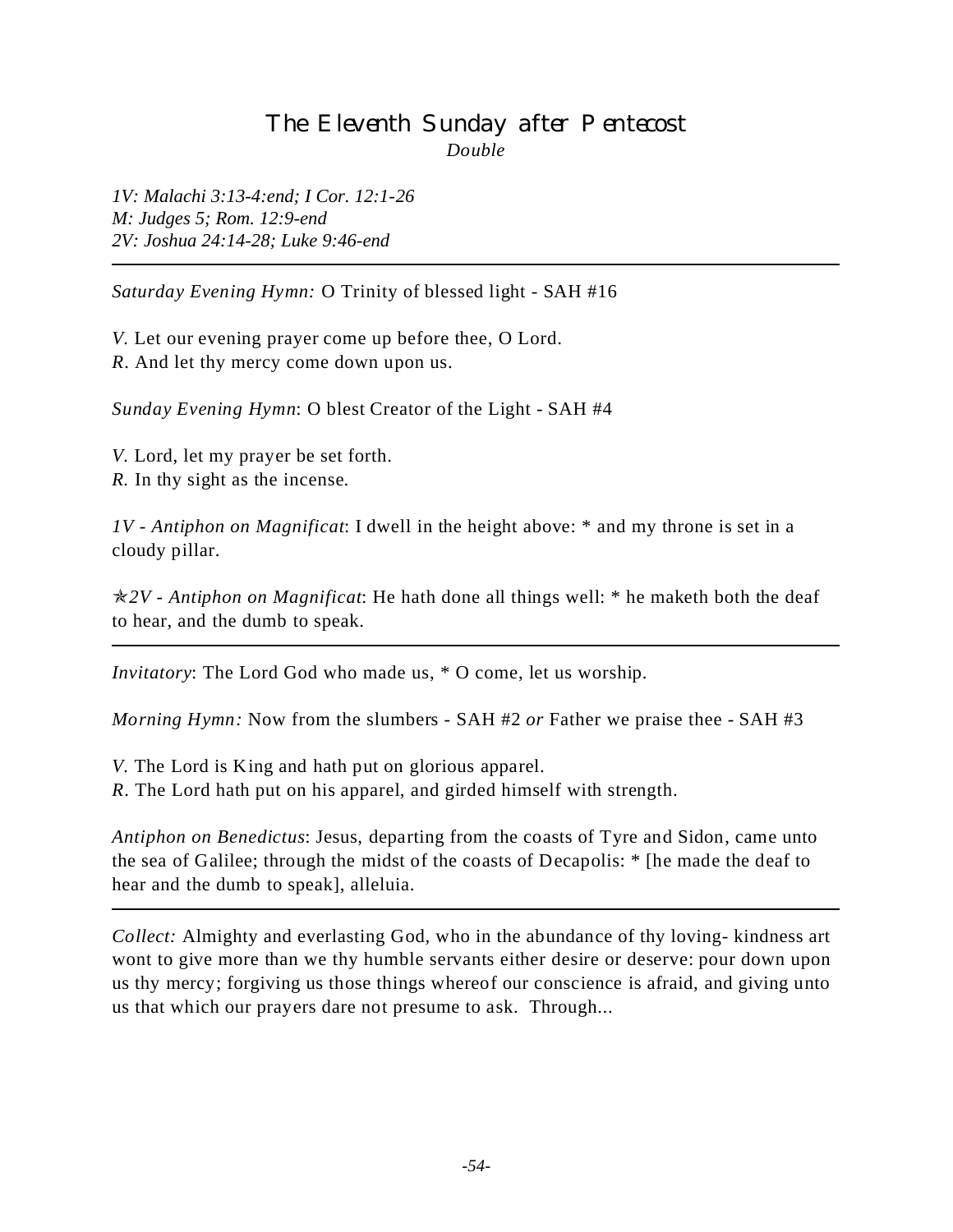# The Twelfth Sunday after Pentecost *Double*

*1V: Dan. 11:1-4 & ch. 12; I Cor. 16 M: I Sam 16; Mark 4:35-5:20 2V: Gen. 24:1-38, 50-54, 61-end; Matt. 1-9*

*Saturday Evening Hymn*: O Trinity of blessed light - SAH #16

*V.* Let our evening prayer come up before thee, O Lord. *R*. And let thy mercy come down upon us.

*Sunday Evening Hymn:* O blest Creator of the Light - SAH #4

*V.* Lord, let my prayer be set forth. *R.* In thy sight as the incense.

*1V - Antiphon on Magnificat*: All wisdom proceedeth from the Lord, \* and was with him for all time, and is before the ages.

p*2V - Antiphon on Magnificat:* Which now of these three, thinkest thou, was neighbour to him that fell among the thieves: \* and he said, He that shewed mercy upon him. Go and do thou likewise, alleluia.

*Invitatory:* The Lord God who made us, \* O come, let us worship.

*Morning Hymn:* Now from the slumbers - SAH #2 *or* Father we praise thee - SAH #3

*V.* The Lord is King and hath put on glorious apparel.

*R.* The Lord hath put on his apparel, and girded himself with strength.

*Antiphon on Benedictus:* A certain man went down from Jerusalem to Jericho, and fell among thieves: \* which stripped him of his raiment, and wounded him, and departed, leaving him half dead.

*Collect:* Almighty and merciful God, of whose gift it cometh that thy faithful people do unto thee worthy and laudable service: grant, we beseech thee; that we may run without stumbling to thy heavenly promises. Through...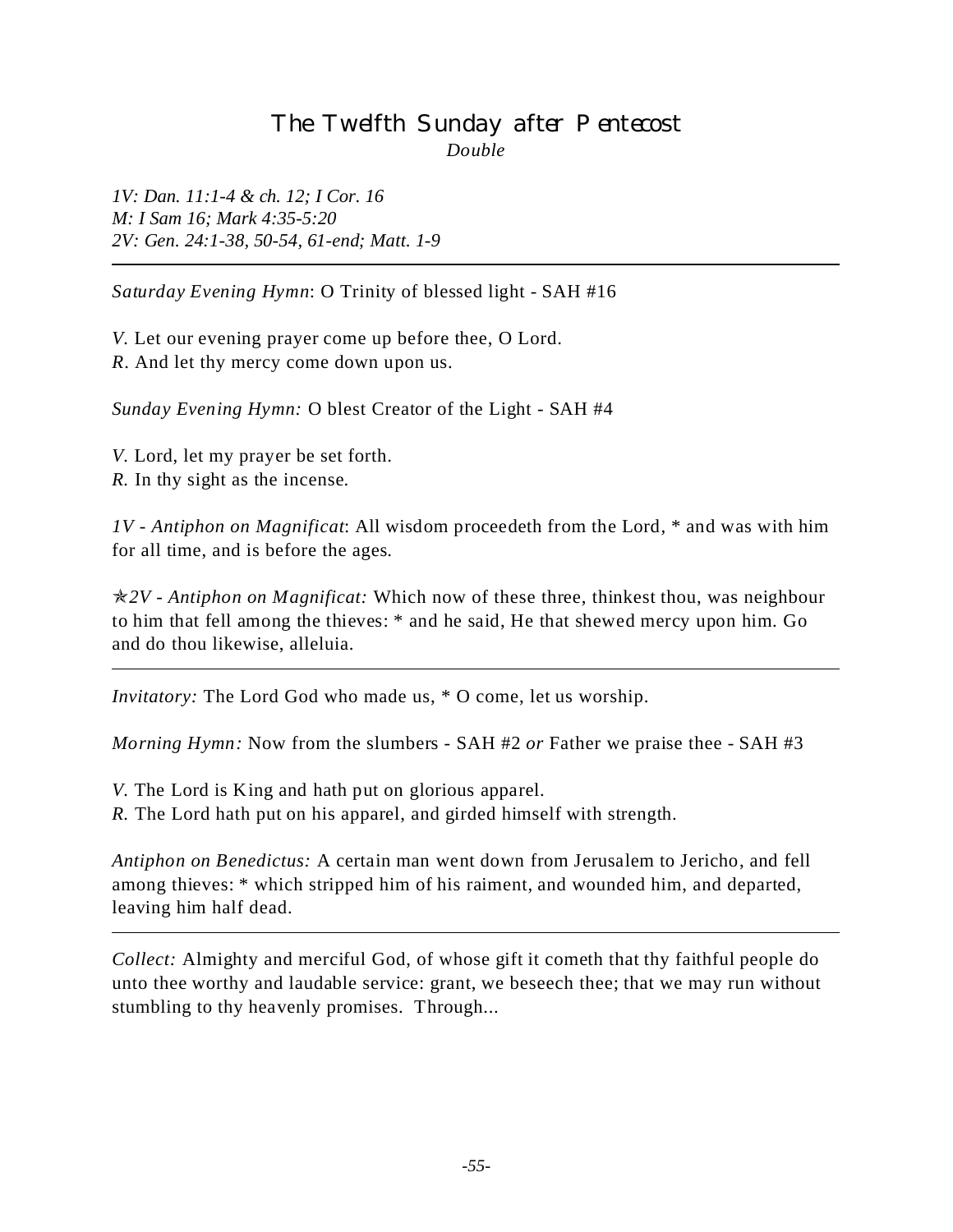### The Thirteenth Sunday after Pentecost *Double*

*1V: I Macc. 3:1-26; II Cor. 6:11-7:end M: I Sam. 20:11-end; Luke 10:25-37 2V: I Sam. 8; Luke 14:7-24*

*Saturday Evening Hymn:* O Trinity of blessed light - SAH #16

*V.* Let our evening prayer come up before thee, O Lord. *R*. And let thy mercy come down upon us.

*Sunday Evening Hymn:* O blest Creator of the Light - SAH #4

*V*. Lord, let my prayer be set forth. *R.* In thy sight as the incense.

*1V - Antiphon on Magnificat*: Wisdom crieth aloud in the broad places: Whosoever loveth wisdom, let him turn in hither, and he shall find her:  $*$  and when he hath found her, happy is he, if he hold her fast.

p*2V - Antiphon on Magnificat:* Were there not ten cleansed? But where are the nine? There are not found that returned to give glory to God, save this stranger: \* Go thy way, thy faith hath made thee whole, alleluia.

*Invitatory:* The Lord God who made us, \* O come, let us worship.

*Morning Hymn:* Now from the slumbers - SAH #2 *or* Father we praise thee - SAH #3: *or after October*  $15<sup>th</sup>$  - The first day of the week saw earth - SAH #1

*V.* The Lord is King and hath put on glorious apparel. *R.* The Lord hath put on his apparel, and girded himself with strength.

*Antiphon on Benedictus:* As Jesus passed through a certain village, there met him ten men that were lepers, which stood afar off: \* and they lifted up their voices, and said, Jesus, Master, have mercy upon us.

*Collect:* Almighty and everlasting God, give unto us the increase of faith, hope, and charity: and, that we may be worthy to obtain that which thou dost promise, make us to love that which thou dost command. Through...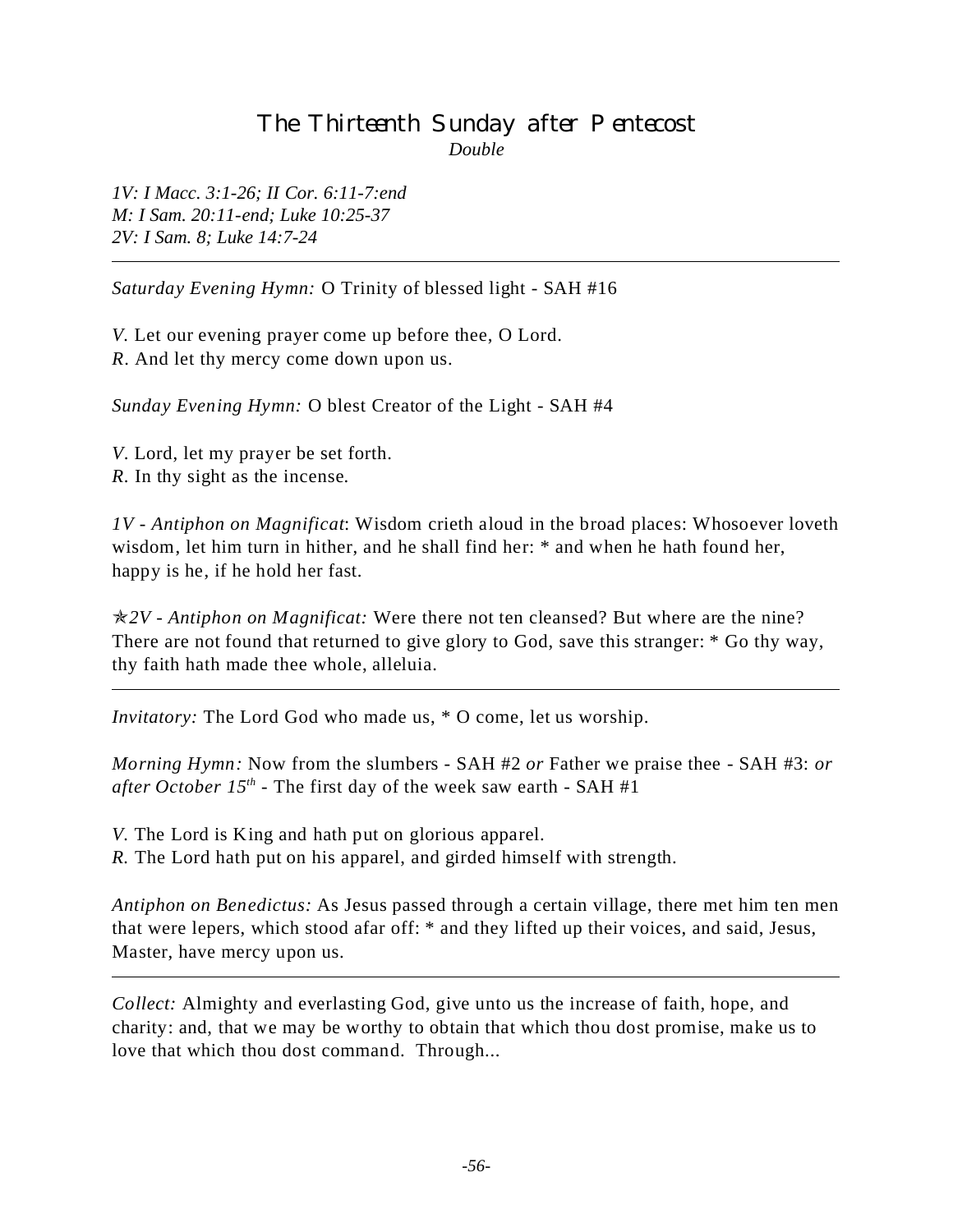### The Fourteenth Sunday after Pentecost *Double*

*1V: I Macc. 14:4-19, 38-47; II Cor. 13 M: I Sam. 24; Matt. 5:17-26 2V: Exod. 17:8-13; Acts 20:17-end*

*Saturday Evening Hymn:* O Trinity of blessed light - SAH #16

*V.* Let our evening prayer come up before thee, O Lord. *R*. And let thy mercy come down upon us.

*Sunday Evening Hymn:* O blest Creator of the Light - SAH #4

*V.* Lord, let my prayer be set forth. *R.* In thy sight as the incense.

*1V - Antiphon on Magnificat*: Now when Job had heard the words of the messengers, he endured with patience, saying: Shall we receive good at the hand of God, and shall we not receive evil also? \* In all this Job sinned not with his lips, neither charged God in anywise foolishly.

p*2V - Antiphon on Magnificat:* Seek ye first the kingdom of God, and his righteousness: \* and all these things shall be added unto you, alleluia.

*Invitatory:* The Lord God who made us, \* O come, let us worship.

*Morning Hymn:* Now from the slumbers - SAH #2 *or* Father we praise thee - SAH #3: *or after October*  $15<sup>th</sup>$  - The first day of the week saw earth - SAH #1

*V*. The Lord is King and hath put on glorious apparel.

*R.* The Lord hath put on his apparel, and girded himself with strength.

*Antiphon on Benedictus:* Be not therefore anxious, saying, What shall we eat? Or What shall we drink? \* for your heavenly Father knoweth that ye have need of all these things, alleluia.

*Collect:* Keep, we beseech thee, O Lord, thy Church with thy perpetual mercy: and, because the frailty of man without thee cannot but fall; keep it ever by thy help from all things hurtful, and lead it to all things profitable to salvation. Through...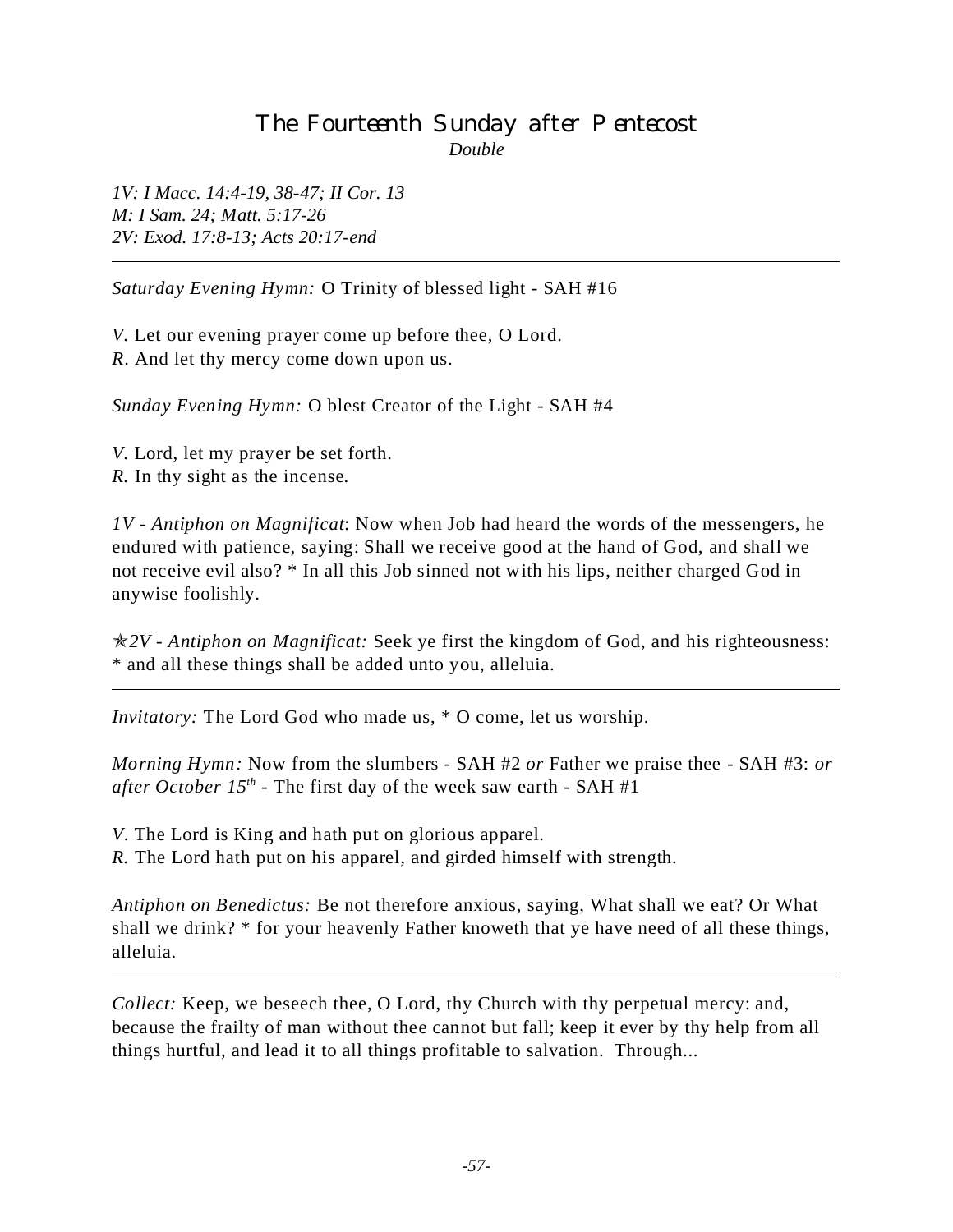# The Fifteenth Sunday after Pentecost *Double*

*1V: Deut. 7:1-11; Rom. 6 M: II Sam. 23:8-17; Matt. 26:1-13 2V: Job 38; Heb. 1:13 - 2:10*

*Saturday Evening Hymn:* O Trinity of blessed light - SAH #16

*V.* Let our evening prayer come up before thee, O Lord. *R*. And let thy mercy come down upon us.

*Sunday Evening Hymn:* O blest Creator of the Light - SAH #4

*V.* Lord, let my prayer be set forth. *R.* In thy sight as the incense.

*1V - Antiphon on Magnificat*: Call not to remembrance, O Lord, mine offences, nor those of my fathers: \* neither take thou vengeance of my sins.

p*2V - Antiphon on Magnificat:* And there came a fear on all men, and they glorified God, and said: \* That a great Prophet is risen up among us, and that God hath visited his people.

*Invitatory:* The Lord God who made us, \* O come, let us worship.

*Morning Hymn:* Now from the slumbers - SAH #2 *or* Father we praise thee - SAH #3: *or after October 15<sup>th</sup>* - The first day of the week saw earth - SAH #1

*V*. The Lord is King and hath put on glorious apparel. *R.* The Lord hath put on his apparel, and girded himself with strength.

*Antiphon on Benedictus:* Jesus went into a city called Nain; \* and behold, there was a dead man carried out, the only son of his mother.

*Collect:* O Lord, let thy continual pity cleanse and defend thy Church: and because without thee it cannot continue in safety; preserve it evermore by thy help and goodness. Through...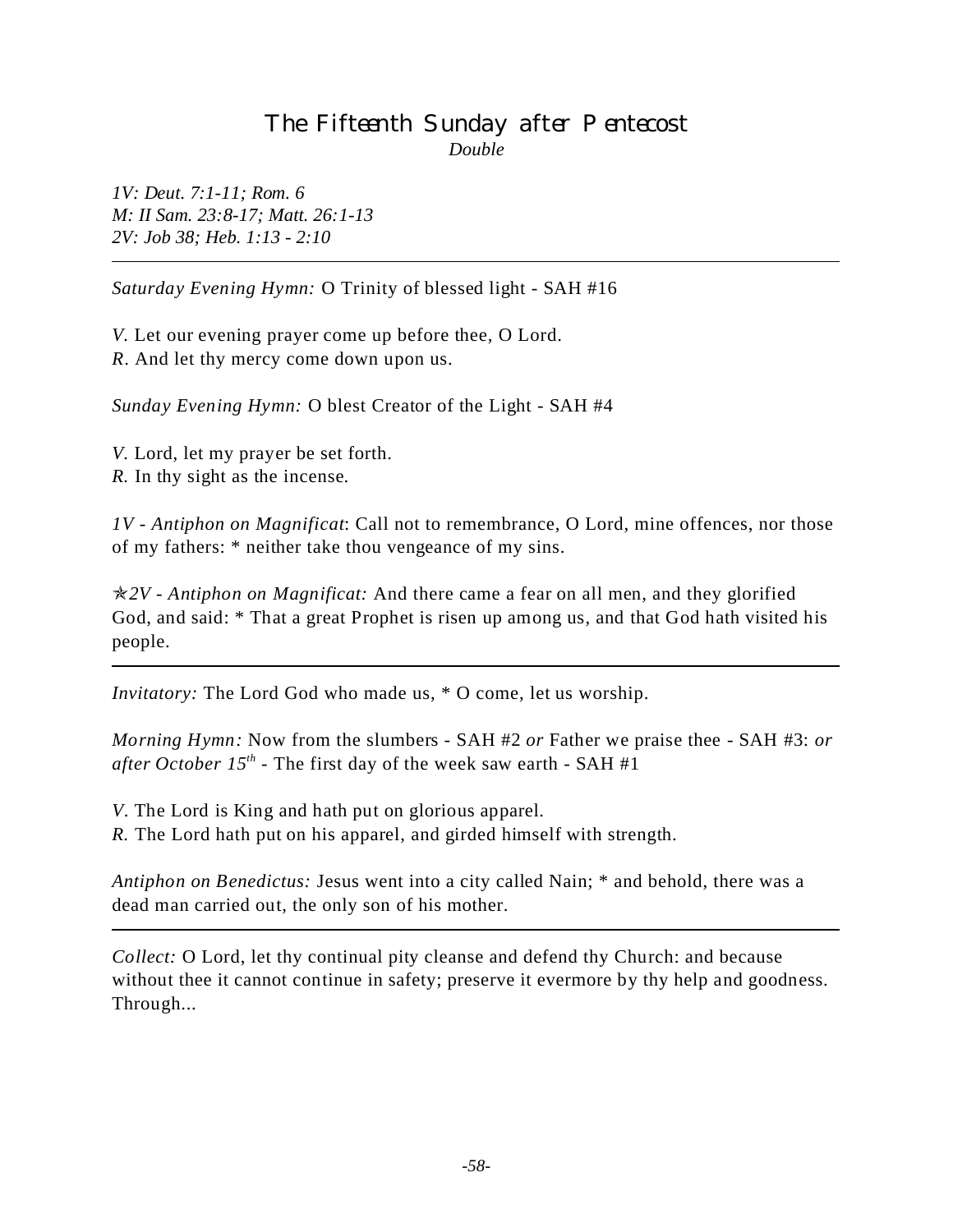# The Sixteenth Sunday after Pentecost *Double*

*1V: Deut. 12:1-14; Rom. 10 M: I Kgs. 3:5-end; Matt. 10:2-16 2V: I Kgs. 20:28-end; Mark 9:33-end*

*Saturday Evening Hymn:* O Trinity of blessed light - SAH #16

*V.* Let our evening prayer come up before thee, O Lord. *R*. And let thy mercy come down upon us.

*Sunday Evening Hymn:* O blest Creator of the Light - SAH #4

*V.* Lord, let my prayer be set forth. *R.* In thy sight as the incense.

*1V - Antiphon on Magnificat*: Adonay, Lord God Almighty, great and wonderful, who hast given salvation by the hand of a woman, \* hear, we beseech thee, the prayers of thy servants.

p*2V - Antiphon on Magnificat:* When thou art bidden to a wedding, sit down in the lowest place; that he that bade thee may say unto thee, Friend, go up higher; \* then shalt thou have worship in the presence of them that sit at meat with thee, alleluia.

*Invitatory:* The Lord God who made us, \* O come, let us worship.

*Morning Hymn:* Now from the slumbers - SAH #2 *or* Father we praise thee - SAH #3: *or after October*  $15^{th}$  *- The first day of the week saw earth - SAH #1* 

*V*. The Lord is King and hath put on glorious apparel.

*R.* The Lord hath put on his apparel, and girded himself with strength.

*Antiphon on Benedictus:* And Jesus spake unto the lawyers and Pharisees, saying, Is it lawful to heal on the sabbath-day? \* And they held their peace; and he took him and healed him, and let him go.

*Collect:* Lord, we pray thee that thy grace may always *precede\** and follow us: and make us continually to be given to [all] good works. Through...

*\* The original is "prevent."*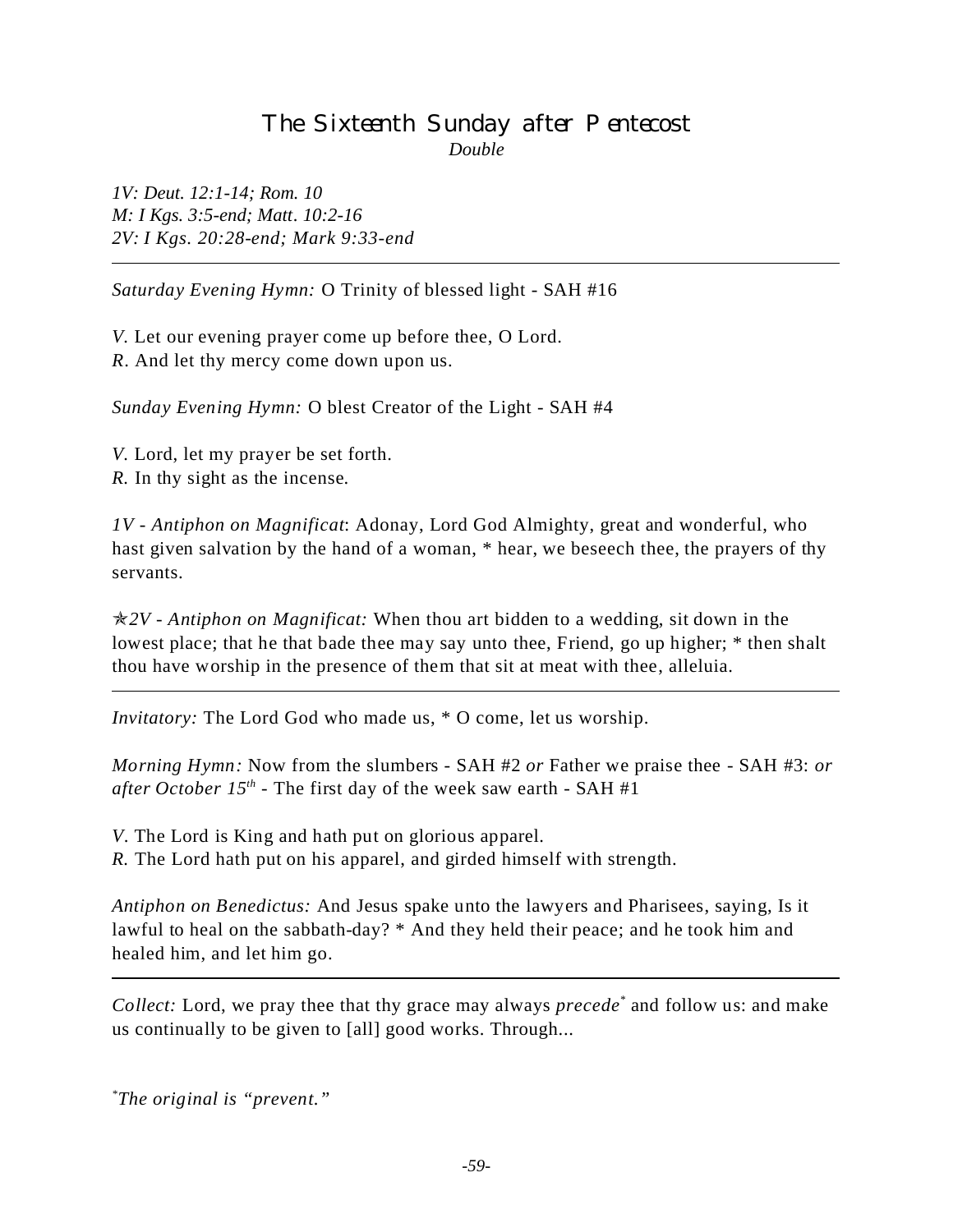## The Seventeenth Sunday after Pentecost *Double*

*1V: Deut. 17:8-end; Rom. 16:1-5, 17-end M: Dan. 5:1-9, 13-30; Luke 12:13-21 2V: Gen. 32:24-30; Ephes. 6:10-20*

*Saturday Evening Hymn:* O Trinity of blessed light - SAH #16

*V.* Let our evening prayer come up before thee, O Lord. *R*. And let thy mercy come down upon us.

*Sunday Evening Hymn:* O blest Creator of the Light - SAH #4

*V.* Lord, let my prayer be set forth. *R.* In thy sight as the incense.

*1V - Antiphon on Magnificat*: O Lord, Lord, the King Almighty, for the whole world is in thy power: \* and there is no man that can gainsay thee.

p*2V - Antiphon on Magnificat:* What think ye of Christ? whose son is he? They say unto him, The son of David. \* Jesus saith unto them, How then doth David in spirit call him Lord, saying, The Lord said unto my Lord, Sit thou on my right hand?

*Invitatory:* The Lord God who made us, \* O come, let us worship.

*Morning Hymn:* Now from the slumbers - SAH #2 *or* Father we praise thee - SAH #3: *or after October 15<sup>th</sup>* - The first day of the week saw earth - SAH #1

*V*. The Lord is King and hath put on glorious apparel. *R.* The Lord hath put on his apparel, and girded himself with strength.

*Antiphon on Benedictus:* Master, which is the great commandment in the law? \* Jesus said unto him, Thou shalt love the Lord thy God with all thy heart, alleluia.

*Collect: .* Lord, we beseech thee, grant thy people grace to avoid the infections of the devil: and with pure heart and mind to follow thee, the only God. Through...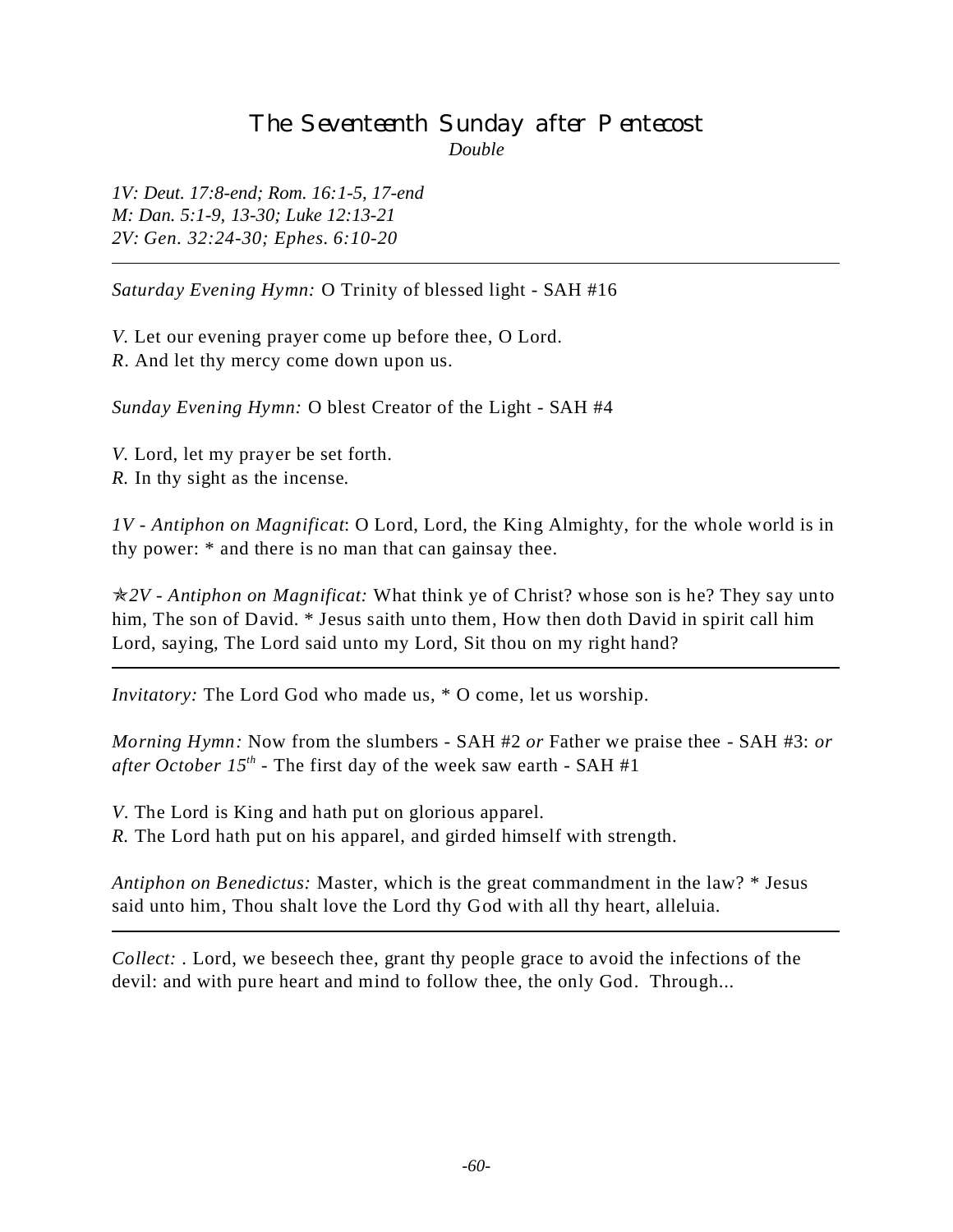# The Eighteenth Sunday after Pentecost *Double*

*1V: Ezek. 47:1-12; Col. 4:2-end M: Dan. 6:1-23; Rom. 8:14-18, 21-end 2V: Ruth 2; John 8:1-11*

*Saturday Evening Hymn:* O Trinity of blessed light - SAH #16

*V.* Let our evening prayer come up before thee, O Lord. *R*. And let thy mercy come down upon us.

*Sunday Evening Hymn:* O blest Creator of the Light - SAH #4

*V.* Lord, let my prayer be set forth. *R.* In thy sight as the incense.

*1V - Antiphon on Magnificat*: The Lord open your heart in his law, and in his statutes, \* and send you peace.

p*2V - Antiphon on Magnificat:* But when the multitude saw it, they marveled, and glorified God; \* who had given such power unto men.

*Invitatory:* The Lord God who made us, \* O come, let us worship.

*Morning Hymn:* Now from the slumbers - SAH #2 *or* Father we praise thee - SAH #3: *or after October 15th* - The first day of the week saw earth - SAH #1

*V*. The Lord is King and hath put on glorious apparel. *R.* The Lord hath put on his apparel, and girded himself with strength.

*Antiphon on Benedictus:* The Lord said unto the sick of the palsy, Son, be of good cheer, \* thy sins be forgiven thee. Alleluia.

*Collect:* O Lord, forasmuch as without thee we are not able to please thee: let the operation of thy mercy, we pray thee, in all things direct and rule our hearts. Through...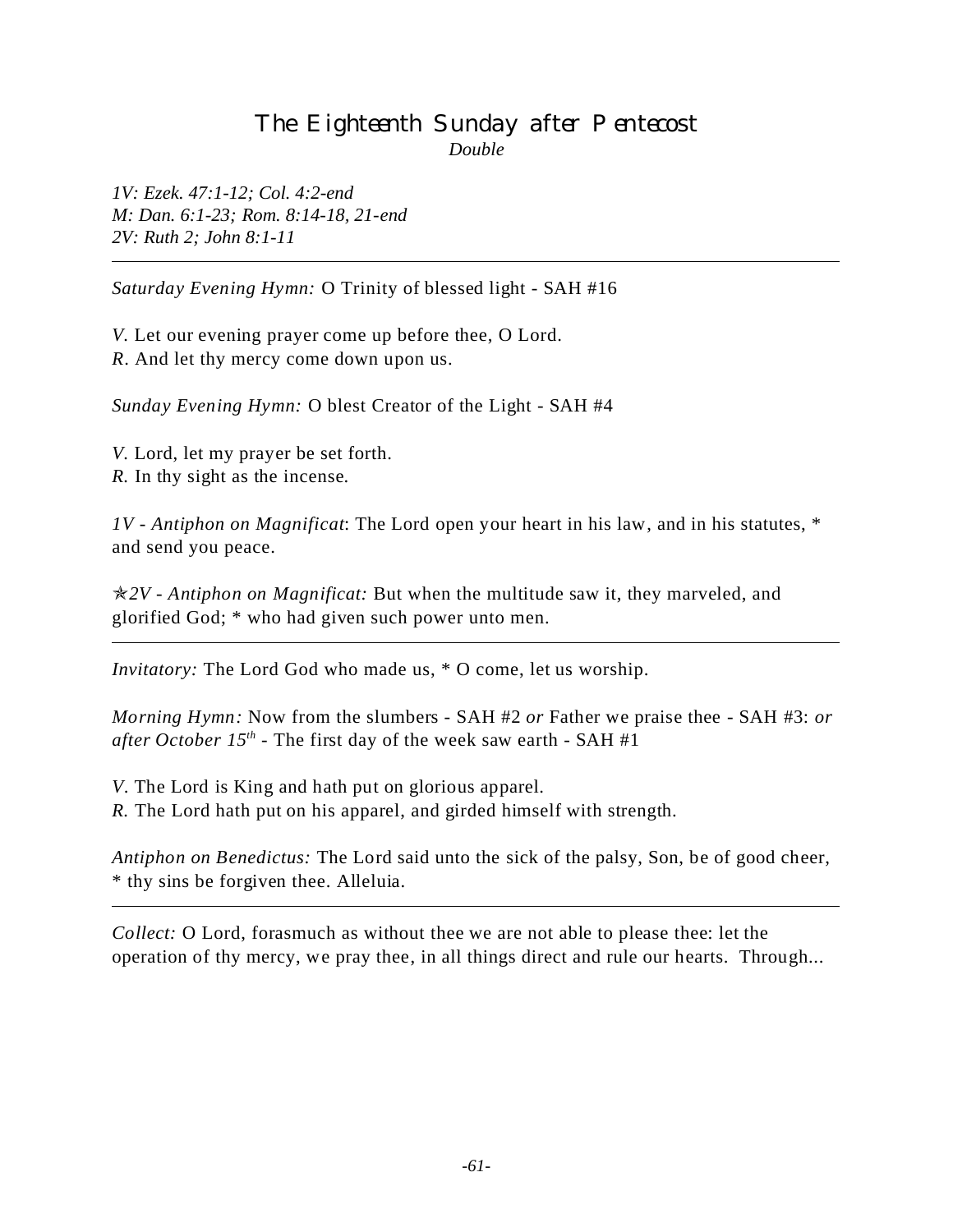#### The Nineteenth Sunday after Pentecost *Double*

*1V: Lev. 26:1-12; Philemon M: Eccles. 12; Luke 2:41-end 2V: Exod. 34:27-end; I John 2:24 - 3:2*

*Saturday Evening Hymn:* O Trinity of blessed light - SAH #16

*V.* Let our evening prayer come up before thee, O Lord. *R*. And let thy mercy come down upon us.

*Sunday Evening Hymn:* O blest Creator of the Light - SAH #4

*V.* Lord, let my prayer be set forth. *R.* In thy sight as the incense.

*1V - Antiphon on Magnificat*: When the sun shone upon the shields of gold, \* the mountains glistered therewith.

p*2V - Antiphon on Magnificat:* The wedding truly is ready, but they who were bidden were not worthy: \* go ye therefore into the highways and hedges, and as many as ye shall find, bid to the marriage, alleluia.

*Invitatory:* The Lord God who made us, \* O come, let us worship.

*Morning Hymn:* The first day of the week saw earth - SAH #1

*V*. The Lord is King and hath put on glorious apparel. *R.* The Lord hath put on his apparel, and girded himself with strength.

*Antiphon on Benedictus:* Tell them which are bidden, Behold, I have prepared my dinner; \* come unto the marriage, alleluia.

*Collect:* Almighty and merciful God, of thy bountiful goodness keep us from all things that may hurt us: that we, being ready both in body and soul, may with free hearts accomplish those things that thou wouldest have done. Through...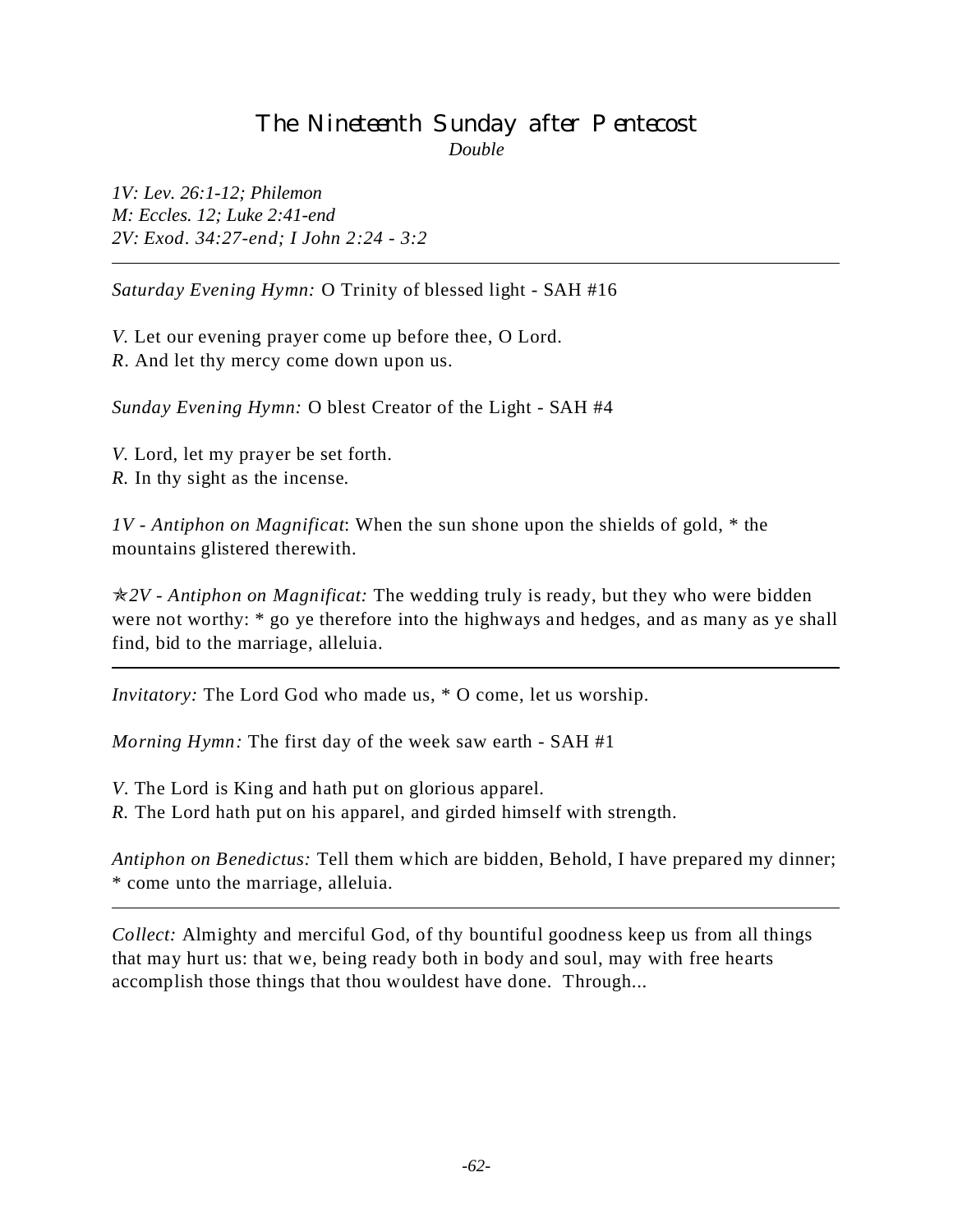## The Twentieth Sunday after Pentecost *Double*

*1V: Job 6; Phil. 4 M: II Kgs. 5; John 13:1-15 2V: Ecclus. 38:1-15; Matt. 8:5-13*

*Saturday Evening Hymn:* O Trinity of blessed light - SAH #16

*V.* Let our evening prayer come up before thee, O Lord. *R*. And let thy mercy come down upon us.

*Sunday Evening Hymn:* O blest Creator of the Light - SAH #4

*V.* Lord, let my prayer be set forth. *R.* In thy sight as the incense.

*1V - Antiphon on Magnificat*: All Israel made great lamentation for Judas, and mourned many days, saying: \* How is the valiant man fallen, that delivered Israel!

p*2V - Antiphon on Magnificat:* So the father knew that it was at the same hour in the which Jesus said, Thy son liveth:  $*$  and himself believed, and his whole house.

*Invitatory:* The Lord God who made us, \* O come, let us worship.

*Morning Hymn:* The first day of the week saw earth - SAH #1

*V*. The Lord is King and hath put on glorious apparel. *R.* The Lord hath put on his apparel, and girded himself with strength.

*Antiphon on Benedictus:* There was a certain nobleman, whose son was sick at Capernaum: \* when he heard that Jesus was come out of Judaea into Galilee, he besought him that he would heal his son.

*Collect:* Grant, we beseech thee, merciful Lord, to thy faithful people pardon and peace; that they may be cleansed from all their sins and serve thee with a quiet mind. Through...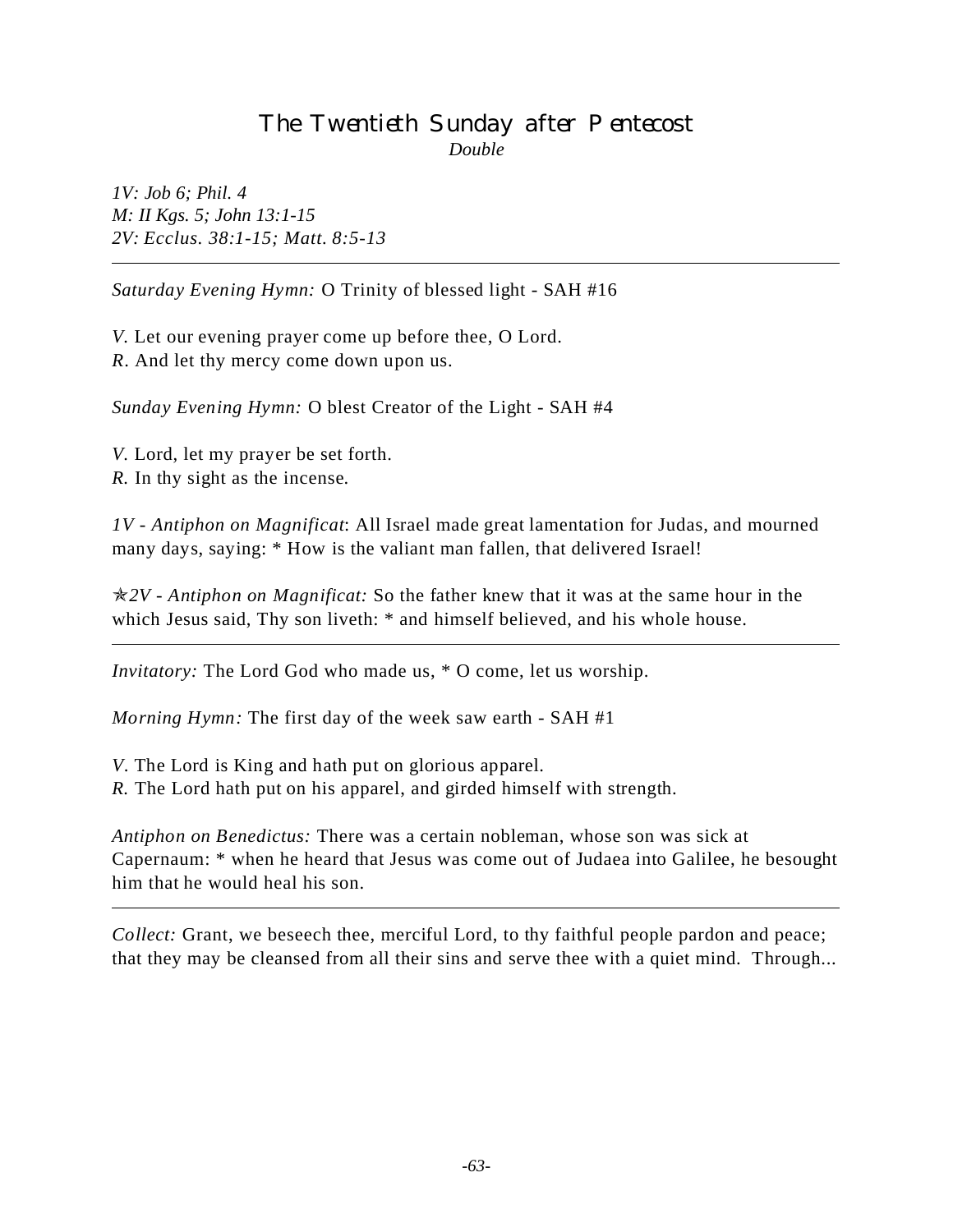#### The Twenty-first Sunday after Pentecost *Double*

*1V: Job 16; I Tim. 6 M: II Kgs. 6:8-17; John 9:1-38 2V: Micah 4:1-7; James 3*

*Saturday Evening Hymn:* O Trinity of blessed light - SAH #16

*V.* Let our evening prayer come up before thee, O Lord. *R*. And let thy mercy come down upon us.

*Sunday Evening Hymn:* O blest Creator of the Light - SAH #4

*V.* Lord, let my prayer be set forth. *R.* In thy sight as the incense.

*1V - Antiphon on Magnificat*: Give peace, O Lord, in this our time: \* because there is none other that fighteth for us, but only thou, O God.

p*2V - Antiphon on Magnificat:* Thou wicked servant, I forgave thee all that debt, because thou desiredst me: \* shouldest not thou also have had compassion on thy fellow servant, even as I had pity on thee, alleluia.

*Invitatory:* The Lord God who made us, \* O come, let us worship.

*Morning Hymn:* The first day of the week saw earth - SAH #1

*V*. The Lord is King and hath put on glorious apparel. *R.* The Lord hath put on his apparel, and girded himself with strength.

*Antiphon on Benedictus:* And his lord commanded payment to be made: \* the servant therefore fell down and Worshiped him, saying, Lord, have patience with me, and I will pay thee all.

*Collect:* Lord, we beseech thee to keep this thy family in continual godliness: that through thy protection it may be free from all adversities: and devoutly given to serve thee in good works to the glory of thy name. Through...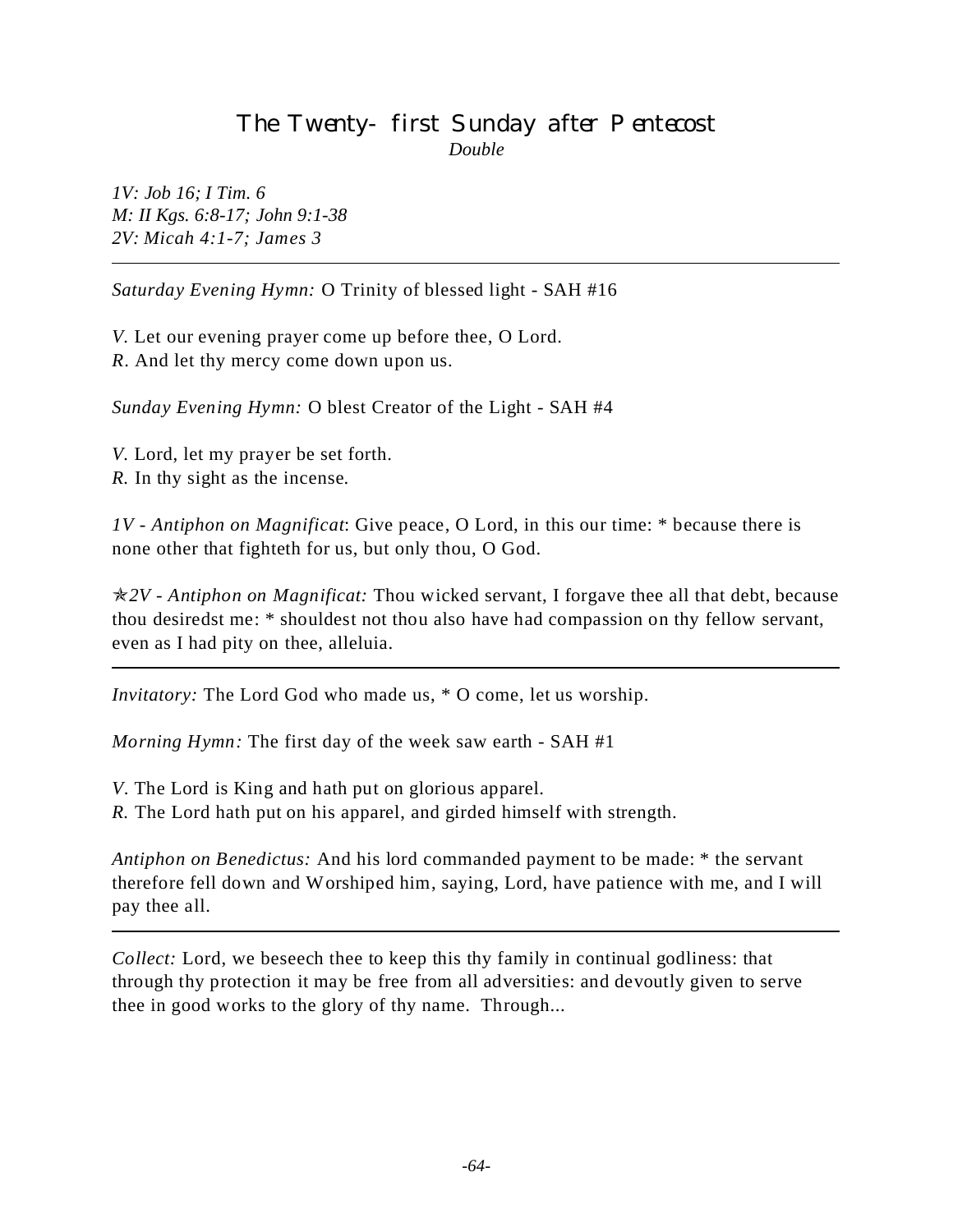#### The Twenty-second Sunday after Pentecost *Double*

*1V: Job 23:1 - 24:1; II Tim. 4 M: Wisdom 3:1-9; Rev. 21:1-7, 10-11a, 22-end 2V: I Kgs. 19:1-18; Matt. 11:16-end*

*Saturday Evening Hymn:* O Trinity of blessed light - SAH #16

*V.* Let our evening prayer come up before thee, O Lord. *R*. And let thy mercy come down upon us.

*Sunday Evening Hymn:* O blest Creator of the Light - SAH #4

*V.* Lord, let my prayer be set forth. *R.* In thy sight as the incense.

*1V - Antiphon on Magnificat*: I beheld the Lord, sitting upon a throne exceeding high: and all the earth was filled with his glory: \* and his train, even the skirts thereof, filled the temple.

p*2V - Antiphon on Magnificat:* Render therefore unto Caesar the things which are Caesar's: \* and unto God the things that are God's, alleluia.

*Invitatory:* The Lord God who made us, \* O come, let us worship.

*Morning Hymn:* The first day of the week saw earth - SAH #1

*V*. The Lord is King and hath put on glorious apparel. *R.* The Lord hath put on his apparel, and girded himself with strength.

*Antiphon on Benedictus:* Master we know that thou art true, \* and teachest the way of God in truth, alleluia.

*Collect:* O God, our refuge and strength, who art thyself the author of all godliness: be ready to hear the godly prayers of thy Church, and grant; that those things which we ask faithfully we may obtain effectually. Through...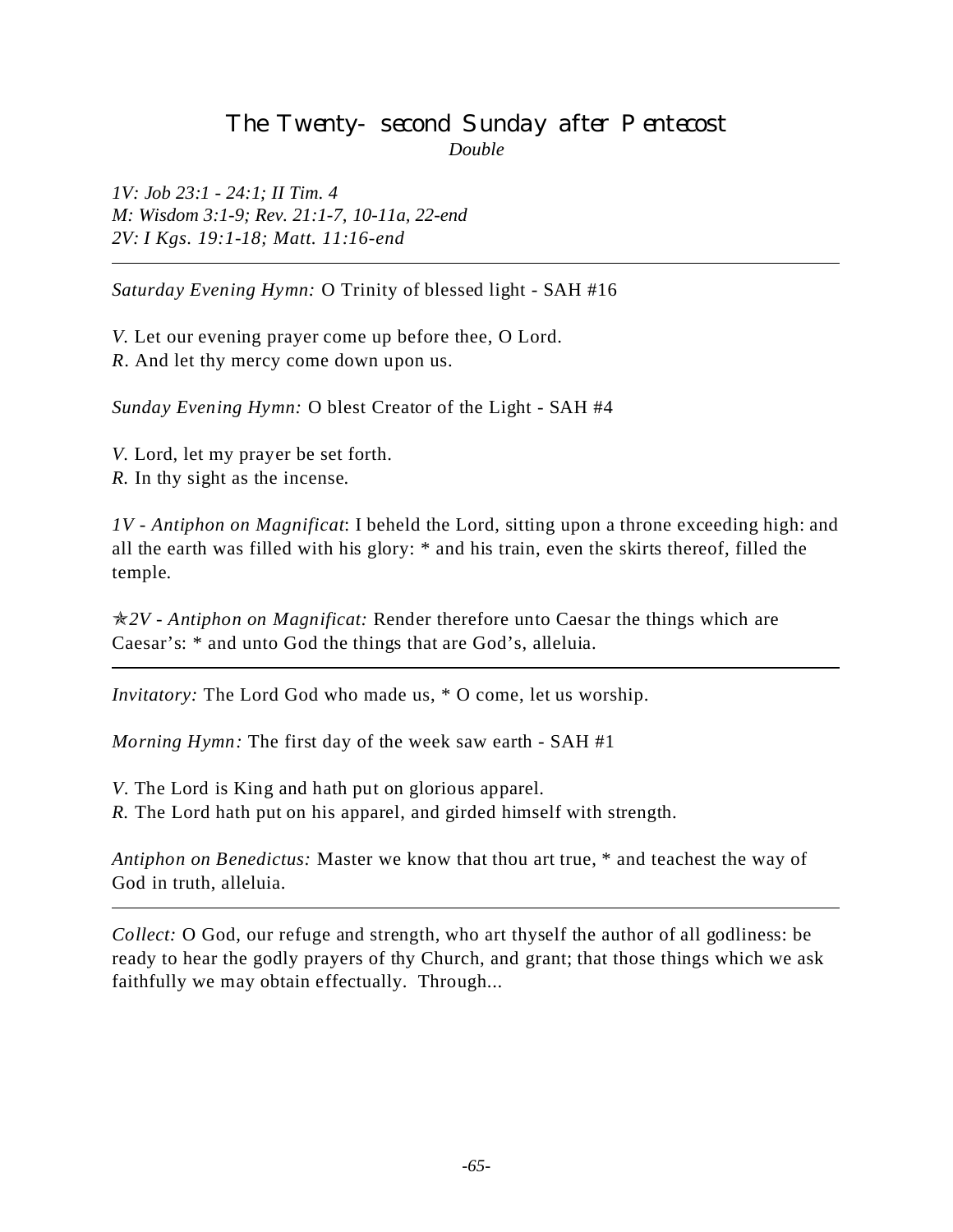#### The Twenty-third Sunday after Pentecost *Double*

*1V: Job 33; James 5 M: Ecclus. 44:1-14; Heb. 11:1-3, 17 - 12:2 2V: Isa. 1:1-20; Luke 5:36 - 6:10*

*Saturday Evening Hymn:* O Trinity of blessed light - SAH #16

*V.* Let our evening prayer come up before thee, O Lord. *R*. And let thy mercy come down upon us.

*Sunday Evening Hymn:* O blest Creator of the Light - SAH #4

*V.* Lord, let my prayer be set forth. *R.* In thy sight as the incense.

*1V - Antiphon on Magnificat*: See, O Lord, how doth the city sit solitary that was full of people: \* how is she become as a widow, she that was great among the nations: she hath none to comfort her, O God, but thou only.

p*2V - Antiphon on Magnificat:* Daughter, be of good comfort, thy faith hath made thee whole:  $*$  and the woman was made whole from that very hour, alleluia.

*Invitatory:* The Lord God who made us, \* O come, let us worship.

*Morning Hymn:* The first day of the week saw earth - SAH #1

*V*. The Lord is King and hath put on glorious apparel.

*R.* The Lord hath put on his apparel, and girded himself with strength.

*Antiphon on Benedictus:* While Jesus spake these things unto John's disciples, behold, there came a certain ruler, and worshiped him, saying: \* My daughter is even now dead, but come and lay thy hand upon her, and she shall live, alleluia.

*Collect:* O Lord, we beseech thee, absolve thy people from their offences: that through thy bountiful goodness we may be delivered from the hands of all those sins, which by our frailty we have committed. Through...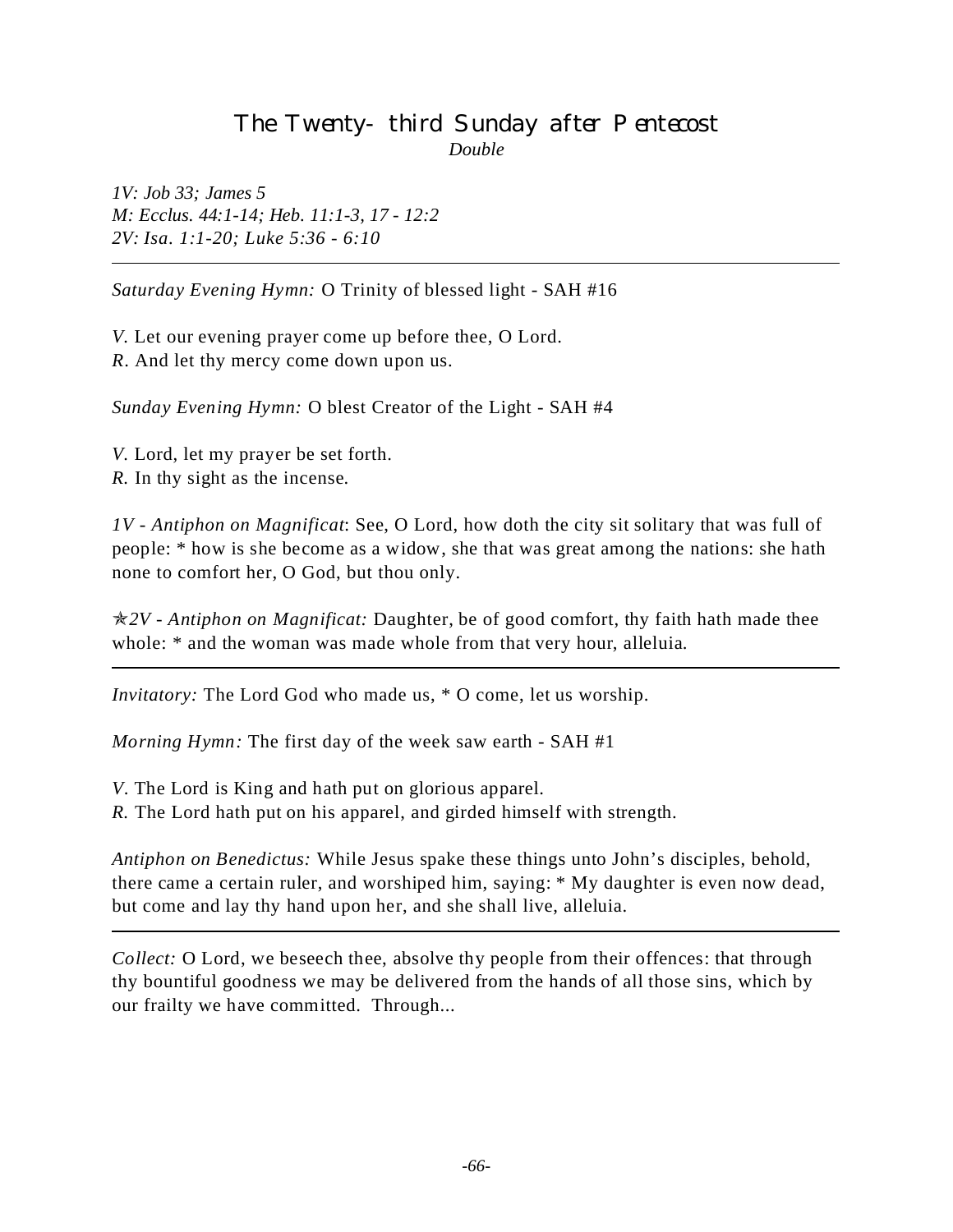# The Twenty-fourth & Last Sunday after Pentecost *Double*

*1V: see Ordo M: II Kgs. 19:14-36; Matt. 6:19-end 2V: Micah 6:1-8; James 1:12*

*Saturday Evening Hymn:* O Trinity of blessed light - SAH #16

*V.* Let our evening prayer come up before thee, O Lord. *R*. And let thy mercy come down upon us.

*Sunday Evening Hymn:* O blest Creator of the Light - SAH #4

*V.* Lord, let my prayer be set forth. *R.* In thy sight as the incense.

*1V - Antiphon on Magnificat*: We have waited for peace, O Lord, and it cometh not; we looked for blessings, and behold, disquiet: \* we know, O Lord, and confess our grievous offences: be not displeased at us forever, O God of Israel.

p*2V - Antiphon on Magnificat:* Verily I say unto you, This generation shall not pass, till all these things be fulfilled. \* Heaven and earth shall pass away, but my words shall not pass away, saith the Lord.

*Invitatory:* The Lord God who made us, \* O come, let us worship.

*Morning Hymn:* The first day of the week saw earth - SAH #1

*V*. The Lord is King and hath put on glorious apparel.

*R.* The Lord hath put on his apparel, and girded himself with strength.

*Antiphon on Benedictus:* When ye, therefore, shall see the abomination of desolation, spoken of by Daniel the prophet, stand in the holy place; \* whoso readeth, let him understand.

*Collect:* Stir up, we beseech thee, O Lord, the wills of thy faithful people: that they, plenteously bringing forth the fruit of good works; may of thee be plenteously rewarded. Through...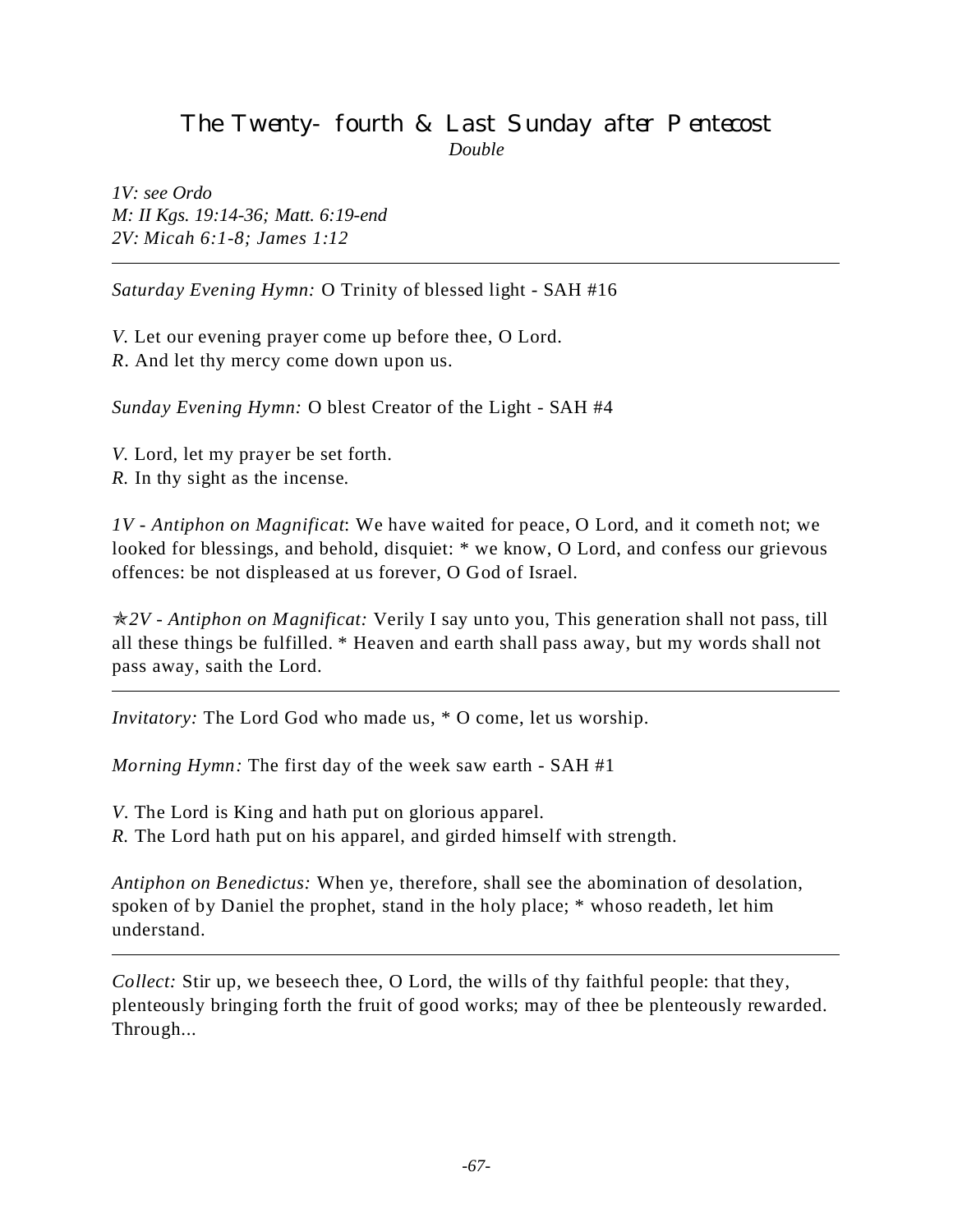#### Trinity Sunday *Double 1st class Note that the Quicumque Vult may be sung in place of the Apostles Creed.*

*1V: Zech. 7:1-10; Acts 6 M: Gen. 1:1 - 2:3; John 1:1-18 2V: Job 38;1-7, and 42:1-5; Rev. 19:5-16*

*Evening Hymn:* O Trinity of blessed light - SAH #16

*V.* Let us bless the Father, the Son, and the Holy Ghost *R*. Let us praise him, and magnify him for ever.

*1V - Antiphon on Magnificat*: Thanks, O God, be unto thee, thanks be unto thee, \* one and very Trinity, one and supreme Deity, holy and perfect Unity.

p*2V - Antiphon on Magnificat*: Thee, O God, the Father unbegotten: thee, O onlybegotten Son; thee, O Holy Spirit, the Paraclete; holy and undivided Trinity: \* with our whole heart and mouth we confess thee, we praise thee and bless thee: to thee be glory for ever and ever.

*Invitatory*: The true and only living God, One in Trinity, and Trinity in Unity,  $*$  O come let us worship

*Morning Hymn*: O God of mercy passing thought - SAH #144

*V.* Let us bless the Father, the Son, and the Holy Ghost *R*. Let us praise him, and magnify him for ever.

*Antiphon on Benedictus*: Blessed be the holy and undivided Trinity, the Creator and Preserver of all things:  $*$  now and ever, and to ages of ages.

*Collect:* Almighty and everlasting God, who hast given unto us thy servants grace by the confession of a true faith to acknowledge the glory of the eternal Trinity, and in the power of the Majesty to worship the Unity: we beseech thee; that through the steadfastness of this faith we may evermore be defended from all adversities. Through...

*For the Psalm Prose for Trinity Sunday see page 42.*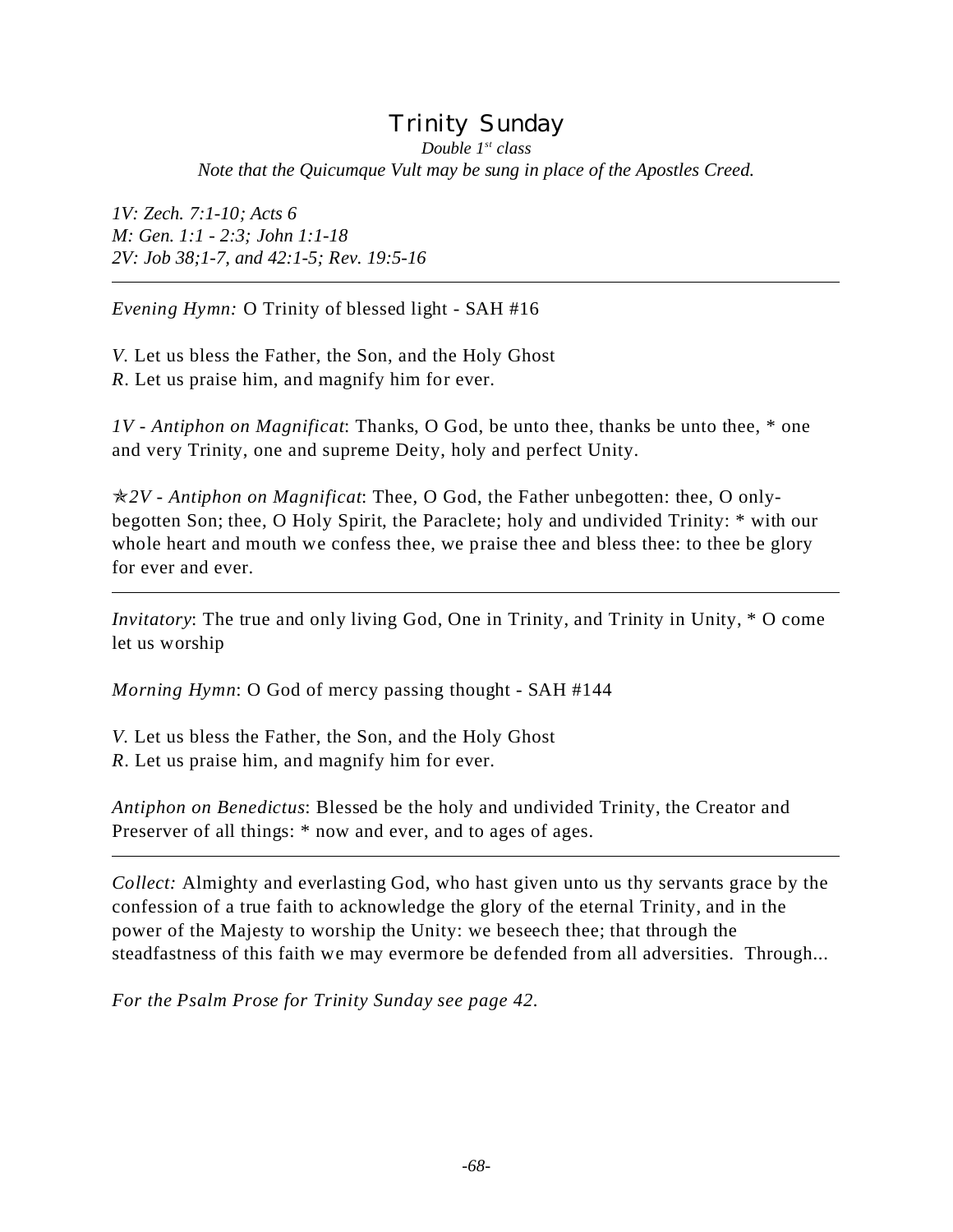#### The Feast of Corpus Christi *Double of the 1st class*

*1V: Gen. 14:18-20; Mark 14:22-25 M: Prov. 9:1-6; 1 Cor. 10:15-17 2V: Exod. 16:14-18; John 6:47-58*

*Evening Hymn:* Sing my tongue the Savior's glory - SAH #148

*V.* He gave them Bread from heaven, alleluia. *R*. So man did eat Angel's food, alleluia.

*1V - Antiphon on Magnificat*: O how sweet, O Lord, is thy spirit, who, to shew thy loving-kindness to thy children, dost feed them with that sweetest Bread which came down from heaven: \* filling the hungry with good things, and sending the rich and disdainful empty away.

p*2V - Antiphon on Magnificat*: O most sacred Banquet, wherein Christ is received, the memory of his Passion is renewed: \* the mind with grace is filled, and an earnest of future glory is given us.

*Invitatory*: Christ the King, Lord of all the nations of the earth, Who feedeth men's souls on himself, the living Bread from heaven: \* O come, let us worship.

*Morning Hymn*: Remember we that eve - SAH #147

*V.* He gave them Bread from heaven, alleluia.

*R*. So man did eat Angel's food, alleluia.

*Antiphon on Benedictus*: I am the living Bread which came down from heaven: \* if any man eat of this Bread, he shall live for ever, alleluia.

*Collect:* O God, who under a wonderful Sacrament hast left unto us a memorial of thy Passion: grant us, we beseech thee, so to venerate the sacred mysteries of thy Body and Blood; that we may ever perceive within ourselves the fruit of thy redemption: Who livest and reignest with God the Father...

*For the Psalm Prose for Corpus Christi, see page 44.*

*For the Octave, when not a Sunday or a Feast Day, the Antiphons are those of Corpus Christi.*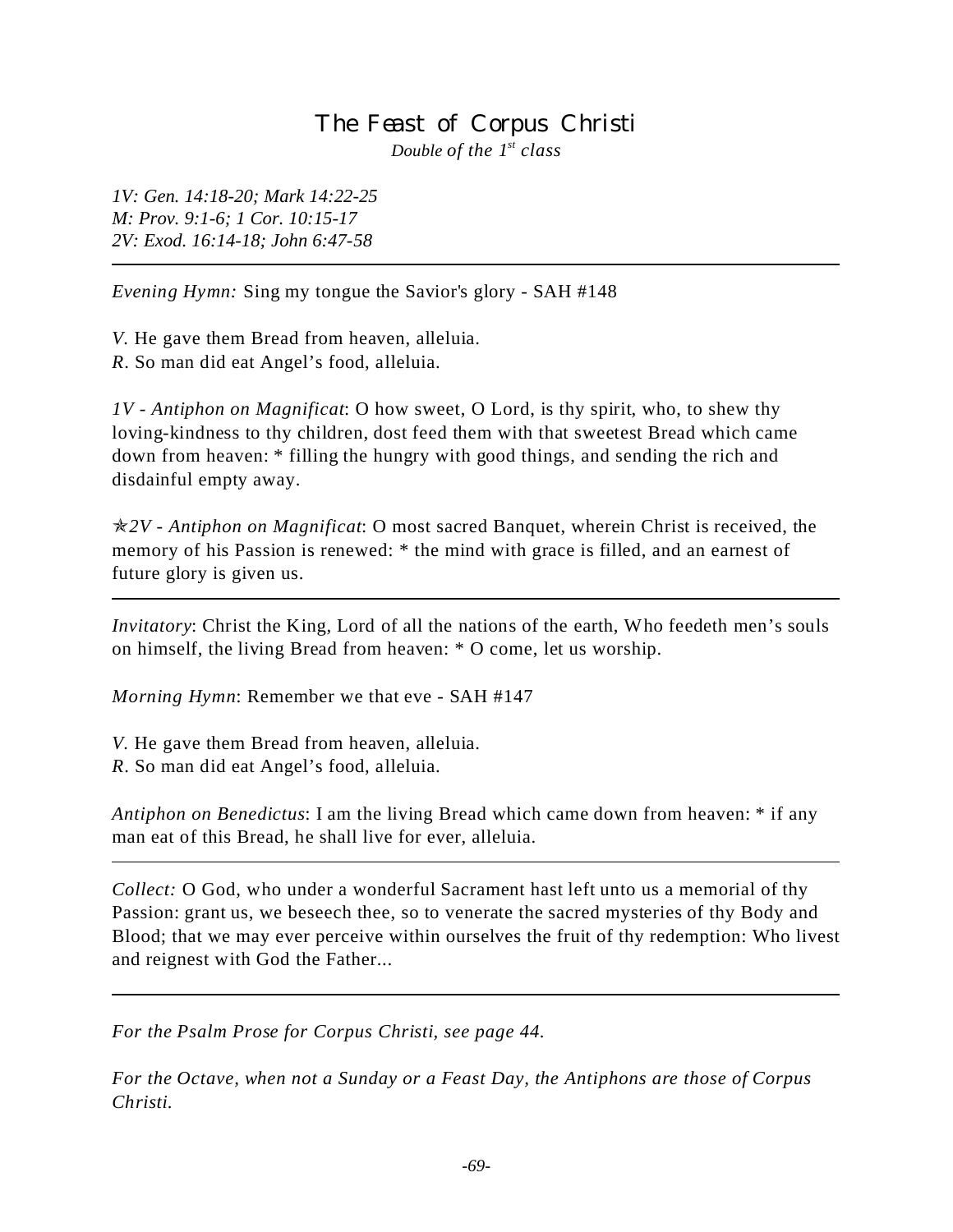# The First Sunday after Trinity

*Double*

*If this day is kept as the Sunday in the Octave of Corpus Christi, the propers for that feast are used in place of the following.*

*1V: Haggai 2:10-end; Acts 10 M: Isa. 6:1-8; Acts 9:1-22 2V: Isa. 40:12-end; Acts 17:16-end*

*Saturday Evening Hymn:* O Trinity of blessed light - SAH #16

*V.* Let our evening prayer come up before thee, O Lord. *R*. And let thy mercy come down upon us.

*Sunday Evening Hymn*: O blest Creator of the Light - SAH #4

*V.* Lord, let my prayer be set forth. *R.* In thy sight as the incense.

*Note that the Antiphons for First Vespers for the Sundays after Trinity relate to the readings at Matins in the monastic office (the Book of the Kings, Proverbs, Job, etc.)*

*1V - Antiphon on Magnificat*: Speak, Lord, \* for thy servant heareth.

p*2V - Antiphon on Magnificat*: Son, remember that thou in thy life-time receivedst thy good things, \* and Lazarus likewise evil things.

*Invitatory*: The Lord God who made us, \* O come, let us worship.

*Morning Hymn:* Now from the slumbers - SAH #2 *or* Father we praise thee - SAH #3

*V.* The Lord is King and hath put on glorious apparel. *R*. The Lord hath put on his apparel, and girded himself with strength.

*Antiphon on Benedictus*: Father Abraham, have mercy upon me, \* and send Lazarus, that he may dip the tip of his finger in water, and cool my tongue.

*Collect:* O God, the strength of all them that put their trust in thee, mercifully accept our prayers: and because through the weakness of our mortal nature we can do no good thing without thee, grant us the help of thy grace; that in keeping of thy commandments we may please thee, both in will and deed. Through...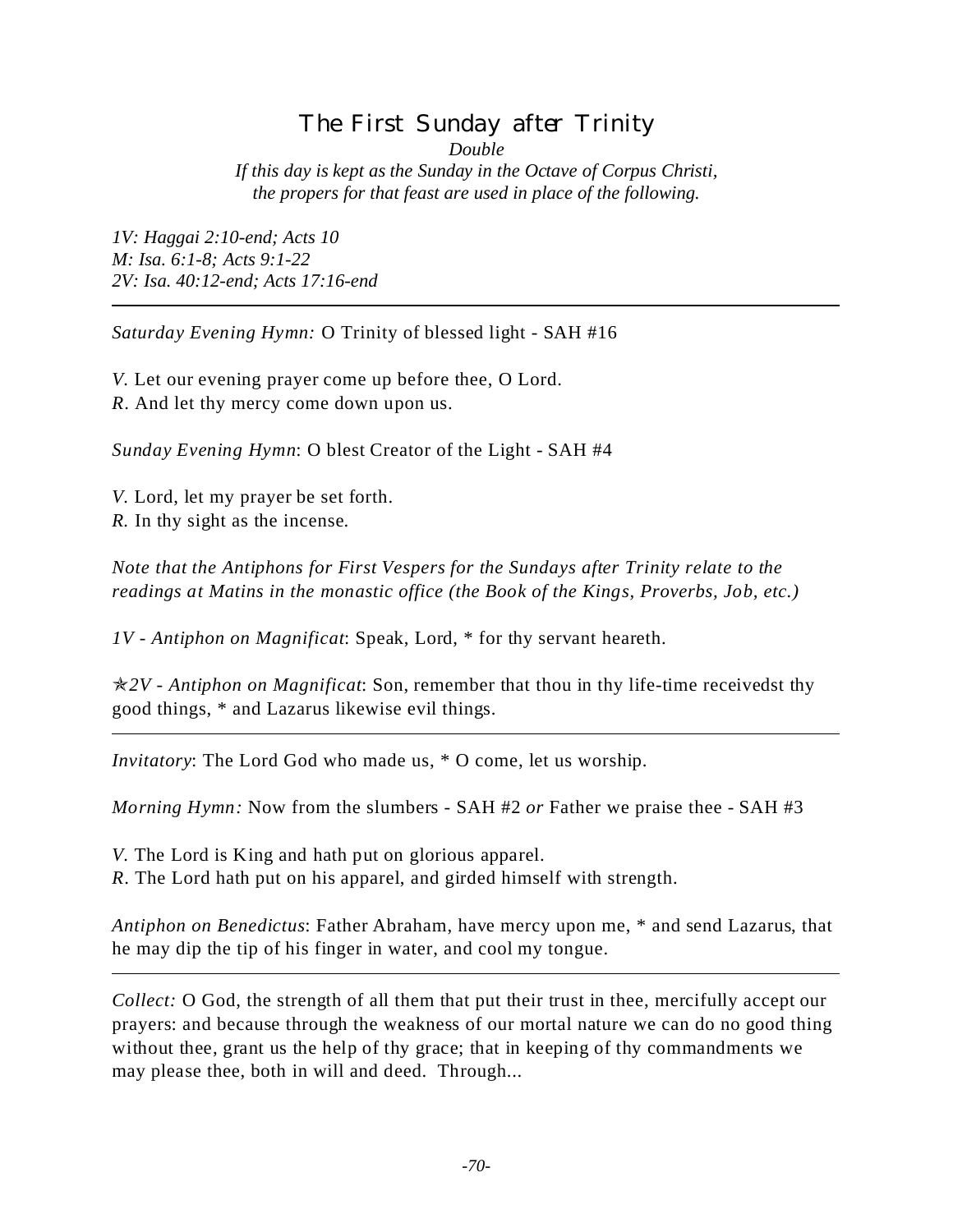# The Second Sunday after Trinity *Double*

*1V: Zech. 5:5 - 6:end; Acts 15:1-35 M: Gen. 3; Rev. 3:7-end 2V: Exod. 20:1-17; Mark 12:28-34a*

*Saturday Evening Hymn:* O Trinity of blessed light - SAH #16

*V.* Let our evening prayer come up before thee, O Lord. *R*. And let thy mercy come down upon us.

*Sunday Evening Hymn*: O blest Creator of the Light - SAH #4

*V.* Lord, let my prayer be set forth. *R.* In thy sight as the incense.

*1V - Antiphon on Magnificat*: And all Israel knew, from Dan, even to Beersheba, \* that Samuel was ordained a prophet to the Lord.

p*2V - Antiphon on Magnificat*: Go out quickly into the streets and lanes of the city and compel them to come in; \* the poor and the maimed, the halt and the blind, that my house may be filled, alleluia.

*Invitatory*: The Lord God who made us, \* O come, let us worship.

*Morning Hymn:* Now from the slumbers - SAH #2 *or* Father we praise thee - SAH #3

*V.* The Lord is King and hath put on glorious apparel.

*R*. The Lord hath put on his apparel, and girded himself with strength.

*Antiphon on Benedictus*: A certain man made a great supper, and bade many; and sent his servants at supper time to say to them that were bidden, Come; \* for all things are now ready, alleluia.

*Collect:* O Lord, who never failest to help and govern them whom thou dost bring up in thy steadfast fear and love: keep us, we beseech thee, under the protection of thy good providence; and make us to have a perpetual fear and love of thy holy name. Through...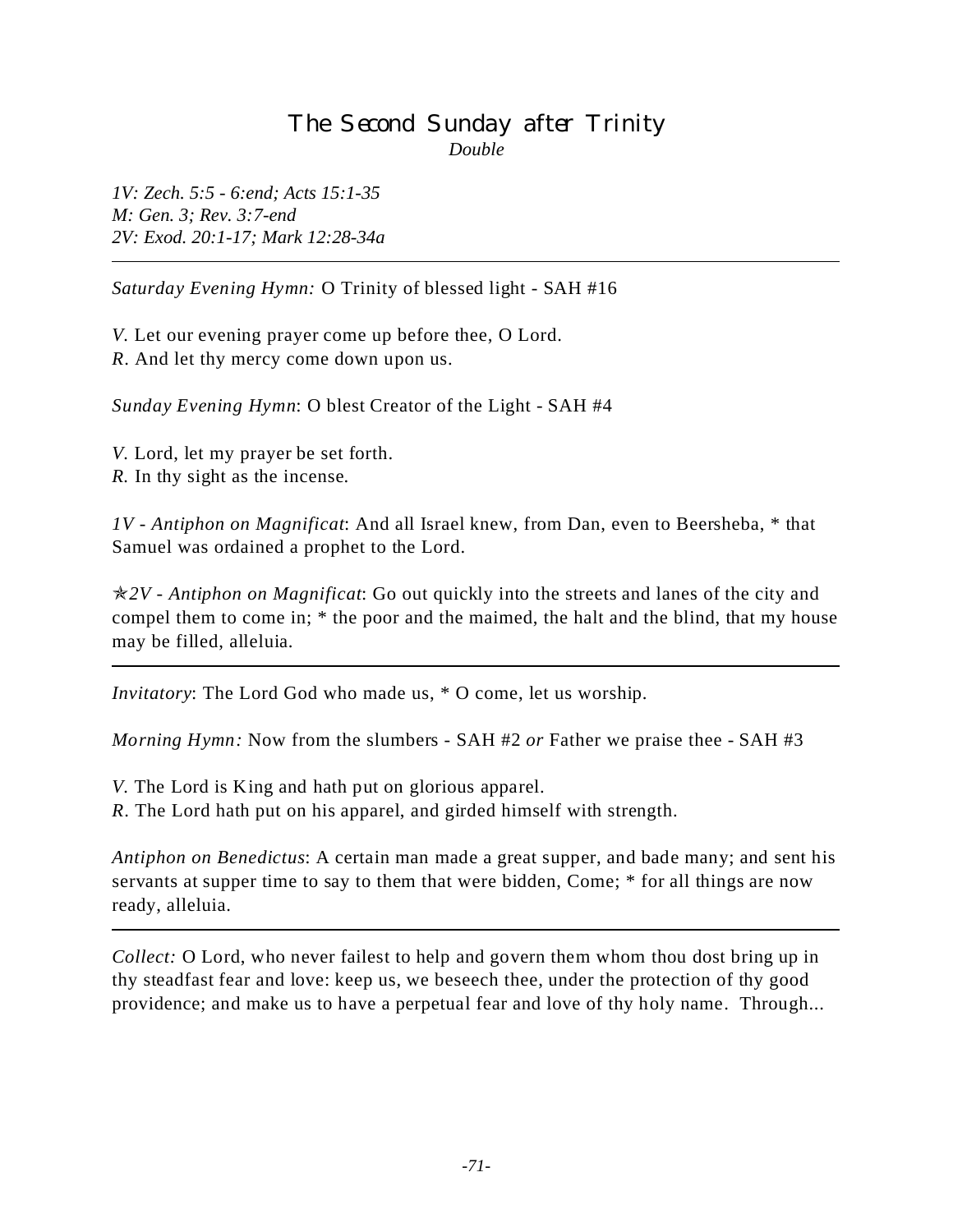# The Third Sunday after Trinity *Double*

*1V: Ezra 4:7-23; Acts 19:21-end M: Gen. 4:2b-10; I Cor. 13 2V: Gen. 18:1-10, 16-19; Acts 26:1-2, 8-19*

*Saturday Evening Hymn:* O Trinity of blessed light - SAH #16

*V.* Let our evening prayer come up before thee, O Lord. *R*. And let thy mercy come down upon us.

*Sunday Evening Hymn*: O blest Creator of the Light - SAH #4

*V.* Lord, let my prayer be set forth. *R.* In thy sight as the incense.

*1V - Antiphon on Magnificat*: So David prevailed over the Philistine with a sling and a stone, \* in the Name of the Lord.

p*2V - Antiphon on Magnificat*: What woman, having ten pieces of silver, if she lose one piece, \* doth not light a candle, and sweep the house, and seek diligently until she find it?

*Invitatory*: The Lord God who made us, \* O come, let us worship.

*Morning Hymn:* Now from the slumbers - SAH #2 *or* Father we praise thee - SAH #3

*V.* The Lord is King and hath put on glorious apparel. *R*. The Lord hath put on his apparel, and girded himself with strength.

*Antiphon on Benedictus*: What man of you, having an hundred sheep, if he lose one of them, \* doth not leave the ninety and nine in the wilderness, and go after that which is lost, until he find it? alleluia.

*Collect:* O Lord, we beseech thee mercifully to hear us: and grant that we, to whom thou hast given an hearty desire to pray; may by thy mighty aid be defended and comforted in all dangers and adversities. Through...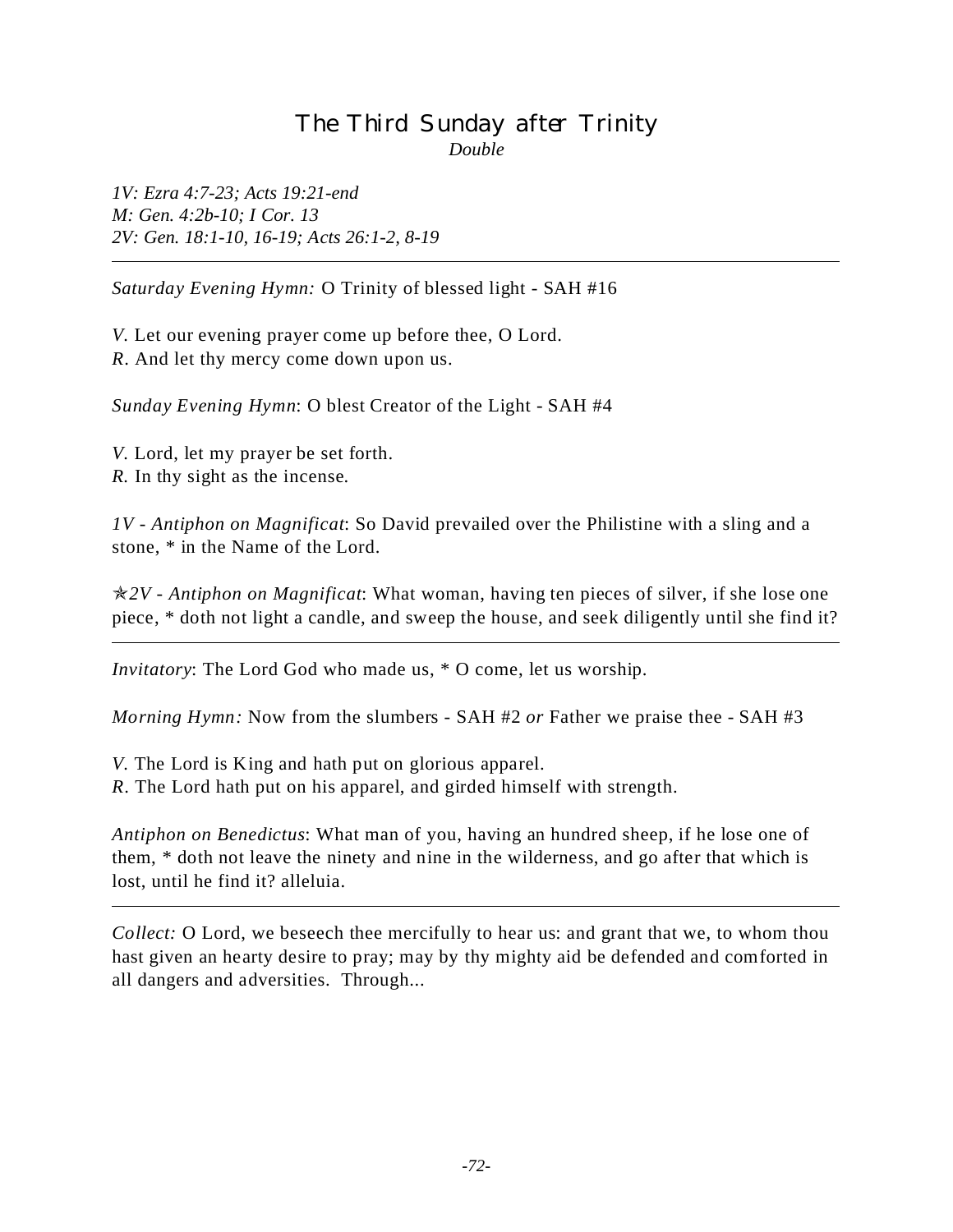# The Fourth Sunday after Trinity *Double*

*1V: Neh. 6:1-16; Acts 24 M: Gen. 37:2-35; Matt. 5:1-16 2V: Deut. 10:12-15, 17 - 11:1; John 8:21-36*

*Saturday Evening Hymn:* O Trinity of blessed light - SAH #16

*V.* Let our evening prayer come up before thee, O Lord. *R*. And let thy mercy come down upon us.

*Sunday Evening Hymn*: O blest Creator of the Light - SAH #4

*V.* Lord, let my prayer be set forth. *R.* In thy sight as the incense.

*1V - Antiphon on Magnificat*: Ye mountains of Gilboa, let there be neither dew nor rain upon you; \* for there the shield of the mighty is vilely cast away, the shield of Saul, as though he had not been anointed with oil. // How are the mighty fallen in the midst of the battle! Jonathan was slain upon your high places: \* Saul and Jonathan were lovely and exceeding pleasant in their lives, and in their death they were not divided.

p*2V - Antiphon on Magnificat*: Judge not that ye be not judged: \* for with what judgment ye judge, ye shall be judged, saith the Lord.

*Invitatory*: The Lord God who made us, \* O come, let us worship.

*Morning Hymn:* Now from the slumbers - SAH #2 *or* Father we praise thee - SAH #3

*V.* The Lord is King and hath put on glorious apparel.

*R*. The Lord hath put on his apparel, and girded himself with strength.

*Antiphon on Benedictus*: Be ye therefore merciful, \* as your Father also is merciful, saith the Lord.

*Collect:* O God, the protector of all that trust in thee, without whom nothing is strong, nothing is holy: increase and multiply upon us thy mercy: that, thou being our ruler and guide, we may so pass through things temporal, that we finally lose not the things eternal. Grant this, O heavenly Father, for Jesus Christ's sake our Lord: who liveth...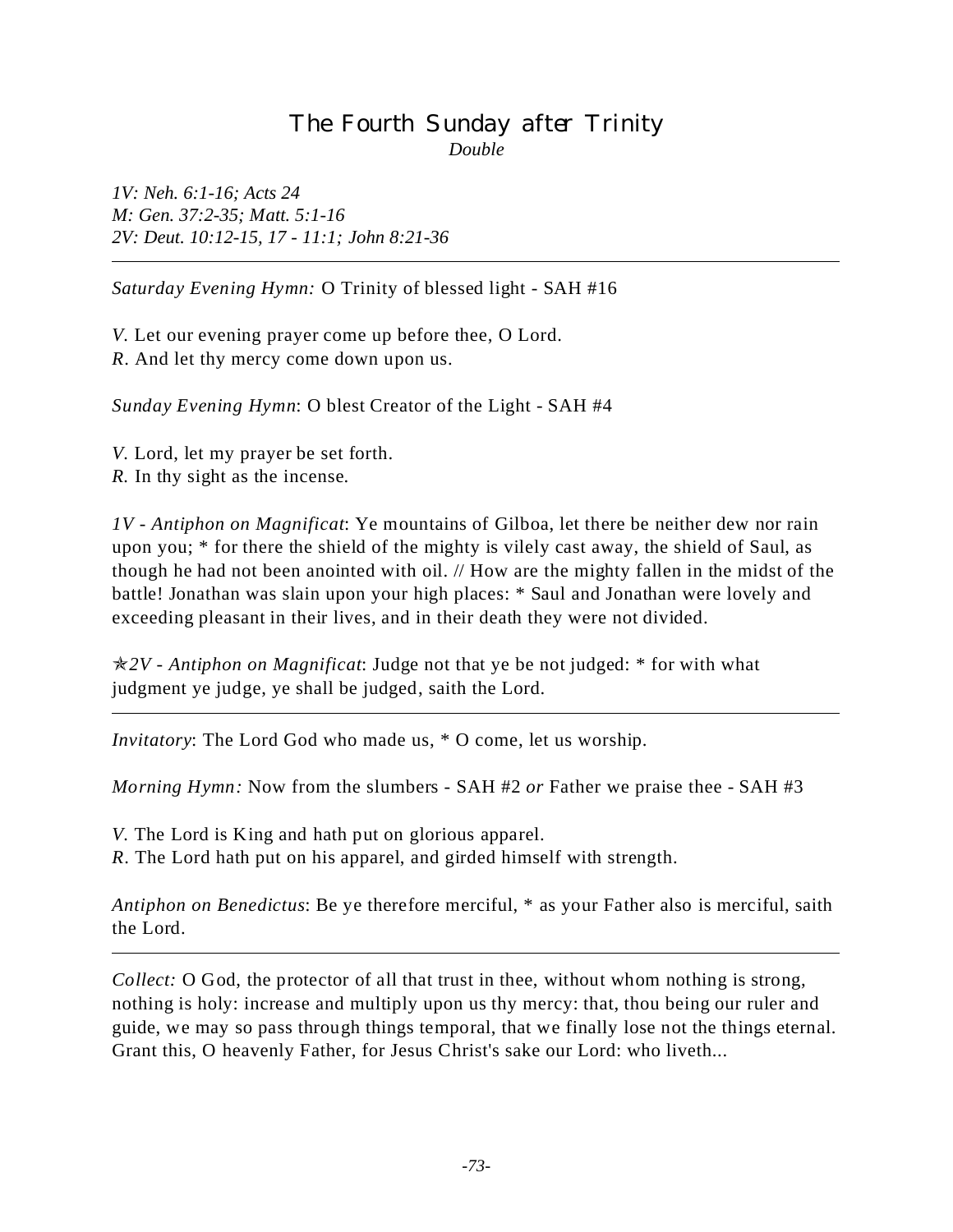# The Fifth Sunday after Trinity *Double*

*1V: Neh. 8:13-end; Acts 28:16-end M: Gen. 41:1-49, 54-end; Matt. 25:4-30 2V: Exod. 6:1-13; Mark 9:14-29*

*Saturday Evening Hymn:* O Trinity of blessed light - SAH #16

*V.* Let our evening prayer come up before thee, O Lord. *R*. And let thy mercy come down upon us.

*Sunday Evening Hymn*: O blest Creator of the Light - SAH #4

*V.* Lord, let my prayer be set forth. *R.* In thy sight as the incense.

*1V - Antiphon on Magnificat*: But King David covered his face, and as he went he wept for his son, saying: \* O my son Absalom, my son, my son Absalom, would God I had died for thee, O Absalom, my son, my son.

p*2V - Antiphon on Magnificat*: Master, we have toiled all the night, and have taken nothing: \* nevertheless, at thy word I will let down the net.

*Invitatory*: The Lord God who made us, \* O come, let us worship.

*Morning Hymn:* Now from the slumbers - SAH #2 *or* Father we praise thee - SAH #3

*V.* The Lord is King and hath put on glorious apparel.

*R*. The Lord hath put on his apparel, and girded himself with strength.

*Antiphon on Benedictus*: And Jesus entered into a ship, and sat down, \* and taught the people, alleluia

*Collect:* Grant, O Lord, we beseech thee: that the course of this world may be so peaceably ordered by thy governance; that thy Church may joyfully serve thee in all godly quietness. Through...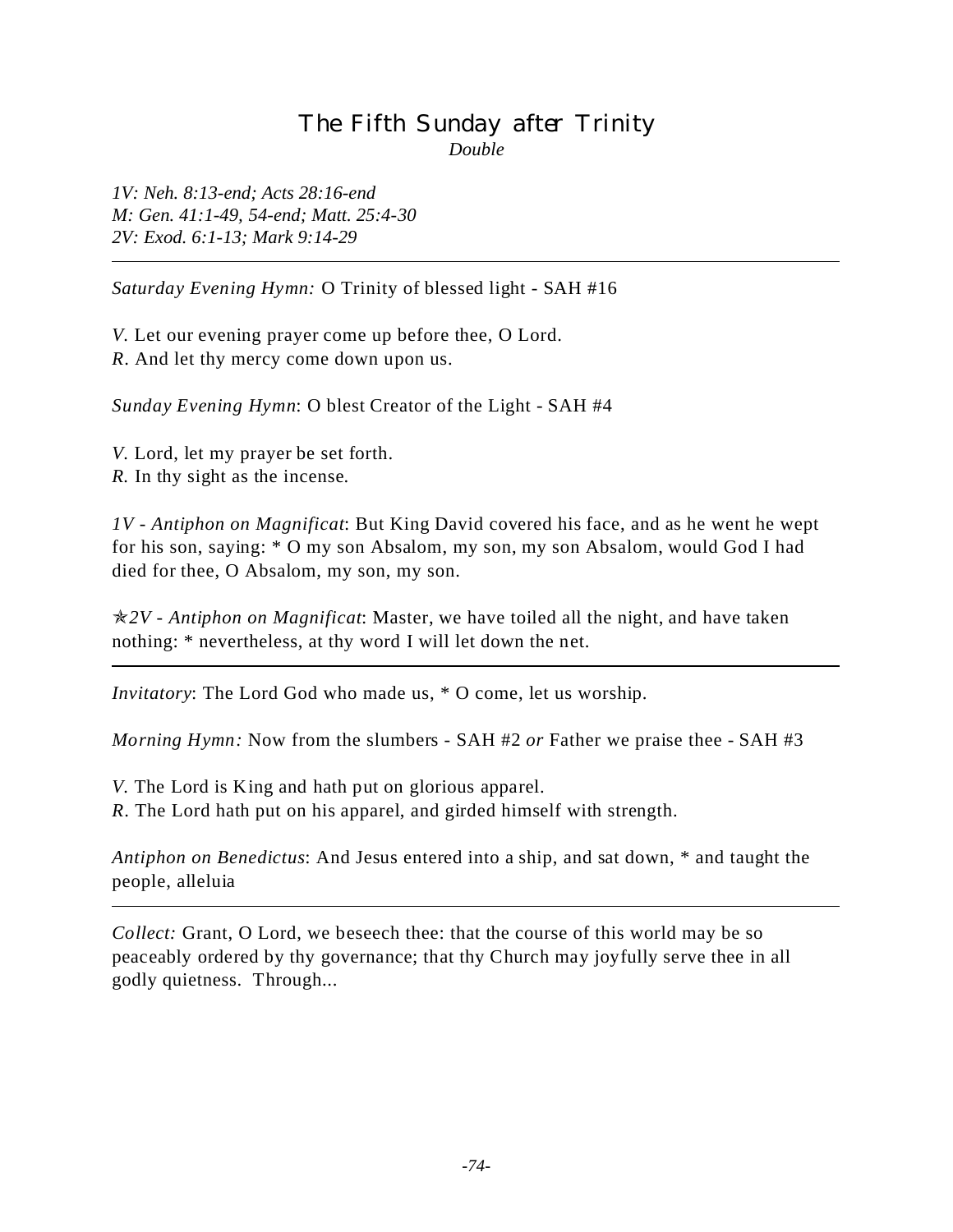# The Sixth Sunday after Trinity *Double*

*1V: Neh. 13:15-22; I Thess. 5:14-end M: Gen. 42; Matt. 5:38-6:15 2V: Ecclus. 2; Matt. 14:22-33*

*Saturday Evening Hymn:* O Trinity of blessed light - SAH #16

*V.* Let our evening prayer come up before thee, O Lord. *R*. And let thy mercy come down upon us.

*Sunday Evening Hymn*: O blest Creator of the Light - SAH #4

*V.* Lord, let my prayer be set forth. *R.* In thy sight as the incense.

*1V - Antiphon on Magnificat*: Zadok the priest and Nathan the prophet anointed Solomon king in Gihon: \* and all the people came up rejoicing and said: God save king Solomon.

p*2V - Antiphon on Magnificat*: If thou bring thy gift to the altar, and there rememberest that thy brother hath ought against thee: \* leave there thy gift before the altar, and go thy way; first be reconciled to thy brother, and then come and offer thy gift, alleluia.

*Invitatory*: The Lord God who made us, \* O come, let us worship.

*Morning Hymn:* Now from the slumbers - SAH #2 *or* Father we praise thee - SAH #3

*V.* The Lord is King and hath put on glorious apparel.

*R*. The Lord hath put on his apparel, and girded himself with strength.

*Antiphon on Benedictus*: It was said by them of old time, Thou shalt not kill; and whosoever shall kill, shall be in danger of the judgment: \* [but I say unto you much more than this].

*Collect:* O God, who hast prepared for them that love thee such good things as pass man's understanding: pour into our hearts such love toward thee; that we, loving thee in all things and above all things, may obtain thy promises, which exceed all that we can desire. Through...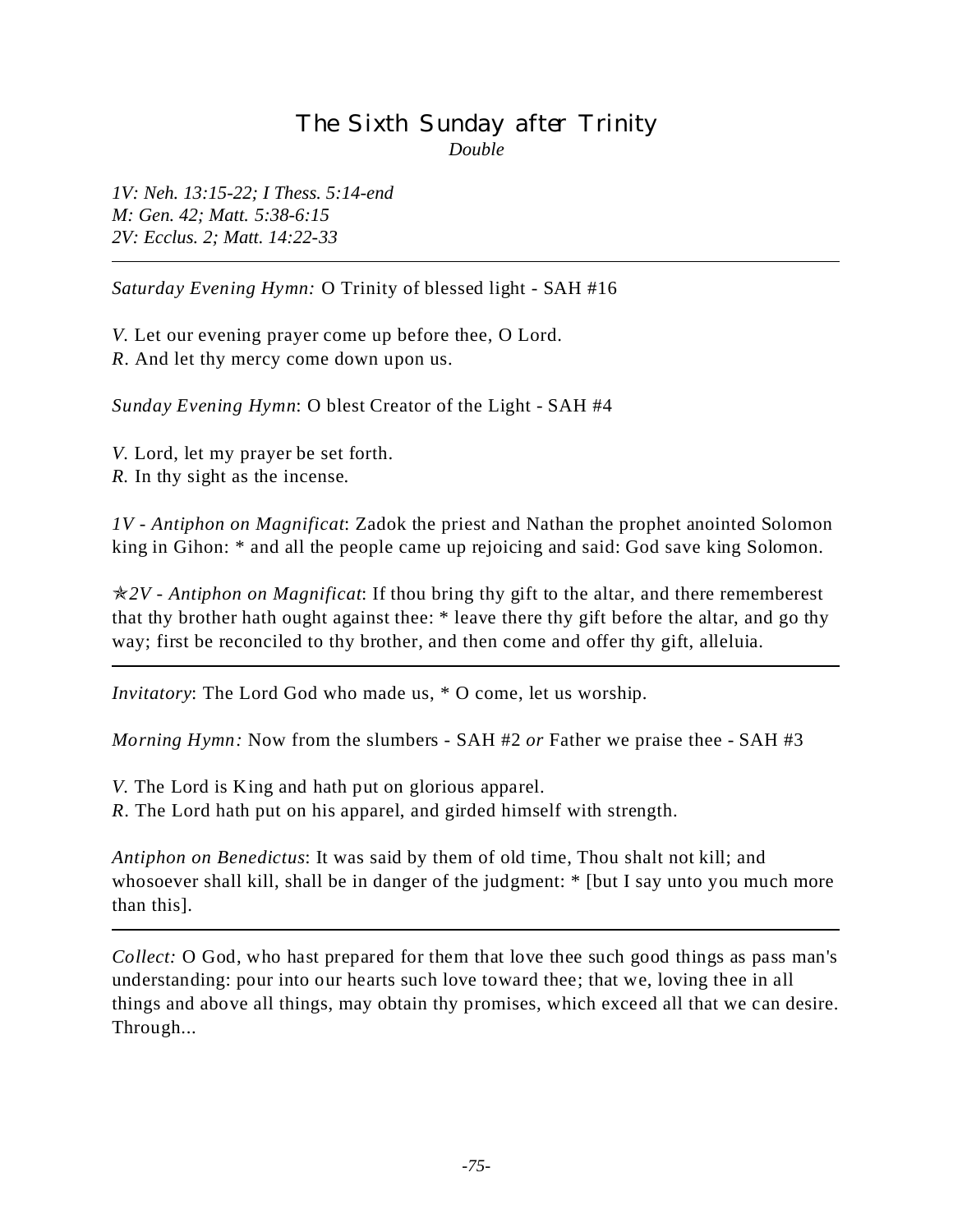#### The Seventh Sunday after Trinity *Double*

*1V: Esther 14; Gal. 3:1-15 M: Gen. 43; Matt. 25:31-end 2V: Tobit 4:5-11, 16; Matt. 6:1-4, 19-21*

*Saturday Evening Hymn:* O Trinity of blessed light - SAH #16

*V.* Let our evening prayer come up before thee, O Lord. *R*. And let thy mercy come down upon us.

*Sunday Evening Hymn*: O blest Creator of the Light - SAH #4

*V.* Lord, let my prayer be set forth. *R.* In thy sight as the incense.

*1V - Antiphon on Magnificat*: Thou hast heard, O Lord, the supplication of thy servant, \* that I might build thee an house, to set thy Name there.

p*2V - Antiphon on Magnificat*: And Jesus took the seven loaves, and when he had given thanks, he brake, and gave to his disciples to set before them: \* and they did set them before the people, alleluia.

*Invitatory*: The Lord God who made us, \* O come, let us worship.

*Morning Hymn:* Now from the slumbers - SAH #2 *or* Father we praise thee - SAH #3

*V.* The Lord is King and hath put on glorious apparel.

*R*. The Lord hath put on his apparel, and girded himself with strength.

*Antiphon on Benedictus*: I have compassion on the multitude, because they have now been with me three days, and have nothing to eat:  $*$  and if I send them away fasting, they will faint by the way, alleluia.

*Collect:* Lord of all power and might, who art the author and giver of all good things: graft in our hearts the love of thy name, increase in us true religion; nourish us with all goodness, and of thy great mercy keep us in the same. Through...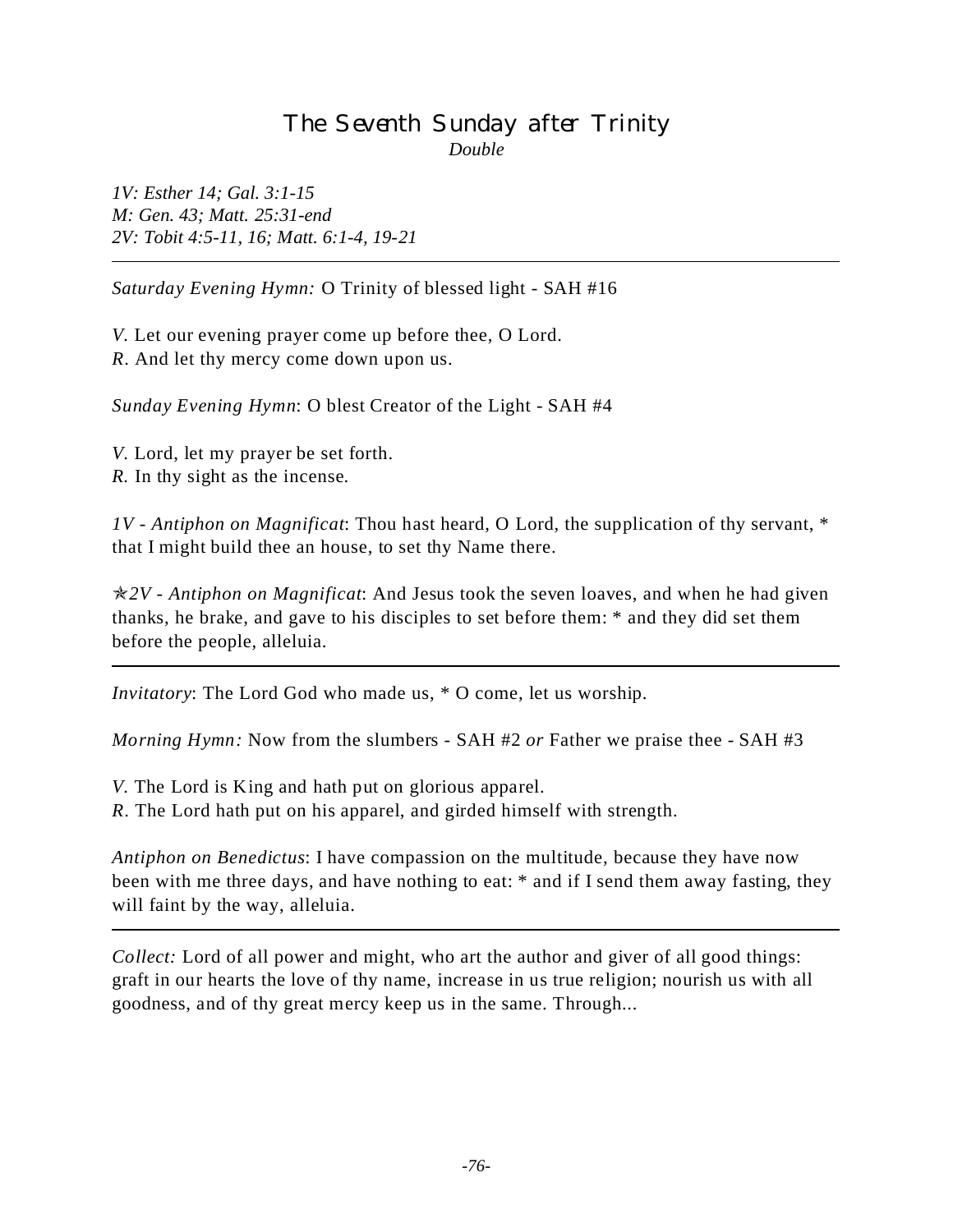# The Eighth Sunday after Trinity *Double*

*1V: Esther 9:20-10:end; Gal. 6 M: Gen. 44:18-45:15; Matt. 7:1-12 2V: Gen. 18:20-end; Luke 11:5-13*

*Saturday Evening Hymn:* O Trinity of blessed light - SAH #16

*V.* Let our evening prayer come up before thee, O Lord. *R*. And let thy mercy come down upon us.

*Sunday Evening Hymn*: O blest Creator of the Light - SAH #4

*V.* Lord, let my prayer be set forth. *R.* In thy sight as the incense.

L

*1V - Antiphon on Magnificat*: When the Lord would take up Elijah into heaven by a whirl-wind, Elisha cried: \* My father, my father, the chariot of Israel and the horsemen thereof.

p*2V - Antiphon on Magnificat*: Not every one that saith unto me, Lord, Lord, shall enter into the kingdom of heaven: \* but he that doeth the will of my Father whichis in heaven, the same shall enter into the kingdom of heaven alleluia

*Invitatory*: The Lord God who made us, \* O come, let us worship.

*Morning Hymn:* Now from the slumbers - SAH #2 *or* Father we praise thee - SAH #3

*V.* The Lord is King and hath put on glorious apparel. *R*. The Lord hath put on his apparel, and girded himself with strength.

*Antiphon on Benedictus*: Beware of false prophets, which come to you in sheep's clothing, but inwardly are ravening wolves. \* Ye shall know them by their fruits, alleluia.

*Collect:* O God, whose never-failing providence ordereth all things: we humbly beseech thee; to put away from us all hurtful things, and to give us all things which be profitable for us. Through...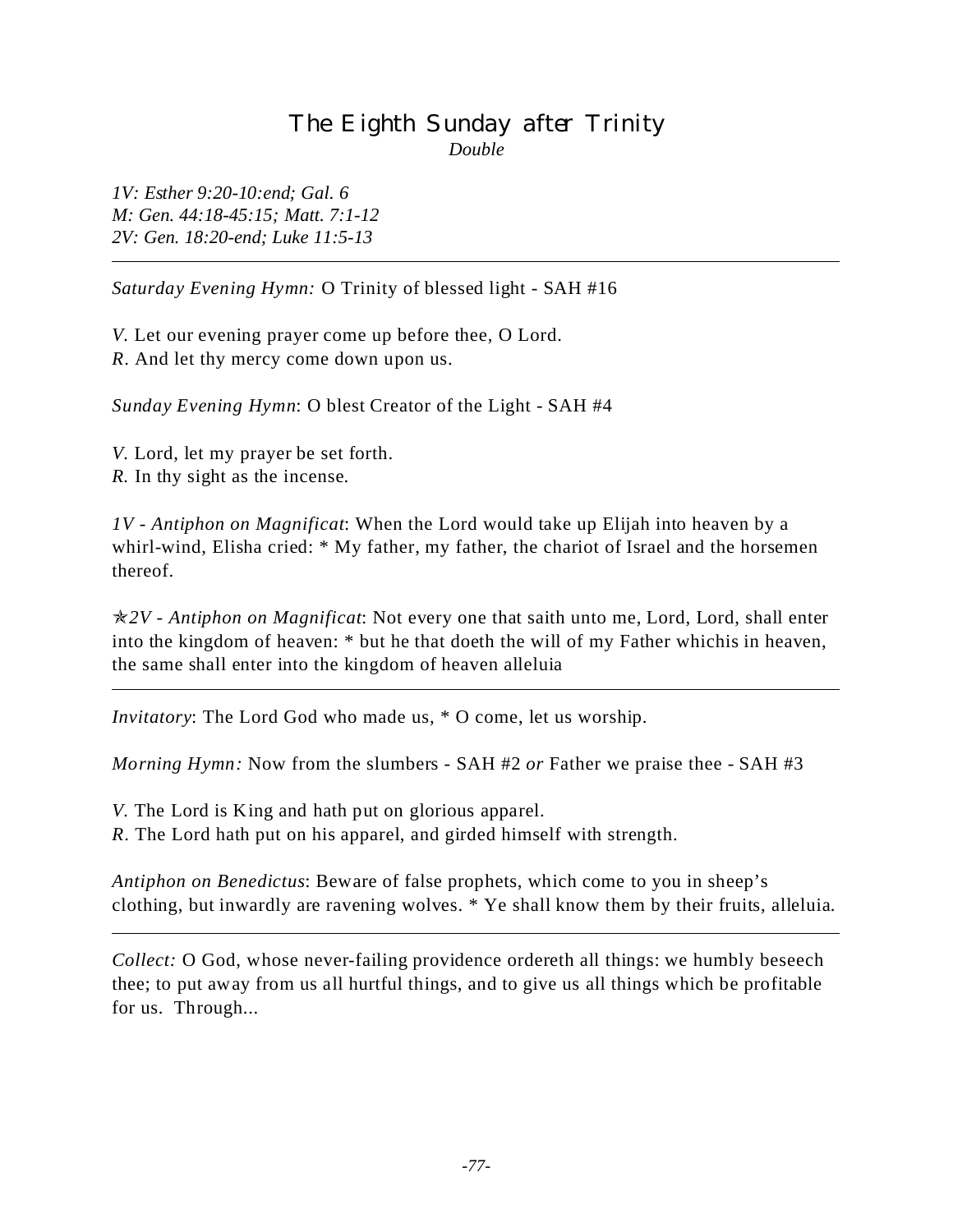# The Ninth Sunday after Trinity *Double*

*1V: Zech. 14; I Cor. 6 M: Exod. 32:1-24; John 4:1-30 2V: Jonah 1:1-2:1,10; Acts 27:14-end*

*Saturday Evening Hymn:* O Trinity of blessed light - SAH #16

*V.* Let our evening prayer come up before thee, O Lord. *R*. And let thy mercy come down upon us.

*Sunday Evening Hymn*: O blest Creator of the Light - SAH #4

*V.* Lord, let my prayer be set forth. *R.* In thy sight as the incense.

*1V - Antiphon on Magnificat*: Wisdom hath builded her house, she hath hewn out her seven pillars, \* she hath subdued the nations, and hath trodden on the necks of the haughty, in the might of her own great strength.

p*2V - Antiphon on Magnificat*: What shall I do? For my lord taketh away from me the stewardship: I cannot dig; to beg I am ashamed: \* I am resolved what to do, that, when I am put out of the stewardship, they may receive me into their houses.

*Invitatory*: The Lord God who made us, \* O come, let us worship.

*Morning Hymn:* Now from the slumbers - SAH #2 *or* Father we praise thee - SAH #3

*V.* The Lord is King and hath put on glorious apparel. *R*. The Lord hath put on his apparel, and girded himself with strength.

*Antiphon on Benedictus*: The lord said unto the steward, How is it that I hear this of thee? \* Give an account of thy stewardship, alleluia.

*Collect:* Grant to us, Lord, we beseech thee, the spirit to think and do always such things as be rightful: that we, who cannot be without thee, may be enabled to live according to thy will. Through...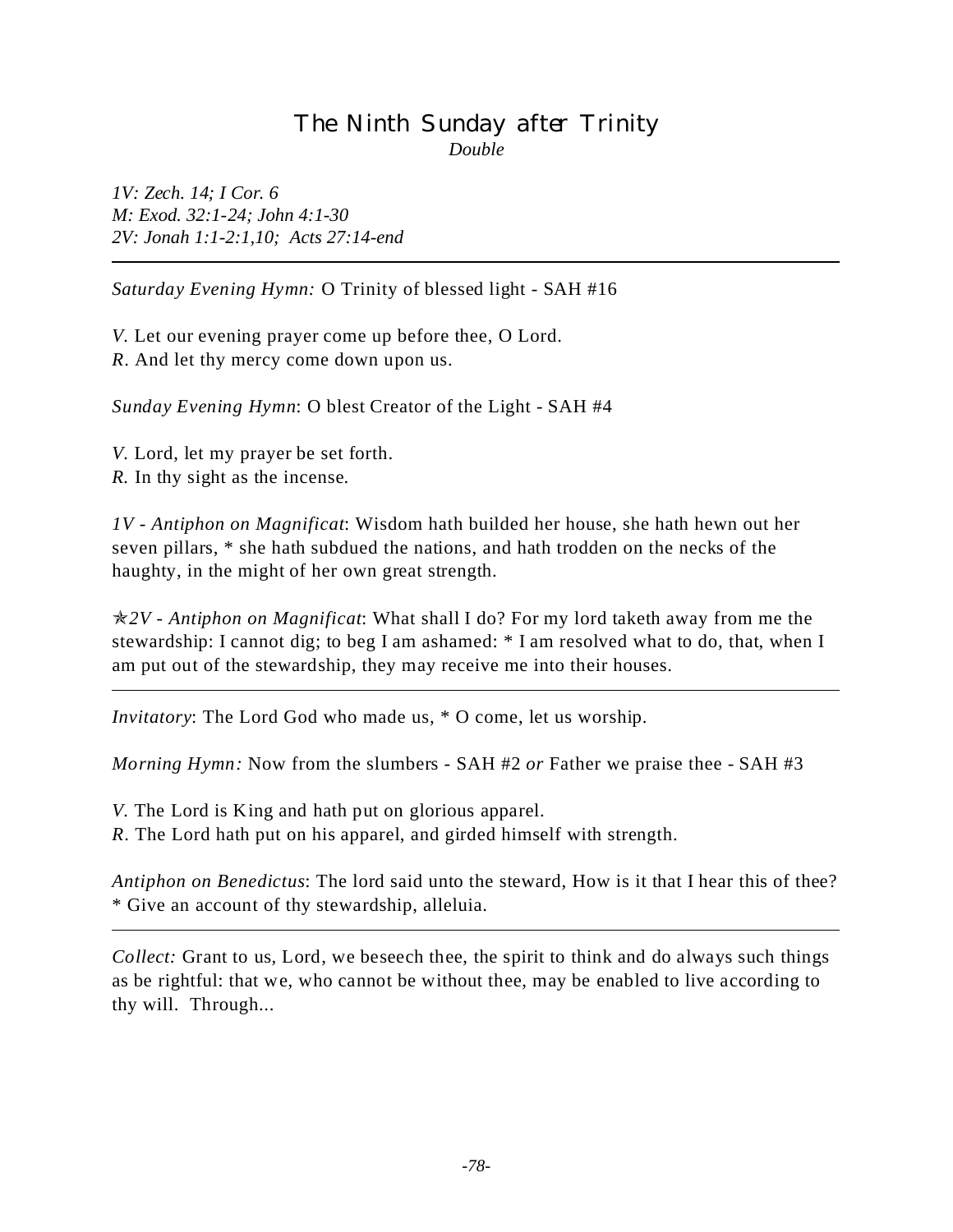# The Tenth Sunday after Trinity *Double*

*1V: Malachi 3:13-4:end; I Cor. 12:1-26 M: Judges 5; Rom. 12:9-end 2V: Joshua 24:14-28; Luke 9:46-end*

*Saturday Evening Hymn:* O Trinity of blessed light - SAH #16

*V.* Let our evening prayer come up before thee, O Lord. *R*. And let thy mercy come down upon us.

*Sunday Evening Hymn*: O blest Creator of the Light - SAH #4

*V.* Lord, let my prayer be set forth. *R.* In thy sight as the incense.

*1V - Antiphon on Magnificat*: I dwell in the height above: \* and my throne is set in a cloudy pillar.

p*2V - Antiphon on Magnificat*: Is it not written, Mine house shall be called an house of prayer for all people? but ye have made it a den of robbers. \* And he was daily with them, teaching in the temple.

*Invitatory*: The Lord God who made us, \* O come, let us worship.

*Morning Hymn:* Now from the slumbers - SAH #2 *or* Father we praise thee - SAH #3

*V.* The Lord is King and hath put on glorious apparel.

*R*. The Lord hath put on his apparel, and girded himself with strength.

*Antiphon on Benedictus*: When the Lord was come near to Jerusalem: \* he beheld the city, and wept over it, alleluia.

*Collect:* Let thy merciful ears, O Lord, be open to the prayers of thy humble servants: and that they may obtain their petitions; make them to ask such things as shall please thee. Through...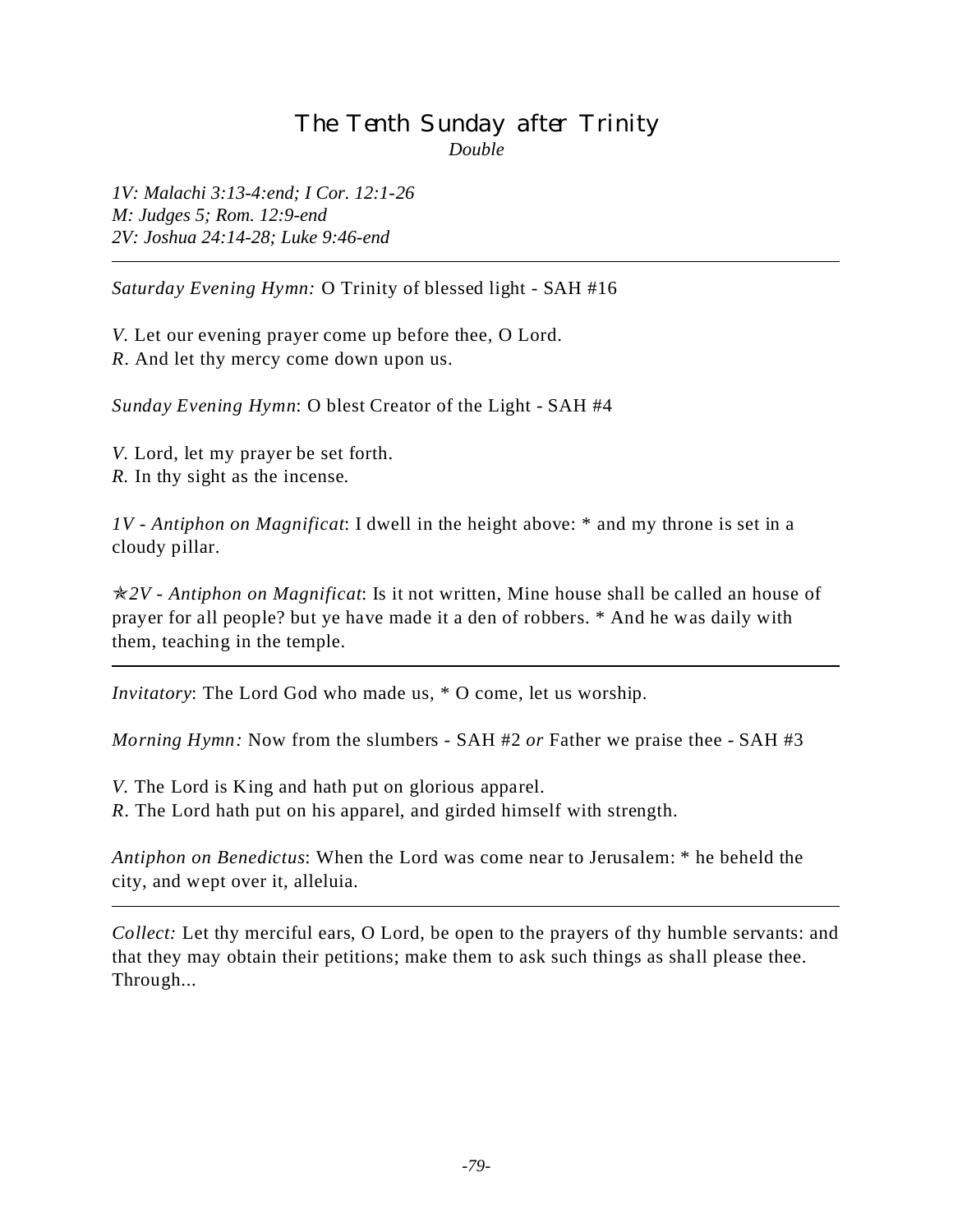# The Eleventh Sunday after Trinity *Double*

*1V: Dan. 11:1-4 & ch. 12; I Cor. 16 M: I Sam 16; Mark 4:35-5:20 2V: Gen. 24:1-38, 50-54, 61-end; Matt. 1-9*

*Saturday Evening Hymn:* O Trinity of blessed light - SAH #16

*V.* Let our evening prayer come up before thee, O Lord. *R*. And let thy mercy come down upon us.

*Sunday Evening Hymn*: O blest Creator of the Light - SAH #4

*V.* Lord, let my prayer be set forth. *R.* In thy sight as the incense.

*1V - Antiphon on Magnificat*: All wisdom proceedeth from the Lord, \* and was with him for all time, and is before the ages.

p*2V - Antiphon on Magnificat*: Standing afar off, the publican would not lift up so much as his eyes unto heaven: \* but smote upon his breast, saying, God be merciful unto me a sinner.

*Invitatory*: The Lord God who made us, \* O come, let us worship.

*Morning Hymn:* Now from the slumbers - SAH #2 *or* Father we praise thee - SAH #3

*V.* The Lord is King and hath put on glorious apparel.

*R*. The Lord hath put on his apparel, and girded himself with strength.

*Antiphon on Benedictus* Two men went up into the temple to pray, the one a Pharisee and the other a publican: \* this man went down to his house justified rather than the other, alleluia.

*Collect:* O God, who declarest thy almighty power most chiefly in shewing mercy and pity: mercifully grant unto us such a measure of thy grace; that we, running the way of thy commandments, may obtain thy gracious promises, and be made partakers of thy heavenly treasure. Through...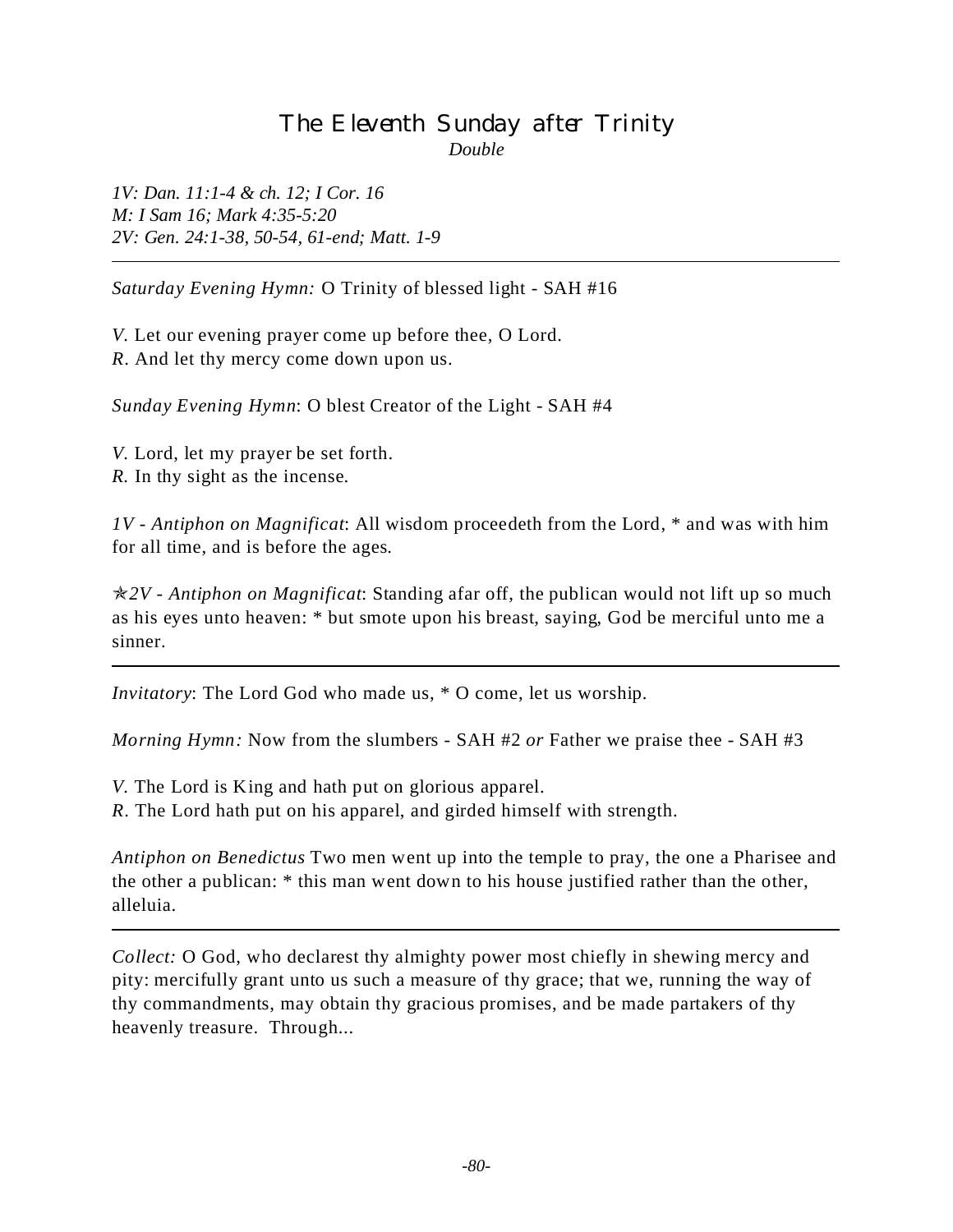# The Twelfth Sunday after Trinity *Double*

*1V: I Macc. 3:1-26; II Cor. 6:11-7:end M: I Sam. 20:11-end; Luke 10:25-37 2V: I Sam. 8; Luke 14:7-24*

*Saturday Evening Hymn:* O Trinity of blessed light - SAH #16

*V.* Let our evening prayer come up before thee, O Lord. *R*. And let thy mercy come down upon us.

*Sunday Evening Hymn*: O blest Creator of the Light - SAH #4

*V.* Lord, let my prayer be set forth. *R.* In thy sight as the incense.

*1V - Antiphon on Magnificat*: Wisdom crieth aloud in the broad places: Whosoever loveth wisdom, let him turn in hither, and he shall find her: \* and when he hath found her, happy is he, if he hold her fast.

p*2V - Antiphon on Magnificat*: He hath done all things well: \* he maketh both the deaf to hear, and the dumb to speak.

*Invitatory*: The Lord God who made us, \* O come, let us worship.

*Morning Hymn:* Now from the slumbers - SAH #2 *or* Father we praise thee - SAH #3

*V.* The Lord is King and hath put on glorious apparel.

*R*. The Lord hath put on his apparel, and girded himself with strength.

*Antiphon on Benedictus*: Jesus, departing from the coasts of Tyre and Sidon, came unto the sea of Galilee; through the midst of the coasts of Decapolis: \* [he made the deaf to hear and the dumb to speak], alleluia.

*Collect:* Almighty and everlasting God, who art always more ready to hear than we to pray, and art wont to give more than either we desire or deserve: pour down upon us the abundance of thy mercy; forgiving us those things whereof our conscience is afraid, and giving us those good things which we are not worthy to ask, but through the merits and mediation of Jesus Christ, thy Son our Lord: Who liveth...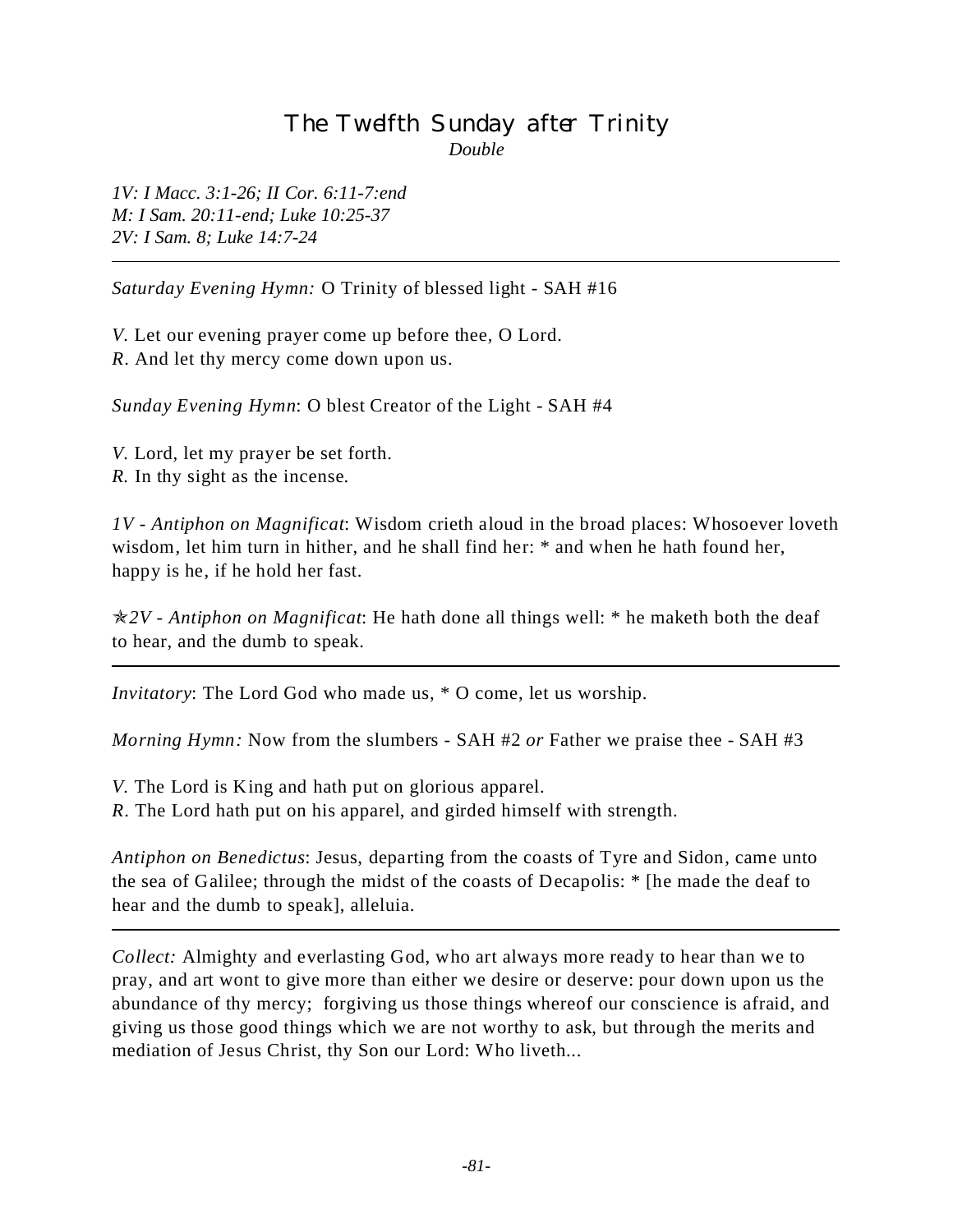# The Thirteenth Sunday after Trinity *Double*

*1V: I Macc. 14:4-19, 38-47; II Cor. 13 M: I Sam. 24; Matt. 5:17-26 2V: Exod. 17:8-13; Acts 20:17-end*

*Saturday Evening Hymn*: O Trinity of blessed light - SAH #16

*V.* Let our evening prayer come up before thee, O Lord. *R*. And let thy mercy come down upon us.

*Sunday Evening Hymn:* O blest Creator of the Light - SAH #4

*V.* Lord, let my prayer be set forth. *R.* In thy sight as the incense.

*1V - Antiphon on Magnificat*: Now when Job had heard the words of the messengers, he endured with patience, saying: Shall we receive good at the hand of God, and shall we not receive evil also? \* In all this Job sinned not with his lips, neither charged God in anywise foolishly.

p*2V - Antiphon on Magnificat:* Which now of these three, thinkest thou, was neighbour to him that fell among the thieves: \* and he said, He that shewed mercy upon him. Go and do thou likewise, alleluia.

*Invitatory:* The Lord God who made us, \* O come, let us worship.

*Morning Hymn:* Now from the slumbers - SAH #2 *or* Father we praise thee - SAH #3

*V.* The Lord is King and hath put on glorious apparel.

*R.* The Lord hath put on his apparel, and girded himself with strength.

*Antiphon on Benedictus:* A certain man went down from Jerusalem to Jericho, and fell among thieves: \* which stripped him of his raiment, and wounded him, and departed, leaving him half dead.

*Collect:* Almighty and merciful God, of whose only gift it cometh that thy faithful people do unto thee true and laudable service; grant, we beseech thee; that we may so faithfully serve thee in this life, that we fail not finally to attain thy heavenly promises. Through...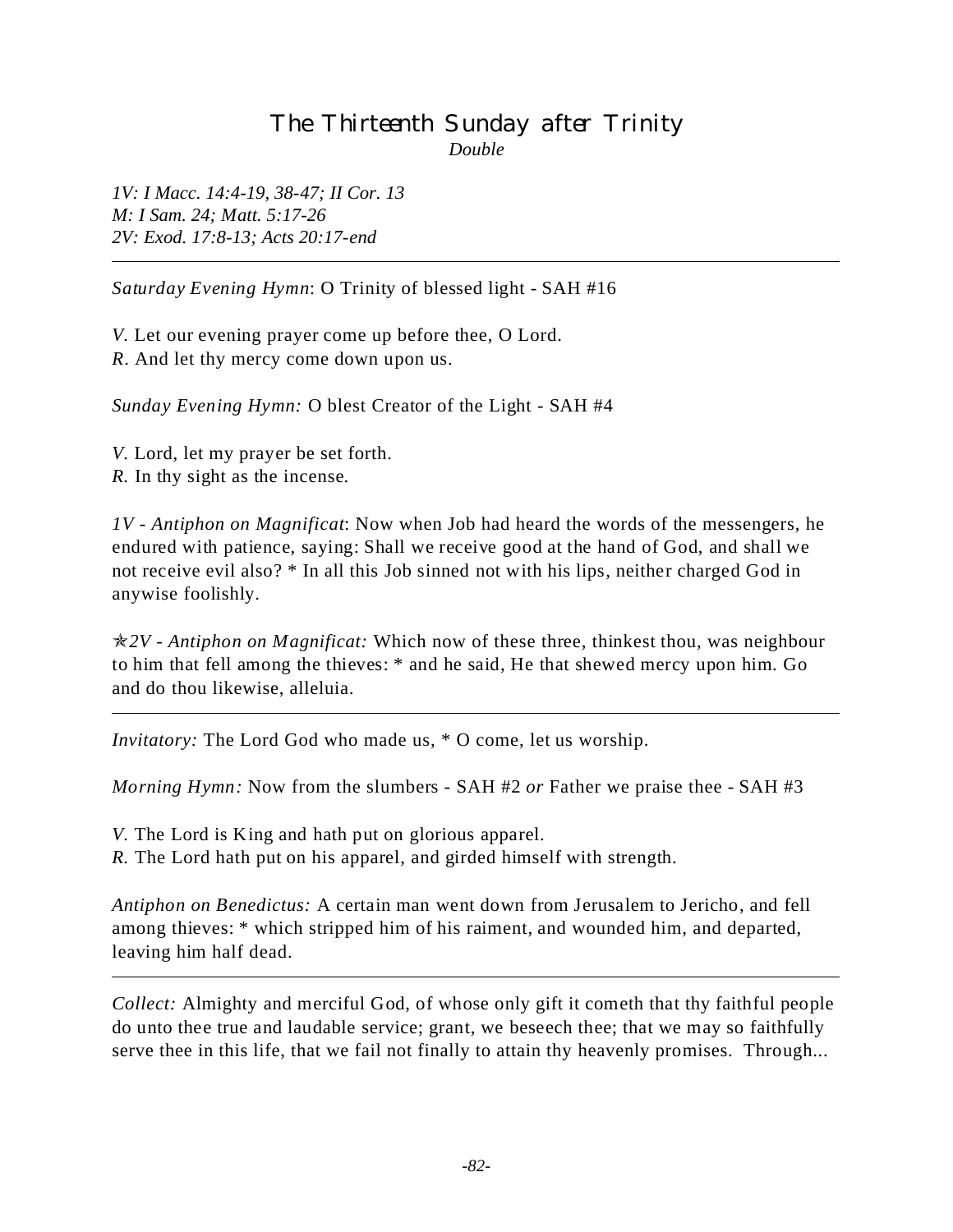# The Fourteenth Sunday after Trinity *Double*

*1V: Deut. 7:1-11; Rom. 6 M: II Sam. 23:8-17; Matt. 26:1-13 2V: Job 38; Heb. 1:13 - 2:10*

*Saturday Evening Hymn:* O Trinity of blessed light - SAH #16

*V.* Let our evening prayer come up before thee, O Lord. *R*. And let thy mercy come down upon us.

*Sunday Evening Hymn:* O blest Creator of the Light - SAH #4

*V*. Lord, let my prayer be set forth. *R.* In thy sight as the incense.

*1V - Antiphon on Magnificat*: Call not to remembrance, O Lord, mine offences, nor those of my fathers: \* neither take thou vengeance of my sins.

p*2V - Antiphon on Magnificat:* Were there not ten cleansed? But where are the nine? There are not found that returned to give glory to God, save this stranger:  $*$  Go thy way, thy faith hath made thee whole, alleluia.

*Invitatory:* The Lord God who made us, \* O come, let us worship.

*Morning Hymn:* Now from the slumbers - SAH #2 *or* Father we praise thee - SAH #3: *or after October 15<sup>th</sup>* - The first day of the week saw earth - SAH #1

*V*. The Lord is King and hath put on glorious apparel. *R.* The Lord hath put on his apparel, and girded himself with strength.

*Antiphon on Benedictus:* As Jesus passed through a certain village, there met him ten men that were lepers, which stood afar off: \* and they lifted up their voices, and said, Jesus, Master, have mercy upon us.

*Collect:* Almighty and everlasting God, give unto us the increase of faith, hope, and charity: and, that we may obtain that which thou dost promise, make us to love that which thou dost command. Through...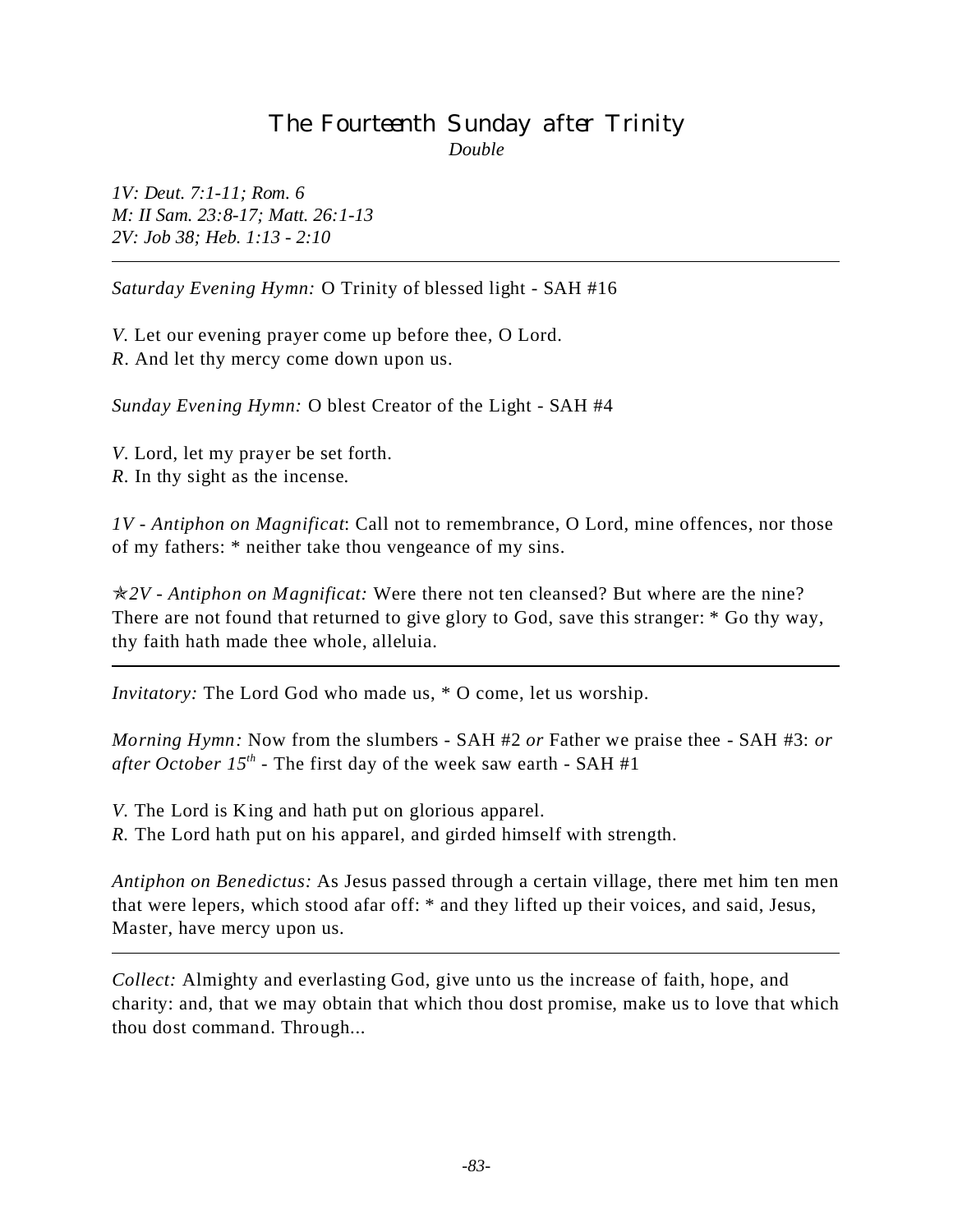## The Fifteenth Sunday after Trinity *Double*

*1V: Deut. 12:1-14; Rom. 10 M: I Kgs. 3:5-end; Matt. 10:2-16 2V: I Kgs. 20:28-end; Mark 9:33-end*

*Saturday Evening Hymn:* O Trinity of blessed light - SAH #16

*V.* Let our evening prayer come up before thee, O Lord. *R*. And let thy mercy come down upon us.

*Sunday Evening Hymn:* O blest Creator of the Light - SAH #4

*V.* Lord, let my prayer be set forth. *R.* In thy sight as the incense.

*1V - Antiphon on Magnificat*: Adonay, Lord God Almighty, great and wonderful, who hast given salvation by the hand of a woman, \* hear, we beseech thee, the prayers of thy servants.

p*2V - Antiphon on Magnificat:* Seek ye first the kingdom of God, and his righteousness: \* and all these things shall be added unto you, alleluia.

*Invitatory:* The Lord God who made us, \* O come, let us worship.

*Morning Hymn:* Now from the slumbers - SAH #2 *or* Father we praise thee - SAH #3: *or after October 15<sup>th</sup>* - The first day of the week saw earth - SAH #1

*V*. The Lord is King and hath put on glorious apparel.

*R.* The Lord hath put on his apparel, and girded himself with strength.

*Antiphon on Benedictus:* Be not therefore anxious, saying, What shall we eat? Or What shall we drink? \* for your heavenly Father knoweth that ye have need of all these things, alleluia.

*Collect:* Keep, we beseech thee, O Lord, thy Church with thy perpetual mercy: and, because the frailty of man without thee cannot but fall; keep us ever by thy help from all things hurtful, and lead us to all things profitable to salvation. Through...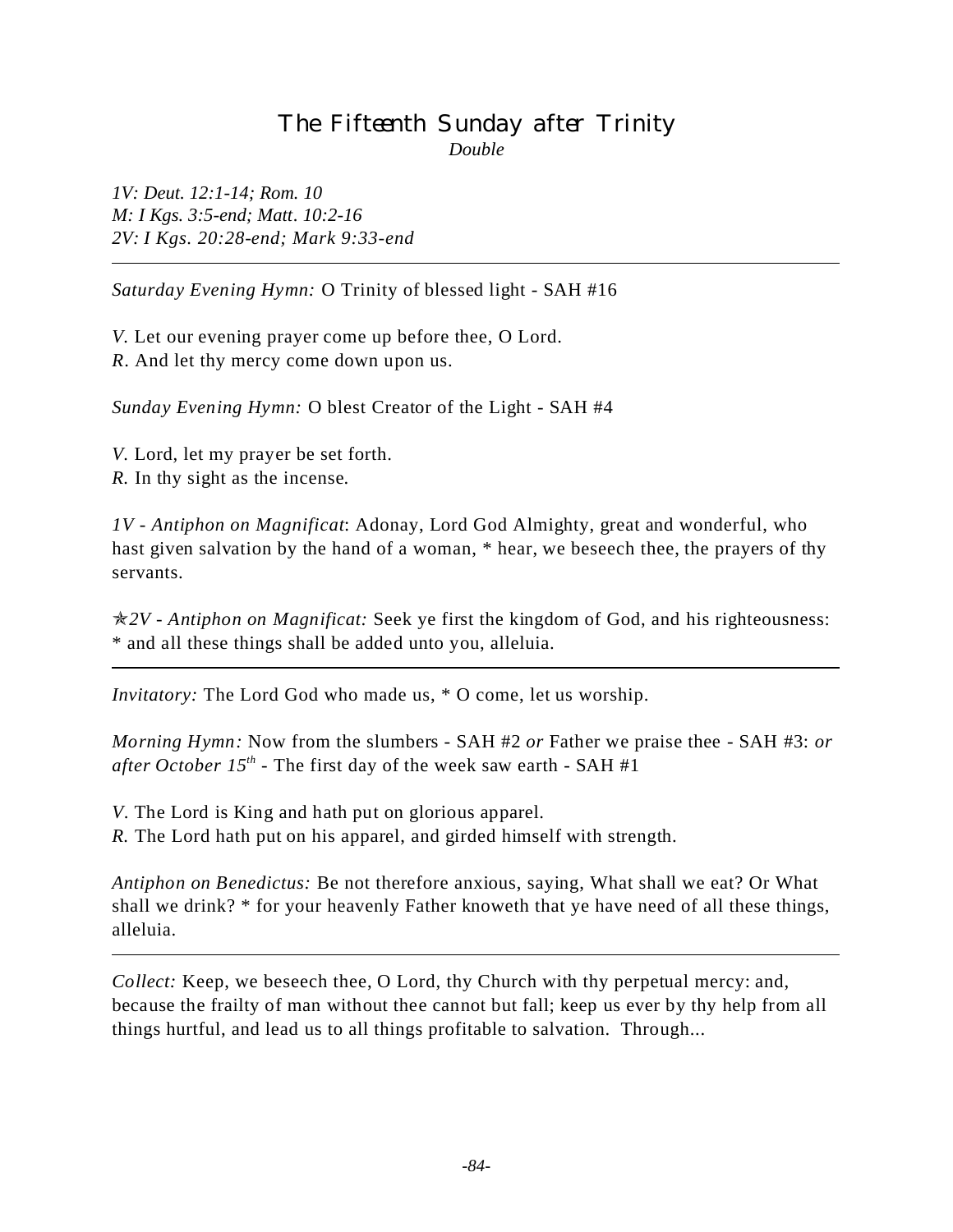# The Sixteenth Sunday after Trinity *Double*

*1V: Deut. 17:8-end; Rom. 16:1-5, 17-end M: Dan. 5:1-9, 13-30; Luke 12:13-21 2V: Gen. 32:24-30; Ephes. 6:10-20*

*Saturday Evening Hymn:* O Trinity of blessed light - SAH #16

*V.* Let our evening prayer come up before thee, O Lord. *R*. And let thy mercy come down upon us.

*Sunday Evening Hymn:* O blest Creator of the Light - SAH #4

*V.* Lord, let my prayer be set forth. *R.* In thy sight as the incense.

*1V - Antiphon on Magnificat*: O Lord, Lord, the King Almighty, for the whole world is in thy power: \* and there is no man that can gainsay thee.

p*2V - Antiphon on Magnificat:* And there came a fear on all men, and they glorified God, and said: \* That a great Prophet is risen up among us, and that God hath visited his people.

*Invitatory:* The Lord God who made us, \* O come, let us worship.

*Morning Hymn:* Now from the slumbers - SAH #2 *or* Father we praise thee - SAH #3: *or after October 15<sup>th</sup>* - The first day of the week saw earth - SAH #1

*V*. The Lord is King and hath put on glorious apparel. *R.* The Lord hath put on his apparel, and girded himself with strength.

*Antiphon on Benedictus:* Jesus went into a city called Nain; \* and behold, there was a dead man carried out, the only son of his mother.

*Collect:* O Lord, we beseech thee, let thy continual pity cleanse and defend thy Church: and, because it cannot continue in safety without thy succour; preserve it evermore by thy help and goodness. Through...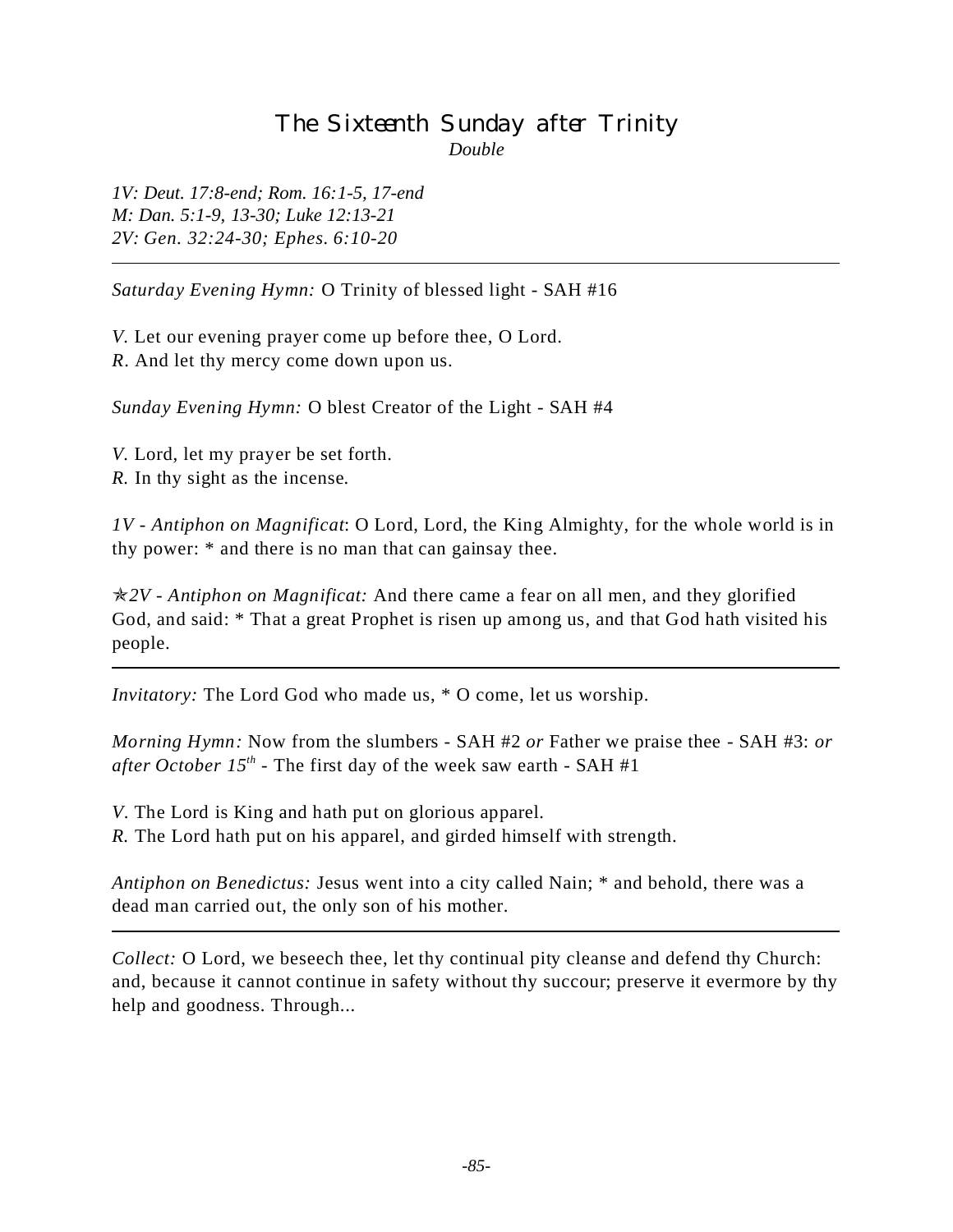## The Seventeenth Sunday after Trinity *Double*

*1V: Ezek. 47:1-12; Col. 4:2-end M: Dan. 6:1-23; Rom. 8:14-18, 21-end 2V: Ruth 2; John 8:1-11*

*Saturday Evening Hymn:* O Trinity of blessed light - SAH #16

*V.* Let our evening prayer come up before thee, O Lord. *R*. And let thy mercy come down upon us.

*Sunday Evening Hymn:* O blest Creator of the Light - SAH #4

*V.* Lord, let my prayer be set forth. *R.* In thy sight as the incense.

*1V - Antiphon on Magnificat*: The Lord open your heart in his law, and in his statutes, \* and send you peace.

p*2V - Antiphon on Magnificat:* When thou art bidden to a wedding, sit down in the lowest place; that he that bade thee may say unto thee, Friend, go up higher; \* then shalt thou have worship in the presence of them that sit at meat with thee, alleluia.

*Invitatory:* The Lord God who made us, \* O come, let us worship.

*Morning Hymn:* Now from the slumbers - SAH #2 *or* Father we praise thee - SAH #3: *or after October 15<sup>th</sup>* - The first day of the week saw earth - SAH #1

*V*. The Lord is King and hath put on glorious apparel. *R.* The Lord hath put on his apparel, and girded himself with strength.

*Antiphon on Benedictus:* And Jesus spake unto the lawyers and Pharisees, saying, Is it lawful to heal on the sabbath-day? \* And they held their peace; and he took him and healed him, and let him go.

*Collect:* Lord, we pray thee that thy grace may always *precede\** and follow us: and make us continually to be given to [all] good works. Through...

*\* The original is "prevent."*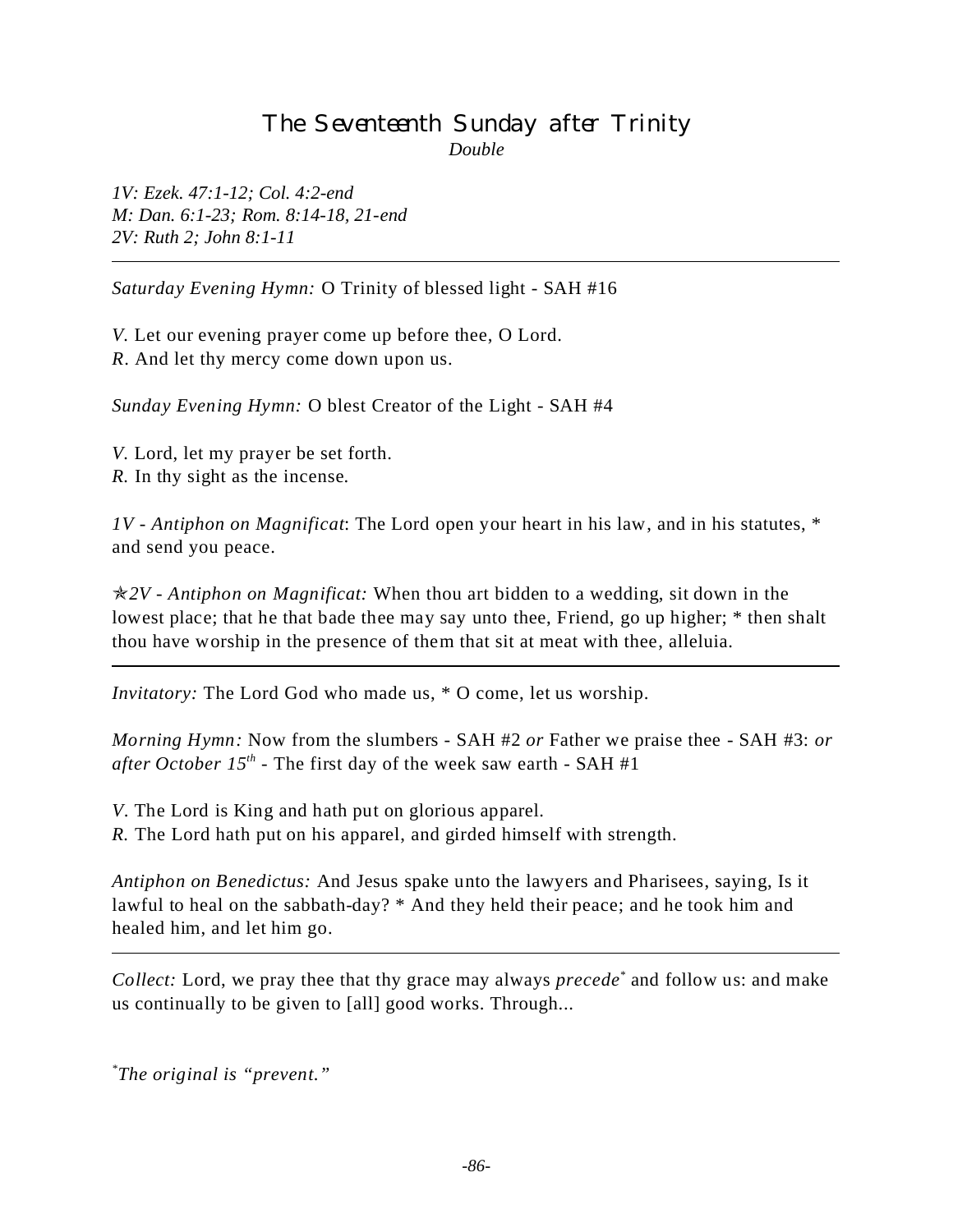#### The Eighteenth Sunday after Trinity *Double*

*1V: Lev. 26:1-12; Philemon M: Eccles. 12; Luke 2:41-end 2V: Exod. 34:27-end; I John 2:24 - 3:2*

*Saturday Evening Hymn:* O Trinity of blessed light - SAH #16

*V.* Let our evening prayer come up before thee, O Lord. *R*. And let thy mercy come down upon us.

*Sunday Evening Hymn:* O blest Creator of the Light - SAH #4

*V.* Lord, let my prayer be set forth. *R.* In thy sight as the incense.

*1V - Antiphon on Magnificat*: When the sun shone upon the shields of gold, \* the mountains glistered therewith.

p*2V - Antiphon on Magnificat:* What think ye of Christ? whose son is he? They say unto him, The son of David. \* Jesus saith unto them, How then doth David in spirit call him Lord, saying, The Lord said unto my Lord, Sit thou on my right hand?

*Invitatory:* The Lord God who made us, \* O come, let us worship.

*Morning Hymn:* Now from the slumbers - SAH #2 *or* Father we praise thee - SAH #3: *or after October 15<sup>th</sup>* - The first day of the week saw earth - SAH #1

*V*. The Lord is King and hath put on glorious apparel. *R.* The Lord hath put on his apparel, and girded himself with strength.

*Antiphon on Benedictus:* Master, which is the great commandment in the law? \* Jesus said unto him, Thou shalt love the Lord thy God with all thy heart, alleluia.

*Collect:* Lord, we beseech thee, grant thy people grace to withstand the temptations of the world, the flesh and the devil: and with pure hearts and minds to follow thee the only God. Through...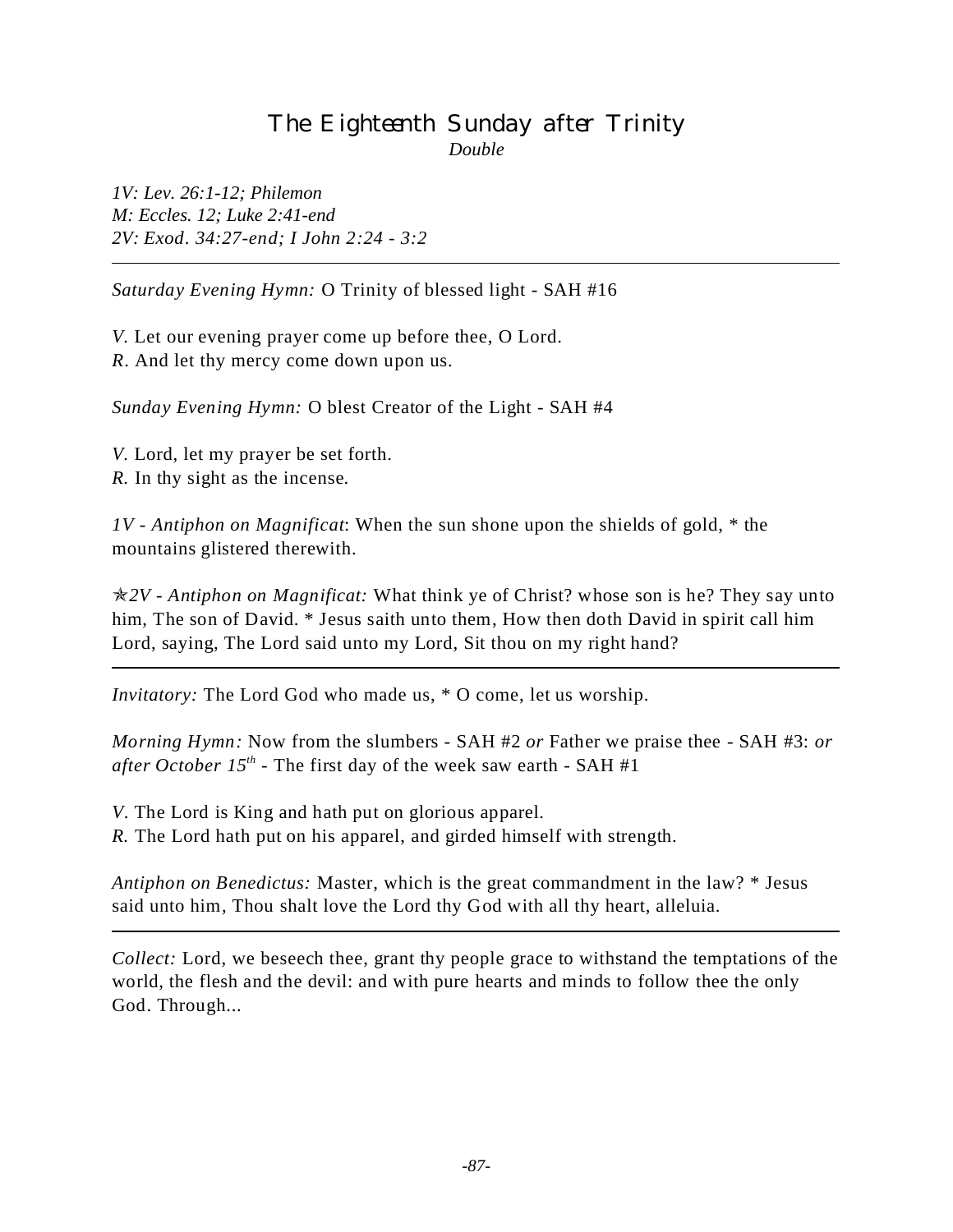## The Nineteenth Sunday after Trinity *Double*

*1V: Job 6; Phil. 4 M: II Kgs. 5; John 13:1-15 2V: Ecclus. 38:1-15; Matt. 8:5-13*

*Saturday Evening Hymn:* O Trinity of blessed light - SAH #16

*V.* Let our evening prayer come up before thee, O Lord. *R*. And let thy mercy come down upon us.

*Sunday Evening Hymn:* O blest Creator of the Light - SAH #4

*V.* Lord, let my prayer be set forth. *R.* In thy sight as the incense.

*1V - Antiphon on Magnificat*: All Israel made great lamentation for Judas, and mourned many days, saying: \* How is the valiant man fallen, that delivered Israel!

p*2V - Antiphon on Magnificat:* But when the multitude saw it, they marveled, and glorified God; \* who had given such power unto men.

*Invitatory:* The Lord God who made us, \* O come, let us worship.

*Morning Hymn:* Now from the slumbers - SAH #2 *or* Father we praise thee - SAH #3: *or after October 15<sup>th</sup>* - The first day of the week saw earth - SAH #1

*V*. The Lord is King and hath put on glorious apparel. *R.* The Lord hath put on his apparel, and girded himself with strength.

*Antiphon on Benedictus:* The Lord said unto the sick of the palsy, Son, be of good cheer, \* thy sins be forgiven thee. Alleluia.

*Collect:* O God, forasmuch as without thee we are not able to please thee: mercifully grant; that thy Holy Spirit may in all things direct and rule our hearts. Through...in the unity of the same Holy Spirit...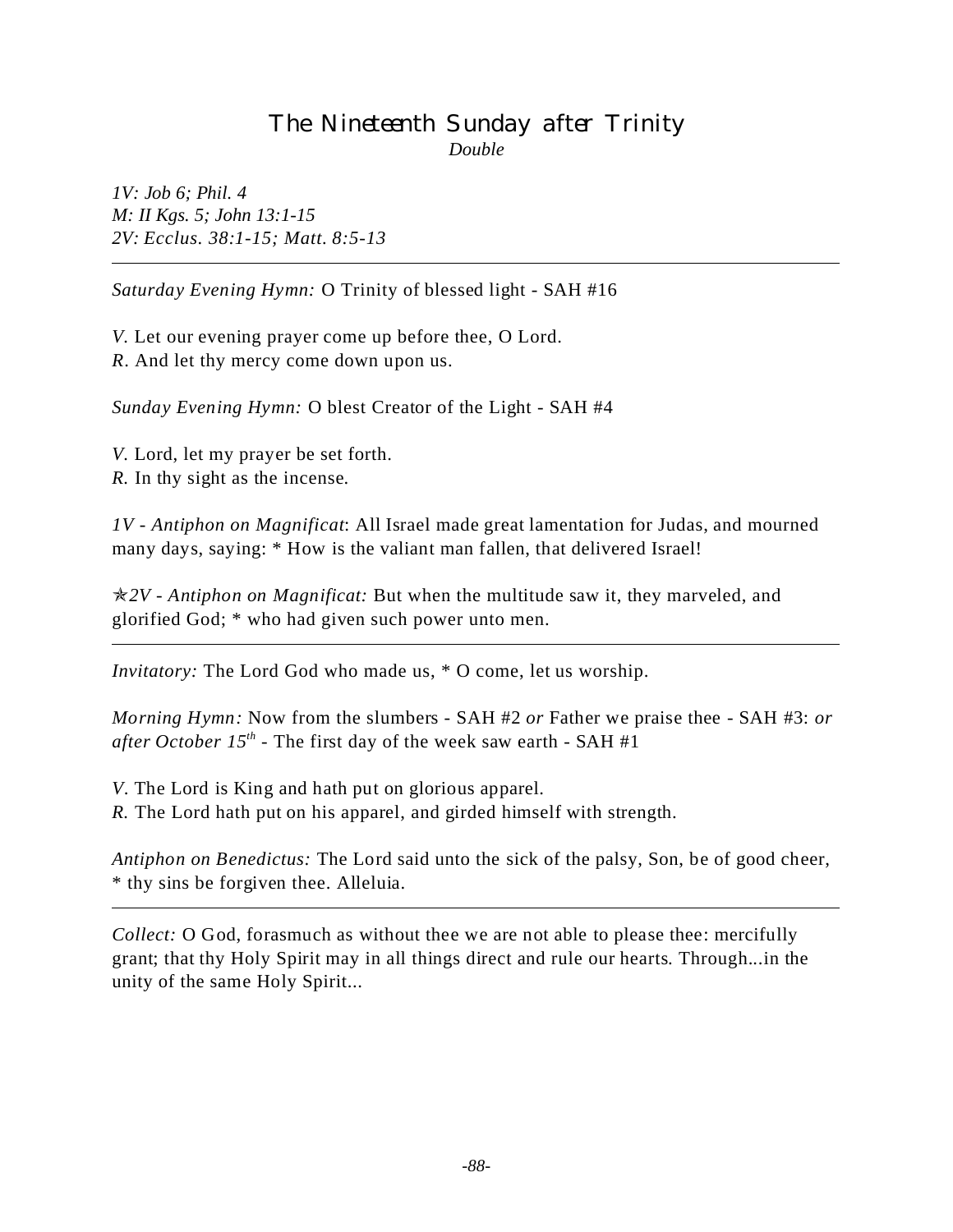# The Twentieth Sunday after Trinity *Double*

*1V: Job 16; I Tim. 6 M: II Kgs. 6:8-17; John 9:1-38 2V: Micah 4:1-7; James 3*

*Saturday Evening Hymn:* O Trinity of blessed light - SAH #16

*V.* Let our evening prayer come up before thee, O Lord. *R*. And let thy mercy come down upon us.

*Sunday Evening Hymn:* O blest Creator of the Light - SAH #4

*V.* Lord, let my prayer be set forth. *R.* In thy sight as the incense.

*1V - Antiphon on Magnificat*: Give peace, O Lord, in this our time: \* because there is none other that fighteth for us, but only thou, O God.

p*2V - Antiphon on Magnificat:* The wedding truly is ready, but they who were bidden were not worthy: \* go ye therefore into the highways and hedges, and as many as ye shall find, bid to the marriage, alleluia.

*Invitatory:* The Lord God who made us, \* O come, let us worship.

*Morning Hymn:* The first day of the week saw earth - SAH #1

*V*. The Lord is King and hath put on glorious apparel. *R.* The Lord hath put on his apparel, and girded himself with strength.

*Antiphon on Benedictus:* Tell them which are bidden, Behold, I have prepared my dinner; \* come unto the marriage, alleluia.

*Collect:* O almighty and most merciful God, of thy bountiful goodness keep us, we beseech thee, from all things that may hurt us: that we, being ready both in body and soul; may cheerfully accomplish those things that thou wouldest have done. Through...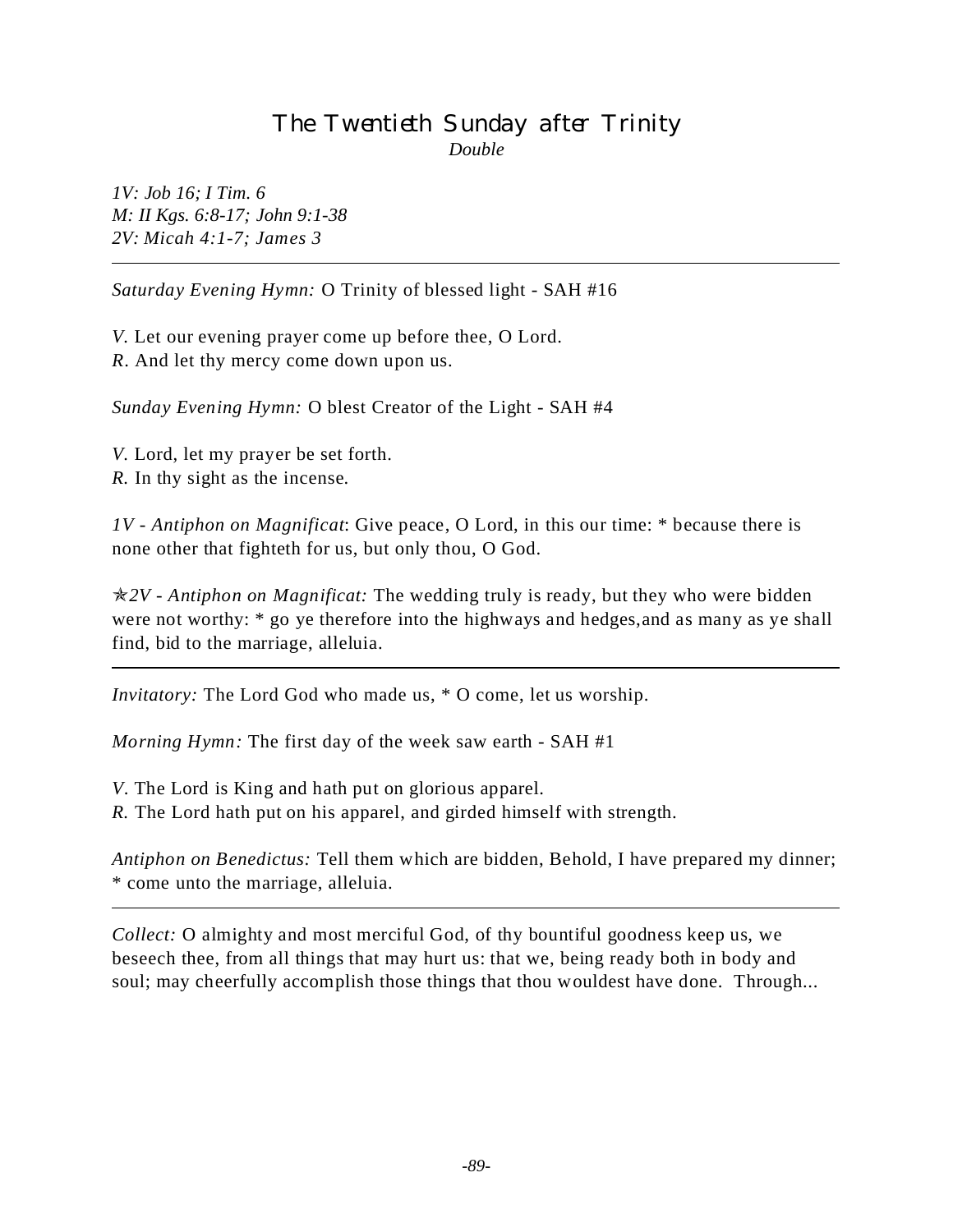# The Twenty- first Sunday after Trinity *Double*

*1V: Job 23:1 - 24:1; II Tim. 4 M: Wisdom 3:1-9; Rev. 21:1-7, 10-11a, 22-end 2V: I Kgs. 19:1-18; Matt. 11:16-end*

*Saturday Evening Hymn:* O Trinity of blessed light - SAH #16

*V.* Let our evening prayer come up before thee, O Lord. *R*. And let thy mercy come down upon us.

*Sunday Evening Hymn:* O blest Creator of the Light - SAH #4

*V.* Lord, let my prayer be set forth. *R.* In thy sight as the incense.

*1V - Antiphon on Magnificat*: I beheld the Lord, sitting upon a throne exceeding high: and all the earth was filled with his glory: \* and his train, even the skirts thereof, filled the temple.

p*2V - Antiphon on Magnificat:* So the father knew that it was at the same hour in the which Jesus said, Thy son liveth:  $*$  and himself believed, and his whole house.

*Invitatory:* The Lord God who made us, \* O come, let us worship.

*Morning Hymn:* The first day of the week saw earth - SAH #1

*V*. The Lord is King and hath put on glorious apparel.

*R.* The Lord hath put on his apparel, and girded himself with strength.

*Antiphon on Benedictus:* There was certain nobleman, whose son was sick at Capernaum: \* when he heard that Jesus was come out of Judaea into Galilee, he besought him that he would heal his son.

*Collect:* Grant, we beseech thee, merciful Lord, to thy faithful people pardon and peace; that they may be cleansed from all their sins and serve thee with a quiet mind. Through...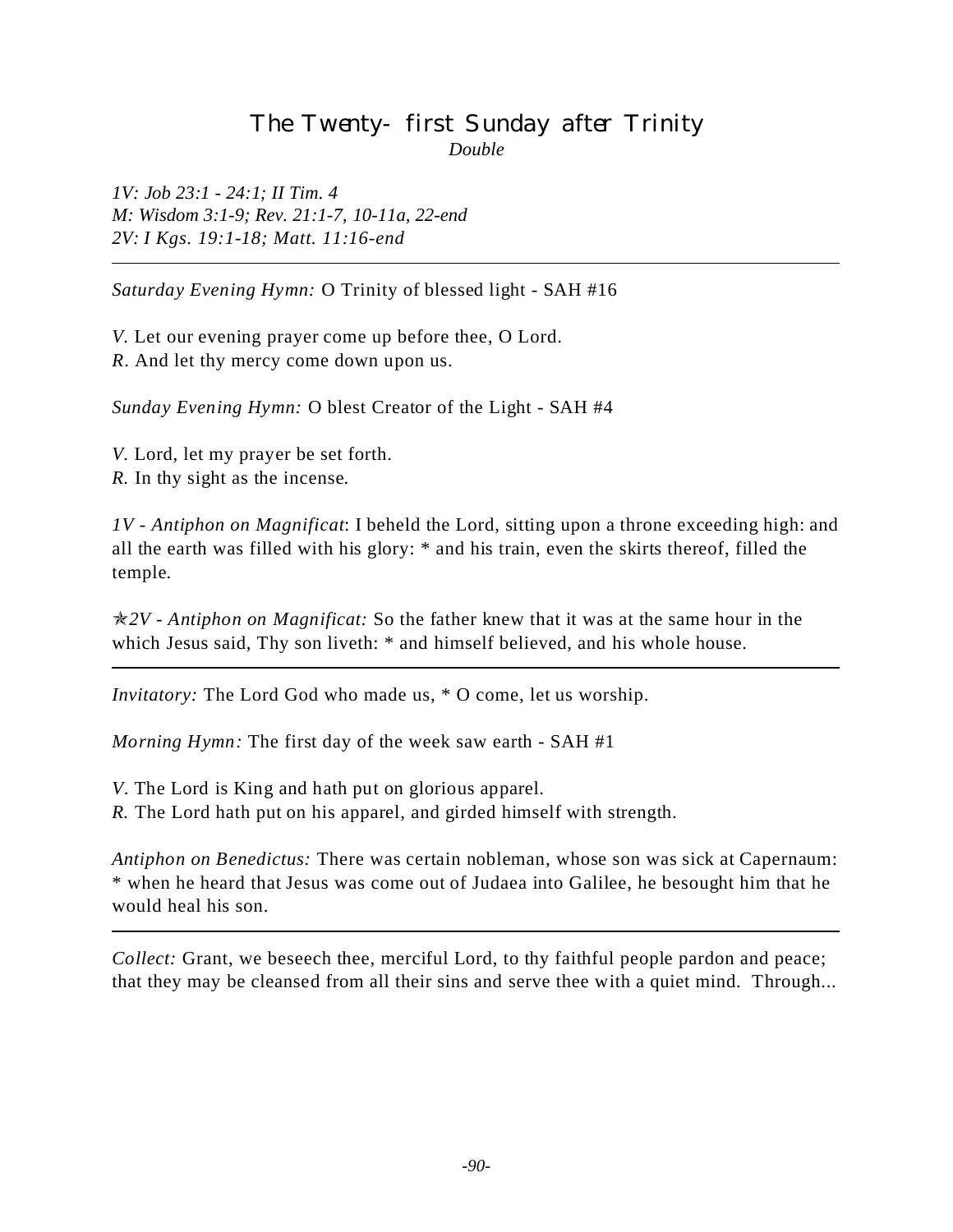## The Twenty-second Sunday after Trinity *Double*

*1V: Job 33; James 5 M: Ecclus. 44:1-14; Heb. 11:1-3, 17 - 12:2 2V: Isa. 1:1-20; Luke 5:36 - 6:10*

*Saturday Evening Hymn:* O Trinity of blessed light - SAH #16

*V.* Let our evening prayer come up before thee, O Lord. *R*. And let thy mercy come down upon us.

*Sunday Evening Hymn:* O blest Creator of the Light - SAH #4

*V.* Lord, let my prayer be set forth. *R.* In thy sight as the incense.

*1V - Antiphon on Magnificat*: See, O Lord, how doth the city sit solitary that was full of people: how is she become as a widow, she that was great among the nations: \* she hath none to comfort her, O God, but thou only.

p*2V - Antiphon on Magnificat:* Thou wicked servant, I forgave thee all that debt, because thou desiredst me: \* shouldest not thou also have had compassion on thy fellow servant, even as I had pity on thee, alleluia.

*Invitatory:* The Lord God who made us, \* O come, let us worship.

*Morning Hymn:* The first day of the week saw earth - SAH #1

*V*. The Lord is King and hath put on glorious apparel.

*R.* The Lord hath put on his apparel, and girded himself with strength.

*Antiphon on Benedictus:* And his lord commanded payment to be made: the servant therefore fell down and Worshiped him, saying, \* Lord, have patience with me, and I will pay thee all.

*Collect:* Lord, we beseech thee to keep thy household the Church in continual godliness: that through thy protection it may be free from all adversities, and devoutly given to serve thee in good works, to the glory of thy name. Through...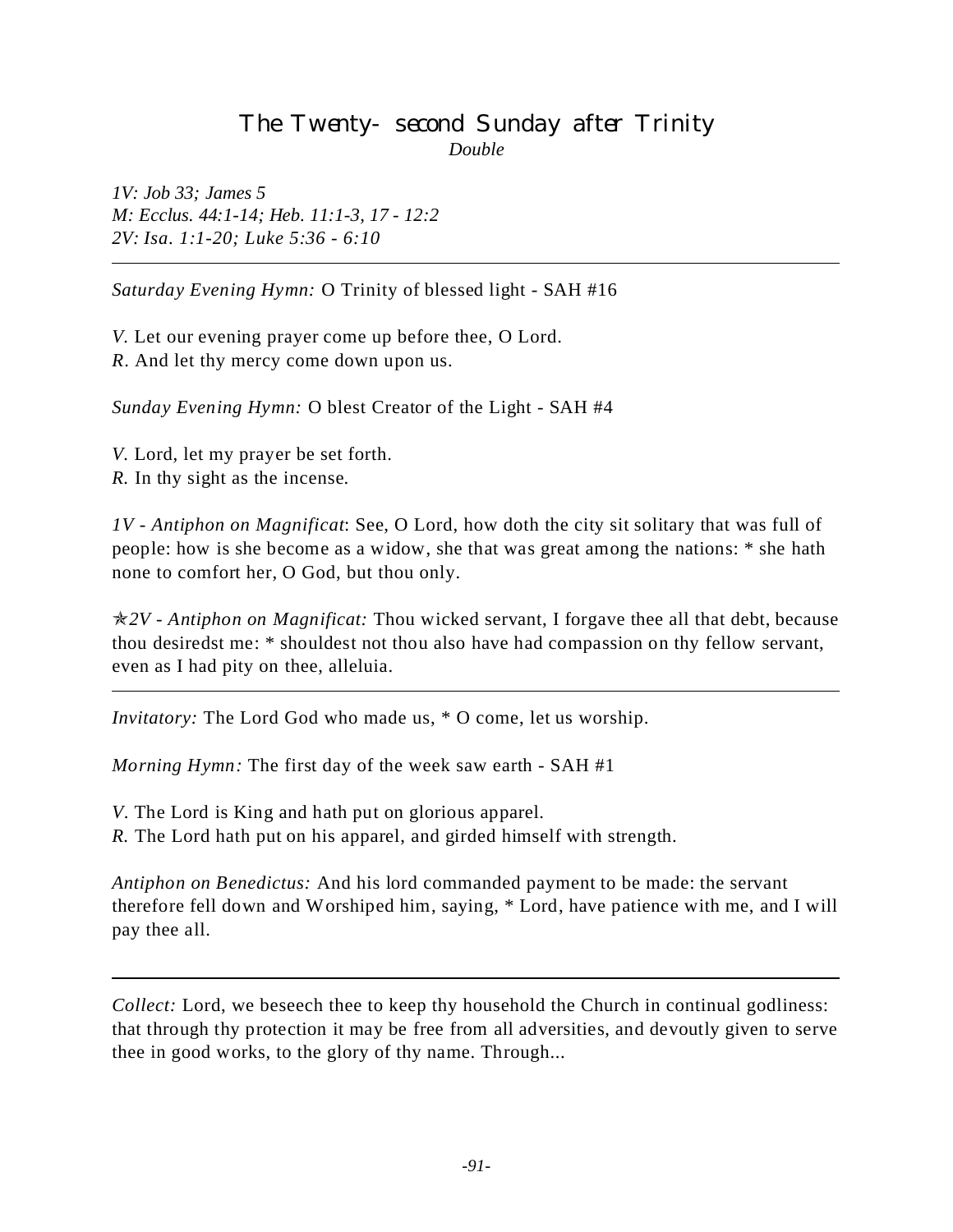#### The Twenty- third Sunday after Trinity *Double*

*1V: Job 42; I Peter 5 M: Job 1:1-21; II Cor. 11:18-30 2V: Exod. 33:7-19; Heb. 1:1-12*

*Saturday Evening Hymn:* O Trinity of blessed light - SAH #16

*V.* Let our evening prayer come up before thee, O Lord. *R*. And let thy mercy come down upon us.

*Sunday Evening Hymn:* O blest Creator of the Light - SAH #4

*V.* Lord, let my prayer be set forth. *R.* In thy sight as the incense.

*1V - Antiphon on Magnificat*: Encompass us, O Lord, with thine impregnable wall: \* and with the arms of thy power defend us alway, O our God.

p*2V - Antiphon on Magnificat:* Render therefore unto Caesar the things which are Caesar's: \* and unto God the things that are God's alleluia.

*Invitatory:* The Lord God who made us, \* O come, let us worship.

*Morning Hymn:* The first day of the week saw earth - SAH #1

*V*. The Lord is King and hath put on glorious apparel. *R.* The Lord hath put on his apparel, and girded himself with strength.

*Antiphon on Benedictus:* Master we know that thou art true, \* and teachest the way of God in truth, alleluia.

*Collect:* O God, our refuge and strength, who art the author of all godliness: be ready, we beseech thee, to hear the devout prayers of thy Church, and grant; that those things which we ask faithfully we may obtain effectually. Through...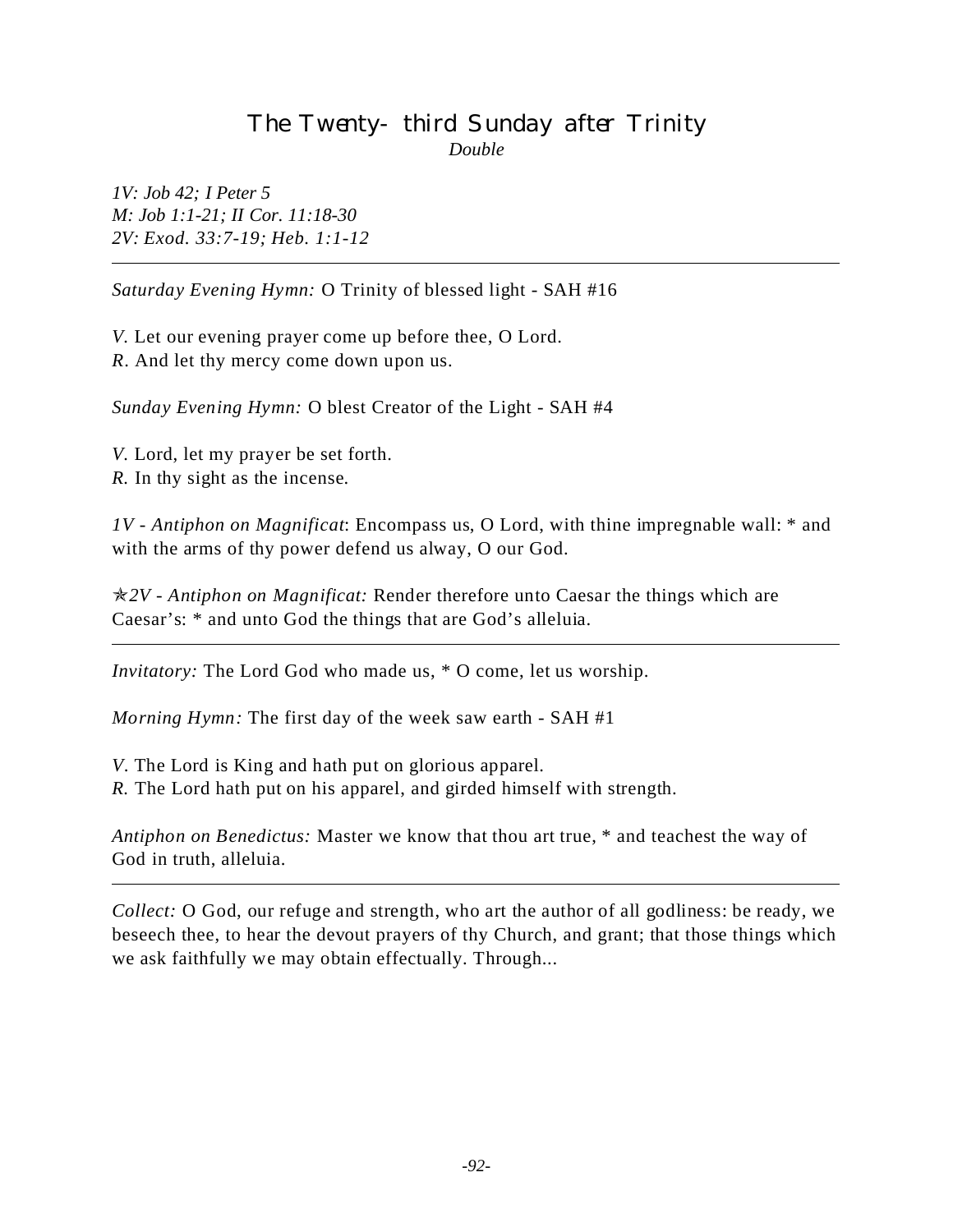# The Twenty-fourth Sunday after Trinity *Double*

*1V: Ecclus. 6:18-end; Heb. 7:1-17 M: Isa. 5:1-7; Luke 8:4-15 2V: I Sam. 28:7-20; Luke 16:19-end*

*Saturday Evening Hymn:* O Trinity of blessed light - SAH #16

*V.* Let our evening prayer come up before thee, O Lord. *R*. And let thy mercy come down upon us.

*Sunday Evening Hymn:* O blest Creator of the Light - SAH #4

*V.* Lord, let my prayer be set forth. *R.* In thy sight as the incense.

*1V - Antiphon on Magnificat*: Thou that upholdest the thrones on high, and beholdest the great deep, art the Lord, the King of kings, that weighest the mountains, in whose hand the earth is contained: \* hearken, O Lord, unto us in the midst of our groanings.

p*2V - Antiphon on Magnificat:* Daughter, be of good comfort, thy faith hath made thee whole:  $*$  and the woman was made whole from that very hour, alleluia.

*Invitatory:* The Lord God who made us, \* O come, let us worship.

*Morning Hymn:* The first day of the week saw earth - SAH #1

*V*. The Lord is King and hath put on glorious apparel.

*R.* The Lord hath put on his apparel, and girded himself with strength.

*Antiphon on Benedictus:* While Jesus spake these things unto John's disciples, behold, there came a certain ruler, and worshiped him, saying: \* My daughter is even now dead, but come and lay thy hand upon her, and she shall live, alleluia.

*Collect:* O Lord, we beseech thee, absolve thy people from their offences: that through thy bountiful goodness we may be delivered from the hands of all those sins, which by our frailty we have committed. Through...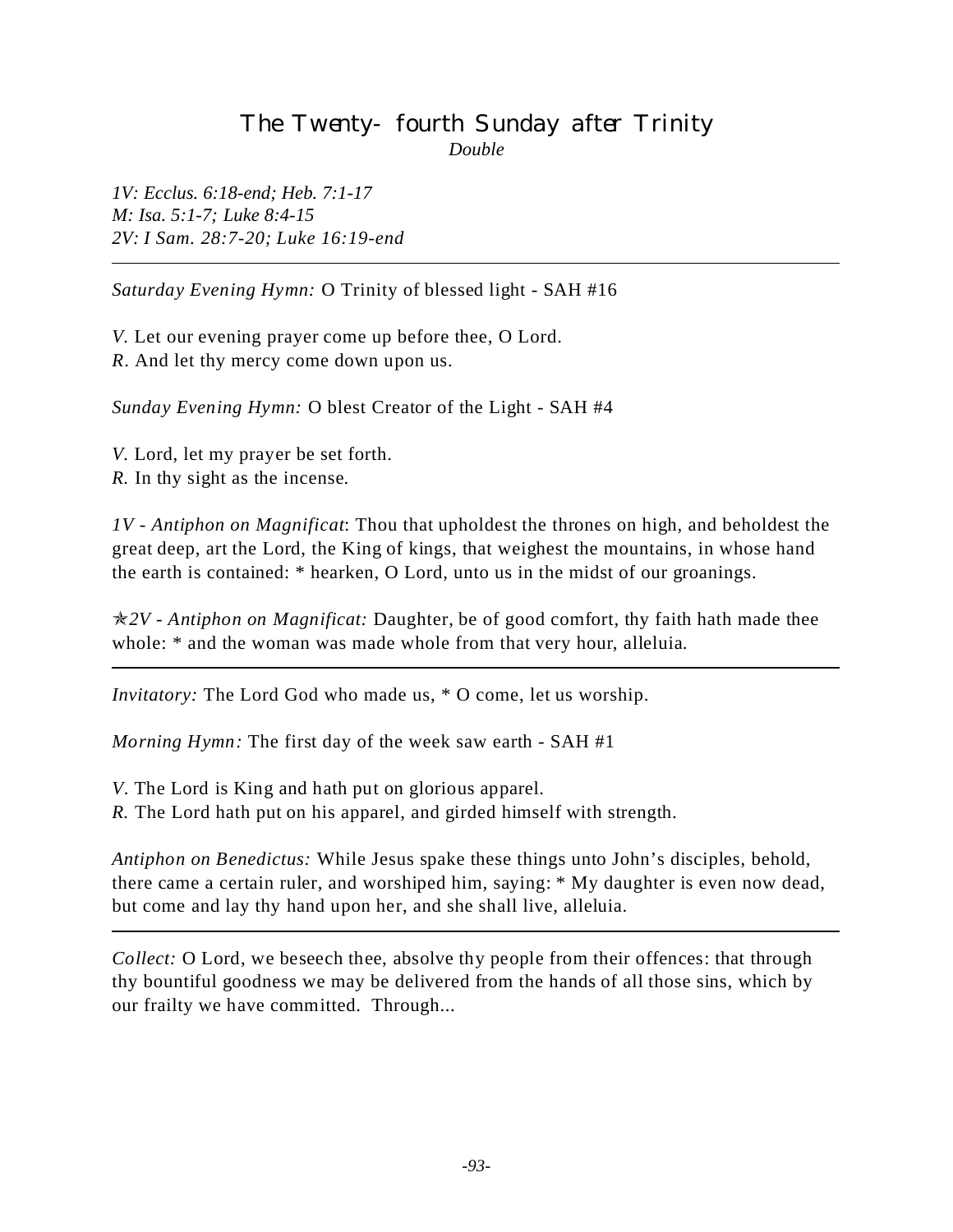#### The Twenty-fifth & Last Sunday after Trinity *Double*

*1V: see Ordo M: II Kgs. 19:14-36; Matt. 6:19-end 2V: Micah 6:1-8; James 1:12-end*

*Saturday Evening Hymn:* O Trinity of blessed light - SAH #16

*V.* Let our evening prayer come up before thee, O Lord. *R*. And let thy mercy come down upon us.

*Sunday Evening Hymn:* O blest Creator of the Light - SAH #4

*V.* Lord, let my prayer be set forth. *R.* In thy sight as the incense.

*1V - Antiphon on Magnificat*: We have waited for peace, O Lord, and it cometh not; we looked for blessings, and behold, disquiet: \* we know, O Lord, and confess our grievous offences: be not displeased at us forever, O God of Israel.

p*2V - Antiphon on Magnificat:* Then those men, when they had seen the miracle that Jesus did, said among themselves, \* This is of a truth that prophet that should come into the world.

*Invitatory:* The Lord God who made us, \* O come, let us worship.

*Morning Hymn:* The first day of the week saw earth - SAH #1

*V*. The Lord is King and hath put on glorious apparel.

*R.* The Lord hath put on his apparel, and girded himself with strength.

*Antiphon on Benedictus:* When Jesus then lifted up his eyes, and saw a great company come unto him, he saith unto Philip, Whence shall we buy bread, that these may eat? \* And this he said to prove him: for he himself knew what he would do.

*Collect:* Stir up, we beseech thee, O Lord, the wills of thy faithful people: that they, plenteously bringing forth the fruit of good works; may of thee be plenteously rewarded. Through...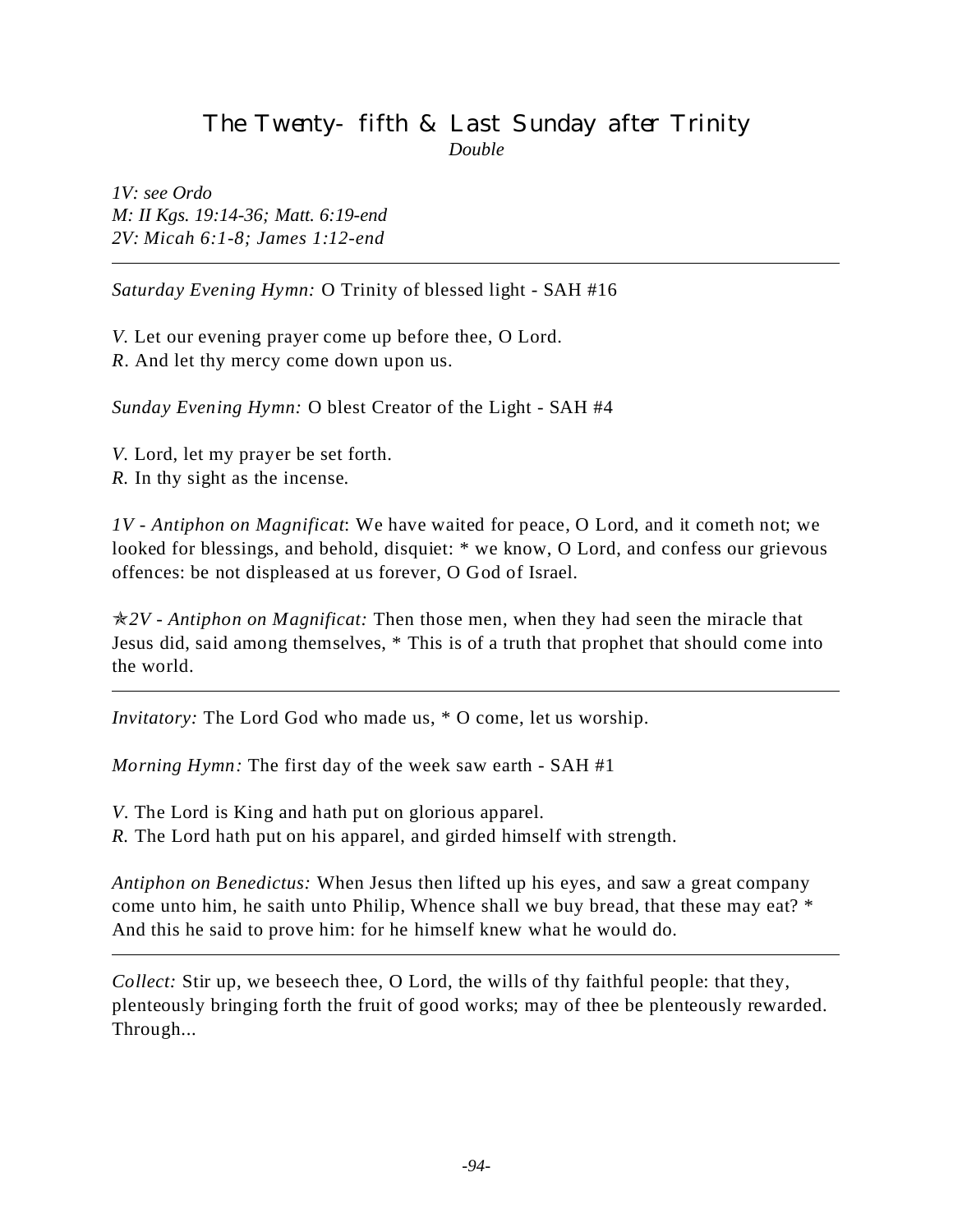#### St. Andrew the Apostle 1<sup>st</sup> century November 30 *Double of II class*

*1V: Isa. 49:1-13; I Cor. 4:1-16 M: Num. 10:29-end; John 1:29-42 2V: Isa. 55; John 12:20-36*

*Evening Hymn:* Now let the world with song rejoice - SAH #242

*V.* Their sound is gone out into all lands.

*R.* And their words into the ends of the world.

p*1V - Antiphon on Magnificat:* Jesus, walking by the sea of Galilee, saw Peter, and Andrew, his brother, and said unto them: \* Come ye after me, I will make you fishers of men: and straight-way, they forsook their nets, and the ship, and followed him.

*2V - Antiphon on Magnificat:* I count all things but loss, that I may know Christ, and the power of his resurrection, and the fellowship of his sufferings: \* being made conformable unto his dying.

*Invitatory:* The Lord, the King of Apostles: \* O come, let us worship.

*Morning Hymn:* The eternal gifts of Christ the King- SAH #246

*V*. They declared the work of God.

*R.* And wisely considered of his doing.

*Antiphon on Benedictus:* Vouchsafe to grant us a man so righteous: restore to us a man so holy:  $*$  slay not a man so dear to God, so gentle, so upright, meek, and virtuous.

*Collect:* We humbly beseech thee, O Lord: that as thou didst choose thy blessed Apostle Andrew to be a teacher and ruler of thy Church: so he may continually intercede for us in the sight of thy divine majesty. Through...

*Or, Collect:* Almighty God, who didst give such grace unto thy holy Apostle Saint Andrew, that he readily obeyed the calling of thy Son Jesus Christ, and followed him without delay: grant unto us all; that we, being called by thy holy Word, may forthwith give up ourselves obediently to fulfil thy holy commandments. Through the same...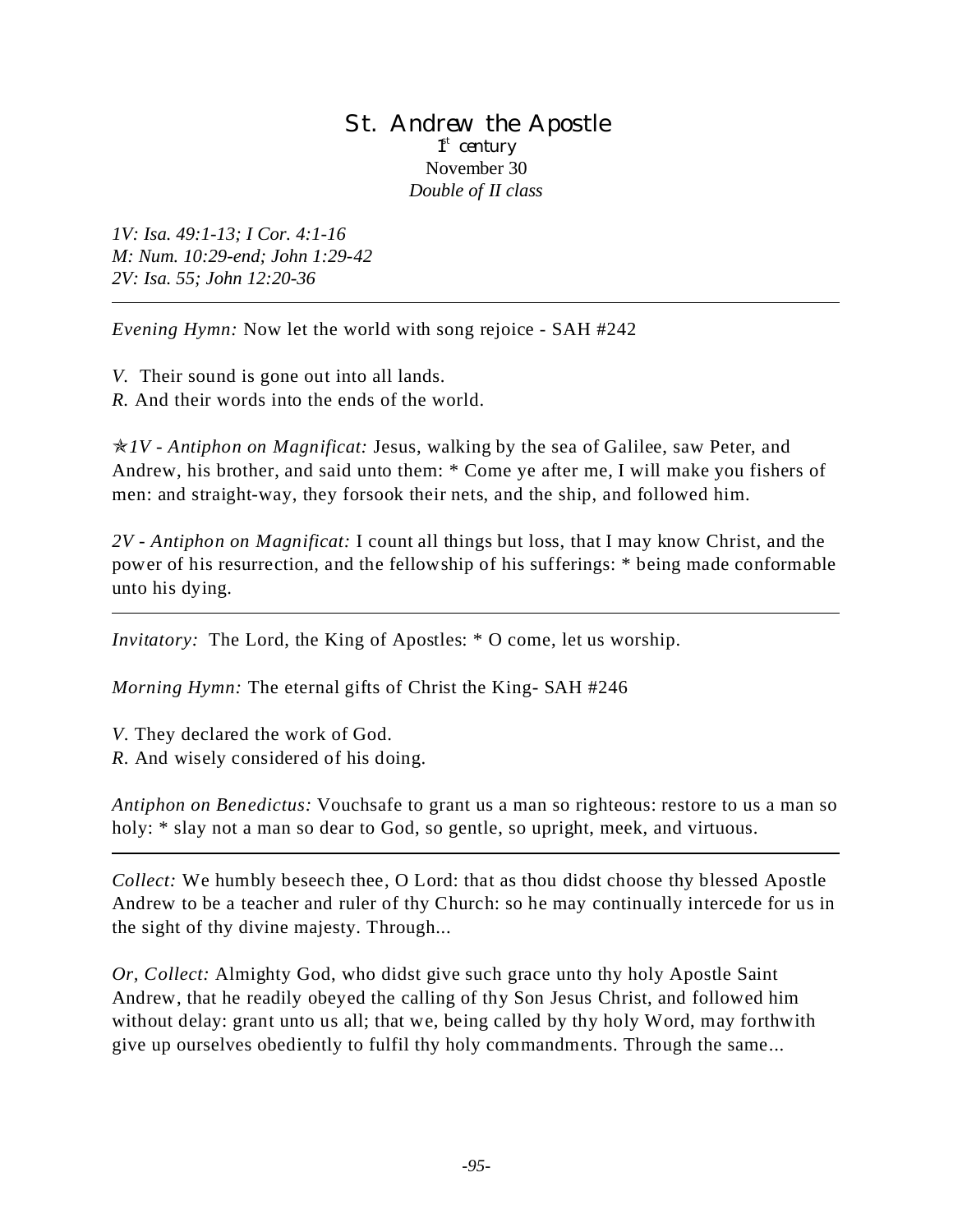#### St. Peter Chrysologus Bishop, Confessor & Doctor - c. 450AD December 4 *Double*

*Evening Hymn:* This the confessor - SAH #259

*V.* I have declared thy righteousness in the great congregation. *R.* Lo, I will not refrain my lips, O Lord, and that thou knowest.

p*1V - Antiphon on Magnificat:* Blessed is the man that considereth the ways of wisdom in his heart, and that goeth after her as one that traceth: \* by her he shall be covered from the heat, and shall dwell in her glory.

*2V - Antiphon on Magnificat:* They that be wise shall shine as the brightness of the firmament: \* and they that turn many to righteousness, as the stars for ever and ever.

*Invitatory:* The Fountain of wisdom, the word of God Most High, who hath given wisdom to them that love him: \* O come, let us worship.

*Morning Hymn:* Jesu the world's Redeemer - SAH #257

*V*. With my lips have I been telling of all the judgements of thy mouth.

*R.* I have had as great delight in the way of thy testimonies as in all manner of riches.

*Antiphon on Benedictus:* Blessed be the Name of God for ever and ever, for wisdom and might are his: \* I thank thee, O thou God of my fathers, who hast given us wisdom and might, in that thou hast revealed the deep and secret things.

*Collect:* O God, who didst send blessed Peter Chrysologus thy Doctor to guide thy people in the way of everlasting salvation: grant, we beseech thee; that as we have learned of him the doctrine of life on earth, so we may be found worthy to have him for our advocate in heaven. Through...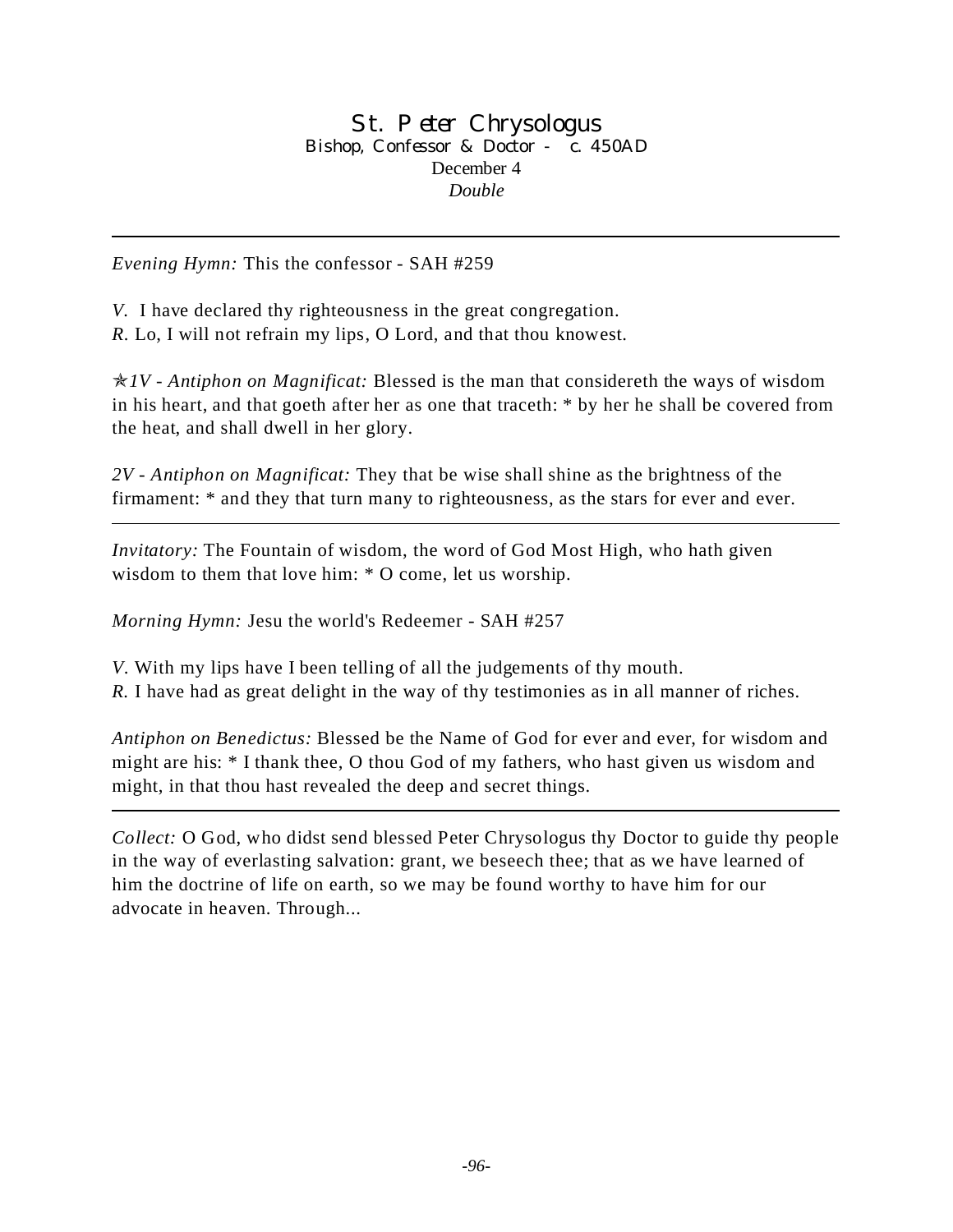St. Nicholas Bishop & Confessor - c. 342AD December 6 *Double of II class*

*Evening Hymn:* This the confessor - SAH #259

*V.* The Lord loved him and adorned him.

*R.* He clothed him with a robe of glory.

*1V - Antiphon on Magnificat:* He chose him out of all men living, to offer sacrifices unto the Lord: \* incense, and a sweet savor for his people.

*Note that First Vespers of St. Ambrose would normally be observed at this time, but should Second Vespers of St. Nicholas be called for:* p*2V - Antiphon on Magnificat:* Let thy priests, O Lord God, be clothed with salvation: \* turn not away the face of thine Anointed, remember the mercies of thy servant.

*Invitatory:* The Lord, the King of Confessors:  $*$  O come, let us worship.

*Morning Hymn:* Jesu the world's Redeemer - SAH #257

*V*. The Lord guided the righteous in right paths.

*R.* And showed him the kingdom of God.

*Antiphon on Benedictus:* Well done, thou good and faithful servant: \* because thou hast been faithful over a few things, I will make thee ruler over many things, saith the Lord.

*Collect.* O God, who didst adorn thy blessed Bishop Nicholas with power to work many and great miracles: grant, we beseech thee; that by his prayers we may be delivered from the fires of everlasting torment. Through...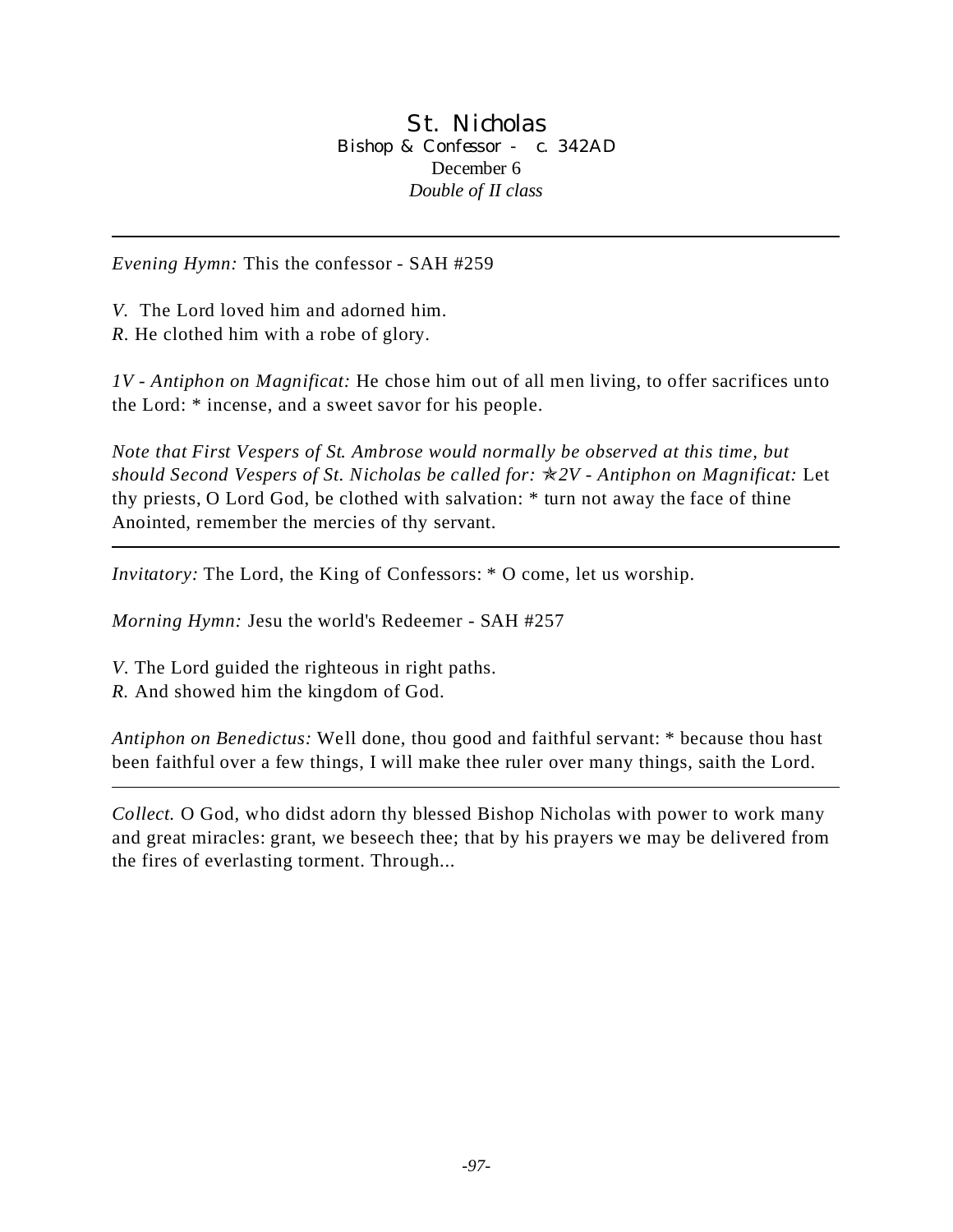*Evening Hymn:* This the confessor - SAH #259

*V.* I have declared thy righteousness in the great congregation. *R.* Lo, I will not refrain my lips, O Lord, and that thou knowest.

p*1V - Antiphon on Magnificat:* Blessed is the man that considereth the ways of wisdom in his heart, and that goeth after her as one that traceth: \* by her he shall be covered from the heat, and shall dwell in her glory.

*Note that First Vespers of the Conception of the Blessed Virgin Mary would normally be observed at this time, but should Second Vespers of St. Ambrose be called for: 2V - Antiphon on Magnificat:* They that be wise shall shine as the brightness of the firmament: \* and they that turn many to righteousness, as the stars for ever and ever.

*Invitatory:* The Fountain of wisdom, the word of God Most High, who hath given wisdom to them that love him: \* O come, let us worship.

*Morning Hymn:* Jesu the world's Redeemer - SAH #257

*V*. With my lips have I been telling of all the judgements of thy mouth. *R.* I have had as great delight in the way of thy testimonies as in all manner of riches.

*Antiphon on Benedictus:* Blessed be the Name of God for ever and ever, for wisdom and might are his: \* I thank thee, O thou God of my fathers, who hast given us wisdom and might, in that thou hast revealed the deep and secret things.

*Collect:* O God, who didst send blessed Ambrose thy Doctor to guide thy people in the way of everlasting salvation: grant, we beseech thee; that as we have learned of him the doctrine of life on earth, so we may be found worthy to have him for our advocate in heaven. Through...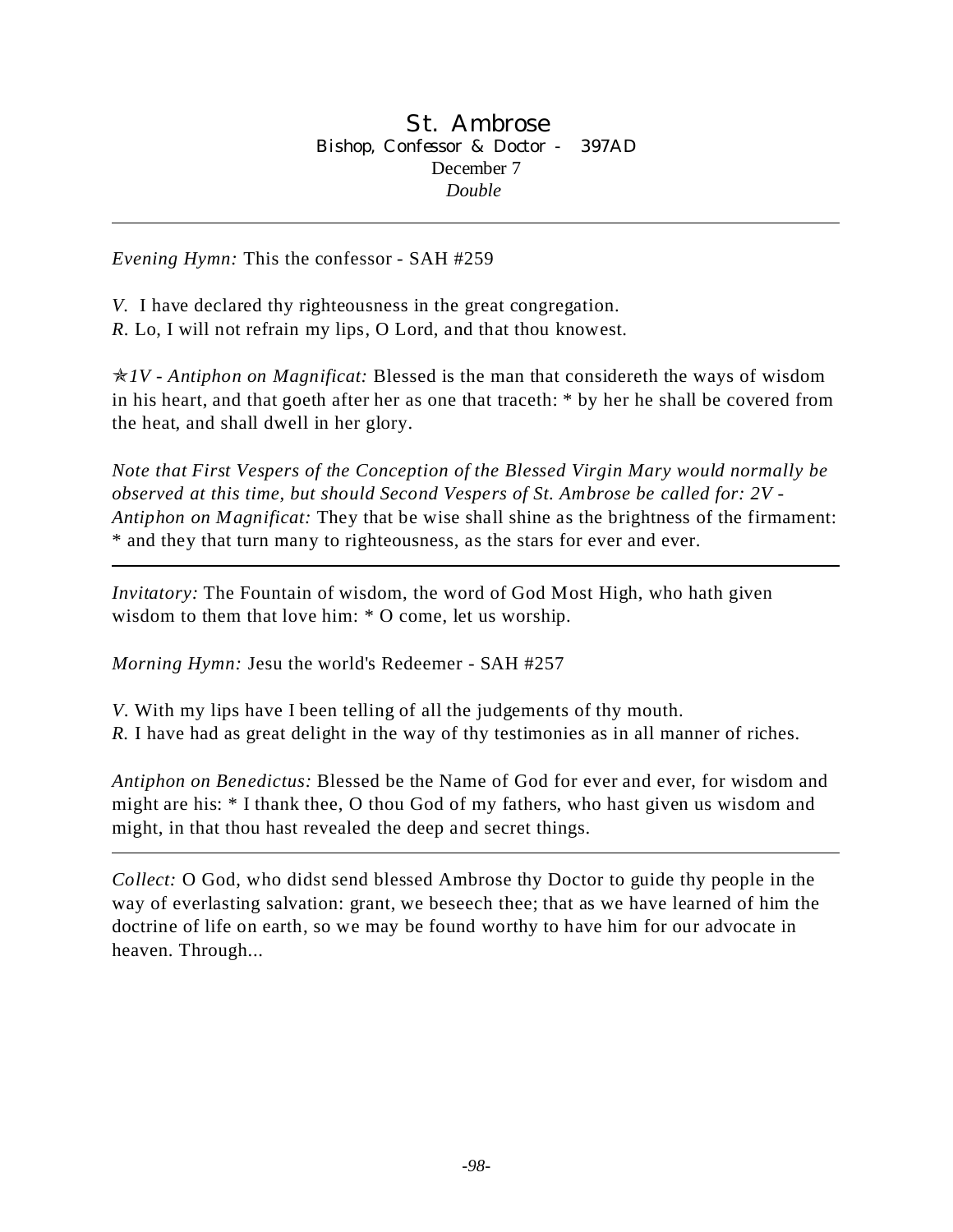## Conception of the Blessed Virgin Mary December 8 *Double of I class*

*1V: Gen. 3:1-15; Gal. 4:1-7 M: Micah 5:2-5; Matt. 1:20-23 2V: I Sam. 2:1-11; Heb. 2:9-18*

*Evening Hymn:* Blest guardian of all virgin souls - SAH #171 *or* Hail, O star that pointest - SAH #175

*V*. Today is the Conception of the Holy Virgin Mary. *R.* Whose glorious life illumineth all the Churches.

p*1V - Antiphon on Magnificat:* Thy Conception, O Virgin Mother of God, hath proclaimed joyful tidings unto all the world: \* for from thee arose the Sun of Righteousness, even Christ, our God; who, taking away the curse, hath bestowed a blessing, and despoiling death, hath given unto us life everlasting.

*2V - Antiphon on Magnificat:* All generations shall call me blessed: \* for God hath regarded his lowly handmaiden.

*Invitatory:* Let us keep holy day in honor of the Conception of the Virgin Mary who bore the Son of God: \* O come, let us worship.

*Morning Hymn:* Blest guardian of all virgin souls - SAH #171 *or* The Lord whom earth and sea - SAH #189

*V*. Today is the Conception of the Holy Virgin Mary. *R.* Whose glorious life illumineth all the Churches.

*Antiphon on Benedictus:* Today let us celebrate with duteous solemnity the Conception of God's most holy mother, the ever Virgin Mary: \* from whom the Son of the Highest went forth, alleluia.

*Collect.* O merciful God, hear the supplication of thy servants; that we who are gathered together to honor the conception of the Virgin Mother of God may through her prayers be delivered by thee from the perils which beset us. Through...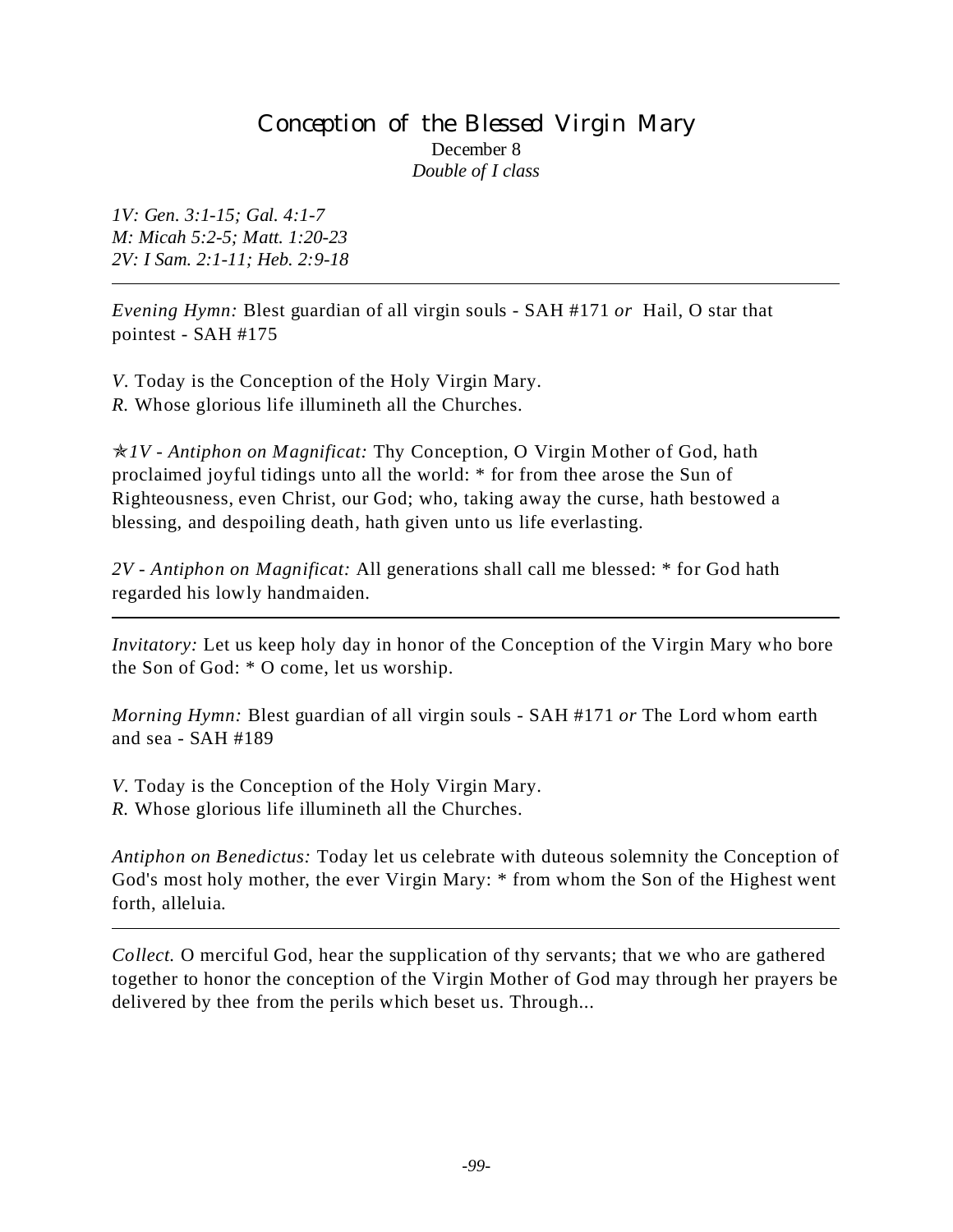## Psalm Prose for the Feast of the Conception of the Blessed Virgin Mary

*The following antiphons may be sung as needed before and after the Psalms of the Day, or before the psalms as a prose.*

*1.* Thou art all fair, O Mary; \* there is no stain of sin in thee.

2. Of thee, O Mary, thy Son was clothed in humanity, \* whose raiment was white as the light, whose face did shine as the sun.

*3.* Thou art the exaltation of Jerusalem, thou art the great glory of Israel, \* thou art the great rejoicing of our nation.

*4.* Blessed art thou, O Virgin Mary, of the Most High God, \* above all the women upon the earth.

*5.* Draw us, O pure Virgin, we will run after thee \* in the goodly fragrance of thine ointments.

*Antiphon on the Magnificat through the Octave, when not a feast day:* Today we honor the Branch which grew out of the root of Jesse; today we rejoice for Anna and Joachim conceived a child; \* today we celebrate the bruising of the head of that old serpent, called the devil, alleluia.

*Antiphon on the Benedictus through the Octave, when not a feast day:* The Lord God said unto the serpent, I will put enmity between thee and the woman, \* and between thy seed and her Seed, which Same shall bruise thy head, alleluia.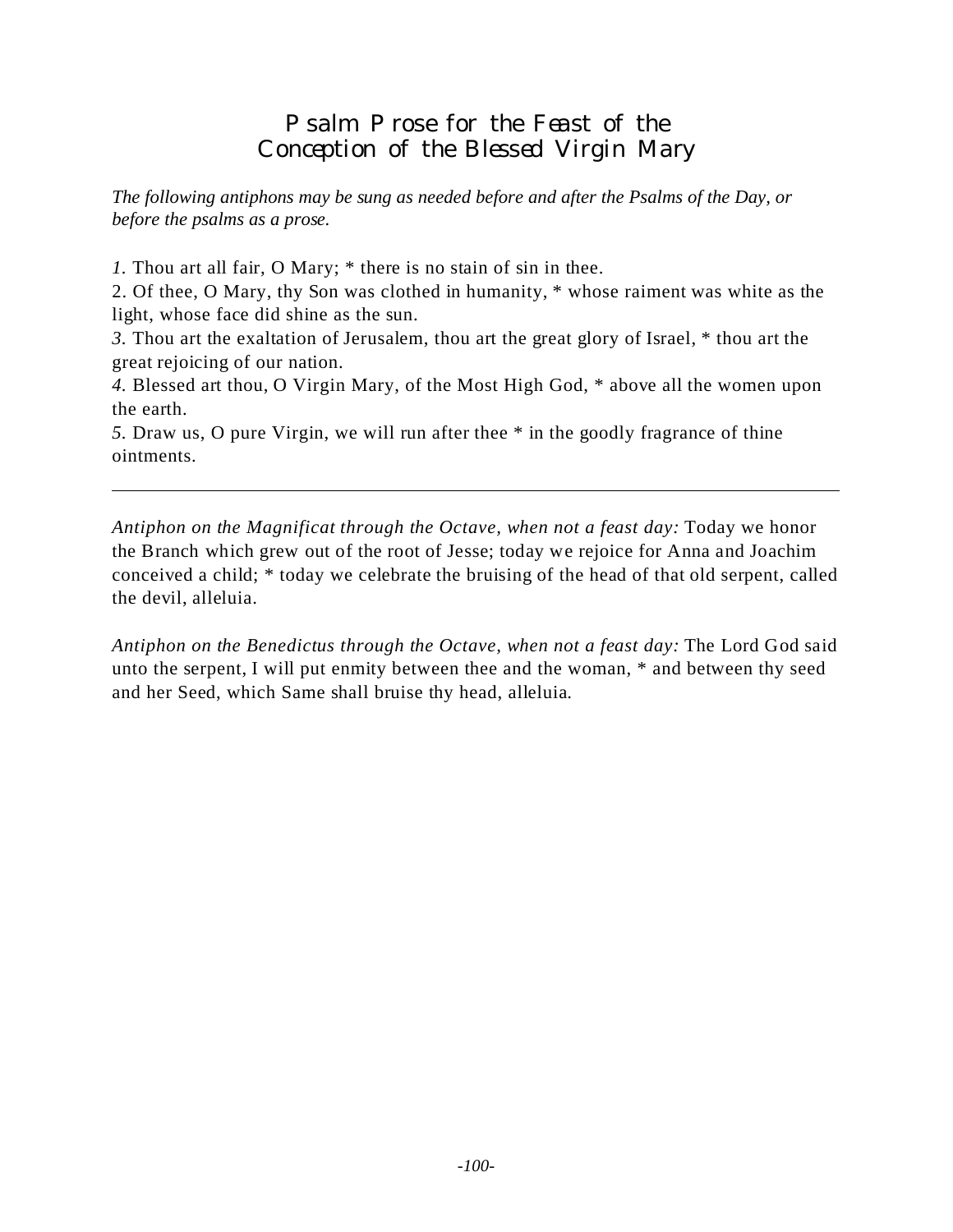#### St. Lucy Virgin & Martyr - 304AD December 13 *Double*

*Evening Hymn:* O Jesu, thou the virgin's crown - SAH #262

*V.* The Virgins that be her fellows shall bear her company.

*R*. And shall be brought unto thee.

p*1V - Antiphon on Magnificat:* The Kingdom of heaven is likened unto a net, cast into the sea, which gathered of every kind: \* which, when it was filled, they drew to land, and sat down upon the shore, and gathered the good into vessels, but cast the bad away.

*2V - Antiphon on Magnificat:* The kingdom of heaven is likened unto a merchant-man seeking goodly pearls: \* who, when he had found one pearl of great price, went and sold all that he had, and bought it.

*Invitatory*: The Lord, the King of Virgins, \* O come let us worship.

*Morning Hymn*: O Jesu, thou the virgin's crown - SAH #262

*V*. Full of grace are thy lips.

*R.* Because God hath blessed thee forever.

*Antiphon on Benedictus:* At the Bridegroom's coming, the wise virgin, being ready, \* went in with him to the marriage.

*Collect:* O God, who makest us glad with the yearly solemnity of blessed Lucy, thy Virgin and Martyr: grant, that as we do venerate her in our service, so we may follow the example of her godly conversation. Through...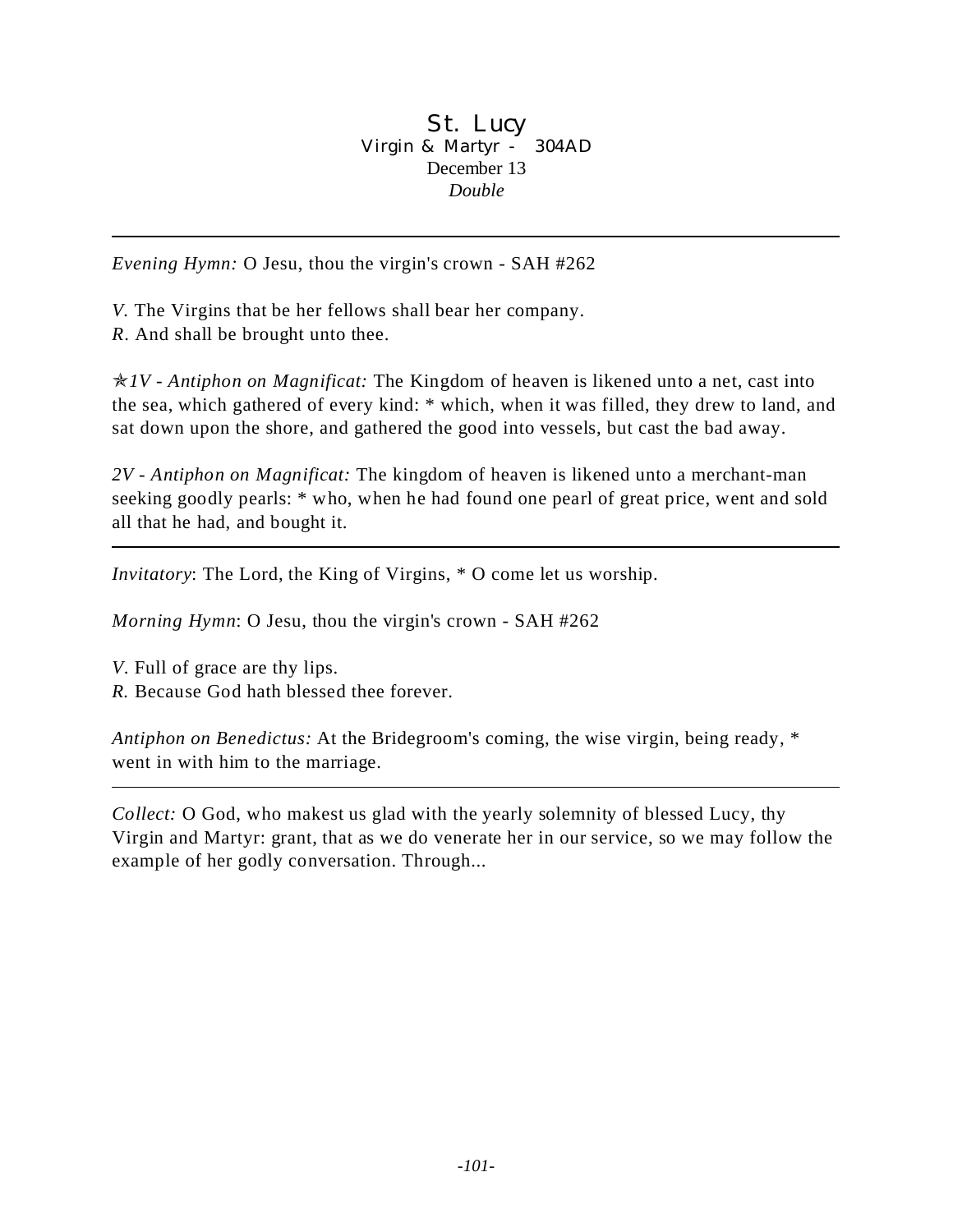#### St. Thomas the Apostle 1<sup>st</sup> century December 21 *Double of II class*

*1V: II Kgs. 6:8-23; John 11:1-16 M: II Kgs. 7; John 14:1-14 2V: Hab. 1:1-2:4; Mark 16:9-end*

*Evening Hymn:* Now let the world with song rejoice - SAH #242

*V.* Their sound is gone out into all lands. *R.* And their words into the ends of the world.

*1 & 2V - Antiphon on Magnificat:* O Thomas Didymus, to whom it was given to touch the risen Christ, and who now with him art evermore on high, \* we entreat thee to pray for us who suffer amidst the evils of this world, lest among the lost we receive the sentence of doom, when the Judge appeareth.

*See also the "O" Antiphons, p. 5.*

*Invitatory:* The Lord, the King of Apostles: \* O come, let us worship.

*Morning Hymn:* The eternal gifts of Christ the King - SAH #246

*V*. They declared the work of God. *R.* And wisely considered of his doing.

*Antiphon on Benedictus:* Thomas, because thou hast seen me, thou hast believed; \* blessed are they that have not seen, and yet have believed.

*Collect:* Grant to us, we beseech thee, O Lord, so to rejoice in the solemn festival of thy blessed Apostle Thomas: that we, being ever succoured by his advocacy; may steadfastly follow the example of his faith. Through...

*Or, Collect.* Almighty and everliving God, who for the more confirmation of the faith didst suffer thy holy Apostle Thomas to be doubtful in thy Son's resurrection: grant us so perfectly, and without all doubt to believe in thy Son Jesus Christ: that our faith in thy sight may never be reproved. Hear us, O Lord, through the same Jesus Christ: to whom, with thee and the Holy Ghost, be all honour and glory, now and for evermore. Amen.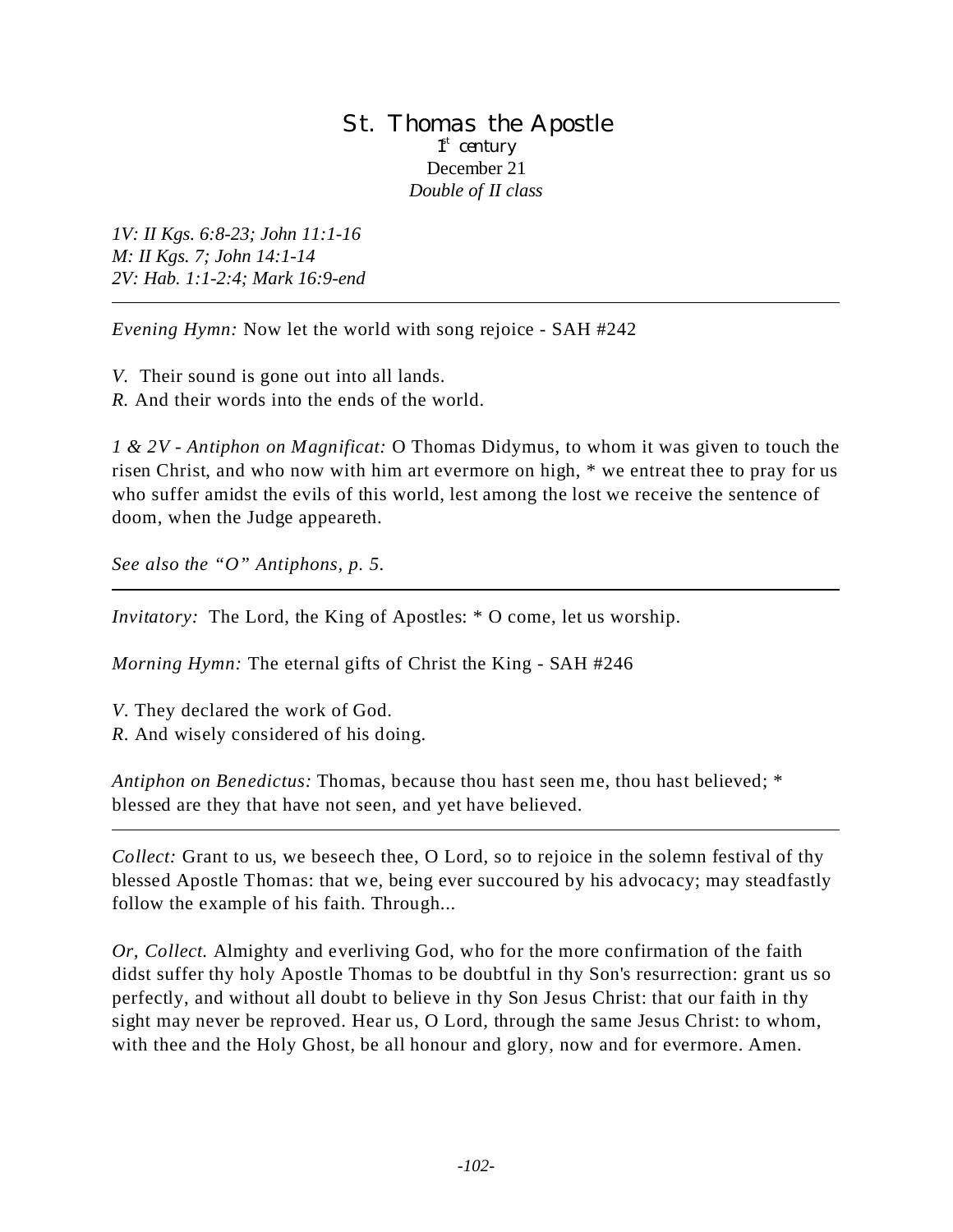#### St. Stephen the Proto-martyr 1<sup>st</sup> century December 26 *Double of II class*

*M: II Chron. 24:15-25; Acts 6 2V: Wisdom 4:7-15; Acts 7:59-8:8*

*Invitatory:* The new-born Christ, who as at this time gave the crown to blessed Stephen: \* O come, let us worship.

*Morning Hymn:* Saint of God, elect and precious - SAH #193 *or* O glorious king of martyr hosts - SAH #254

*V.* Devout men carried Stephen to his burial. *R.* And made great lamentation over him.

*Antiphon on Benedictus:* The ungodly ran upon him with one accord, and stoned him, to give him over unto death: \* but he right gladly endured the stones, that he might obtain a diadem of glory, alleluia.

*Evening Hymn:* Saint of God, elect and precious - SAH #193 *or* O God the soldiers crown - SAH #253

*V.* Stephen saw the heavens set open; he saw, and did enter in.

*R.* How blest is he to whom the doors of heaven are set open!

*Note that Second Vespers of Christmas would normally be observed at this time, but should First Vespers of St. Stephen be commemorated: 1V - Antiphon on Magnificat:* Stephen, full of faith and power, \* did great wonders and miracles among the people.

*2V - Antiphon on Magnificat:* The heavenly portals are unfolded to Christ's martyr, blessed Stephen, who of all the saintly throng is the first in order: \* and therefore he reigneth triumphant, crowned in heaven, alleluia.

*Collect:* Grant us, we beseech thee, O Lord, so to imitate that which we honour: that we may learn to love also our enemies; forasmuch as we celebrate the birthday of him who prayed even for his persecutors to our Lord Jesus Christ thy Son: Who liveth...

*Or, Collect.* Grant, O Lord, that, in all our sufferings here upon earth for the testimony of thy truth, we may steadfastly look up to heaven, and by faith behold the glory that shall be revealed; and, being filled with the Holy Ghost, may learn to love and bless our persecutors by the example of thy first Martyr Saint Stephen; who prayed for his murderers to thee, O blessed Jesus: Who standest at the right hand of God to succour all those that suffer for thee, our only Mediator and Advocate. Amen.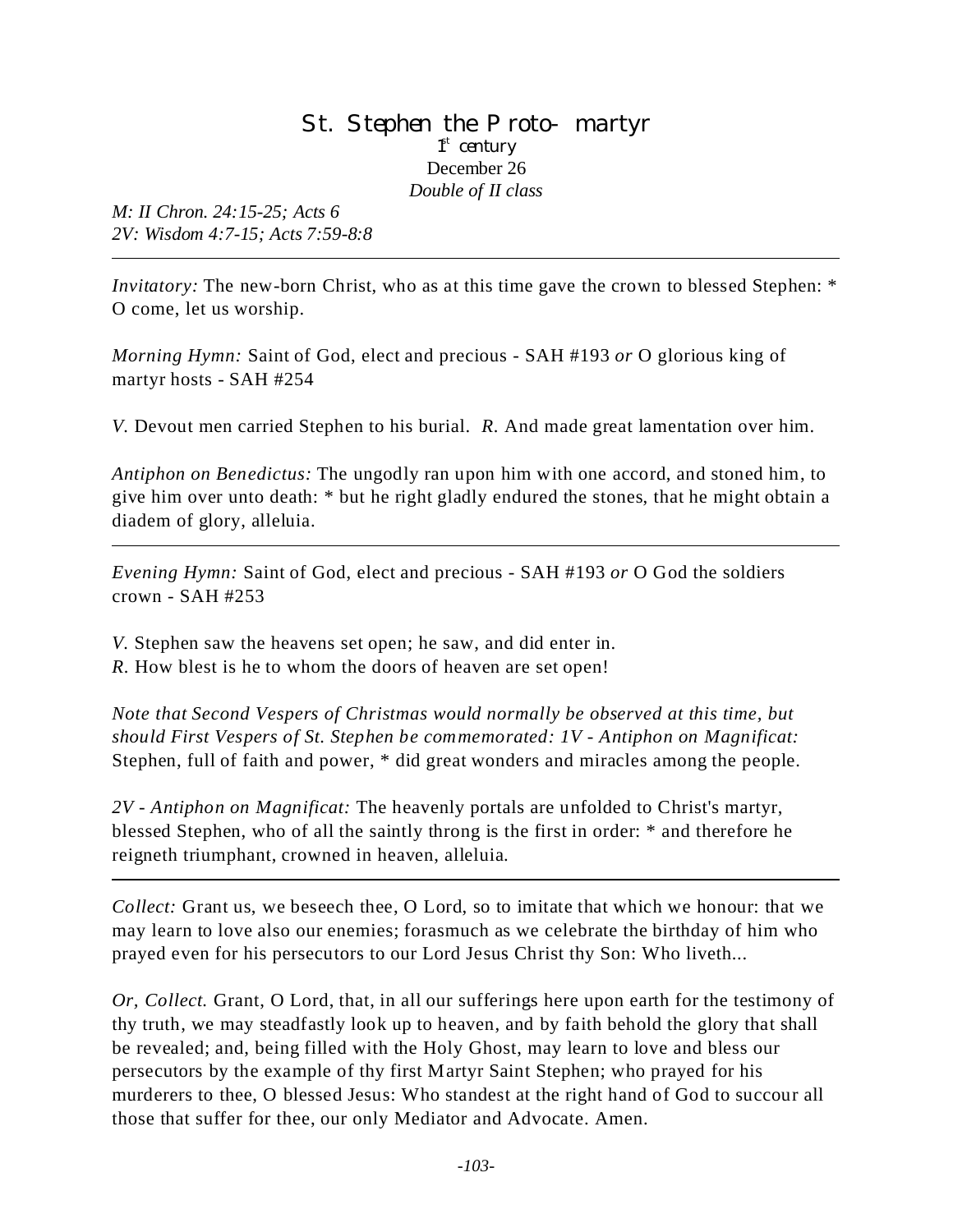## St. John, Apostle & Evangelist December 27 *Double of II class*

*M: Exod. 33:7-end; John 13:20-35 2V: Isa. 6:1-8; Rev. 4*

*Invitatory:* The Lord, the King of Apostles and Master of Evangelists: \* O come, let us worship.

*Morning Hymn:* The Lord on Sinai's trembling height - SAH #249

*V*. This is that disciple which testifieth of these things.

*R.* And we know that his testimony is true.

*Antiphon on Benedictus:* This is the same John, which leaned on Jesus' bosom at supper: \* the blessed Apostle, unto whom were revealed the secrets of heaven.

*Evening Hymn:* This scribe and herald - SAH #250

*V.* Right worthy of honor is the blessed Apostle John.

*R.* Who leaned on the Lord's bosom at the Last Supper.

*Note that Second Vespers of St. Stephen would normally be observed at this time, but should First Vespers of St. John be called for: 1V - This is the same John, which leaned* on Jesus' bosom at supper: \* the blessed Apostle, unto whom were revealed the secrets of heaven.

*2V - Antiphon on Magnificat:* In the midst of the congregation he opened his mouth; and the Lord filled him with the spirit of wisdom and understanding: \* in a robe of glory he arrayed him, alleluia, alleluia, alleluia.

*Collect:* Merciful Lord, cast thy bright beams of light upon thy Church; that it, being lightened by the doctrine of thy blessed Apostle and Evangelist John, may attain to thy everlasting gifts. Through...

*Or, Collect.* Merciful Lord, we beseech thee to cast thy bright beams of light upon thy Church; that it, being enlightened by the doctrine of thy blessed Apostle and Evangelist Saint John, may so walk in the light of thy truth, that it may at length attain to the light of everlasting life. Through...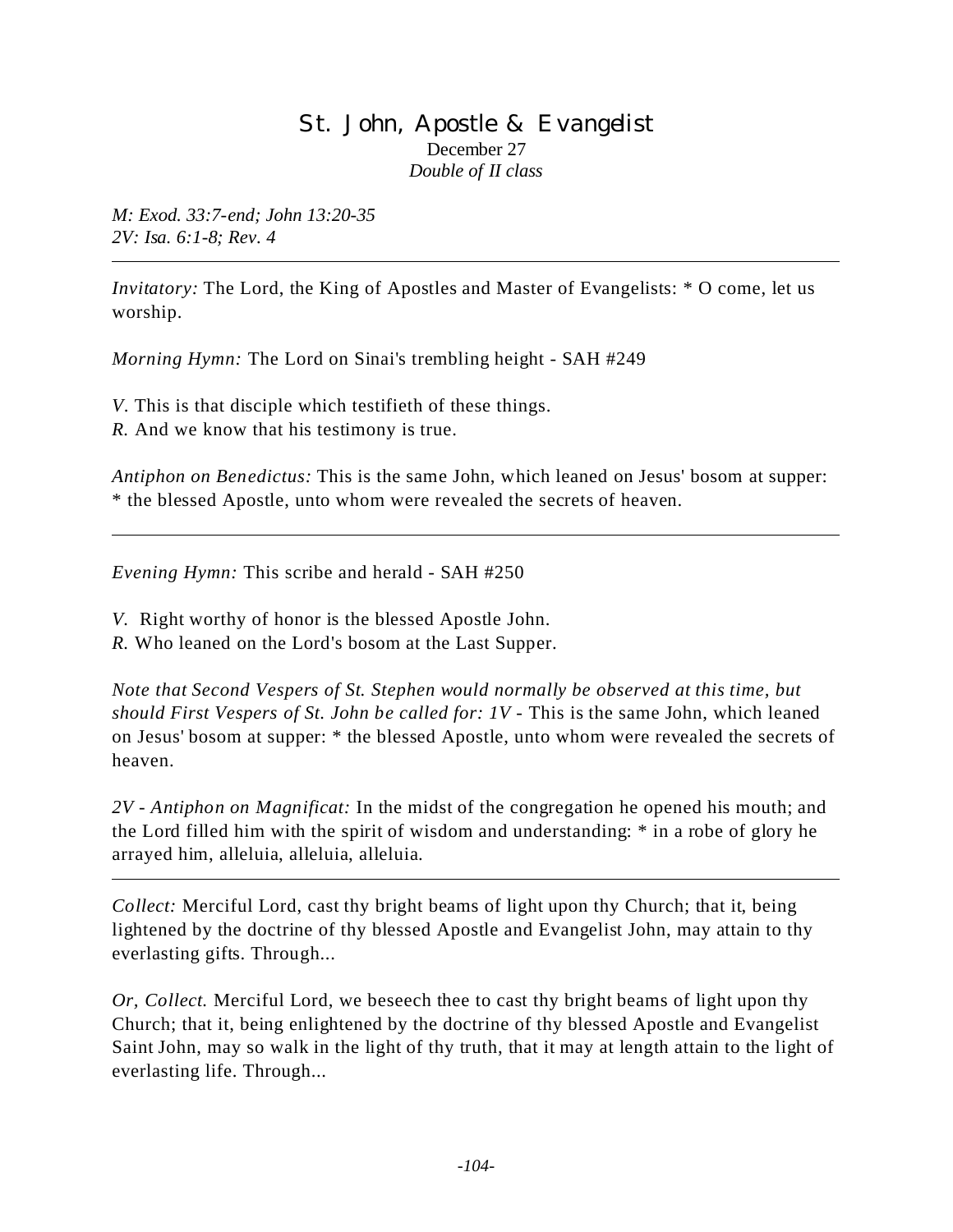#### The Holy Innocents 1<sup>st</sup> century December 28 *Double of II class*

*M: Jer. 31:1-17; Matt. 18:1-14 2V: II Chron. 22:8-end; Mark 10:13-27*

*Invitatory:* The Lord, the King of Martyrs: \* O come, let us worship.

*Morning Hymn:* O glorious king of martyr hosts - SAH #254 (*see also* "The hymn for conquering martyrs" - SAH #194)

*V*. Herod was exceeding wroth and slew many children.

*R.* In Bethlehem of Judea, the city of David.

*Antiphon on Benedictus:* Many innocent children were slain in Christ's behalf; the very sucklings were put to death by a ruthless tyrant; \* pure and unspotted, they follow the Lamb himself, and say without ceasing, Glory be to thee, O Lord.

*Evening Hymn:* O God the soldiers crown and guard- SAH #253 (*see also* "The hymn for conquering martyrs" - SAH #194)

*V*. Herod was exceeding wroth and slew many children.

*R.* In Bethlehem of Judea, the city of David.

*Note that Second Vespers of St. John would normally be observed at this time, but should First Vespers of the Holy Innocents be called for: 1V - These are pure and holy virgins;* \* and they follow the Lamb whithersoever he goeth.

*2V - Antiphon on Magnificat:* I Looked, and lo, a Lamb stood on the mount Sion, \* and with him an hundred and forty and four thousand, having his Name, and the Name of his Father, written upon their foreheads.

*Collect:* O God, whose praise this day the Innocents thy Martyrs confessed not in speaking but in dying: mortify and kill all vices in us; that in our conversation our life may express thy faith, which with our tongues we do shew forth. Through...

*Or, Collect.* O Almighty God, who out of the mouths of babes and sucklings hast ordained strength, and madest infants to glorify thee by their deaths: mortify and kill all vices in us; and so strengthen us by thy grace, that by the innocency of our lives, and constancy of our faith even unto death, we may glorify thy holy name. Through...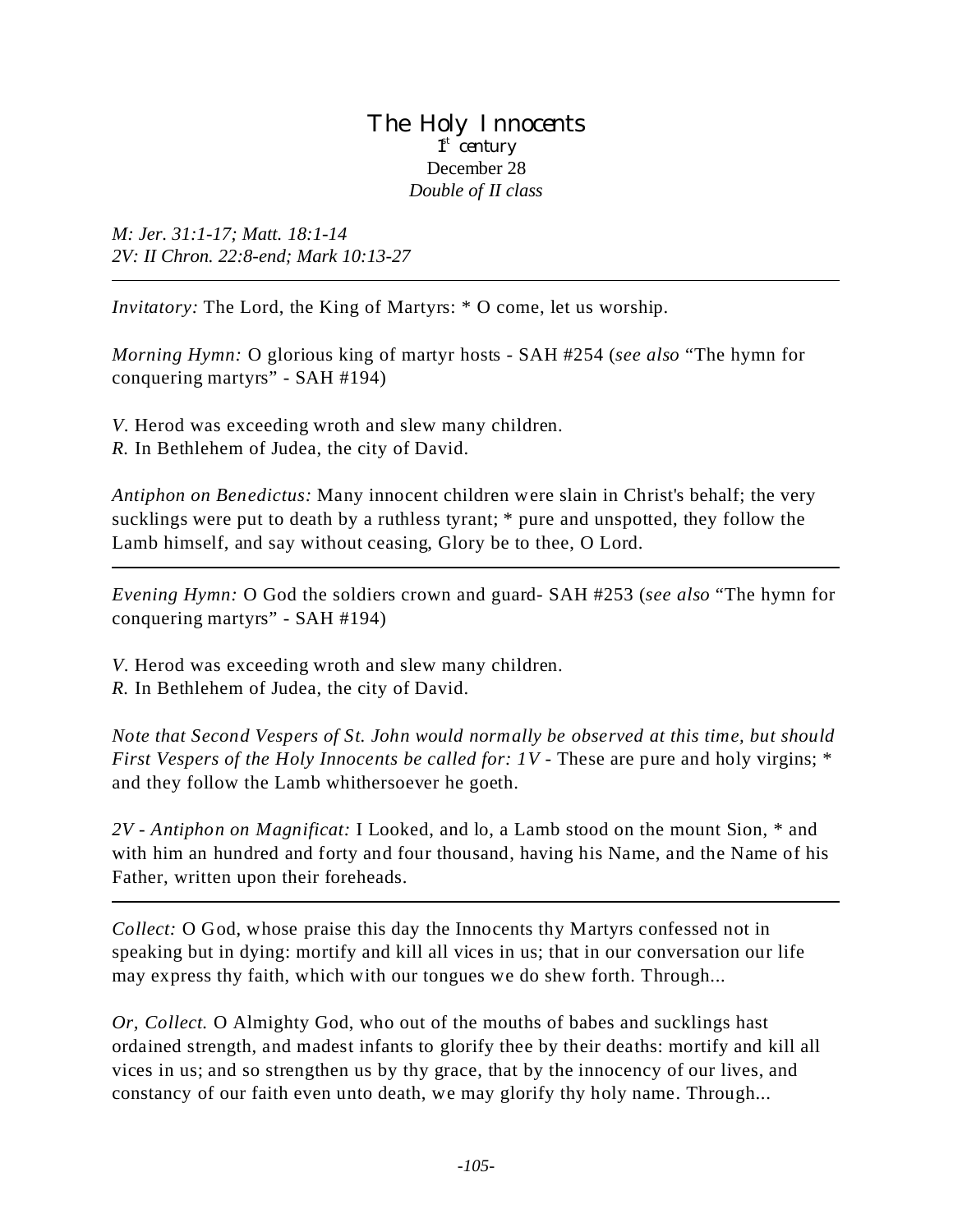#### St. Sylvester Pope & Confessor - 335AD December 31 *Double*

*M: Isa 25:1-9; I John 2:18-end*

*Note that Vespers of on December 30<sup>th</sup> is of the Octave of Christmas and Vespers on the 31st is First Vespers of the Circumcision. For the Commemoration of St. Sylvester:* 

*V.* The Lord loved him and adorned him.

*R.* He clothed him with a robe of glory.

*Antiphon on Magnificat:* Let thy priests, O Lord God, be clothed with salvation: \* turn not away the face of thine Anointed, remember the mercies of thy servant.

*Invitatory:* The Lord, the King of Confessors:  $*$  O come, let us worship.

*Morning Hymn:* Jesu the world's Redeemer - SAH #257

*V*. The Lord guided the righteous in right paths.

*R.* And showed him the kingdom of God.

*Antiphon on Benedictus:* Well done, thou good and faithful servant: \* because thou hast been faithful over a few things, I will make thee ruler over many things, saith the Lord.

*Collect:* Grant, we beseech thee, Almighty God: that the reverend solemnity of blessed Sylvester*,* thy Confessor and Bishop, may both increase our devotion, and set forward our salvation. Through...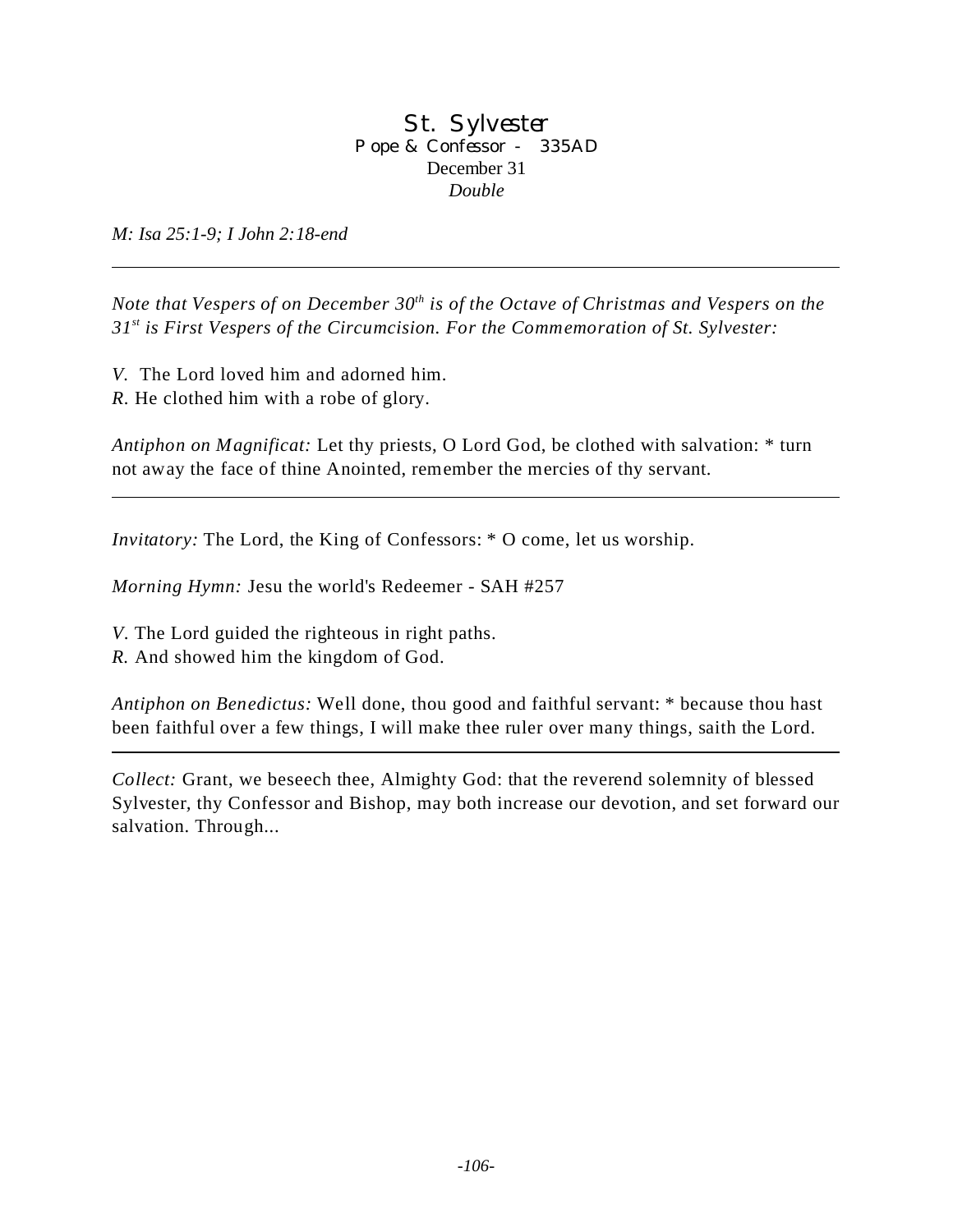## The Circumcision of our Lord January 1 *Double of II class*

*1V: Deut. 10:12-11:1; Matt. 1:13-end M: Exod. 6:2-8; Matt. 1:18-end 2V: Gen. 32:22-30; Rev. 19:11-16*

*Evening Hymn:* O let the heart beat high with bliss - SAH #195 (*or* Jesu, the Father's only Son - SAH #54)

*V.* The Word was made flesh, alleluia. *R.* And dwelt among us, alleluia.

*1V - Antiphon on Magnificat:* He that is of the earth speaketh of the earth: he that cometh from heaven is above all: \* and what he hath seen and heard, that he testifieth, and no man receiveth his testimony: but he that hath received his testimony hath set to his seal, that God is true.

p*2V - Antiphon on Magnificat:* Heirs are we of a great mystery: the womb of her that knew not man is become the temple of the God-head: \* he, of a Virgin incarnate, suffereth no defilement: all the nations shall gather, saying: Glory be to thee O Lord.

*Invitatory:* Unto us a Child is born, Christ the Lord: \* O come, let us worship.

*Morning Hymn:* O let the heart beat high with bliss - SAH #195 (*or* From East to West - SAH #49)

*V.* The Word was made flesh, alleluia. *R.* And dwelt among us, alleluia.

*Antiphon on Benedictus:* A great and wondrous mystery is made known to us this day: a new thing is wrought in nature: God is become incarnate: \* that which was, remained, and that which was not, he assumed, suffering no confusion, nor yet division.

*Collect:* O God, who by the child-bearing of the blessed Virgin Mary hast bestowed upon mankind the rewards of eternal salvation: grant, we beseech thee: that we may know the succour of her intercession for us, through whom we have been found worthy to receive the author of life, even Jesus Christ thy Son our Lord: Who liveth...

*Or, Collect.* Almighty God, who madest thy blessed Son to be circumcised, and obedient to the law for man: grant us the true circumcision of the Spirit; that, our hearts, and all our members, being mortified from all worldly and carnal lusts, we may in all things obey thy blessed will. Through the same...in the unity of the same Holy Spirit.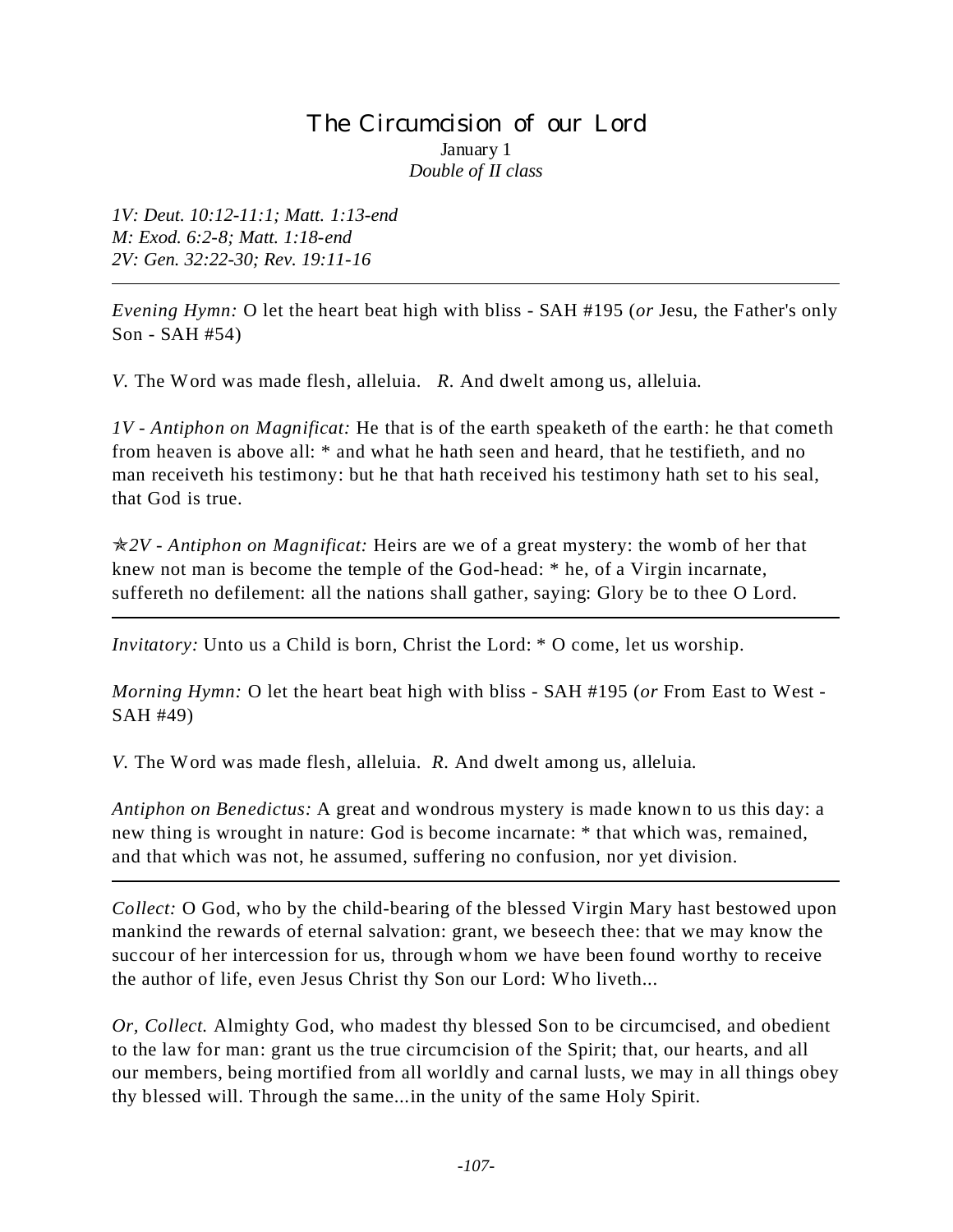#### St. Hilary of Poitiers Bishop, Confessor & Doctor - 367AD January 14 *Double*

*Evening Hymn:* This the confessor - SAH #259

*V.* I have declared thy righteousness in the great congregation. *R.* Lo, I will not refrain my lips, O Lord, and that thou knowest.

*Note that Second Vespers of the Octave of the Epiphany would normally be observed at this time, but should First Vespers of St. Hilary be called for: 1V - Antiphon on Magnificat:* Blessed is the man that considereth the ways of wisdom in his heart, and that goeth after her as one that traceth: \* by her he shall be covered from the heat, and shall dwell in her glory.

p*2V - Antiphon on Magnificat:* They that be wise shall shine as the brightness of the firmament: \* and they that turn many to righteousness, as the stars for ever and ever.

*Invitatory:* The Fountain of wisdom, the word of God Most High, who hath given wisdom to them that love him: \* O come, let us worship.

*Morning Hymn:* Jesu the world's Redeemer - SAH #257

*V*. With my lips have I been telling of all the judgements of thy mouth. *R.* I have had as great delight in the way of thy testimonies as in all manner of riches.

*Antiphon on Benedictus:* Blessed be the Name of God for ever and ever, for wisdom and might are his: \* I thank thee, O thou God of my fathers, who hast given us wisdom and might, in that thou hast revealed the deep and secret things.

*Collect:* O God, who didst send blessed Hilary of Poitiers thy Doctor to guide thy people in the way of everlasting salvation: grant, we beseech thee; that as we have learned of him the doctrine of life on earth, so we may be found worthy to have him for our advocate in heaven. Through...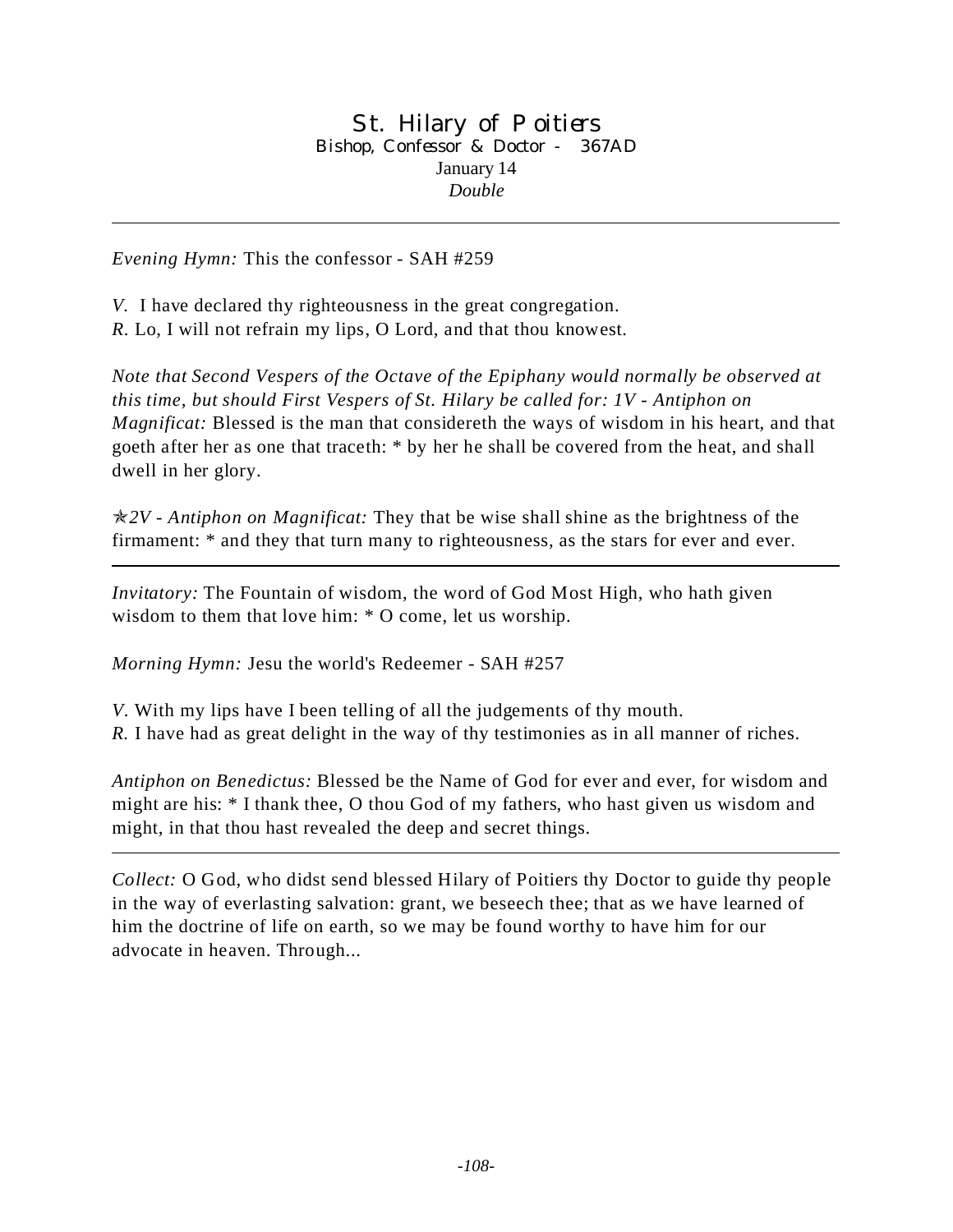#### St. Paul the First Hermit Confessor - 345AD January 15 *Double*

*Evening Hymn:* This the confessor - SAH #259

*V*. Come, ye children, and hearken unto me. *R.* I will teach you the fear of the Lord.

*Note that Second Vespers of St. Hilary would normally be observed at this time, but should First Vespers of St. Paul be called for: 1V - Antiphon on Magnificat:* Thou hast left thy father, and thy mother: \* a full reward shall be given thee of the Lord God of Israel, under whose wings thou trustest.

p*2V - Antiphon on Magnificat*: For we know that if our earthly house of this tabernacle were dissolved, we have a building of God, eternal in the heavens: \* for in this we groan, earnestly desiring to be clothed upon with our house which is from heaven.

*Invitatory:* The Lord, the King of Confessors:  $*$  O come, let us worship.

*Morning Hymn:* Jesu thou art the crown on high - SAH #258

*V*. Come, ye children, and hearken unto me. *R.* I will teach you the fear of the Lord.

*Antiphon on Benedictus:* Well done, thou good and faithful servant: \* because thou hast been faithful over a few things, I will make thee ruler over many things, saith the Lord.

*Collect.* O God, who makest us glad with the yearly festival of thy blessed hermit Paul: mercifully grant that as we now observe his heavenly birthday; so we may follow him in all virtuous and godly living. Through...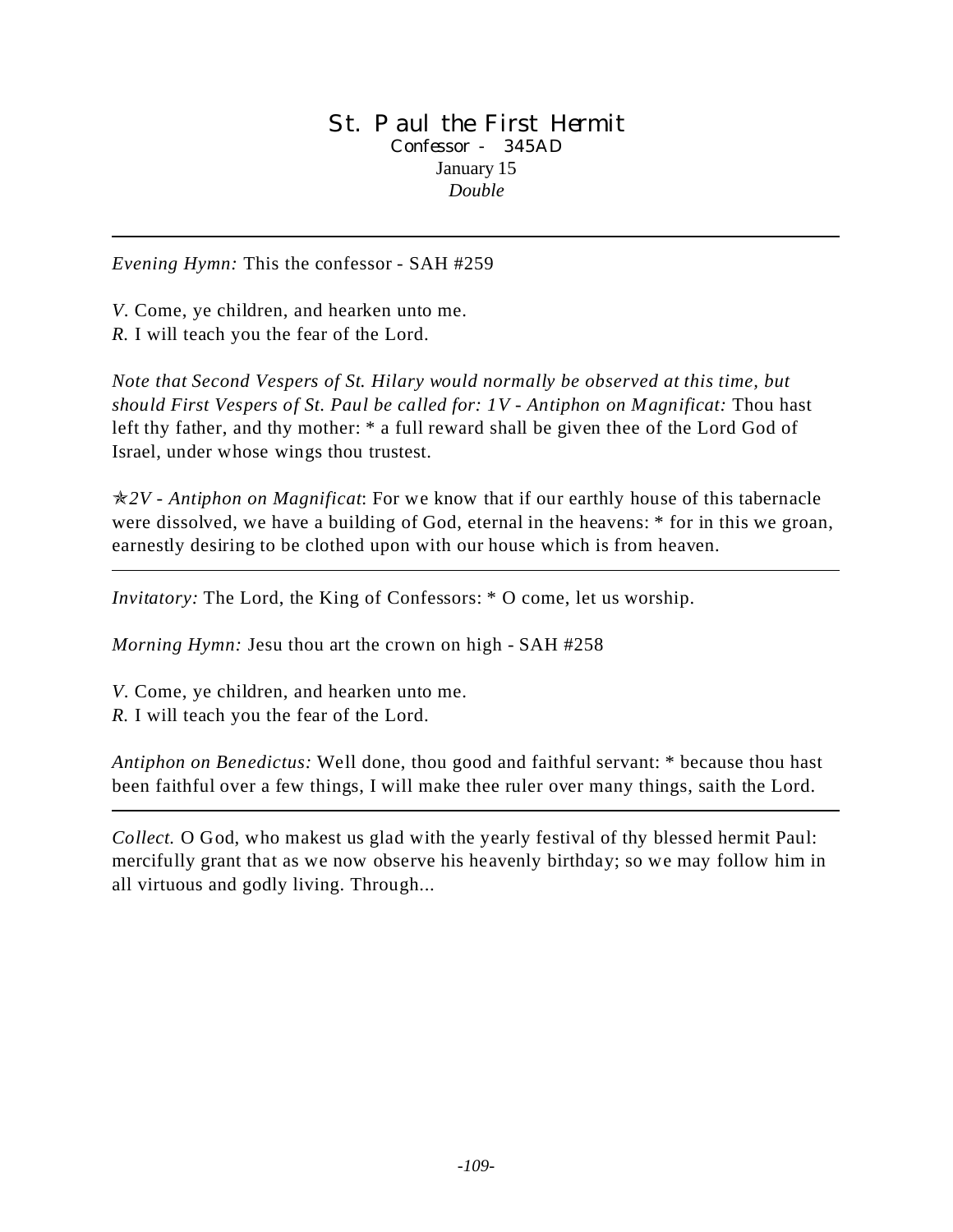#### St. Anthony the Great, Patriarch of Monks Abbot - 356AD January 17 *Double*

*Evening Hymn:* This the confessor - SAH #259

*V.* The Lord guided the righteous in right paths.

*R.* And showed his the kingdom of God.

*1V - Antiphon on Magnificat:* Get thee out from thy kindred, and from thy father's house, unto a land that I will shew thee: \* and I will make of thee a great nation, and I will bless thee.

p*2V - Antiphon on Magnificat:* Look unto your father, ye that follow after righteousness, ye that seek the Lord: \* for I called him alone, and blessed him, and increased him.

*Invitatory*: The Almighty, who is the Rewarder of them that diligently seek him, \* O come let us worship.

*Morning Hymn:* Jesu thou art the crown on high - SAH #258

*V.* They who seek the Lord shall want no manner of thing that is good. *R*. For they that fear him lack nothing.

*Antiphon on Benedictus:* Well done, thou good and faithful servant: \* because thou hast been faithful over a few things, I will make thee ruler over many things, saith the Lord.

*Collect:* O Lord, we beseech thee, let the intercession of thy blessed Abbot Anthony commend us unto thee: that we, who have no power of ourselves to help ourselves, may by his advocacy find favor in thy sight. Through...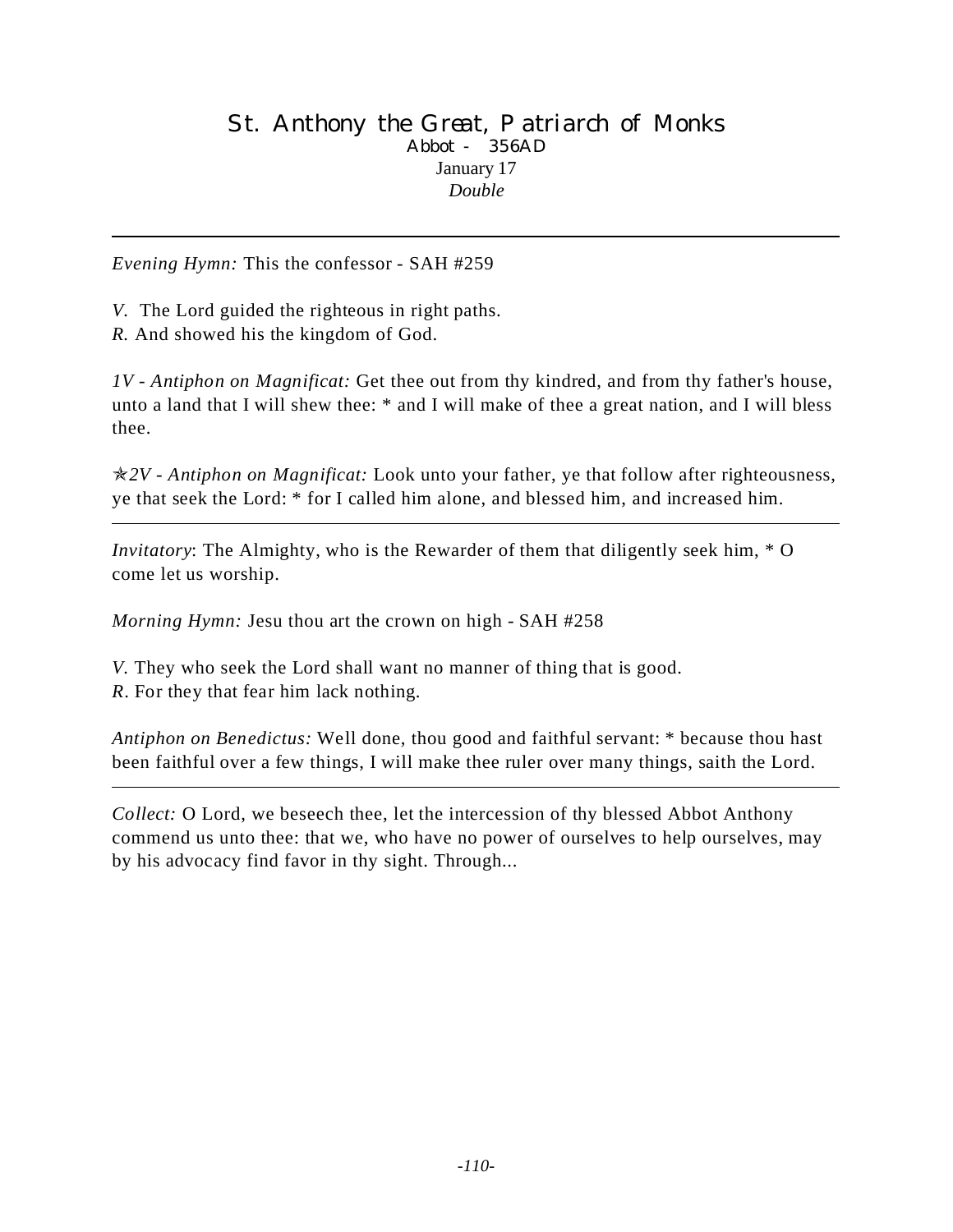#### Ss. Fabian & Sebastian Martyrs -  $3<sup>rd</sup>$  century January 20 *Double*

*Evening Hymn:* O God the soldiers crown and guard - SAH #253

*V.* Be glad, O ye righteous, and rejoice in the Lord.

*R.* And be joyful, all ye that are true of heart.

p*1V - Antiphon on Magnificat:* In the heavenly kingdom the souls of the Saints are rejoicing, who followed the footsteps of Christ, their Master: \* and since for love of him they freely poured forth their life-blood, therefore with Christ they reign for ever and ever.

*Note that First Vespers of St. Agnes would normally be observed at this time, but should Second Vespers of Ss. Fabian & Sebastian be called for: 2V - Antiphon on Magnificat:* God shall wipe away every tear from the eyes of the Saints: \* and there shall be no more death, neither sorrow, nor crying, not any more pain: for the former things are passed away.

*Invitatory*: The Lord, the King of Martyrs, \* O come let us worship.

*Morning Hymn:* O glorious King of Martyr hosts - SAH #254

*V*. Let the saints be joyful with glory.

*R.* Let them rejoice in their beds.

*Antiphon on Benedictus:* For theirs is the kingdom of heaven, who despised earthly pleasures, \* and have won the rewards of the kingdom, and have washed their robes in the blood of the Lamb.

*Collect:* Almighty God, mercifully look upon our infirmities: that whereas we are oppressed by the burden of our sins, the glorious intercession of thy blessed Martyrs Fabian and Sebastian may be our succor and defense. Through...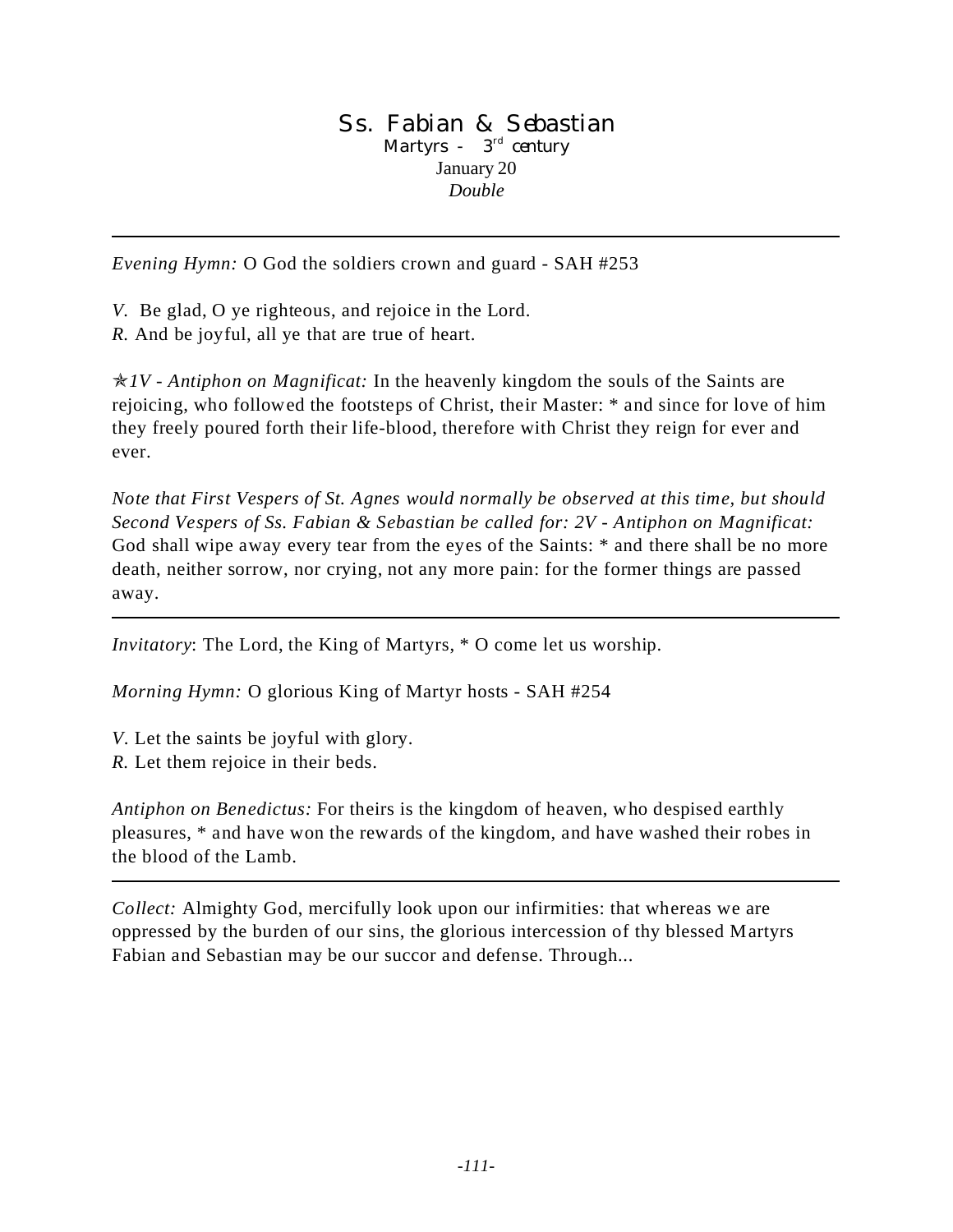St. Agnes Virgin & Martyr - 304AD January 21 *Greater Double*

*Evening Hymn:* O Jesu, thou the virgin's crown - SAH #262

*V.* The Virgins that be her fellows shall bear her company.

*R*. And shall be brought unto thee.

*1V - Antiphon on Magnificat:* Blessed Agnes, in the midst of the flames, stretched out her hands and prayed: \* I call on thee, O Father most worshipful, August and dread; // for by thy holy Son's protection I have escaped the threats of an impious tyrant, and passed unscathed through the peril of shame and dishonor: \* and lo, I come to thee, whom I have loved, whom I have sought, whom I have alway desired.

p*2V - Antiphon on Magnificat:* Lo that which I desired, I now behold; that I hoped for, I now possess: \* to him I am espoused in heaven, whom, while on earth, I loved with a perfect devotion.

*Invitatory*: The Lord, the King of Virgins, \* O come let us worship.

*Morning Hymn*: O Jesu, thou the virgin's crown - SAH #262

*V*. Full of grace are thy lips.

*R.* Because God hath blessed thee forever.

*Antiphon on Benedictus:* Blessed Agnes, in the midst of the flames, stretched out her hands and prayed: \* I call on thee, O Father most worshipful, August and dread; // for by thy holy Son's protection I have escaped the threats of an impious tyrant, and passed unscathed through the peril of shame and dishonor: \* and lo, I come to thee, whom I have loved, whom I have sought, whom I have alway desired.

*Collect:* O God, who makest us glad with the yearly solemnity of blessed Agnes, thy Virgin and Martyr: grant, that as we do venerate her in our service, so we may follow the example of her godly conversation. Through...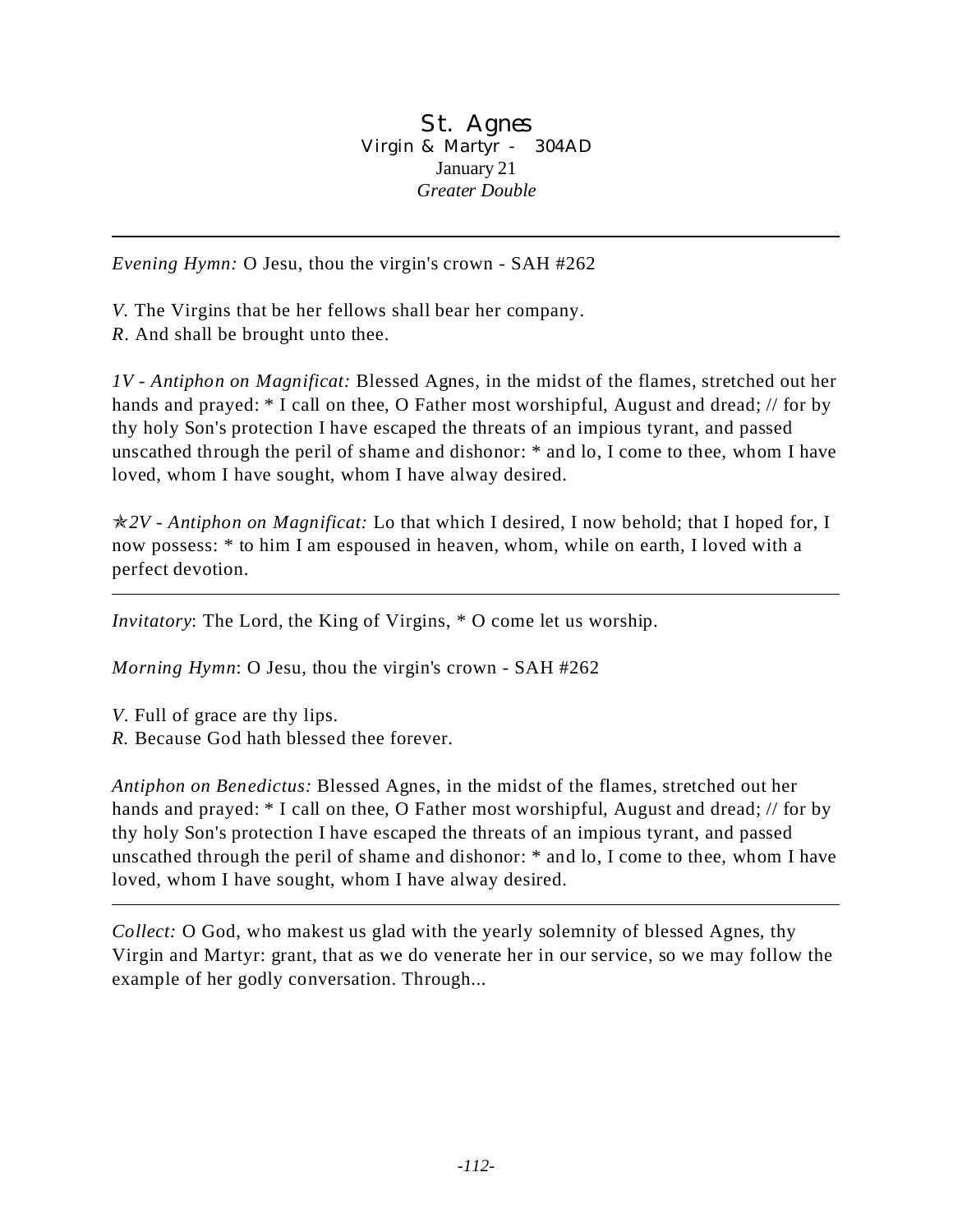#### St. Timothy, Companion of St. Paul Bishop & Martyr - 97AD January 24 *Double*

*Evening Hymn:* O God the soldiers crown and guard - SAH #253

*V.* Thou hast crowned him with glory and worship, O Lord.

*R*. And hast made him to have dominion of the works of thy hands.

p*1V - Antiphon on Magnificat:* This is indeed a Martyr who for the Name of Christ poured forth his blood: \* who feared not the threats of judges, nor sought for the glory of earthly dignity, but with joy attained unto the heavenly kingdom.

*Note that First Vespers of the Conversion of St. Paul would normally be observed at this time, but should Second Vespers of St. Timothy be called for: 2V - Antiphon on Magnificat:* This man, the world despising, and earthly pleasures renouncing,  $*$  laid up treasures in heaven by word and deed.

*Invitatory*: The Lord, the King of Martyrs, \* O come let us worship.

*Morning Hymn:* O glorious King of Martyr hosts - SAH #254

*V*. The righteous shall flourish like a palm-tree.

*R.* And shall spread abroad like a cedar in Lebanon.

*Antiphon on Benedictus:* If any man will come after me, saith the Lord, \* let him deny himself, and take up his cross, and follow me.

*Collect.* Almighty God, mercifully look upon our infirmities: and whereas we are sore afflicted by the burden of our sins, let the glorious intercession of blessed Timothy thy Martyr and Bishop be our succour and defence. Through...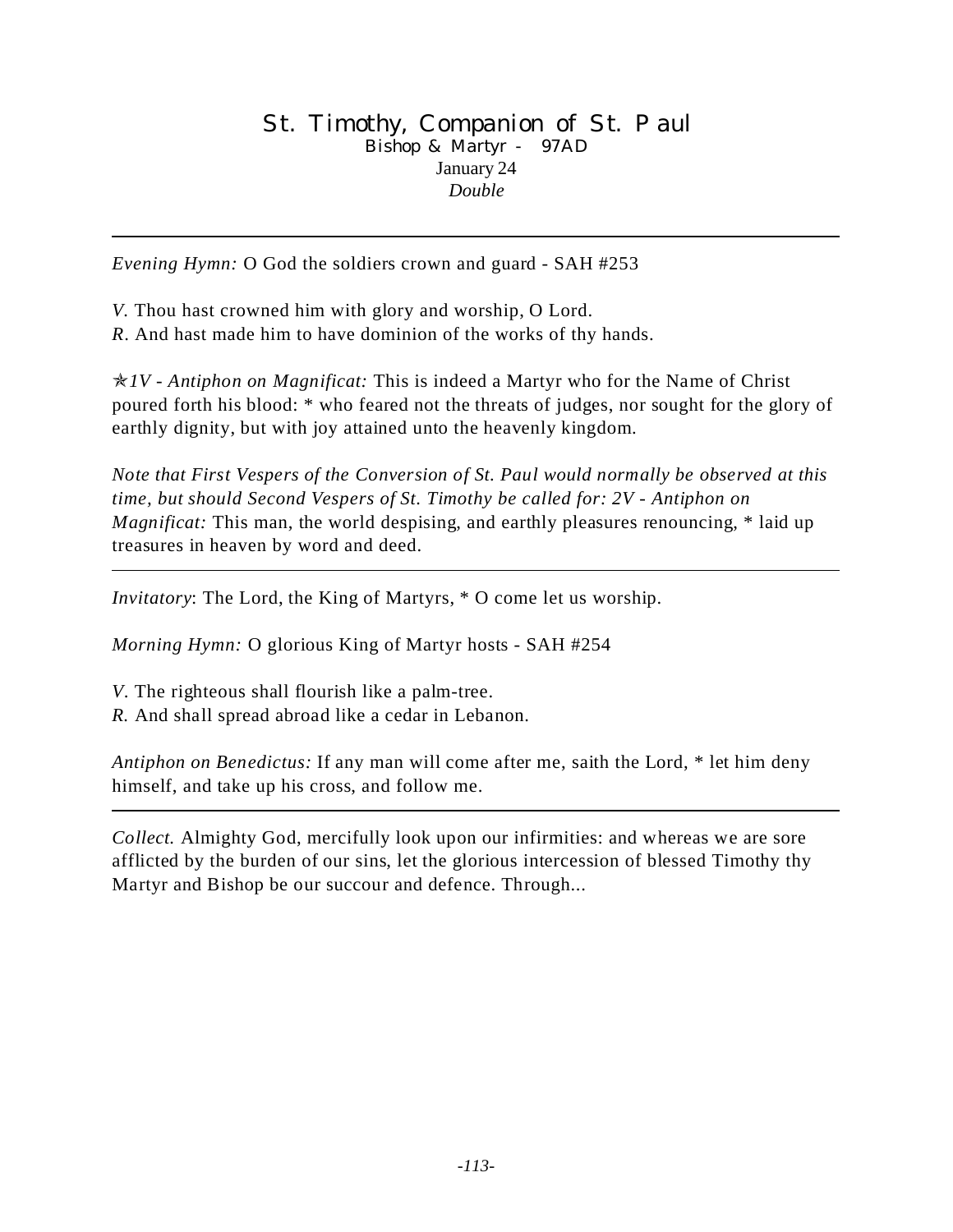# The Conversion of St. Paul the Apostle January 25

*Double of II class*

*1V: Wisdom 5:1-16; Gal. 1 M: Ecclus. 39:1-10; II Tim. 3:10-4:8 2V: Jer. 1:1-10; Acts 26:1-23*

*Evening Hymn:* From thee, illustrious teacher, Paul - SAH #197

*V.* Thou art the chosen vessel unto God, O holy Paul the Apostle. *R.* Preacher of truth to the whole world.

 $\angle N$  - Antiphon on Magnificat: The Lord chose one out of the people, to whom he granted to see the glory of the Eternal Vision: \* let us celebrate the Conversion of the holy Apostle Paul.

*2V - Antiphon on Magnificat:* But when it pleased him, who separated me from my mother's womb, and called me by his grace and mercy, to reveal in me his Son among the heathen: \* immediately I conferred not with flesh and blood; neither went I to them that were Apostles before me.

*Invitatory:* At the Conversion of the Doctor of the Gentiles: \* O come, let us worship.

*Morning Hymn:* The eternal gifts of Christ the King - SAH #246

*V.* Thou art the chosen vessel unto God, O holy Paul the Apostle.

*R.* Preacher of truth to the whole world.

*Antiphon on Benedictus:* Let us celebrate the Conversion of Saint Paul the Apostle: for he that was afore-time a persecutor, today became a chosen vessel: \* wherefore Angels are gladsome and Archangels are jubilant, and unite in praising the Son of God in heaven.

*Collect:* O God who through the preaching of the blessed Apostle Paul hast taught the whole world: grant us, we beseech thee; that we, who this day celebrate his Conversion, may by following his example be brought nearer unto thee. Through...

*Or, Collect.* O God, who, through the preaching of the blessed Apostle Saint Paul, hast caused the light of the Gospel to shine throughout the world: grant, we beseech thee; that we, having his wonderful Conversion in remembrance, may shew forth our thankfulness unto thee for the same, by following the holy doctrine which he taught. Through...

*And commemoration is made of St. Peter*, *p.125.*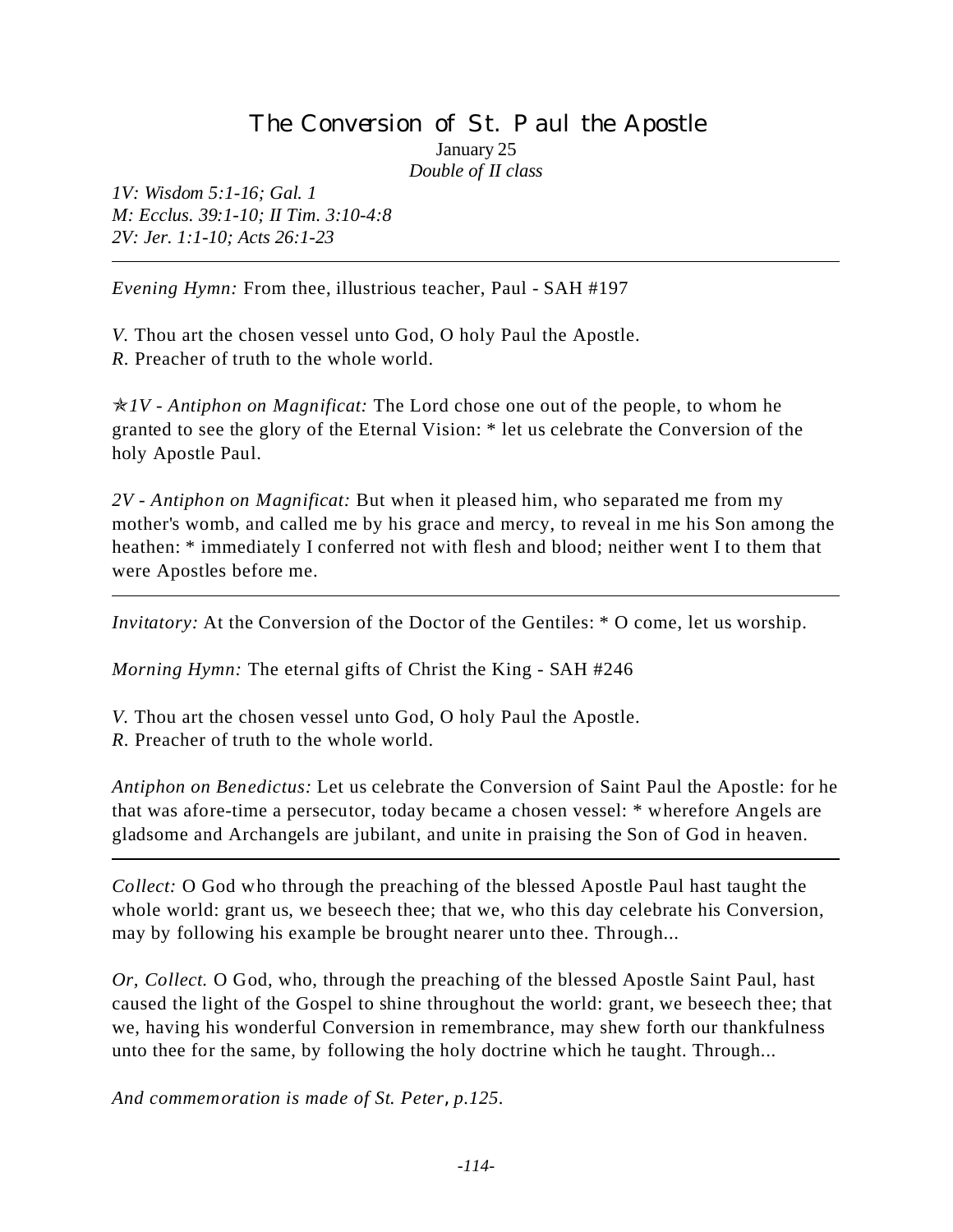St. John Chrysostom Bishop, Confessor & Doctor - 407AD January 27 *Double*

*Evening Hymn:* This the confessor - SAH #259

*V.* I have declared thy righteousness in the great congregation. *R.* Lo, I will not refrain my lips, O Lord, and that thou knowest.

p*1V - Antiphon on Magnificat:* Blessed is the man that considereth the ways of wisdom in his heart, and that goeth after her as one that traceth: \* by her he shall be covered from the heat, and shall dwell in her glory.

*2V - Antiphon on Magnificat:* They that be wise shall shine as the brightness of the firmament: \* and they that turn many to righteousness, as the stars for ever and ever.

*Invitatory:* The Fountain of wisdom, the word of God Most High, who hath given wisdom to them that love him: \* O come, let us worship.

*Morning Hymn:* Jesu the world's Redeemer - SAH #257

*V*. With my lips have I been telling of all the judgements of thy mouth. *R.* I have had as great delight in the way of thy testimonies as in all manner of riches.

*Antiphon on Benedictus:* Blessed be the Name of God for ever and ever, for wisdom and might are his: \* I thank thee, O thou God of my fathers, who hast given us wisdom and might, in that thou hast revealed the deep and secret things.

*Collect:* O Lord, who didst vouchsafe to illumine thy Church with the wondrous righteousness and doctrine of thy blessed Confessor and Bishop John Chrysostom: grant, we beseech thee; that the bounty of thy heavenly grace may evermore increase and multiply the same. Through...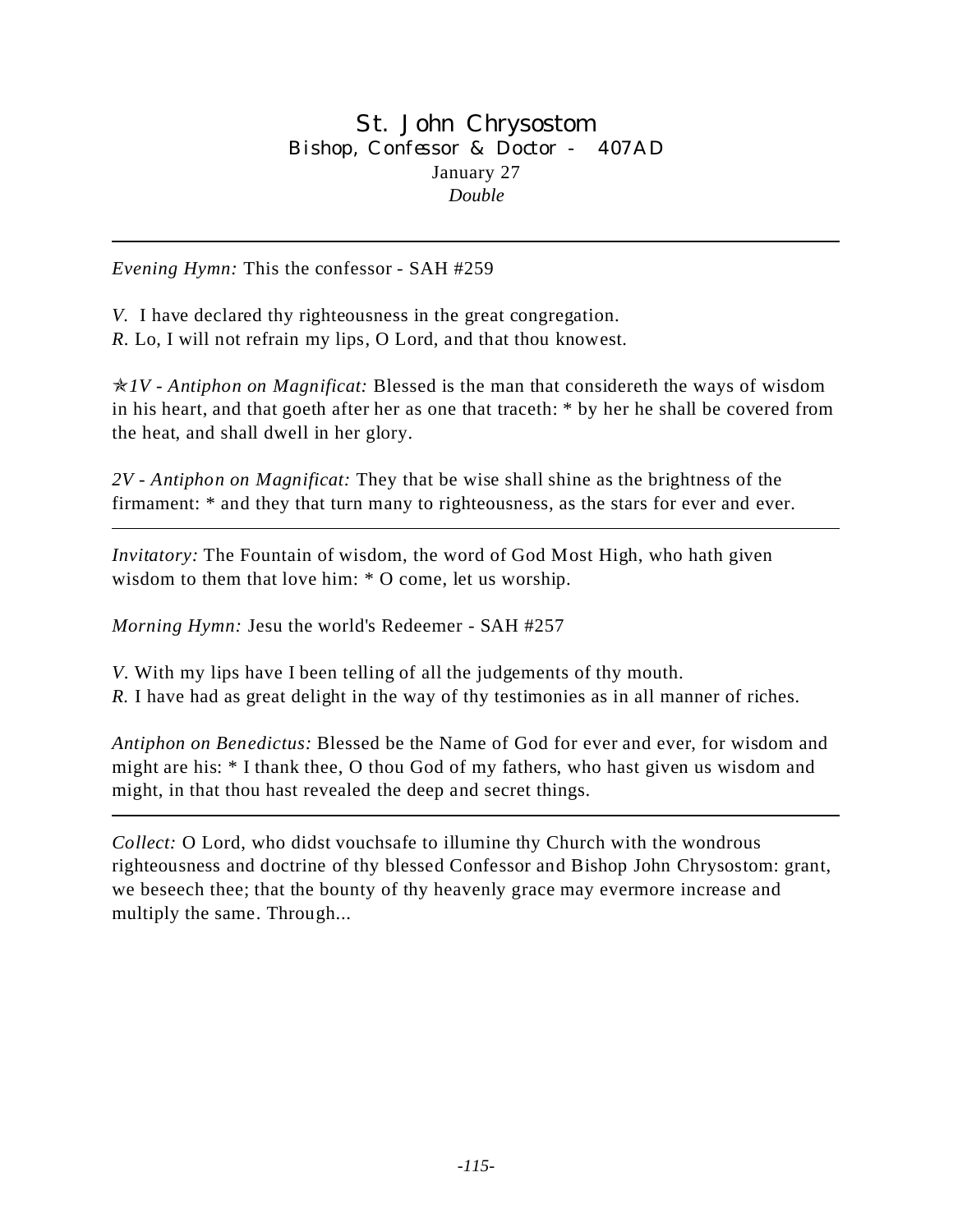### St. Ignatius of Antioch Bishop & Martyr - 107AD February 1 *Double*

*Evening Hymn:* O God the soldiers crown and guard - SAH #253

*V.* Thou hast crowned him with glory and worship, O Lord. *R*. And hast made him to have dominion of the works of thy hands.

p*1V - Antiphon on Magnificat:* I am Christ's wheat, said the martyr Ignatius; \* let the teeth of wild beasts be my mill, that I may be ground up in such wise as to become good bread unto Christ.

*Note that First Vespers of the Presentation would normally be observed at this time, but should Second Vespers of St. Ignatius be called for: 2V - Antiphon on Magnificat:* This man, the world despising, and earthly pleasures renouncing, \* laid up treasures in heaven by word and deed.

*Invitatory*: The Lord, the King of Martyrs, \* O come let us worship.

*Morning Hymn:* O glorious King of Martyr hosts - SAH #254

*V*. The righteous shall flourish like a palm-tree.

*R.* And shall spread abroad like a cedar in Lebanon.

*Antiphon on Benedictus:* If any man will come after me, saith the Lord, \* let him deny himself, and take up his cross, and follow me.

*Collect:* Almighty God, mercifully look upon our infirmity: and whereas we are sore afflicted by the burden of our sins, let the glorious intercession of blessed Ignatius thy Martyr and Bishop be our succor and defense. Through...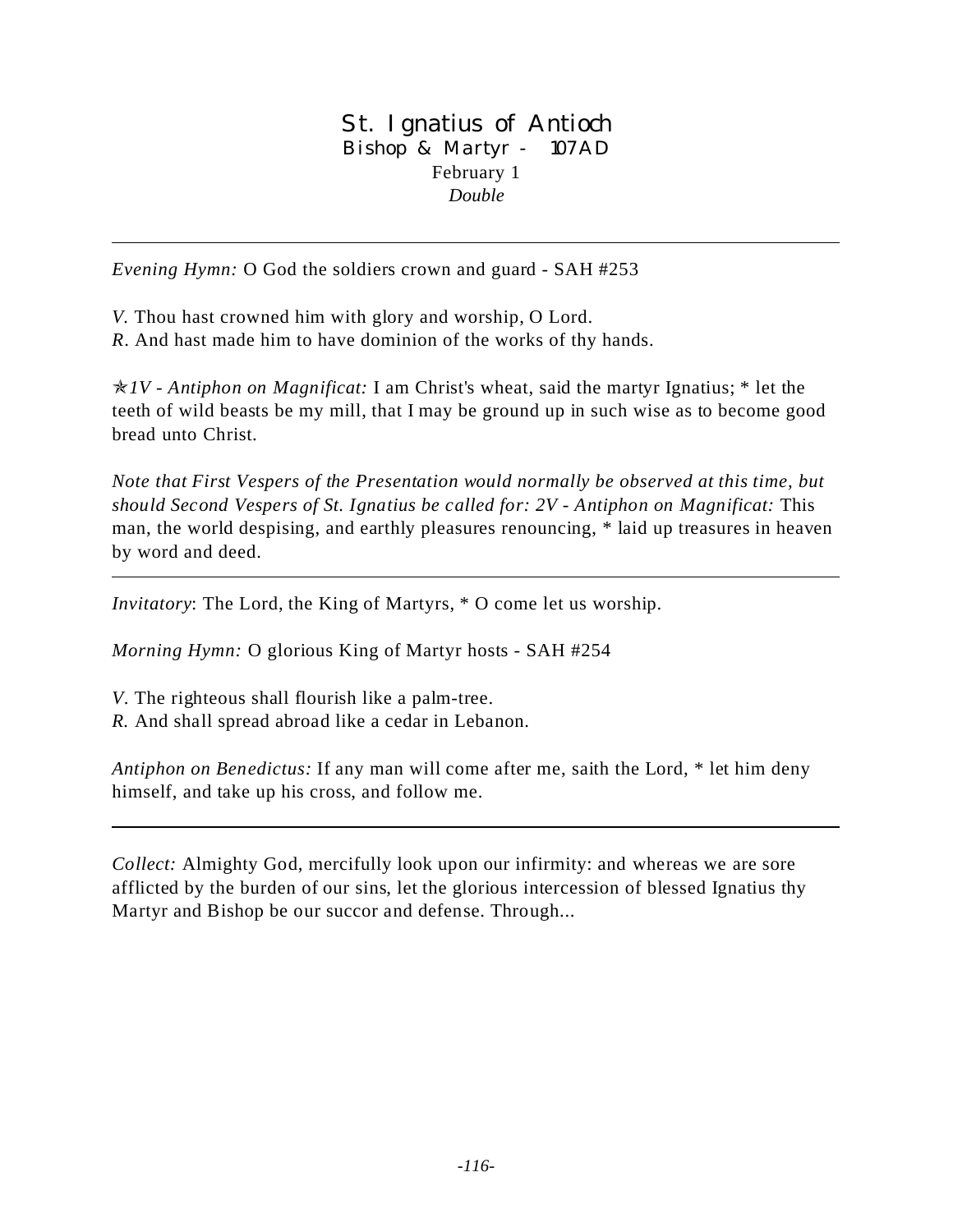## The Presentation of Our Lord in the Temple The Purification of the Blessed Virgin Mary - Candlemas February 2 *Double of II class*

*1V: Exod. 13:11-16; Heb. 10:1-10 M: I Sam. 1:20-end; Gal. 3:15-4:7 2V: Lev. 12; I John 3:1-8*

*Evening Hymn:* Hail, O star that pointest - SAH # 175

*V.* It was revealed unto Simeon by the Holy Ghost.

*R.* That he should not see death before he had seen the Lord's Christ.

p*1V - Antiphon on Magnificat:* There was a man in Jerusalem, whose name was Simeon: \* the same man was righteous and devout, and awaiting the consolation of Israel; and the holy Ghost was upon him.

*2V - Antiphon on Magnificat:* And when his parents brought in the child Jesus, then Simeon took him up in his arms, and blessed God, saying: \* Lord, now lettest thou thy servant depart in peace.

*Invitatory:* Behold the Lord cometh to his temple: \* O come, let us worship.

*Morning Hymn:* That which the Prophet's reverend assembly - SAH #201

*V*. Full of grace are thy lips.

*R.* Because God hath blessed thee for ever.

*Antiphon on Benedictus:* The elder embraced the Infant, yet the Infant ruled the elder: \* he, whom a Virgin bare, and after bearing, remained a virgin, the same was worshiped by her who bare him.

*Collect:* Almighty and everliving God, we humbly beseech thy majesty: that, as thy only-begotten Son was this day presented in the temple in substance of our flesh; so we may be presented unto thee with pure and clean hearts, by the same thy Son Jesus Christ our Lord: who liveth and reigneth...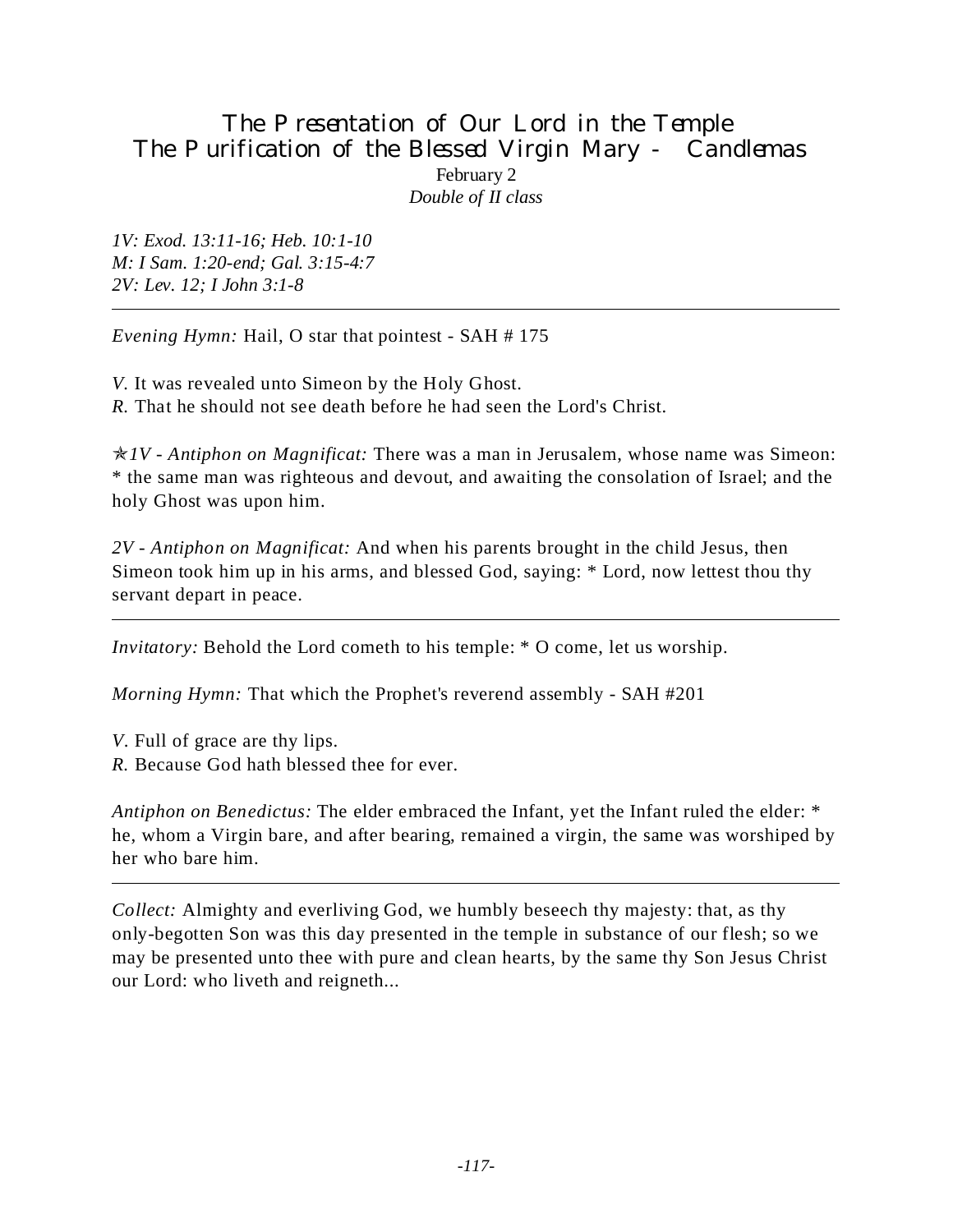# Psalm Prose for the Presentation of Our Lord

*The following antiphons may be sung as needed before and after the Psalms of the Day, or before the psalms as a prose.*

*1.* O wondrous interchange! The Creator of mankind, taking upon him a living body, vouchsafed to be born of a pure Virgin, \* and by his Humanity, which was begotten in no earthly wise, hath made us partakers of his Divinity.

*2.* When thou wast born all ineffably of a Virgin, then were the Scriptures fulfilled; \* thou camest down like the dew upon the fleece of wool, to bring salvation unto all mankind; we praise thee, O our God.

*3.* In the bush which Moses saw unconsumed, we recognize the preservation of the glorious Virgin: \* holy Mother of God, intercede for us.

*4.* The Root of Jesse hath budded, the Star hath come out of Jacob, the Virgin hath borne the Savior: \* we praise thee, O our God.

*5.* Lo, Mary hath brought forth the Savior, of whom when John saw him he did proclaim,

\* Behold the Lamb of God that taketh away the sins of the world (alleluia).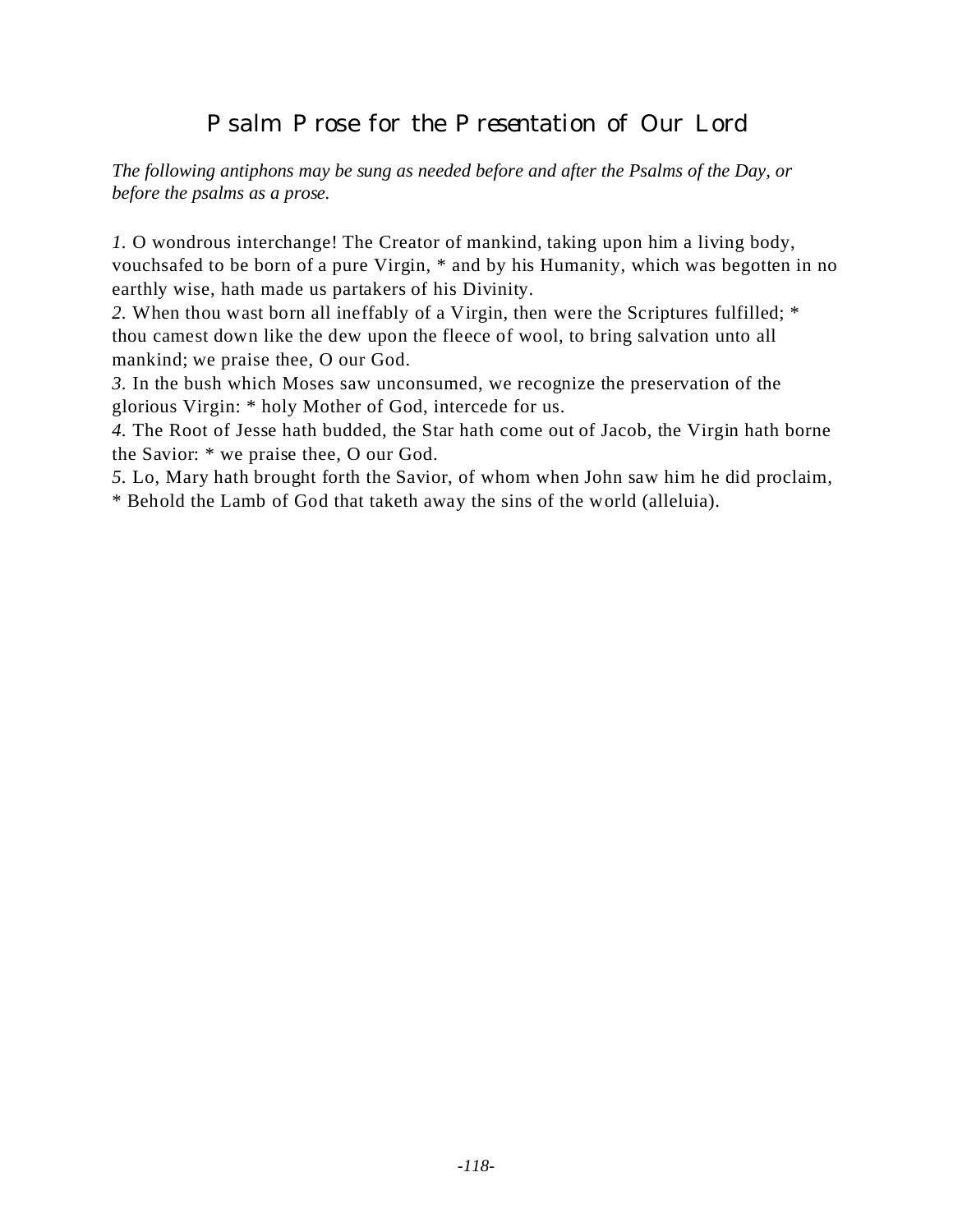#### The Neo-Martyrs of Russia 1917AD & following February 4 *Double*

*Evening Hymn:* O God the soldiers crown and guard - SAH #253

*V.* Be glad, O ye righteous, and rejoice in the Lord.

*R.* And be joyful, all ye that are true of heart.

p*1V - Antiphon on Magnificat:* In the heavenly kingdom the souls of the Saints are rejoicing, who followed the footsteps of Christ, their Master: \* and since for love of him they freely poured forth their life-blood, therefore with Christ they reign for ever and ever.

*Note that First Vespers of St. Agatha would normally be observed at this time, but should Second Vespers of the Neo-martyrs of Russia be called for: 2V - Antiphon on Magnificat:* God shall wipe away every tear from the eyes of the Saints: \* and there shall be no more death, neither sorrow, nor crying, not any more pain: for the former things are passed away.

*Invitatory*: The Lord, the King of Martyrs, \* O come let us worship.

*Morning Hymn:* O glorious King of Martyr hosts - SAH #254

*V*. Let the saints be joyful with glory.

*R.* Let them rejoice in their beds.

*Antiphon on Benedictus:* For theirs is the kingdom of heaven, who despised earthly pleasures, \* and have won the rewards of the kingdom, and have washed their robes in the blood of the Lamb.

*Collect:* O God of unspeakable mercy, who didst enable thy holy Russian Martyrs to overcome their enemies by dying for Thy name: deliver us, we beseech thee, at their intercession from slavery to sin: that with them we may come to thy perfect freedom in the heavenly fatherland. Through...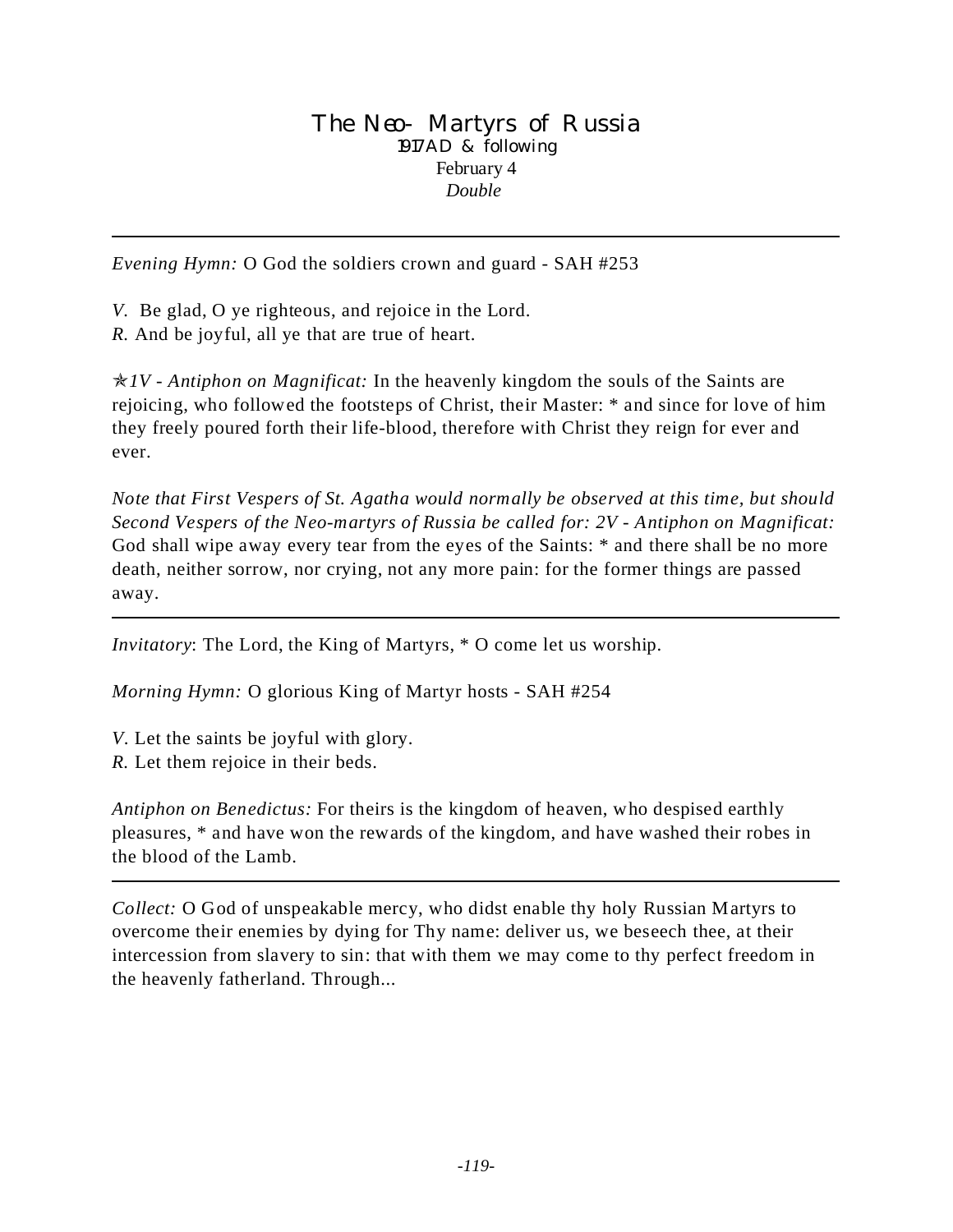#### St. Agatha Virgin & Martyr - c. 250AD February 5 *Greater Double*

*Evening Hymn:* O Jesu, thou the virgin's crown - SAH #262

*V.* The Virgins that be her fellows shall bear her company. *R*. And shall be brought unto thee.

p*1V - Antiphon on Magnificat:* Agatha, a holy virgin, sprung of a noble family, \* suffered a glorious passion for the sake of Christ.

*2V - Antiphon on Magnificat:* Agatha most joyfully and proudly went into prison, as though invited to a banquet, \* commending her sufferings to her Lord in prayer.

*Invitatory*: The Lord, the King of Virgins, \* O come let us worship.

*Morning Hymn*: O Jesu, thou the virgin's crown - SAH #262

*V*. Full of grace are thy lips.

*R.* Because God hath blessed thee forever.

*Antiphon on Benedictus:* Blessed Agatha, standing in the midst of the prison, with hands extended, poured out her soul before the Lord: \* O Lord Jesu Christ, my gracious Master, I praise and bless thee, who madest me to overcome the tortures of the executioners: I pray thee, suffer me joyfully to come to the vision of thy Glory, that fadeth not away.

*Collect:* O God, who makest us glad with the yearly solemnity of blessed Agatha, thy Virgin and Martyr: grant, that as we do venerate her in our service, so we may follow the example of her godly conversation. Through...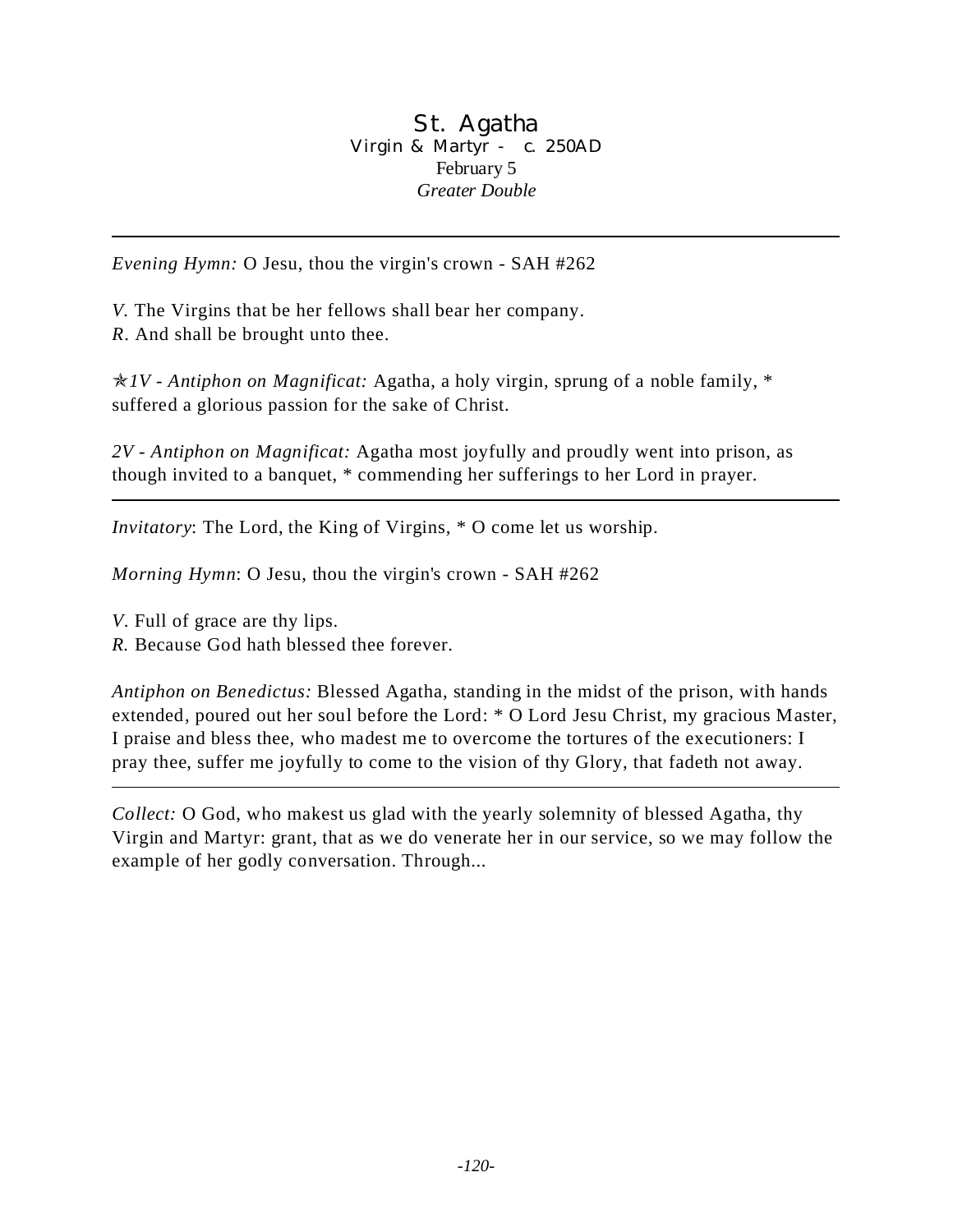#### St. Photius of Constantinople Bishop, Confessor & Doctor - 891AD February 6 *Double*

*Evening Hymn:* This the confessor - SAH #259

*V.* I have declared thy righteousness in the great congregation. *R.* Lo, I will not refrain my lips, O Lord, and that thou knowest.

*Note that Second Vespers of St. Agatha would normally be observed at this time, but should First Vespers of St. Photius be called for: 1V - Antiphon on Magnificat:* Blessed is the man that considereth the ways of wisdom in his heart, and that goeth after her as one that traceth: \* by her he shall be covered from the heat, and shall dwell in her glory.

p*2V - Antiphon on Magnificat:* They that be wise shall shine as the brightness of the firmament: \* and they that turn many to righteousness, as the stars for ever and ever.

*Invitatory:* The Fountain of wisdom, the word of God Most High, who hath given wisdom to them that love him: \* O come, let us worship.

*Morning Hymn:* Jesu the world's Redeemer - SAH #257

*V*. With my lips have I been telling of all the judgements of thy mouth.

*R.* I have had as great delight in the way of thy testimonies as in all manner of riches.

*Antiphon on Benedictus:* Blessed be the Name of God for ever and ever, for wisdom and might are his: \* I thank thee, O thou God of my fathers, who hast given us wisdom and might, in that thou hast revealed the deep and secret things.

*Collect:* O God, who didst send blessed Photius of Constantinople thy Doctor to guide thy people in the way of everlasting salvation: grant, we beseech thee; that as we have learned of him the doctrine of life on earth, so we may be found worthy to have him for our advocate in heaven. Through...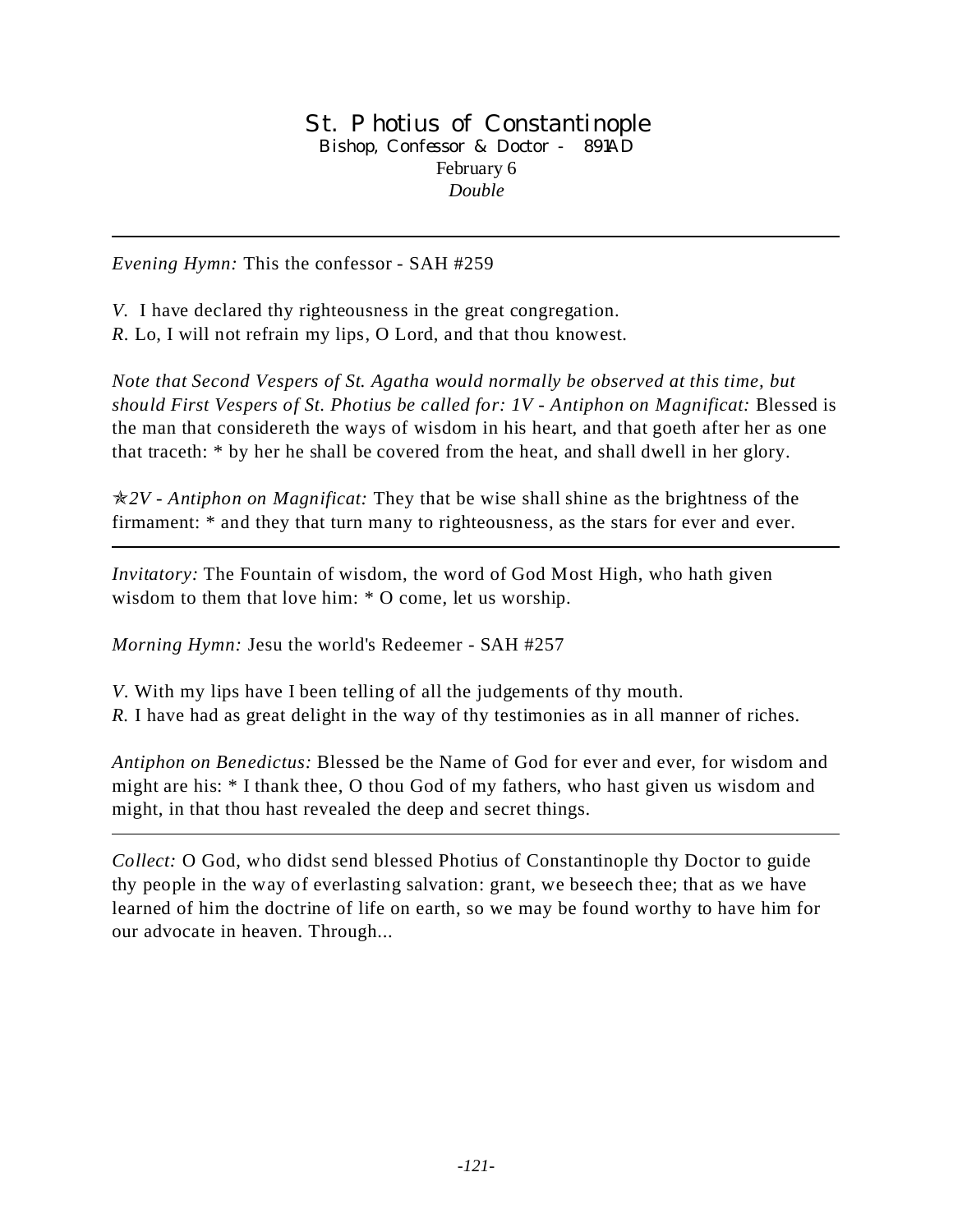St. Romauld Abbot - 1027AD February 7 *Double*

*Evening Hymn:* This the confessor - SAH #259

*V.* The Lord guided the righteous in right paths.

*R.* And showed his the kingdom of God.

*Note that Second Vespers of St. Photius would normally be observed at this time, but should First Vespers of St. Romauld be called for: 1V - Antiphon on Magnificat:* Get thee out from thy kindred, and from thy father's house, unto a land that I will shew thee: \* and I will make of thee a great nation, and I will bless thee.

p*2V - Antiphon on Magnificat:* Look unto your father, ye that follow after righteousness, ye that seek the Lord: \* for I called him alone, and blessed him, and increased him.

*Invitatory*: The Almighty, who is the Rewarder of them that diligently seek him, \* O come let us worship.

*Morning Hymn:* Jesu thou art the crown on high - SAH #258

*V.* They who seek the Lord shall want no manner of thing that is good. *R*. For they that fear him lack nothing.

*Antiphon on Benedictus:* Well done, thou good and faithful servant: \* because thou hast been faithful over a few things, I will make thee ruler over many things, saith the Lord.

*Collect:* O Lord, we beseech thee, let the intercession of thy blessed Abbot Romauld commend us unto thee: that we, who have no power of ourselves to help ourselves, may by his advocacy find favor in thy sight. Through...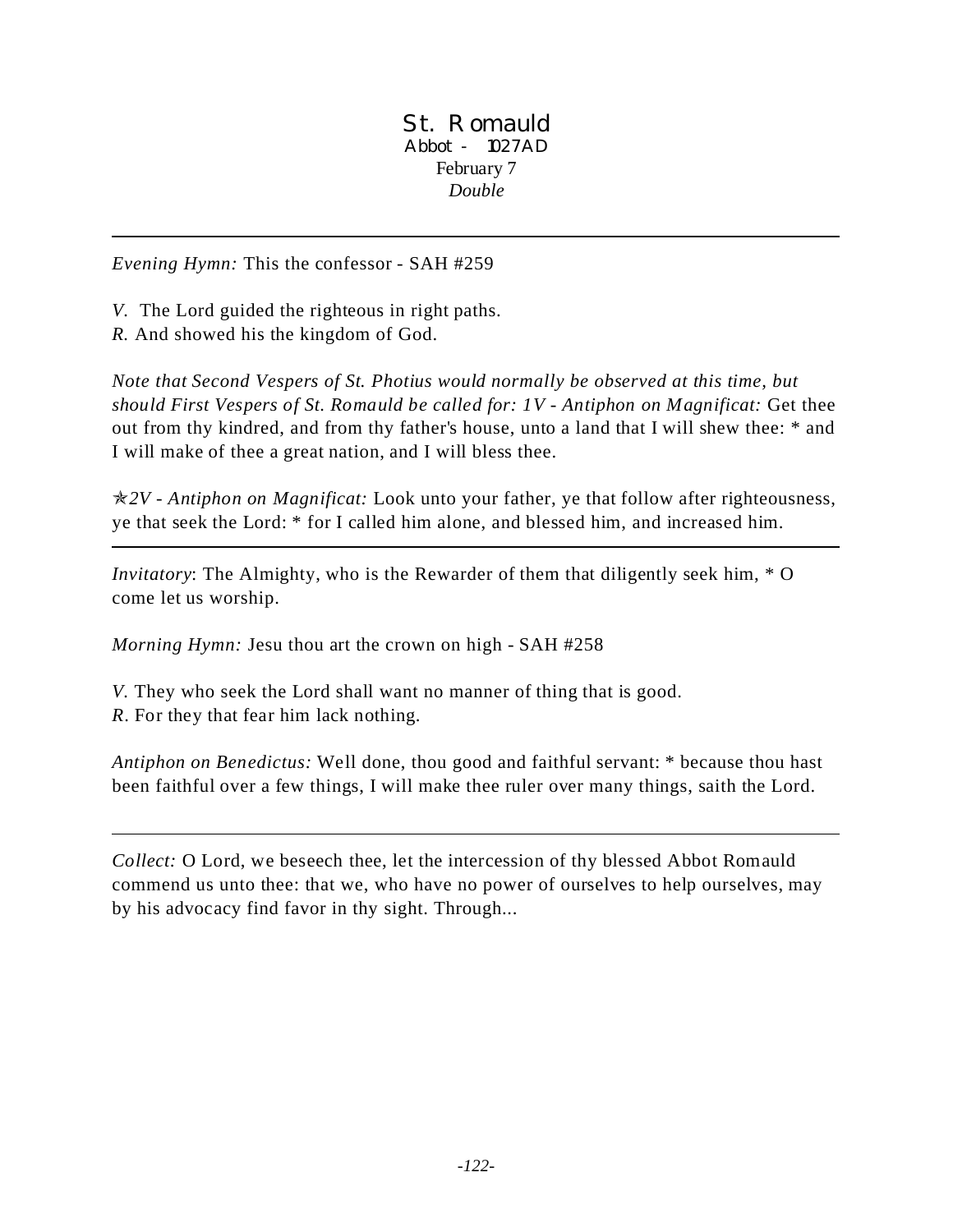#### St. Cyril of Alexandria Bishop, Confessor & Doctor - 444AD February 9 *Double*

*Evening Hymn:* This the confessor - SAH #259

*V.* I have declared thy righteousness in the great congregation. *R.* Lo, I will not refrain my lips, O Lord, and that thou knowest.

*1V - Antiphon on Magnificat:* Blessed is the man that considereth the ways of wisdom in his heart, and that goeth after her as one that traceth: \* by her he shall be covered from the heat, and shall dwell in her glory.

*Note that First Vespers of St. Scholastica would normally be observed at this time, but should Second Vespers of St. Cyril be called for:* p*2V - Antiphon on Magnificat:* They that be wise shall shine as the brightness of the firmament: \* and they that turn many to righteousness, as the stars for ever and ever.

*Invitatory:* The Fountain of wisdom, the word of God Most High, who hath given wisdom to them that love him: \* O come, let us worship.

*Morning Hymn:* Jesu the world's Redeemer - SAH #257

*V*. With my lips have I been telling of all the judgements of thy mouth. *R.* I have had as great delight in the way of thy testimonies as in all manner of riches.

*Antiphon on Benedictus:* Blessed be the Name of God for ever and ever, for wisdom and might are his: \* I thank thee, O thou God of my fathers, who hast given us wisdom and might, in that thou hast revealed the deep and secret things.

*Collect:* O God, who didst strengthen thy blessed Confessor and Bishop Saint Cyril, invincibly to maintain the divine motherhood of the blessed Virgin Mary: vouchsafe that at his intercession we, believing her to be indeed the Mother of God; may as her children rejoice in her protection. Through the same...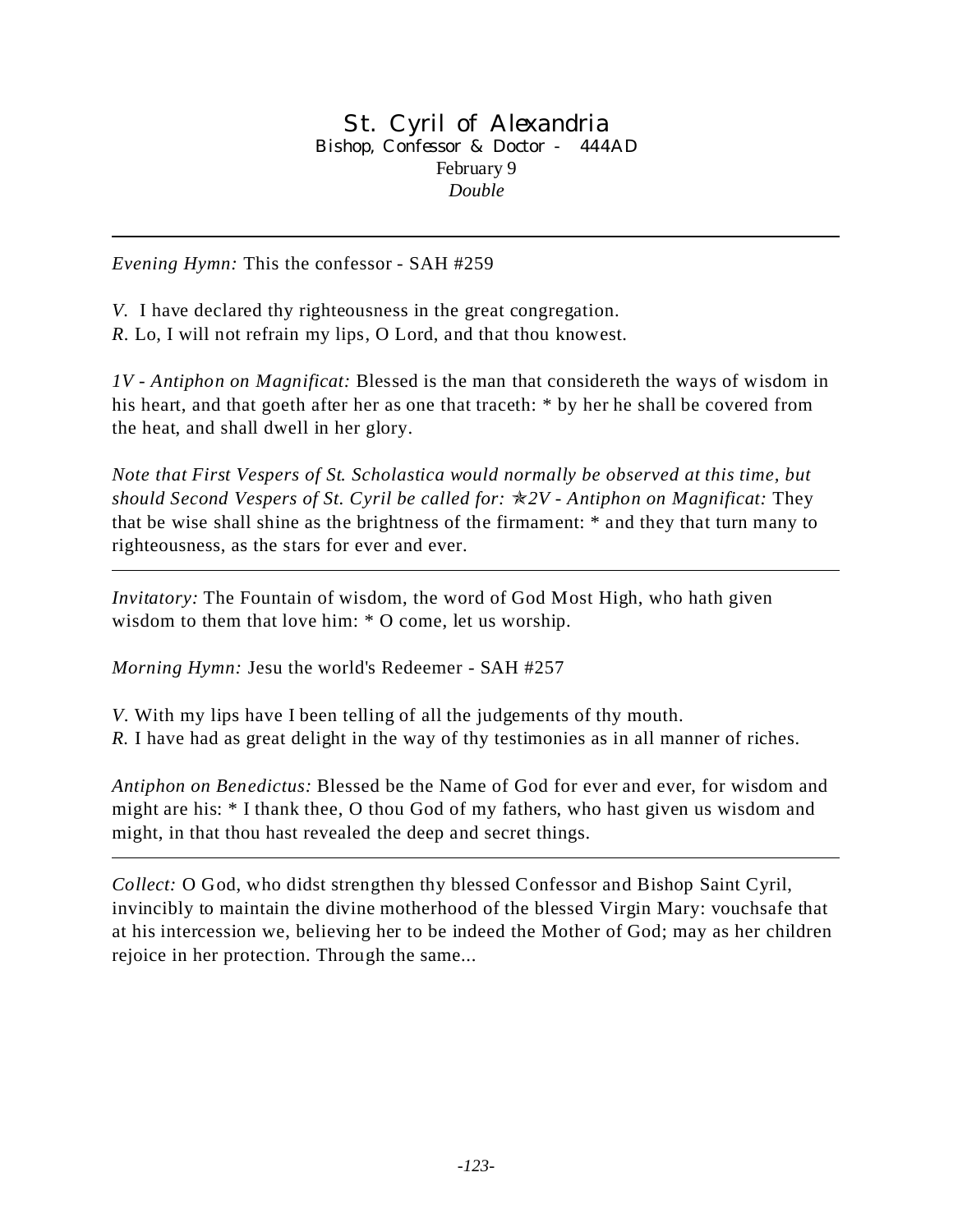St. Scholastica Virgin - 543AD February 10 *Greater Double*

*Evening Hymn:* O Jesu, thou the virgin's crown - SAH #262

*V.* The Virgins that be her fellows shall bear her company.

*R*. And shall be brought unto thee.

p*1V - Antiphon on Magnificat:* The Kingdom of heaven is likened unto a net, cast into the sea, which gathered of every kind: \* which, when it was filled, they drew to land, and sat down upon the shore, and gathered the good into vessels, but cast the bad away.

*2V - Antiphon on Magnificat:* The kingdom of heaven is likened unto a merchant-man seeking goodly pearls: \* who, when he had found one pearl of great price, went and sold all that he had, and bought it.

*Invitatory*: The Lord, the King of Virgins, \* O come let us worship.

*Morning Hymn*: O Jesu, thou the virgin's crown - SAH #262

*V*. Full of grace are thy lips.

*R.* Because God hath blessed thee forever.

*Antiphon on Benedictus:* At the Bridegroom's coming, the wise virgin, being ready, \* went in with him to the marriage.

*Collect:* O God, who for a testimony to the path of innocency didst cause the soul of blessed Scholastica, thy Virgin, to enter heaven in the appearance of a dove: grant unto us, that by her example and intercession we may walk in such innoncy of life; that we may be worthy to attain to everlasting felicity. Through...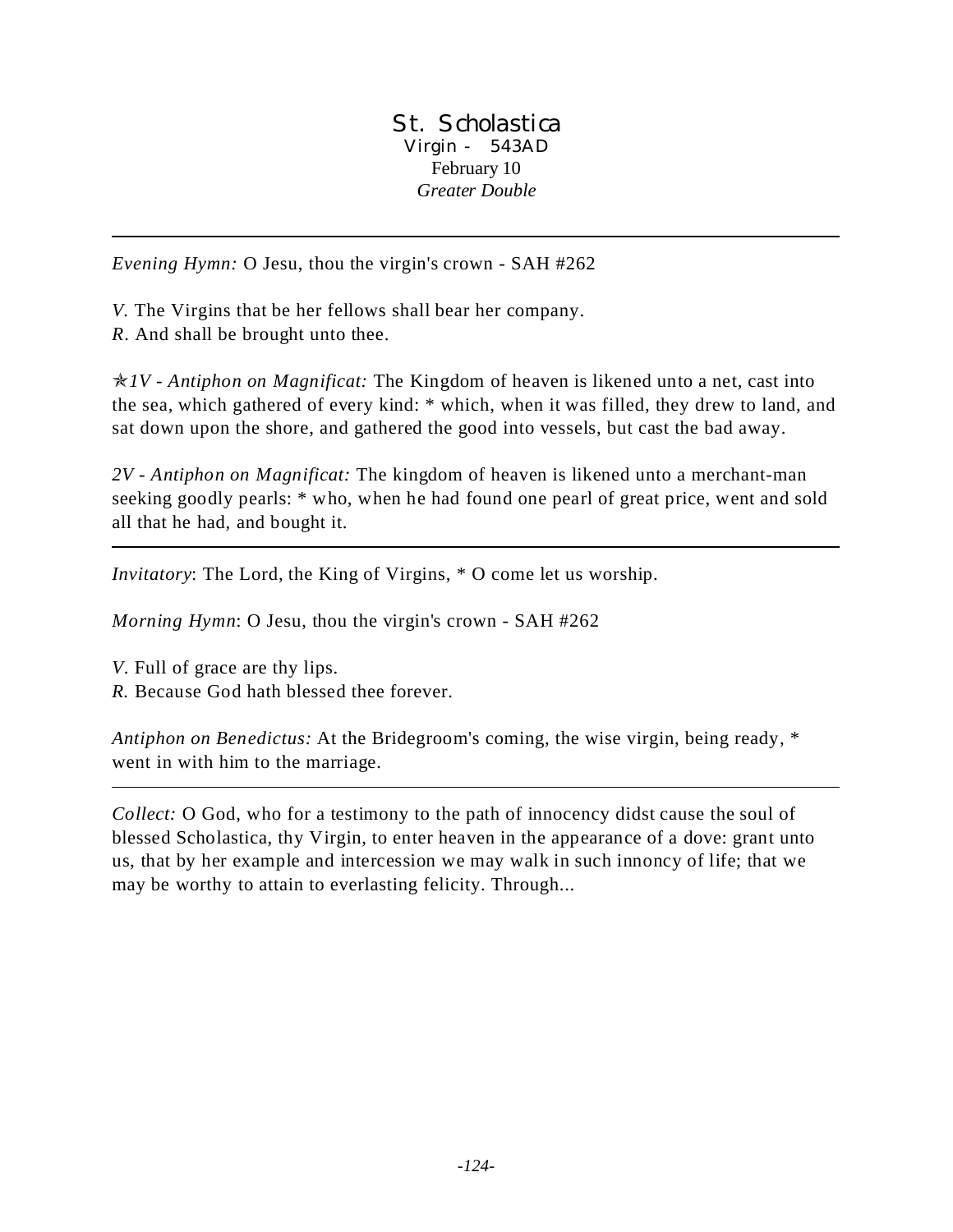## The Chair of St. Peter at Antioch February 22 *Double of II class*

*1V: Ezek. 3:4-14; Matt. 4:12-end M: Ezek. 34:1-16; John 21:1-22 2V: Zech. 3; I Peter 4:12-5:11*

*Evening Hymn:* Christ, thou good Shepherd - SAH #256 *or* This the Confessor - SAH #259

*V.* Thou art Peter.

*R.* And upon this rock will I build my Church.

*1V - Antiphon on Magnificat:* He chose him out of all men living, to offer sacrifices unto the Lord: \* incense, and a sweet savor for his people.

p*2V - Antiphon on Magnificat:* Let thy priests, O Lord God, be clothed with salvation: \* turn not away the face of thine Anointed, remember the mercies of thy servant.

*Invitatory:* The Lord, the King of Apostles: \* O come, let us worship.

*Morning Hymn:* Jesu, the world's Redeemer, hear! - SAH #257

*V*. Let them exalt him also in the congregation of the people.

*R.* And praise him in the seat of the elders.

*Antiphon on Benedictus:* Well done, thou good and faithful servant: \* because thou hast been faithful over a few things, I will make thee ruler over many things, saith the Lord.

*Collect:* O God who didst appoint thy blessed Apostle Peter to symbolize the universal episcopate; grant that by his prayers and intercessions we may be loosed from the bonds of our iniquities. Who livest and reignest...

*And St. Paul is commemorated:* O God, who through the preaching of thy blessed Apostle Saint Paul hast caused the light of the Gospel to shine forth upon the Gentiles: grant, we beseech thee; that we, who this day call him to remembrance, may know the effectual benefit of his intercession. Through...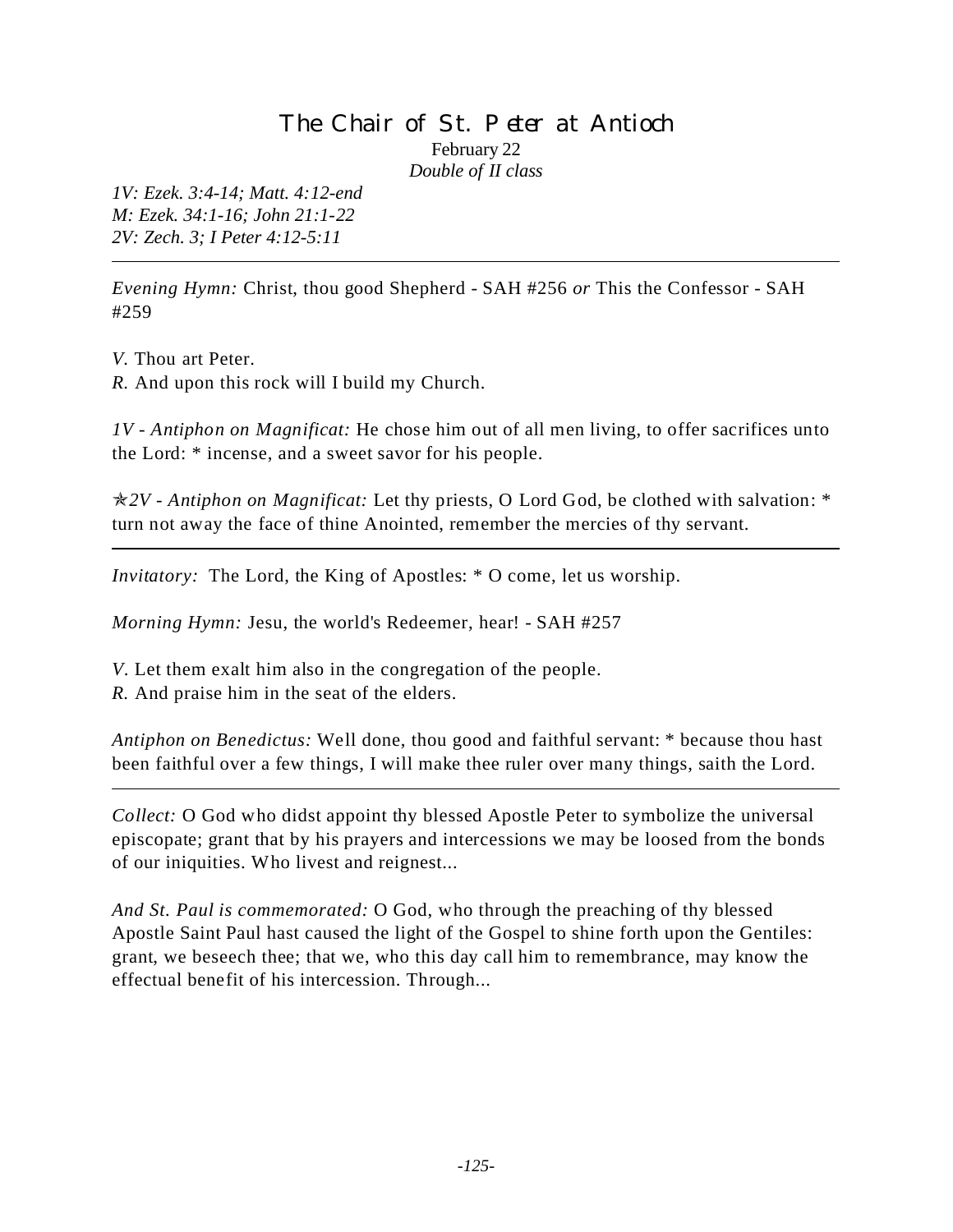#### St. Matthias the Apostle 1<sup>st</sup> century February 24 *Double of II class*

*1V: I Kings 2:26-35; Luke 10:1-20 M: I Sam. 2:27-end; Luke 12:16-40 2V: Isa. 22:15-24; I John 2:15-end*

*Evening Hymn:* Now let the world with song rejoice - SAH #242

*V.* There sound is gone out into all lands.

*R.* And their words into the ends of the world.

 $\angle N$  - Antiphon on Magnificat: Blessed are ye, when men shall hate you, and when they shall separate from you, and shall reproach you, and cast out your name as evil, for the Son of man's sake: \* rejoice ye, and leap for joy: for behold, your reward is great in heaven.

*2V - Antiphon on Magnificat:* In the regeneration, when the Son of man shall sit upon the throne of his glory, ye also shall sit upon the throne of his glory; \* ye also shall sit, and shall judge the twelve tribes of Israel, saith the Lord.

*Invitatory:* The Lord, the King of Apostles: \* O come, let us worship.

*Morning Hymn:* The eternal gifts of Christ the King - SAH #246

*V*. They declared the work of God.

*R.* And wisely considered of his doing.

*Antiphon on Benedictus:* They will deliver you unto the councils, and in their synagogues will they scourge you,  $*$  and before kings and governors shall ye be brought for my sake, for a testimony against them and the Gentiles.

*Collect:* O God, who didst choose blessed Matthias to be of the number of thine Apostles: grant, we beseech thee; that through his intercession we may ever know thy tender mercy toward us. Through...

*Or, Collect.* O Almighty God, who into the place of the traitor Judas didst choose thy faithful servant Matthias to be of the number of the twelve Apostles: grant that thy Church, being alway preserved from false apostles, may be ordered and guided by faithful and true pastors. Through...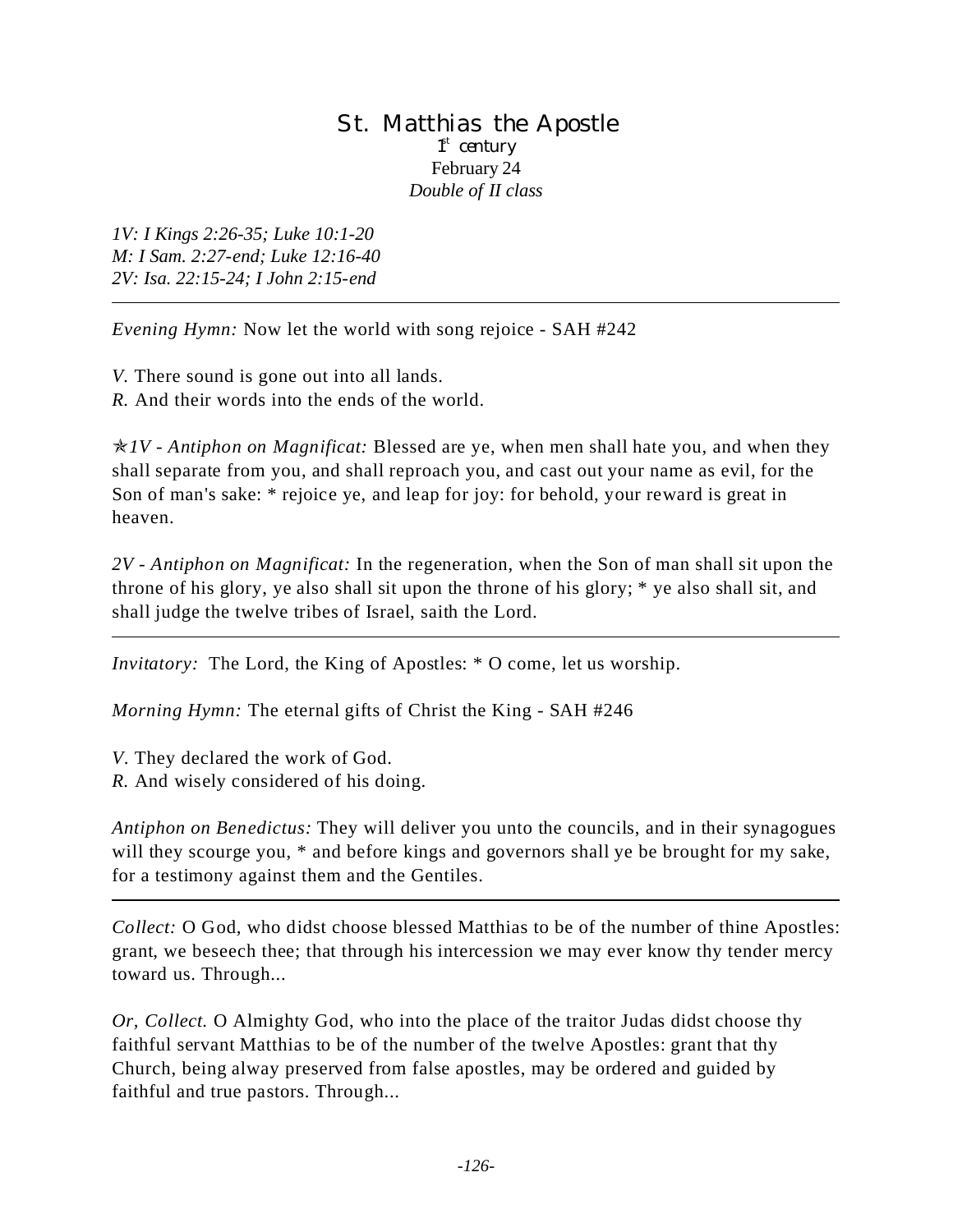#### St. David of Wales Bishop & Confessor - 544AD March 1 *Double*

*Evening Hymn:* This the confessor - SAH #259

*V.* The Lord loved him and adorned him.

*R.* He clothed him with a robe of glory.

p*1V - Antiphon on Magnificat:* He chose him out of all men living, to offer sacrifices unto the Lord: incense, \* and a sweet savor for his people.

*2V - Antiphon on Magnificat:* Let thy priests, O Lord God, be clothed with salvation: \* turn not away the face of thine Anointed, remember the mercies of thy servant.

*Invitatory:* The Lord, the King of Confessors: \* O come, let us worship.

*Morning Hymn:* Jesu the world's Redeemer - SAH #257

*V*. The Lord guided the righteous in right paths.

*R.* And showed him the kingdom of God.

*Antiphon on Benedictus:* Well done, thou good and faithful servant: \* because thou hast been faithful over a few things, I will make thee ruler over many things, saith the Lord.

*Collect:* Grant, we beseech thee, Almighty God: that the reverend solemnity of blessed David of Wales*,* thy Confessor and Bishop, may both increase our devotion, and set forward our salvation. Through...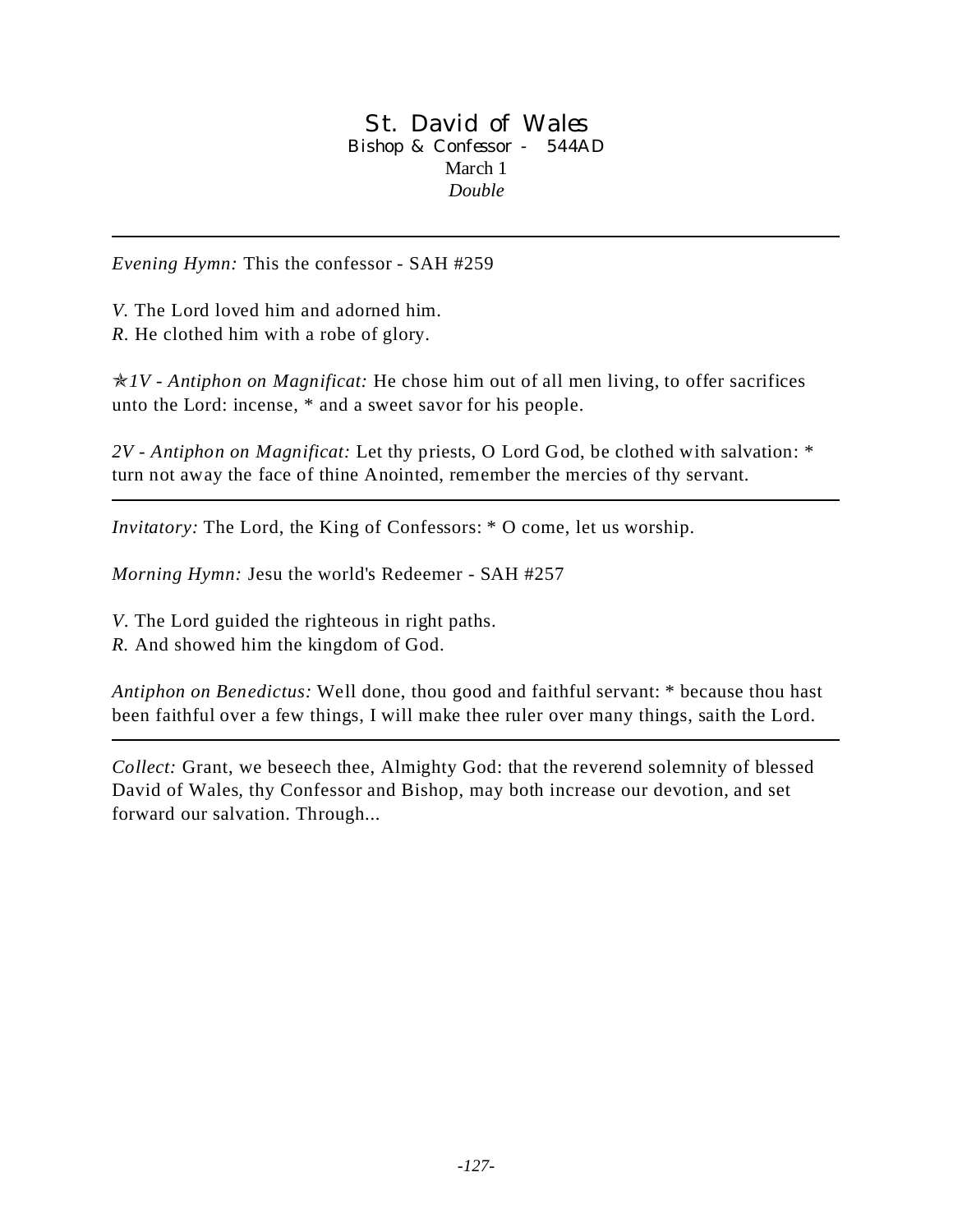St. Gregory of Nyssa Bishop, Confessor & Doctor - 394AD March 9 *Double*

*Evening Hymn:* This the confessor - SAH #259

*V.* I have declared thy righteousness in the great congregation. *R.* Lo, I will not refrain my lips, O Lord, and that thou knowest.

p*1V - Antiphon on Magnificat:* Blessed is the man that considereth the ways of wisdom in his heart, and that goeth after her as one that traceth: \* by her he shall be covered from the heat, and shall dwell in her glory.

*2V - Antiphon on Magnificat:* They that be wise shall shine as the brightness of the firmament: \* and they that turn many to righteousness, as the stars for ever and ever.

*Invitatory:* The Fountain of wisdom, the word of God Most High, who hath given wisdom to them that love him: \* O come, let us worship.

*Morning Hymn:* Jesu the world's Redeemer - SAH #257

*V*. With my lips have I been telling of all the judgements of thy mouth.

*R.* I have had as great delight in the way of thy testimonies as in all manner of riches.

*Antiphon on Benedictus:* Blessed be the Name of God for ever and ever, for wisdom and might are his: \* I thank thee, O thou God of my fathers, who hast given us wisdom and might, in that thou hast revealed the deep and secret things.

*Collect:* O God, who didst send blessed Gregory of Nyssa, thy Doctor, to guide thy people in the way of everlasting salvation: grant, we beseech thee; that as we have learned of him the doctrine of life on earth, so we may be found worthy to have him for our advocate in heaven. Through...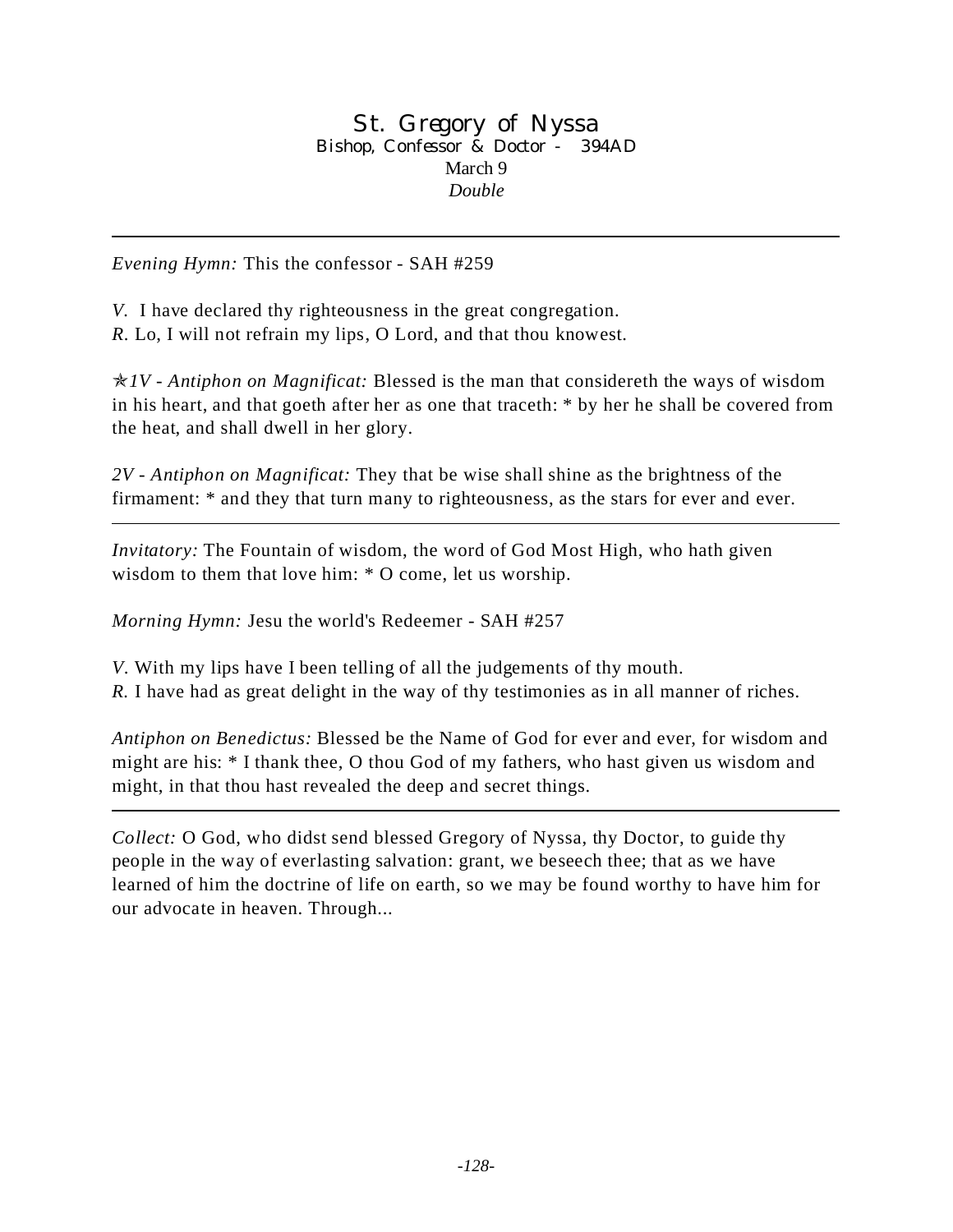St. Gregory the Great Pope, Confessor & Doctor - 604AD March 12 *Double*

*Evening Hymn:* This the confessor - SAH #259

*V.* I have declared thy righteousness in the great congregation. *R.* Lo, I will not refrain my lips, O Lord, and that thou knowest.

*1V - Antiphon on Magnificat:* Blessed is the man that considereth the ways of wisdom in his heart, and that goeth after her as one that traceth: \* by her he shall be covered from the heat, and shall dwell in her glory.

p*2V - Antiphon on Magnificat:* They that be wise shall shine as the brightness of the firmament: \* and they that turn many to righteousness, as the stars for ever and ever.

*Invitatory:* The Fountain of wisdom, the word of God Most High, who hath given wisdom to them that love him: \* O come, let us worship.

*Morning Hymn:* Jesu the world's Redeemer - SAH #257 *or* Apostle by the Angles blest - SAH #203

*V*. With my lips have I been telling of all the judgements of thy mouth.

*R.* I have had as great delight in the way of thy testimonies as in all manner of riches.

*Antiphon on Benedictus:* Blessed be the Name of God for ever and ever, for wisdom and might are his: \* I thank thee, O thou God of my fathers, who hast given us wisdom and might, in that thou hast revealed the deep and secret things.

*Collect:* O God, who didst send blessed Gregory the Great thy Doctor to guide thy people in the way of everlasting salvation: grant, we beseech thee; that as we have learned of him the doctrine of life on earth, so we may be found worthy to have him for our advocate in heaven. Through...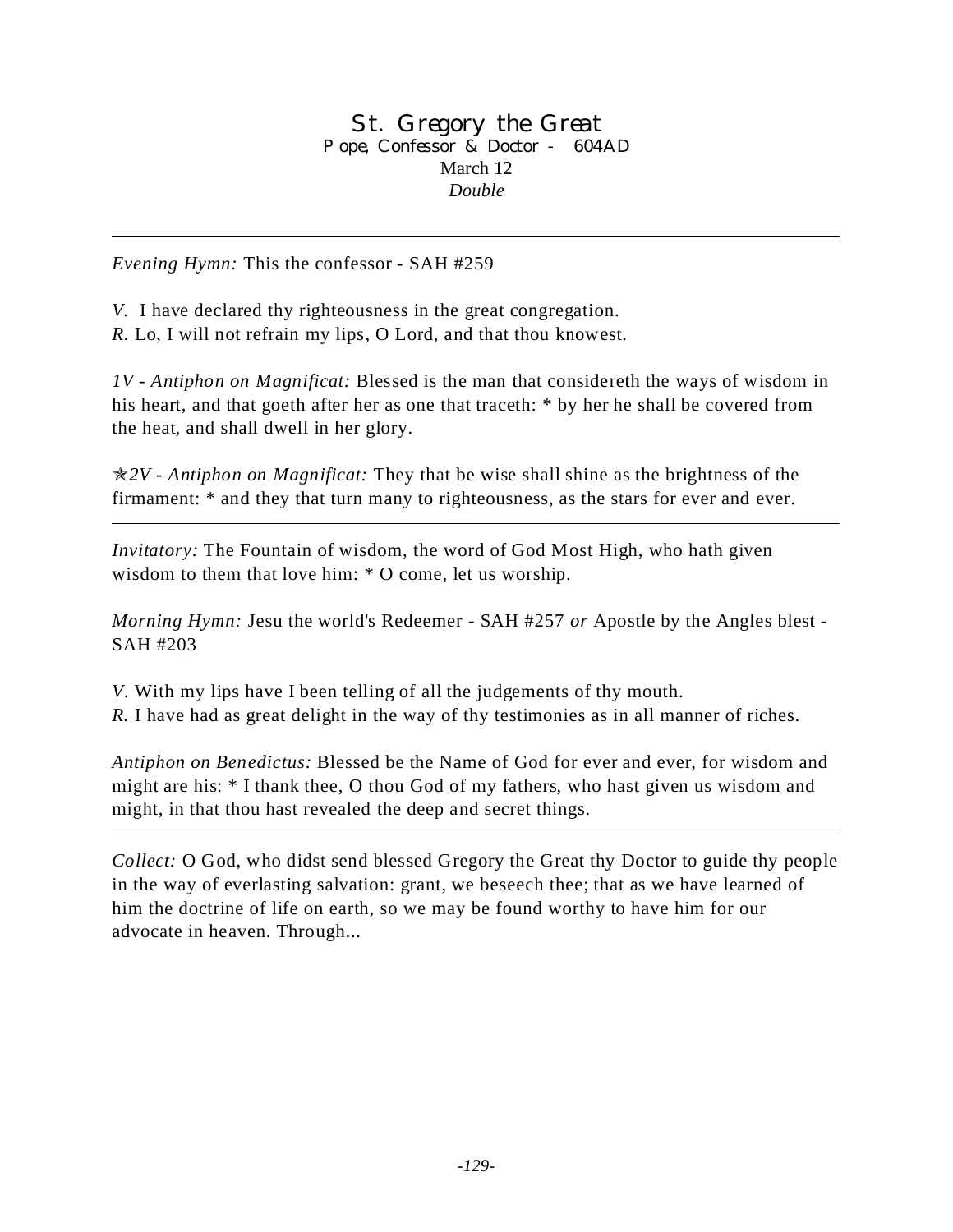#### St. Patrick of Ireland Bishop & Confessor - 461AD March 17 *Greater Double*

*Evening Hymn:* This the confessor - SAH #259

*V.* The Lord loved him and adorned him.

*R.* He clothed him with a robe of glory.

*1V - Antiphon on Magnificat:* He chose him out of all men living, to offer sacrifices unto the Lord: \* incense, and a sweet savor for his people.

p*2V - Antiphon on Magnificat:* Let thy priests, O Lord God, be clothed with salvation: \* turn not away the face of thine Anointed, remember the mercies of thy servant.

*Invitatory:* The Lord, the King of Confessors: \* O come, let us worship.

*Morning Hymn:* Jesu the world's Redeemer - SAH #257

*V*. The Lord guided the righteous in right paths.

*R.* And showed him the kingdom of God.

*Antiphon on Benedictus:* Well done, thou good and faithful servant: \* because thou hast been faithful over a few things, I will make thee ruler over many things, saith the Lord.

*Collect:* O God, who for the preaching of thy glory unto the Gentiles wast pleased to send forth blessed Patrick, thy Confessor and Bishop: grant by his intercession; that we may through thy mercy be enabled to accomplish those things which thou commandest us to do. Through...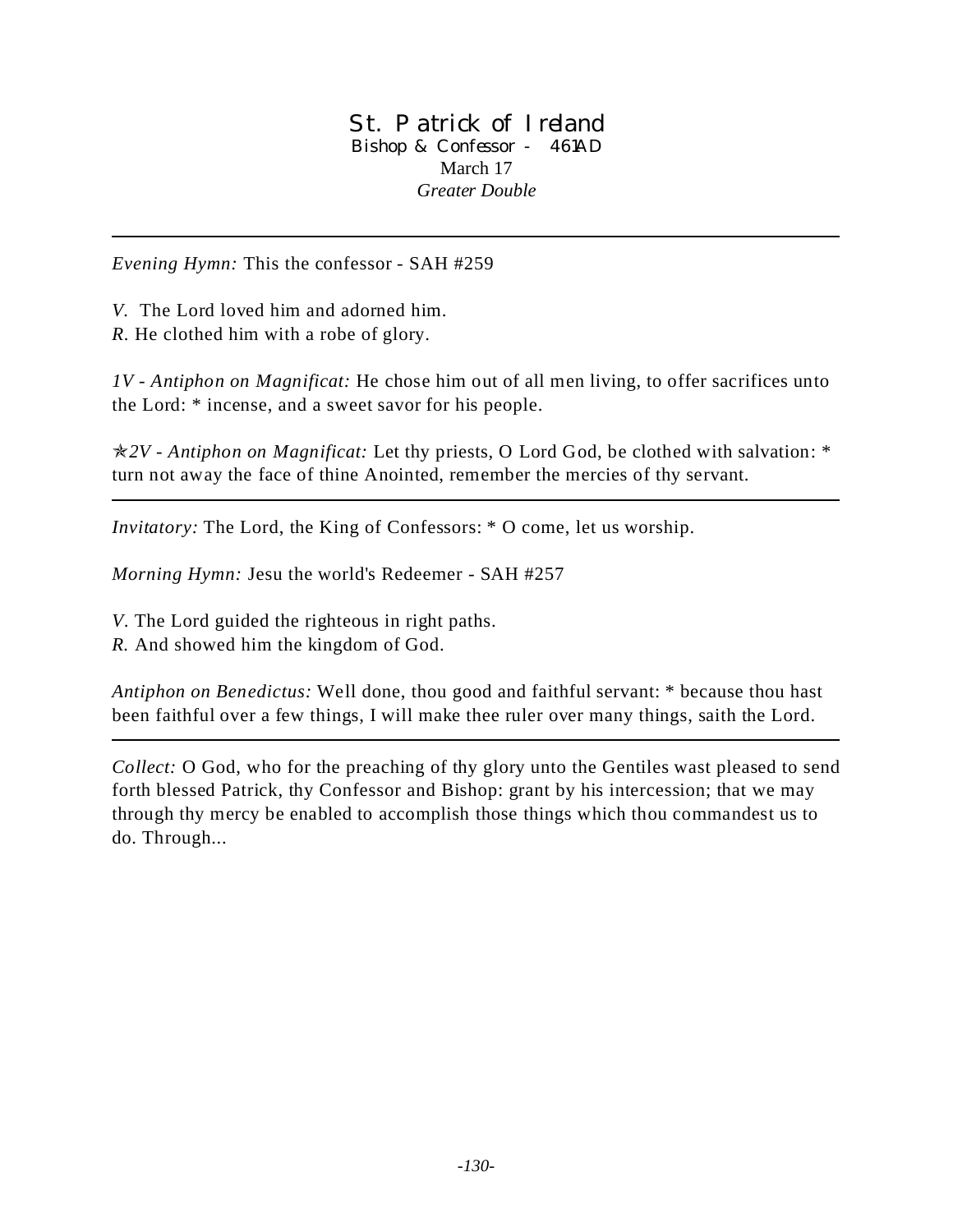### St. Cyril of Jerusalem Bishop, Confessor & Doctor - 386AD March 18 *Double*

*Note that Second Vespers of St. Patrick and First Vespers of St. Joseph would normally be observed at this time, but should Vespers of St. Cyril be called for:* 

*Evening Hymn:* This the confessor - SAH #259

*V.* I have declared thy righteousness in the great congregation. *R.* Lo, I will not refrain my lips, O Lord, and that thou knowest.

p*1V - Antiphon on Magnificat:* Blessed is the man that considereth the ways of wisdom in his heart, and that goeth after her as one that traceth: \* by her he shall be covered from the heat, and shall dwell in her glory.

*2V - Antiphon on Magnificat:* They that be wise shall shine as the brightness of the firmament: \* and they that turn many to righteousness, as the stars for ever and ever.

*Invitatory:* The Fountain of wisdom, the word of God Most High, who hath given wisdom to them that love him: \* O come, let us worship.

*Morning Hymn:* Jesu the world's Redeemer - SAH #257

*V*. With my lips have I been telling of all the judgements of thy mouth. *R.* I have had as great delight in the way of thy testimonies as in all manner of riches.

*Antiphon on Benedictus:* Blessed be the Name of God for ever and ever, for wisdom and might are his: \* I thank thee, O thou God of my fathers, who hast given us wisdom and might, in that thou hast revealed the deep and secret things.

*Collect:* Grant to us, we beseech thee, almighty God, at the intercession of the blessed Bishop Cyril: so to know thee, the only true God, and Jesus Christ whom thou hast sent; that we may be found worthy to be numbered for evermore among the sheep who hear his voice. Through the same...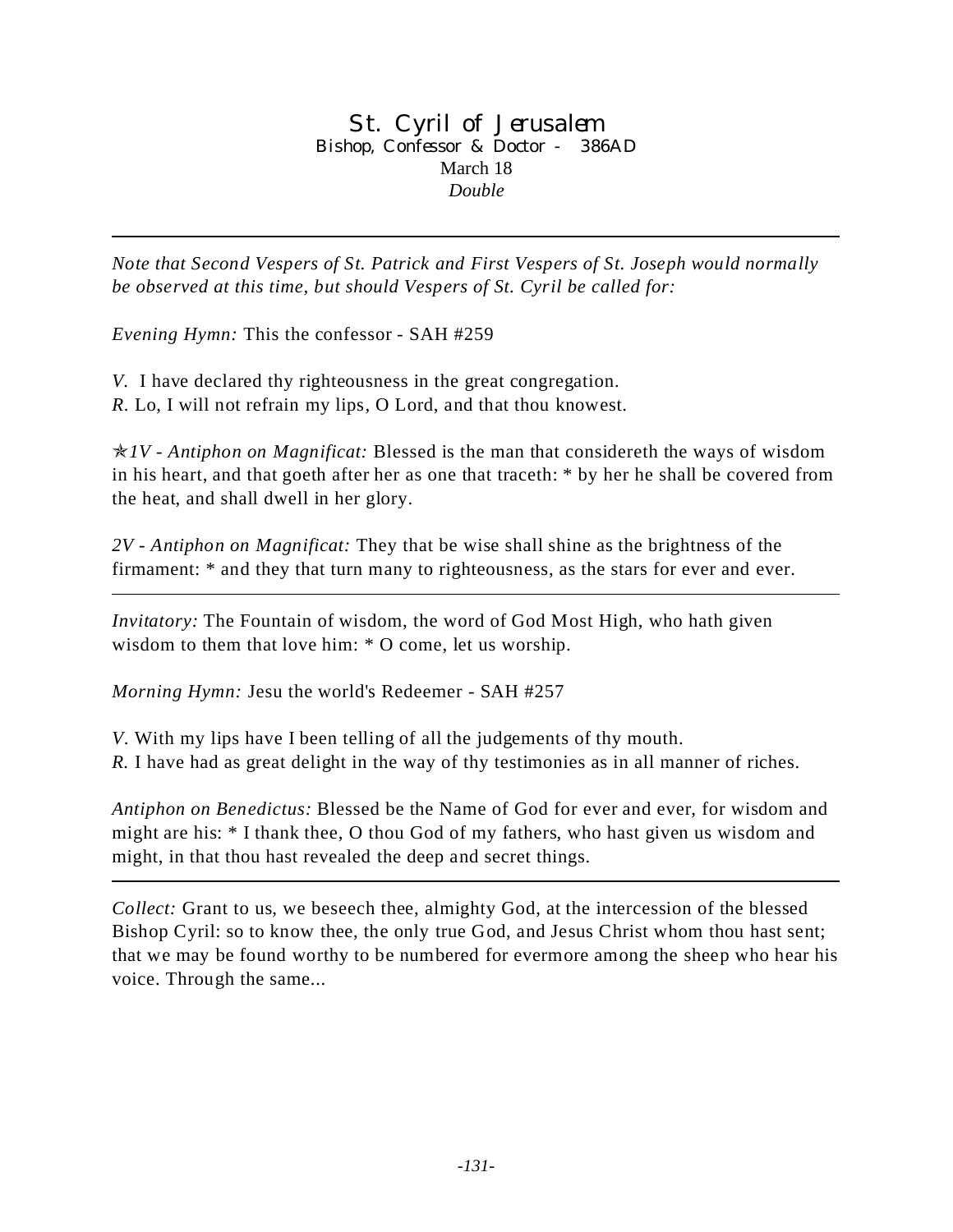### St. Joseph, Spouse of the Blessed Virgin Mary 1<sup>st</sup> century March 19 *Double of II class*

*1V: Gen. 39:1-15; Matt. 1:18-25 M: Gen. 41:38-43; Matt. 2:13-23 2V: Gen. 49:22-26; Luke 2:41-51*

*Evening Hymn:* Joseph the praise and glory- SAH #205

*V.* He made him lord of his house. *R.* And ruler of all his substance.

p*1V - Antiphon on Magnificat:* The Joseph, being raised from slumber, did as the angel of the Lord had bidden him: \* and took unto him his wife.

*2V - Antiphon on Magnificat:* Behold a faithful and wise servant, \* whom his Lord hath made ruler over his household.

*Invitatory:* : \* O come, let us worship.

*Morning Hymn:* Joseph the praise and glory- SAH #205

- *V*. The mouth of the righteous is exercised in wisdom.
- *R.* And his tongue will be talking of judgment.

*Antiphon on Benedictus:* Jesus himself began to be about thirty years of age, \* being (as was supposed) the son of Joseph.

*Collect:* Assist us, O Lord, we beseech thee, by the prayers of the Spouse of thy most holy Mother: that those things, which of our own power we cannot obtain, may through his intercession be granted unto us: Who livest and reignest...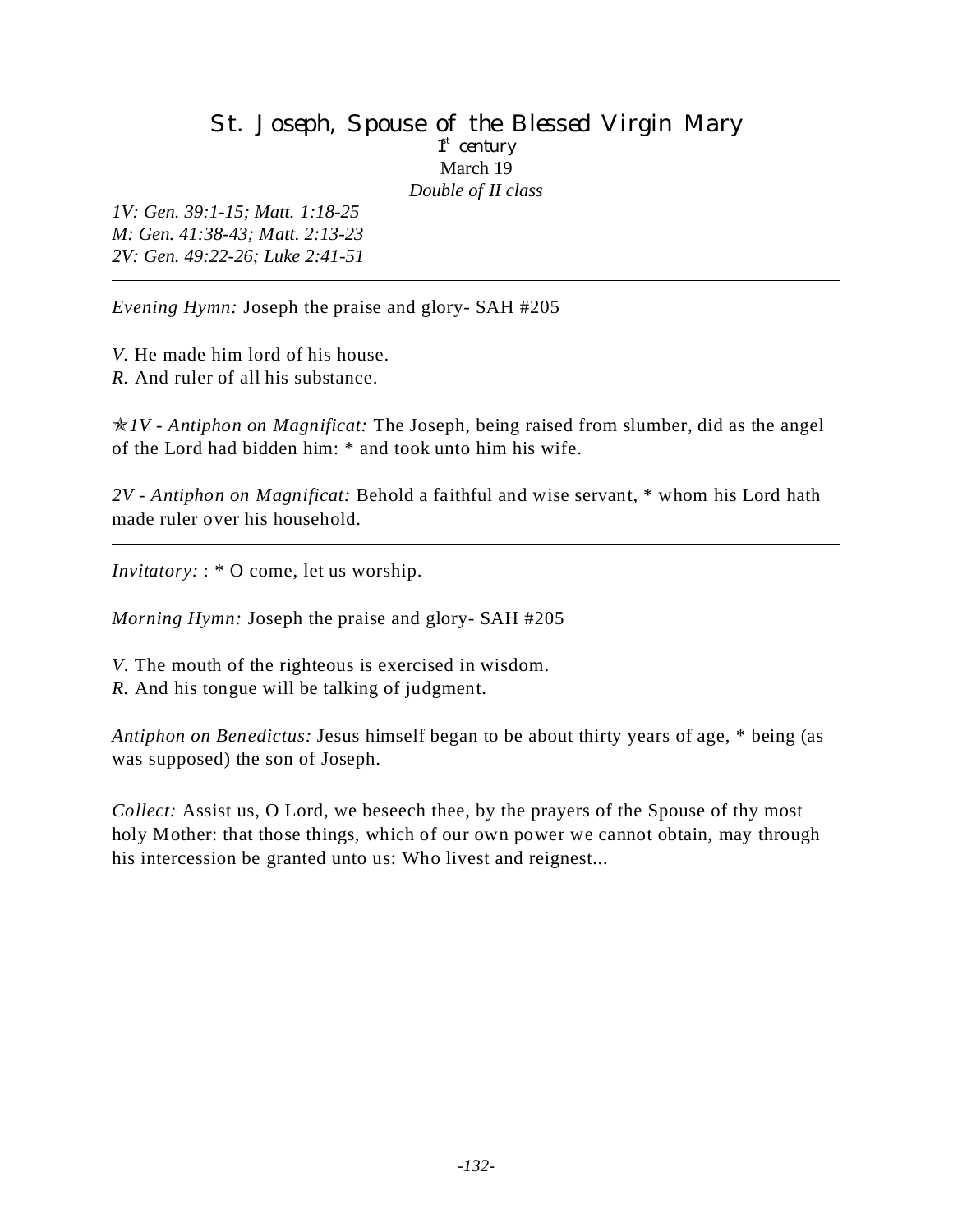### St. Cuthbert of Lindisfarne Bishop & Confessor- 687AD March *20 Double*

*Note that Second Vespers of St. Joseph and First Vespers of St. Benedict would normally be observed at this time, but should Vespers of St. Cuthbert be called for:* 

*Evening Hymn:* This the confessor - SAH #259

*V.* The Lord loved him and adorned him. *R.* He clothed him with a robe of glory.

p*1V - Antiphon on Magnificat:* He chose him out of all men living, to offer sacrifices unto the Lord: \* incense, and a sweet savor for his people.

*2V - Antiphon on Magnificat:* Let thy priests, O Lord God, be clothed with salvation: \* turn not away the face of thine Anointed, remember the mercies of thy servant.

*Invitatory:* The Lord, the King of Confessors:  $*$  O come, let us worship.

*Morning Hymn:* Jesu the world's Redeemer - SAH #257

*V*. The Lord guided the righteous in right paths.

*R.* And showed him the kingdom of God.

*Antiphon on Benedictus:* Well done, thou good and faithful servant: \* because thou hast been faithful over a few things, I will make thee ruler over many things, saith the Lord.

*Collect:* O God, who dost make thy saints glorious by the inestimable gift of thy grace: grant, we beseech thee; that at the intercession of blessed Cuthbert, thy Confessor and Bishop, we may be found worthy to attain to the perfection of all virtue. Through...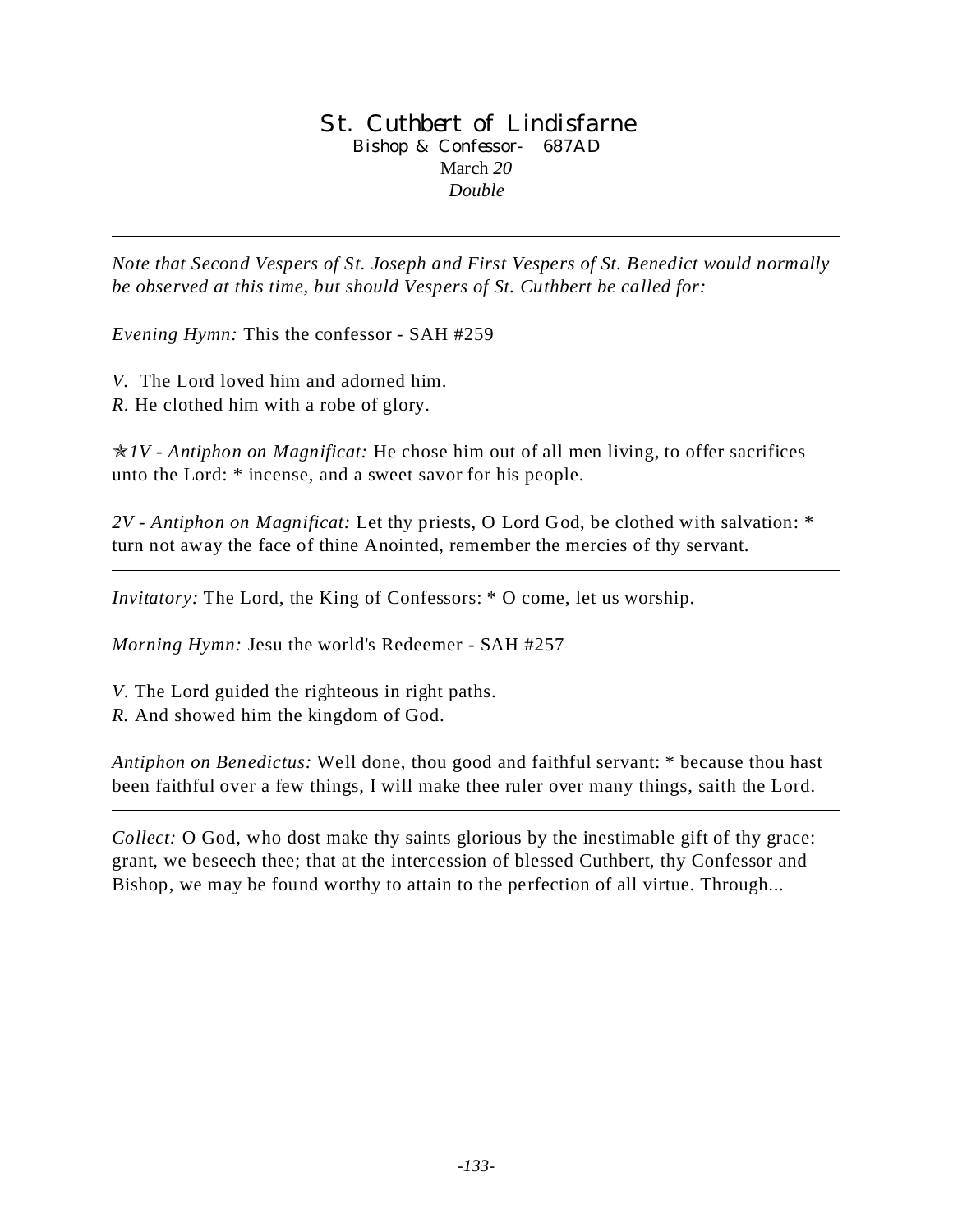#### The Repose of St. Benedict Abbot - c. 550AD March 21 *Greater Double*

*Evening Hymn:* This the confessor - SAH #259

*V.* The Lord guided the righteous in right paths.

*R.* And showed his the kingdom of God.

p*1V - Antiphon on Magnificat:* Get thee out from thy kindred, and from thy father's house, unto a land that I will shew thee:  $*$  and I will make of thee a great nation, and I will bless thee.

*2V - Antiphon on Magnificat:* Look unto your father, ye that follow after righteousness, ye that seek the Lord: \* for I called him alone, and blessed him, and increased him.

*Invitatory*: The Almighty, who is the Rewarder of them that diligently seek him, \* O come let us worship.

*Morning Hymn:* Jesu thou art the crown on high - SAH #258

*V.* They who seek the Lord shall want no manner of thing that is good. *R*. For they that fear him lack nothing.

*Antiphon on Benedictus:* Well done, thou good and faithful servant: \* because thou hast been faithful over a few things, I will make thee ruler over many things, saith the Lord.

*Collect:* O Lord, we beseech thee, let the intercession of thy blessed Abbot Benedict commend us unto thee: that we, who have no power of ourselves to help ourselves, may by his advocacy find favor in thy sight. Through...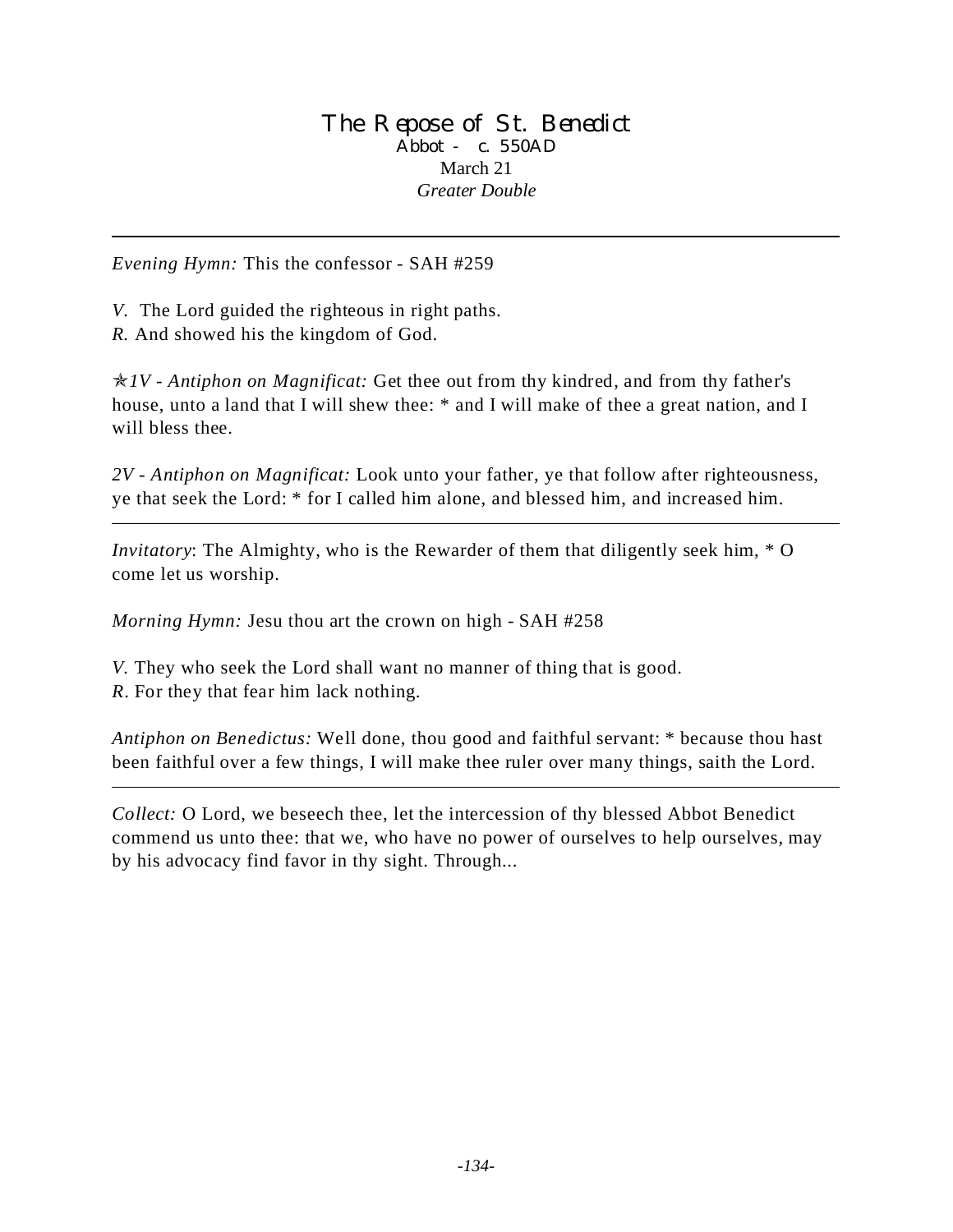### St. Gabriel the Archangel March 24 *Greater Double*

*1V: Dan. 8:15-29; Rev. 8:1-5 M: Dan. 9:20-26; Luke 1:5-17*

*Evening Hymn:* Christ the fair glory of the holy Angels - SAH #220

*V*. An Angel stood at the altar of the temple. *R.* Having a golden censer in his hand.

*1V - Antiphon on Magnificat:* The Angel Gabriel came in unto the Virgin Mary, and said: Hail, thou that art highly favored, thou that art with grace endued, \* for the Lord is with thee, and blessed art thou among women.

*Note that First Vespers of Annunciation would normally be observed at this time, but should Second Vespers of St. Gabriel be called for: 2V - Antiphon on Magnificat*: The Archangel Gabriel said unto Mary: With God nothing shall be impossible. And Mary said: Behold the handmaid of the Lord; be it unto me according to thy word. And the Angel departed from her.

*Invitatory:* The Lord, the King of the Archangels:  $*$  O come, let us worship.

*Morning Hymn:* Christ the fair glory of the holy Angels - SAH #220

*V*. An Angel stood at the altar of the temple. *R.* Having a golden censer in his hand.

*Antiphon on Benedictus:* The Angel Gabriel appeared unto Zacharias, and said unto him, Thy wife Elizabeth shall bear thee a son, and thou shalt call his name John; \* and many shall rejoice at his birth; for he shall go before the face of the Lord to prepare his ways.

*Collect:* O God, who from the company of Angels didst choose the Archangel Gabriel to proclaim the mystery of thine Incarnation: mercifully grant, that we who celebrate his festival on earth, may perceive his advocacy in heaven. Who livest...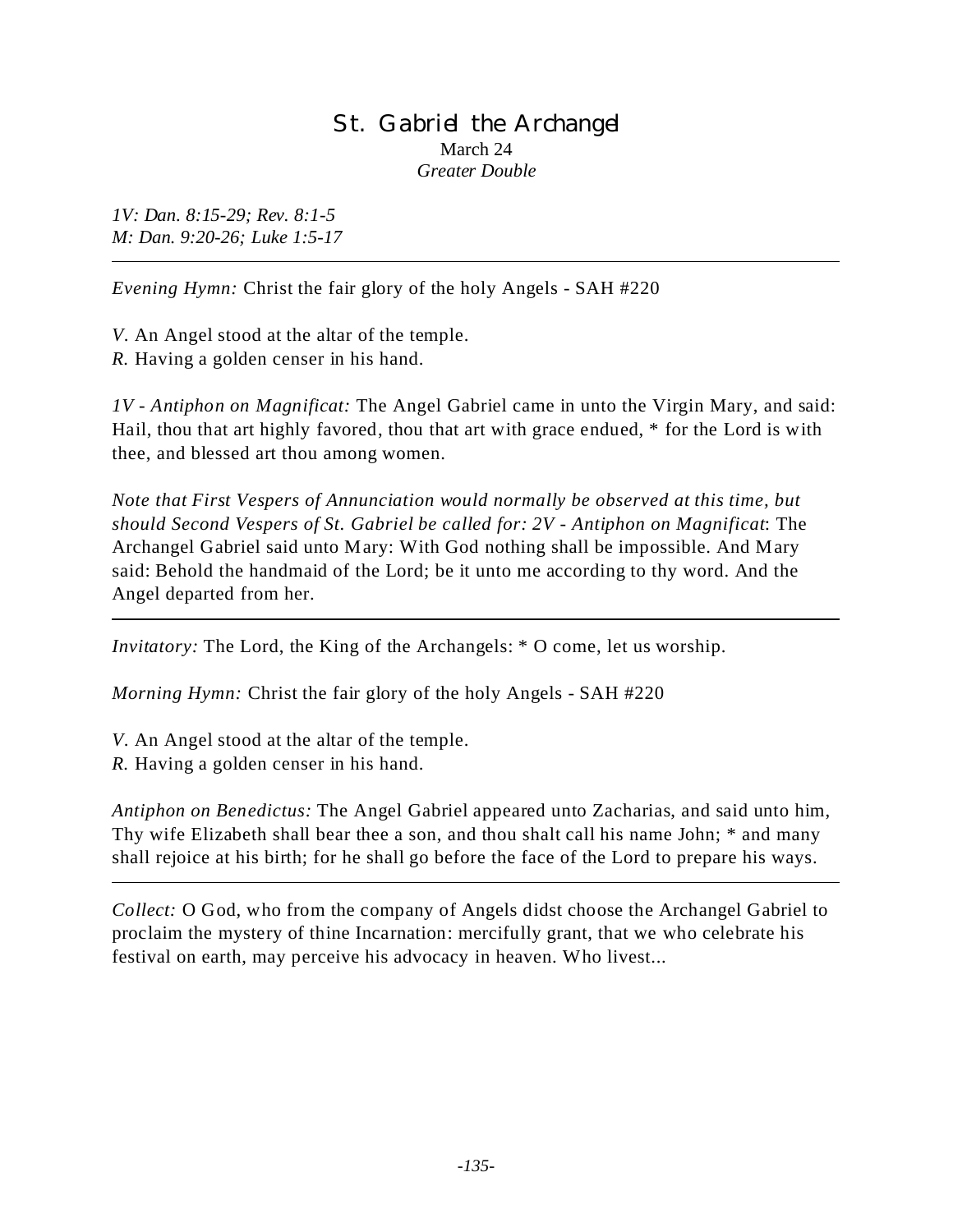# The Annunciation of the Blessed Virgin Mary March 25 *Double of I class*

*1V: Gen. 3:1-15; Rev. 15 M: Gen. 18:1-14; John 1:1-18 2V: I Sam. 1:21-2:10; Luke 1:39-56*

*Evening Hymn:* Hail, O star that pointest - SAH #175

*V.* Hail Mary full of grace. *R.* The Lord is with thee.

*1V - Antiphon on Magnificat:* The Angel came in unto Mary, saying: \* Hail, Mary, full of grace, the Lord is with thee.

p*2V - Antiphon on Magnificat:* Blessed art thou Mary, who hast believed: \* there shall be performed in thee the things which were told thee from the Lord.

*Invitatory:* The Word was made flesh, and dwelt among us:  $*$  O come, let us worship.

*Morning Hymn:* The Lord whom earth and sea and sky - SAH #189

*V.* Hail Mary full of grace. *R.* The Lord is with thee.

*Antiphon on Benedictus:* The Angel Gabriel was sent to Mary, \* a virgin espoused to Joseph.

*Collect:* O God, who wast pleased that thy Word should take flesh of the womb of the blessed Virgin Mary at the message of an Angel: grant to us thy humble servants: that we, believing her to be indeed the Mother of God, may by her intercession be holpen in thy sight. Through the same...

*Or, Collect.* We beseech thee, O Lord, pour thy grace into our hearts: that, as we have known the Incarnation of thy Son Jesus Christ by the message of an Angel: so by his cross and passion we may be brought unto the glory of his resurrection. Through the same...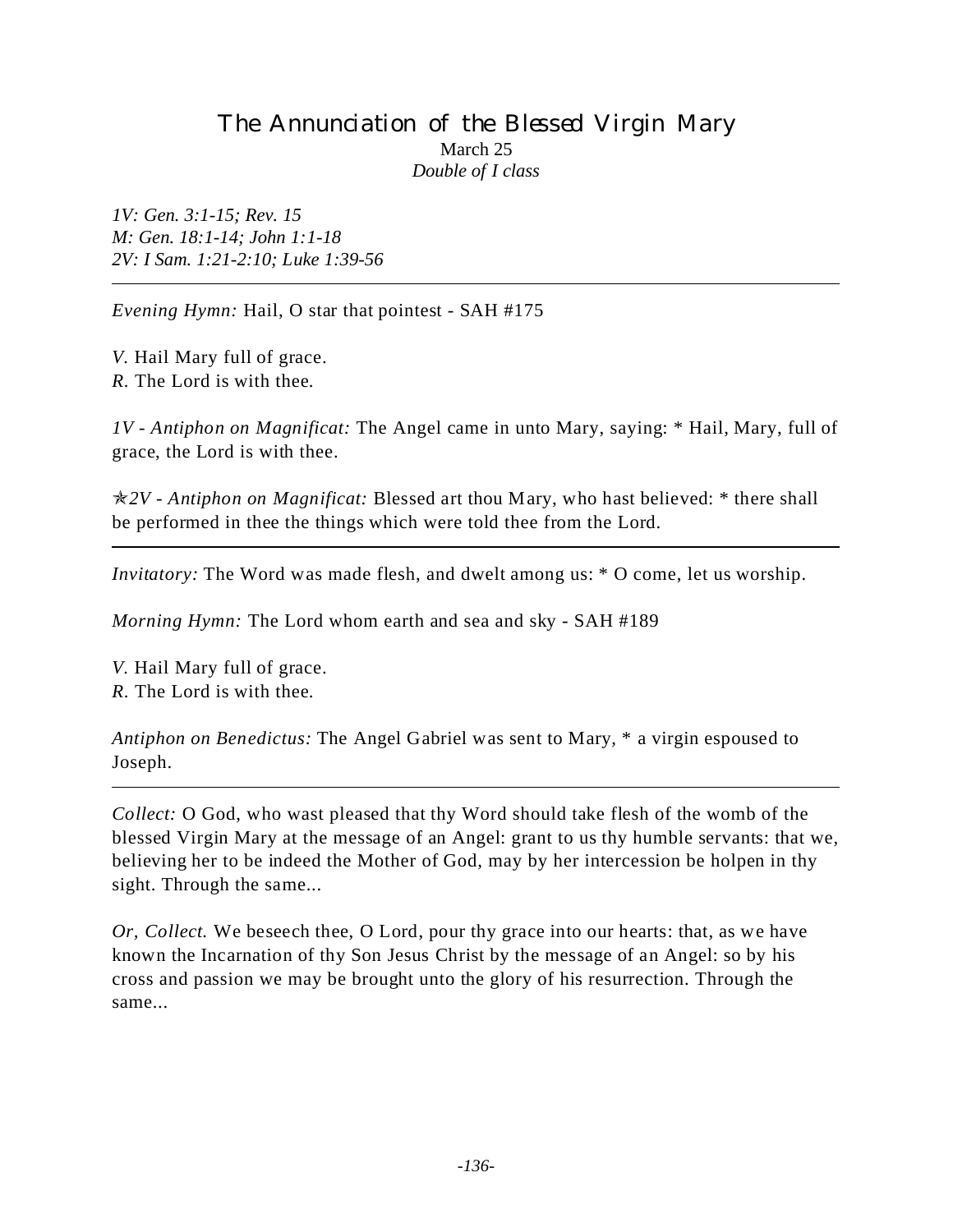# Psalm Prose for Annunciation

*The following antiphons may be sung as needed before and after the Psalms of the Day, or before the psalms as a prose.*

*1.* The Savior of the world shall arise as the sun; \* and shall come down into the Virgin's womb, as the show'rs upon the grass.

*2.* Lo, there cometh one that is both God and Man, \* out of the house of David, to sit in David's seat.

*3.* There shall come forth a rod from the stem of Jesse; \* and all the earth shall be filled with the glory of the Lord; and all flesh shall see the salvation of God.

*4.* Tell it out among the heathen that the Lord is King; \* for he cometh, even God our Savior.

*5.* The Angel of the Lord brought tidings unto Mary; \* and she conceived by the Holy Ghost.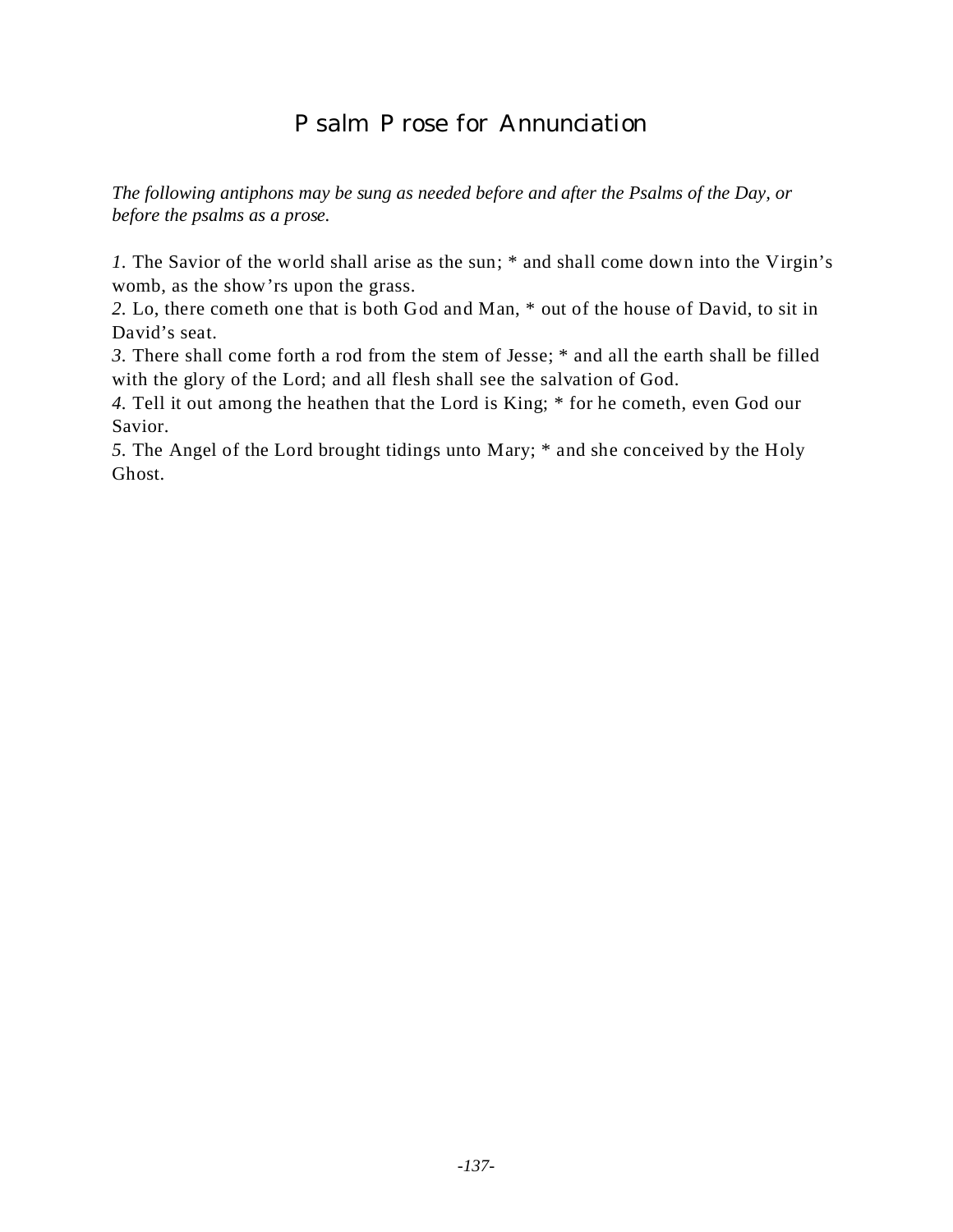St. John Damascene Confessor & Doctor - c. 760AD March 27 *Double*

*Evening Hymn:* This the confessor - SAH #259

*V.* I have declared thy righteousness in the great congregation. *R.* Lo, I will not refrain my lips, O Lord, and that thou knowest.

*1V - Antiphon on Magnificat:* Blessed is the man that considereth the ways of wisdom in his heart, and that goeth after her as one that traceth: \* by her he shall be covered from the heat, and shall dwell in her glory.

p*2V - Antiphon on Magnificat:* They that be wise shall shine as the brightness of the firmament: \* and they that turn many to righteousness, as the stars for ever and ever.

*Invitatory:* The Fountain of wisdom, the word of God Most High, who hath given wisdom to them that love him: \* O come, let us worship.

*Morning Hymn:* Jesu thou art the crown on high - SAH #258

*V*. With my lips have I been telling of all the judgements of thy mouth.

*R.* I have had as great delight in the way of thy testimonies as in all manner of riches.

*Antiphon on Benedictus:* Blessed be the Name of God for ever and ever, for wisdom and might are his: \* I thank thee, O thou God of my fathers, who hast given us wisdom and might, in that thou hast revealed the deep and secret things.

*Collect:* Almighty and everlasting God, who, for the defense of the honor of holy images, didst endue thy blessed Saint John of Damascus with heavenly learning and wondrous strength of spirit: grant unto us, we pray thee, that, by his advocacy and example; we may so honor the images of thy Saints, that we may follow them in all true godliness, and know the assistance of their intercession. Through...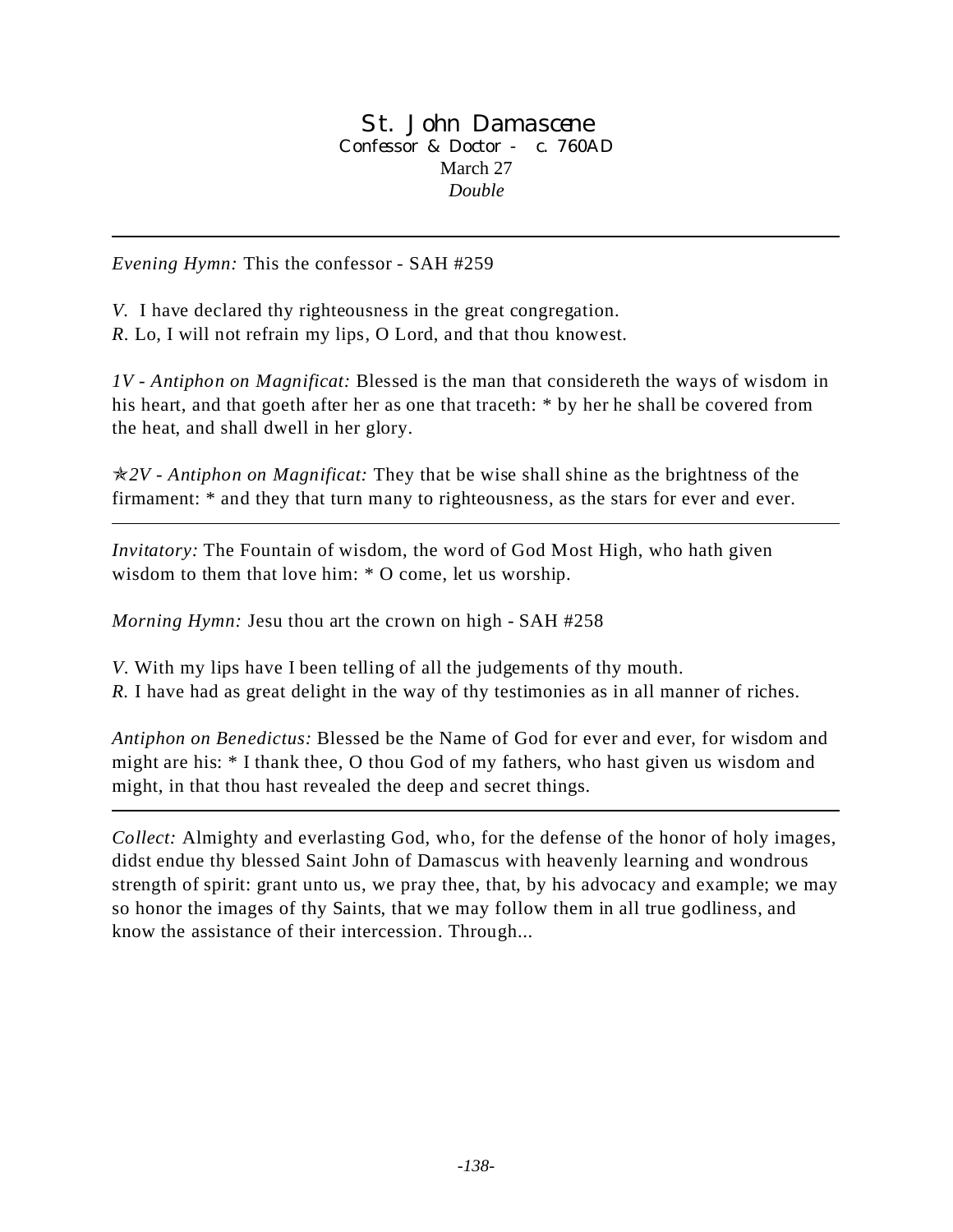*Evening Hymn:* This the confessor - SAH #259

*V.* I have declared thy righteousness in the great congregation (alleluia). *R.* Lo, I will not refrain my lips, O Lord, and that thou knowest (alleluia).

p*1V - Antiphon on Magnificat:* Blessed is the man that considereth the ways of wisdom in his heart, and that goeth after her as one that traceth: \* by her he shall be covered from the heat, and shall dwell in her glory (alleluia).

*2V - Antiphon on Magnificat:* They that be wise shall shine as the brightness of the firmament: \* and they that turn many to righteousness, as the stars for ever and ever (alleluia).

*Invitatory:* (Alleluia) The Fountain of wisdom, the word of God Most High, who hath given wisdom to them that love him: \* O come, let us worship (alleluia).

*Morning Hymn:* Jesu the world's Redeemer - SAH #257

*V*. With my lips have I been telling of all the judgements of thy mouth (alleluia). *R.* I have had as great delight in the way of thy testimonies as in all manner of riches (alleluia).

*Antiphon on Benedictus:* Blessed be the Name of God for ever and ever, for wisdom and might are his: \* I thank thee, O thou God of my fathers, who hast given us wisdom and might, in that thou hast revealed the deep and secret things (alleluia).

*Collect:* O God, who didst send blessed Isidore of Seville thy Doctor to guide thy people in the way of everlasting salvation: grant, we beseech thee; that as we have learned of him the doctrine of life on earth, so we may be found worthy to have him for our advocate in heaven. Through...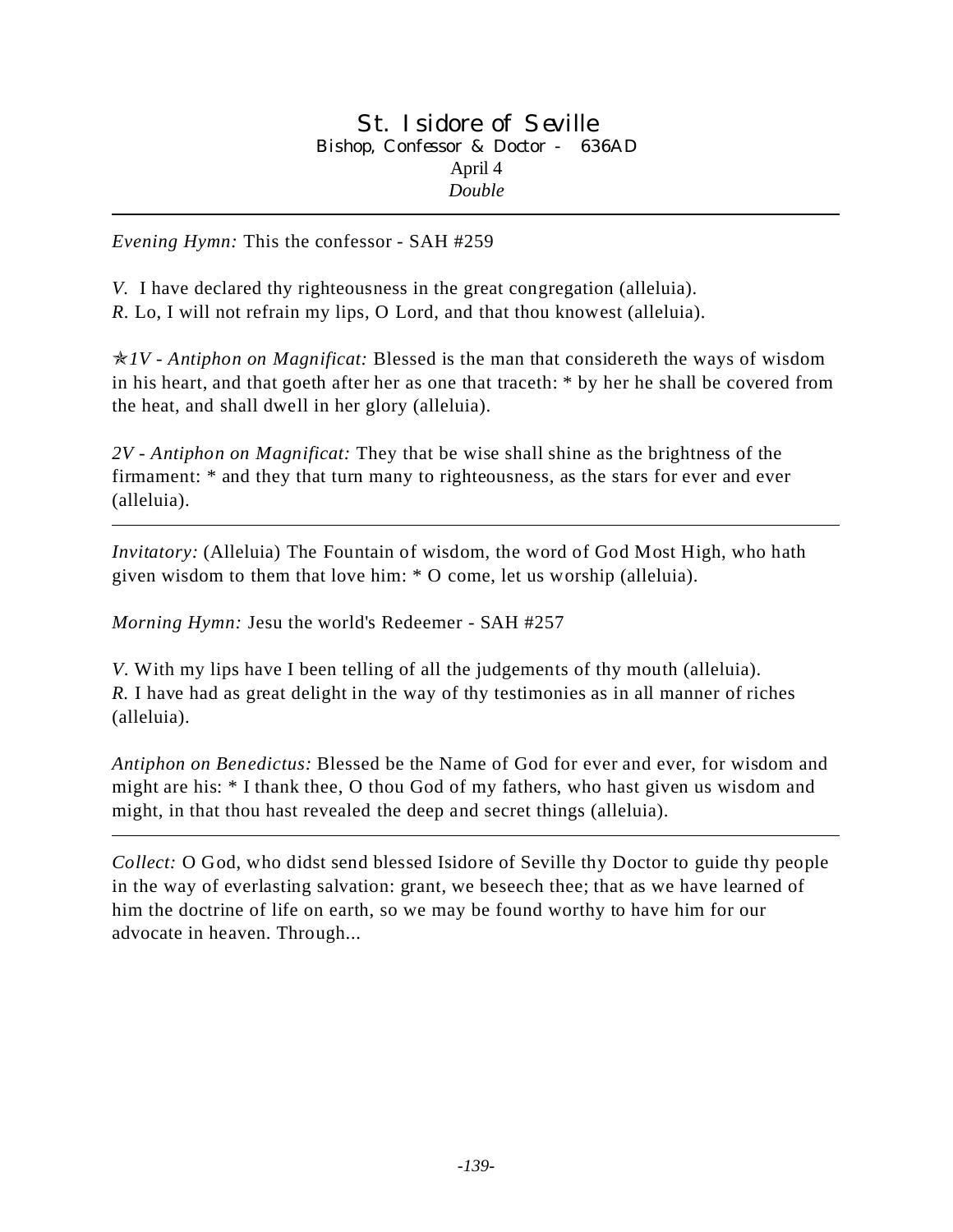## St. Tikhon Bellavin, Enlightener of America Bishop & Confessor - 1925AD April 7 *Double of II class*

*Evening Hymn:* This the confessor - SAH #259

*V.* The Lord loved him and adorned him (alleluia). *R.* He clothed him with a robe of glory (alleluia).

p*1V - Antiphon on Magnificat:* He chose him out of all men living, to offer sacrifices unto the Lord: \* incense, and a sweet savor for his people (alleluia).

*2V - Antiphon on Magnificat:* Let thy priests, O Lord God, be clothed with salvation: \* turn not away the face of thine Anointed, remember the mercies of thy servant (alleluia).

*Invitatory:* (Alleluia) The Lord, the King of Confessors: \* O come, let us worship (alleluia).

*Morning Hymn:* Jesu the world's Redeemer - SAH #257

*V*. The Lord guided the righteous in right paths (alleluia).

*R.* And showed him the kingdom of God (alleluia).

*Antiphon on Benedictus:* Well done, thou good and faithful servant: \* because thou hast been faithful over a few things, I will make thee ruler over many things, saith the Lord (alleluia).

*Collect.* O Lord God of the nations, who for the defense of the Orthodox Faith didst raise up and strengthen blessed St. Tikhon, thy Bishop and Confessor, with great courage and self-denial: mercifully grant that, by his example and intercessions, the hearts of the erring may be turned to the wisdom of the just, and the faithful may ever persevere in confession of thy true Religion. Through...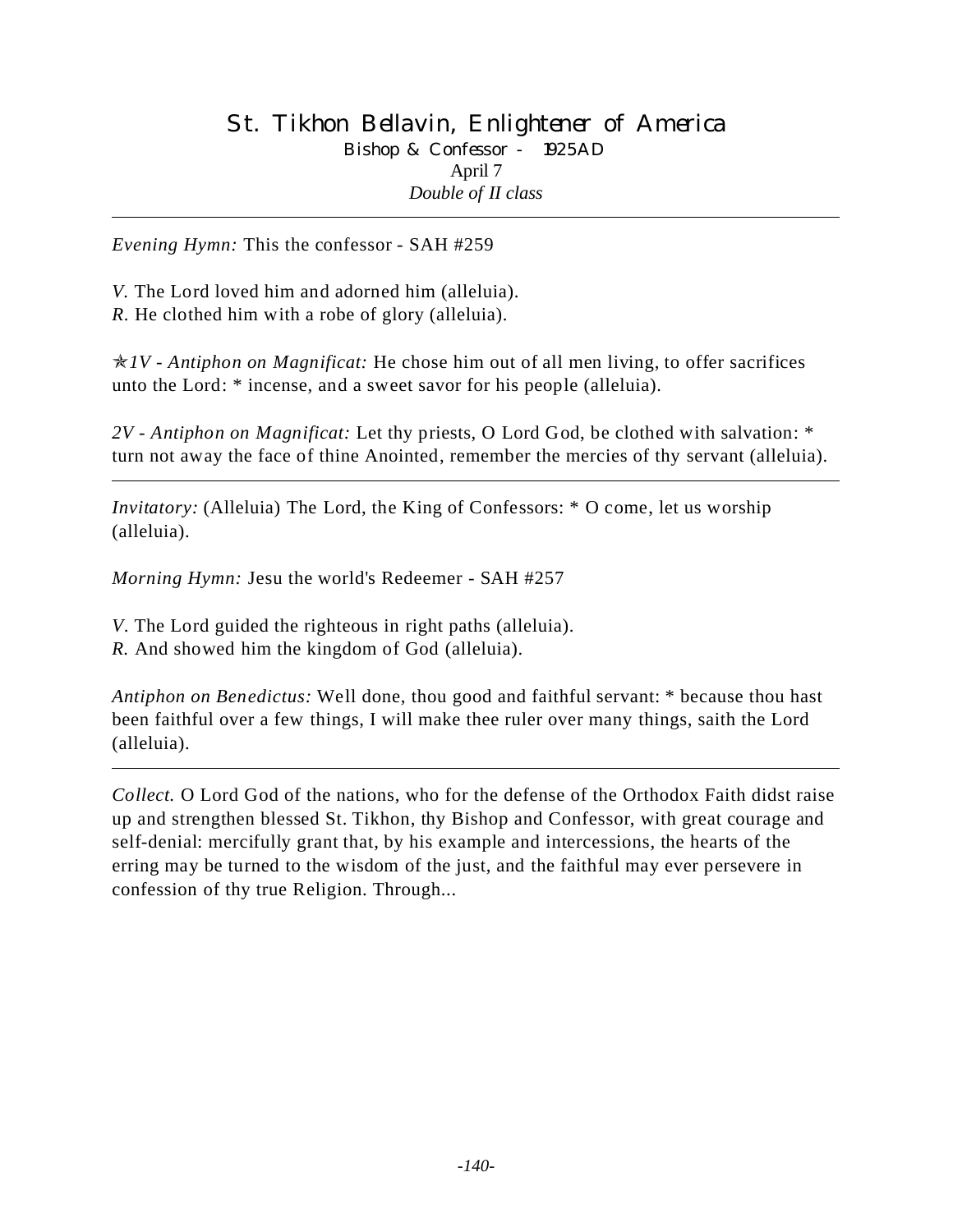*Evening Hymn:* This the confessor - SAH #259

*V.* I have declared thy righteousness in the great congregation (alleluia). *R.* Lo, I will not refrain my lips, O Lord, and that thou knowest (alleluia).

*1V - Antiphon on Magnificat:* Blessed is the man that considereth the ways of wisdom in his heart, and that goeth after her as one that traceth: \* by her he shall be covered from the heat, and shall dwell in her glory (alleluia).

p*2V - Antiphon on Magnificat:* They that be wise shall shine as the brightness of the firmament: \* and they that turn many to righteousness, as the stars for ever and ever (alleluia).

*Invitatory:* (Alleluia) The Fountain of wisdom, the word of God Most High, who hath given wisdom to them that love him: \* O come, let us worship (alleluia).

*Morning Hymn:* Jesu the world's Redeemer - SAH #257

*V*. With my lips have I been telling of all the judgements of thy mouth (alleluia). *R.* I have had as great delight in the way of thy testimonies as in all manner of riches (alleluia).

*Antiphon on Benedictus:* Blessed be the Name of God for ever and ever, for wisdom and might are his: \* I thank thee, O thou God of my fathers, who hast given us wisdom and might, in that thou hast revealed the deep and secret things (alleluia).

*Collect:* O God, who by the words and acts of thy holy Doctor and Bishop Saint Leo, didst withstand the enemies of thy holy people: grant we beseech thee; that we, being guided by the light of his teaching, may be enabled to walk in the path of virtue. Through...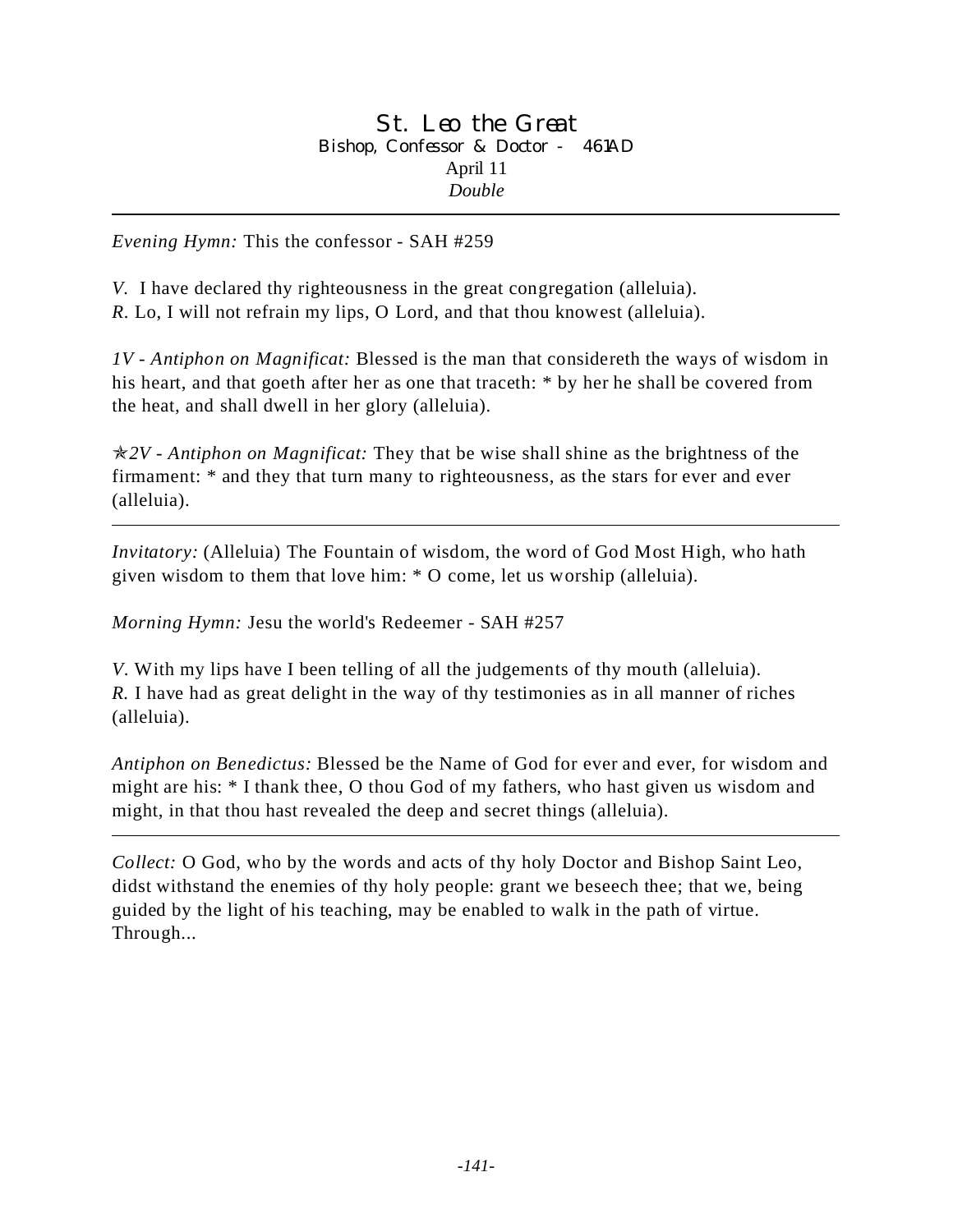### St. Justin the Philosopher Martyr - 167AD April 12 *Double*

*Evening Hymn:* O God the soldiers crown and guard - SAH #253

*V.* Thou hast crowned him with glory and worship, O Lord (alleluia).

*R*. And hast made him to have dominion of the works of thy hands (alleluia).

*Note that Second Vespers of St. Leo would normally be observed at this time, but should First Vespers of St. Justin be called for:* p*1V - Antiphon on Magnificat:* This is indeed a Martyr who for the Name of Christ poured forth his blood: \* who feared not the threats of judges, nor sought for the glory of earthly dignity, but with joy attained unto the heavenly kingdom (alleluia).

*2V - Antiphon on Magnificat:* This man, the world despising, and earthly pleasures renouncing, \* laid up treasures in heaven by word and deed (alleluia).

*Invitatory*: (Alleluia) The Lord, the King of Martyrs, \* O come let us worship (alleluia).

*Morning Hymn:* O glorious King of Martyr hosts - SAH #254

*V*. The righteous shall flourish like a palm-tree (alleluia).

*R.* And shall spread abroad like a cedar in Lebanon (alleluia).

*Antiphon on Benedictus:* If any man will come after me, saith the Lord, \* let him deny himself, and take up his cross, and follow me (alleluia).

*Collect:* O God, who by the foolishness of the Cross didst wondrously teach thy blessed Martyr Saint Justin an excellent knowledge of Christ Jesus: grant that by his intercession, we being delivered from the deceitfulness of all false doctrine, may be firmly grounded in thy true religion. Through the same...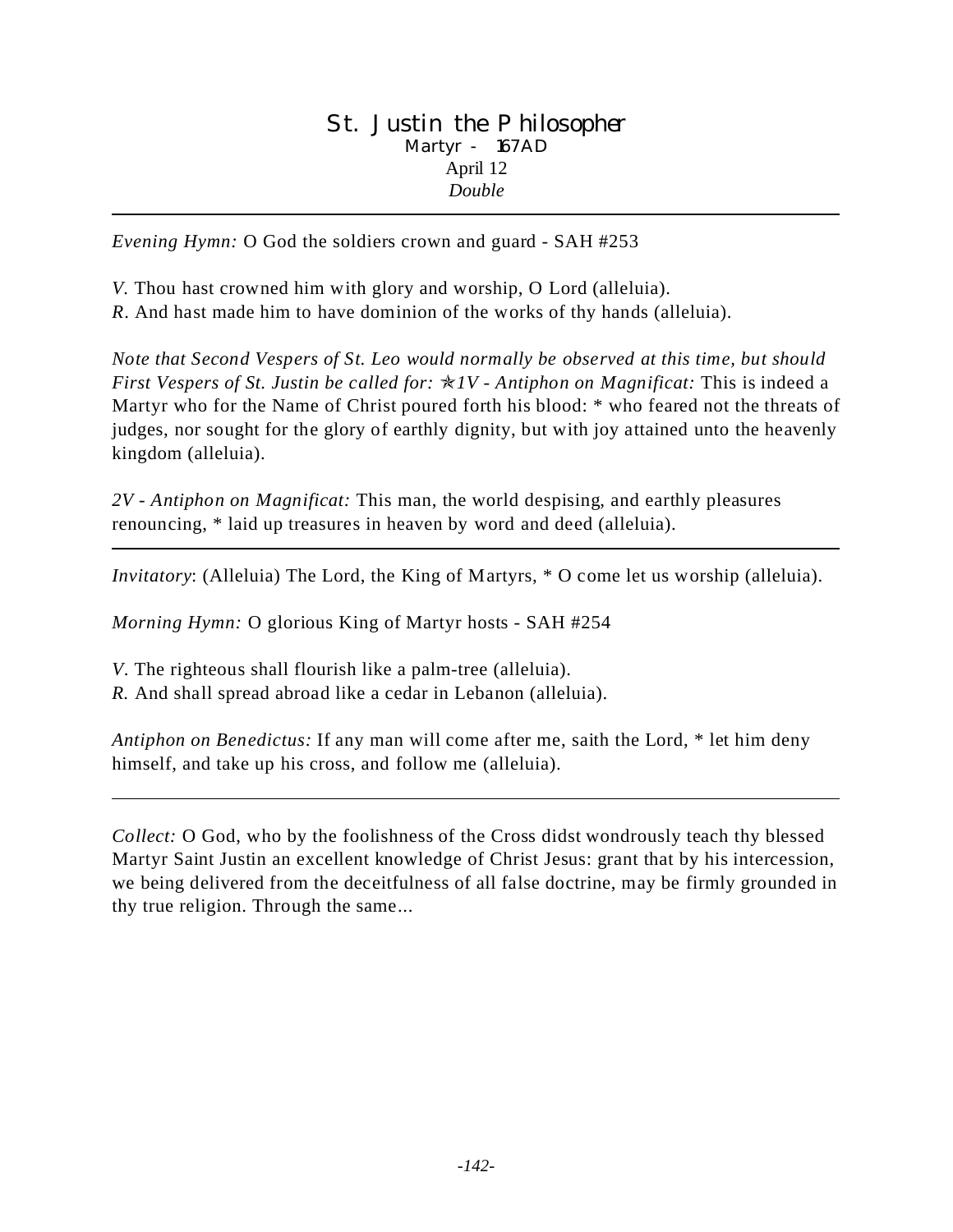St. George Martyr - 303AD April 23 *Double of II class*

*Evening Hymn:* O God the soldiers crown and guard - SAH #253

*V.* Thou hast crowned him with glory and worship, O Lord (alleluia). *R*. And hast made him to have dominion of the works of thy hands (alleluia).

p*1V - Antiphon on Magnificat:* This is indeed a Martyr who for the Name of Christ poured forth his blood: \* who feared not the threats of judges, nor sought for the glory of earthly dignity, but with joy attained unto the heavenly kingdom (alleluia).

*2V - Antiphon on Magnificat:* This man, the world despising, and earthly pleasures renouncing, \* laid up treasures in heaven by word and deed (alleluia).

*Invitatory*: (Alleluia) The Lord, the King of Martyrs, \* O come let us worship (alleluia).

*Morning Hymn:* O glorious King of Martyr hosts - SAH #254

*V*. The righteous shall flourish like a palm-tree (alleluia).

*R.* And shall spread abroad like a cedar in Lebanon (alleluia).

*Antiphon on Benedictus:* If any man will come after me, saith the Lord, \* let him deny himself, and take up his cross, and follow me (alleluia).

*Collect.* O God, who makest us glad by the example and intercession of blessed George, thy Martyr: mercifully grant; that we, who through his aid implore thy bounty, may by the gift of thy grace receive the same. Through...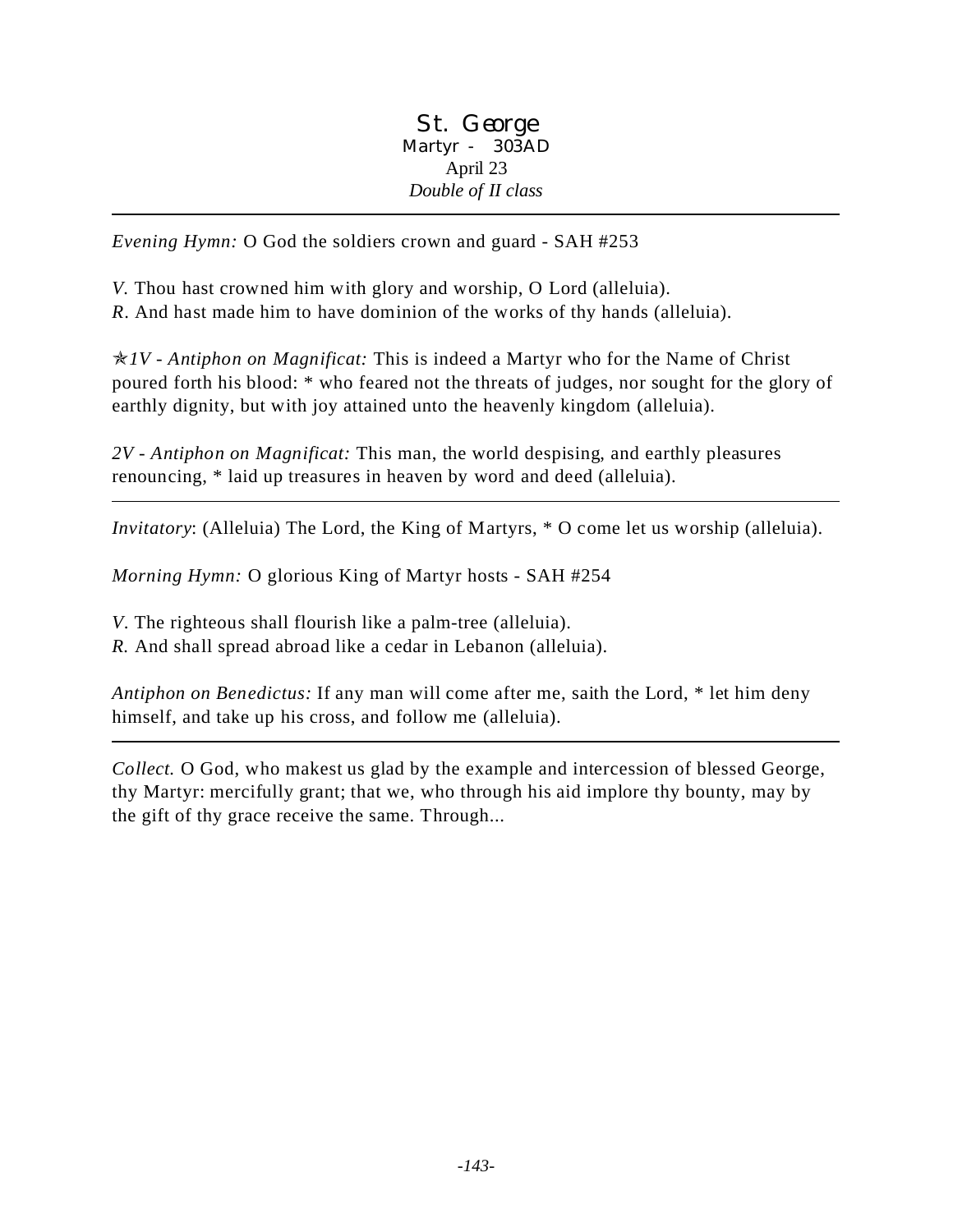### St. Mark the Evangelist 1<sup>st</sup> century April 25 *Double of II class*

*1V: Ecclus. 2; Acts 12:24-13:13 M: Isa. 62; I Peter 5 2V: Ezek. 1:1-14; II Tim. 4:1-18*

*Evening Hymn:* This scribe and herald - SAH #250

*V.* Their sound is gone out into all lands (alleluia). *R.* And their words into the ends of the world (alleluia).

p*1V - Antiphon on Magnificat:* In the midst of the throne, and round about the throne, John saw four living creatures, \* which same do ascribe glory and honor and blessing to him that sitteth on the throne, who liveth for ever and ever (alleluia).

*2V - Antiphon on Magnificat:* For the wisdom of the ancients the holy Evangelists searched with diligent inquiry, \* and by the Prophets' sayings did they establish the truth of their narration (alleluia).

*Invitatory:* (Alleluia) The Lord and Master of evangelists: \* O come, let us worship (alleluia).

*Morning Hymn:* The Lord on Sinai's trembling height - SAH #249

*V*. And all men that shall see it shall say, This hath God done. *R.* For they shall perceive that it is his work.

### *Or, in Eastertide:*

*V.* Right dear in the sight of the Lord, alleluia. *R.* Is the death of his Saints, alleluia.

*Antiphon on Benedictus:* In the midst of the throne, and round about the throne, were four living creatures, having each of them six wings, and full of eyes within, \* and they rest not day and night, saying, Holy, holy, holy, Lord God Almighty, which was, and is, and is to come (alleluia).

*Collect.* O God, who didst endue thy blessed Evangelist Mark with singular grace for the preaching of the Gospel: grant, we beseech thee; that we thy servants may ever profit by his learning and be defended by his prayers. Through...

*Or, Collect.* O Almighty God, who hast instructed thy holy Church with the heavenly doctrine of thy Evangelist Saint Mark: give us grace, that, being not like children carried away with every blast of vain doctrine; we may be established in the truth of thy holy Gospel. Through...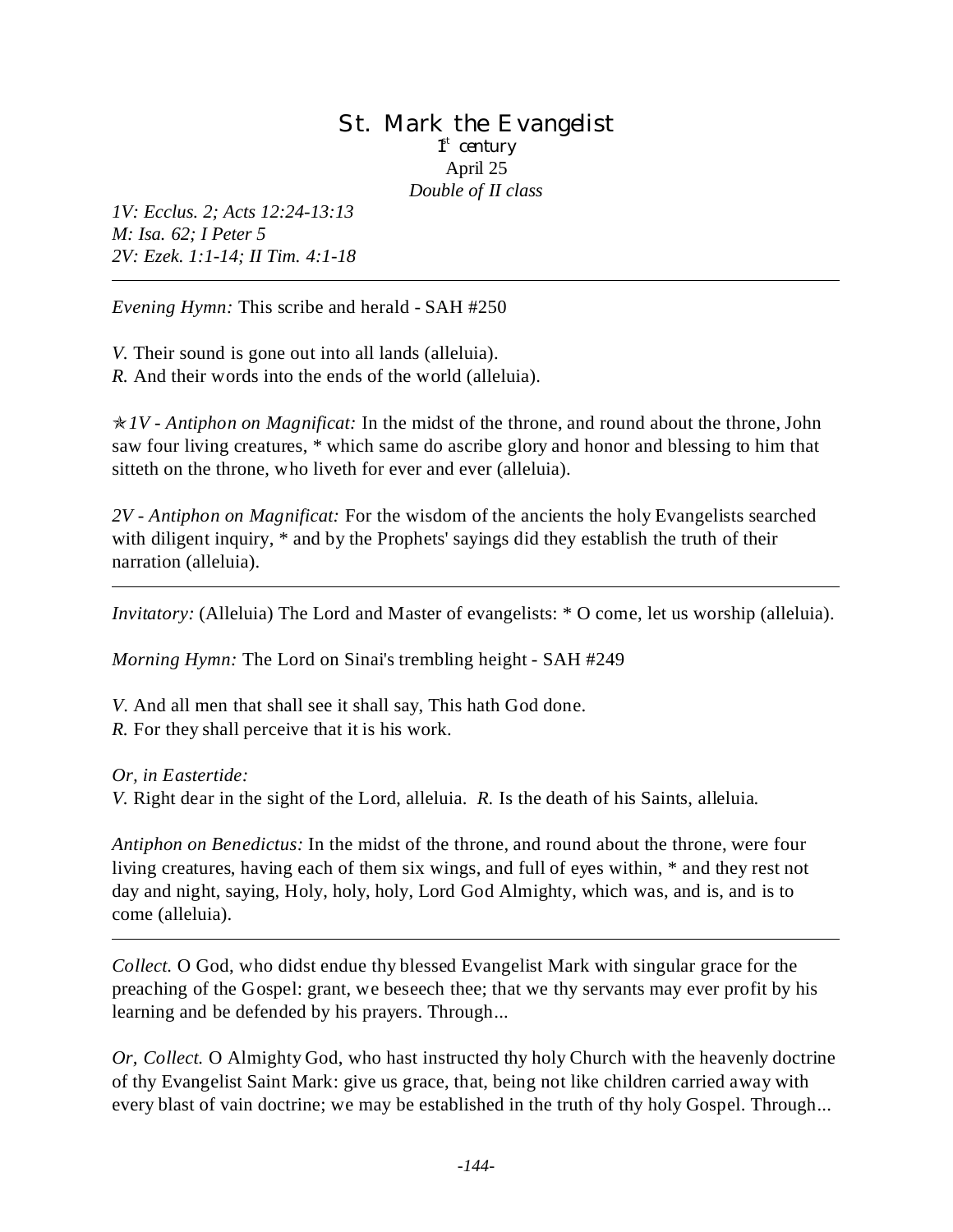### Ss. Philip & James, Apostles 1<sup>st</sup> century May 1 *Double of II class*

*1V: Ecclus. 14:20-15:10; John 6:1-14 M: Isa. 43:1-12; John 1:43-end 2V: Isa. 61; Acts 15:1-31*

*Evening Hymn:* The apostles' hearts were full of pain - SAH #245

*V.* O ye holy and righteous, rejoice in the Lord, alleluia. *R.* For blessed are the folk that God hath chosen to him to be his inheritance, alleluia.

p*1V - Antiphon on Magnificat:* Have I been so long time with you, and yet hast thou not known me? \* Philip, he that hath seen me hath seen my Father also, alleluia.

*2V - Antiphon on Magnificat:* If ye had known me, ye should have known my Father also: \* and from hence-forth ye know him, and have seen him, alleluia.

*Invitatory:* (Alleluia) The Lord, the King of Apostles: \* O come, let us worship (alleluia).

*Morning Hymn:* On this our bright and Paschal Day - SAH #244

*V*. Right dear in the sight of the Lord, alleluia.

*R.* Is the death of his Saints, alleluia.

*Antiphon on Benedictus:* Let not your heart be troubled, neither let it be afraid: \* ye believe in God, believe also in me: in my Father's house are many mansions, alleluia, alleluia.

*Collect.* O God, who makest us glad by the yearly festival of thine Apostles Philip and James: grant, we beseech thee; that as we rejoice in their intercession: so we may learn to follow them in all virtuous and godly living. Through...

*Or, Collect.* O Almighty God, whom truly to know is everlasting life: grant us perfectly to know thy Son Jesus Christ to be the way, the truth, and the life; that, following the steps of thy holy Apostles, Saint Philip and Saint James, we may steadfastly walk in the way that leadeth to eternal life. Through the same thy Son Jesus Christ our Lord: Who liveth...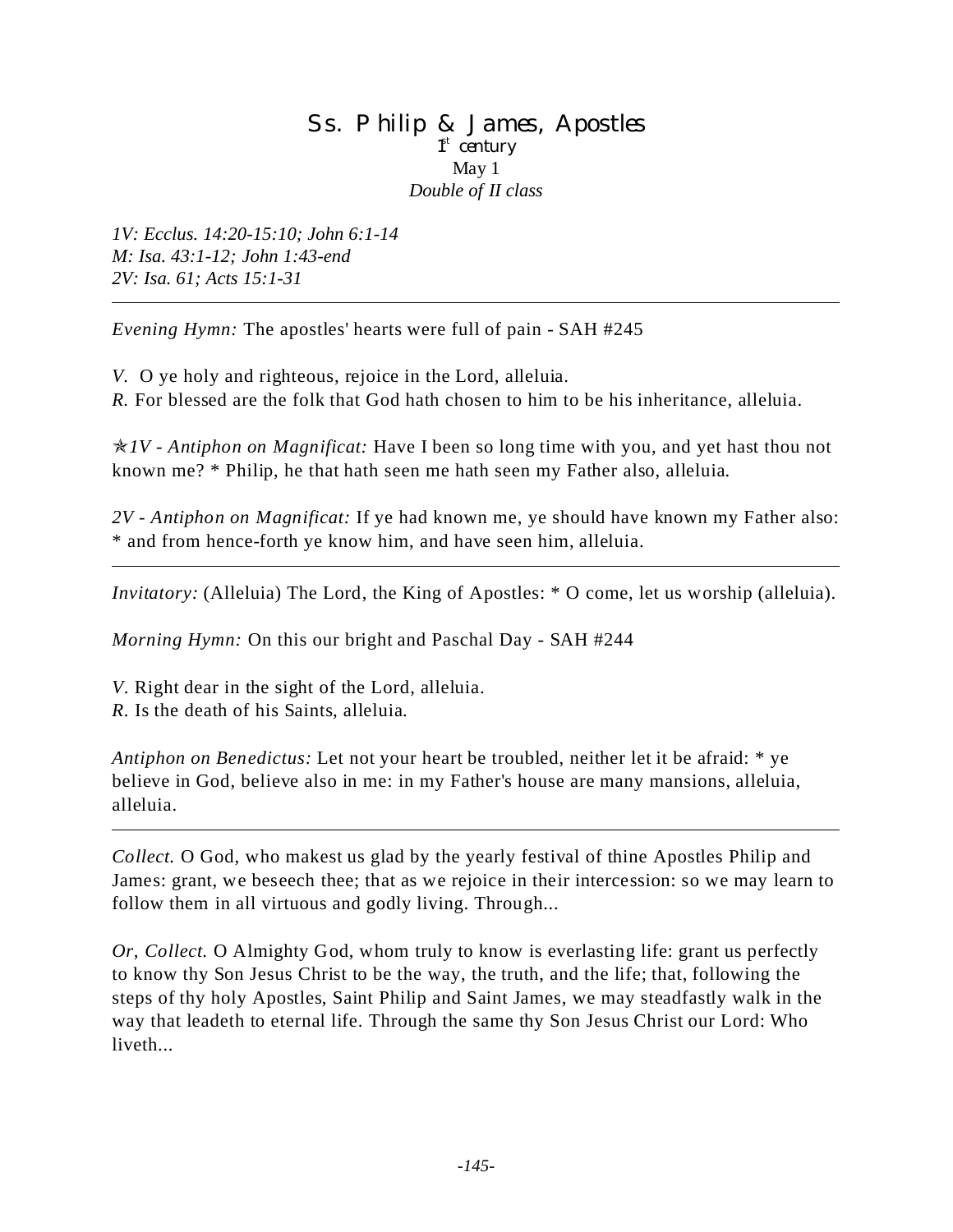### St. Athanasius Bishop, Confessor & Doctor - 373AD May 2 *Double*

*Note that Second Vespers of Ss. Philip and James and First Vespers of the Finding of the Holy Cross would normally be observed at this time, but should Vespers of St. Athanasius be called for:* 

*Evening Hymn:* This the confessor - SAH #259

*V.* I have declared thy righteousness in the great congregation (alleluia). *R.* Lo, I will not refrain my lips, O Lord, and that thou knowest (alleluia).

*1V - Antiphon on Magnificat:* Blessed is the man that considereth the ways of wisdom in his heart, and that goeth after her as one that traceth: \* by her he shall be covered from the heat, and shall dwell in her glory (alleluia).

p*2V - Antiphon on Magnificat:* They that be wise shall shine as the brightness of the firmament: \* and they that turn many to righteousness, as the stars for ever and ever (alleluia).

*Invitatory:* (Alleluia) The Fountain of wisdom, the word of God Most High, who hath given wisdom to them that love him: \* O come, let us worship (alleluia).

*Morning Hymn:* Jesu the world's Redeemer - SAH #257

*V*. With my lips have I been telling of all the judgements of thy mouth (alleluia). *R.* I have had as great delight in the way of thy testimonies as in all manner of riches (alleluia).

*Antiphon on Benedictus:* Blessed be the Name of God for ever and ever, for wisdom and might are his: \* I thank thee, O thou God of my fathers, who hast given us wisdom and might, in that thou hast revealed the deep and secret things (alleluia).

*Collect:* O God, who didst send blessed Athanasius thy Doctor to guide thy people in the way of everlasting salvation: grant, we beseech thee; that as we have learned of him the doctrine of life on earth, so we may be found worthy to have him for our advocate in heaven. Through...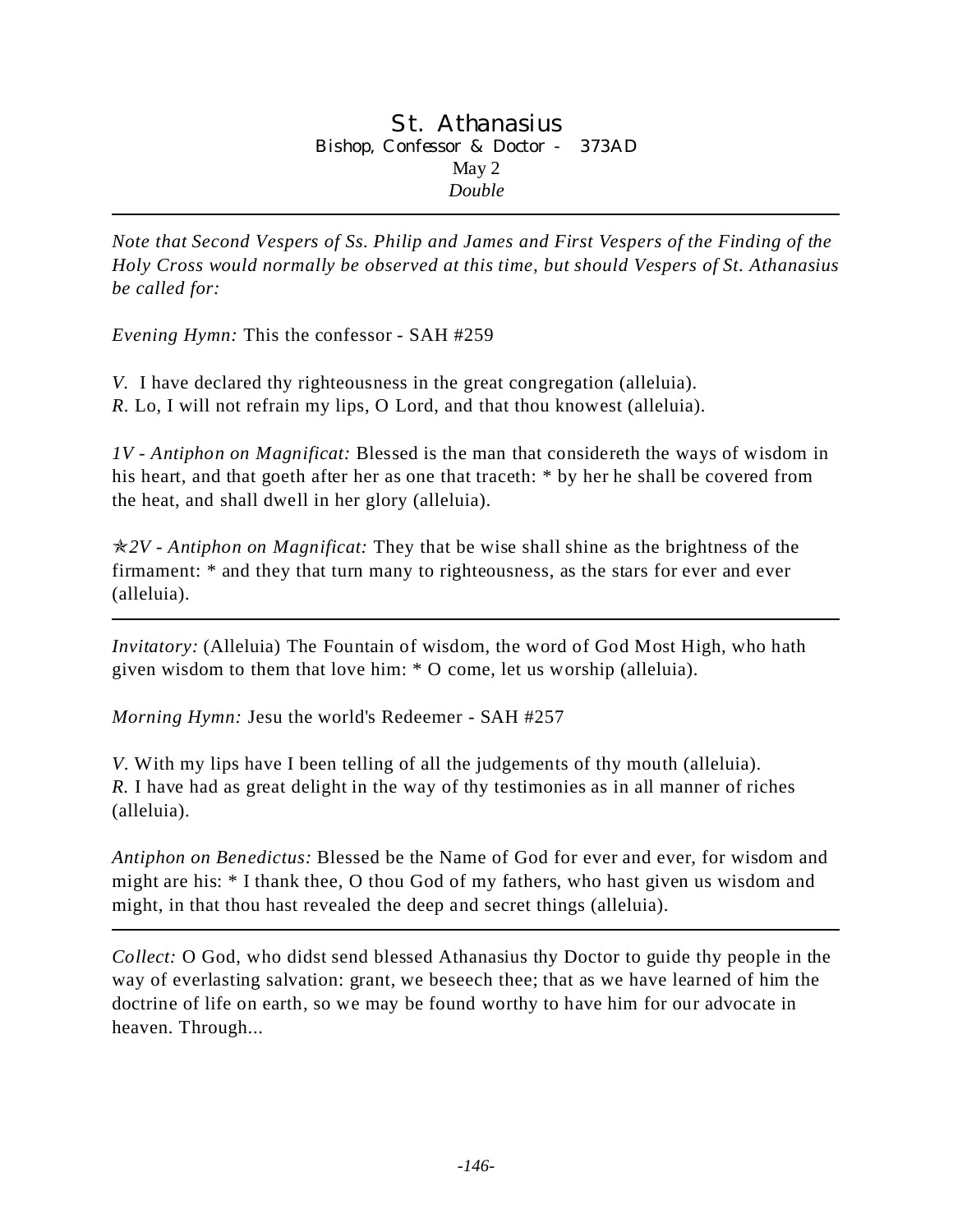### The Finding of the Holy Cross of our Lord 326AD May 3 *Double of II class*

*1V: Isa. 42:1-9; Phil. 2:5-11 M: Isa. 53:4-12; Col. 2:9-15 2V: Deut. 21:18-23; Gal. 3:10-14*

*Evening Hymn:* The Royal Banners forward go - SAH #96

*V.* This Sign of the Cross shall appear in heaven, with power and great glory (alleluia). *R.* When the Lord shall come to judgement (alleluia).

p*1V - Antiphon on Magnificat:* O Cross, exceeding blessed, \* which alone wast counted worthy to bear the Lord, the King of heaven (alleluia).

*2V - Antiphon on Magnificat:* O Cross, surpassing all the stars in splendor, world renowned, justly dear to all Christian people, holiest of earth's treasures; which only wast counted worthy to bear the Price of our Redemption: \* sweetest Wood, and sweetest Iron, sweetest Weight is hung on thee (alleluia, alleluia, alleluia).

*Invitatory:* (Alleluia) Christ the King, who reigneth from the Tree:  $*$  O come, let us worship (alleluia).

*Morning Hymn:* Thirty years among us dwelling - SAH #95

*V*. We adore thee, O Christ, and we bless thee (alleluia). *R.* Because by thy Holy Cross, thou hast redeemed the world (alleluia).

*Antiphon on Benedictus:* O Cross, how blest art thou! For on thee was hanged the world's Redeemer, \* and on thee the King of Angels reigned in triumph (alleluia).

*Collect.* O God, who in the wondrous Finding of the Cross of our salvation didst renew the miracles of thy Passion: vouchsafe; that by the ransom of this life-giving tree, we may attain thy succor unto life eternal: Who livest...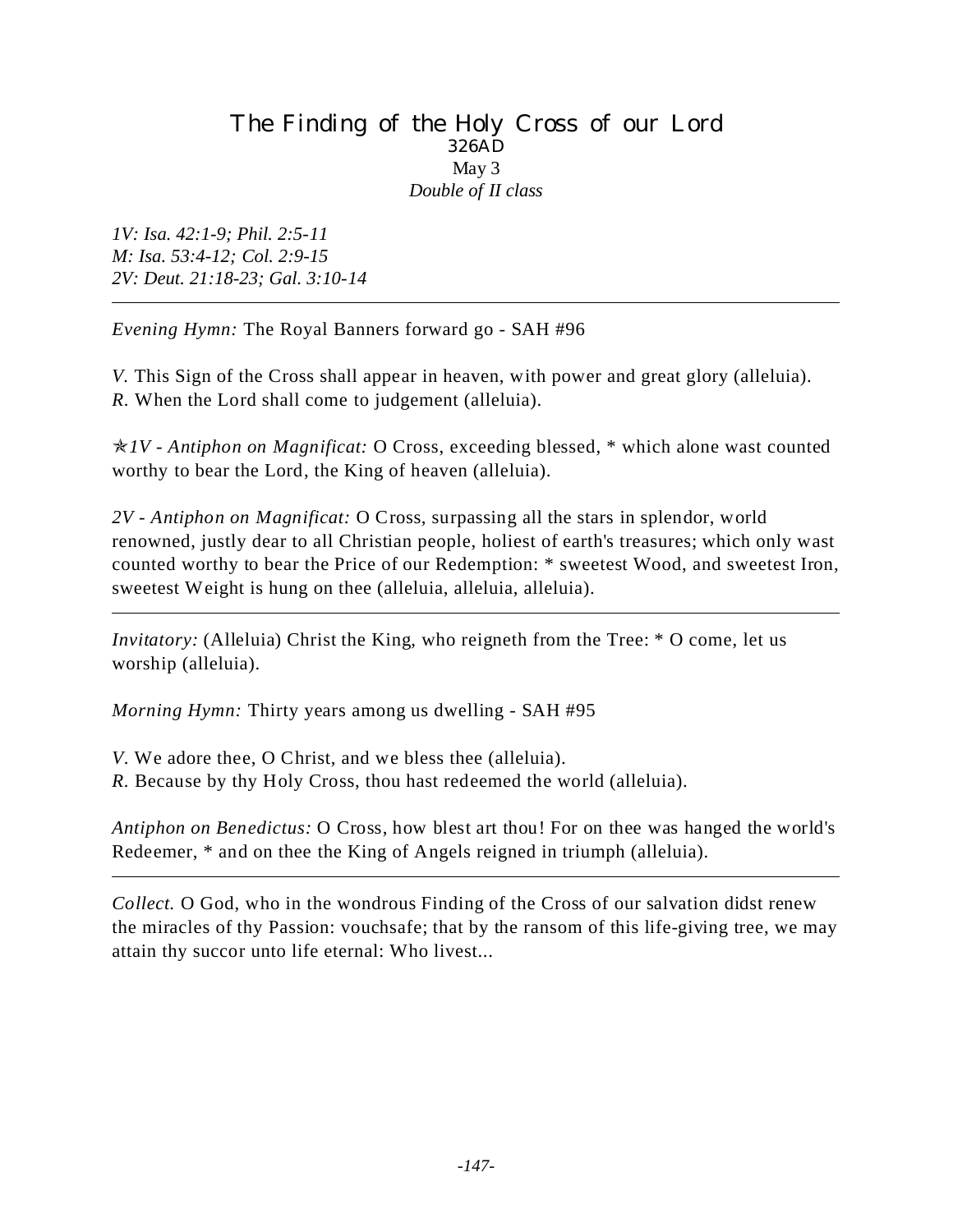### St. John before the Latin Gate 95AD May 6 *Double*

*1V: Ecclus. 15:1-6; Rev. 1:9 M: Exod. 33:9-19; John 13:21-23 2V: Isa. 6:1-8; I John 5:1-12* 

*Evening Hymn:* This scribe and herald - SAH #250

*V.* They had almost made an end of me on earth, alleluia. *R.* But I forsook not thy commandments, alleluia.

p*1V - Antiphon on Magnificat:* John the apostle, being cast into a caldron of boiling oil, \* by virtue of protecting grace he came forth unharmed (alleluia).

*2V - Antiphon on Magnificat:* Jesus said to James and John: Ye shall indeed drink of the cup that I drink of: \* and with the baptism that I am baptized withal shall ye be baptized (alleluia).

*Invitatory:* (Alleluia) The Lord and Master of Apostles and Evangelists: \* O come, let us worship (alleluia).

*Morning Hymn:* On this our bright and Paschal Day - SAH #244

*V*. But thou, Lord, requirest truth in the inward parts, alleluia. *R.* And shalt make me to understand wisdom secretly, alleluia.

*Antiphon on Benedictus:* Being sent into exile for his steadfast continuance in proclaiming the Gospel tidings, \* he was justly counted worthy to be oftimes comforted by heavenly visions and revelations (alleluia).

*Collect:* O God, who seest the evils that beset us by reason of our sins: grant, we beseech thee; that the glorious intercession of thine Apostle and Evangelist Saint John may be our succor and defense. Through...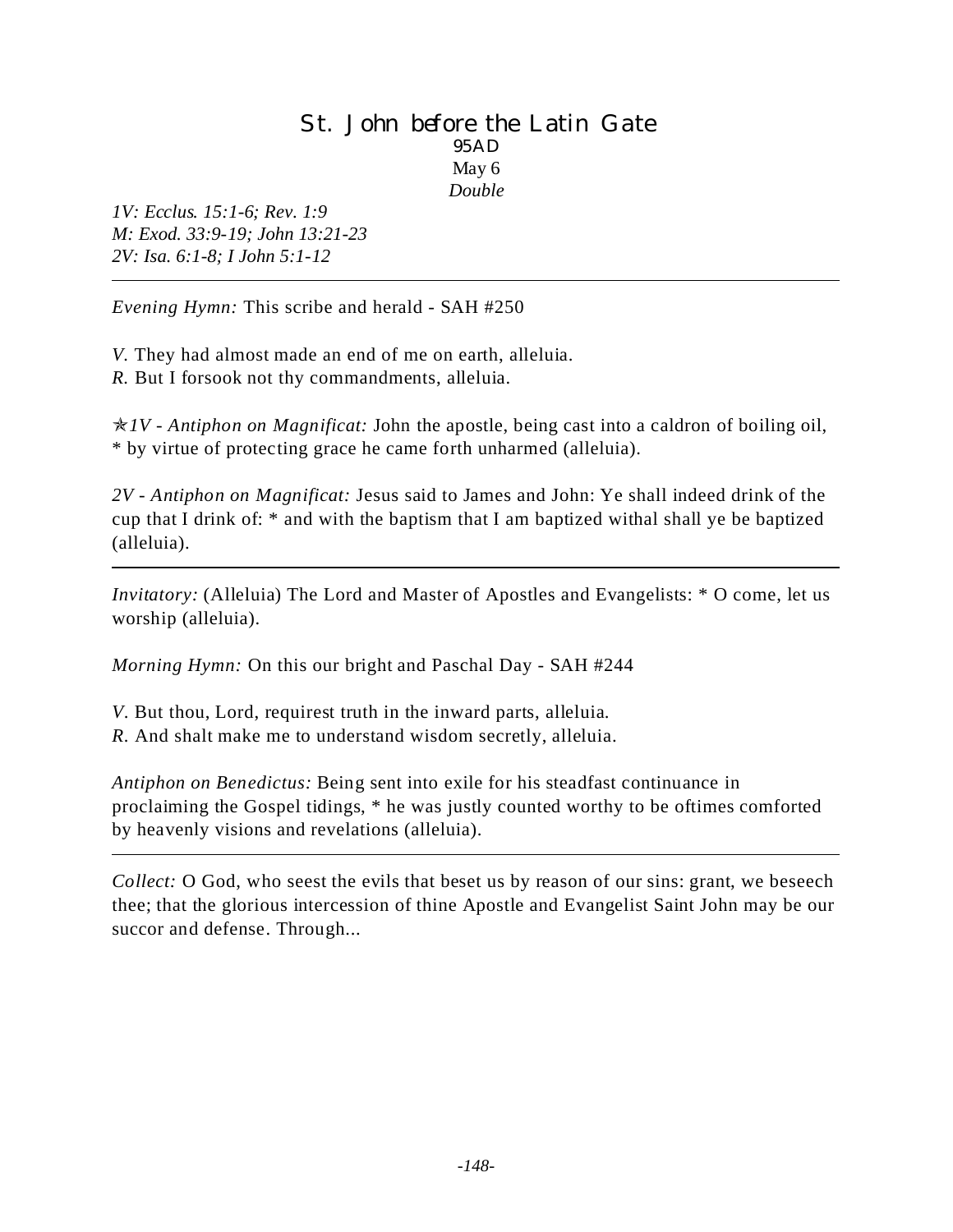### Appearing of St. Michael the Archangel c. 494AD May 8 *Greater Double*

*Evening Hymn:* Christ the fair glory of the holy Angels - SAH #220

*V*. An Angel stood at the altar of the temple, alleluia.

*R.* Having a golden censer in his hand, alleluia.

p*1V - Antiphon on Magnificat:* When John beheld the sacred mystery, the Archangel Michael sounded the trumpet: \* Forgive us, O Lord our God, that openest the book, and loosest the seals thereof, alleluia.

*2V- Antiphon on Magnificat:* O thou Prince most glorious, Michael the Archangel, remember us; \* here and everywhere entreat the Son of God for us, alleluia.

*Invitatory:* The Lord, the King of the Archangels:  $*$  O come, let us worship.

*Morning Hymn:* Christ the fair glory of the holy Angels - SAH #220

*V*. An Angel stood at the altar of the temple, alleluia.

*R.* Having a golden censer in his hand, alleluia.

*Antiphon on Benedictus:* Silence was kept in heaven when the dragon went forth to battle: \* and Michael contended with him, and gained the victory, alleluia.

*Collect*: O God, who dost ordain and constitute the services of Angels in a wonderful order: mercifully grant; that they, who always stand before thee and do thee service in heaven, may likewise succor and defend our life on earth. Through...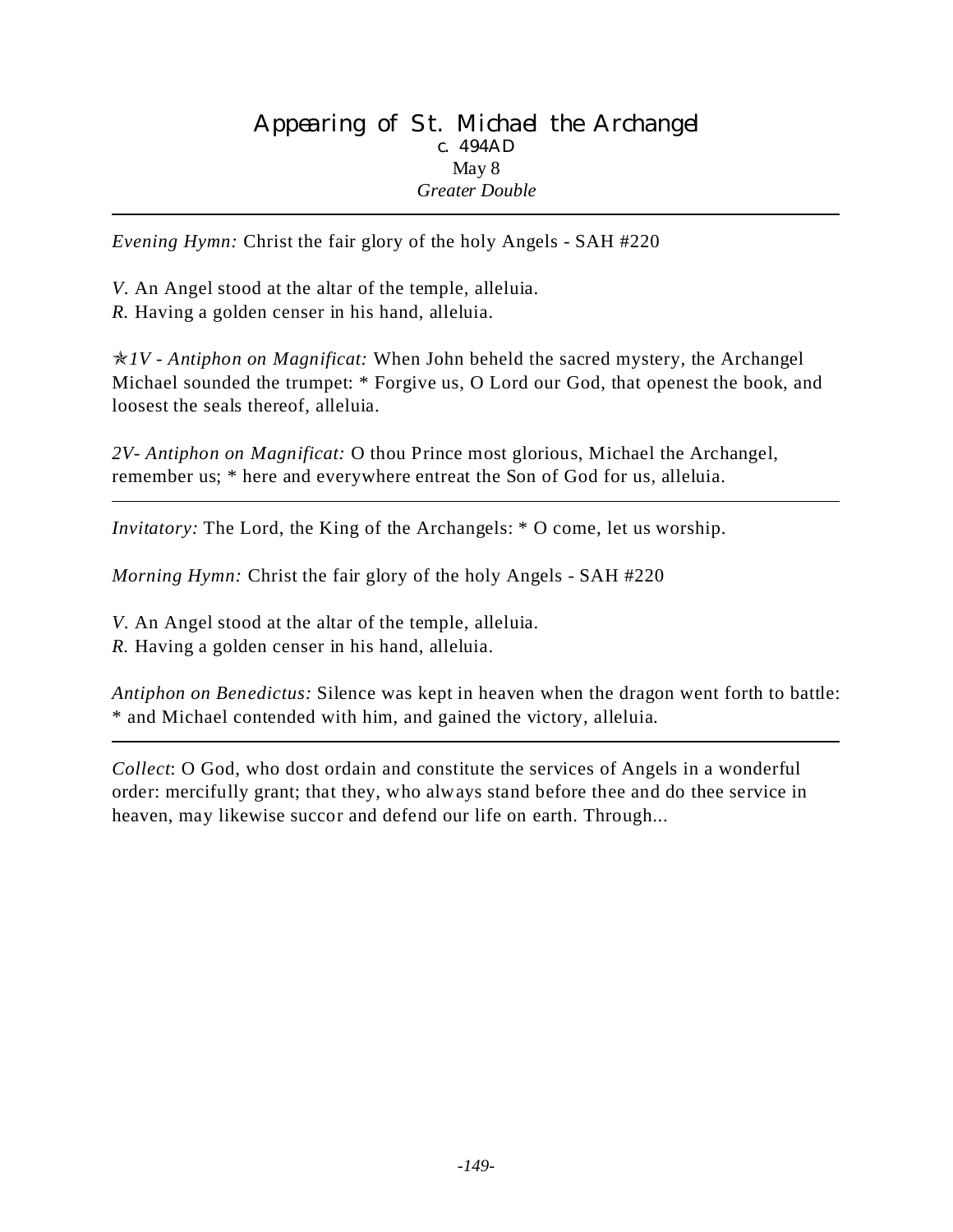*Evening Hymn:* This the confessor - SAH #259

*V.* I have declared thy righteousness in the great congregation, alleluia. *R.* Lo, I will not refrain my lips, O Lord, and that thou knowest, alleluia.

*Note that Second Vespers of St. Michael would normally be observed at this time, but should First Vespers of St. Gregory be called for:* p*1V - Antiphon on Magnificat:* Blessed is the man that considereth the ways of wisdom in his heart, and that goeth after her as one that traceth: \* by her he shall be covered from the heat, and shall dwell in her glory, alleluia.

*2V - Antiphon on Magnificat:* They that be wise shall shine as the brightness of the firmament: \* and they that turn many to righteousness, as the stars for ever and ever, alleluia.

*Invitatory:* The Fountain of wisdom, the word of God Most High, who hath given wisdom to them that love him: \* O come, let us worship, alleluia.

*Morning Hymn:* Jesu the world's Redeemer - SAH #257

*V*. With my lips have I been telling of all the judgements of thy mouth, alleluia. *R.* I have had as great delight in the way of thy testimonies as in all manner of riches, alleluia.

*Antiphon on Benedictus:* Blessed be the Name of God for ever and ever, for wisdom and might are his: \* I thank thee, O thou God of my fathers, who hast given us wisdom and might, in that thou hast revealed the deep and secret things, alleluia.

*Collect:* O God, who didst send blessed Gregory Nazianzus thy Doctor to guide thy people in the way of everlasting salvation: grant, we beseech thee; that as we have learned of him the doctrine of life on earth, so we may be found worthy to have him for our advocate in heaven. Through...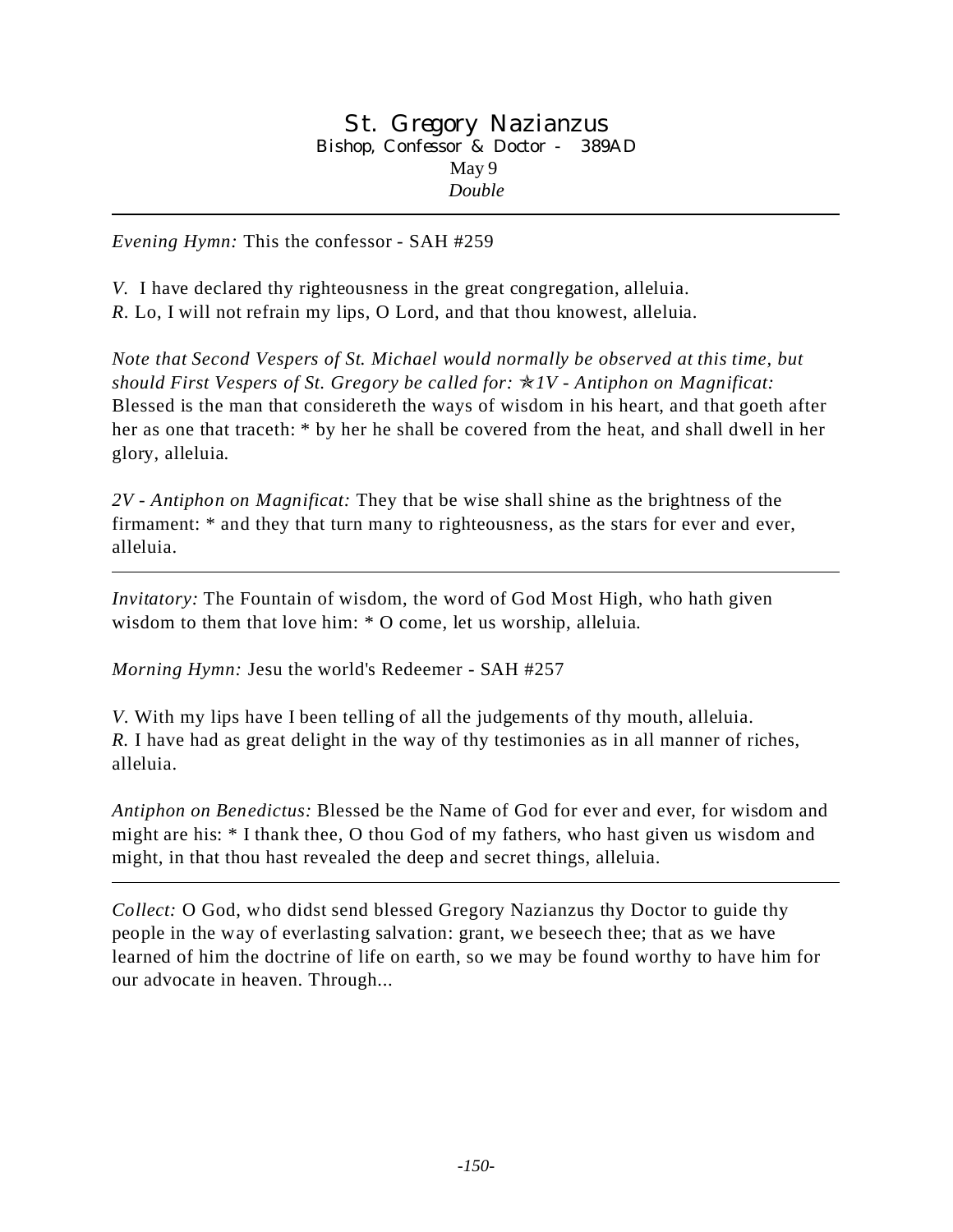### St. Epiphanius of Salamis Bishop & Confessor - c. 403AD May 12 *Double*

*Evening Hymn:* This the confessor - SAH #259

*V.* The Lord loved him and adorned him, alleluia. *R.* He clothed him with a robe of glory, alleluia.

p*1V - Antiphon on Magnificat:* He chose him out of all men living, to offer sacrifices unto the Lord: \* incense, and a sweet savor for his people, alleluia.

*2V - Antiphon on Magnificat:* Let thy priests, O Lord God, be clothed with salvation: \* turn not away the face of thine Anointed, remember the mercies of thy servant, alleluia.

*Invitatory:* The Lord, the King of Confessors: \* O come, let us worship, alleluia.

*Morning Hymn:* Jesu the world's Redeemer - SAH #257

*V*. The Lord guided the righteous in right paths, alleluia.

*R.* And showed him the kingdom of God, alleluia.

*Antiphon on Benedictus:* Well done, thou good and faithful servant: \* because thou hast been faithful over a few things, I will make thee ruler over many things, saith the Lord, alleluia.

*Collect:* Grant, we beseech thee, Almighty God: that the reverend solemnity of blessed Epiphanius of Salamis*,* thy Confessor and Bishop, may both increase our devotion, and set forward our salvation. Through...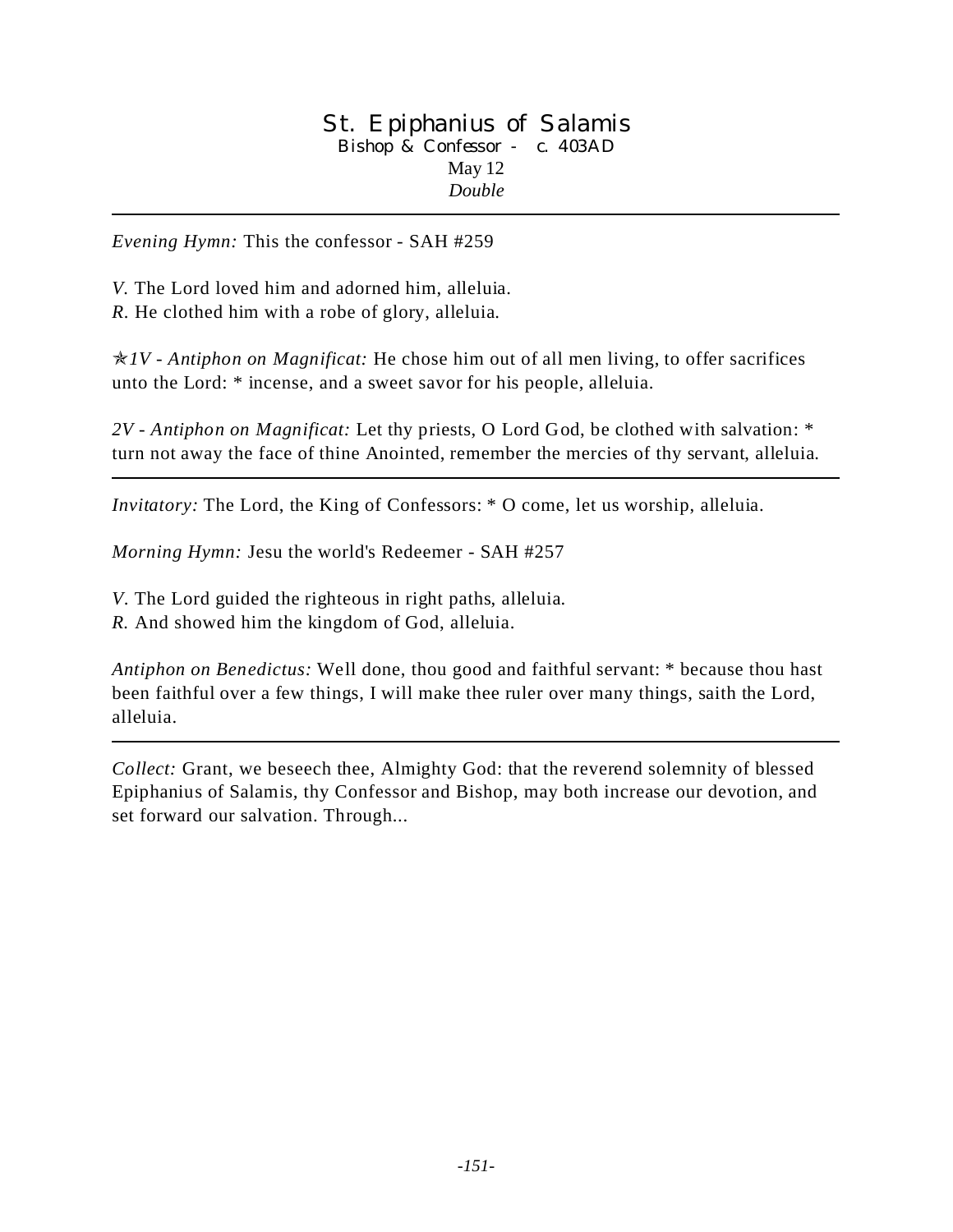*Evening Hymn:* This the confessor - SAH #259

*V.* The Lord guided the righteous in right paths, alleluia. *R.* And showed his the kingdom of God, alleluia.

*1V - Antiphon on Magnificat:* Get thee out from thy kindred, and from thy father's house, unto a land that I will shew thee: \* and I will make of thee a great nation, and I will bless thee, alleluia.

p*2V - Antiphon on Magnificat:* Look unto your father, ye that follow after righteousness, ye that seek the Lord: \* for I called him alone, and blessed him, and increased him, alleluia.

*Invitatory*: The Almighty, who is the Rewarder of them that diligently seek him, \* O come let us worship, alleluia.

*Morning Hymn:* Jesu thou art the crown on high - SAH #258

*V.* They who seek the Lord shall want no manner of thing that is good, alleluia. *R*. For they that fear him lack nothing, alleluia.

*Antiphon on Benedictus:* Well done, thou good and faithful servant: \* because thou hast been faithful over a few things, I will make thee ruler over many things, saith the Lord, alleluia.

*Collect:* O Lord, we beseech thee, let the intercession of thy blessed Abbot Pachomius commend us unto thee: that we, who have no power of ourselves to help ourselves, may by his advocacy find favor in thy sight. Through...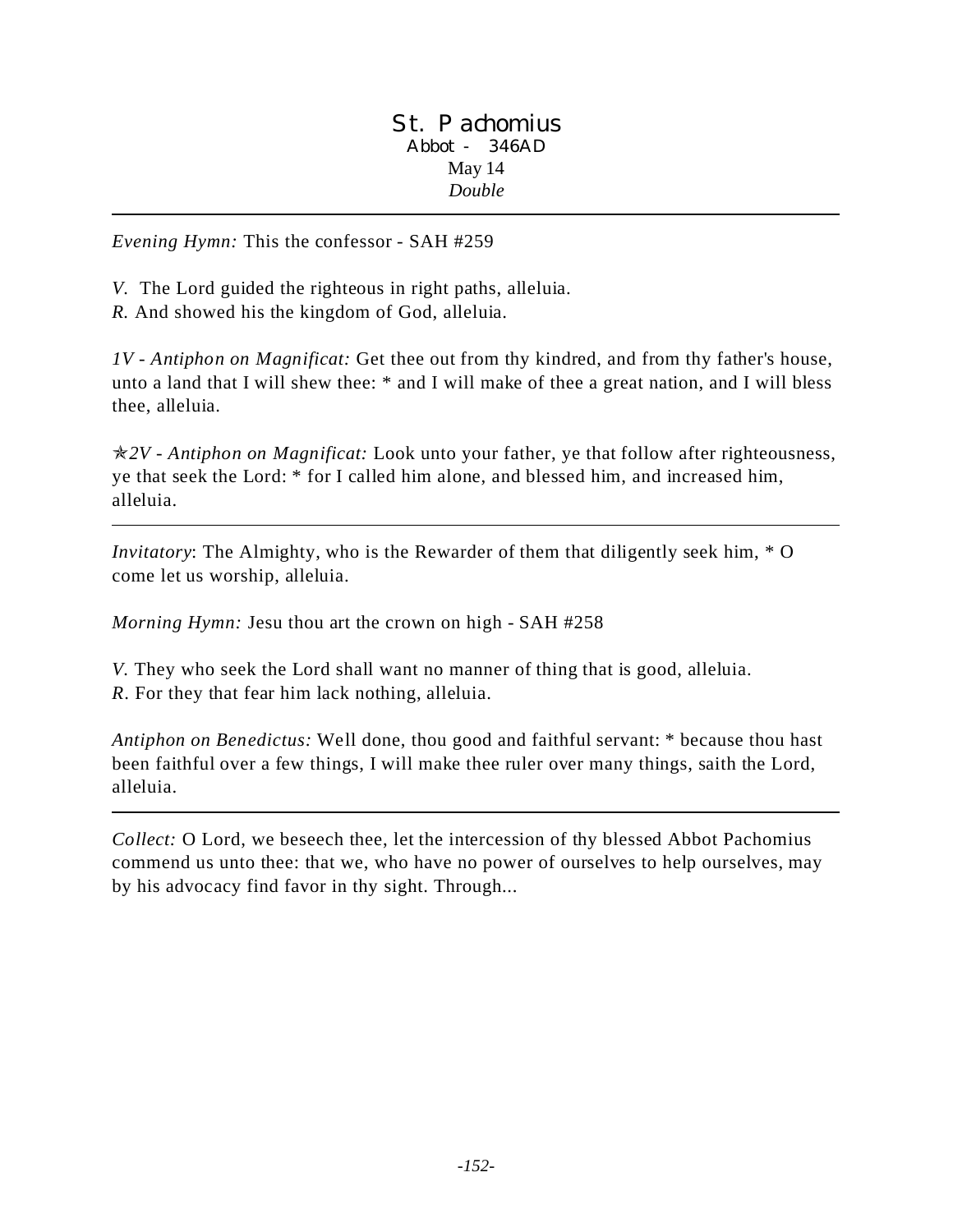#### St. Dunstan of Canterbury Bishop & Confessor - 988AD May 19 *Double*

*Evening Hymn:* This the confessor - SAH #259

*V.* The Lord loved him and adorned him, alleluia. *R.* He clothed him with a robe of glory, alleluia.

p*1V - Antiphon on Magnificat:* He chose him out of all men living, to offer sacrifices unto the Lord: \* incense, and a sweet savor for his people, alleluia.

*2V - Antiphon on Magnificat:* Let thy priests, O Lord God, be clothed with salvation: \* turn not away the face of thine Anointed, remember the mercies of thy servant, alleluia.

*Invitatory:* Alleluia, The Lord, the King of Confessors: \* O come, let us worship, alleluia.

*Morning Hymn:* Jesu the world's Redeemer - SAH #257

*V*. The Lord guided the righteous in right paths, alleluia.

*R.* And showed him the kingdom of God, alleluia.

*Antiphon on Benedictus:* Well done, thou good and faithful servant: \* because thou hast been faithful over a few things, I will make thee ruler over many things, saith the Lord, alleluia.

*Collect:* Grant, we beseech thee, Almighty God: that the reverend solemnity of blessed Dunstan of Canterbury, thy Confessor and Bishop, may both increase our devotion, and set forward our salvation. Through...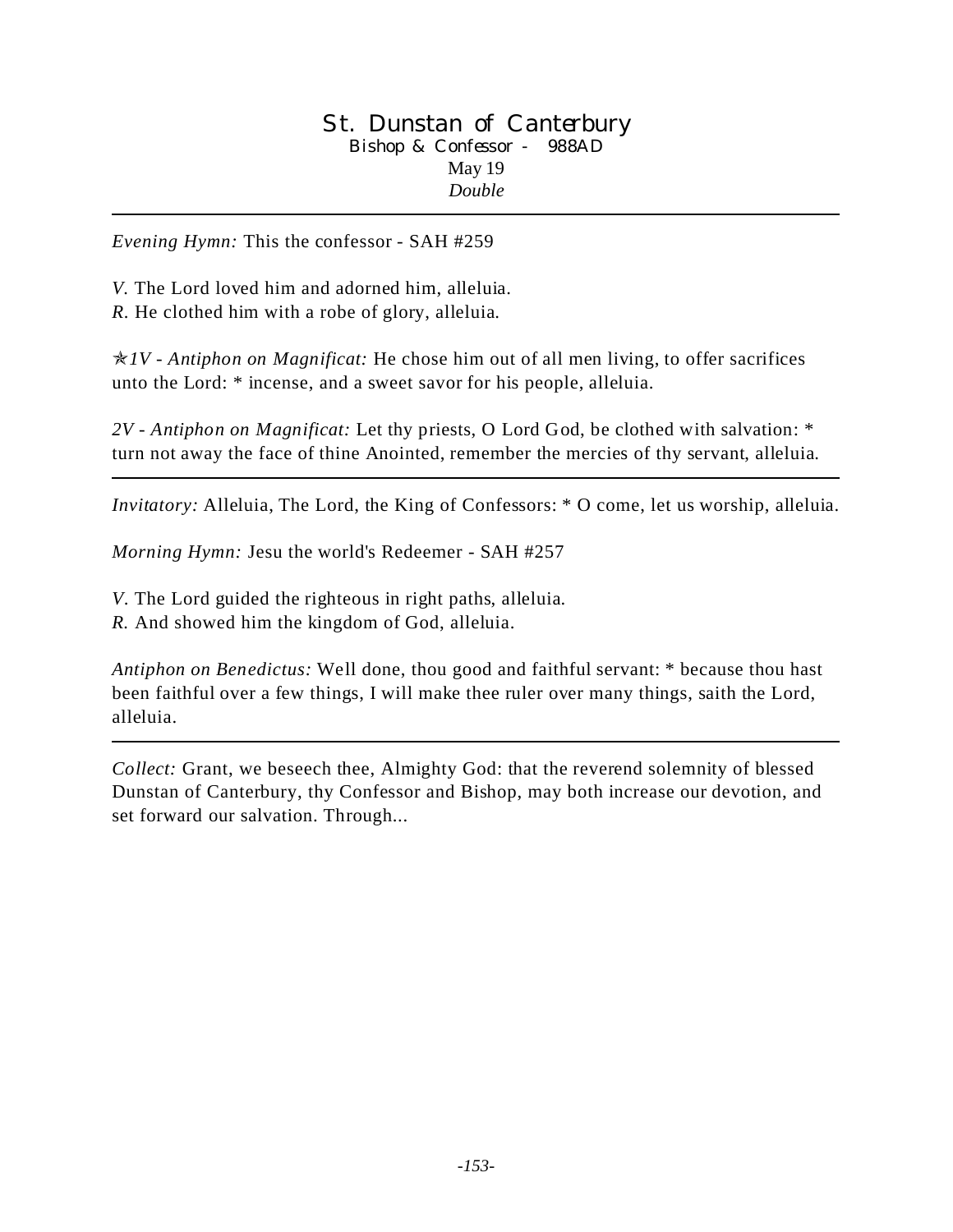### St. Vincent of Lerins Confessor & Doctor - 450AD May 24 *Double*

*Evening Hymn:* This the confessor - SAH #259

*V.* I have declared thy righteousness in the great congregation (alleluia). *R.* Lo, I will not refrain my lips, O Lord, and that thou knowest (alleluia).

*1V - Antiphon on Magnificat:* Blessed is the man that considereth the ways of wisdom in his heart, and that goeth after her as one that traceth: \* by her he shall be covered from the heat, and shall dwell in her glory (alleluia).

p*2V - Antiphon on Magnificat:* They that be wise shall shine as the brightness of the firmament: \* and they that turn many to righteousness, as the stars for ever and ever (alleluia).

*Invitatory:* (Alleluia) The Fountain of wisdom, the word of God Most High, who hath given wisdom to them that love him: \* O come, let us worship (alleluia).

*Morning Hymn:* Jesu the world's Redeemer - SAH #257

*V*. With my lips have I been telling of all the judgements of thy mouth (alleluia). *R.* I have had as great delight in the way of thy testimonies as in all manner of riches (alleluia).

*Antiphon on Benedictus:* Blessed be the Name of God for ever and ever, for wisdom and might are his: \* I thank thee, O thou God of my fathers, who hast given us wisdom and might, in that thou hast revealed the deep and secret things (alleluia).

*Collect:* O God, who didst send blessed Vincent thy Doctor to guide thy people in the way of everlasting salvation: grant, we beseech thee; that as we have learned of him the doctrine of life on earth, so we may be found worthy to have him for our advocate in heaven. Through...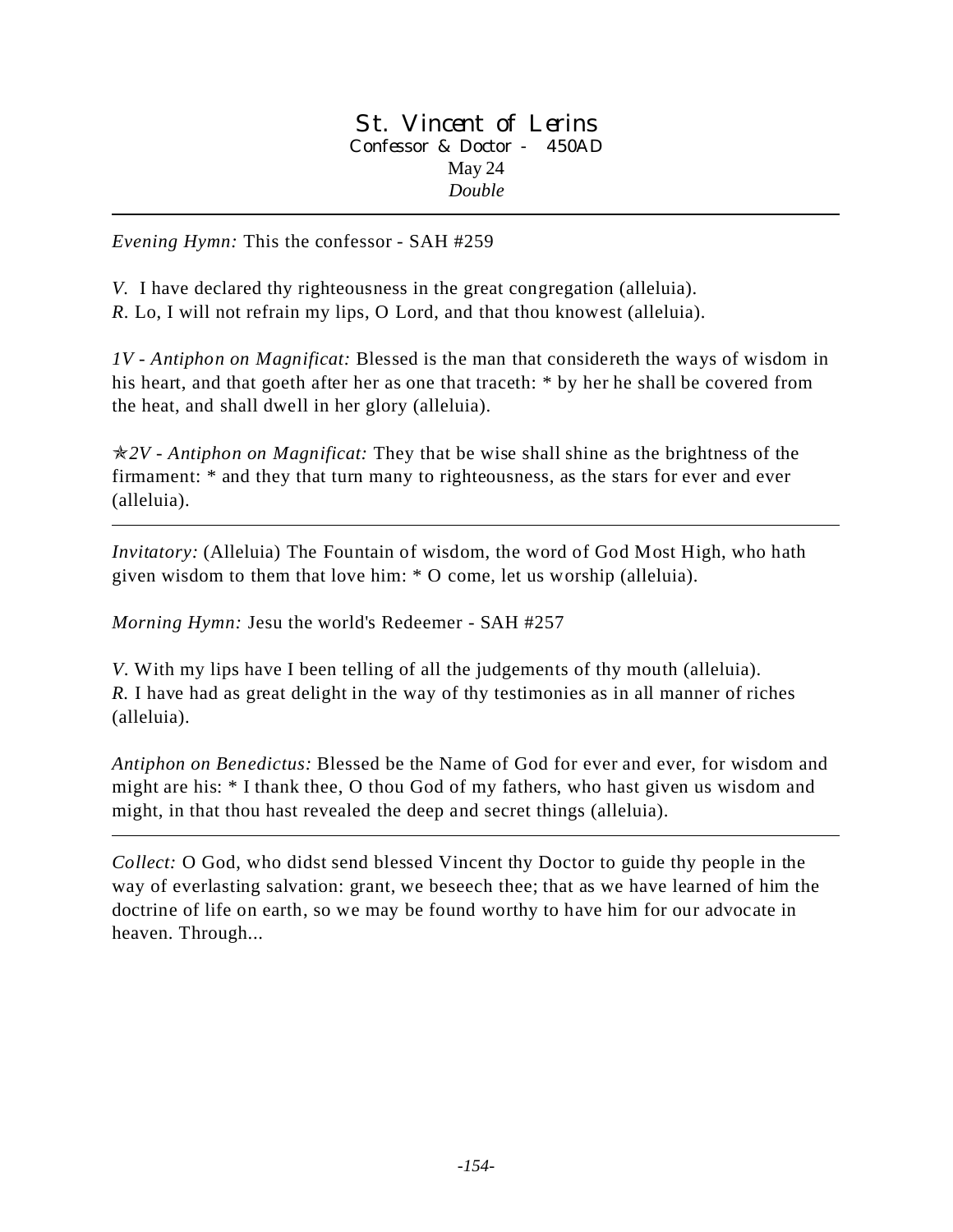#### St. Augustine of Canterbury Bishop & Confessor - 605AD May 26 *Double*

*Evening Hymn:* This the confessor - SAH #259

*V.* I have declared thy righteousness in the great congregation (alleluia). *R.* Lo, I will not refrain my lips, O Lord, and that thou knowest (alleluia).

p*1V - Antiphon on Magnificat:* Blessed is the man that considereth the ways of wisdom in his heart, and that goeth after her as one that traceth: \* by her he shall be covered from the heat, and shall dwell in her glory (alleluia).

*2V - Antiphon on Magnificat:* They that be wise shall shine as the brightness of the firmament: \* and they that turn many to righteousness, as the stars for ever and ever (alleluia).

*Invitatory:* (Alleluia) The Fountain of wisdom, the word of God Most High, who hath given wisdom to them that love him: \* O come, let us worship (alleluia).

*Morning Hymn:* Jesu the world's Redeemer - SAH #257

*V*. With my lips have I been telling of all the judgements of thy mouth (alleluia). *R.* I have had as great delight in the way of thy testimonies as in all manner of riches (alleluia).

*Antiphon on Benedictus:* Blessed be the Name of God for ever and ever, for wisdom and might are his: \* I thank thee, O thou God of my fathers, who hast given us wisdom and might, in that thou hast revealed the deep and secret things (alleluia).

*Collect:* Grant, we beseech thee, Almighty God: that the reverend solemnity of blessed Augustine of Canterbury, thy Confessor and Bishop, may both increase our devotion, and set forward our salvation. Through...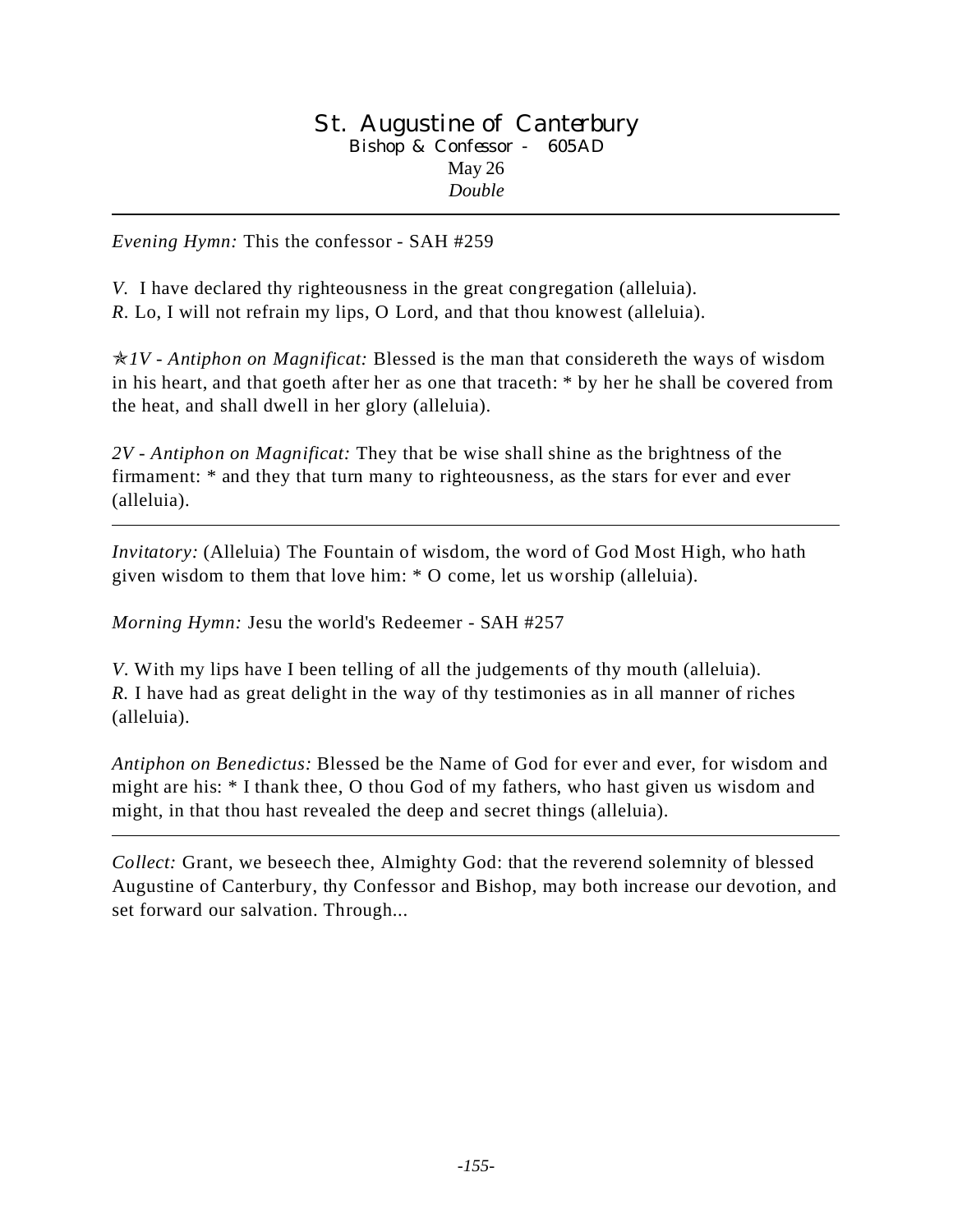St. Bede the Venerable Confessor & Doctor - 735AD May 27 *Double*

*Evening Hymn:* This the confessor - SAH #259

*V.* I have declared thy righteousness in the great congregation (alleluia). *R.* Lo, I will not refrain my lips, O Lord, and that thou knowest (alleluia).

*Note that Second Vespers of St. Augustine would normally be observed at this time, but should First Vespers of St. Bede be called for: 1V - Antiphon on Magnificat:* Blessed is the man that considereth the ways of wisdom in his heart, and that goeth after her as one that traceth: \* by her he shall be covered from the heat, and shall dwell in her glory (alleluia)

p*2V - Antiphon on Magnificat:* They that be wise shall shine as the brightness of the firmament: \* and they that turn many to righteousness, as the stars for ever and ever (alleluia).

*Invitatory:* (Alleluia) The Fountain of wisdom, the word of God Most High, who hath given wisdom to them that love him: \* O come, let us worship (alleluia).

*Morning Hymn:* Jesu the world's Redeemer - SAH #257

*V*. With my lips have I been telling of all the judgements of thy mouth (alleluia). *R.* I have had as great delight in the way of thy testimonies as in all manner of riches (alleluia).

*Antiphon on Benedictus:* Blessed be the Name of God for ever and ever, for wisdom and might are his: \* I thank thee, O thou God of my fathers, who hast given us wisdom and might, in that thou hast revealed the deep and secret things (alleluia).

*Collect:* O God, who didst send blessed Bede the Venerable thy Doctor to guide thy people in the way of everlasting salvation: grant, we beseech thee; that as we have learned of him the doctrine of life on earth, so we may be found worthy to have him for our advocate in heaven. Through...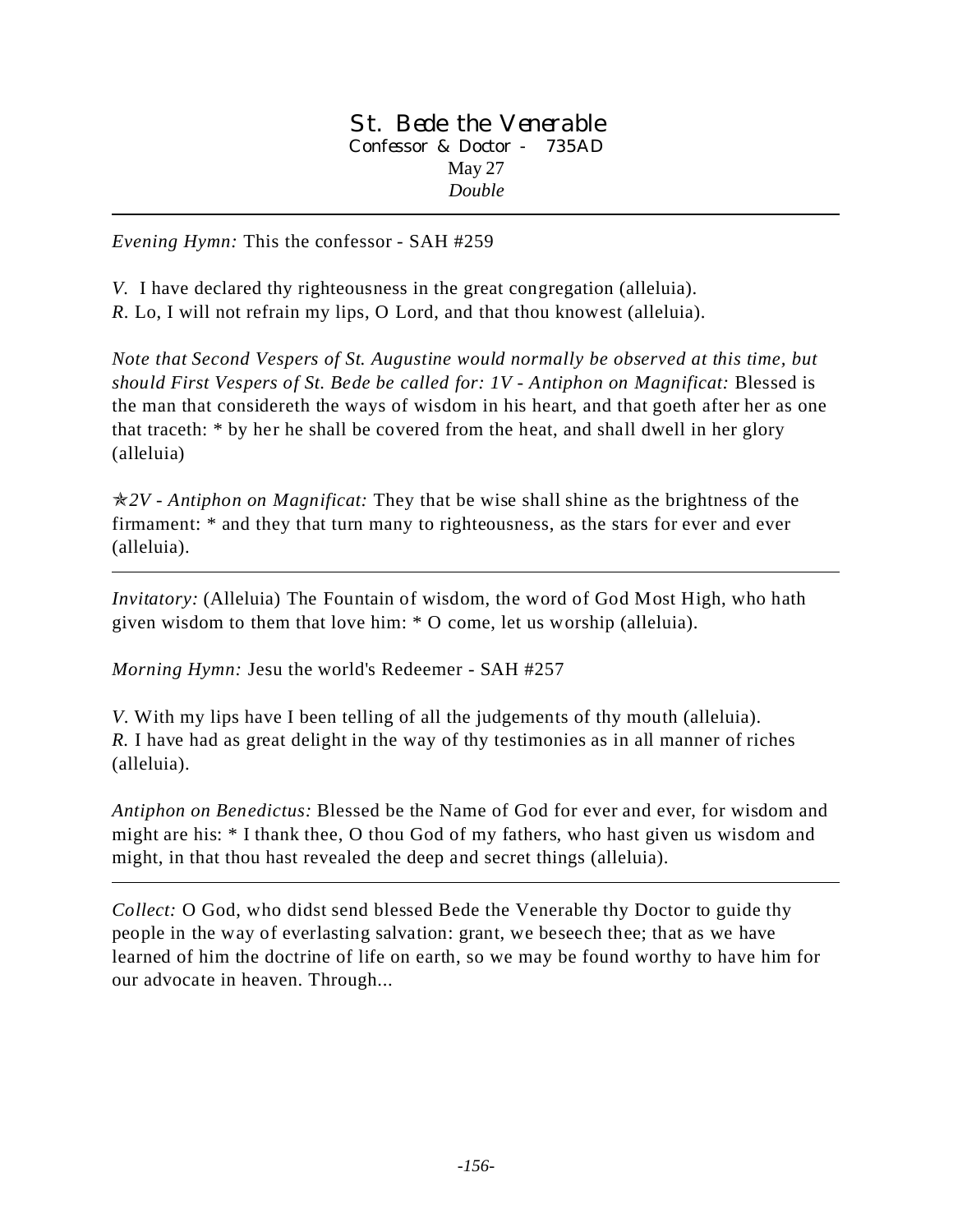### St. Boniface, Apostle of Germany Bishop & Martyr - 754AD June 5 *Double*

*Evening Hymn:* O God the soldiers crown and guard - SAH #253

*V.* Thou hast crowned him with glory and worship, O Lord (alleluia). *R*. And hast made him to have dominion of the works of thy hands (alleluia).

p*1V - Antiphon on Magnificat:* This is indeed a Martyr who for the Name of Christ poured forth his blood: \* who feared not the threats of judges, nor sought for the glory of earthly dignity, but with joy attained unto the heavenly kingdom (alleluia).

*2V - Antiphon on Magnificat:* This man, the world despising, and earthly pleasures renouncing, \* laid up treasures in heaven by word and deed (alleluia).

*Invitatory*: (Alleluia) The Lord, the King of Martyrs, \* O come let us worship (alleluia).

*Morning Hymn:* O glorious King of Martyr hosts - SAH #254

*V*. The righteous shall flourish like a palm-tree (alleluia)..

*R.* And shall spread abroad like a cedar in Lebanon (alleluia).

*Antiphon on Benedictus:* If any man will come after me, saith the Lord, \* let him deny himself, and take up his cross, and follow me (alleluia).

*Collect.* O God, who by the labors of blessed Boniface, thy Martyr and Bishop, didst vouchsafe to call many nations to the knowledge of thy Name: mercifully grant that we, who as on this day do keep his feast, may by his advocacy find favor in thy sight. Through...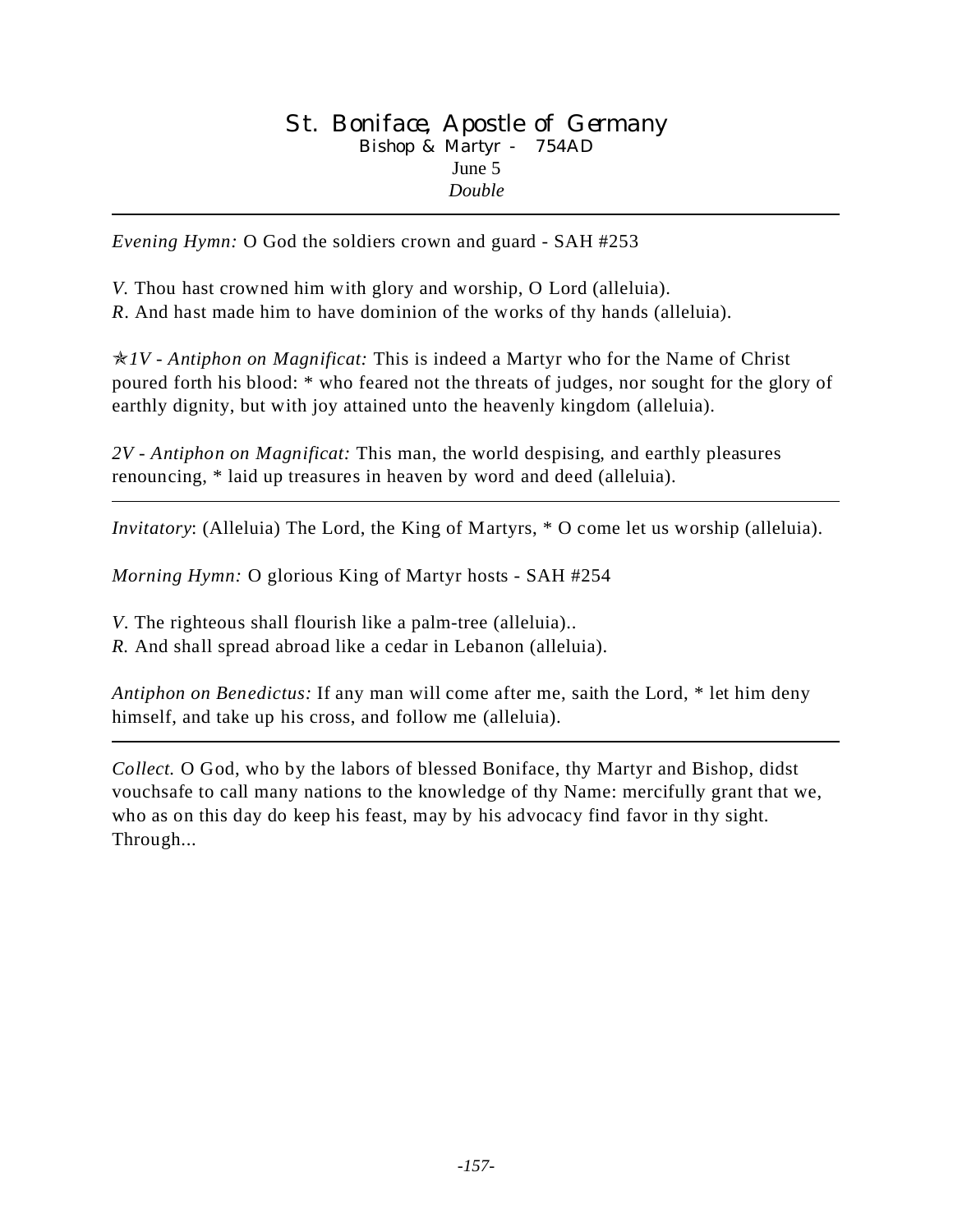### St. Columba of Iona Abbot - 597AD June 9 *Double*

*Evening Hymn:* This the confessor - SAH #259

*V.* The Lord guided the righteous in right paths (alleluia). *R.* And showed his the kingdom of God (alleluia).

*1V - Antiphon on Magnificat:* Get thee out from thy kindred, and from thy father's house, unto a land that I will shew thee: \* and I will make of thee a great nation, and I will bless thee (alleluia).

p*2V - Antiphon on Magnificat:* Look unto your father, ye that follow after righteousness, ye that seek the Lord: \* for I called him alone, and blessed him, and increased him (alleluia)..

*Invitatory*: (Alleluia) The Almighty, who is the Rewarder of them that diligently seek him, \* O come let us worship (alleluia).

*Morning Hymn:* Jesu thou art the crown on high - SAH #258

*V.* They who seek the Lord shall want no manner of thing that is good (alleluia). *R*. For they that fear him lack nothing (alleluia).

*Antiphon on Benedictus:* Well done, thou good and faithful servant: \* because thou hast been faithful over a few things, I will make thee ruler over many things, saith the Lord (alleluia).

*Collect.* We pray thee, O Lord, inspire our hearts with the desire of heavenly glory: and grant that we, bringing our sheaves with us, may thither attain where holy Abbot Columba shineth like a star before thee. Through...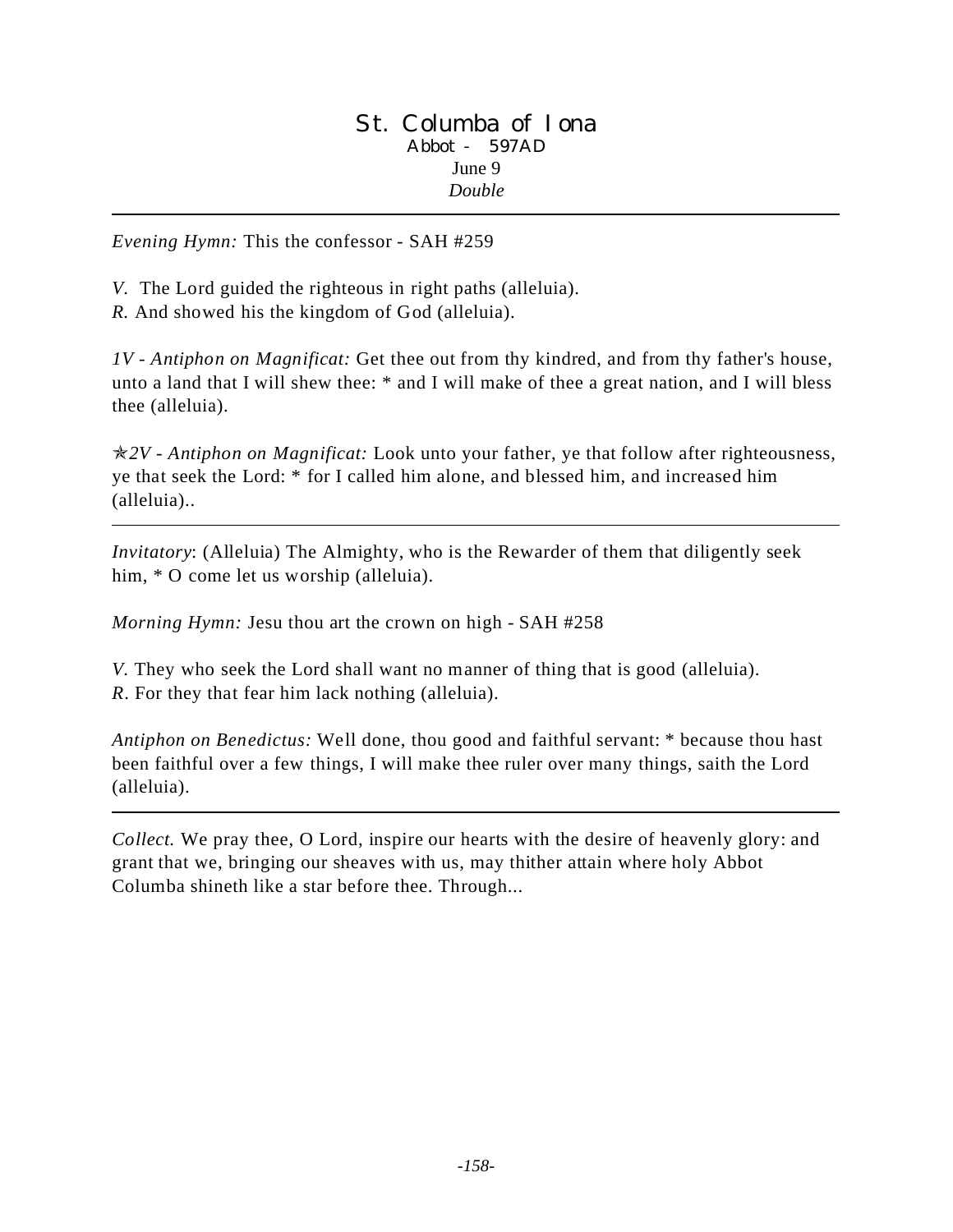### St. Barnabas the Apostle 1<sup>st</sup> century June 11 *Double of II class Out of Eastertide*

*1V: Ecclus. 31:3-11; Acts 4:23-end M: II Esd. 2:33-end; Acts 9:23-31 2V: Deut. 33:8-11, 26-end; Acts 14*

*Evening Hymn:* Now let the world with song rejoice - SAH #242

*V.* There sound is gone out into all lands.

*R.* And their words into the ends of the world.

p*1V - Antiphon on Magnificat:* Blessed are ye, when men shall hate you, and when they shall separate from you, and shall reproach you, and cast out your name as evil, for the Son of man's sake: \* rejoice ye, and leap for joy: for behold, your reward is great in heaven.

*2V - Antiphon on Magnificat:* In the regeneration, when the Son of man shall sit upon the throne of his glory, ye also shall sit upon the throne of his glory; \* ye also shall sit, and shall judge the twelve tribes of Israel, saith the Lord.

*Invitatory:* The Lord, the King of Apostles: \* O come, let us worship.

*Morning Hymn:* The eternal gifts of Christ the King - SAH #246

*V*. They declared the work of God.

*R.* And wisely considered of his doing.

*Antiphon on Benedictus:* They will deliver you unto the councils, and in their synagogues will they scourge you,  $*$  and before kings and governors shall ye be brought for my sake, for a testimony against them and the Gentiles.

*Collect:* O God, who makes us to rejoice in the intercession of thy blessed Apostle Barnabas: mercifully grant; that we who through him ask thy blessings, may obtain the bountiful gifts of thy grace. Through...

*Or, Collect:* O Lord God almighty, who didst endue thy holy Apostle Barnabas with singular gifts of the Holy Ghost: leave us not, we beseech thee, destitute of thy manifold gifts; nor yet of grace to use them alway to thy honour and glory. Through...in the unity of the same Holy Ghost.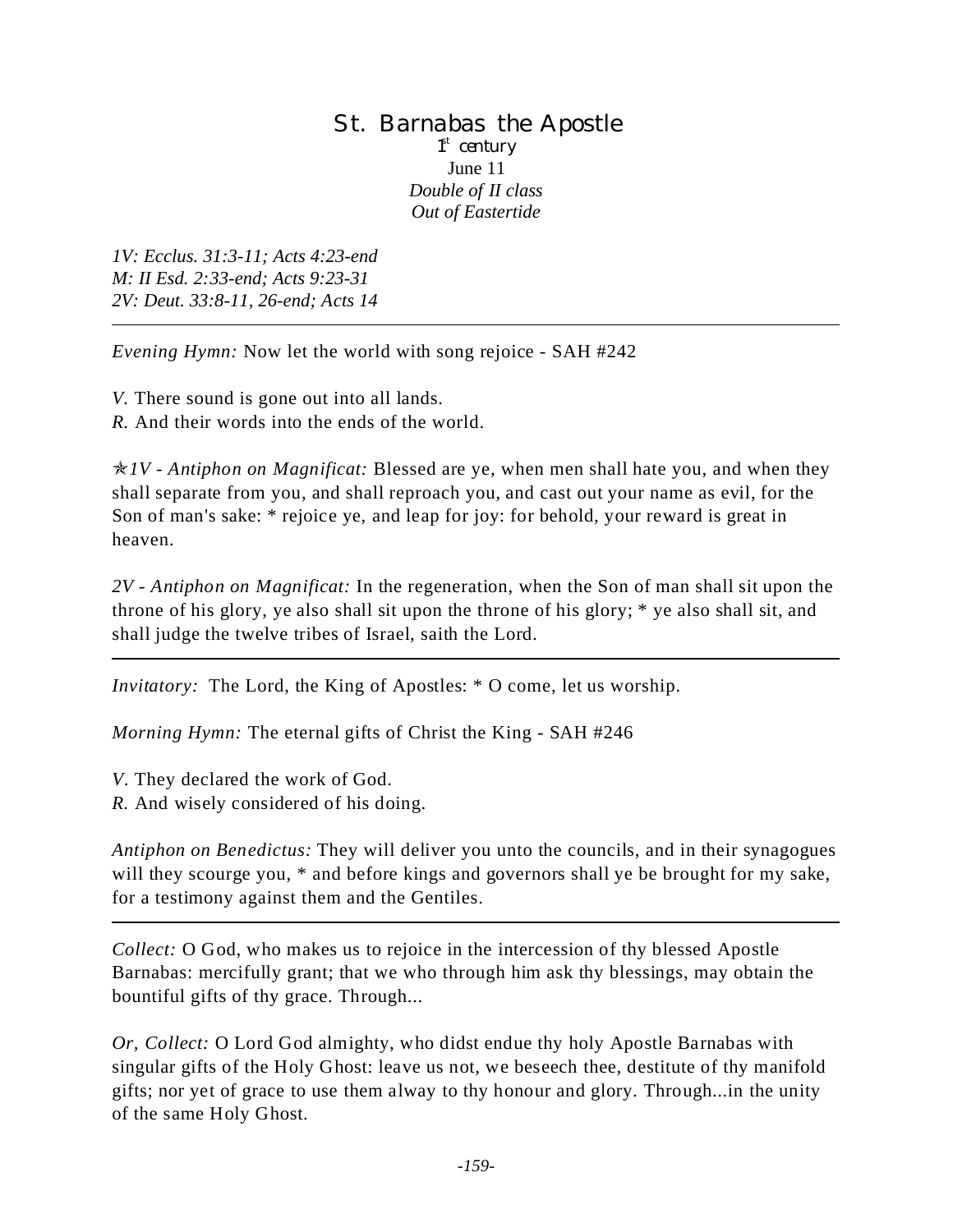### St. Barnabas the Apostle 1<sup>st</sup> century June 11 *Double of II class During Eastertide*

*1V: Ecclus. 31:3-11; Acts 4:23-end M: II Esd. 2:33-end; Acts 9:23-31 2V: Deut. 33:8-11, 26-end; Acts 14*

*Evening Hymn:* The apostles' hearts were full of pain - SAH #245

*V.* O ye holy and righteous, rejoice in the Lord, alleluia. *R.* For blessed are the folk that God hath chosen to him to be his inheritance, alleluia.

p*1V - Antiphon on Magnificat:* Daughters of Jerusalem, come and behold the Martyr with the crown, \* wherewith the Lord crowned him in the day of espousals and of gladness, alleluia, alleluia.

*2V - Antiphon on Magnificat:* Light perpetual shall shine upon thy Saints: \* and an ageless eternity, alleluia.

*Invitatory:* Alleluia, The Lord, the King of Apostles: \* O come, let us worship, alleluia.

*Morning Hymn:* On this our bright and Paschal Day - SAH #244

*V*. Right dear in the sight of the Lord, alleluia.

*R.* Is the death of his Saints, alleluia.

*Antiphon on Benedictus:* Light perpetual shall shine upon thy Saints: \* and an ageless eternity, alleluia.

O God, who makes us to rejoice in the intercession of thy blessed Apostle Barnabas: mercifully grant; that we who through him ask thy blessings, may obtain the bountiful gifts of thy grace. Through...

*Or, Collect.* O Lord God almighty, who didst endue thy holy Apostle Barnabas with singular gifts of the Holy Ghost: leave us not, we beseech thee, destitute of thy manifold gifts; nor yet of grace to use them alway to thy honour and glory. Through...in the unity of the same Holy Ghost.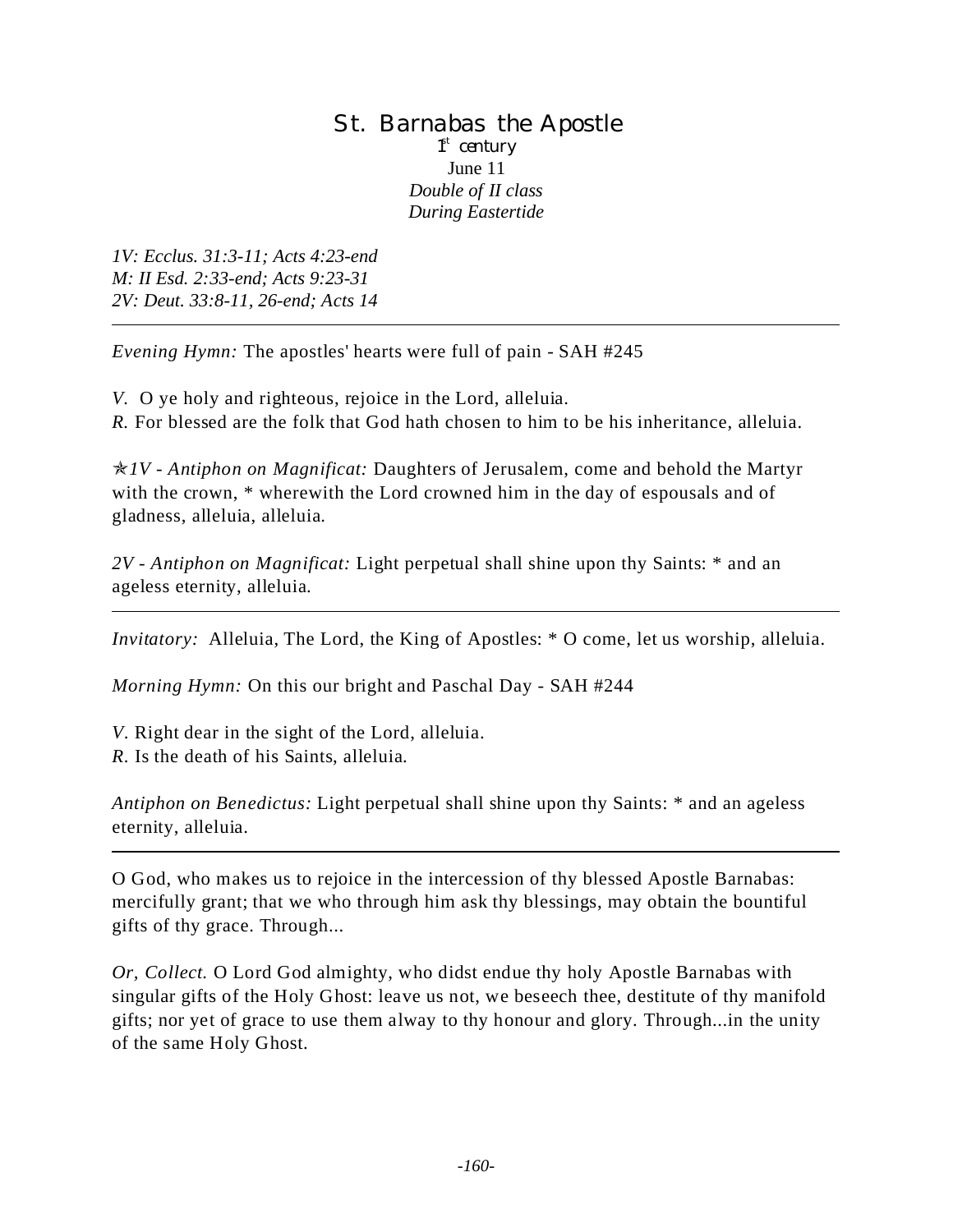*Evening Hymn:* This the confessor - SAH #259

*V.* I have declared thy righteousness in the great congregation (alleluia). *R.* Lo, I will not refrain my lips, O Lord, and that thou knowest (alleluia).

*1V - Antiphon on Magnificat:* Blessed is the man that considereth the ways of wisdom in his heart, and that goeth after her as one that traceth: \* by her he shall be covered from the heat, and shall dwell in her glory (alleluia).

p*2V - Antiphon on Magnificat:* They that be wise shall shine as the brightness of the firmament: \* and they that turn many to righteousness, as the stars for ever and ever (alleluia).

*Invitatory:* (Alleluia) The Fountain of wisdom, the word of God Most High, who hath given wisdom to them that love him: \* O come, let us worship (alleluia).

*Morning Hymn:* Jesu the world's Redeemer - SAH #257

*V*. With my lips have I been telling of all the judgements of thy mouth (alleluia). *R.* I have had as great delight in the way of thy testimonies as in all manner of riches (alleluia).

*Antiphon on Benedictus:* Blessed be the Name of God for ever and ever, for wisdom and might are his: \* I thank thee, O thou God of my fathers, who hast given us wisdom and might, in that thou hast revealed the deep and secret things (alleluia).

*Collect:* O God, who didst send blessed Basil thy Doctor to guide thy people in the way of everlasting salvation: grant, we beseech thee; that as we have learned of him the doctrine of life on earth, so we may be found worthy to have him for our advocate in heaven. Through...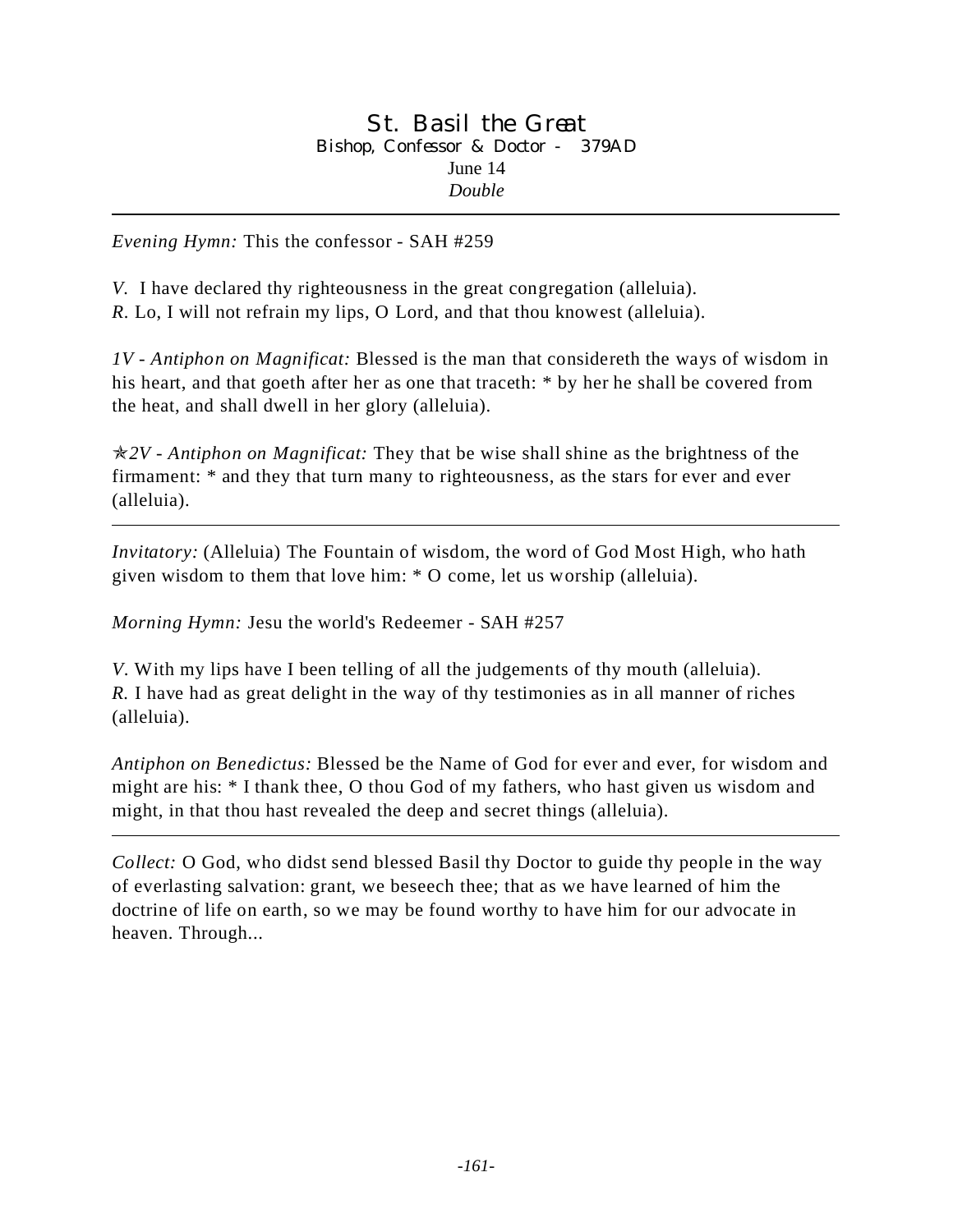*Evening Hymn:* This the confessor - SAH #259

*V.* I have declared thy righteousness in the great congregation (alleluia). *R.* Lo, I will not refrain my lips, O Lord, and that thou knowest (alleluia).

p*1V - Antiphon on Magnificat:* Blessed is the man that considereth the ways of wisdom in his heart, and that goeth after her as one that traceth: \* by her he shall be covered from the heat, and shall dwell in her glory (alleluia).

*2V - Antiphon on Magnificat:* They that be wise shall shine as the brightness of the firmament: \* and they that turn many to righteousness, as the stars for ever and ever (alleluia).

*Invitatory:* (Alleluia) The Fountain of wisdom, the word of God Most High, who hath given wisdom to them that love him: \* O come, let us worship (alleluia).

*Morning Hymn:* Jesu the world's Redeemer - SAH #257

*V*. With my lips have I been telling of all the judgements of thy mouth (alleluia). *R.* I have had as great delight in the way of thy testimonies as in all manner of riches (alleluia).

*Antiphon on Benedictus:* Blessed be the Name of God for ever and ever, for wisdom and might are his: \* I thank thee, O thou God of my fathers, who hast given us wisdom and might, in that thou hast revealed the deep and secret things (alleluia).

*Collect:* O God, who hast vouchsafed to enlighten thy Church with wondrous learning and singular holiness of thy blessed Confessor and Doctor Saint Ephrem: we humbly beseech thee; that, at his intercession, thou wouldest with thine unfailing power defend the same against all the deceits of false doctrine, and all the assaults of iniquity. Through...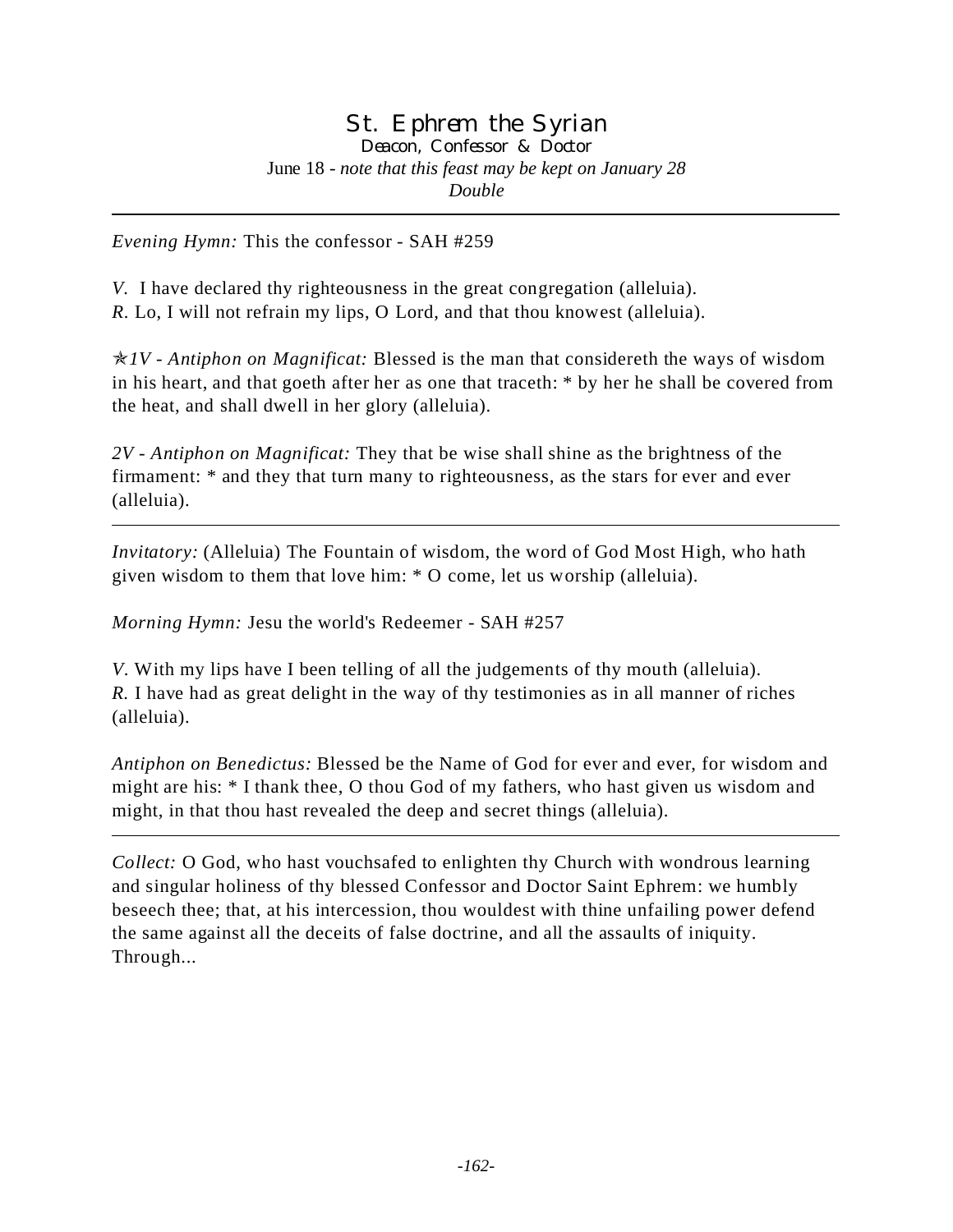### St. Alban Martyr - 209AD June 22 *Double*

*Evening Hymn:* O God the soldiers crown and guard - SAH #253

*V.* Thou hast crowned him with glory and worship, O Lord (alleluia).

*R*. And hast made him to have dominion of the works of thy hands (alleluia).

p*1V - Antiphon on Magnificat:* This is indeed a Martyr who for the Name of Christ poured forth his blood: \* who feared not the threats of judges, nor sought for the glory of earthly dignity, but with joy attained unto the heavenly kingdom (alleluia).

*2V - Antiphon on Magnificat:* This man, the world despising, and earthly pleasures renouncing, \* laid up treasures in heaven by word and deed (alleluia).

*Invitatory*: (Alleluia) The Lord, the King of Martyrs, \* O come let us worship (alleluia).

*Morning Hymn:* O glorious King of Martyr hosts - SAH #254

*V*. The righteous shall flourish like a palm-tree (alleluia).

*R.* And shall spread abroad like a cedar in Lebanon (alleluia).

*Antiphon on Benedictus:* If any man will come after me, saith the Lord, \* let him deny himself, and take up his cross, and follow me (alleluia).

*Collect:* O God, who hast hallowed this day by the martyrdom of blessed Alban: grant, we beseech thee; that as year by year we rejoice to pay him honor, so we may be defended by his continual help. Through...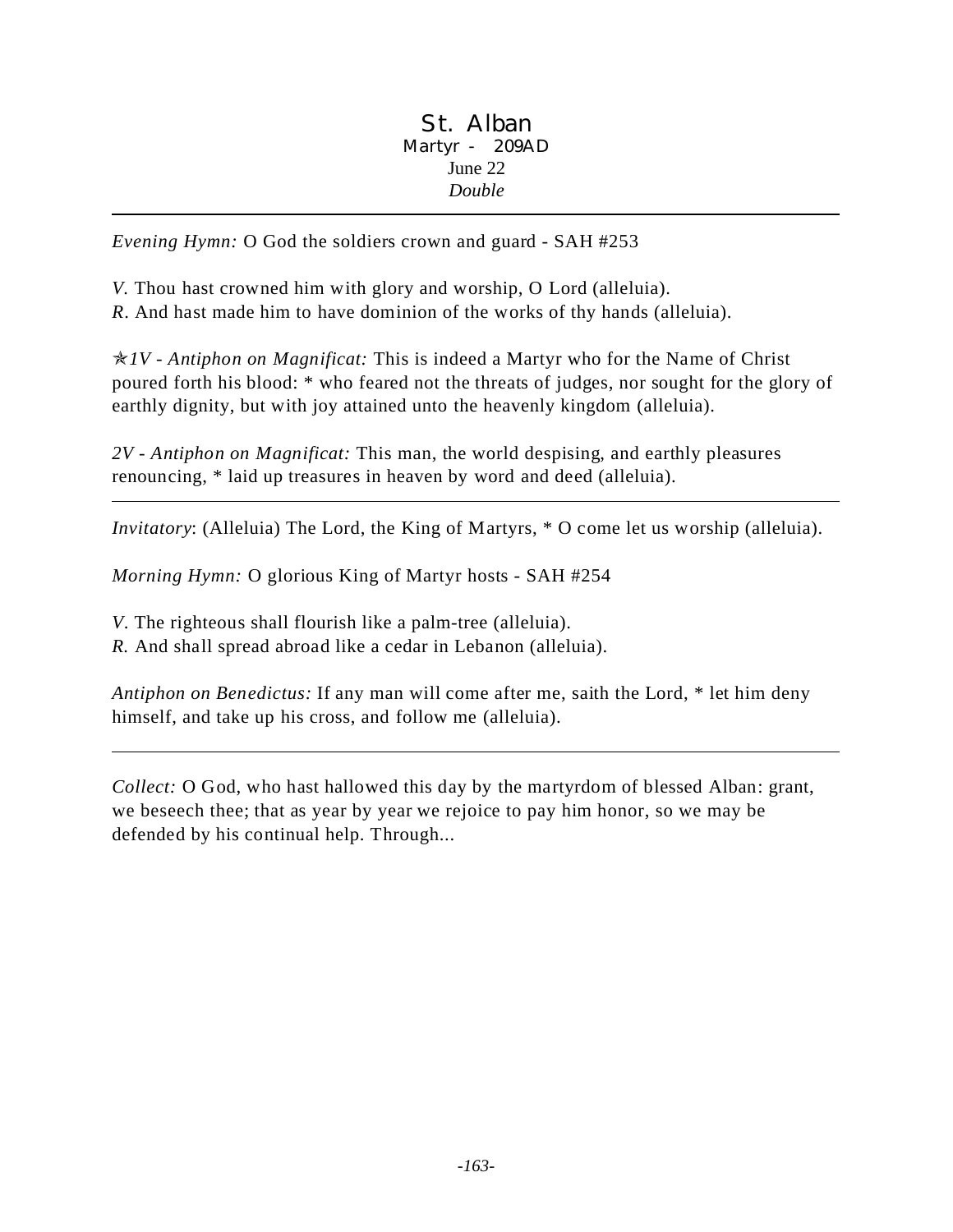## Nativity of St. John the Baptist June 24 *Double of I class*

*1V: Judges 13; Luke 1:5-25 M: Mal. 3:1-12; Matt. 3 2V: I Kgs. 11:17-3nd; Mark 6:14-29*

*Evening Hymn:* Let thine example, holy John - SAH #206

*V.* There was a man sent from God whose name was John (alleluia). *R.* The same came for a witness (alleluia).

p*1V - Antiphon on Magnificat:* When Zacharias went into the temple, there appeared unto him the Angel Gabriel, \* standing on the right side of the altar of incense (alleluia).

*2V - Antiphon on Magnificat:* It came to pass, that on the eighth day they came to circumcise the child; and they called him after the name of his father, Zacharias: \* and his wife answered, saying: Not so, but he shall be called John (alleluia).

*Invitatory:* (Alleluia) The King and Lord of the Forerunner: \* O come, let us worship (alleluia).

*Morning Hymn:* The great forerunner of the Morn - SAH #208

*V*. This child shall be great in the sight of the Lord (alleluia). *R.* For the hand of God is with him (alleluia).

*Antiphon on Benedictus:* And the mouth of Zacharias was opened, and he prophesied, saying, \* Blessed be the Lord God of Israel (alleluia).

*Collect.* O God, by whose appointment we honor on this day the nativity of blessed John: grant unto thy people the grace of spiritual gladness; and guide the hearts of all the faithful into the way of everlasting salvation. Through...

*Or, Collect.* Almighty God, by whose providence thy servant John Baptist was wonderfully born, and sent to prepare the way of thy Son our Savior, by preaching of repentance: make us so to follow his doctrine and holy life, that we may truly repent according to his preaching; and after his example constantly speak the truth, boldly rebuke vice, and patiently suffer for the truth's sake. Through the same...

*For the Octave, when not a Sunday or a feast day, the antiphons are those of the day.*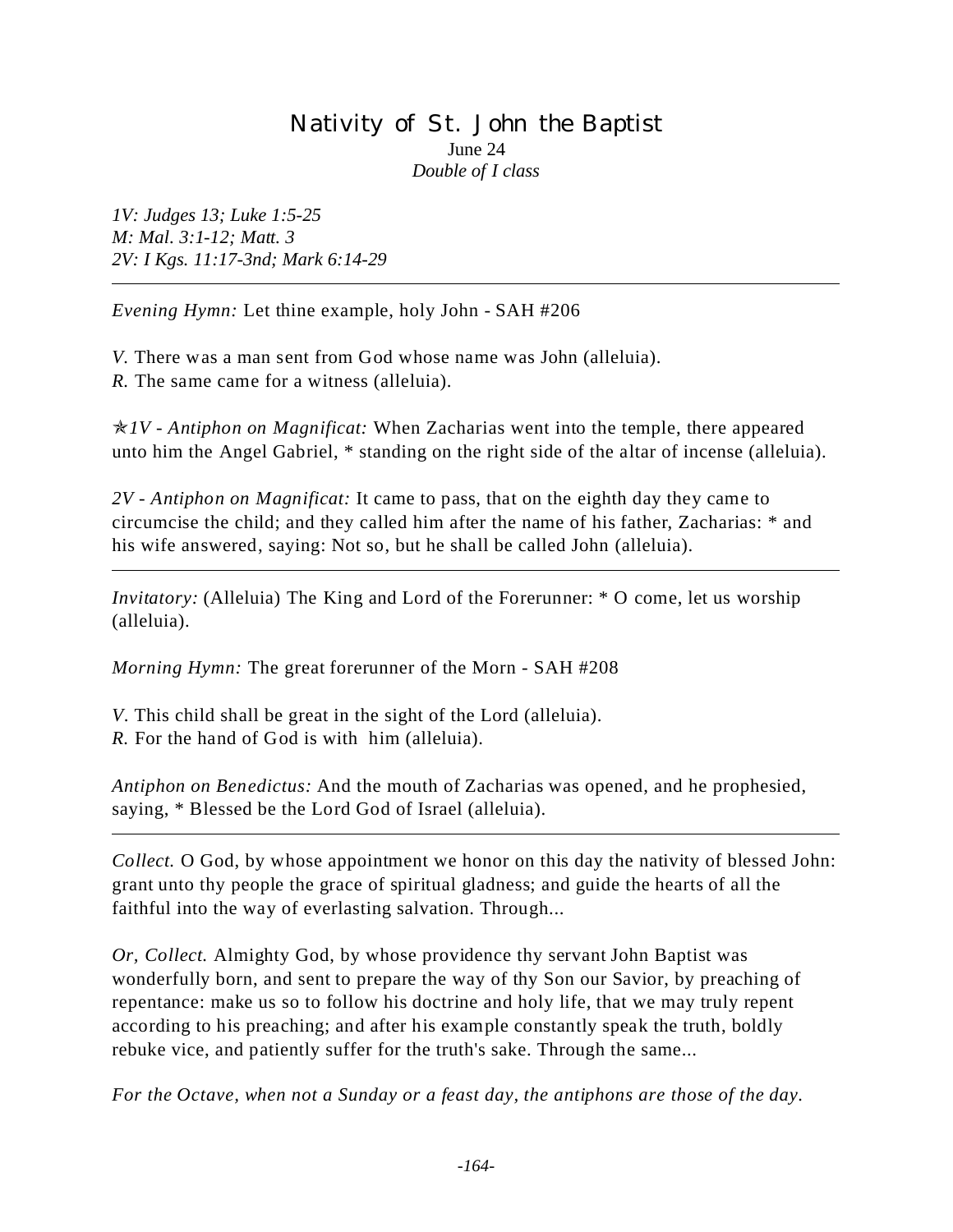### Ss. Peter & Paul, Apostles 1<sup>st</sup> century June 29 *Double of I class*

*1V: Ezek. 3:4-14; Matt. 4:12-end M: Ezek. 34:1-16; John 21:1-22 2V: Zech. 3; I Peter 4:12-5:11*

*Evening Hymn:* Now let the world with song rejoice - SAH #242 *or* With golden splendor - SAH #209

*V.* Their sound is gone out into all lands.

*R.* And their words into the ends of the world.

*1V - Antiphon on Magnificat:* Thou art Shepherd of the Sheep and Prince of the Apostles; \* God hath given unto thee, O Peter, the keys of the kingdom of heaven.

p*2V - Antiphon on Magnificat:* This is the day whereon Simon Peter ascended the gibbet of the cross, alleluia: \* this day did he, that holdeth the keys of the kingdom, depart hence with joy to be with Christ: // this day did the Apostle Paul, the light of the whole world bow his head, \* and for Christ's Name's sake receive the crown of his testimony, alleluia.

*Invitatory:* The Lord, the King of Apostles: \* O come, let us worship.

*Morning Hymn:* The eternal gifts of Christ the King- SAH #246

*V*. And all men that see it shall say, This hath God done. *R.* For they shall perceive that it is his work.

*Antiphon on Benedictus:* Whatsoever thou shalt bind on earth, shall be bound in heaven: \* and whatsoever that shalt loose on earth, shall be loosed in heaven, saith the Lord unto Simon Peter.

*Collect.* O God, who hast hallowed this day by the martyrdom of thy Apostles Peter and Paul: vouchsafe unto thy Church; that as in the beginning it learned of them thy true religion, so it may in all things obediently follow their commandments. Through...

*Or, Collect.* O Almighty God, who by thy Son Jesus Christ didst give to thy Apostle Saint Peter many excellent gifts, and commandedst him earnestly to feed thy flock: make, we beseech thee, all Bishops and Pastors diligently to preach thy holy Word, and the people obediently to follow the same; that they may receive the crown of everlasting glory. Through the same... *And commemoration is made of St. Paul, p. 167.*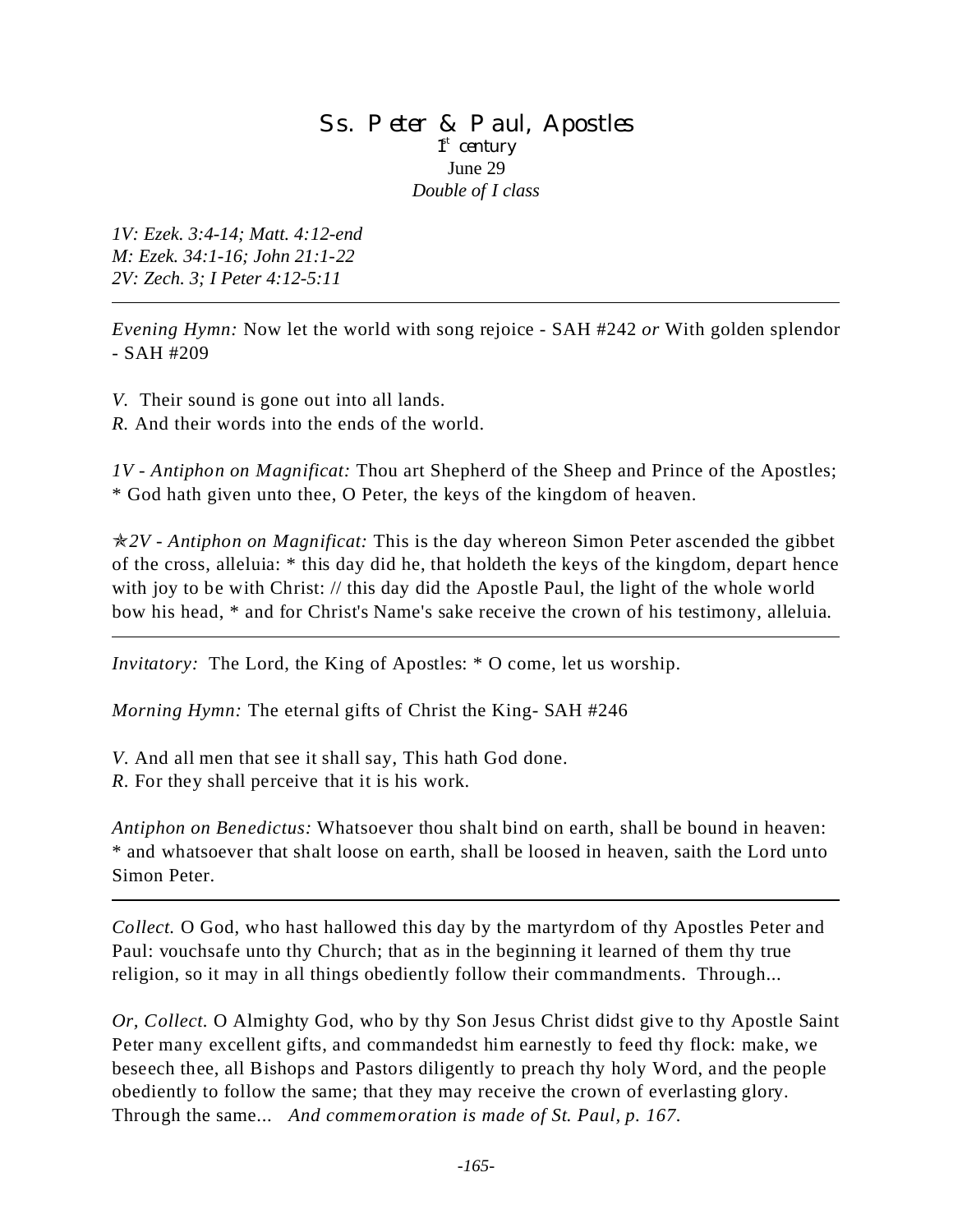# Psalm Prose for Ss. Peter & Paul

*The following antiphons may be sung as needed before and after the Psalms of the Day, or before the psalms as a prose.*

*1.* And the Lord hath said, Thou art Peter, \* and upon this rock will I build my Church. *2.* O holy Apostle Paul, thou art the chosen Vessel unto God, \* to preach the Gospel throughout the whole world.

*3.* Peter, the Apostle, and Paul , the Gentile's teacher: \* these have instructed us in thy Law, O Lord.

*4*. Thou shalt make them Princes in all lands; \* they shall remember thy Name, O Lord. *5.* Blessed are ye, when men shall hate you, and when they shall separate from you, and shall reproach you, and cast out your name as evil, for the Son of Man's sake; \* rejoice ye, and leap for joy: for behold, your reward is great in heaven.

*Antiphon on the Magnificat throughout the Octave, when not a Sunday or a feast day:* O most glorious Apostles, the Church's pillars, proclaimers of the Truth, burning and shining Lights; \* by the fire of the Holy Spirit ye have put to flight the darkness of error, and the world ye have enlightened: pray for us unto God who chose you and sent you forth.

*Antiphon on the Benedictus throughout the Octave, when not a Sunday or a feast day:*  These are the two olive trees, and the two candlesticks burning before the Lord of the whole earth: \* these are they which have power to shut the heaven that it not rain, and to open the flood-gates thereof; for their tongues were made to be the keys of heaven.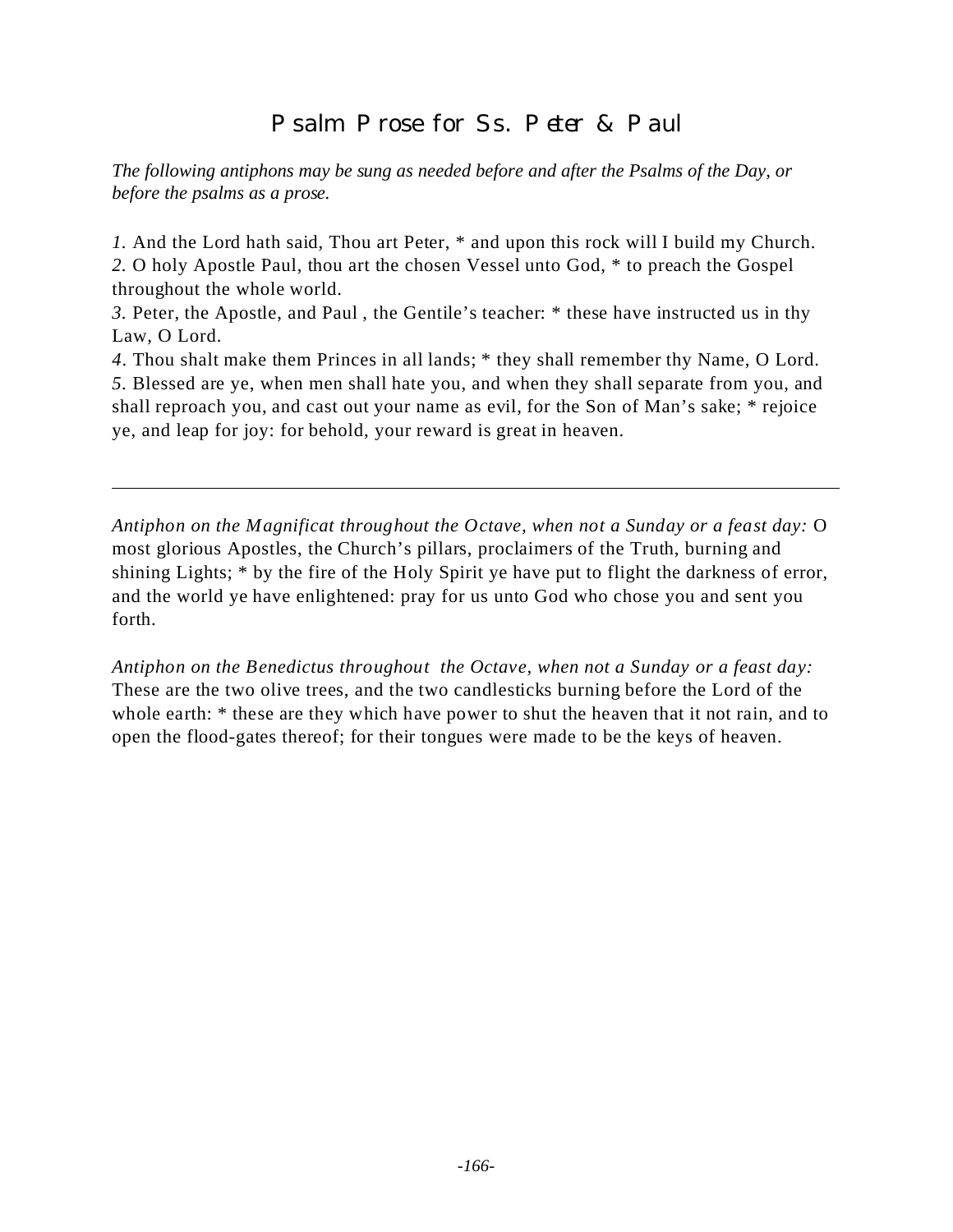#### Commemoration of St. Paul the Apostle 1<sup>st</sup> century *June 30 Greater Double*

*M: Isa. 45:18-25; I Cor. 11:19-33 2V: Isa. 49:1-13; Phil. I:12-30*

*Evening Hymn:* Now let the world with song rejoice - SAH #242 *or* With golden splendor - SAH #209

*V.* Their sound is gone out into all lands.

*R.* And their words into the ends of the world.

*2V - Antiphon on Magnificat:* In the regeneration, when the Son of man shall sit upon the throne of his glory, ye also shall sit upon the throne of his glory; \* ye also shall sit, and shall judge the twelve tribes of Israel, saith the Lord.

*Invitatory:* The Lord, the King of Apostles: \* O come, let us worship.

*Morning Hymn:* The eternal gifts of Christ the King- SAH #246

*V*. And all men that see it shall say, This hath God done.

*R.* For they shall perceive that it is his work.

*Antiphon on Benedictus:* I am now ready to be offered, and the time of my departure is at hand: I have fought the good fight, I have finished my course, I have kept the faith: \* henceforth there is laid up for me a crown of righteousness, which the Lord, the righteous judge, shall give me at that day, alleluia.

*Collect:* O God, who by the preaching of the blessed Apostle Paul didst teach the multitude of the Gentiles: grant to us, we beseech thee; that we who celebrate his heavenly birthday may know him to be our advocate with thee. Through...

*And commemoration is made of St. Peter:* O God who didst appoint thy blessed Apostle Peter to symbolize the universal episcopate; grant that by his prayers and intercessions we may be loosed from the bonds of our iniquities. Who livest and reignest...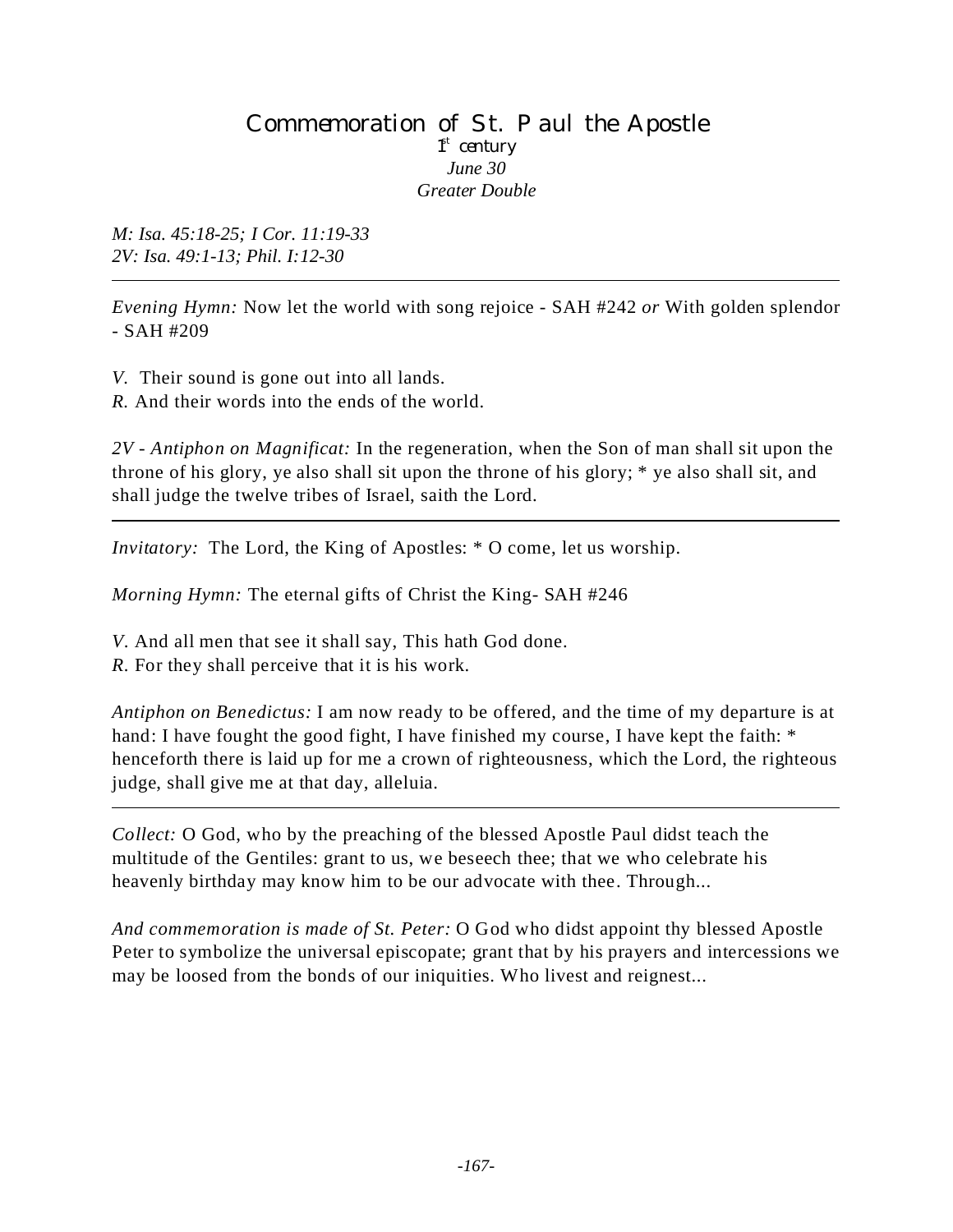# Visitation of the Blessed Virgin Mary July 2 *Double of II class*

*1V: Song of Songs 2:1-6; Luke 1:5-25 M: Isa. 7:10-14; Luke 1:26-28 2V: Song of Songs 2:7-14; Luke 1:39-45*

*Evening Hymn:* Now the glorious Mother's feast day - SAH #178 *or* Hail, O star that pointest - SAH #175

*V*. Blessed art thou among women. *R.* And blessed is the fruit of thy womb.

p*1V - Antiphon on Magnificat:* Blessed art thou Mary, who hast believed: \* there shall be preformed in thee the things which were told thee from the Lord.

*2V - Antiphon on Magnificat:* Mary abode about three months with Elisabeth her cousin, \* and returned to her own dwelling.

*Invitatory: Invitatory:* Let us keep holy day in honor of the Visitation of the Virgin Mary who bore the Son of God: \* O come, let us worship.

*Morning Hymn:* Portal of the world's salvation - SAH #183 *or* The Lord whom earth and sea - SAH #189

*V*. Blessed art thou among women.

*R.* And blessed is the fruit of thy womb.

*Antiphon on Benedictus:* When Elisabeth heard the salutation of Mary, she cried with a loud voice, saying, \* Whence is this to me that the Mother of my Lord should come to me, alleluia.

*Collect.* We beseech thee, O Lord, to grant unto us thy servants the gifts of thy heavenly grace: that as the child-bearing of the blessed Virgin was unto us the beginning of salvation; so the devout observance of her Visitation may avail for the increasing of our peace. Through...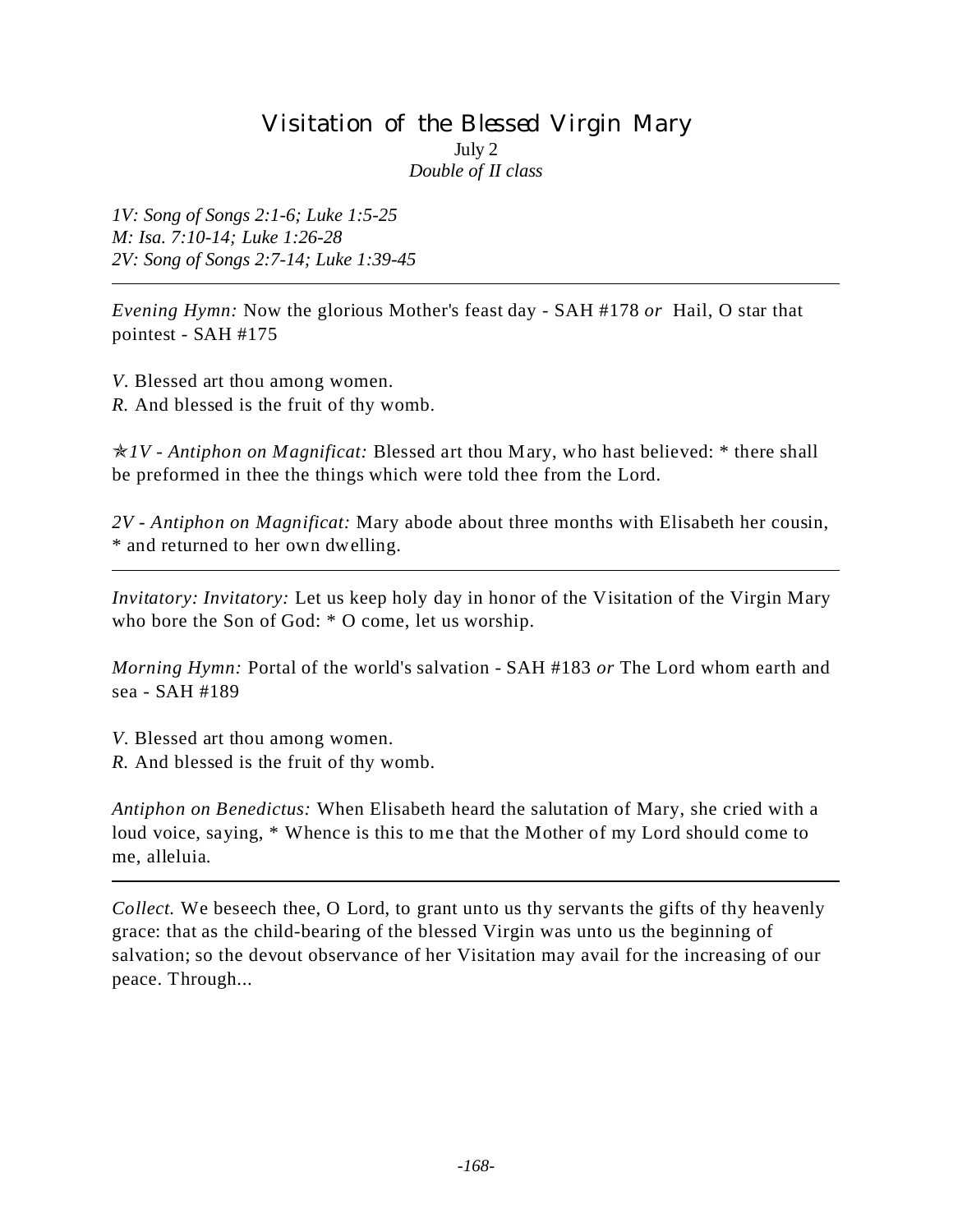#### Ss. Cyril & Methodius Bishops & Confessors - 9<sup>th</sup> c. AD July 5 *Double*

*Evening Hymn:* Christ's noble servants - SAH #225

*V*. The righteous also shall give thanks unto thy Name. *R.* And the Just shall continue in thy sight.

p*1V - Antiphon on Magnificat:* They that wait upon the Lord shall renew their strength; \* they shall mount up with wings as eagles; they shall run and not be weary, and shall walk and not faint.

*2V - Antiphon on Magnificat:* Since the beginning of the world men have not heard, nor perceived by the ear, \* neither hath the eye seen, any God beside thee, who worketh for them that wait upon him.

*Invitatory:* The Lord, the King of all that confess him:  $*$  O come, let us worship.

*Morning Hymn:* Christ's noble servants - SAH #225

*V*. The righteous also shall give thanks unto thy Name.

*R.* And the Just shall continue in thy sight.

*Antiphon on Benedictus:* Let your loins be girded about, and your lights burning in your hands: \* and ye yourselves like men that wait for their Lord, when he will return from the wedding.

*Collect:* Almighty and everlasting God, who, by thy Confessors and Bishops, Cyril and Methodius, didst suffer the nations of the Slavs to come to the knowledge of thy Name: grant, that we, who glory in their festival; may hereafter be united to their fellowship in heaven. Through...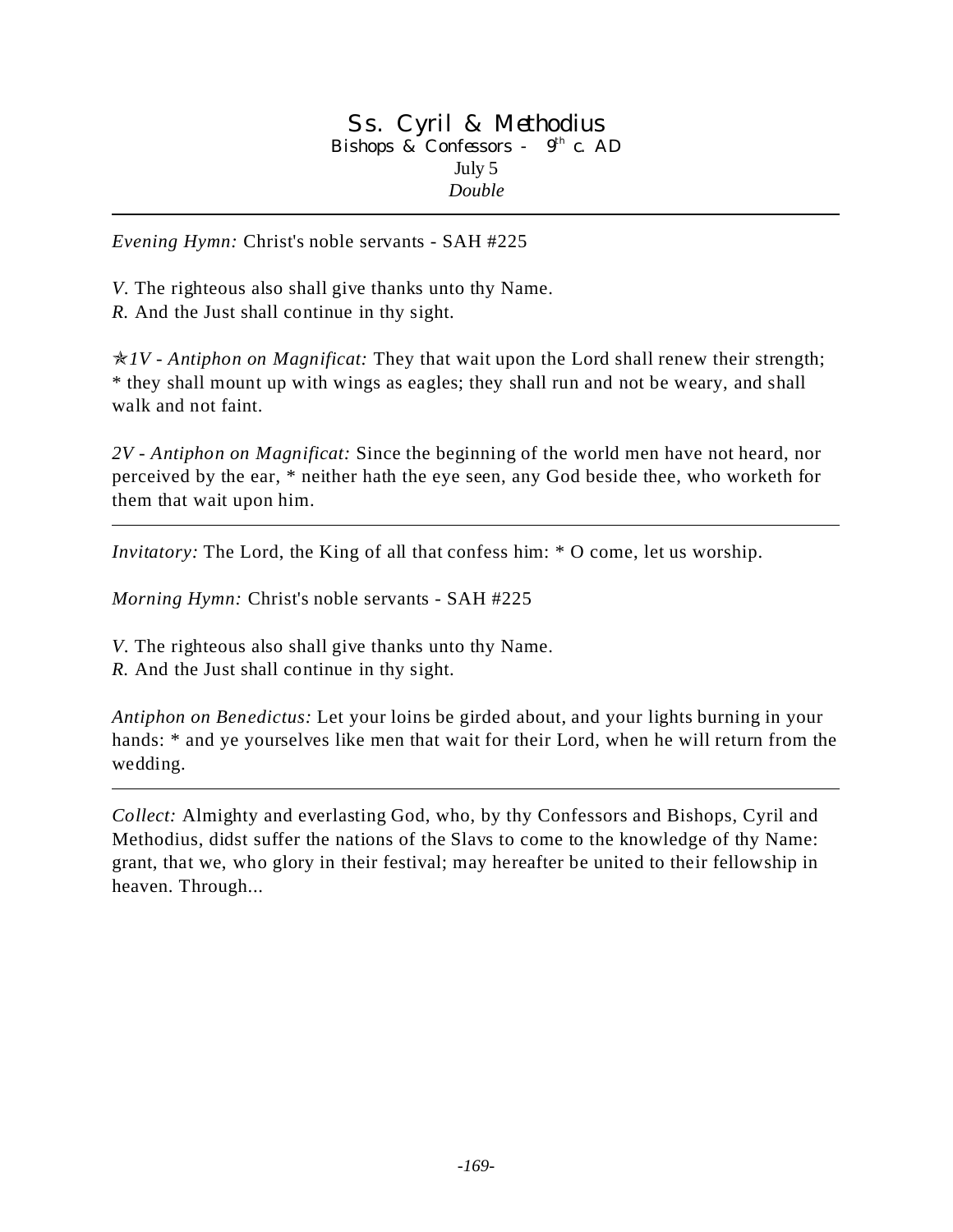*Evening Hymn:* This the confessor - SAH #259

*V.* The Lord guided the righteous in right paths.

*R.* And showed his the kingdom of God.

p*1V - Antiphon on Magnificat:* Let all the multitude of the faithful exult in the glory of the gracious Father Benedict: \* and chiefly let the company of monks be joyful, celebrating his festival on earth, in whose goodly fellowship the Saints rejoice in heaven.

*2V - Antiphon on Magnificat:* Look unto your father, ye that follow after righteousness, ye that seek the Lord: \* for I called him alone, and blessed him, and increased him.

*Invitatory*: The Almighty, who is the Rewarder of them that diligently seek him, \* O come let us worship.

*Morning Hymn:* Jesu thou art the crown on high - SAH #258

*V.* They who seek the Lord shall want no manner of thing that is good. *R*. For they that fear him lack nothing.

*Antiphon on Benedictus:* Benedict, thou father and guide of monks, thou most holy Confessor of the Lord, \* intercede for us all and for our salvation.

*Collect:* O Lord, we beseech thee, let the intercession of thy blessed Abbot Benedict commend us unto thee: that we, who have no power of ourselves to help ourselves, may by his advocacy find favor in thy sight. Through...

*For Oblates of St. Benedict, for the Octave, when not a Sunday or a feast day, the antiphons are those of the day.*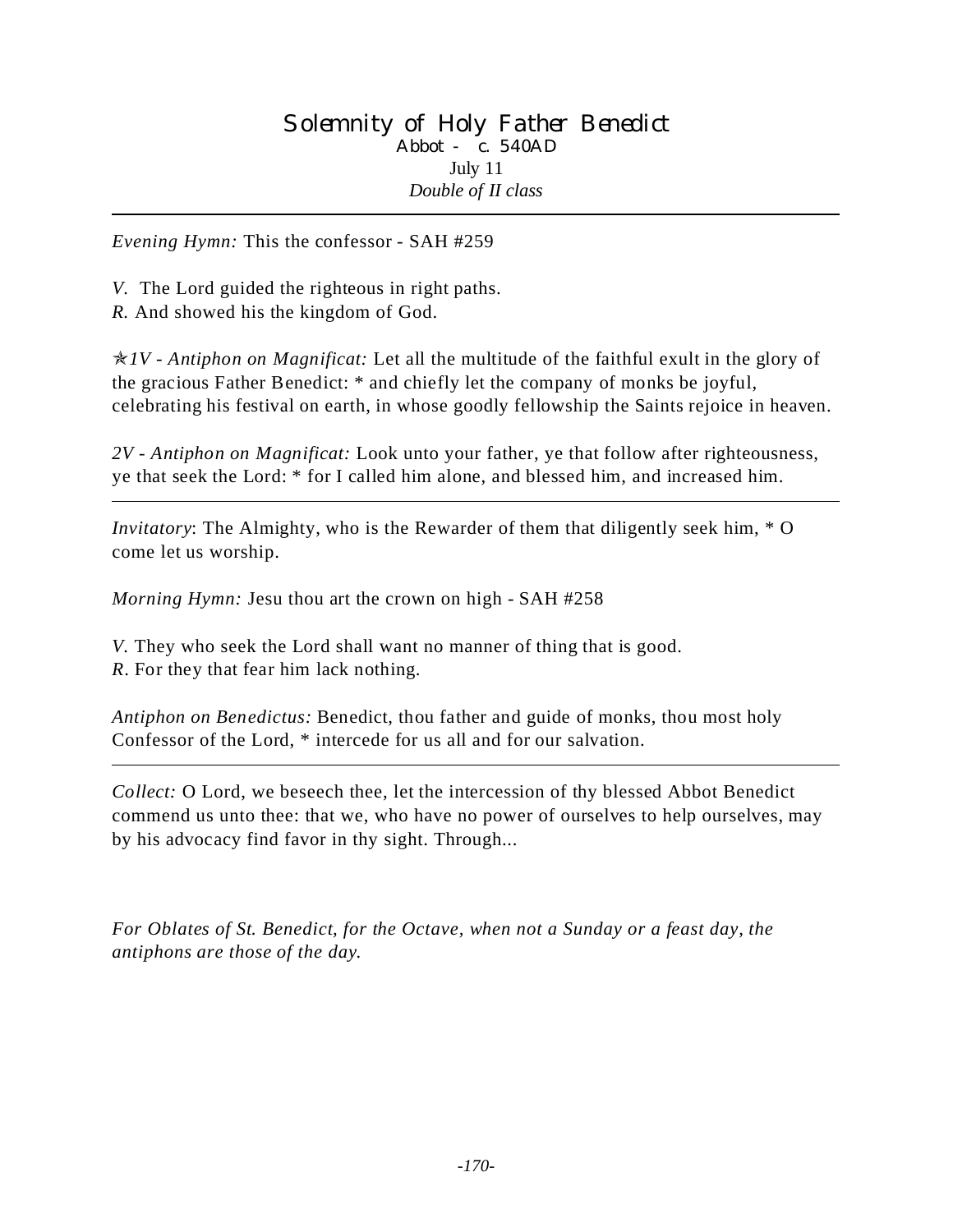#### St. Vladimir of Kiev King & Confessor - 1015AD July 15 *Double*

*Evening Hymn:* This the confessor - SAH #259

*V.* The Lord loved him and adorned him. *R.* He clothed him with a robe of glory.

p*1V - Antiphon on Magnificat:* I will liken him unto a wise man, \* who built his house upon a rock.

*2V - Antiphon on Magnificat:* Lo, a servant of God who esteemed as naught all things earthly, \* and by word and work laid him up treasures in heaven.

*Invitatory:* The Lord, the King of Confessors: \* O come, let us worship.

*Morning Hymn:* Jesu the world's Redeemer - SAH #257

*V*. The Lord guided the righteous in right paths.

*R.* And showed him the kingdom of God.

*Antiphon on Benedictus:* Well done, thou good and faithful servant: \* because thou hast been faithful over a few things, I will make thee ruler over many things, saith the Lord.

*Collect:* Assist us mercifully, O Lord, in these our supplications which we make before thee on the solemnity of blessed Vladimir, thy Confessor: that we, who put not our trust in our own righteousness, may be assisted by the prayers of him who found favor in thy sight. Through...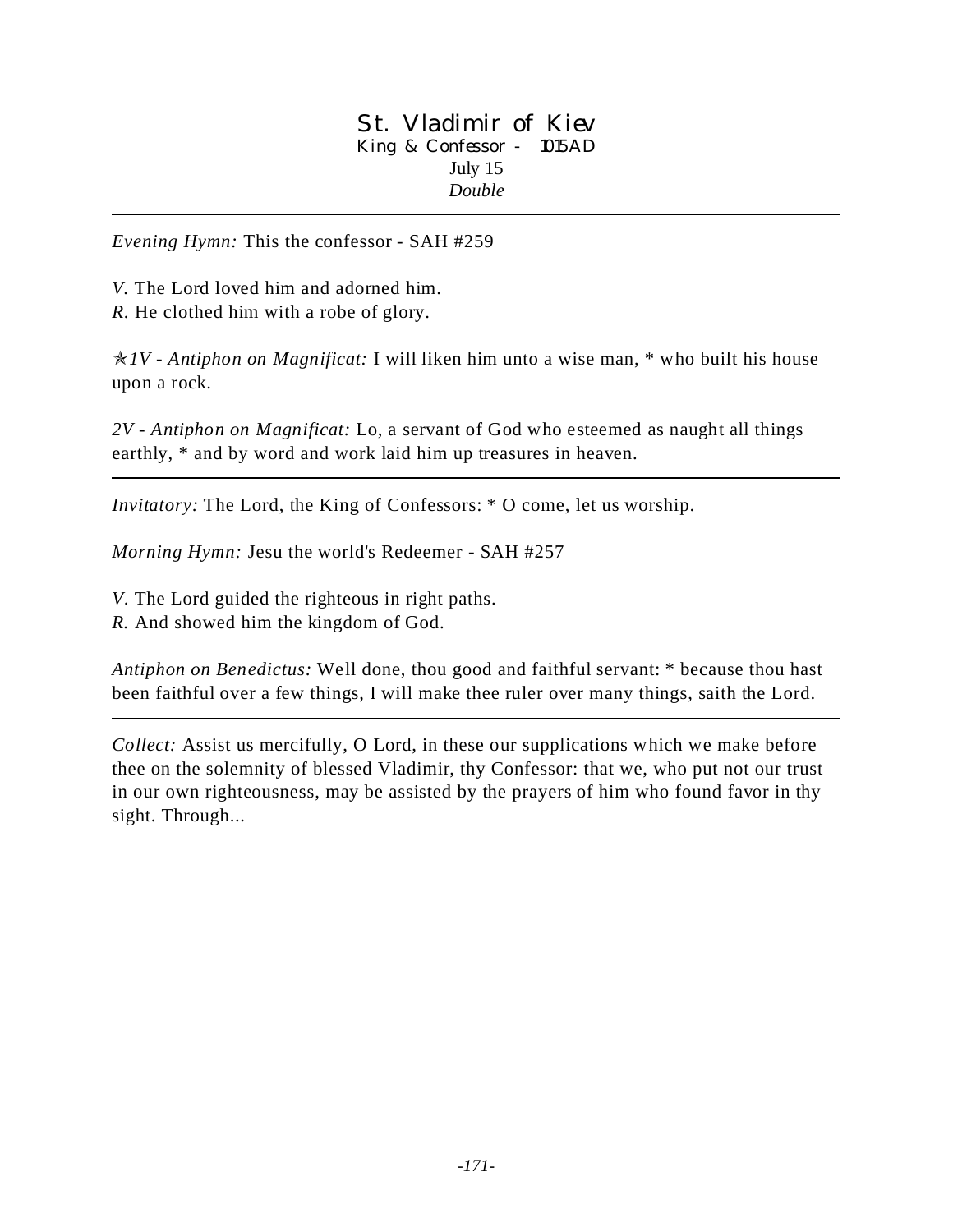#### St. Sergius of Radonesh Abbot - 1392AD July 18 *Double*

*Evening Hymn:* This the confessor - SAH #259

*V.* The Lord guided the righteous in right paths.

*R.* And showed his the kingdom of God.

*1V - Antiphon on Magnificat:* Get thee out from thy kindred, and from thy father's house, unto a land that I will shew thee: \* and I will make of thee a great nation, and I will bless thee.

p*2V - Antiphon on Magnificat:* Look unto your father, ye that follow after righteousness, ye that seek the Lord: \* for I called him alone, and blessed him, and increased him.

*Invitatory*: The Almighty, who is the Rewarder of them that diligently seek him, \* O come let us worship.

*Morning Hymn:* Jesu thou art the crown on high - SAH #258

*V.* They who seek the Lord shall want no manner of thing that is good. *R*. For they that fear him lack nothing.

*Antiphon on Benedictus:* Well done, thou good and faithful servant: \* because thou hast been faithful over a few things, I will make thee ruler over many things, saith the Lord.

*Collect:* O Lord, we beseech thee, let the intercession of thy blessed Abbot Sergius commend us unto thee: that we, who have no power of ourselves to help ourselves, may by his advocacy find favor in thy sight. Through...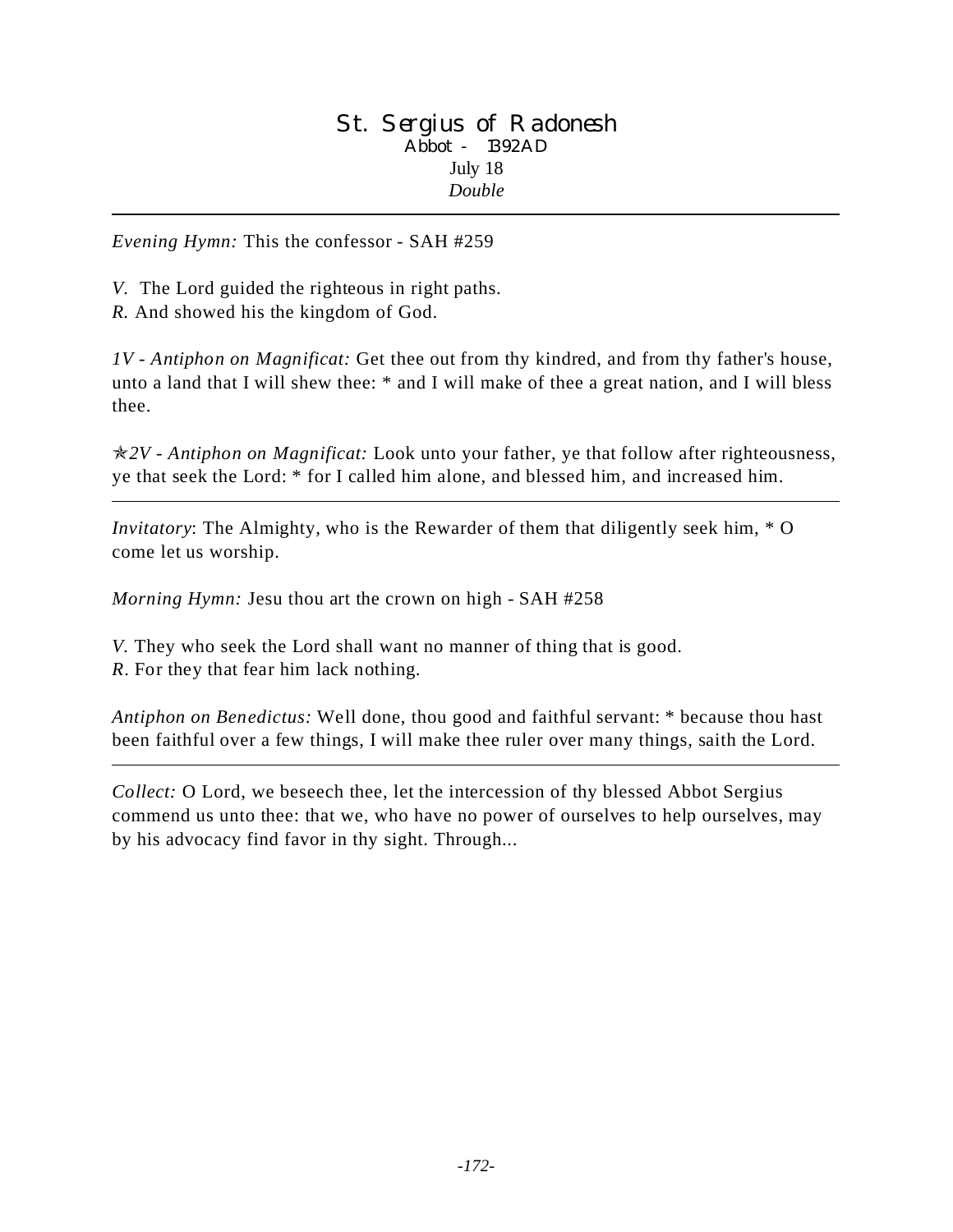#### St. Margaret of Antioch Virgin & Martyr - c. 304AD July 20 *Double*

*Evening Hymn:* O Jesu, thou the virgin's crown - SAH #262

*V*. The Virgins that be her fellows shall bear her company. *R.* And shall be brought unto thee.

p*1V* - *Antiphon on Magnificat:* The Kingdom of heaven is likened unto a net, cast into the sea, which gathered of every kind: \* which, when it was filled, they drew to land, and sat down upon the shore, and gathered the good into vessels, but cast the bad away.

*2V* - *Antiphon on Magnificat*: The kingdom of heaven is likened unto a merchant-man seeking goodly pearls: \* who, when he had found one pearl of great price, went and sold all that he had, and bought it.

*Invitatory:* The Lord, the King of Virgins, \* O come let us worship.

*Morning Hymn:* O Jesu, thou the virgin's crown - SAH #262

*V*. Full of grace are thy lips. *R*. Because God hath blessed thee forever.

*Antiphon on Benedictus*: At the Bridegroom's coming, the wise virgin, being ready, \* went in with him to the marriage.

*Collect:* Grant, O Lord, that like as blessed Margaret, thy Virgin and Martyr: by the grace of her chastity and godliness of her conversation did ever walk acceptably in thy sight; so she may at all times effectually intercede for our forgiveness. Through...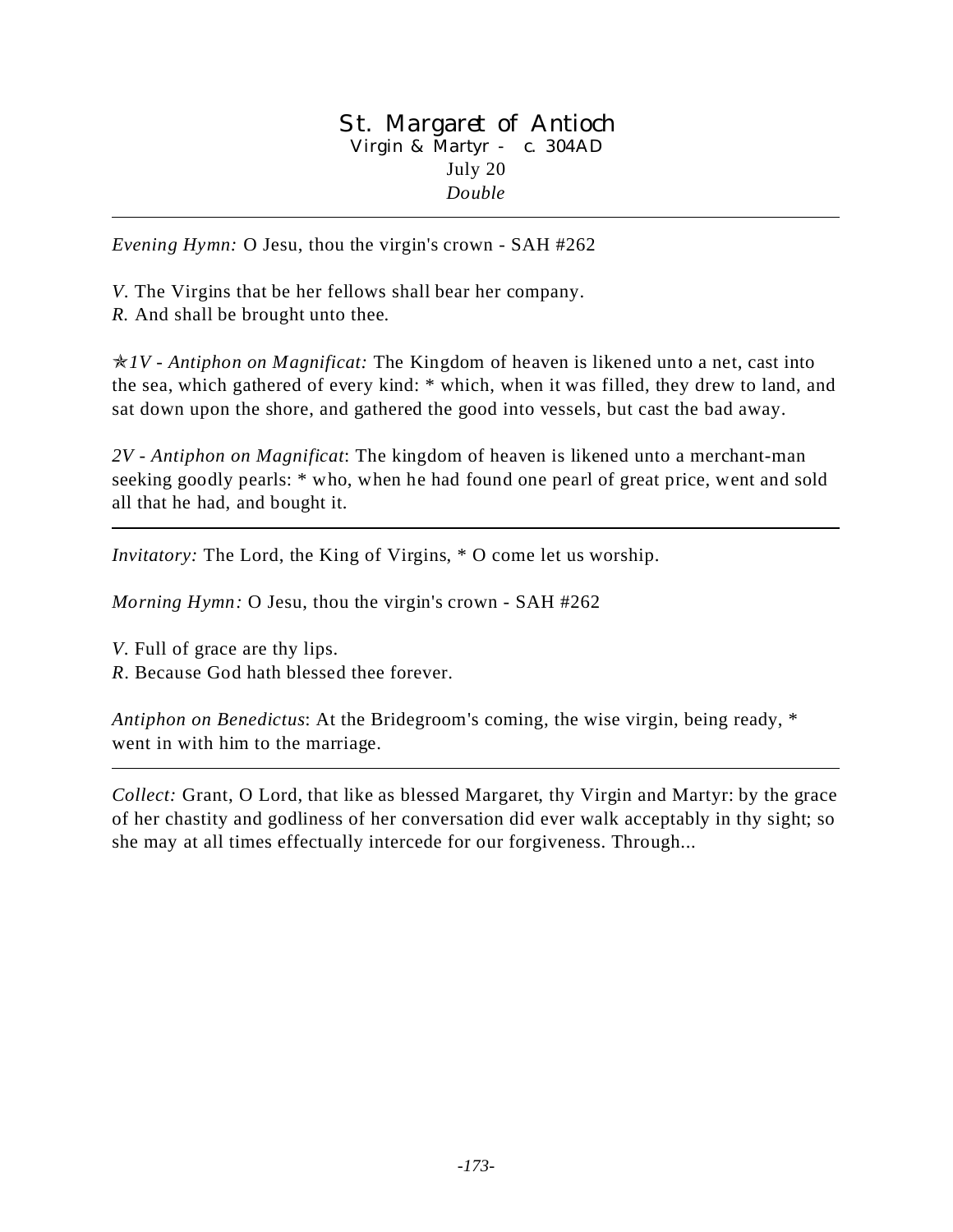#### St. Mary Magdalene Penitent -  $1<sup>st</sup>$  century July 22 *Double*

*1V: Isa. 52:7-10; Mark 15:40-16:10 M: Song of Songs 3:1-4, 8:1-7; Luke 8:1-3 2V: Zeph. 3:14; John 20:1-10*

*Evening Hymn:* Weep not Mary, weep no longer - SAH #125

*V.* Praise the Lord, O my soul. *R.* Who healeth all thine infirmities.

*1V - Antiphon on Magnificat*: When Jesus was risen early the first day of the week, \* he appeared first to Mary Magdalene, out of whom he had cast seven devils, alleluia.

p*2V - Antiphon on Magnificat:* A woman in the city, which was a sinner, brought an alabaster box of ointment; \* and stood at the Lord's feet behind Him, and began to wash His feet with her tears, and to wipe them with the hairs of her head.

*Invitatory:* Let us praise the Eternal Lord, who from earthly things taught Mary to triumph in himself: \* O come, let us worship.

*Morning Hymn:* Exalt, O Mother Church today - SAH #210

*V*. My soul, be joyful in the Lord. *R.* It shall rejoice in his salvation.

*Antiphon on Benedictus:* Mary anointed the feet of Jesus, and wiped them with her hair: \* and the house was filled with the odor of the ointment.

*Collect.* We beseech thee, O Lord, that as thou didst hearken to the prayers of blessed Mary Magdalene, and didst raise her brother Lazarus to life when he had been dead four days; so we may know the succour of her intercession: Who livest...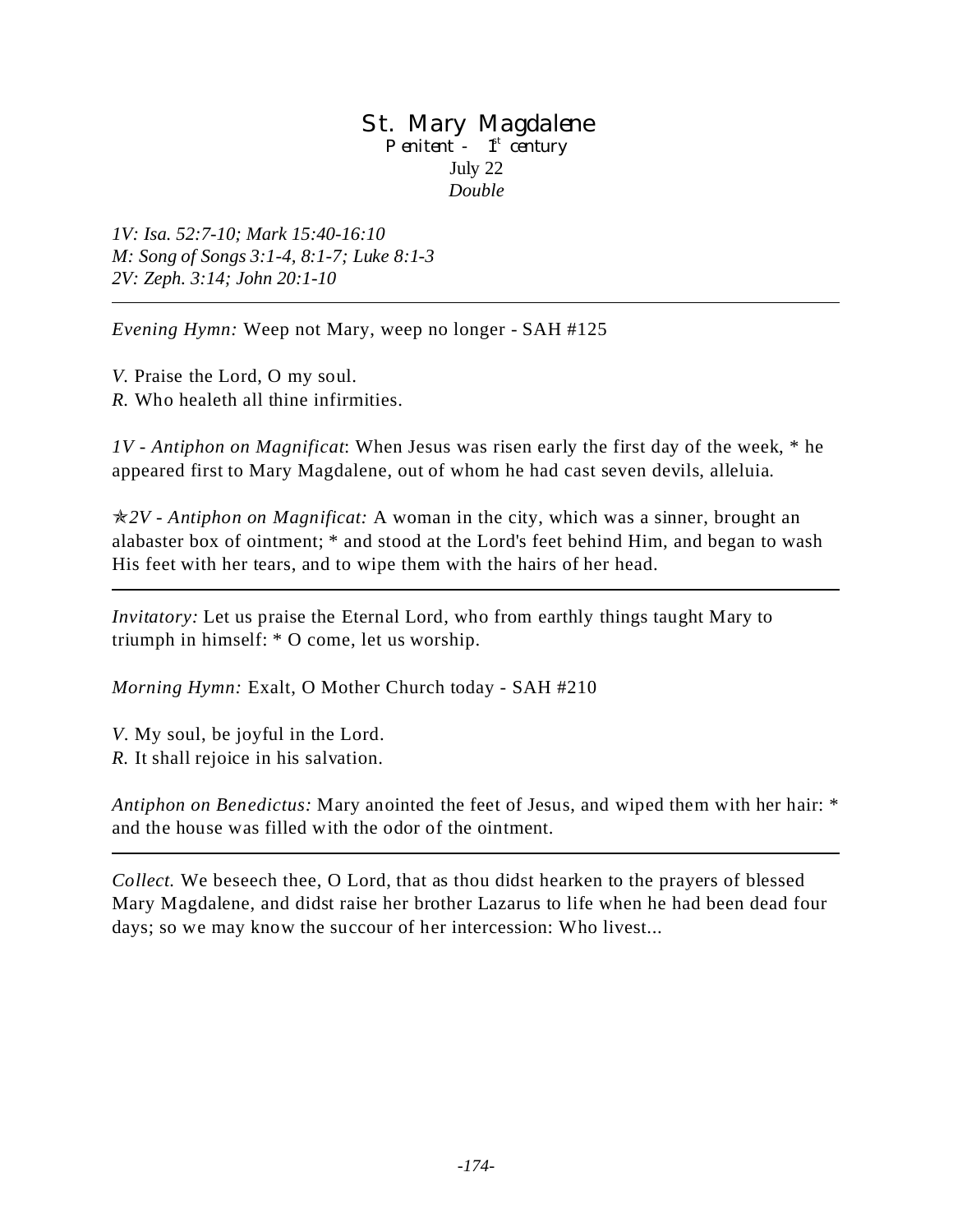#### St. Apollinaris of Ravenna Bishop & Martyr -  $1<sup>st</sup>$  century July 23 *Double*

*Evening Hymn:* O God the soldiers crown and guard - SAH #253

*V.* Thou hast crowned him with glory and worship, O Lord.

*R*. And hast made him to have dominion of the works of thy hands.

*Note that Second Vespers of St. Mary Magdalene would normally be observed at this time, but should First Vespers of St. Apollinaris be called for:* p*1V - Antiphon on Magnificat:* This is indeed a Martyr who for the Name of Christ poured forth his blood: \* who feared not the threats of judges, nor sought for the glory of earthly dignity, but with joy attained unto the heavenly kingdom.

*2V - Antiphon on Magnificat:* This man, the world despising, and earthly pleasures renouncing, \* laid up treasures in heaven by word and deed.

*Invitatory*: The Lord, the King of Martyrs, \* O come let us worship.

*Morning Hymn:* O glorious King of Martyr hosts - SAH #254

*V*. The righteous shall flourish like a palm-tree.

*R.* And shall spread abroad like a cedar in Lebanon.

*Antiphon on Benedictus:* If any man will come after me, saith the Lord, \* let him deny himself, and take up his cross, and follow me.

*Collect.* Almighty God, mercifully look upon our infirmities: and whereas we are sore afflicted by the burden of our sins, let the glorious intercession of blessed Apolinaris thy Martyr and Bishop be our succor and defense. Through...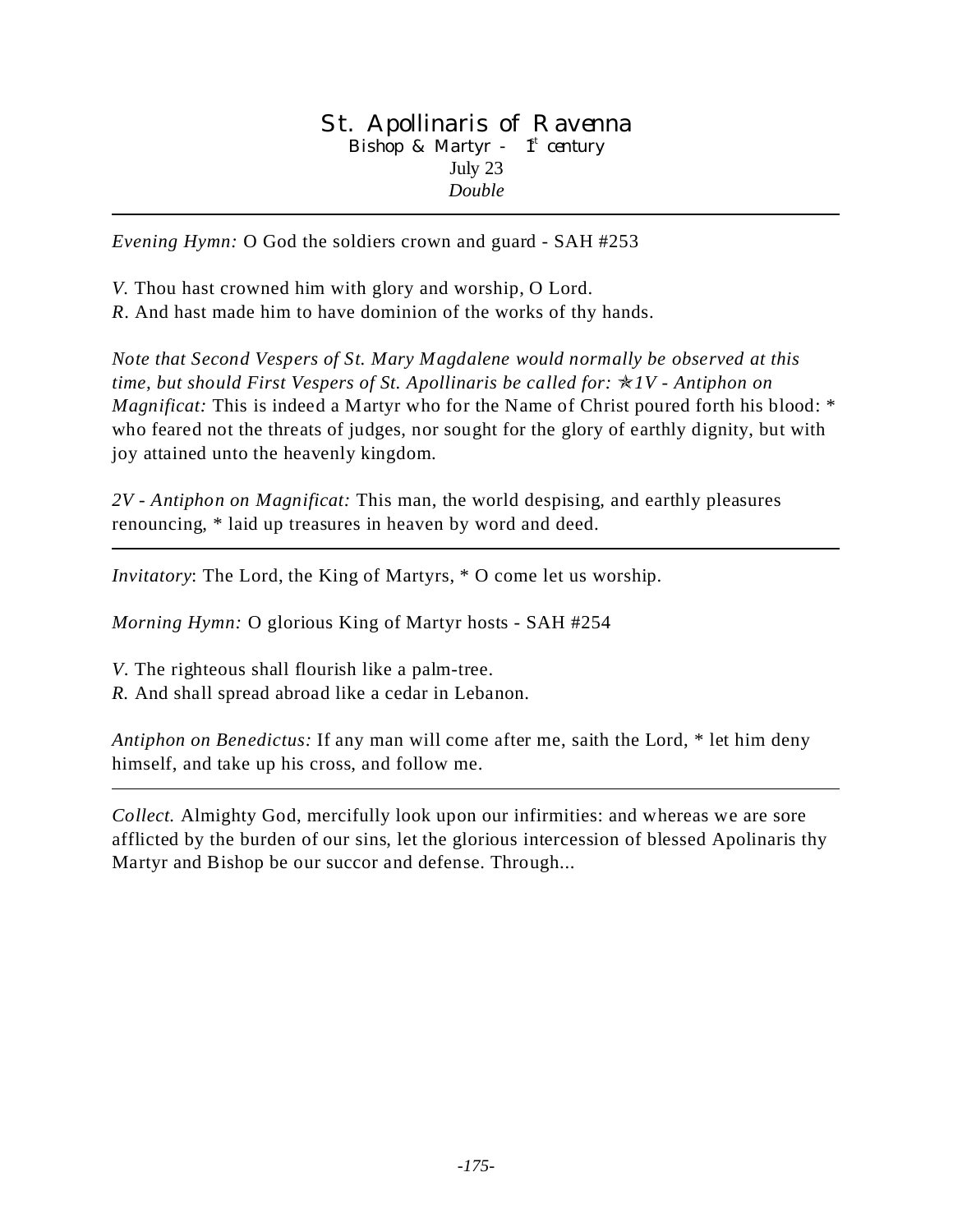#### St. James the Apostle 44AD July 25 *Double of II class*

*1V: I Sam. 22:6-19; Mark 1:14-22 M: Jer. 26:1-15; Matt. 10:16-end 2V: II Kns. 1:1-15; Luke 9:46-end*

*Evening Hymn:* Now let the world with song rejoice - SAH #242

*V.* There sound is gone out into all lands.

*R.* And their words into the ends of the world.

p*1V - Antiphon on Magnificat:* Blessed are ye, when men shall hate you, and when they shall separate from you, and shall reproach you, and cast out your name as evil, for the Son of man's sake: \* rejoice ye, and leap for joy: for behold, your reward is great in heaven.

*Note that First Vespers of St. Anne would normally be observed at this time, but should Second Vespers of St. James be called for: 2V - Antiphon on Magnificat:* In the regeneration, when the Son of man shall sit upon the throne of his glory, ye also shall sit upon the throne of his glory; \* ye also shall sit, and shall judge the twelve tribes of Israel, saith the Lord.

*Invitatory:* The Lord, the King of Apostles: \* O come, let us worship.

*Morning Hymn:* The eternal gifts of Christ the King - SAH #246

*V*. They declared the work of God. *R.* And wisely considered of his doing.

*Antiphon on Benedictus:* They will deliver you unto the councils, and in their synagogues will they scourge you, \* and before kings and governors shall ye be brought for my sake, for a testimony against them and the Gentiles.

*Collect.* Sanctify, O Lord, and defend this thy people: that we, being strengthened by the assistance of thy Apostle James, may through our godly conversation be found acceptable in thy sight, and ever serve thee with a quiet mind. Through...

*Or, Collect.* Grant, O merciful God: that as thine holy Apostle Saint James, leaving his father and all that he had, without delay was obedient unto the calling of thy Son Jesus Christ, and followed him; so we, forsaking all worldly and carnal affections, may be evermore ready to follow thy holy commandments. Through the same...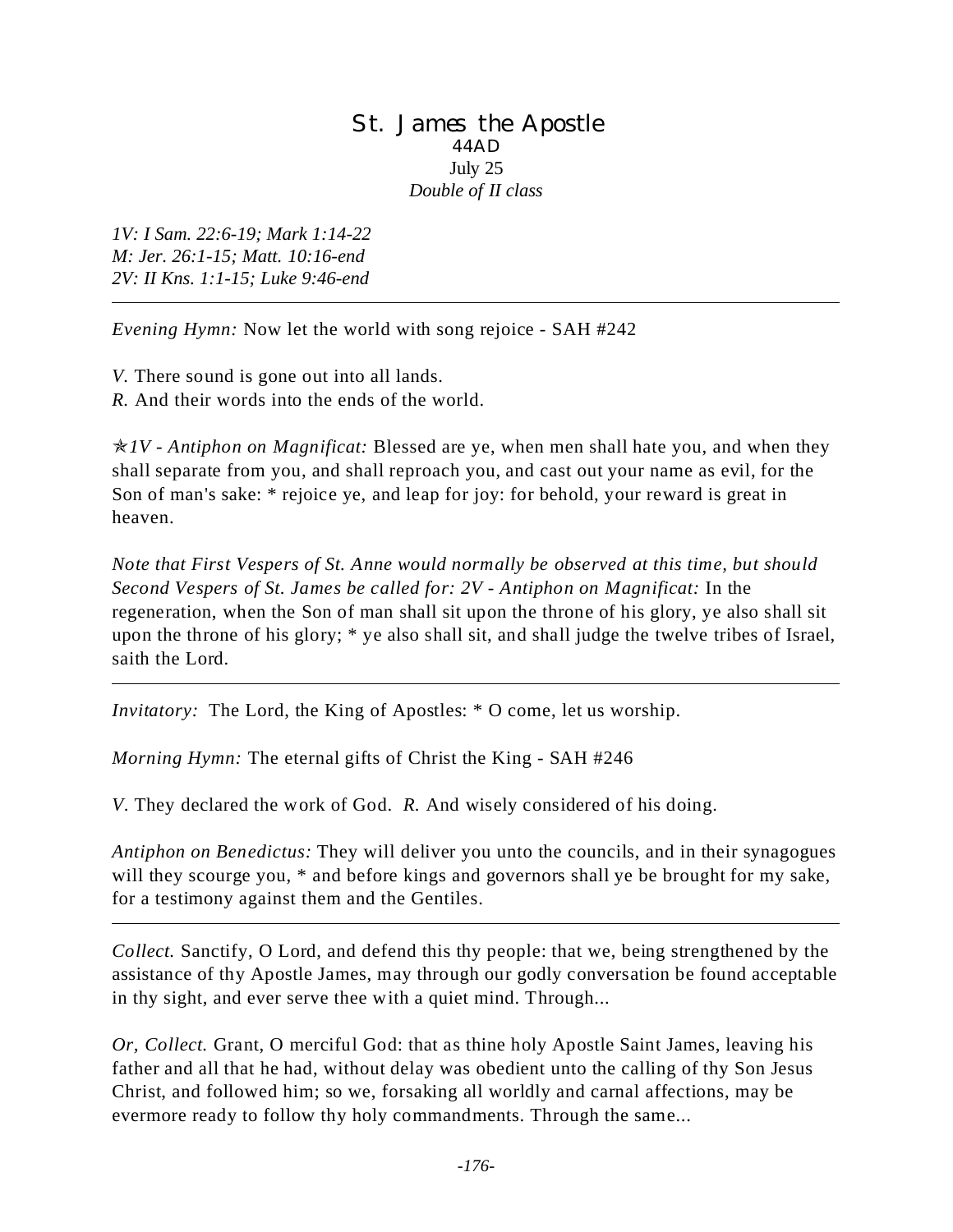#### St. Anne, Mother of the BVM Matron -  $1<sup>st</sup>$  century July 26 *Double of II class*

*1V: Prov. 31:10 -31; II Tim. 1:1-10 M: I Sam 1:1-20; Rom. 12:1-2, 9-17 2V: I Sam. 1:21-2:11; II John*

*Evening Hymn:* The fruitful stem of Jesse blooms - SAH #211

*V.* I will pour out my Spirit upon thy seed. *R.* And my blessing upon thin offspring.

*1V - Antiphon on the Magnificat:* Rejoice O glorious Matron, for thy prayers are heard; \* thou hast borne the Mother of all our hopes, the Mother of Jesus, alleluia.

p*2V - Antiphon on Magnificat:* Anna bare the Flower of grace; the Flower exhaleth the odor of purity: \* may the gracious prayer of mother and daughter aid us to attain eternal glory.

*Invitatory:* In thanksgiving to God for the blessed Mother Anne: \* O come, let us worship.

*Morning Hymn:* The fruitful stem of Jesse blooms - SAH #211

*V.* I will pour out my Spirit upon thy seed. *R.* And my blessing upon thine offspring.

our God.

*Antiphon on Benedictus:* There shall come forth a rod out of the stem of Jesse, \* and all the earth shall be filled with the glory of the Lord, and all flesh shall see the salvation of

*Collect.* O God, who on blessed Anne didst vouchsafe to bestow grace, to be made worthy to bear the Mother of thine only-begotten Son: mercifully grant; that we who celebrate her festival may through her intercession find favor in thy sight. Through the same...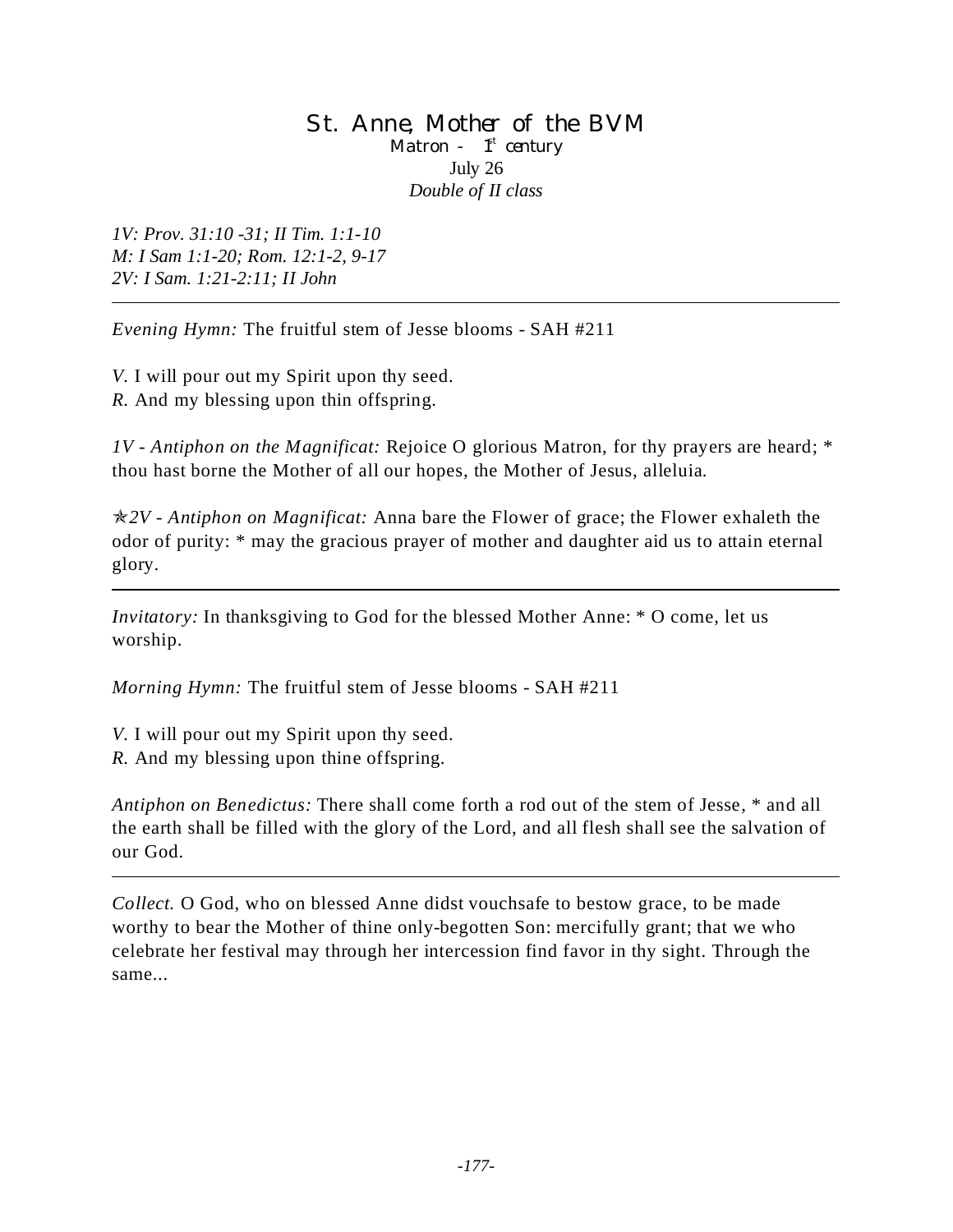#### St. Martha of Bethany Virgin & Martyr -  $1<sup>st</sup>$  century July 29 *Double*

*Evening Hymn:* O Jesu, thou the virgin's crown - SAH #262

*V.* The Virgins that be her fellows shall bear her company. *R*. And shall be brought unto thee.

p*1V* - *Antiphon on Magnificat:* The Kingdom of heaven is likened unto a net, cast into

the sea, which gathered of every kind: \* which, when it was filled, they drew to land, and sat down upon the shore, and gathered the good into vessels, but cast the bad away.

*2V - Antiphon on Magnificat:* The kingdom of heaven is likened unto a merchant-man seeking goodly pearls: \* who, when he had found one pearl of great price, went and sold all that he had, and bought it.

*Invitatory:* The Lord, the King of Virgins,  $*$  O come let us worship.

*Morning Hymn:* O Jesu, thou the virgin's crown - SAH #262

*V.* Full of grace are thy lips.

*R*. Because God hath blessed thee forever.

*Antiphon on Benedictus:* At the Bridegroom's coming, the wise virgin, being ready, \* went in with him to the marriage.

*Collect.* Graciously hear us, O God of our salvation: that, like as we do rejoice in the festival of blessed Martha, thy Virgin and Martyr; so we may learn to follow her example in godliness and charity. Through...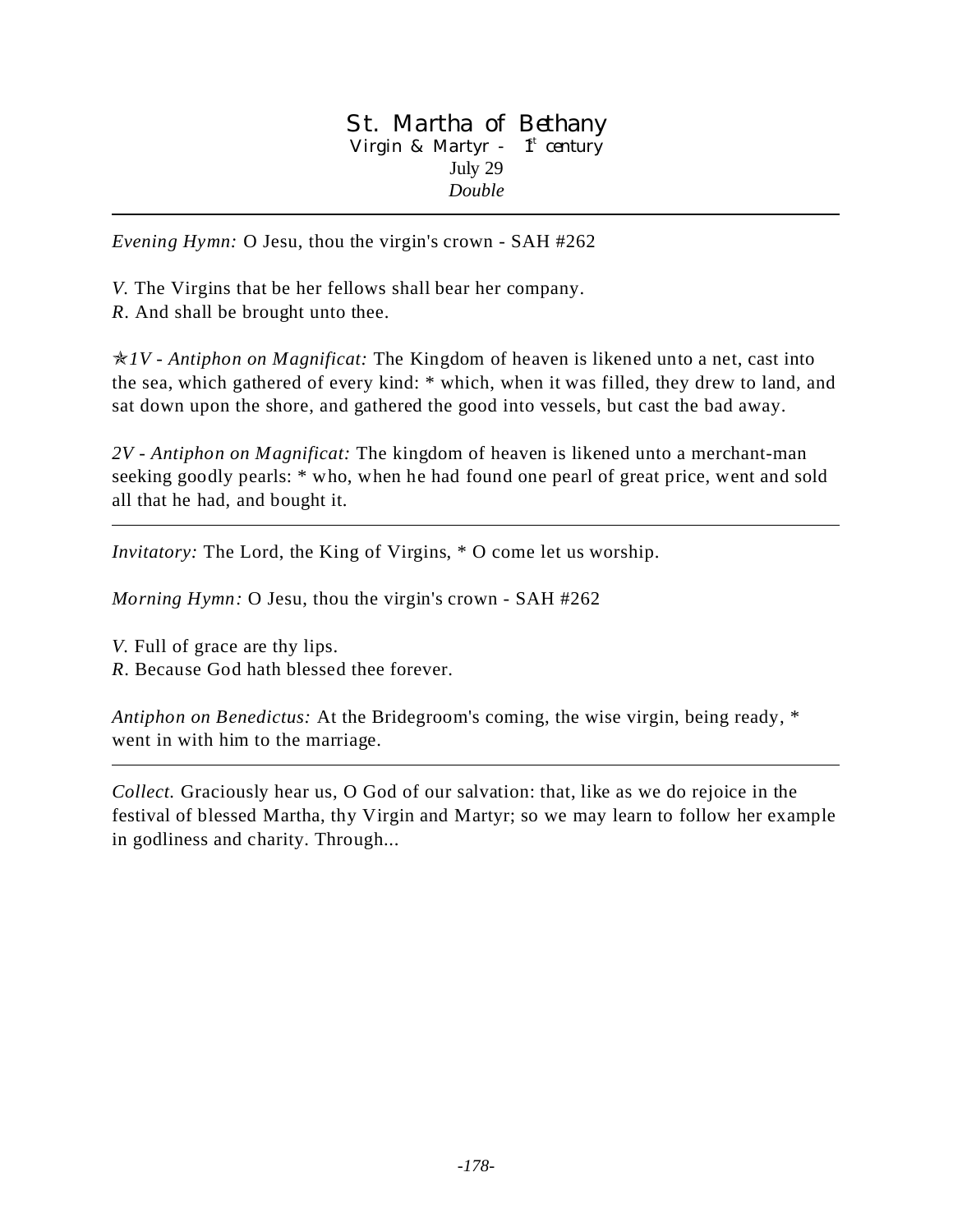## St. Peter's Chains August 1 *Double*

*1V: Jer. 1:11-19; Acts 17:5-11 M: Dan. 3:19-28; II Cor. 1:3-11 2V: Gen. 22:1-19; I Peter 1:13-21*

*Evening Hymn:* Now let the world with song rejoice - SAH #242

*V.* Thou art Peter. *R.* And upon this rock will I build my Church.

*1V - Antiphon on Magnificat:* Thou art Shepherd of the Sheep and Prince of the Apostles; \* God hath given unto thee, O Peter, the keys of the kingdom of heaven.

p*2V - Antiphon on Magnificat:* When Peter was come to himself, he said: Now I know of a surety that the Lord hath sent his Angel, \* and hath delivered me from the hand of Herod, and from all the expectation of the people of the Jews.

*Invitatory:* The Lord, the King of Apostles:  $*$  O come, let us worship.

*Morning Hymn:* The eternal gifts of Christ the King - SAH #246

*V.* Thou art Peter. *R.* And upon this rock will I build my Church.

*Antiphon on Benedictus:* Whatsoever thou shalt bind on earth, shall be bound in heaven: \* and whatsoever that shalt loose on earth, shall be loosed in heaven, saith the Lord unto Simon Peter.

*Collect:* O God, who didst deliver thy holy Apostle Saint Peter from his bonds and suffer him to depart unhurt: vouchsafe, we pray thee; to deliver us from the bonds of our sins, and by thy mercy preserve us from all evil. Through...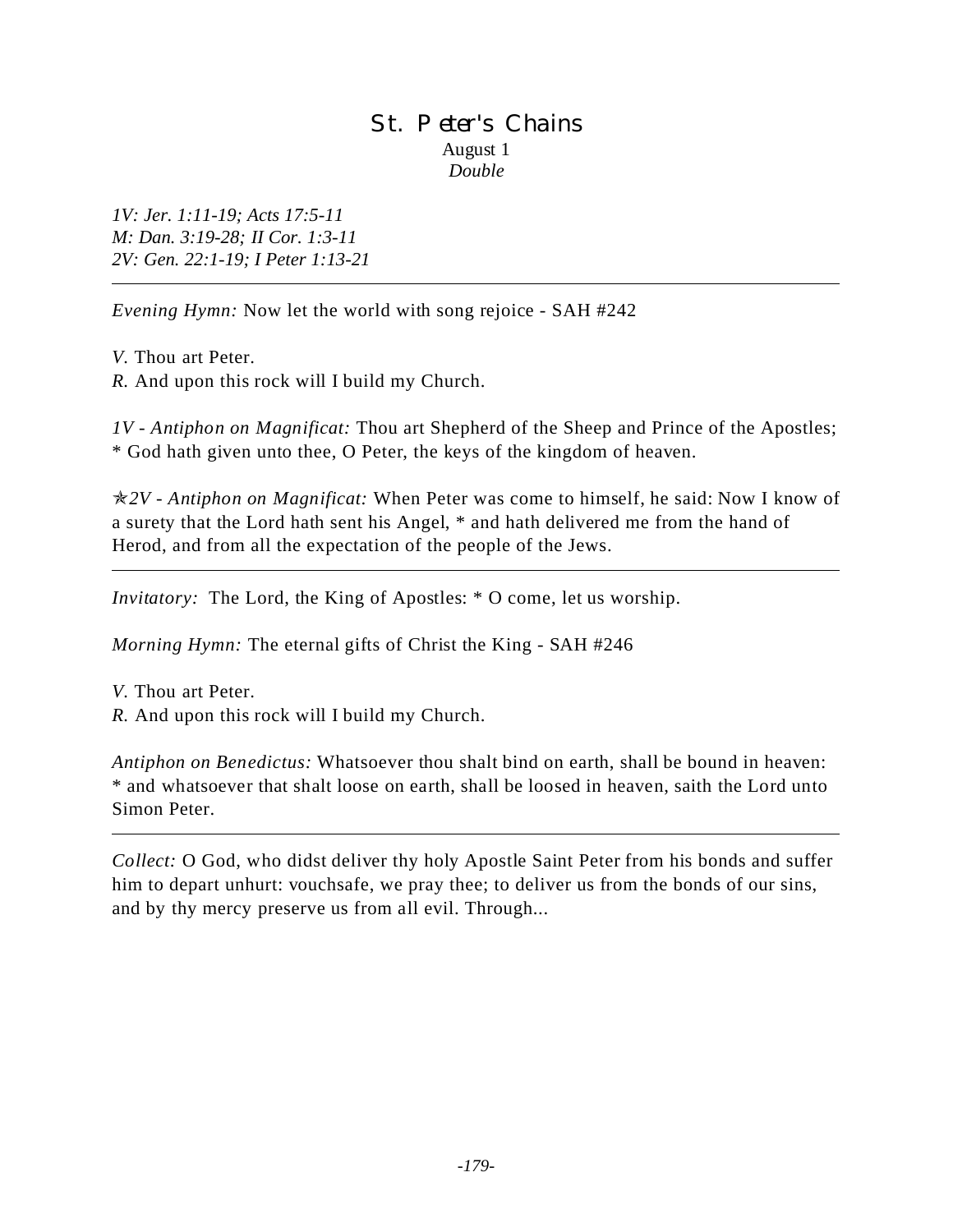## The Transfiguration of our Lord Jesus Christ August 6 *Double of I class*

*1V: Exod. 24; Mark 9:2-12 M: Mal. 3:16-4:end; Rev. 1 2V: Exod. 34:29-end; II Cor. 3*

*Evening Hymn:* All ye who seek for Jesus - SAH #212

*V.* O Lord my God, thou art become exceeding glorious. *R.* Thou deckest thyself with light as it were with a garment.

p*1V - Antiphon on Magnificat:* Christ Jesus, the brightness of the Father and the express image of his Person, who upholdeth all things by the word of his power, \* while he was by himself purging away our sins, vouchsafed on this day to show himself in glory upon an high mountain.

*2V - Antiphon on Magnificat:* Today when the Father's voice was heard, and the Lord was transfigured, \* Moses and Elijah appeared in glory, and spake of his decease, which he should accomplish.

*Invitatory:* Christ the Most High King of Glory: \* O come, let us worship.

*Morning Hymn:* O Light of light by love inclined - SAH #214

*V*. A crown, like as of gold, is set upon his head.

*R.* A visible sign of holiness, an ornament of honor, goodly and beautiful.

*Antiphon on Benedictus:* And behold there was a voice out of the cloud, which said, \* This is my beloved Son, in whom I am well pleased; hear ye him, alleluia.

*Collect.* O God, who in the glorious Transfiguration of thine only-begotten Son didst confirm the mysteries of the faith by the testimony of the fathers, and in the voice proceeding from the bright cloud didst wondrously foreshew the perfect adoption of thy sons: mercifully vouchsafe; that we, being made fellow-heirs indeed of the King of glory, may likewise attain to be partakers of that glory. Through the same...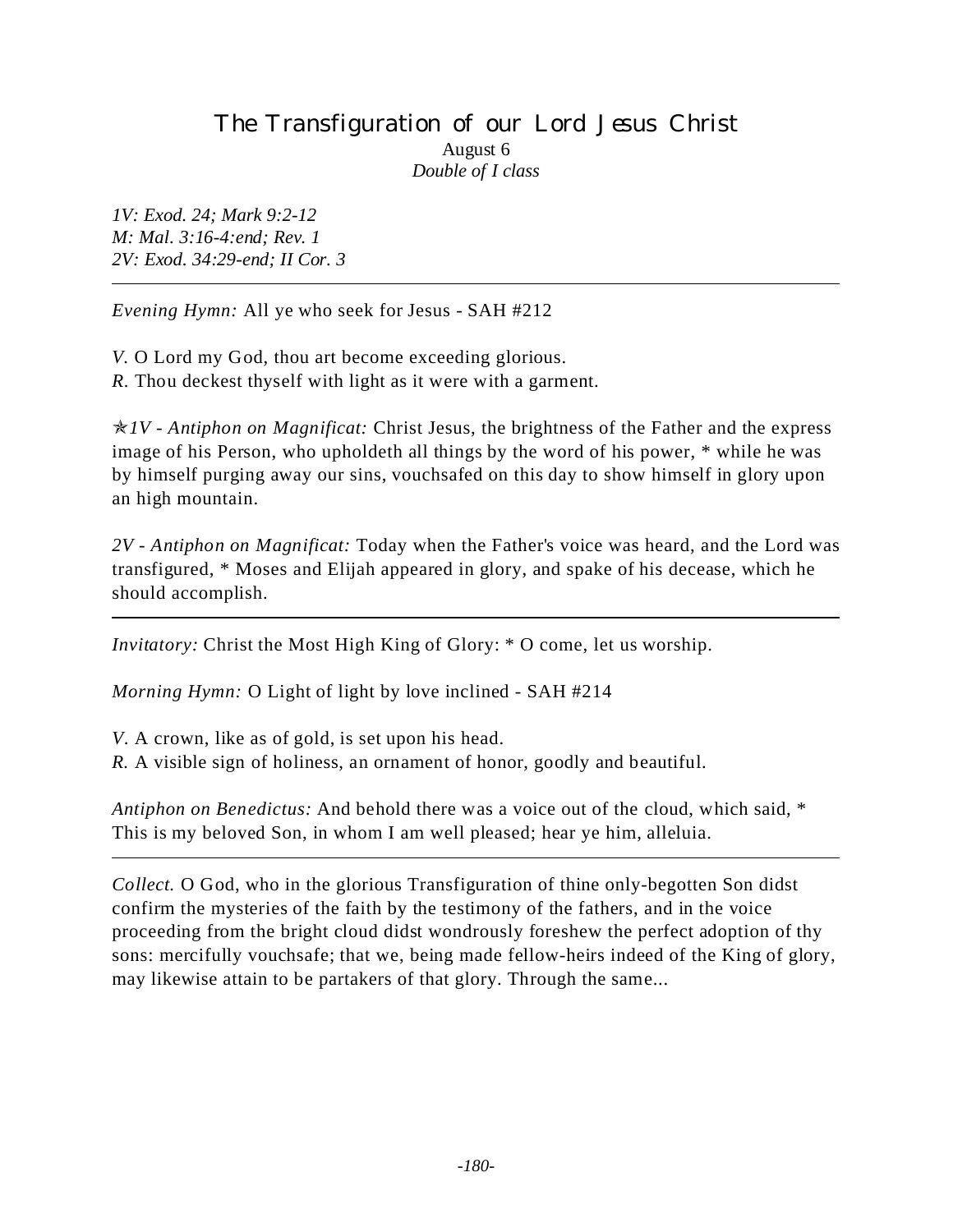# Psalm Prose for Transfiguration

*The following antiphons may be sung as needed before and after the Psalms of the Day, or before the psalms as a prose.*

*1.* Today, when the Lord was transfigured, the Father's voice was heard: \* and Moses and Elijah appeared in glory, talking with Jesus.

*2.* The Law was signified by Moses, and the prophets by Elijah, \* who were seen on the mountain in majesty, shining with brightness, talking with the Lord.

*3.* O Lord, my God, thou art become exceeding glorious; \* thou deckest thyself with light as it were a garment.

*4.* And there came a voice, saying: \* This is my beloved Son, in whom I am well pleased: hear ye him.

*5.* The voice of the Lord thundereth through all hidden places, \* so that in his temple doth every man speak openly of his glory.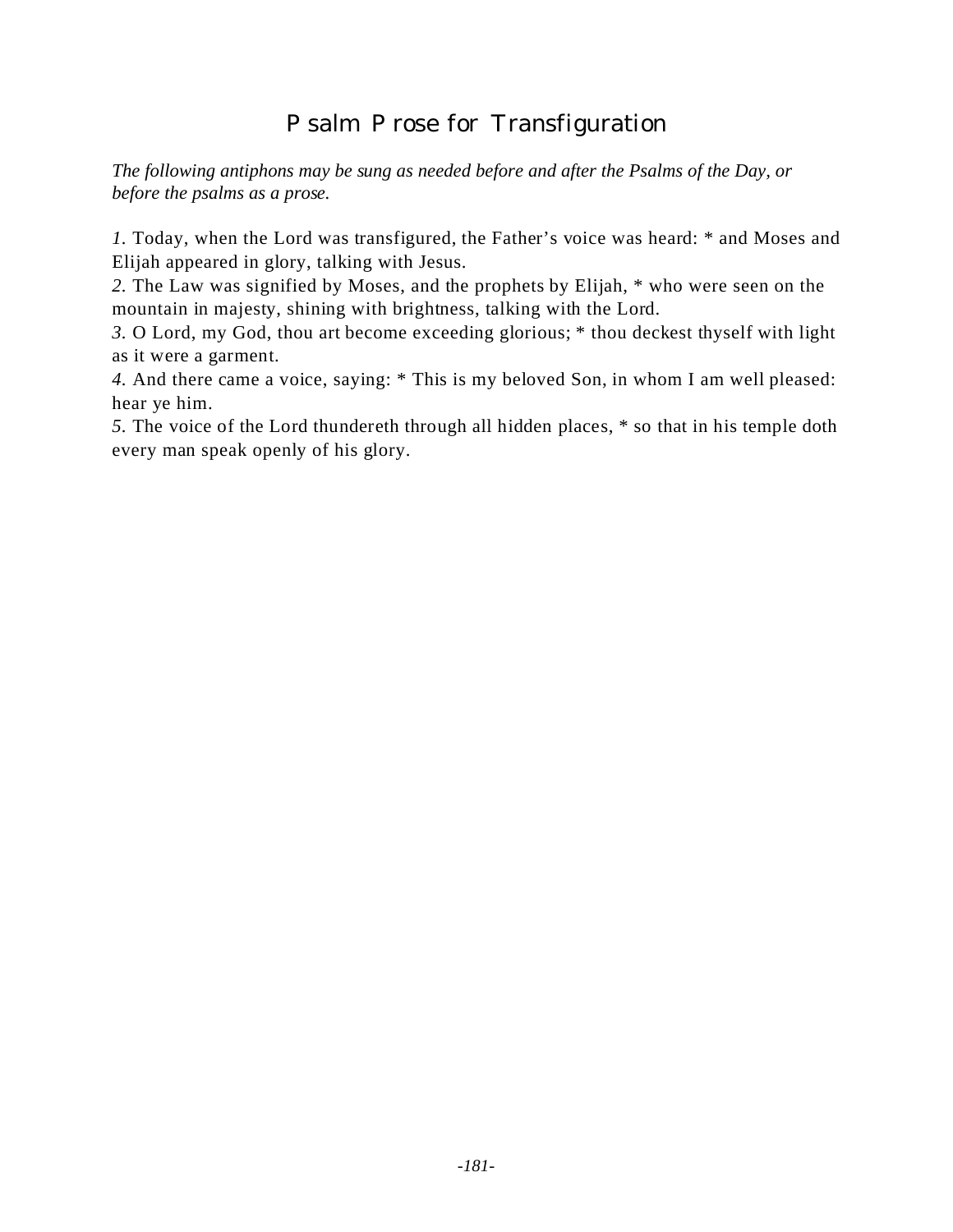## The Holy Name of Jesus August 7 *Double of II class*

*1V: Isa. 7:10-14; Phil. 2:5-11 M: Micah 6:3-8; Col. 3:12-17 2V: Exod. 34:1-8; Acts 3:1-12*

*Evening Hymn:* Jesu, the very thought of thee - SAH #301

*V.* Blessed be the Name of the Lord, alleluia. *R.* From this time forth for evermore, alleluia.

*Note that Second Vespers of the Transfiguration would normally be observed at this time, but should First Vespers of Holy Name be called for:* p*1V - Antiphon on Magnificat:* But as for me, in the Lord will I be joyful, and boast myself in God, Christ Jesus: \* for he that is mighty hath magnified me, and holy is his Name, alleluia.

*2V - Antiphon on Magnificat:* Then Joseph, being raised from slumber, did as the Angel of the Lord had bidden him, and took unto him his wife: \* and knew her not until she had brought forth her first-born Son: and he called his Name, Jesus, alleluia.

*Invitatory:* The holy Name of Jesus, which is above every name: \* O come, let us worship.

*Morning Hymn:* O Jesu, king of wondrous might - SAH #216

*V.* Our help standeth in the Name of the Lord.

*R.* Who hath made heaven and earth..

*Antiphon on Benedictus:* Joseph, thou son of David, fear not to take unto thee, Mary thy wife; for that which is conceived in her is of the Holy Ghost: \* she shall bring forth a Son, and thou shalt call his Name Jesus, for he shall save his people from their sins.

*Collect.* O God, who didst appoint thine only-begotten Son to be the Saviour of mankind, and didst command that he should be called Jesus: mercifully grant; that we, who venerate his holy name on earth, may rejoice to behold him for ever in heaven. Through the same...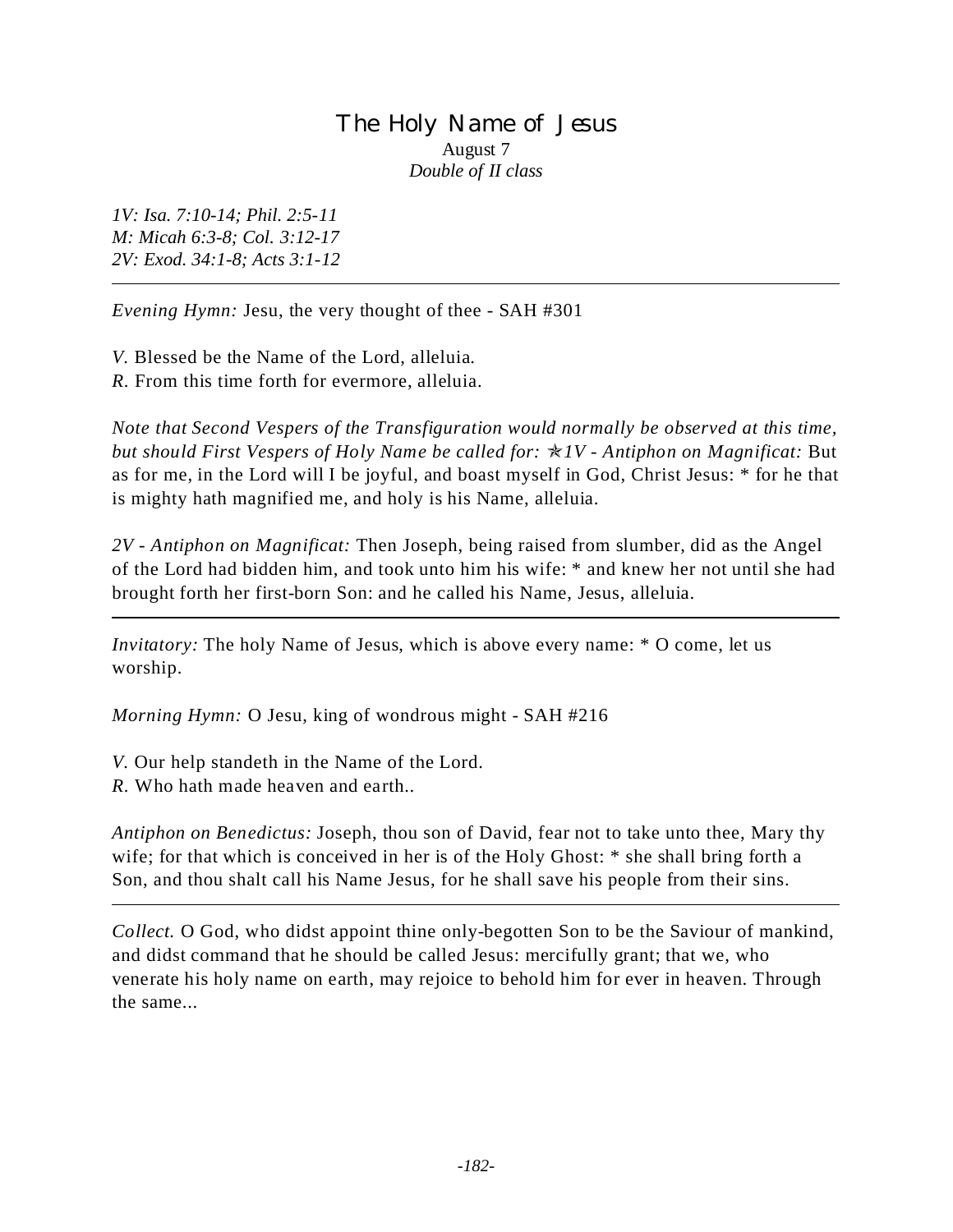St. Lawrence Deacon & Martyr - 258AD August 10 *Double of II class*

*Evening Hymn:* O God the soldiers crown and guard - SAH #253

*V.* Thou hast crowned him with glory and worship, O Lord.

*R*. And hast made him to have dominion of the works of thy hands.

p*1V - Antiphon on Magnificat:* Blessed Lawrence, when laid and burning on the iron grating, spake to the impious tyrant, saying: \* Lo, the Church's treasures, which thou claimest have been garnered up in heaven by the hands of the poor and needy.

*2V - Antiphon on Magnificat:* Come, my yearning, faithful servant, come, mine Angels shall receive thee: \* for, when burned, thou didst not deny me; when tried, thou didst confess me.

*Invitatory*: The Lord, the King of Martyrs, \* O come let us worship.

*Morning Hymn:* O glorious King of Martyr hosts - SAH #254

*V*. The righteous shall flourish like a palm-tree.

*R.* And shall spread abroad like a cedar in Lebanon.

*Antiphon on Benedictus:* On the iron grate, O God, I denied thee not: and when fire was kindled beneath me, O Christ, I confessed thee: \* thou hast proved my heart, and hast visited me in the night season: thou hast tried me with fire, and hast found no wickedness in me.

*Collect:* Grant to us, we beseech thee, almighty God: that we may quench the flames of our sins; as thou didst enable blessed Lawrence to overcome the fires of his torments. Through...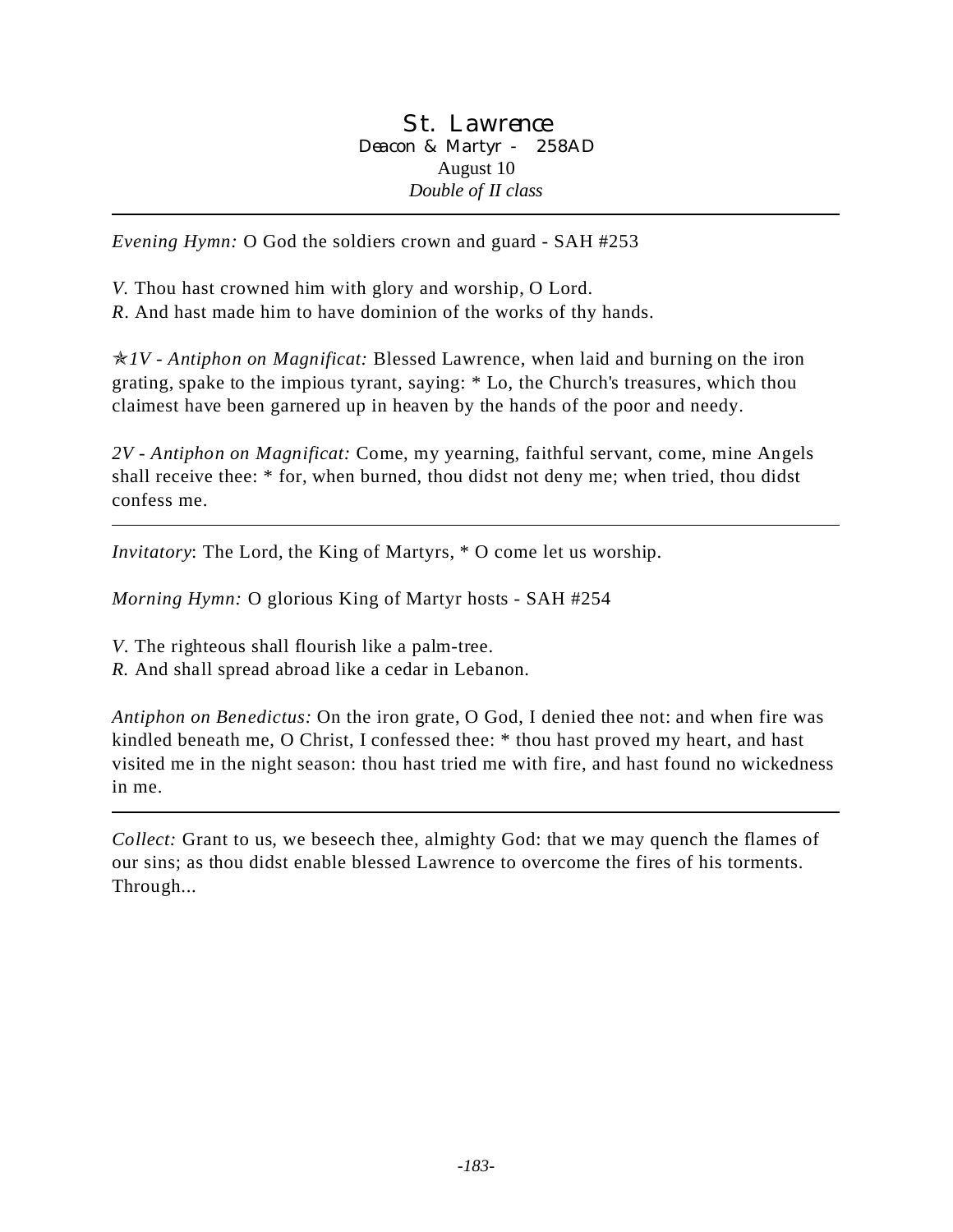# Assumption of the Blessed Virgin Mary August 15 *Double of I class*

*1V: Song of Songs 2:10-17; John 19:25-27 M: Song of Songs 2:1-4; Rev. 12:1-6 2V: Ecclus 24:7-12; Rev. 7:9-17*

*Evening Hymn:* O what light and glory - SAH #182

*V.* Thou art exalted, O holy Mother of God. *R.* Above choirs of Angels, unto the heavenly kingdom.

p*1V - Antiphon on Magnificat:* O wisest of virgins, whither goest thou, like to the Day-Spring gloriously rising? \* O daughter of Sion, altogether lovely art thou, and pleasant for delights, fair as the moon, clear as the sun.

*2V - Antiphon on Magnificat:* Blessed is the lineage whence Christ proceeded: \* how glorious is the Virgin who bare the King of heaven!

*Invitatory:* The King of kings who hath enthroned his Virgin Mother in heaven: \* O come, let us worship.

*Morning Hymn:* As when the dawns increasing light- SAH #170

*V.* Thou art exalted, O holy Mother of God. *R.* Above choirs of Angels, unto the heavenly kingdom.

*Antiphon on Benedictus:* Who is she that looketh forth as the morning, ascending like the dawn-light to the highest heavens, so glorious is her splendor? \* For she is fair as the moon, clear as the sun, and terrible as an army with banners going forth to war.

*Collect.* O Lord, we truly revere this festal day in which the holy Mother of God endured death in time but remained unfettered by it, having given birth to the Incarnate Lord, thy Son. Who liveth...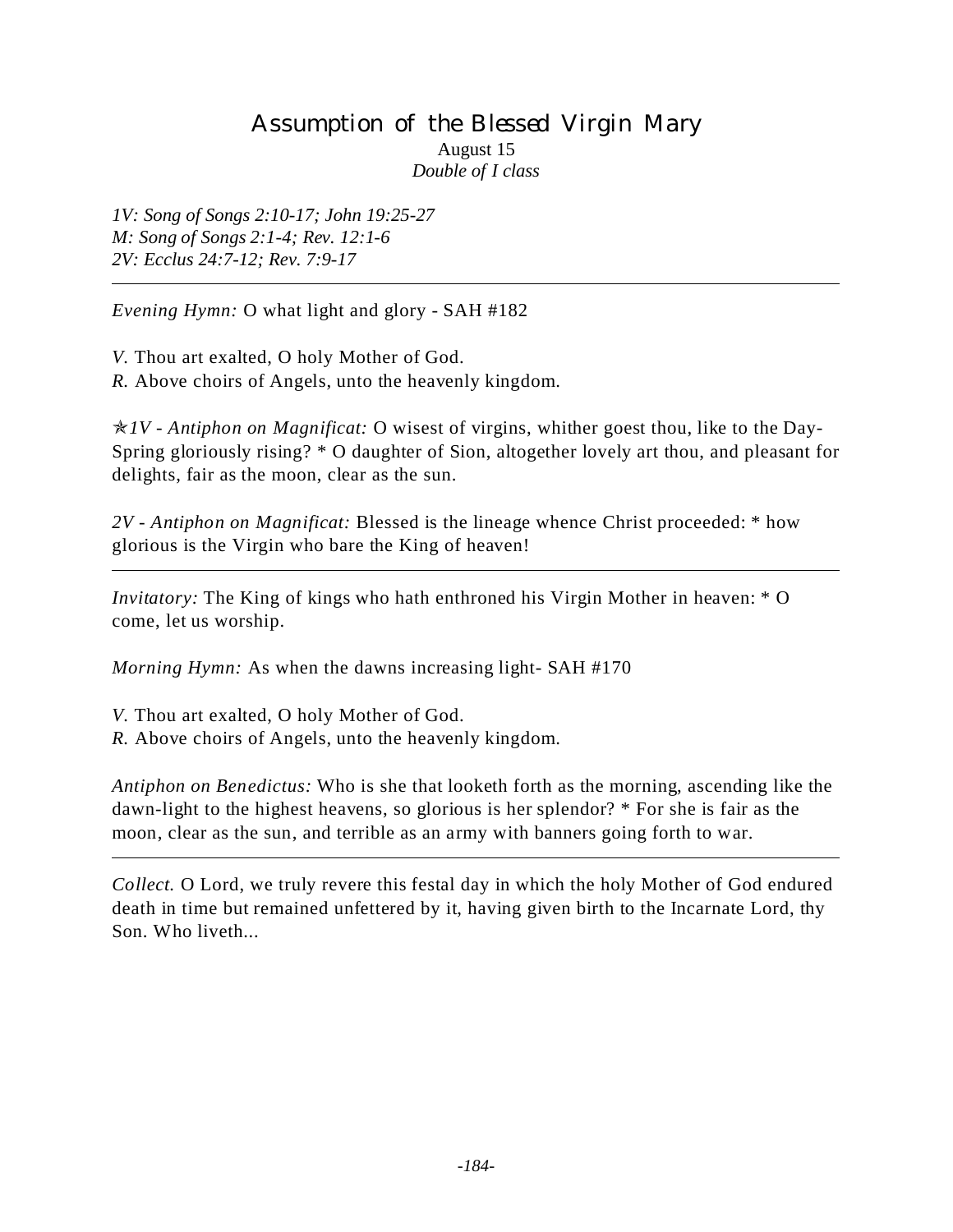# Psalm Prose for Assumption

*The following antiphons may be sung as needed before and after the Psalms of the Day, or before the psalms as a prose.*

*1.* Mary is taken up into heaven, the company of angels is joyful; \* yea, the Angels rejoice, and glorify the Lord.

*2.* The Virgin Mary is made welcome to the heavenly mansions in the Father's house; \* where the King of kings is seated on his starry throne.

*3.* Thy name is as ointment poured forth; \* therefore do the virgins love thee.

*4.* Blessed be thou of the Almighty Lord for evermore, O daughter, \* for by thee have we partaken of the Tree of Life.

*5.* Thou art beautiful, O Mary, comely as Jerusalem, \* terrible as an army with banners, going forth to war.

Antiphon on the Magnificat for the Octave, when neither a Sunday nor a feast day: As on this day the Virgin Mary went up into heaven; \* rejoice, ye, for with Christ she reigneth for ever and ever.

*Antiphon on the Benedictus for the Octave, when neither a Sunday nor a feast day:* Who is she that looketh forth as the morning, ascending like the dawn-light to the highest heavens, so glorious is her splendor? \* For she is fair as the moon, clear as the sun, and terrible as an army with banners going forth to war.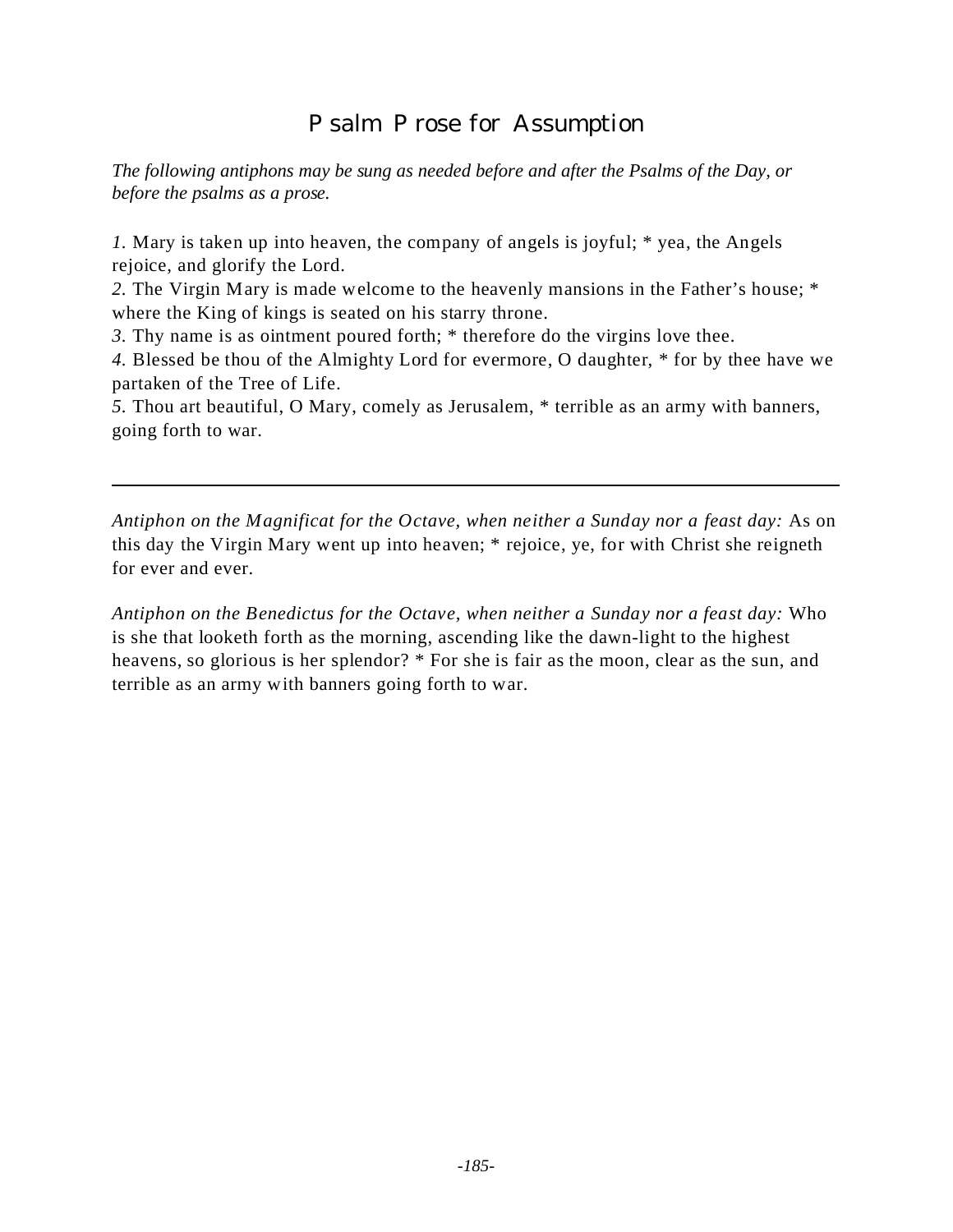#### St. Joachim, Father of the BVM Confessor -  $1<sup>st</sup>$  century August 16 *Double of II class*

*M: Ecclus 32:14-16; Matt. 25:31-36 2V: Ecclus. 33:1-3, 34:13-17; John 13:12-17*

*Evening Hymn:* The fruitful stem of Jesse blooms - SAH #211

*V.* His seed shall be mighty upon earth. *R.* The generation of the faithful shall be blessed.

*2V - Antiphon on Magnificat:* Let us praise a man famous in his generation, \* with whom the Lord established the blessing of all nations, and the Covenant, and made it to rest upon his head.

*Invitatory:* In thanksgiving to God for the blessed Joachim: \* O come, let us worship.

*Morning Hymn:* The fruitful stem of Jesse blooms - SAH #211

*V.* His seed shall be mighty upon earth.

*R.* The generation of the faithful shall be blessed.

*Antiphon on Benedictus:* Let us praise a man famous in his generation, \* with whom the Lord established the blessing of all nations, and the Covenant, and made it to rest upon his head.

*Collect:* O God, who didst choose blessed Joachim from among the company of the Saints, that of him might be begotten the Mother of thy Son: grant that we who on his feast day devoutly do him honor; may ever be assisted by his fatherly protection. Through the same...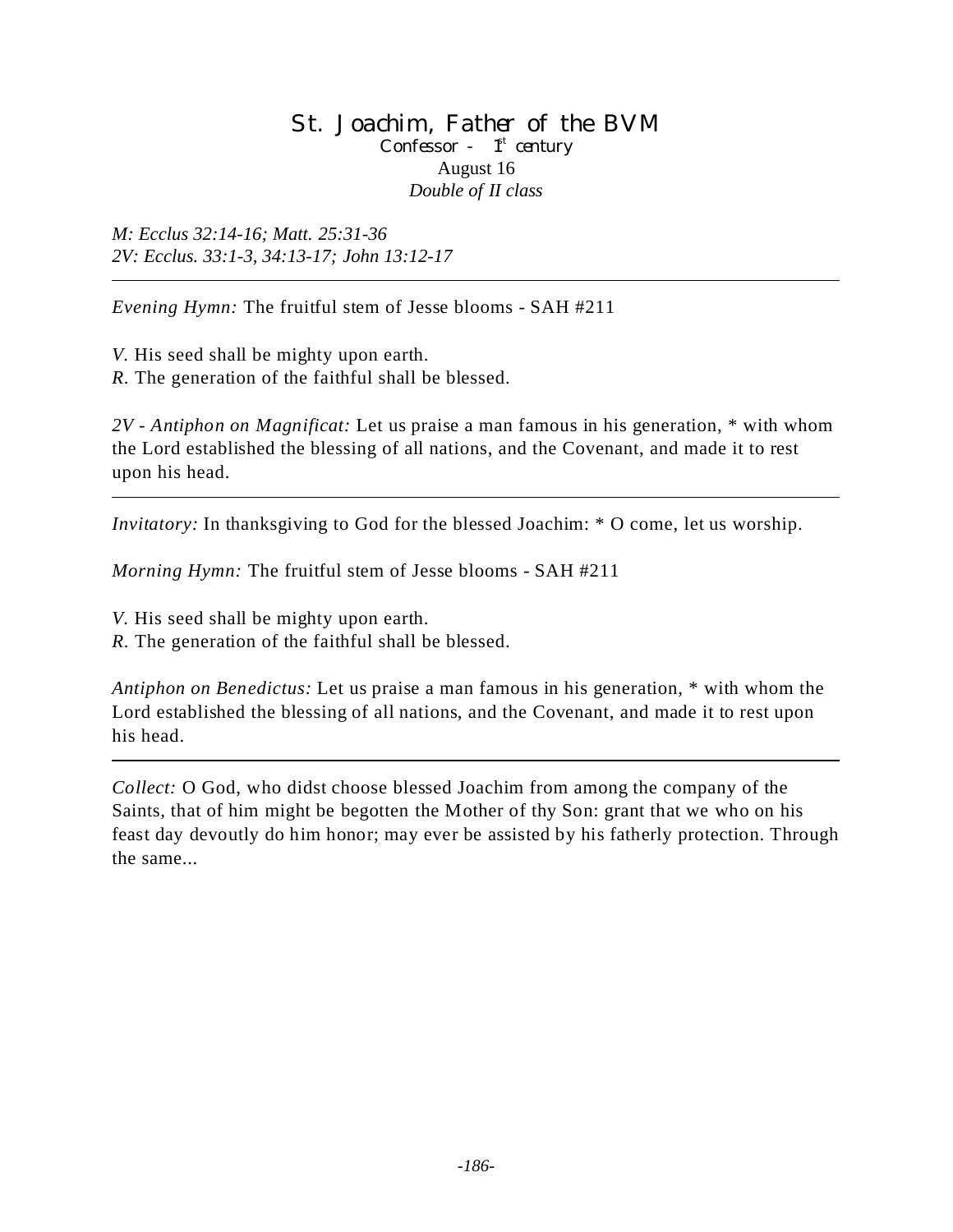*Evening Hymn:* High let us all our voices raise - SAH #261

*V.* Full of grace are thy lips.

*R.* Because God hath blessed thee forever.

p*1V - Antiphon on Magnificat:* The Kingdom of heaven is likened unto a net, cast into the sea, which gathered of every kind: \* which, when it was filled, they drew to land, and sat down upon the shore, and gathered the good into vessels, but cast the bad away.

*2V - Antiphon on Magnificat:* She stretched out her hand to the poor; \* yea, she reached forth her hands to the needy; and eateth not the bread of idleness.

*Invitatory:* In thanksgiving to God for the blessed Helen: \* O come, let us worship.

*Morning Hymn:* High let us all our voices raise - SAH #261

*V.* Full of grace are thy lips.

*R.* Because God hath blessed thee forever.

*Antiphon on Benedictus:* The kingdom of heaven is likened unto a merchantman seeking goodly pearls: \* who, when he had found one pearl of great price, went and sold all that he had, and bought it.

*Collect.* O Lord Jesu Christ, who didst reveal unto blessed Helen the place where thy Cross lay hid, that through her thou mightest enrich thy Church with this precious treasure: grant unto us at her intercession; that by the ransom of the life-giving tree we may attain unto the rewards of everlasting life: Who livest...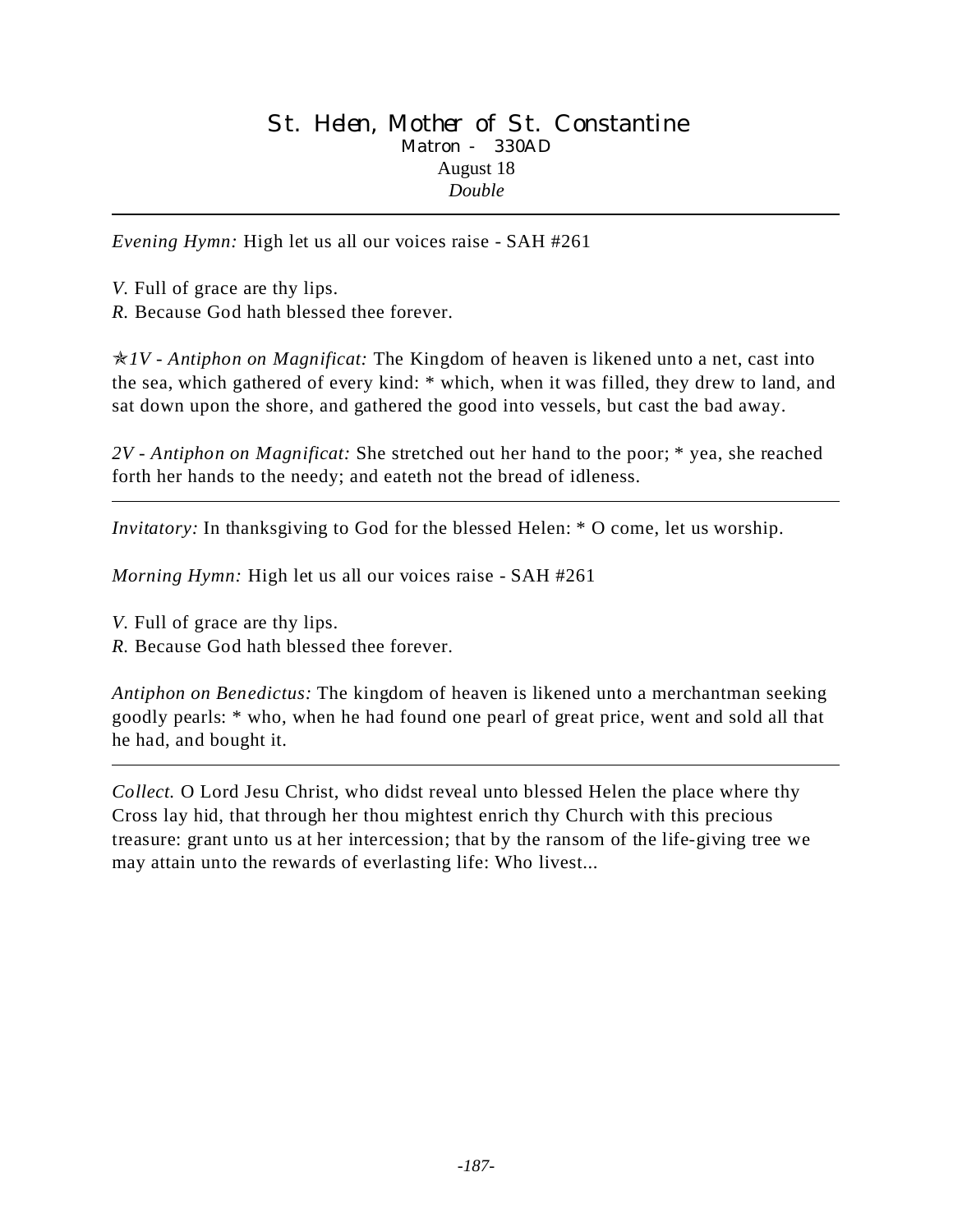#### St. Bartholomew the Apostle 1<sup>st</sup> century August 24 *Double of II class*

*1V: Isa. 66:1-2, 18-23; Luke 6:12-23 M:Gen. 28:10-end; John1:43-end 2V:Micah 4:1-7; I Peter 1:22-2:10*

*Evening Hymn:* Now let the world with song rejoice - SAH #242

*V.* There sound is gone out into all lands.

*R.* And their words into the ends of the world.

p*1V - Antiphon on Magnificat:* Blessed are ye, when men shall hate you, and when they shall separate from you, and shall reproach you, and cast out your name as evil, for the Son of man's sake: \* rejoice ye, and leap for joy: for behold, your reward is great in heaven.

*2V - Antiphon on Magnificat:* In the regeneration, when the Son of man shall sit upon the throne of his glory, ye also shall sit upon the throne of his glory; \* ye also shall sit, and shall judge the twelve tribes of Israel, saith the Lord.

*Invitatory:* The Lord, the King of Apostles: \* O come, let us worship.

*Morning Hymn:* The eternal gifts of Christ the King - SAH #246

*V*. They declared the work of God.

*R.* And wisely considered of his doing.

*Antiphon on Benedictus:* They will deliver you unto the councils, and in their synagogues will they scourge you,  $*$  and before kings and governors shall ye be brought for my sake, for a testimony against them and the Gentiles.

*Collect.* Almighty and everlasting God, who hast vouchsafed unto us to celebrate this day the festival of thy blessed Apostle Bartholomew with holy joy and gladness: grant, we beseech thee, unto thy Church; to love that word which he believed, and to preach that faith which he taught. Through...

*Or, Collect.* O almighty and everlasting God, who didst give to thine Apostle Bartholomew grace truly to believe and to preach thy Word: grant, we beseech thee, unto thy Church; to love that Word which he believed, and both to preach and receive the same. Through...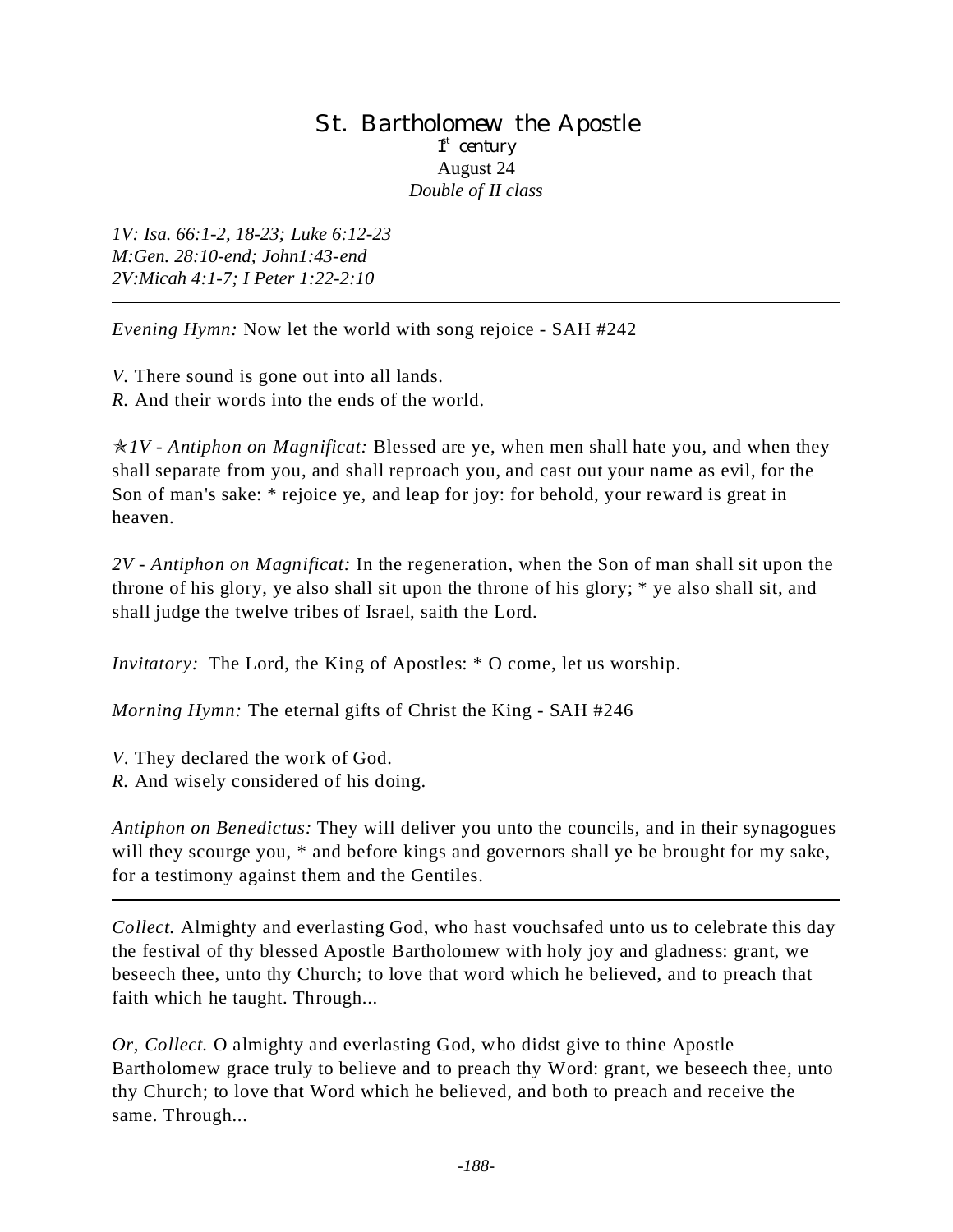#### St. Hilda of Whitby Abbess - 680AD August 25 *Double*

*Evening Hymn:* O Jesu, thou the virgin's crown - SAH #262

*V.* The Virgins that be her fellows shall bear her company.

*R.* And shall be brought unto thee.

*Note that Second Vespers of St. Bartholomew would normally be observed at this time, but should First Vespers of St. Hilda be called for:* p*1V - Antiphon on Magnificat:* The Kingdom of heaven is likened unto a net, cast into the sea, which gathered of every kind: \* which, when it was filled, they drew to land, and sat down upon the shore, and gathered the good into vessels, but cast the bad away.

*2V - Antiphon on Magnificat:* The kingdom of heaven is likened unto a merchant-man seeking goodly pearls: \* who, when he had found one pearl of great price, went and sold all that he had, and bought it.

*Invitatory*: The Lord, the King of Virgins, \* O come let us worship.

*Morning Hymn:* O Jesu, thou the virgin's crown - SAH #262

*V.* Full of grace are thy lips. *R*. Because God hath blessed thee forever.

*Antiphon on Benedictus:* At the Bridegroom's coming, the wise virgin, being ready, \* went in with him to the marriage.

*Collect:* Grant, we beseech thee almighty God: that we, who rejoice in the yearly solemnity of blessed Hilda, thy Virgin, may by her intercession be led from our old nature to newness of life. Through...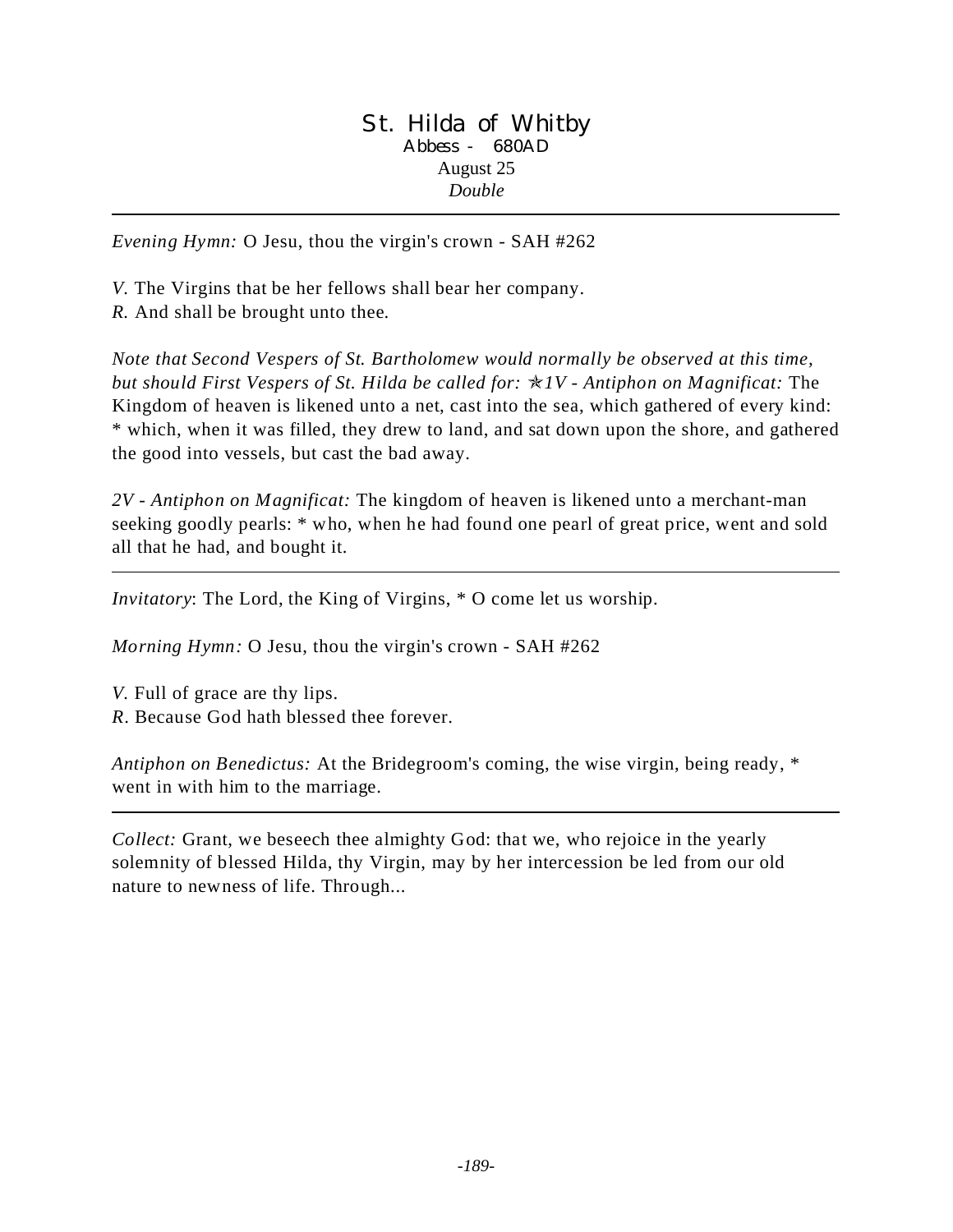#### St. Augustine of Hippo Bishop, Confessor & Doctor - 430AD August 28 *Double*

*Evening Hymn:* This the confessor - SAH #259

*V.* I have declared thy righteousness in the great congregation. *R.* Lo, I will not refrain my lips, O Lord, and that thou knowest.

*1V - Antiphon on Magnificat:* Blessed is the man that considereth the ways of wisdom in his heart, and that goeth after her as one that traceth: \* by her he shall be covered from the heat, and shall dwell in her glory.

*Note that First Vespers of St. John would normally be observed at this time, but should Second Vespers of St. Augustine be called for:* p*2V - Antiphon on Magnificat:* They that be wise shall shine as the brightness of the firmament: \* and they that turn many to righteousness, as the stars for ever and ever.

*Invitatory:* The Fountain of wisdom, the word of God Most High, who hath given wisdom to them that love him: \* O come, let us worship.

*Morning Hymn:* Jesu the world's Redeemer - SAH #257

*V*. With my lips have I been telling of all the judgements of thy mouth.

*R.* I have had as great delight in the way of thy testimonies as in all manner of riches.

*Antiphon on Benedictus:* Blessed be the Name of God for ever and ever, for wisdom and might are his: \* I thank thee, O thou God of my fathers, who hast given us wisdom and might, in that thou hast revealed the deep and secret things.

*Collect:* O God, who didst send blessed Augustine of Hippo thy Doctor to guide thy people in the way of everlasting salvation: grant, we beseech thee; that as we have learned of him the doctrine of life on earth, so we may be found worthy to have him for our advocate in heaven. Through...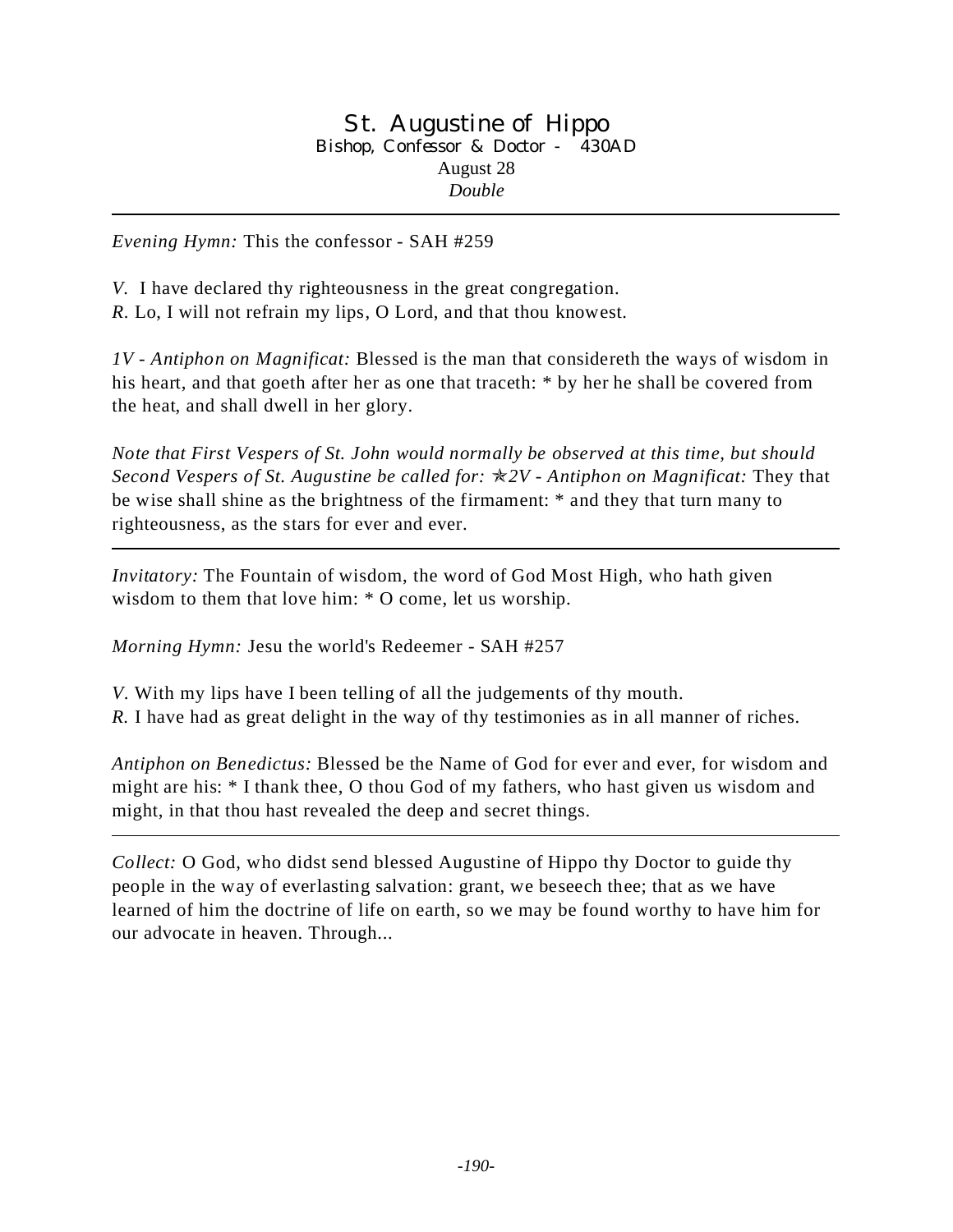## Beheading of St. John the Baptist August 29 *Double of II class*

*1V:Isa. 1:4-9; John 3:22-30 M: Ezek. 3:4-11; Matt. 11:2-19 2V: Wisdom 5:15-20; Luke 12:1-12*

*Evening Hymn:* Let thine example - SAH #206 *or* O God the soldiers crown - SAH #253

*V.* The righteous shall flourish like a palm-tree. *R.* And shall spread abroad like a cedar in Lebanon.

p*1V - Antiphon on Magnificat:* King Herod put forth his hands, and laid hold on John the Baptist, and put him in prison: \* for he said unto him: It is not lawful for thee to have thy brother's wife.

*2V - Antiphon on Magnificat:* The unbelieving King sent his hateful servants, and bade them slay a just man and a holy, \* even John the Baptist the Lord's Forerunner.

*Invitatory:* The King and Lord of the Forerunner: \* O come, let us worship

*Morning Hymn:* The great forerunner- SAH #208 *or* O glorious King - SAH #254

*V.* The righteous shall flourish like a palm-tree.

*R.* And shall spread abroad like a cedar in Lebanon.

*Antiphon on Benedictus:* Herod sent the executioner, and gave him commandment to behead John in the prison: \* and when his disciples heard of it, they straightway came, and took up his body, and laid it in a tomb.

*Collect.* We beseech thee, O Lord: that this solemn festival of thy forerunner and Martyr, Saint John Baptist, may effectually bestow upon us thy succor to the attainment of our salvation: Who livest and reignest with God the Father...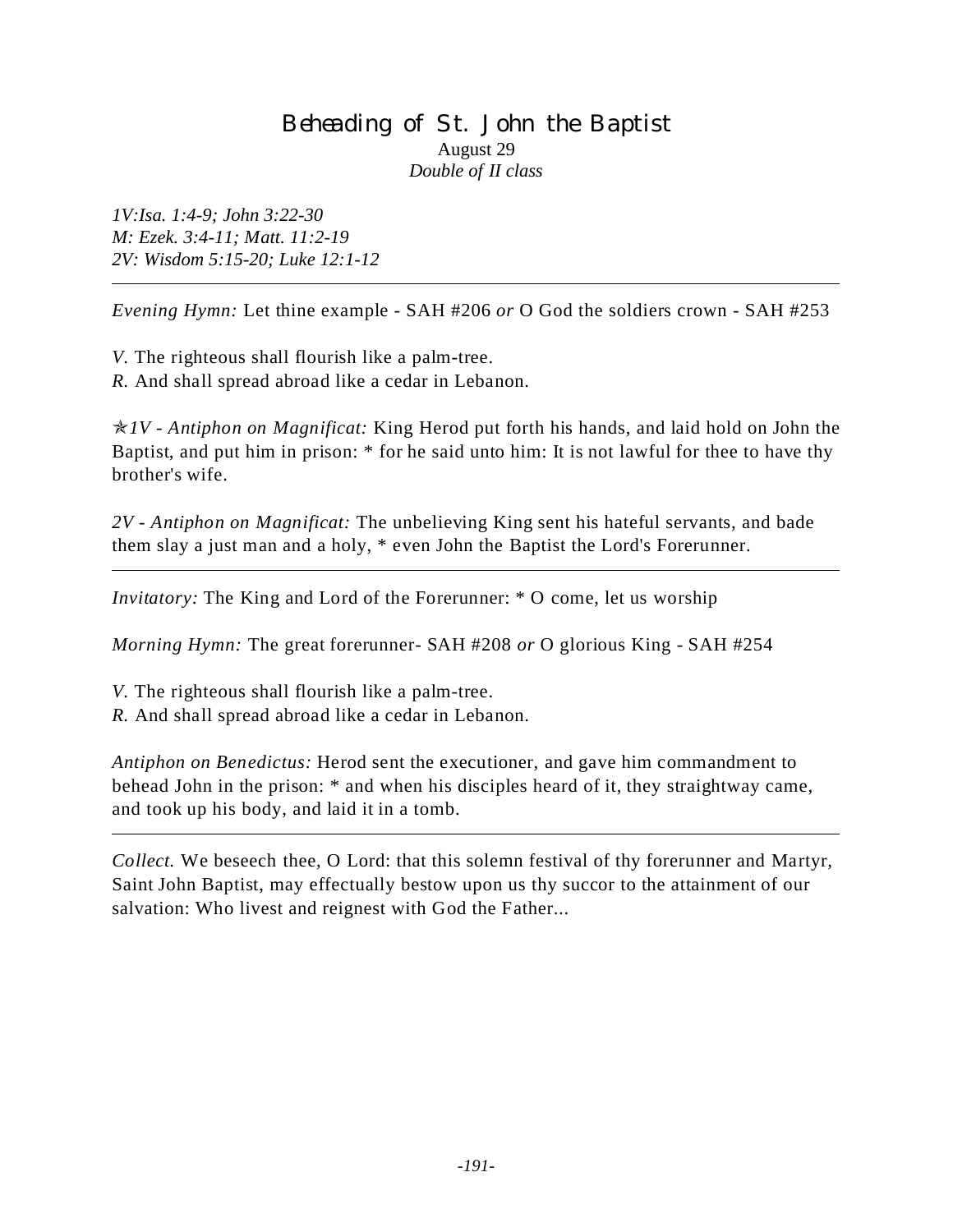#### St. Aidan of Lindisfarne Bishop & Confessor - 651AD August 31 *Double*

*Evening Hymn:* This the confessor - SAH #259

*V.* The Lord loved him and adorned him. *R.* He clothed him with a robe of glory.

p*1V - Antiphon on Magnificat:* He chose him out of all men living, to offer sacrifices unto the Lord: \* incense, and a sweet savor for his people.

*2V - Antiphon on Magnificat:* Let thy priests, O Lord God, be clothed with salvation: \* turn not away the face of thine Anointed, remember the mercies of thy servant.

*Invitatory:* The Lord, the King of Confessors: \* O come, let us worship.

*Morning Hymn:* Jesu the world's Redeemer - SAH #257

*V*. The Lord guided the righteous in right paths.

*R.* And showed him the kingdom of God.

*Antiphon on Benedictus:* Well done, thou good and faithful servant: \* because thou hast been faithful over a few things, I will make thee ruler over many things, saith the Lord.

*Collect:* Grant, we beseech thee, Almighty God: that the reverend solemnity of blessed Aidan of Lindisfarne, thy Confessor and Bishop, may both increase our devotion, and set forward our salvation. Through...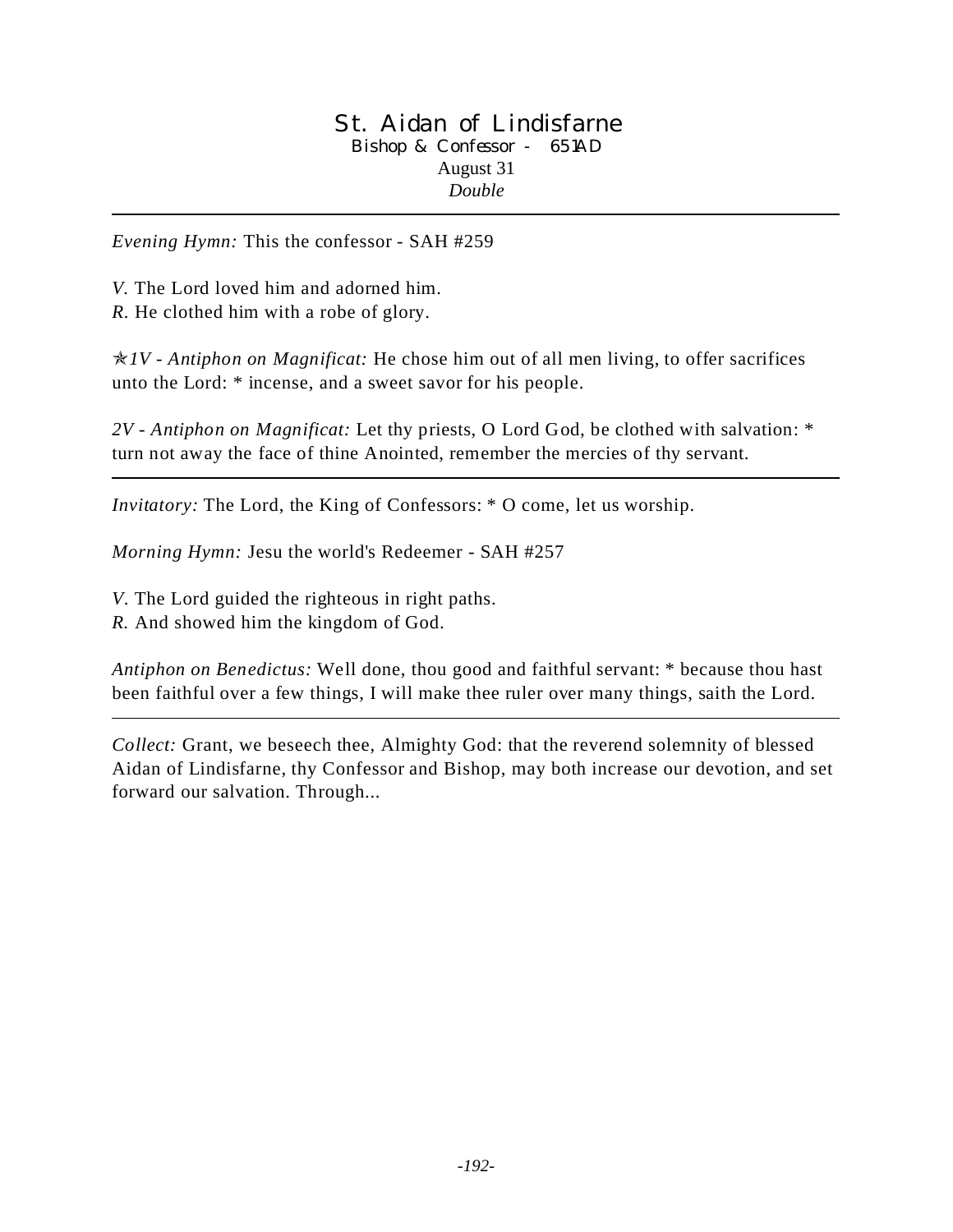## Nativity of the Blessed Virgin Mary September 8 *Double of II class*

*1V: Song of Songs 1:1-8; Luke 1:26-37 M: Song of Songs 1:9-17; John 12:1-3 2V: Prov. 9:1-6; John 6:22-40*

*Evening Hymn:* Hail, O star that pointest - SAH #175

*V.* Today is the Nativity of the holy Virgin Mary. *R.* Whose glorious life illumineth all the churches*.*

p*1V - Antiphon on Magnificat:* Thy Nativity O Virgin Mother of God, hath proclaimed joyful tidings unto all the world: \* for from arose the Sun of Righteousness, even Christ, our God; // who, taking away the curse, hath bestowed a blessing, \* and, despoiling death, hath given unto us life everlasting.

*2V - Antiphon on Magnificat:* All generations shall call me blessed: \* for God hath regarded his lowly handmaiden.

*Invitatory:* Let us keep holy day in honor of the Nativity of the Virgin Mary who bore the Son of God: \* O come, let us worship.

*Morning Hymn:* The Lord whom earth and sea and sky - SAH #189 *or* O glorious maid exalted far - SAH #179

*V.* Today is the Nativity of the holy Virgin Mary. *R.* Whose glorious life illumineth all the churches*.*

*Antiphon on Benedictus:* Today let us celebrate with duteous solemnity the Nativity of God's most holy Mother, the ever Virgin Mary: \* from whom the Son of the Highest proceeded, alleluia.

*Collect.* We beseech thee, O Lord, to bestow on us thy servants the gifts of thy heavenly grace: that as the child-bearing of the blessed Virgin was unto us the beginning of our salvation; so the devout observance of her Nativity may avail for the increasing of our peace. Through...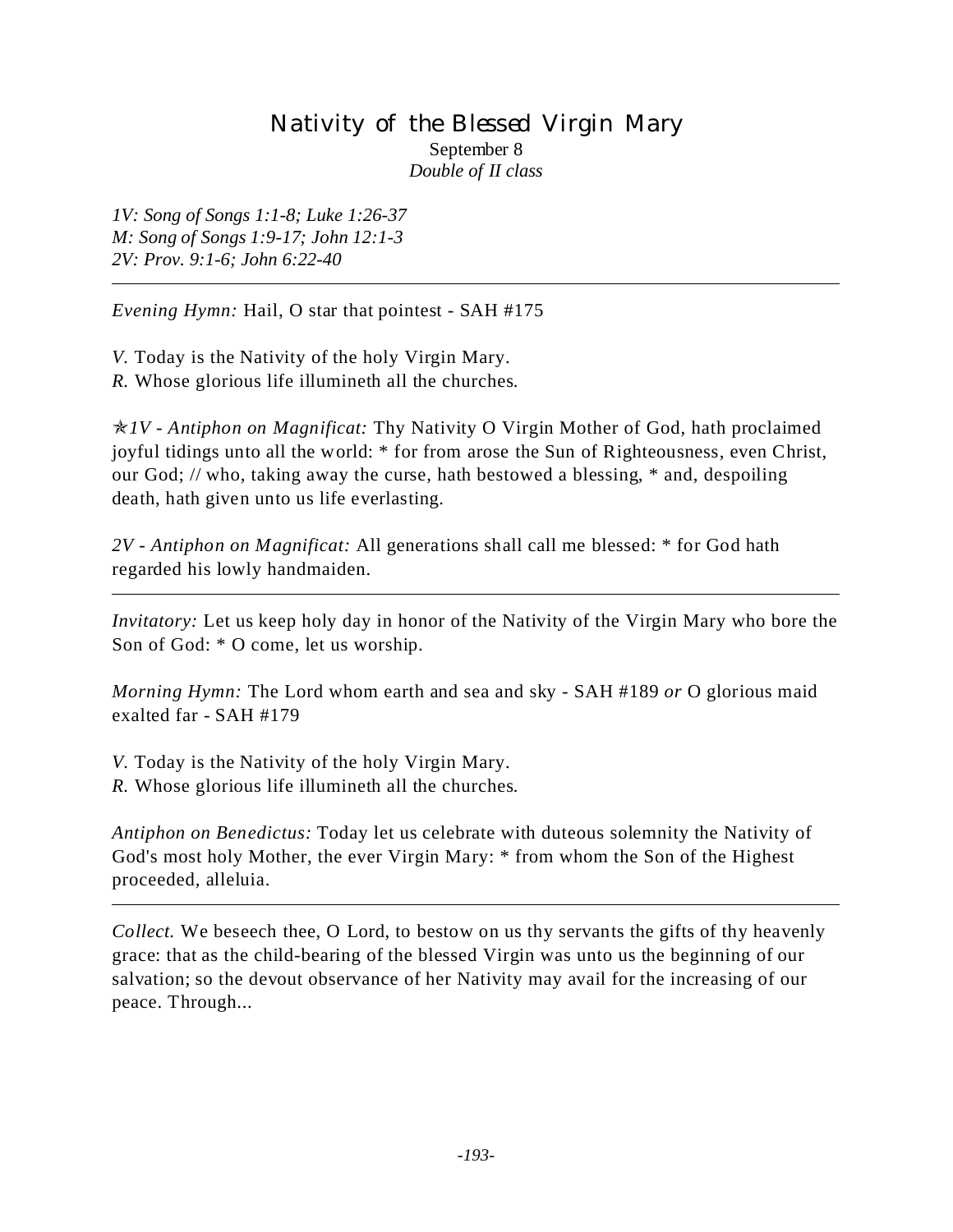# Psalm Prose for the Nativity of the Blessed Virgin

*The following antiphons may be sung as needed before and after the Psalms of the Day, or before the psalms as a prose.*

*1.* Today we keep the Nativity of Mary the Virgin, of the seed of Abraham: \* Archangels, be joyful; be gladsome, all ye righteous; and let the universe break forth in praises.

*2.* At the birth of this most holy Virgin, light began to shine upon the world: \* how blest the stem, the root how holy, but yet more blessed was the Fruit thereof.

*3.* Today is the festival of the holy Virgin Mary: \* whose glorious life illumineth all the churches.

*4.* Sprung from a royal line, behold Mary shining resplendent: \* by whose prayers we ask devoutly that we may be aided both in body, mind and spirit.

*5.* With all our heart and soul, let us sing glory unto Christ, \* on this holy solemnity of Mary, the exalted Mother of God.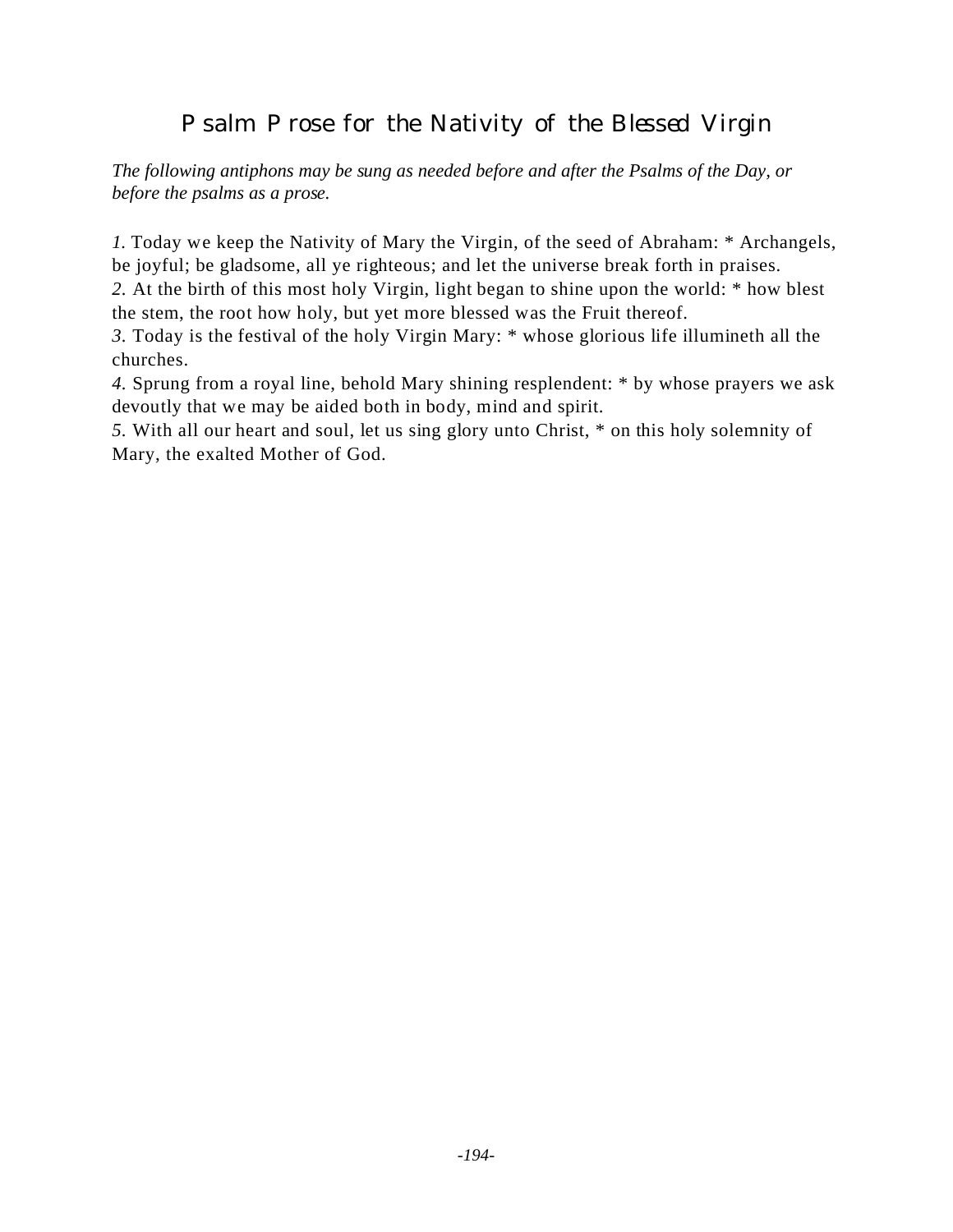#### St. Cyprian of Carthage Bishop & Martyr - 258AD September 13 Double

*Evening Hymn:* O God the soldiers crown and guard - SAH #253

*V.* Thou hast crowned him with glory and worship, O Lord.

*R*. And hast made him to have dominion of the works of thy hands.

p*1V - Antiphon on Magnificat:* This is indeed a Martyr who for the Name of Christ poured forth his blood: \* who feared not the threats of judges, nor sought for the glory of earthly dignity, but with joy attained unto the heavenly kingdom.

*Note that First Vespers of Holy Cross would normally be observed at this time, but should Second Vespers of St. Cyprian be called for: 2V - Antiphon on Magnificat:* This man, the world despising, and earthly pleasures renouncing, \* laid up treasures in heaven by word and deed.

*Invitatory*: The Lord, the King of Martyrs, \* O come let us worship.

*Morning Hymn:* O glorious King of Martyr hosts - SAH #254

*V*. The righteous shall flourish like a palm-tree.

*R.* And shall spread abroad like a cedar in Lebanon.

*Antiphon on Benedictus:* If any man will come after me, saith the Lord, \* let him deny himself, and take up his cross, and follow me.

*Collect:* Grant, we beseech thee, Almighty God: that by the prayers of St. Cyprian of Carthage, thy Holy Bishop and Martyr*,* we may be delivered from all adversities which may happen to the body, and from all evil thoughts which may assault and hurt the soul. Through...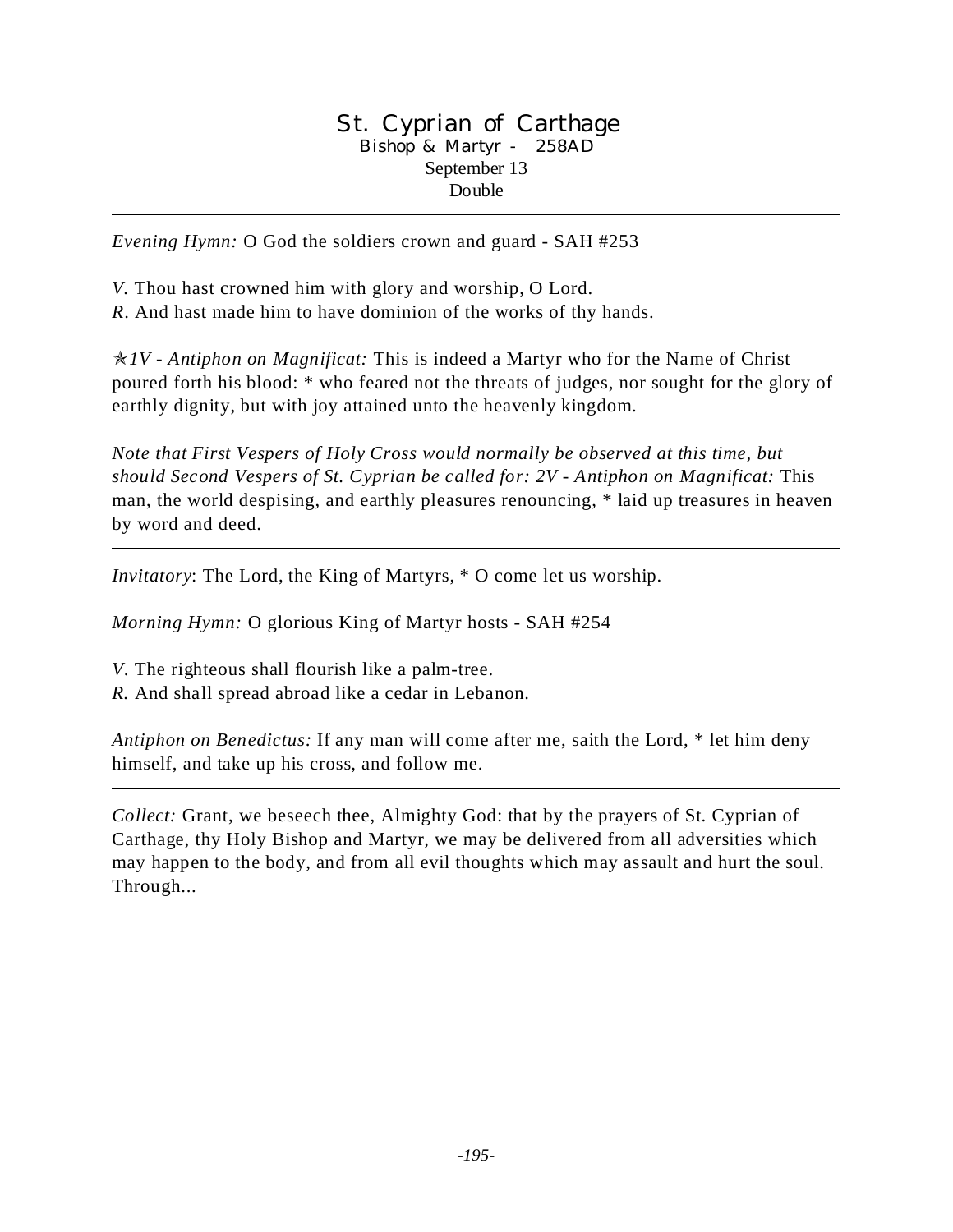## Exaltation of the Holy Cross September 14 *Double of II class*

*1V: Num. 21:4-9; John 3:1-17 M: Isa. 26:12-15; Gal. 6:12-17 2V: Isa. 6:1-8; Phil. 2:5-11*

*Evening Hymn:* The royal banners forward go - SAH #96

*V.* This sign of the Cross shall appear in heaven, with power and great glory. *R.* When the Lord shall come to judgement.

p*1V - Antiphon on Magnificat:* O Cross, exceeding blessed, \* which alone wast counted worthy to bear the Lord, the King of heaven.

*2V - Antiphon on Magnificat:* Then shall appear the sign of the Son of man in heaven: \* and they shall see the Son of man, coming in the clouds of heaven with power and great glory.

*Invitatory:* Christ the King who was uplifted on the Cross for us:  $*$  O come, let us worship.

*Morning Hymn:* Sing my tongue - SAH #101

*V*. We adore thee, O Christ, and we bless thee.

*R.* Because by thy holy Cross thou hast redeemed the world.

*Antiphon on Benedictus:* O Tree of Life, thou excellest in greatness all the cedars of Lebanon, \* for on thee the Life-Giver of this world was hung; on thee Christ was victorious in his death, and triumphant over all death for ever.

*Collect.* O God, who on this day dost gladden us with the yearly solemnity of the Exaltation of the holy Cross: grant, we beseech thee; that we, who on earth have known the mystery of the redemption which thy Son hath wrought for us, may likewise attain unto the reward thereof in heaven. Through the same...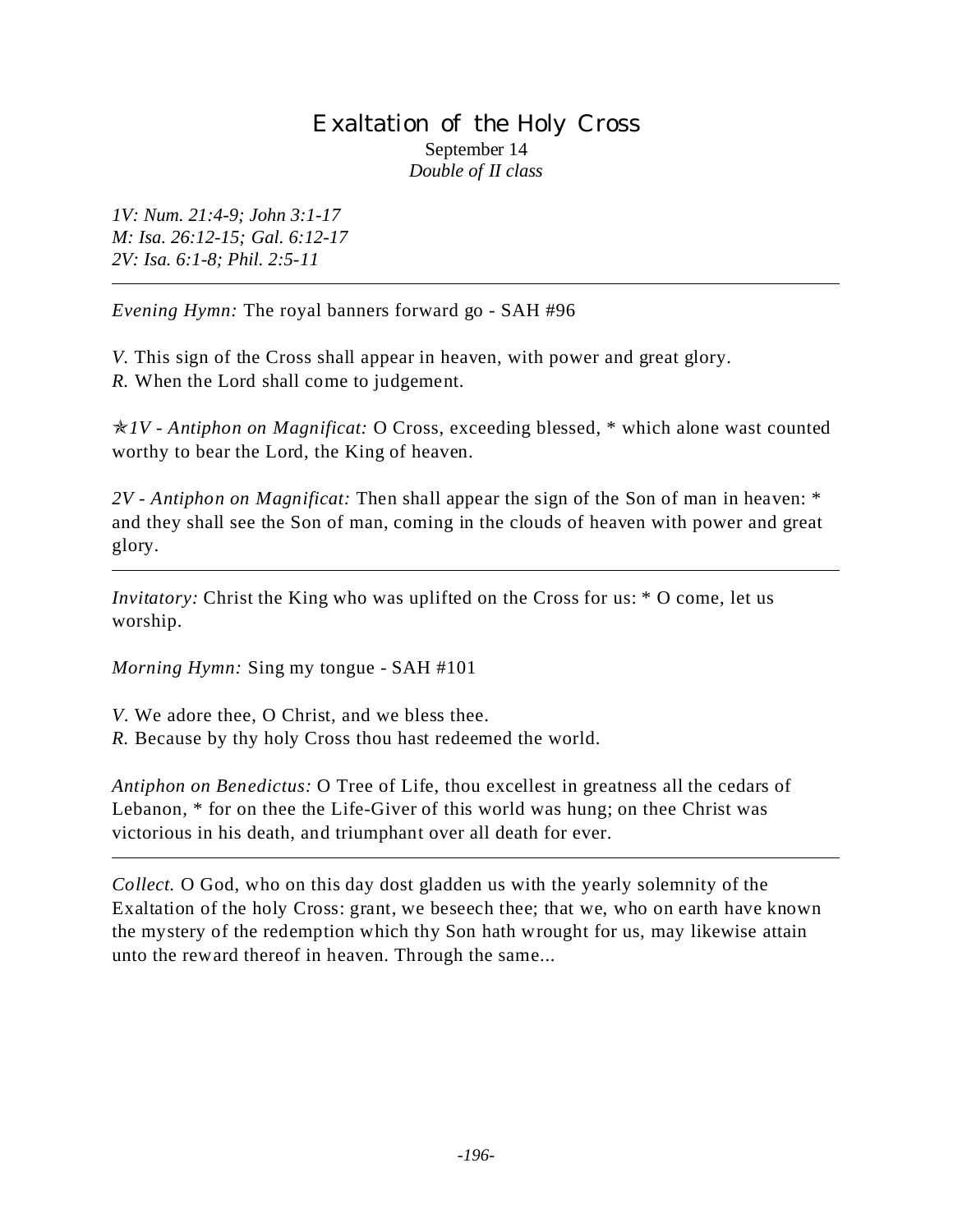# Psalm Prose for Holy Cross

*The following antiphons may be sung as needed before and after the Psalms of the Day, or before the psalms as a prose.*

*1.* O mighty work of mercy! \* Death then died, when Life died upon the Tree.

*2.* Save us, O Christ our Savior, by the virtue of the Cross: \* thou who savest Peter in the sea, have mercy upon us.

*3.* Behold the Cross of the Lord; flee away, ye adversaries: \* the Lion of the tribe of Judah, the Root of David, hath prevailed, alleluia.

*4.* But as for us, it behooveth us to glory in the Cross \* of our Lord Jesus Christ.

*5.* By the sign of the Cross, \* deliver us from our enemies, O our God.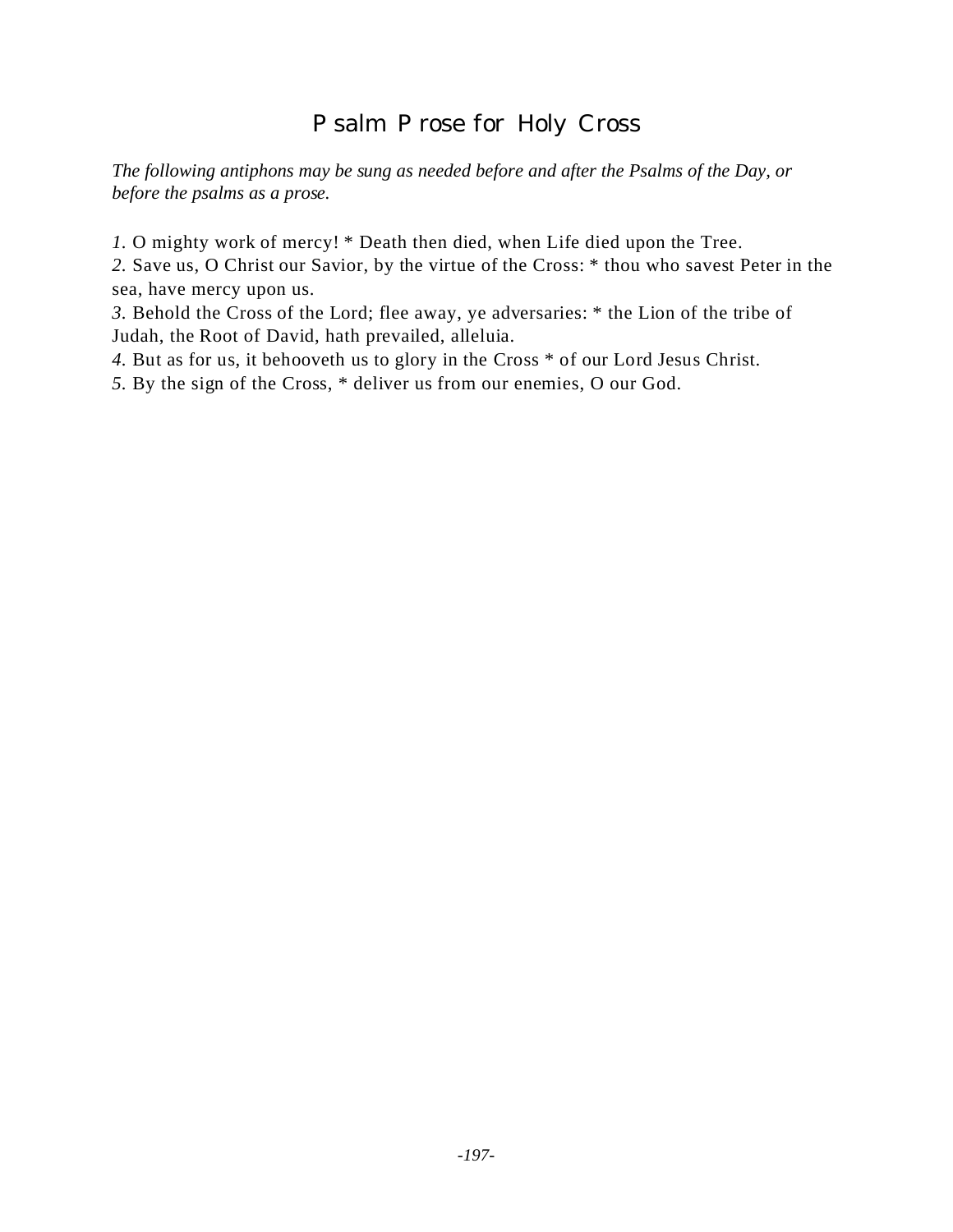### St. Matthew, Apostle & Evangelist 1<sup>st</sup> century September 21 *Double of II class*

*1V: Wisdom 7:21 - 8:1; Luke 5:27-32 M: 1 Kings 19; Matt. 19:16-end 2V: Isa. 52:1-10; Rom. 10:1-15*

*Evening Hymn:* Now let the world with song rejoice - SAH #242

*V.* There sound is gone out into all lands. *R.* And their words into the ends of the world.

p*1V - Antiphon on Magnificat:* Lo, I John looked, and behold, a door was opened in heaven; and lo, a throne was set therein; \* and in the midst of the throne, and round about the throne, were four living creatures, full of eyes, before and behind; // and they ascribed glory and honor and blessing to him that sitteth on the throne, \* who liveth for ever and ever.

*2V - Antiphon on Magnificat:* For the wisdom of the ancients the holy Evangelists searched with diligent enquiry; \* and by the Prophets' sayings did they establish the truth of their narration.

*Invitatory:* The Lord, the King of Apostles: \* O come, let us worship.

*Morning Hymn:* The eternal gifts of Christ the King - SAH #246

*V*. They declared the work of God. *R.* And wisely considered of his doing.

*Antiphon on Benedictus:* In the midst of the throne, and round about the throne, were four living creatures, having each of them six wings, full of eyes on ev'ry side: \* and they rest not either by day or by night, saying: Holy, holy, holy is the Lord God almighty, which was, and which is, and which is to come.

*Collect.* O Lord, let the prayers of thy blessed Apostle and Evangelist Matthew avail for our continual succor; that those things, which of our own power we cannot obtain, may through his intercession be granted unto us. Through...

*Or, Collect.* O almighty God, who by thy blessed Son didst call Matthew from the receipt of custom to be an Apostle and Evangelist: grant us grace to forsake all covetous desires, and inordinate love of riches; and to follow the same thy Son Jesus Christ: Who liveth and reigneth with thee...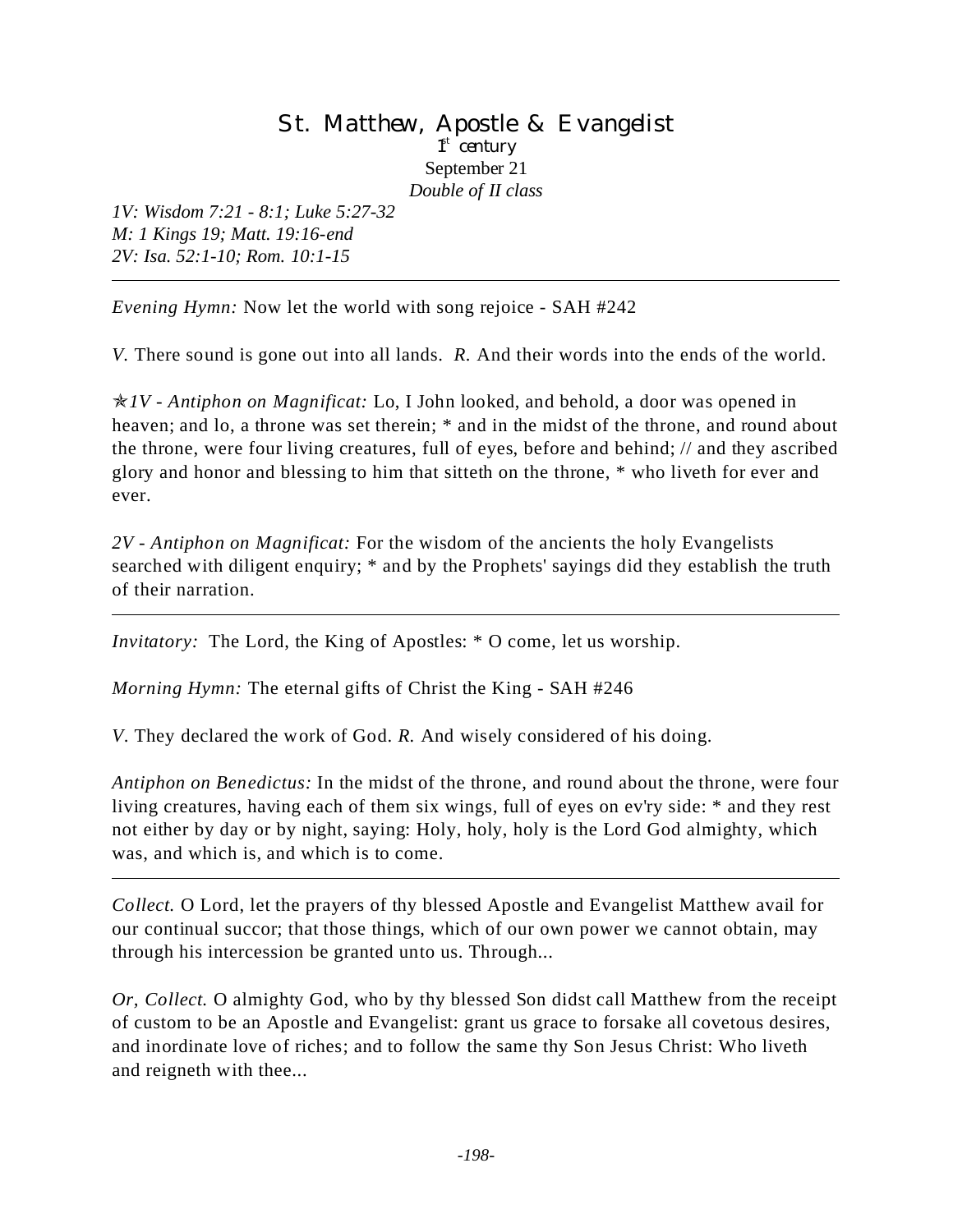#### St. Thecla Virgin & Martyr -  $1<sup>st</sup>$  century September 23 *Double*

*Evening Hymn:* O Jesu, thou the virgin's crown - SAH #262

*V.* The Virgins that be her fellows shall bear her company. *R.* And shall be brought unto thee.

 $\angle N/V$  - Antiphon on Magnificat: The Kingdom of heaven is likened unto a net, cast into the sea, which gathered of every kind: \* which, when it was filled, they drew to land, and sat down upon the shore, and gathered the good into vessels, but cast the bad away.

*2V - Antiphon on Magnificat:* The kingdom of heaven is likened unto a merchant-man seeking goodly pearls: \* who, when he had found one pearl of great price, went and sold all that he had, and bought it.

*Invitatory:* The Lord, the King of Virgins,  $*$  O come let us worship.

*Morning Hymn:* O Jesu, thou the virgin's crown - SAH #262

*V*. Full of grace are thy lips.

*R.* Because God hath blessed thee forever.

*Antiphon on Benedictus:* At the Bridegroom's coming, the wise virgin, being ready, \* went in with him to the marriage.

*Collect:* Grant, we beseech thee, almighty God: that we, who celebrate the birthday of blessed Thecla, thy Virgin and Martyr; may both rejoice in her yearly solemnity, and likewise profit by the example of her faith. Through...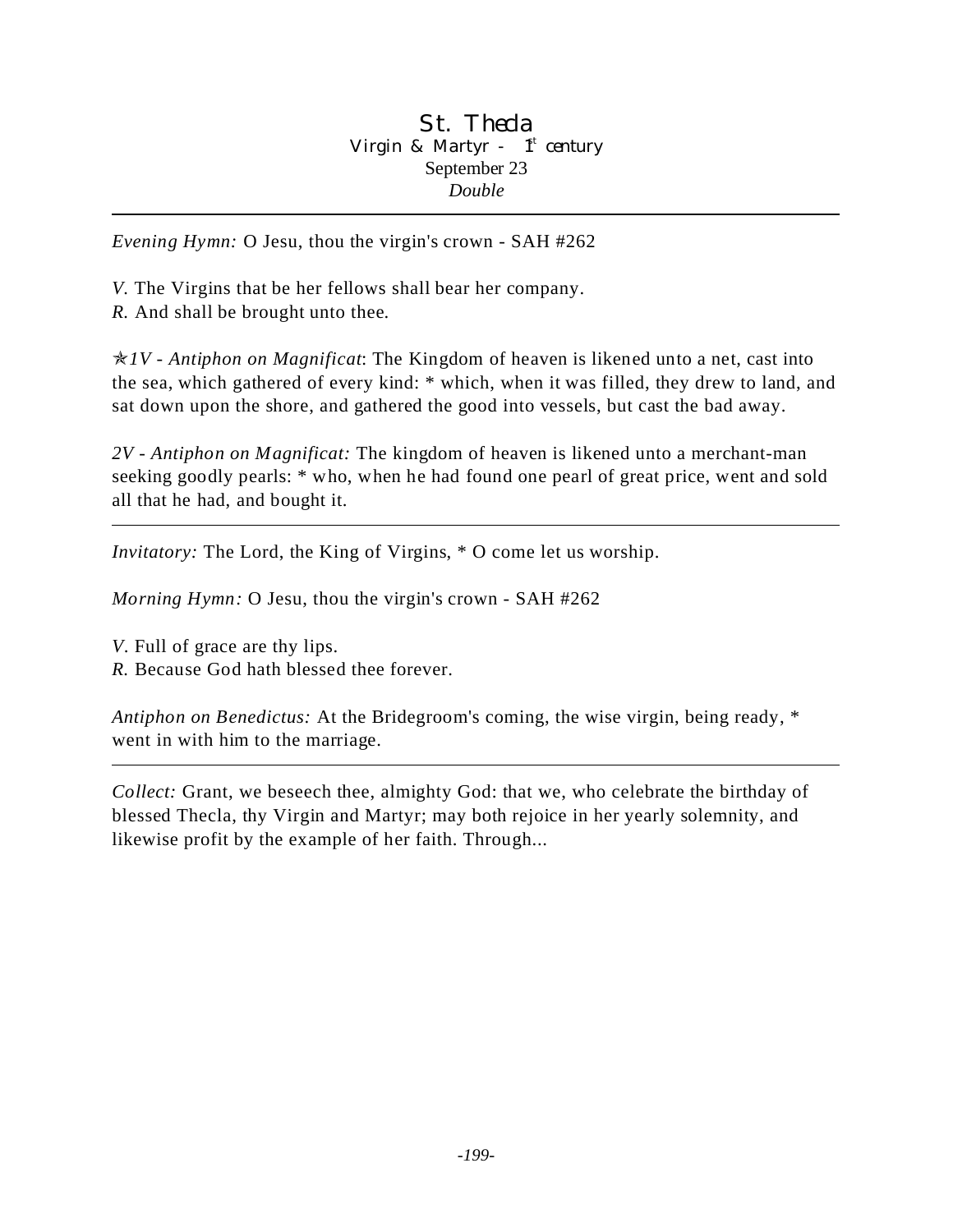#### St. Cosmas & Damian Martyrs - c. 303AD September 27 *Double*

*Evening Hymn:* O God the soldiers crown and guard - SAH #253

*V.* Be glad, O ye righteous, and rejoice in the Lord.

*R.* And be joyful, all ye that are true of heart.

p*1V - Antiphon on Magnificat:* In the heavenly kingdom the souls of the Saints are rejoicing, who followed the footsteps of Christ, their Master: \* and since for love of him they freely poured forth their life-blood, therefore with Christ they reign for ever and ever.

*2V - Antiphon on Magnificat:* God shall wipe away every tear from the eyes of the Saints: \* and there shall be no more death, neither sorrow, nor crying, not any more pain: for the former things are passed away.

*Invitatory*: The Lord, the King of Martyrs, \* O come let us worship.

*Morning Hymn:* O glorious King of Martyr hosts - SAH #254

*V*. Let the saints be joyful with glory.

*R.* Let them rejoice in their beds.

*Antiphon on Benedictus:* For theirs is the kingdom of heaven, who despised earthly pleasures, \* and have won the rewards of the kingdom, and have washed their robes in the blood of the Lamb.

*Collect:* Grant, we beseech thee, almighty God: that we, who observe the heavenly birthday of thy holy Martyrs, Cosmas and Damian, may by their intercession be delivered from all evils that beset us. Through...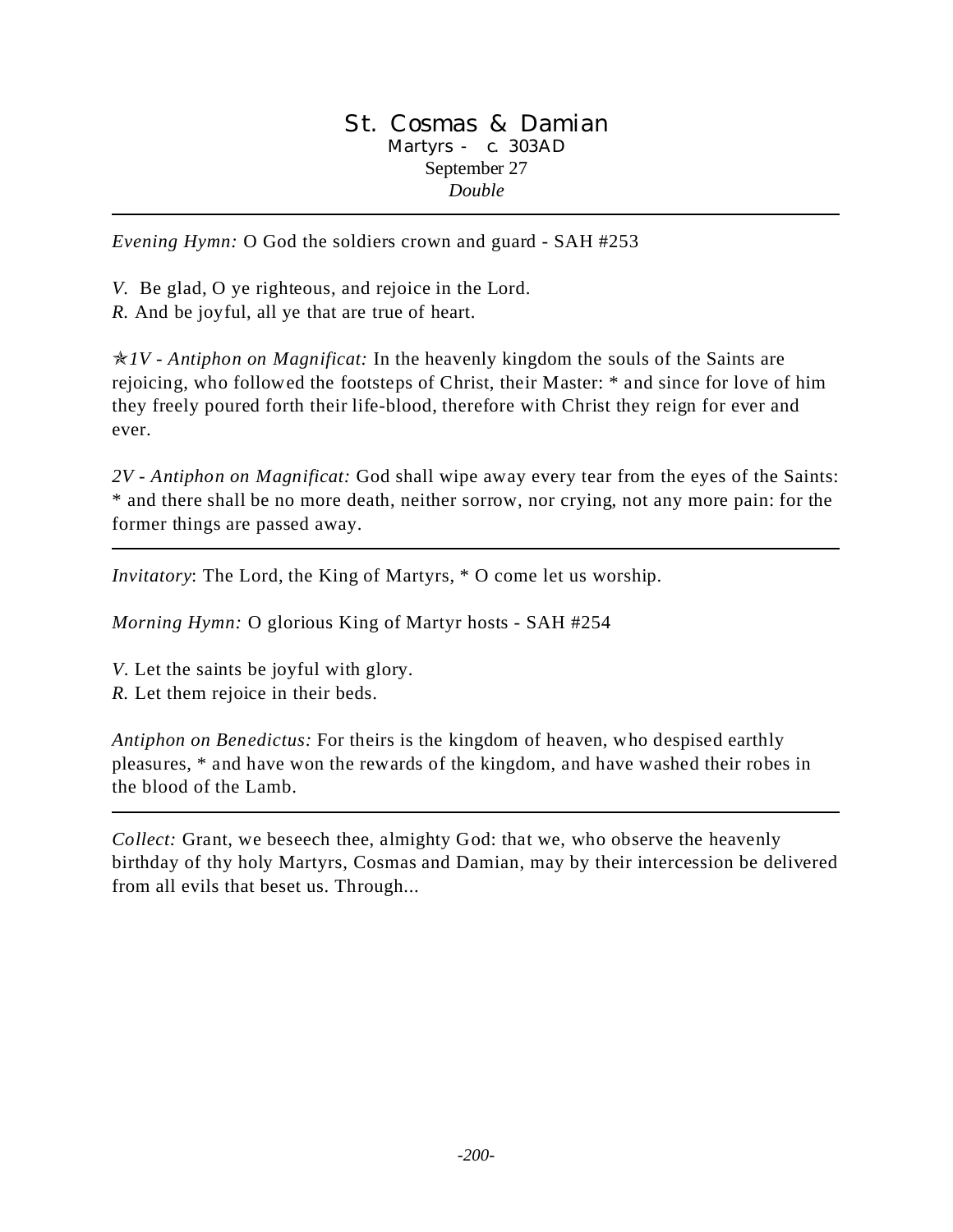### St. Michael & All Angels September 29 *Double of I class*

*1V: Job 38; Heb. 1:13 - 2:10 M: Gen. 32:24-30; Acts 12:1-17 2V: Dan. 12; Rev. 14:1-13*

*Evening Hymn:* Christ the fair glory - SAH #220

*V.* An Angel stood at the Altar of the Temple. *R.* Having a golden censer in his hand.

p*1V - Antiphon on Magnificat:* While John beheld the sacred mystery, the Archangel Michael sounded the trumpet: \* forgive us, O Lord our God, that openest the book, and loosest the seals thereof, alleluia.

*2V - Antiphon on Magnificat:* Michael, Gabriel, Cherubim & Seraphim, are they who cease not to cry continually: \* Worthy art thou, O Lord, to receive glory & honor, alleluia.

*Invitatory:* The Lord, the King of the Archangels: \* O come, let us worship.

*Morning Hymn:* Christ the fair glory - SAH #220

*V.* An Angel stood at the Altar of the Temple. *R.* Having a golden censer in his hand.

*Antiphon on Benedictus:* Silence was kept in heaven when the dragon went forth to battle; \* and Michael contended with him, and gained the victory, alleluia.

*Collect.* O God, who dost ordain and constitute the services of Angels and men in a wonderful order: mercifully grant; that they, who alway stand before thee and do thee service in heaven, may likewise succor and defend our life on earth. Through...

*Or, Collect.* O everlasting God, who hast ordained and constituted the services of Angels and men in a wonderful order: mercifully grant; that as thy holy Angels alway do thee service in heaven, so by thy appointment they may succor and defend us on earth. Through...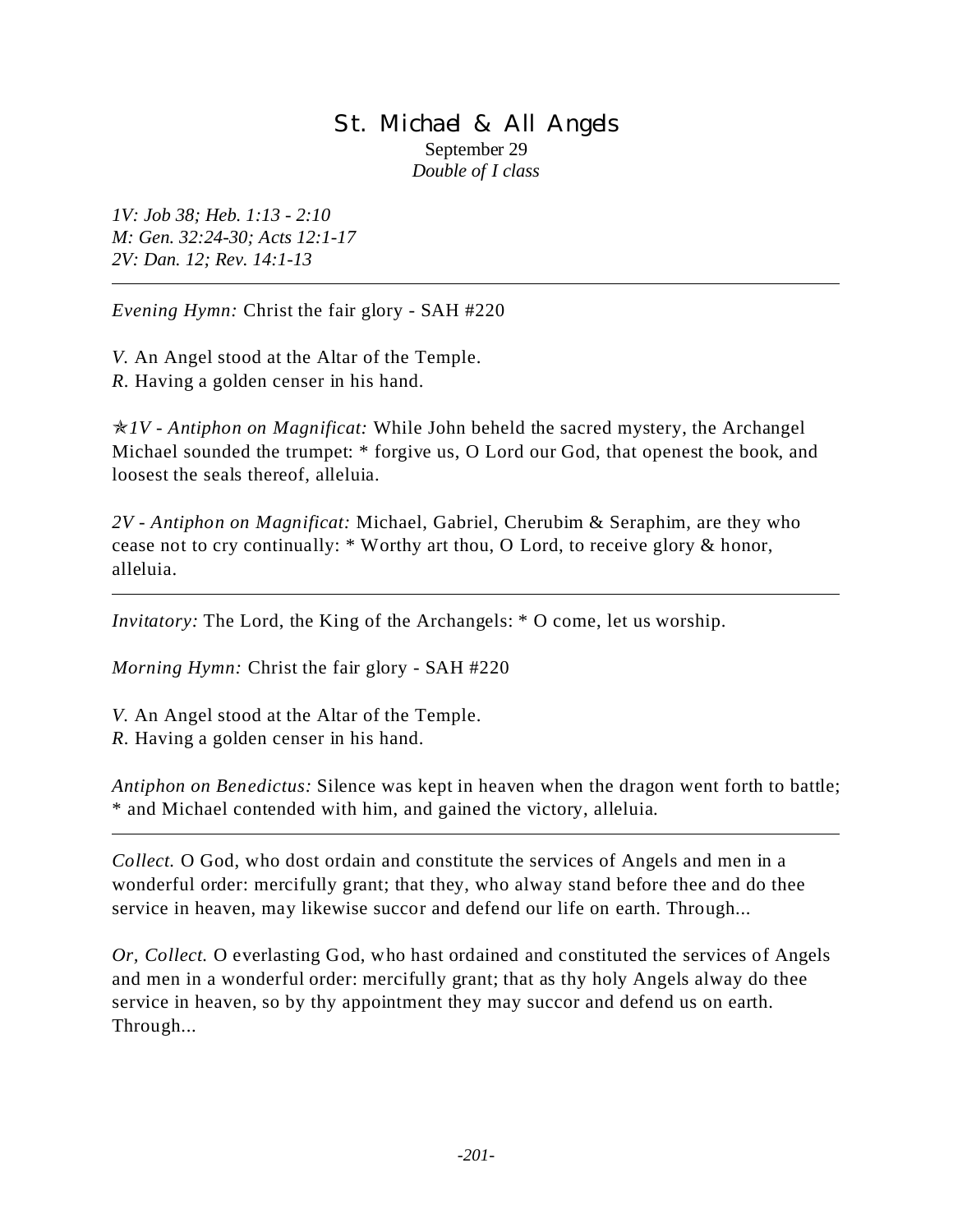# Psalm Prose for St. Michael & All Angels

*The following antiphons may be sung as needed before and after the Psalms of the Day, or before the psalms as a prose.*

*1.* An Angel stood at the altar of the Temple, \* having a golden censer in his hand.

*2.* When the dragon had joined battle with Michael the Archangel: \* the voice of thousands of thousands was heard, saying, Salvation to our God, alleluia.

*3.* The accuser of our brethren was cast down, \* and they overcame him: therefore rejoice ye heavens, and ye that dwell therein.

*4.* O ye Angels of the Lord, \* bless ye the Lord for ever.

*5.* Angels, Archangels, Thrones and Dominions, Principalities and Powers, \* Virtues of heaven, Cherubim and Seraphim, praise ye the Lord of heaven, alleluia.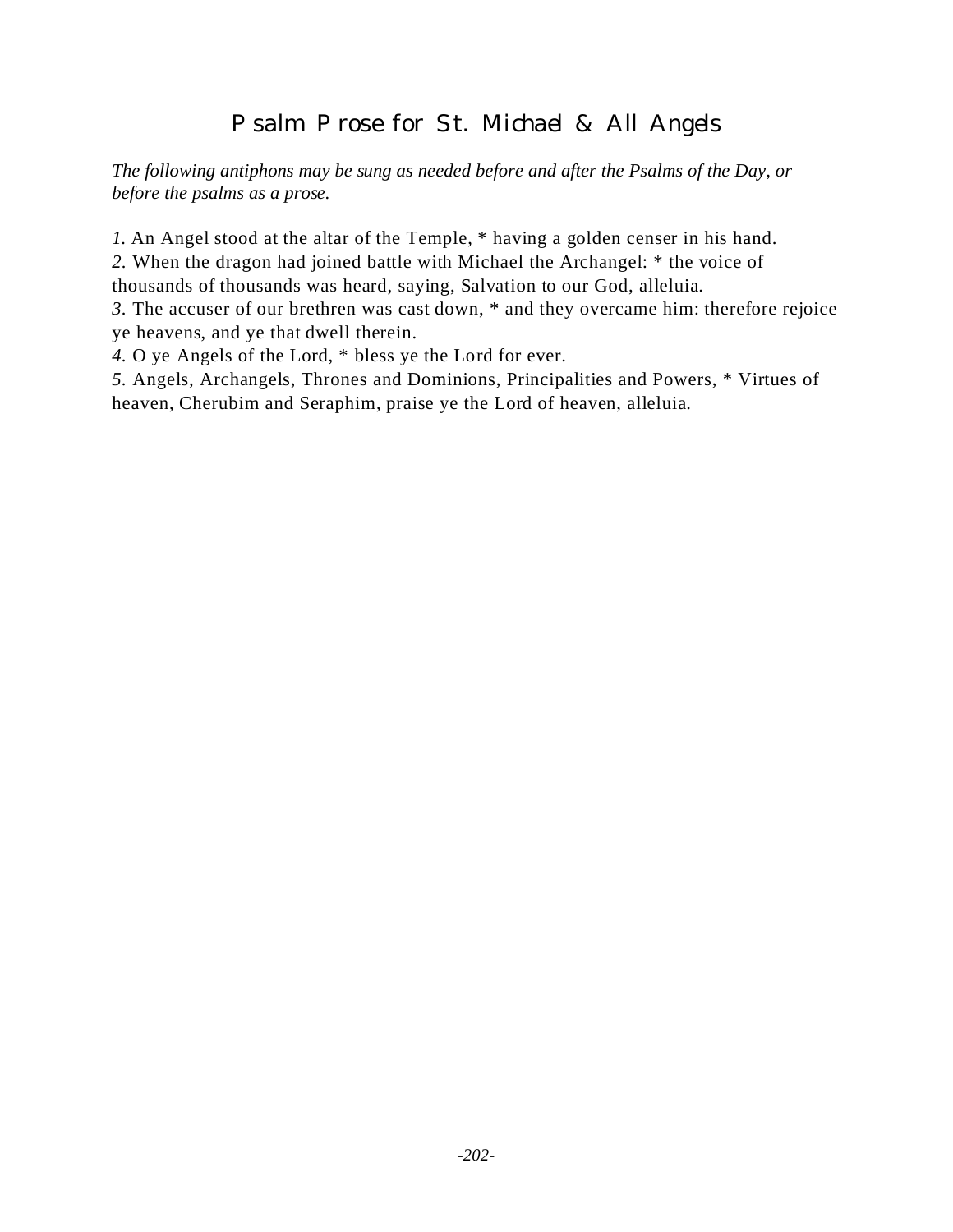*V.* I have declared thy righteousness in the great congregation. *R.* Lo, I will not refrain my lips, O Lord, and that thou knowest.

*Note that Second Vespers of St. Michael and All Angels would normally be observed at this time, but should First Vespers of St. Jerome be called for:* p*1V - Antiphon on Magnificat:* Blessed is the man that considereth the ways of wisdom in his heart, and that goeth after her as one that traceth: \* by her he shall be covered from the heat, and shall dwell in her glory.

*2V - Antiphon on Magnificat:* They that be wise shall shine as the brightness of the firmament: \* and they that turn many to righteousness, as the stars for ever and ever.

*Invitatory:* The Fountain of wisdom, the word of God Most High, who hath given wisdom to them that love him: \* O come, let us worship.

*Morning Hymn:* Jesu the world's Redeemer - SAH #257

*V*. With my lips have I been telling of all the judgements of thy mouth. *R.* I have had as great delight in the way of thy testimonies as in all manner of riches.

*Antiphon on Benedictus:* Blessed be the Name of God for ever and ever, for wisdom and might are his: \* I thank thee, O thou God of my fathers, who hast given us wisdom and might, in that thou hast revealed the deep and secret things.

*Collect:* O God, who for the exposition of thy holy Scriptures didst bestow upon thy Church the wondrous teachings of blessed Jerome thy Confessor and Doctor: grant, we beseech thee; that by his intercession, we may of thee be enabled to perform those good things which he taught in word and deed. Through...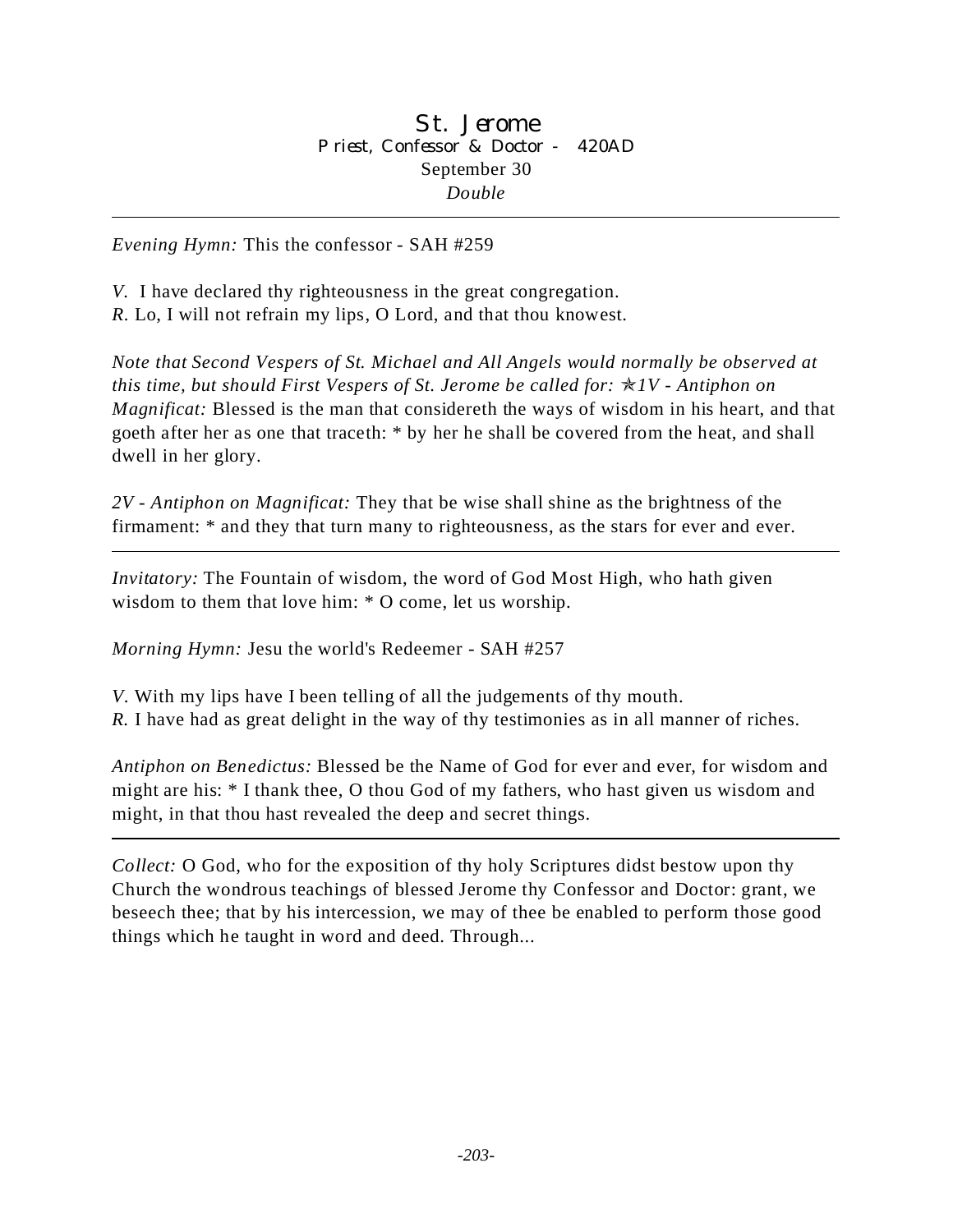# Holy Guardian Angels October 2 *Double of II class*

*1V: Gen. 14:18-20; Rev. 5 M: II Kings 6:8-17; Acts 27:13-25 2V: Isa. 6:1-8; Matt. 4:1-11*

*Evening Hymn:* The guardians of our race - SAH #219

*V.* Even before the Angels will sing praise unto thee. *R.* I will worship toward thy holy temple, and praise thy Name, O Lord.

p*1V - Antiphon on Magnificat:* Are they not all ministering spirits, \* sent forth to minister for them who shall be heirs of salvation?

*2V - Antiphon on Magnificat:* O ye holy Angels our Guardians, \* shield us in the day of battle, that we perish not finally in the dreadful judgement.

*Invitatory:* The Lord, the King of the Angels:  $*$  O come, let us worship.

*Morning Hymn:* Creator of the circling sky - SAH #218

*V.* Even before the Angels will sing praise unto thee.

*R.* I will worship toward thy holy temple, and praise thy Name, O Lord.

*Antiphon on Benedictus:* The Prophet Zechariah doth testify, \* The Angel that talked with me came again, and waked me as a man that is wakened out of his sleep.

*Collect:* O God, who of thy ineffable providence dost vouchsafe to send thy holy Angels to be our guardians: grant unto us thy humble servants; that we may ever both be defended by their protection, and rejoice in their everlasting fellowship. Through...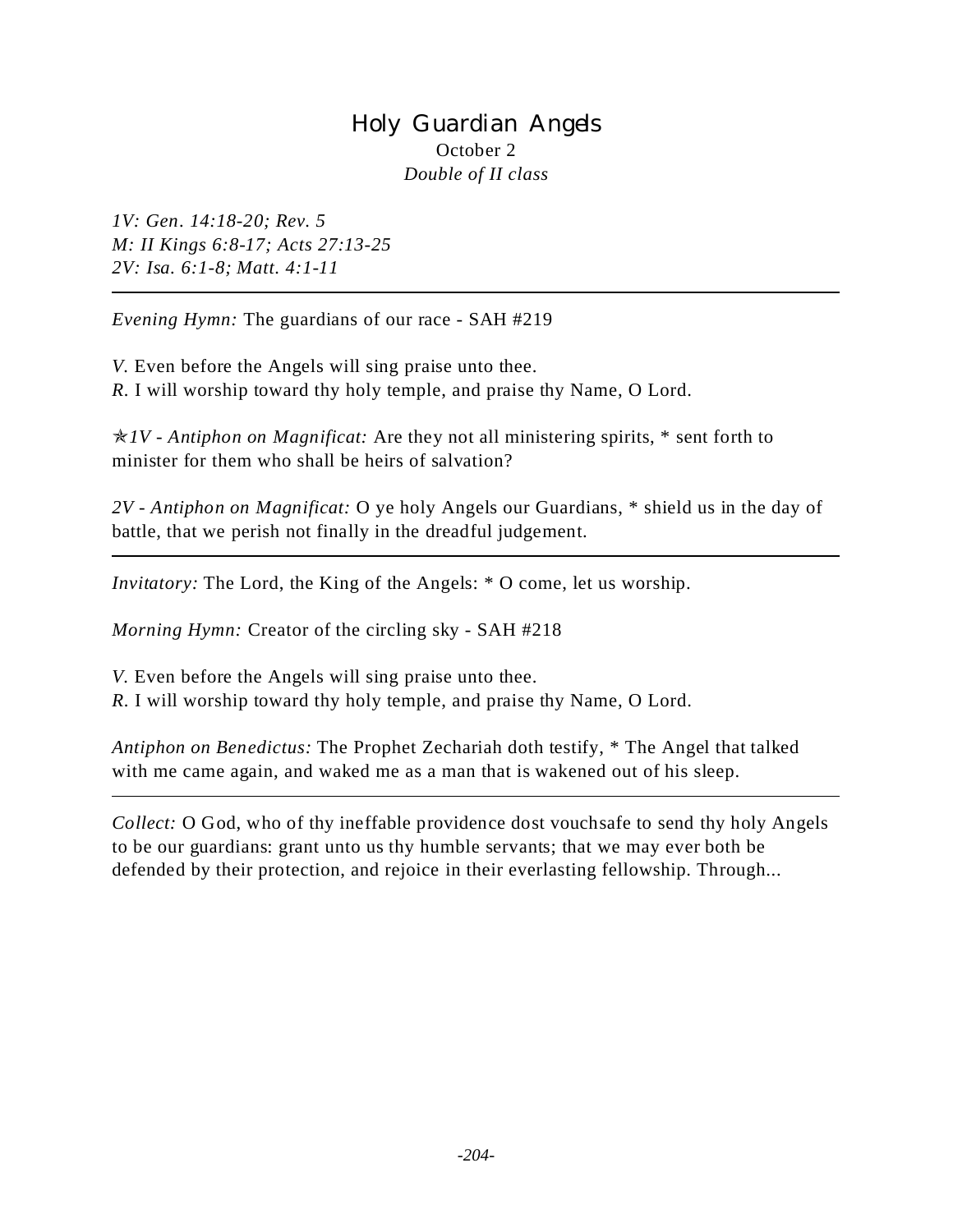### Our Lady of Walsingham October 15 *Greater Double*

*Evening Hymn:* Hail, O star that pointest - SAH #175

*V.* We will go into his holy house.

*R.* In the place of His presence will we worship.

*1 & 2V - Antiphon on Magnificat:* Behold, the tabernacle of God is with men, and he will dwell with them, and they shall be his people, \* and God himself shall be with them, and be their God.

*Invitatory:* The Son of God who dwelt with Mary and Joseph in the Holy House of Nazareth: \* O come, let us worship.

*Morning Hymn:* The Lord whom earth and sea and sky - SAH #189 *or* O glorious maid exalted far - SAH #179

*V.* We will go into his holy house.

*R.* In the place of His presence will we worship.

*Antiphon on Benedictus:* And when they had performed all things according to the law of the Lord, \* they returned into Galilee, to their own city Nazareth.

*Collect.* O God, who in the Blessed Virgin Mary didst make a fit dwelling place for thy Son: Grant, we beseech thee, that we who honor her shrine at Walsingham may also become temples of thy Holy Ghost; through...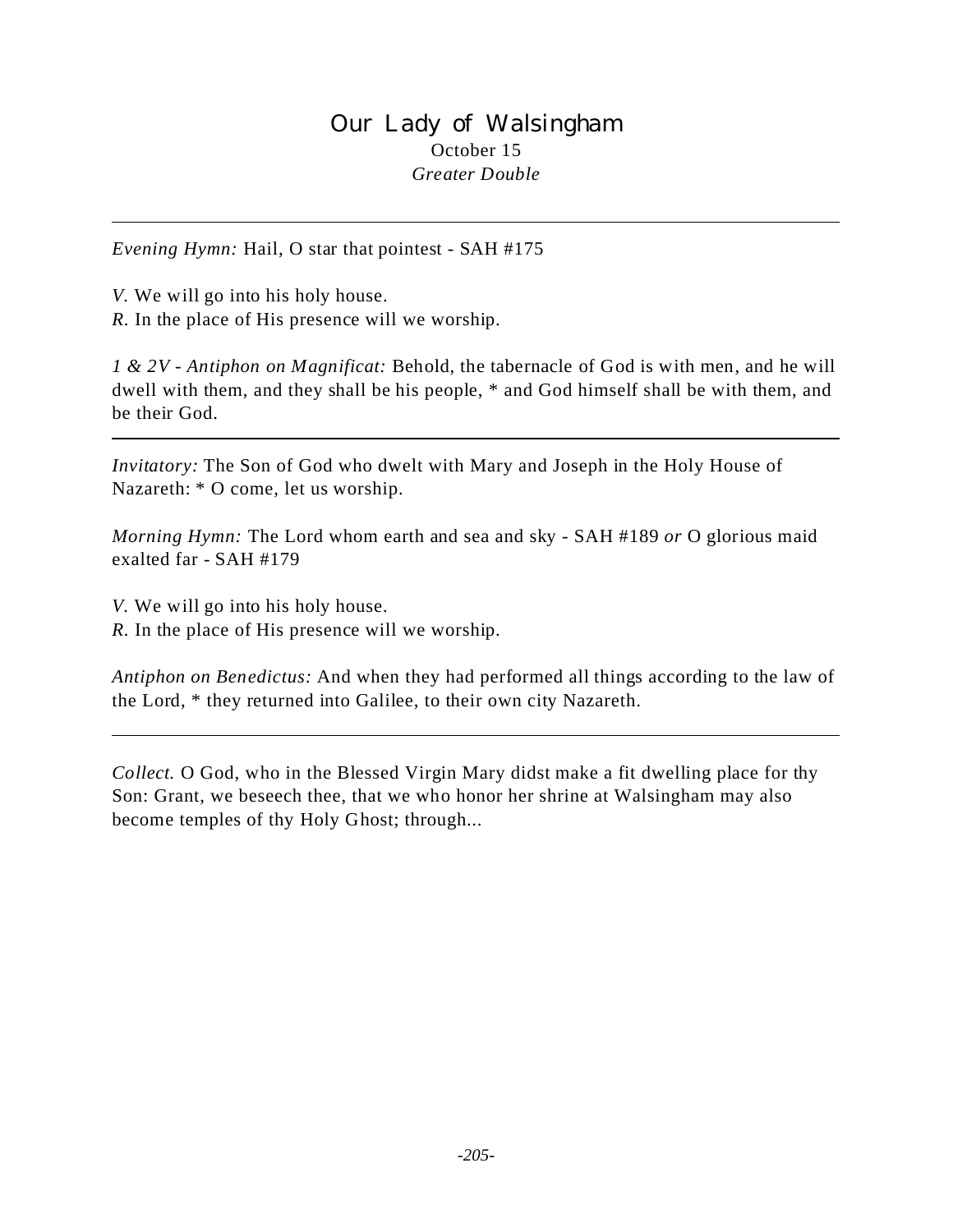### St. Luke the Evangelist 1<sup>st</sup> century October 18 *Double of II class*

*1V: Ecclus. 28:1-14; Acts 15:36-16:15 M: Ezek. 1:1-14; Luke 1:1-4 2V: Ezek. 47:1-12; Col. 4:2-end*

*Evening Hymn:* This scribe and herald - SAH #250

*V.* Their sound is gone out into all lands. *R.* And their words into the ends of the world.

p*1V - Antiphon on Magnificat:* Lo, I John looked, and behold, a door was opened in heaven; and lo, a throne was set therein;  $*$  and in the midst of the throne, and round about the throne, were four living creatures, full of eyes, before and behind; // and they ascribed glory and honor and blessing to him that sitteth on the throne, \* who liveth for ever and ever.

*2V - Antiphon on Magnificat:* For the wisdom of the ancients the holy Evangelists searched with diligent enquiry; \* and by the Prophets' sayings did they establish the truth of their narration.

*Invitatory:* The Lord and Master of Evangelists: \* O come, let us worship.

*Morning Hymn:* The Lord on Sinai's trembling height - SAH #249

*V*. And all men that see it shall say, This hath God done. *R.* For they shall perceive that it is his work.

*Antiphon on Benedictus:* In the midst of the throne, and round about the throne, were four living creatures, having each of them six wings, full of eyes on ev'ry side: \* and they rest not either by day or by night, saying: Holy, holy, holy is the Lord God almighty, which was, and which is, and which is to come.

*Collect.* We beseech thee, O Lord, that as thy holy Evangelist Luke for the honour of thy name continually did bear in his body the mortification of the Cross: so he may ever intercede with thee on our behalf. Through...

*Or, Collect.* Almighty God, who calledst Luke the Physician, whose praise is in the Gospel, to be an Evangelist, and Physician of the soul: may it please thee; that, by the wholesome medicines of the doctrine delivered by him, all the diseases of our souls may be healed. Through the merits of thy Son Jesus Christ our Lord: Who liveth...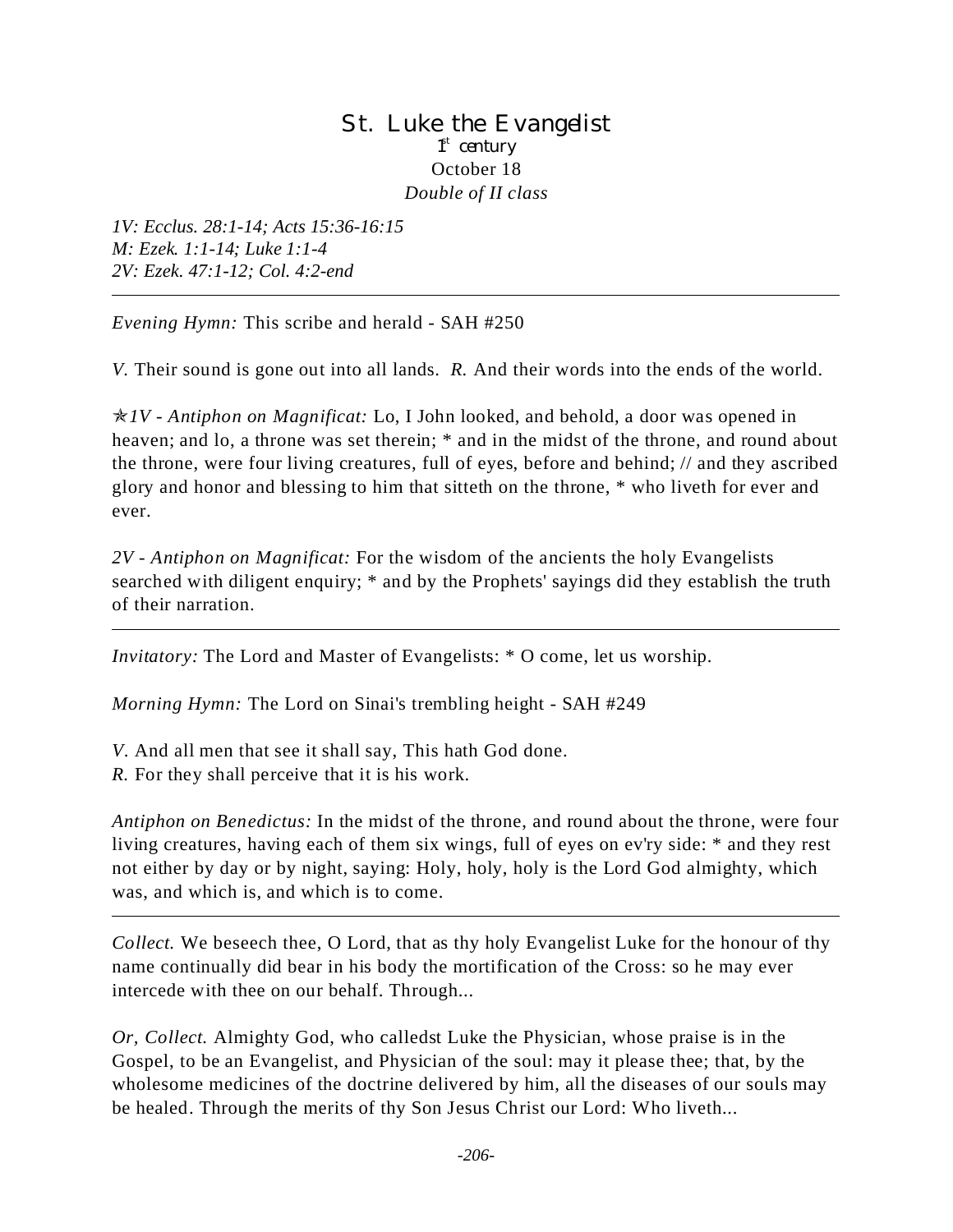# St. Raphael the Archangel October 24  *Double of II class*

*1V: Tobit 4:19 - 5:1-8a; John 5:1-4 M: Tobit 12:1-22; Rev. 8:1-5 2V: Exod. 23:20-23a; Rev. 10:1-7*

*Evening Hymn:* Christ the fair glory - SAH #220

*V.* An Angel stood at the altar of the temple. *R.* Having a golden censer in his hand.

p*1V - Antiphon on Magnificat:* I am Raphael, one of the seven holy Angels which present the prayers of the Saints, \* and which go in and out before the glory of the Holy One.

*2V - Antiphon on Magnificat:* Glorious Prince and Archangel Raphael, remember us: \* here and everywhere entreat the Son of God for us.

*Invitatory:* The Lord, the King of the Archangels: \* O come, let us worship.

*Morning Hymn:* Christ the fair glory - SAH #220

*V.* Even before the Angels will sing praise unto thee.

*R.* I will worship toward thy holy temple, and praise thy Name, O Lord.

*Antiphon on Benedictus:* Lo, I am Raphael the Angel, who stand before the Lord: \* now therefore bless ye the Lord, and declare the wondrous works which he hath done, alleluia.

*Collect:* O God, who didst give blessed Raphael the Archangel unto thy servant Tobias for a companion on his way: grant to us thy servants; that we may ever be guarded by his protection and strengthened by his help. Through...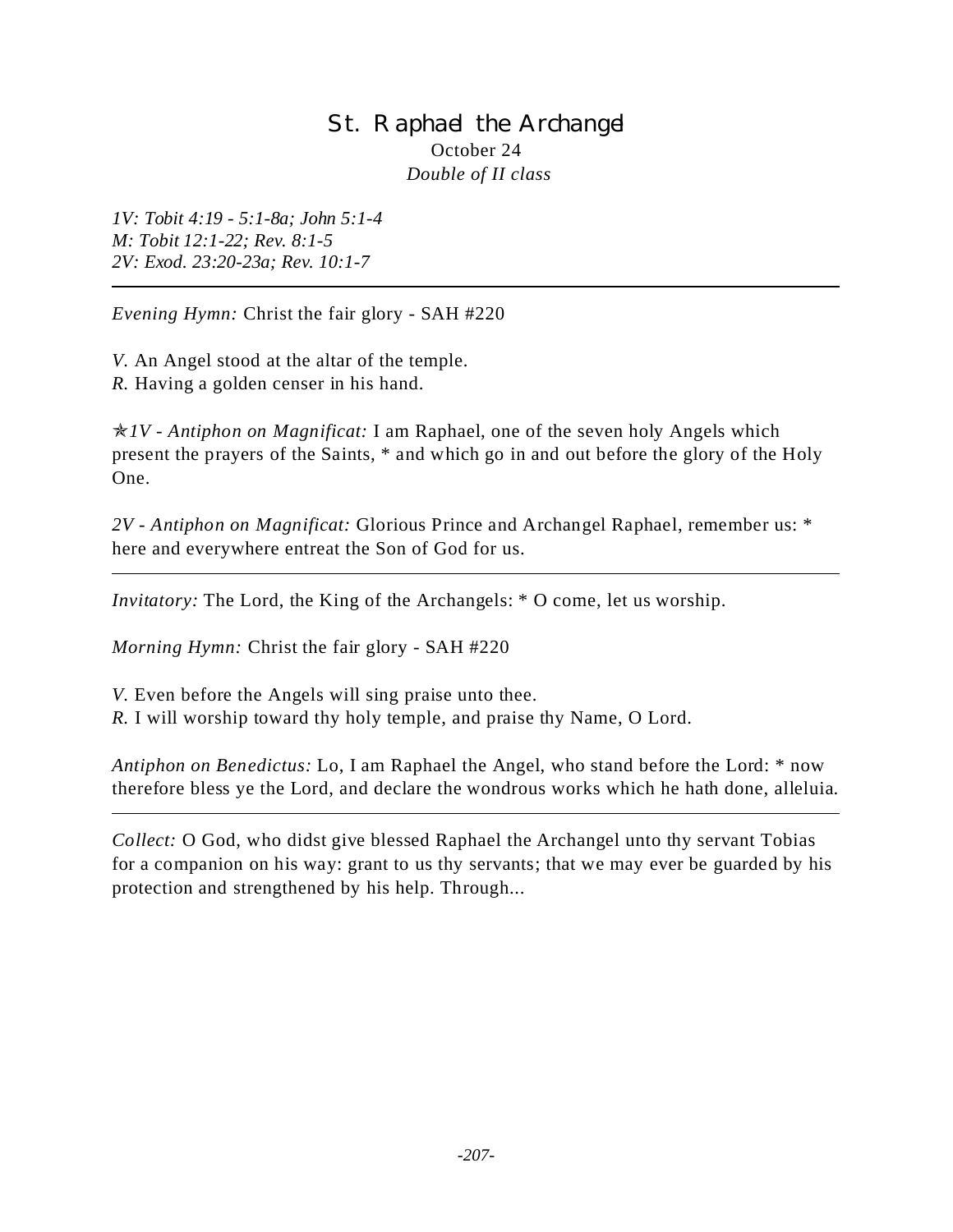### Ss. Simon & Jude, Apostles 1<sup>st</sup> century October 28 *Double of II class*

*1V: Isa. 44:1-8, 21-26; Mark 6:1-13 M: Isa. 28:9-16; Ephes. 2 2V: Jer. 3:12-18; John 14:15-end*

*Evening Hymn:* Now let the world with song rejoice - SAH #242

*V.* There sound is gone out into all lands. *R.* And their words into the ends of the world.

p*1V - Antiphon on Magnificat:* Blessed are ye, when men shall hate you, and when they shall separate from you, and shall reproach you, and cast out your name as evil, for the Son of man's sake: \* rejoice ye, and leap for joy: for behold, your reward is great in heaven.

*2V - Antiphon on Magnificat:* In the regeneration, when the Son of man shall sit upon the throne of his glory, ye also shall sit upon the throne of his glory; \* ye also shall sit, and shall judge the twelve tribes of Israel, saith the Lord.

*Invitatory:* The Lord, the King of Apostles: \* O come, let us worship.

*Morning Hymn:* The eternal gifts of Christ the King - SAH #246

*V*. They declared the work of God. *R.* And wisely considered of his doing.

*Antiphon on Benedictus:* They will deliver you unto the councils, and in their synagogues will they scourge you,  $*$  and before kings and governors shall ye be brought for my sake, for a testimony against them and the Gentiles.

*Collect.* O God, who through thy blessed Apostles Simon and Jude hast vouchsafed unto us to attain unto the knowledge of thy name: grant that we, advancing in virtue, may celebrate their everlasting glory, and, celebrating their glory, may likewise thereby advance in virtue. Through...

*Or, Collect.* O almighty God, who hast built thy Church upon the foundation of the Apostles and Prophets, Jesus Christ himself being the head corner-stone: grant us so to be joined together in unity of spirit by their doctrine; that we may be made an holy temple acceptable unto thee. Through the same...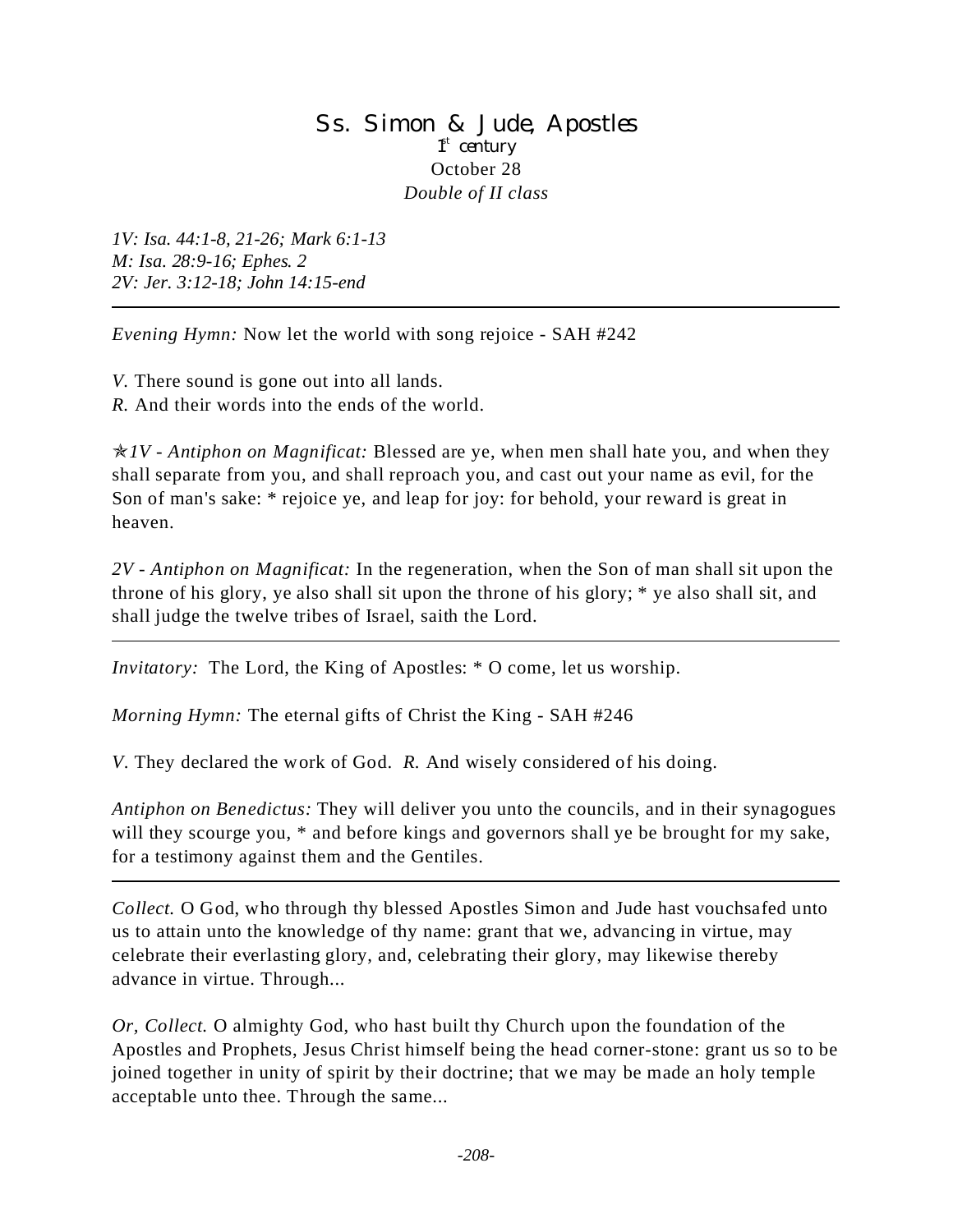### The Feast of Christ the King *The Last Sunday in October Double of I Class*

*1V: Jer. 23:5-8; Luke 1:26-33 M: Jer. 10:1-10; Rev. 19:11-16 2V: Dan. 4:34-37; I Tim. 6:11-16*

*Evening Hymn:* O Lord of Ages - SAH #223

*V.* All power in given unto me. *R.* In heaven and in earth.

*1V - Antiphon on Magnificat*: The Lord God shall give unto him the throne of his father David, and he shall reign over the house of Jacob for ever, \* and of his kingdom there shall be no end.

p*2V - Antiphon on Magnificat:* Upon his vesture and on his thigh his Name is written: \* King of kings and Ruler of all rulers. To him be glory and majesty for ever and ever.

*Invitatory:* O Lord Jesus Christ, the King of kings,  $*$  O come, let us worship.

*Morning Hymn:* O thou eternal image bright - SAH #224

*V*. Of the increase of his government.

*R.* And of his peace there shall be no end.

*Antiphon on Benedictus:* He hath made us a kingdom unto God and to his Father: \* the first-begotten of the dead, and the Prince of the kings of the earth, alleluia.

*Collect:* Almighty and everlasting God, who in thy beloved Son, the King of all, hast willed to make all things new: mercifully grant; that all the kindreds of the nations, now divided by the wounds of sin, may be made subject to his most gracious governance: Who liveth and reigneth with thee...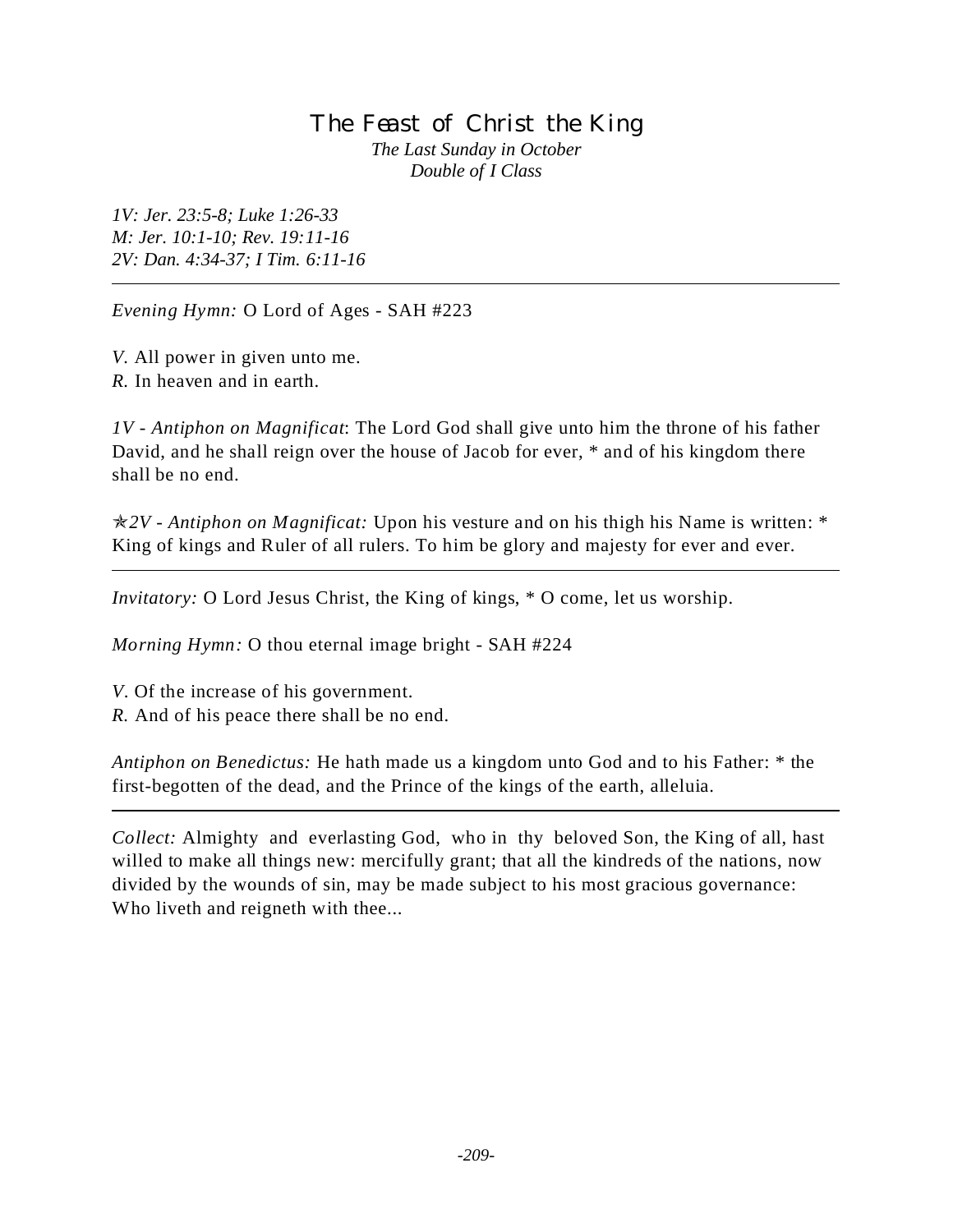# The Feast of All Saints November 1 *Double of I class*

*1V: Ecclus. 44:1-15; Heb. 11:32 - 12:11 M: Wisdom 3:1-9; Rev. 19:1-16 2V: Deut. 33:1-5, 26-end; Rev. 21:1 - 22:5*

*Evening Hymn:* O Christ redeemer of us all - SAH #233

*V.* Be glad, O ye righteous, and rejoice in the Lord. *R.* And be joyful, all ye that are true of heart.

p*1V - Antiphon on Magnificat:* Thrice happy are ye, all ye Saints and elect of God, \* who have been counted worthy to become partakers with heavenly powers, and to joy in the vision of unclouded glory.

*2V - Antiphon on Magnificat:* O Savior of the world, save us all, \* and let thy most holy ever-Virgin Mother intercede for us: // aided by the prayers of holy Apostles, Martyrs, and Confessors, with those of holy Virgins, \* we humbly supplicate, that we may be delivered from all evil, and be counted worthy, now and ever, to be filled with all good things.

*Invitatory:* The Lord is glorious in his Saints: \* O come, let us worship.

*Morning Hymn:* O Savior, Jesus, not alone - SAH #234

*V*. Let the Saints be joyful in glory. *R.* Let them rejoice in their beds.

*Antiphon on Benedictus:* The glorious company of the Apostles praise thee; the goodly fellowship of the Prophets praise thee; \* the white robed army of Martyrs praise thee unceasingly: and all the Saints and elect with one voice acknowledge thee, O blessed Trinity, one God.

*Collect.* Almighty and everlasting God, who in one solemnity hast given unto us to venerate all thy Saints: we beseech thee; that, at the intercession of so great a multitude, thou wouldest bestow on us, who call upon thee, the abundance of thy mercy. Through...

*Or, Collect.* O Almighty God, who hast knit together thine elect in one communion and fellowship, in the mystical body of thy Son Christ our Lord: grant us grace so to follow thy blessed Saints in all virtuous and godly living; that we may come to those unspeakable joys, which thou hast prepared for them that unfeignedly love thee. Through the same...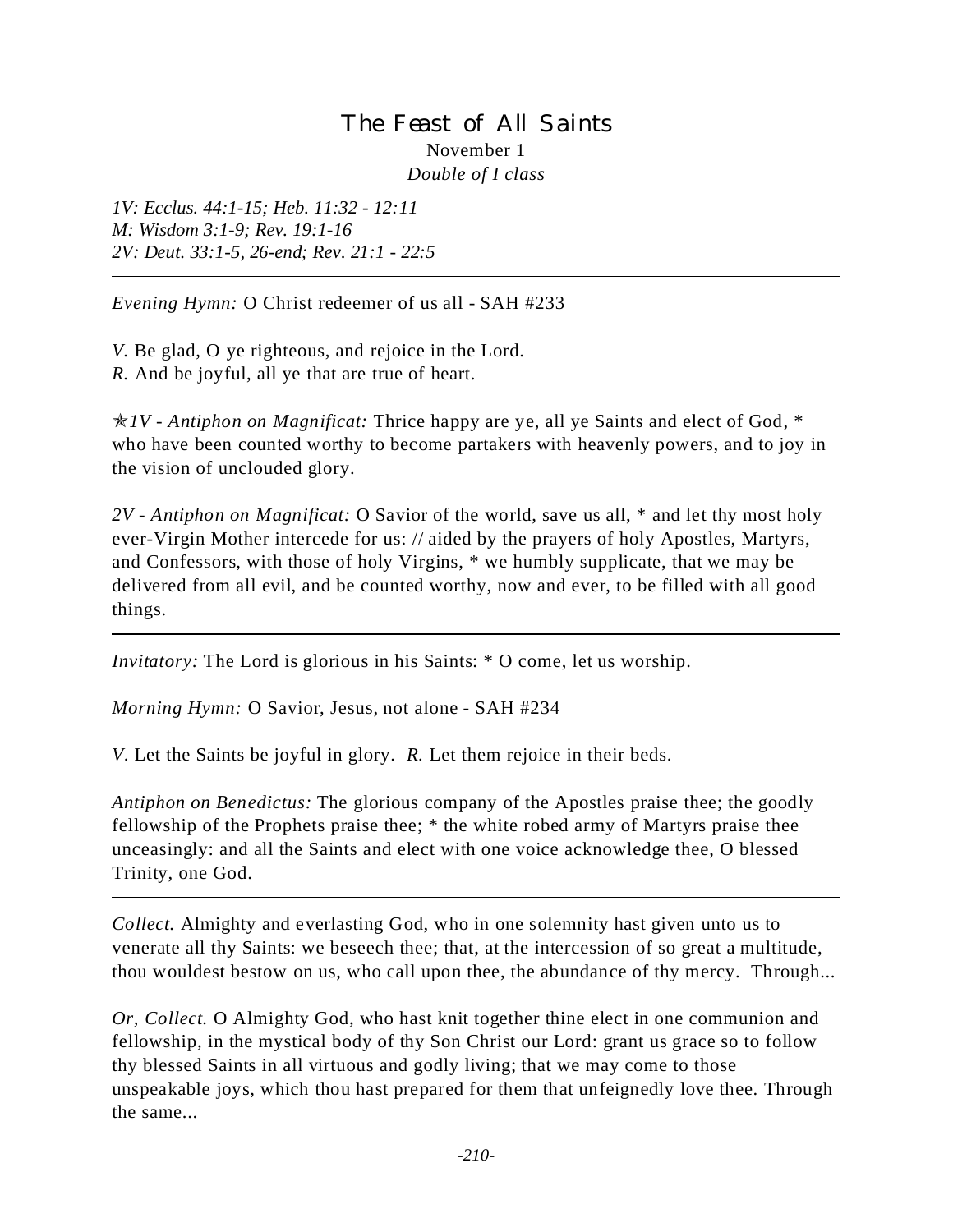# Psalm Prose for All Saints

*The following antiphons may be sung as needed before and after the Psalms of the Day, or before the psalms as a prose.*

*1.* I beheld a great multitude which no man could number, \* of all nations, standing before the throne.

*2.* And all the Angels stood round about the throne, \* and fell before the throne on their faces, and worshiped God.

*3.* And they sung a new song to the Lamb: Thou hast redeemed us to God by thy blood out of every kindred and tongue and people and nation, \* and hast made us unto our God kings and priests.

*4.* Bless ye the Lord, all ye his Elect: \* keep days of joy, and give glory unto him.

*5.* Holy is the true Light, and passing wonderful, lending radiance to them that endured in the heat of the conflict: \* from Christ they shall inherit a home of fadeless splendor, wherein they rejoice with gladness unceasing.

*Antiphon on the Magnificat for the Octave, when neither a Sunday nor a feast day:* O how glorious is the kingdom wherein all the Saints rejoice with Christ*: \** arrayed in white robes they follow the Lamb withersoever he goeth.

*Antiphon on the Benedictus for the Octave, when neither a Sunday nor a feast day:* The glorious company of the Apostles praise thee; \* the goodly fellowship of the Prophets praise thee; // the white robed army of Martyrs praise thee unceasingly: \* and all the Saints and elect with one voice acknowledge thee, O blessed Trinity, one God.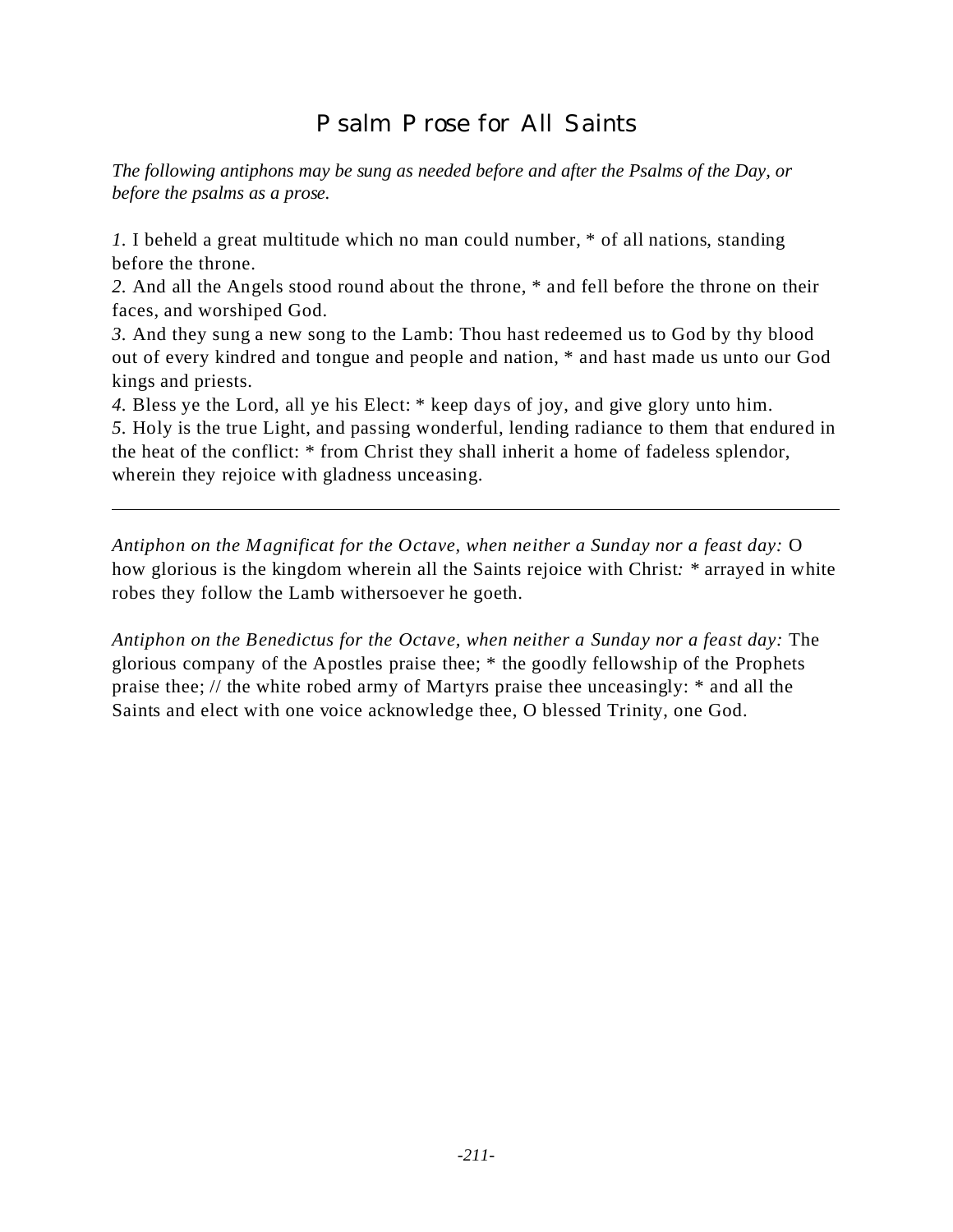# Commemoration of All the Faithful Departed

November 2

*Double*

*The complete Office of the Dead may be said in place of the following.*

*V.* The righteous shall be had in everlasting remembrance.

*R.* He will not be afraid of any evil tidings.

*2V - Antiphon on Magnificat:* I heard a voice from heaven, saying: \* Blessed are the dead which die in the Lord.

*Invitatory:* The King, by whom and in whom all things live and have their being:  $*$  O come, let us worship.

*V.* The righteous shall be had in everlasting remembrance. *R.* He will not be afraid of any evil tidings.

*Antiphon on Benedictus:* I am the resurrection and the life: he that believeth in me, though he were dead, yet shall he live: \* and whosoever liveth, and believeth in me, shall never die.

*Collect:* O God, the Creator and Redeemer of all the faithful: grant unto the souls of thy servants and handmaids the remission of all their sins; that as they have ever desired thy merciful pardon, so by the supplications of their brethren they may receive the same; who livest and reignest with God the Father...

*Closing Versicles:*

- *V.* Rest eternal grant unto them, O Lord.
- *R.* And let light perpetual shine upon them.
- *V.* May they rest in peace.
- *R.* Amen.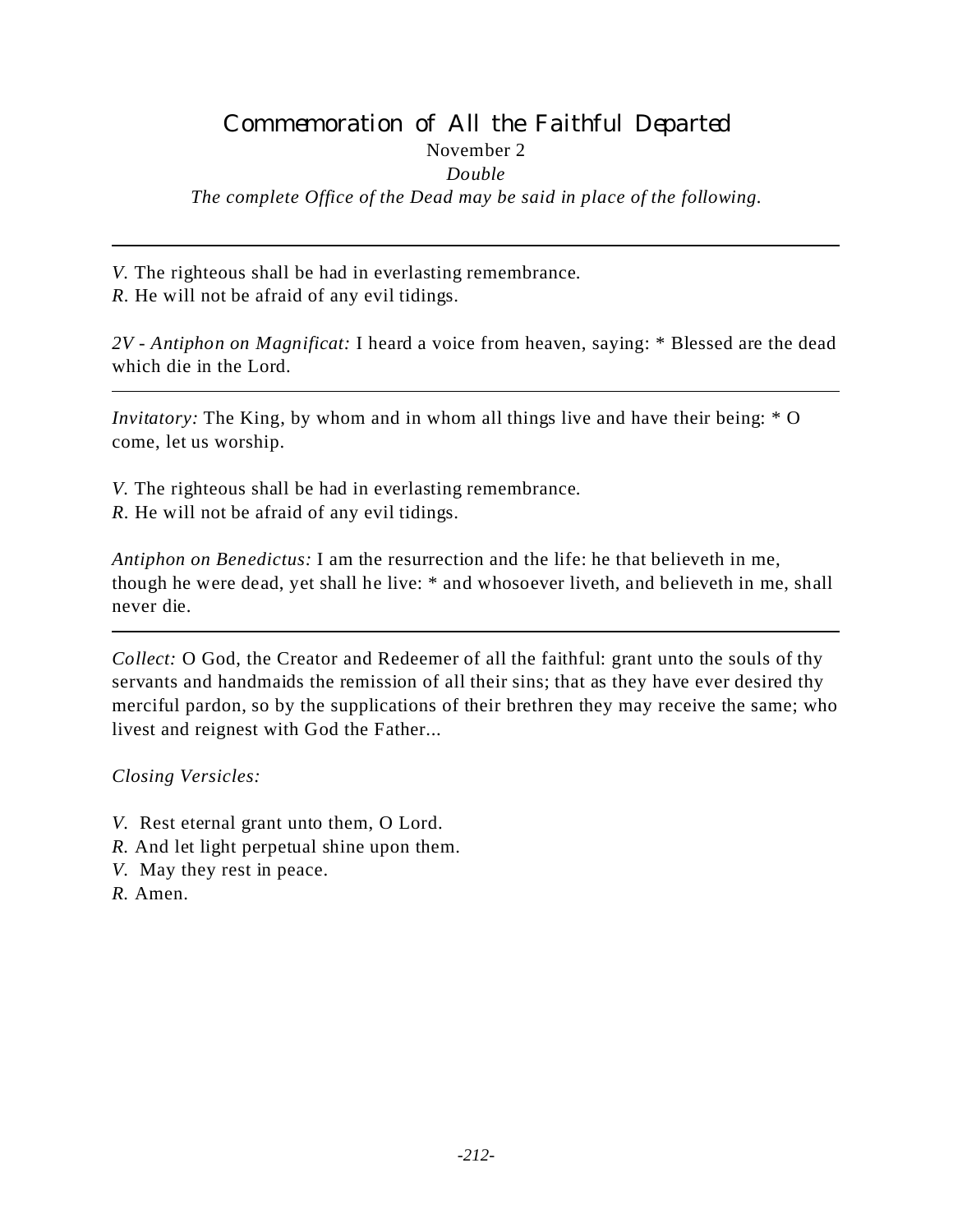## St. Elizabeth, Mother of St. John the Baptist 1<sup>st</sup> century November 5 *Double*

*Evening Hymn:* High let us all our voices raise - SAH #261

- *V.* Full of grace are thy lips.
- *R.* Because God hath blessed thee forever.

p*1V - Antiphon on Magnificat:* The Kingdom of heaven is likened unto a net, cast into the sea, which gathered of every kind: \* which, when it was filled, they drew to land, and sat down upon the shore, and gathered the good into vessels, but cast the bad away.

*2V - Antiphon on Magnificat:* She stretched out her hand to the poor; \* yea, she reached forth her hands to the needy; and eateth not the bread of idleness.

*Invitatory:* In thanksgiving to God for the blessed Mother Elizabeth: \* O come, let us worship.

*Morning Hymn:* High let us all our voices raise - SAH #261

*V.* Full of grace are thy lips.

*R.* Because God hath blessed thee forever.

*Antiphon on Benedictus:* The kingdom of heaven is likened unto a merchantman seeking goodly pearls: \* who, when he had found one pearl of great price, went and sold all that he had, and bought it.

*Collect:* Graciously hear us, O God of our salvation: that, like as we do rejoice in the festival of blessed Elizabeth, Mother of the Forerunner, so we may learn to follow her in all godly and devout affections. Through...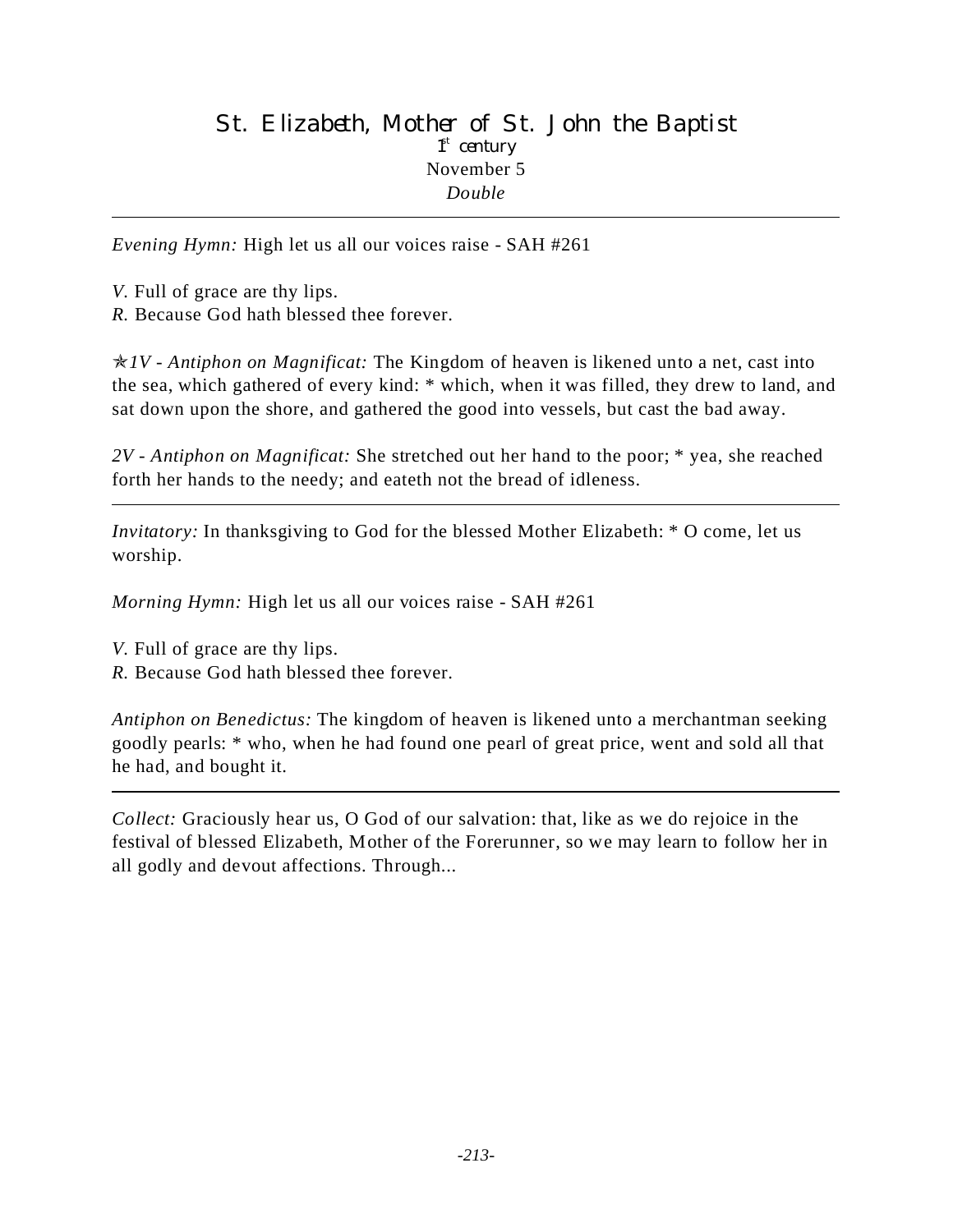### St. Raphael of Brooklyn Bishop & Confessor - 1915AD *Within the Octave of All Saints (see Ordo) Double*

*Evening Hymn:* This the confessor - SAH #259

*V.* The Lord loved him and adorned him. *R.* He clothed him with a robe of glory.

p*1V - Antiphon on Magnificat:* He chose him out of all men living, to offer sacrifices unto the Lord: \* incense, and a sweet savor for his people.

*2V - Antiphon on Magnificat:* Let thy priests, O Lord God, be clothed with salvation: \* turn not away the face of thine Anointed, remember the mercies of thy servant.

*Invitatory:* The Lord, the King of Confessors: \* O come, let us worship.

*Morning Hymn:* Jesu the world's Redeemer - SAH #257

*V*. The Lord guided the righteous in right paths.

*R.* And showed him the kingdom of God.

*Antiphon on Benedictus:* Well done, thou good and faithful servant: \* because thou hast been faithful over a few things, I will make thee ruler over many things, saith the Lord.

*Collect:* Almighty God, who hast instructed thy holy Church with the heavenly doctrine of thy Bishop and Confessor Saint Raphael of Brooklyn; and hast provided in his life an example of the Good Shepherd who collects the lost sheep; grant us so to follow in his goodly footsteps, that, ever helped by his intercession, we, with him, may attain to thy heavenly kingdom. Through...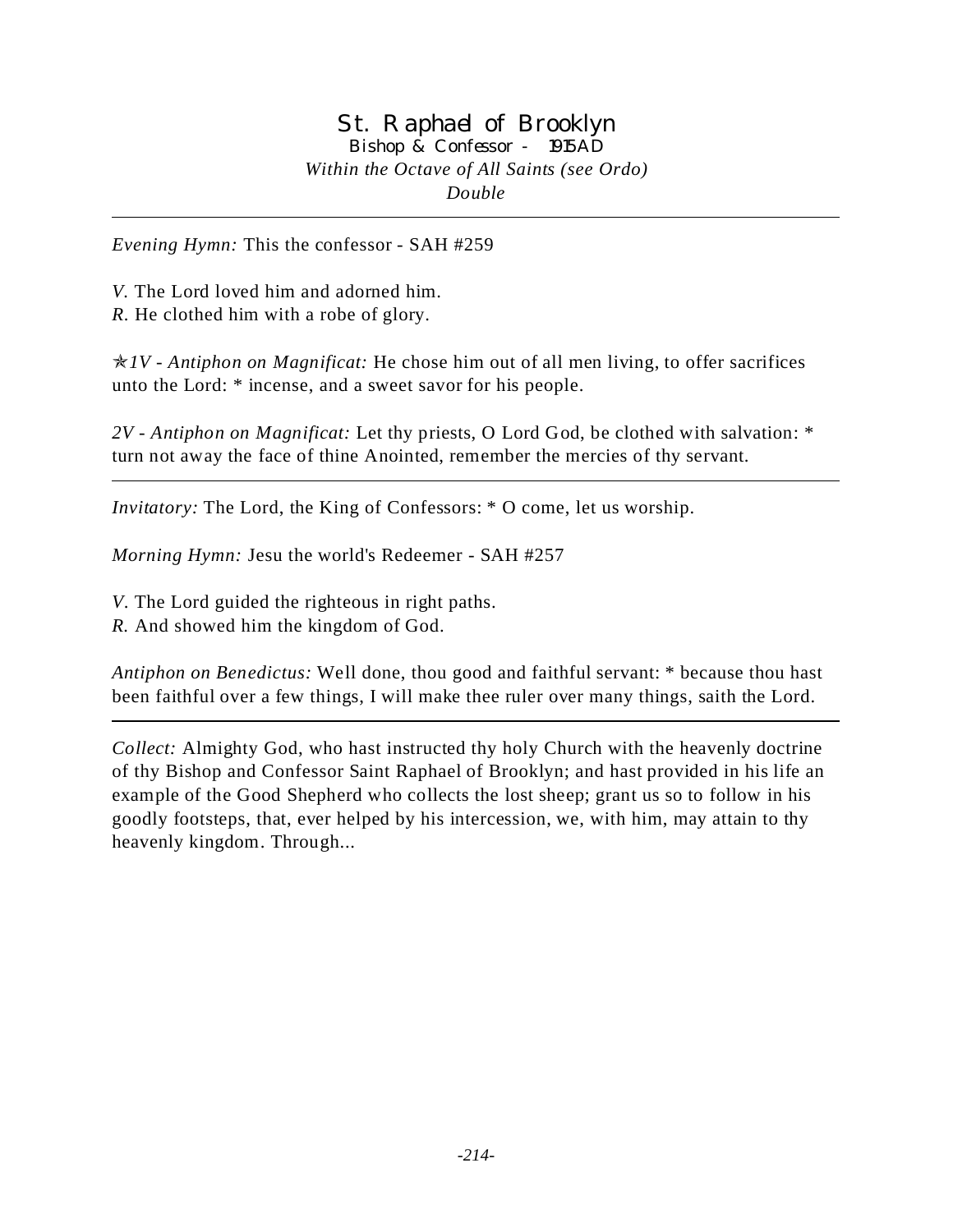*Evening Hymn:* O Christ redeemer of us all - SAH #233

*V.* Be glad, O ye righteous, and rejoice in the Lord. *R.* And be joyful, all ye that are true of heart.

p*1V - Antiphon on Magnificat:* Thrice happy are ye, all ye Saints and elect of God, \* who have been counted worthy to become partakers with heavenly powers, and to joy in the vision of unclouded glory.

*2V - Antiphon on Magnificat:* O Savior of the world, save us all, and let thy most holy ever-Virgin Mother intercede for us: \* aided by the prayers of Patriarchs and Prophets, holy Apostles, Martyrs, and Confessors, with those of holy Virgins, // we humbly supplicate, that we may be delivered from all evil, \* and be counted worthy, now and ever, to be filled with all good things.

*Invitatory:* The Lord is glorious in his Saints:  $*$  O come, let us worship.

*Morning Hymn:* O Savior, Jesus, not alone - SAH #234

- *V*. Let the Saints be joyful in glory.
- *R.* Let them rejoice in their beds.

*Antiphon on Benedictus:* The glorious company of the Apostles praise thee; \* the goodly fellowship of the Prophets praise thee; // the white robed army of Martyrs praise thee unceasingly: \* and all the Saints and elect with one voice acknowledge thee, O blessed Trinity, one God.

*Collect.* O God who didst show forth thy Divine Wisdom in ancient times through thy patriarchs and prophets, grant that we may imitate their example on earth and enjoy their intercession in heaven. Through...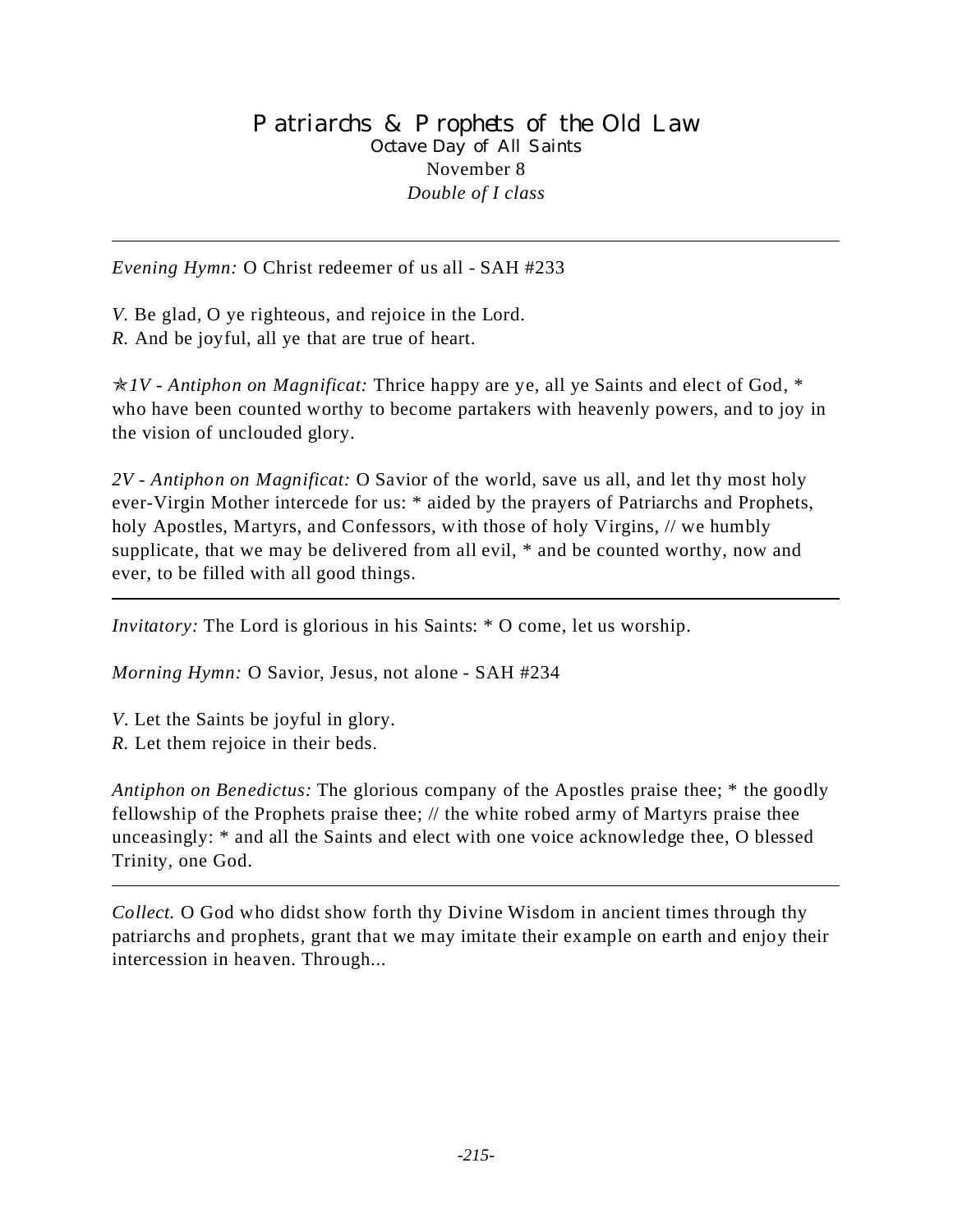### St. Martin of Tours Bishop & Confessor - 397AD November 11 *Double*

*Evening Hymn:* This the confessor - SAH #259

*V.* The Lord loved him and adorned him.

*R.* He clothed him with a robe of glory.

p*1V - Antiphon on Magnificat:* I will make thee a minister of those things in which I will appear unto thee, delivering thee from the people, and from the Gentiles, unto whom now I send thee: \* to open their eyes, that they may receive forgiveness of sins, and inheritance among them which are sanctified by faith that is in me.

*2V - Antiphon on Magnificat:* So the servant of the Lord died, according to the word which the Lord had spoken: \* and there arose not a prophet since, like unto him, in all the signs and the wonders which the Lord sent him to do among the people.

*Invitatory:* The Lord, the King of Confessors: \* O come, let us worship.

*Morning Hymn:* Jesu the world's Redeemer - SAH #257

*V*. The Lord guided the righteous in right paths.

*R.* And showed him the kingdom of God.

*Antiphon on Benedictus:* O Blessed Martin, who with his entire affection loved Christ the King, and feared not the greatness of the imperial power: \* O holiest soul, which although not taken away by the persecutor's sword, yet lost not the palm of martyrdom.

*Collect:* Grant, we beseech thee, Almighty God: that the reverend solemnity of blessed *Martin*,*,* thy Confessor and Bishop, may both increase our devotion, and set forward our salvation. Through...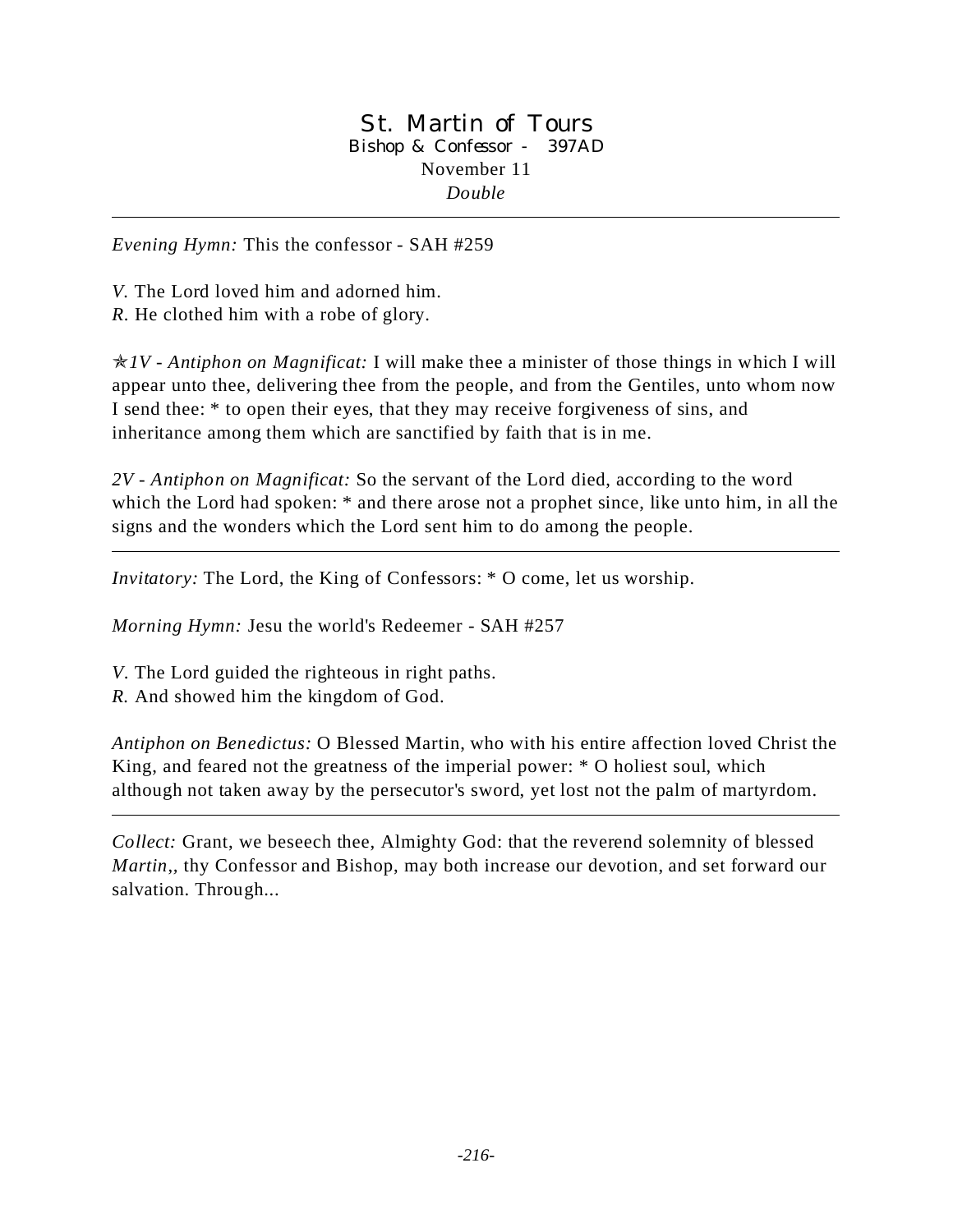### St. Gregory Palamas Bishop, Confessor & Doctor - 1359AD November 14 *Double*

*Evening Hymn:* This the confessor - SAH #259

*V.* I have declared thy righteousness in the great congregation. *R.* Lo, I will not refrain my lips, O Lord, and that thou knowest.

*1V - Antiphon on Magnificat:* Blessed is the man that considereth the ways of wisdom in his heart, and that goeth after her as one that traceth: \* by her he shall be covered from the heat, and shall dwell in her glory.

p*2V - Antiphon on Magnificat:* They that be wise shall shine as the brightness of the firmament: \* and they that turn many to righteousness, as the stars for ever and ever.

*Invitatory:* The Fountain of wisdom, the word of God Most High, who hath given wisdom to them that love him: \* O come, let us worship.

*Morning Hymn:* Jesu the world's Redeemer - SAH #257

*V*. With my lips have I been telling of all the judgements of thy mouth. *R.* I have had as great delight in the way of thy testimonies as in all manner of riches.

*Antiphon on Benedictus:* Blessed be the Name of God for ever and ever, for wisdom and might are his: \* I thank thee, O thou God of my fathers, who hast given us wisdom and might, in that thou hast revealed the deep and secret things.

*Collect:* O God, who didst send blessed Gregory Palamas*,* thy Doctor to guide thy people in the way of everlasting salvation: grant, we beseech thee; that as we have learned of him the doctrine of life on earth, so we may be found worthy to have him for our advocate in heaven. Through...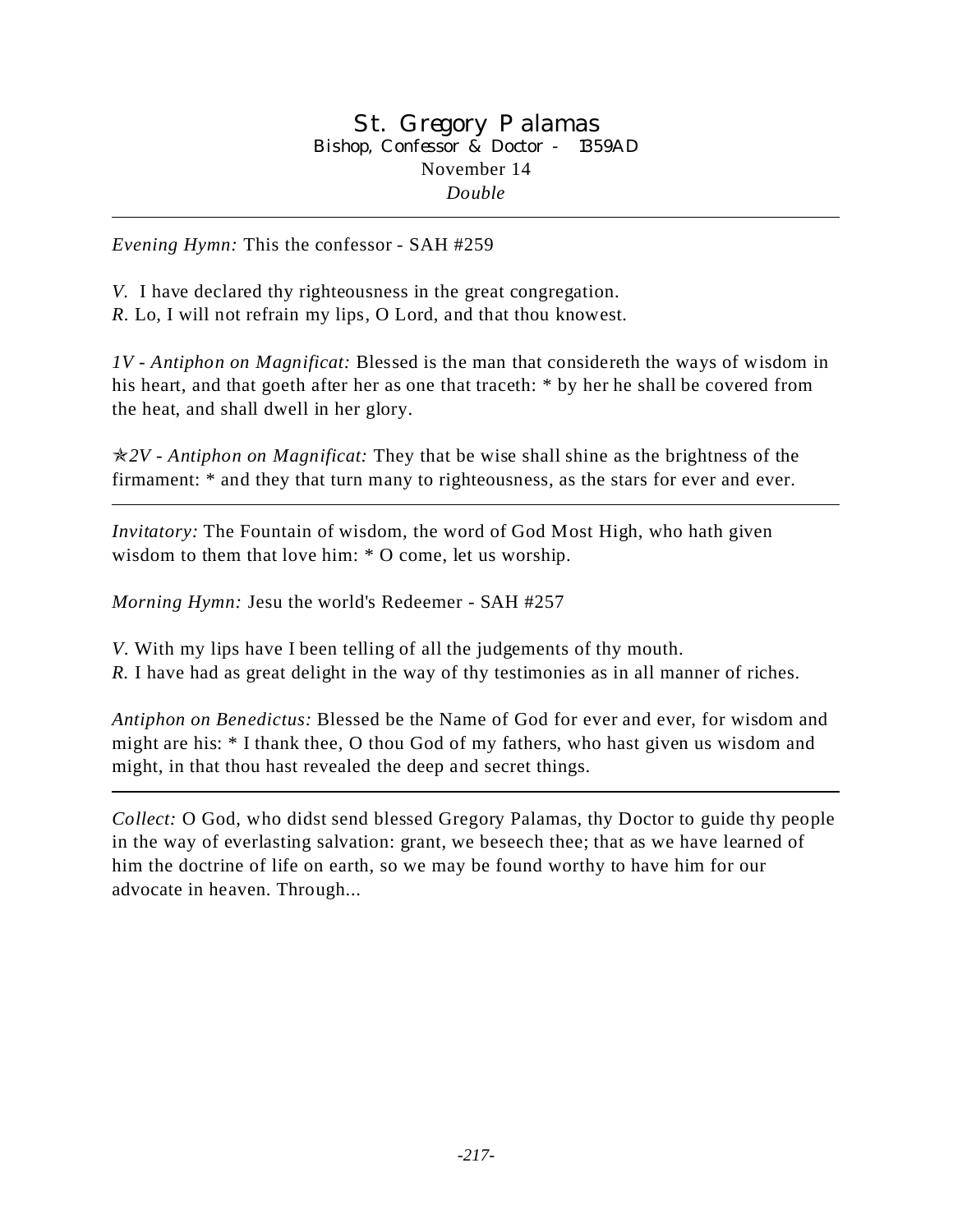#### St. Gregory the Wonderworker Bishop & Confessor - c. 270AD November 17 *Double*

*Evening Hymn:* This the confessor - SAH #259

*V.* The Lord loved him and adorned him. *R.* He clothed him with a robe of glory.

p*1V - Antiphon on Magnificat:* He chose him out of all men living, to offer sacrifices unto the Lord: \* incense, and a sweet savor for his people.

*2V - Antiphon on Magnificat:* Let thy priests, O Lord God, be clothed with salvation: \* turn not away the face of thine Anointed, remember the mercies of thy servant.

*Invitatory:* The Lord, the King of Confessors: \* O come, let us worship.

*Morning Hymn:* Jesu the world's Redeemer - SAH #257

*V*. The Lord guided the righteous in right paths.

*R.* And showed him the kingdom of God.

*Antiphon on Benedictus:* Well done, thou good and faithful servant: \* because thou hast been faithful over a few things, I will make thee ruler over many things, saith the Lord.

*Collect:* Grant, we beseech thee, Almighty God: that the reverend solemnity of blessed Gregory the Wonderworker,*,* thy Confessor and Bishop, may both increase our devotion, and set forward our salvation. Through...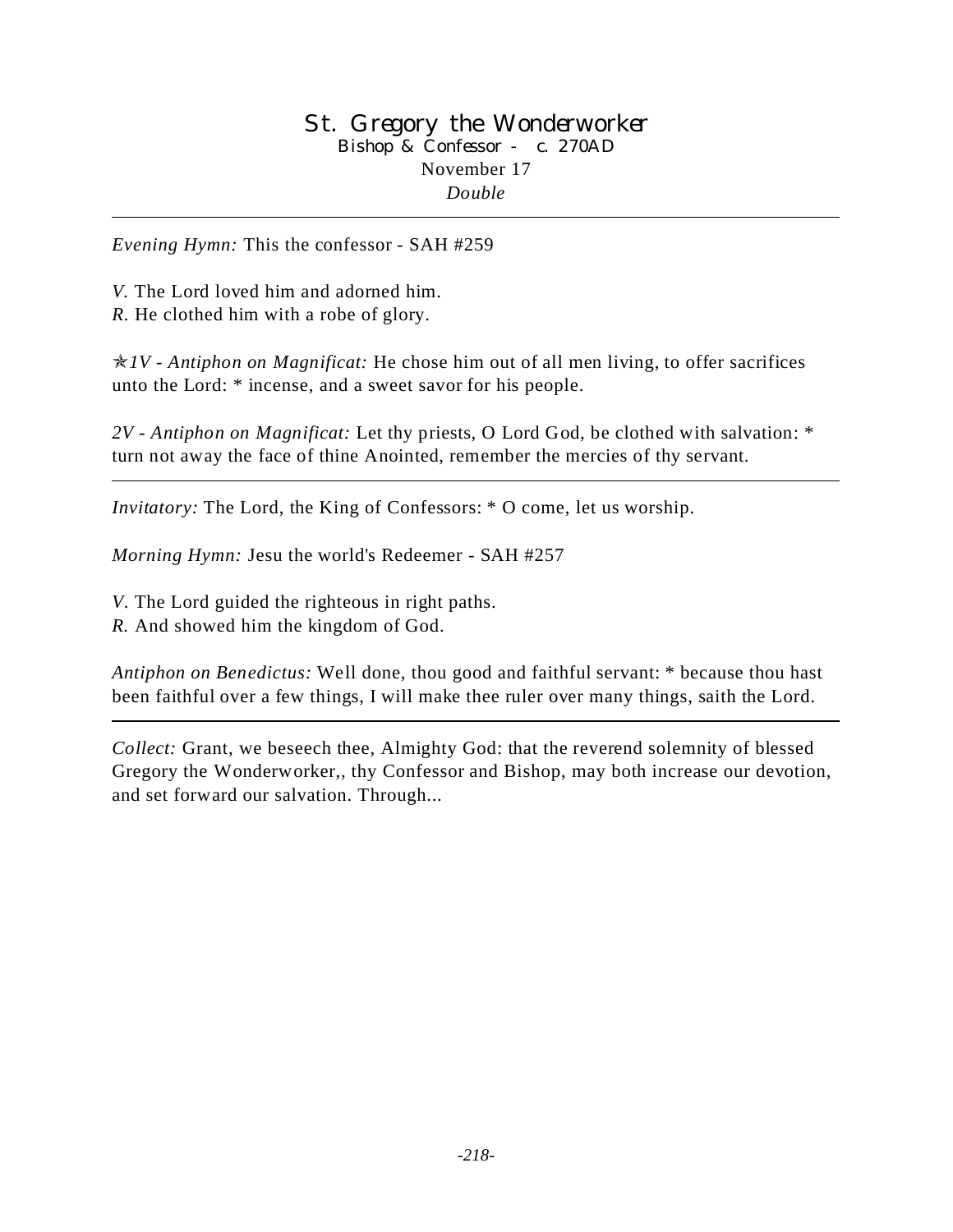### St. Edmond King & Martyr - 870AD November 20 *Double*

*Evening Hymn:* O God the soldiers crown and guard - SAH #253

*V.* Thou hast crowned him with glory and worship, O Lord. *R*. And hast made him to have dominion of the works of thy hands.

p*1V - Antiphon on Magnificat:* This is indeed a Martyr who for the Name of Christ poured forth his blood: \* who feared not the threats of judges, nor sought for the glory of earthly dignity, but with joy attained unto the heavenly kingdom.

*Note that First Vespers of the Presentation would normally be observed at this time, but should Second Vespers of St. Edmond be called for: 2V - Antiphon on Magnificat:* This man, the world despising, and earthly pleasures renouncing, \* laid up treasures in heaven by word and deed.

*Invitatory*: The Lord, the King of Martyrs, \* O come let us worship.

*Morning Hymn:* O glorious King of Martyr hosts - SAH #254

*V*. The righteous shall flourish like a palm-tree.

*R.* And shall spread abroad like a cedar in Lebanon.

*Antiphon on Benedictus:* If any man will come after me, saith the Lord, \* let him deny himself, and take up his cross, and follow me.

*Collect:* O God of unspeakable mercy, who didst give grace to the most blessed King Edmund to overcome the enemy by dying for thy name: mercifully grant unto this thy family; that by his intercession they may be found worthy to vanquish and destroy in themselves the temptations of their ancient foe. Through...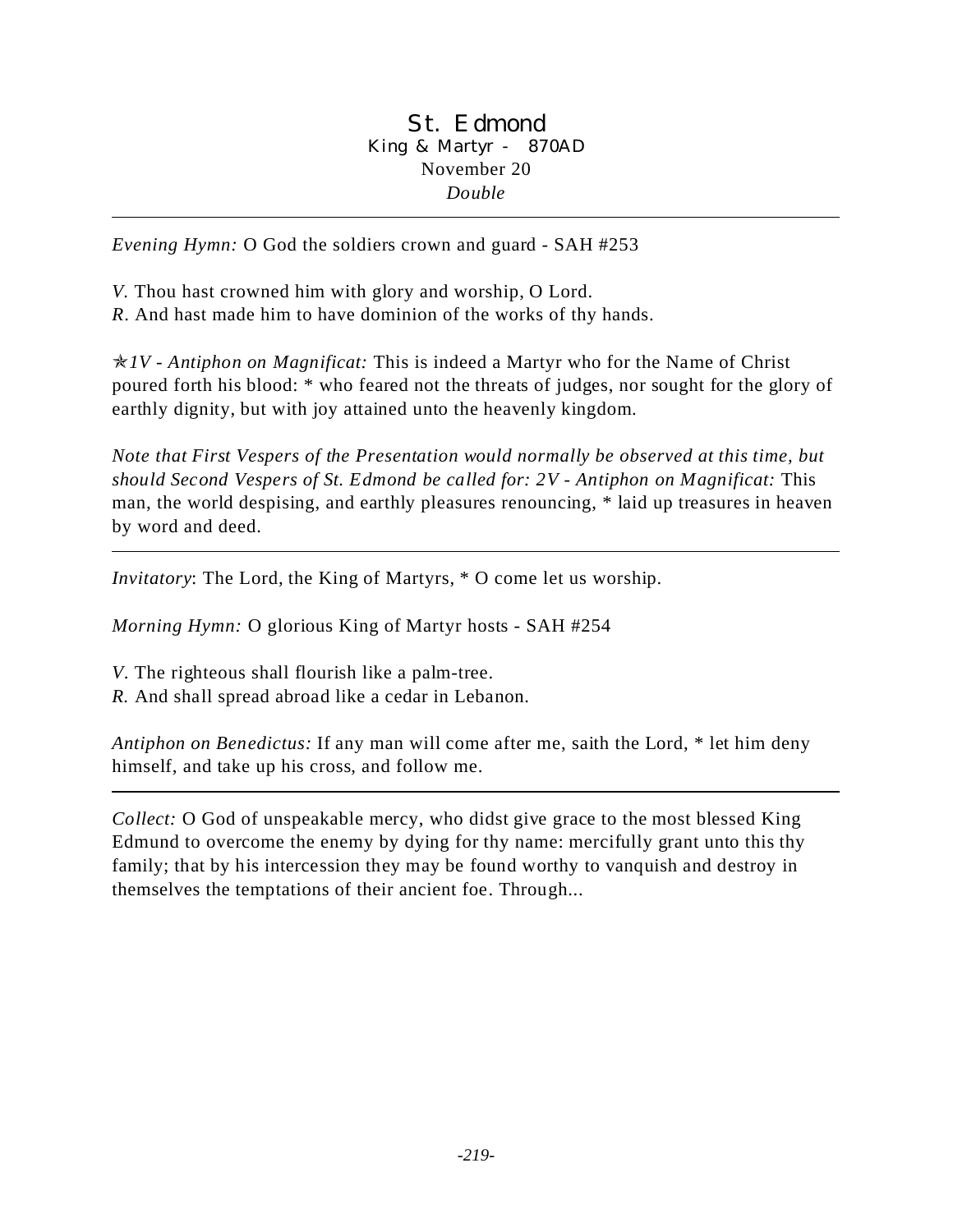# Presentation of the Blessed Virgin Mary November 21 *Double of II class*

*Evening Hymn:* Hail, O star that pointest - SAH #175

*V.* Today is the Presentation of the holy Virgin Mary. *R.* Whose glorious life illumineth all the churches*.*

p*1V - Antiphon on Magnificat:* Thy Presentation in the Temple, O Virgin Mother of God, hath proclaimed joyful tidings unto all the world: \* for from thee arose the Sun of Righteousness, even Christ, our God; // who, taking away the curse, \* hath bestowed a blessing, and, despoiling death, hath given unto us life everlasting.

*2V - Antiphon on Magnificat:* O ever-blessed Mother of God, Mary Ever-Virgin, temple of the Godhead, hallowed shrine of the Holy Spirit; \* thou only, above all others, wast acceptable to our Lord Jesus Christ, alleluia.

*Invitatory:* Let us keep holy day in honor of the Presentation of the Virgin Mary who bore the Son of God: \* O come, let us worship.

*Morning Hymn:* The Lord whom earth and sea and sky - SAH #189 *or* O glorious maid exalted far - SAH #179

*V.* Today is the Presentation of the holy Virgin Mary.

*R.* Whose glorious life illumineth all the churches*.*

*Antiphon on Benedictus:* Today let us celebrate with duteous solemnity the Presentation in the Temple of God's most holy Mother, the ever Virgin Mary: \* from whom the Son of the Highest went forth, alleluia.

*Collect.* O God, who on this day didst vouchsafe that blessed Mary ever Virgin, the dwelling-place of the Holy Ghost, should be presented in the temple: grant, we beseech thee; that at her intercession we may be found worthy to be presented unto thee in the temple of thy glory. Through...in the unity of the same Holy Ghost.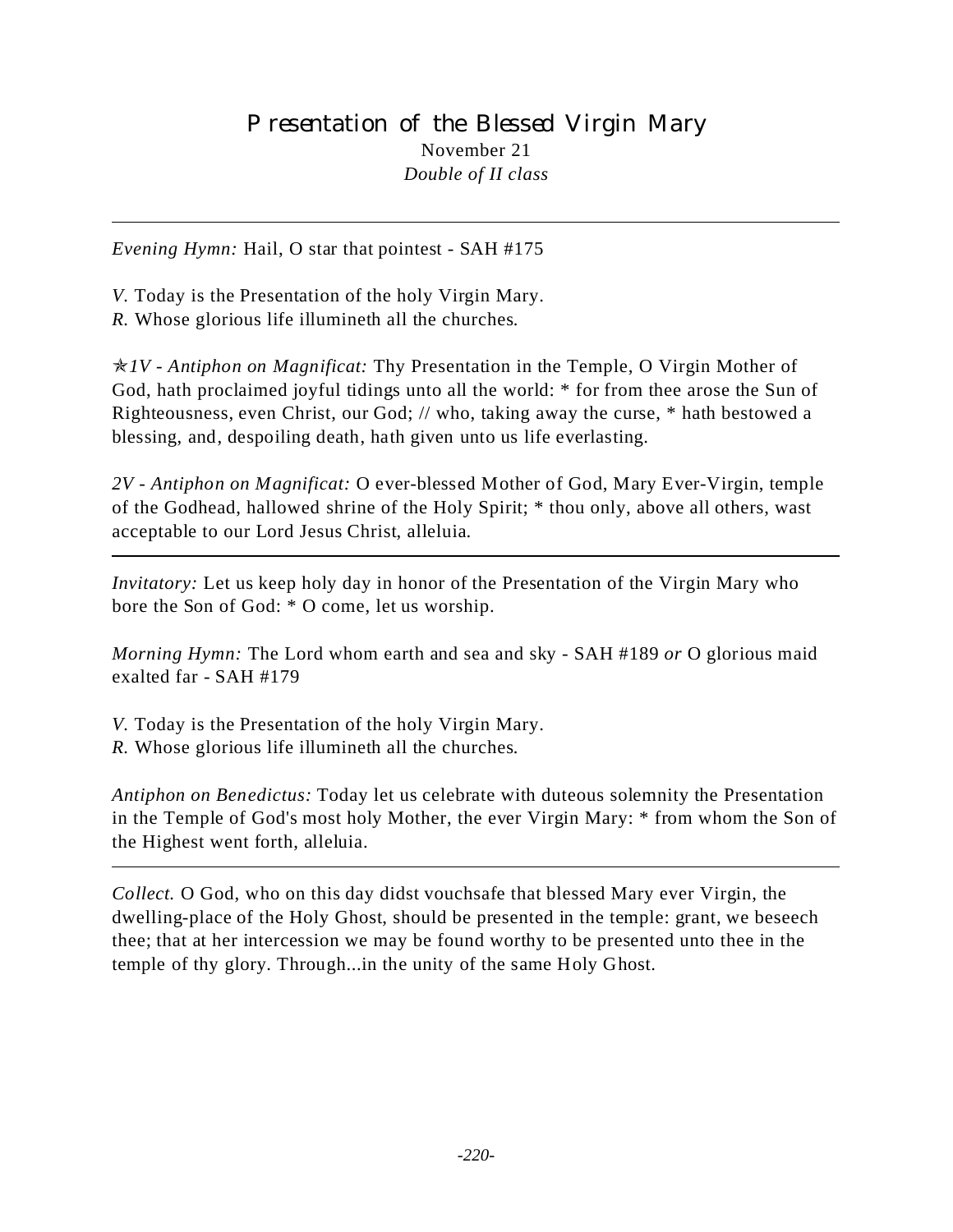Psalm Prose for the Presentation of the Blessed Virgin Mary

*The following antiphons may be sung as needed before and after the Psalms of the Day, or before the psalms as a prose.*

*1.* O ever-blessed Mother of God, Mary Ever-Virgin, temple of the God-head, hallowed shrine of the Holy Spirit, \* thou only, above all others, wast acceptable to our Lord Jesus Christ.

*2.* In thy comeliness, yea in thy beauty, fare thou with the King according to his worship and renown; \* and with him go forth, ride prosperously, and reign.

*3.* Lord, who shall dwell in thy tabernacle? or who shall rest upon thy holy hill? \* Even he that leadeth an uncorrupt life, and doeth the thing that is right, and speaketh the truth from his heart.

*4.* God shall help her with his countenance, and that right early: \* God is in the midst of her, therefore shall she not be removed.

*5.* Our singers and trumpeters rehearse that Christ was born of thee; \* wherefore all our fresh springs shall be in thee.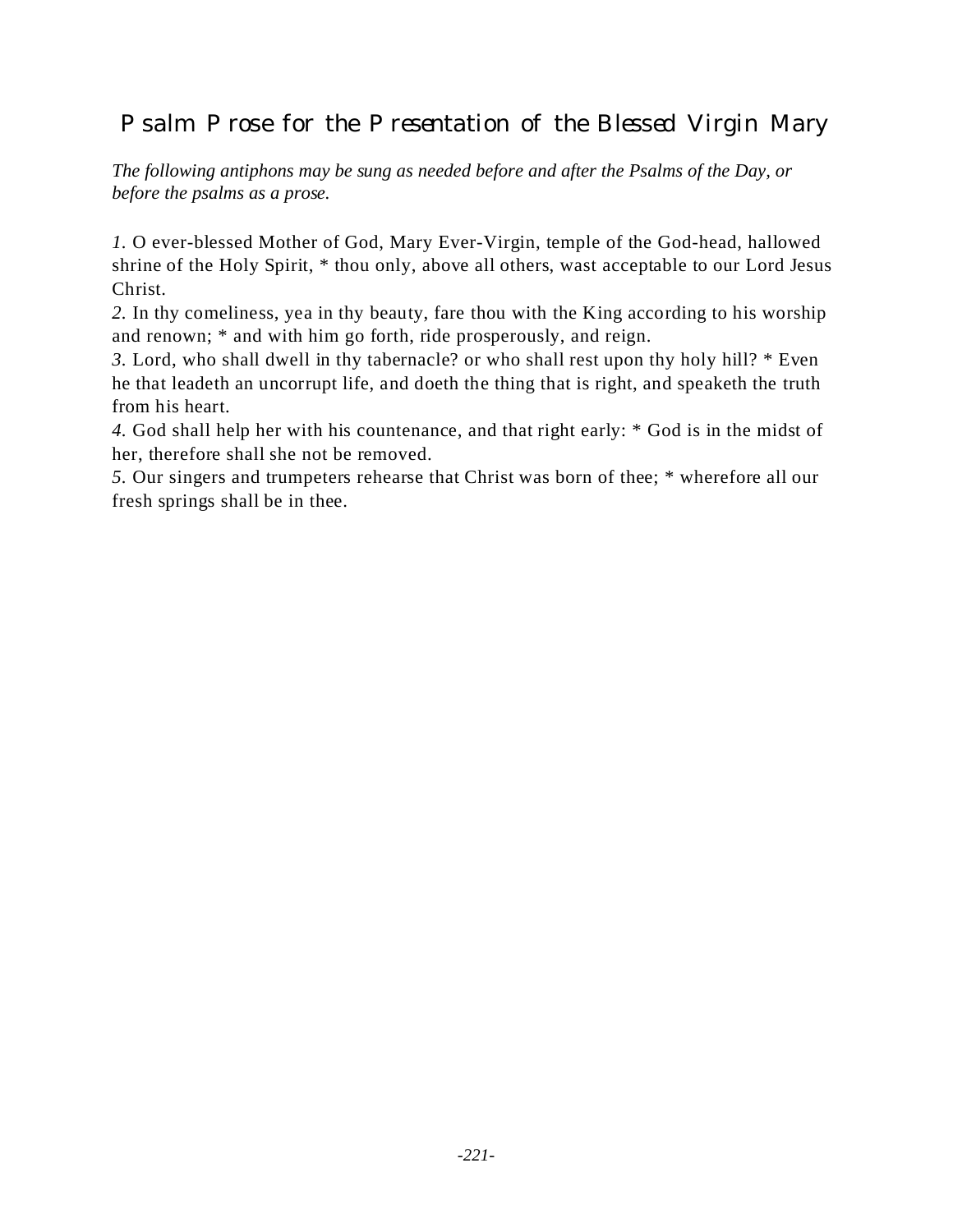### St. Cecilia Virgin & Martyr - c. 230AD November 22 *Double*

*Evening Hymn:* O Jesu, thou the virgin's crown - SAH #262

*V.* The Virgins that be her fellows shall bear her company. *R*. And shall be brought unto thee.

*Note that Second Vespers of Presentation would normally be observed at this time, but should First Vespers of St. Cecilia be called for:* p*1V - Antiphon on Magnificat*: The Kingdom of heaven is likened unto a net, cast into the sea, which gathered of every kind: \* which, when it was filled, they drew to land, and sat down upon the shore, and gathered the good into vessels, but cast the bad away.

*2V - Antiphon on Magnificat:* The kingdom of heaven is likened unto a merchant-man seeking goodly pearls: \* who, when he had found one pearl of great price, went and sold all that he had, and bought it.

*Invitatory*: The Lord, the King of Virgins, \* O come let us worship.

*Morning Hymn:* O Jesu, thou the virgin's crown - SAH #262

*V.* Full of grace are thy lips. *R.* Because God hath blessed thee forever.

*Antiphon on Benedictus*: When the dawn was breaking, blessed Cecilia cried, saying, \* Arise, ye soldiers of Jesus, and cast away the works of darkness, and put ye on the armor of light.

*Collect:* O God, who makest us glad with the yearly solemnity of blessed Cecilia, thy Virgin and Martyr: grant, that as we do venerate her in our service, so we may follow the example of her godly conversation. Through...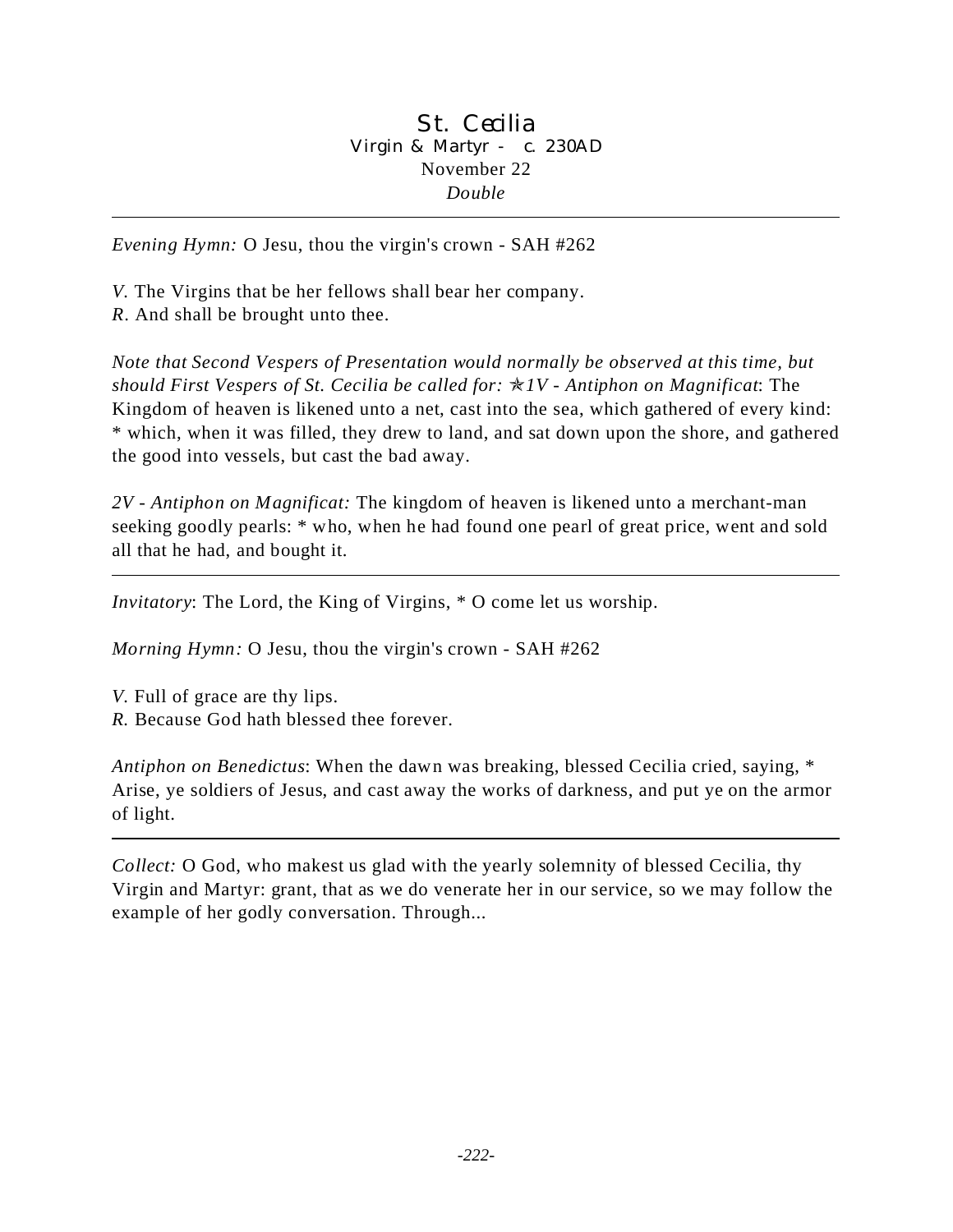### St. Clement Bishop & Martyr - c. 100AD November *23 Double*

*Evening Hymn:* O God the soldiers crown and guard - SAH #253

*V.* Thou hast crowned him with glory and worship, O Lord. *R*. And hast made him to have dominion of the works of thy hands.

*Note that Second Vespers of St. Cecilia would normally be observed at this time, but should First Vespers of St. Clement be called for:* p*1V - Antiphon on Magnificat:* Let us all pray our Lord Jesus Christ \* that he may open a well of living waters for them that confess him.

*2V - Antiphon on Magnificat:* This man, the world despising, and earthly pleasures renouncing, \* laid up treasures in heaven by word and deed.

*Invitatory*: The Lord, the King of Martyrs, \* O come let us worship.

*Morning Hymn:* O glorious King of Martyr hosts - SAH #254

*V*. The righteous shall flourish like a palm-tree.

*R.* And shall spread abroad like a cedar in Lebanon.

*Antiphon on Benedictus:* As this blessed man was taken by the sea, the people did cry with a loud voice: \* Deliver him, O Lord Jesu Christ; and Clement wept and said: Father, receive my spirit.

*Collect:* Be merciful to the people of thy flock, O Lord, eternal Shepherd and Bishop of the souls of men: and keep us in thy continual protection; at the intercession of thy blessed martyr, the Holy Father Clement, whom thou didst raise up in thy Church to be thine under-shepherd. Through...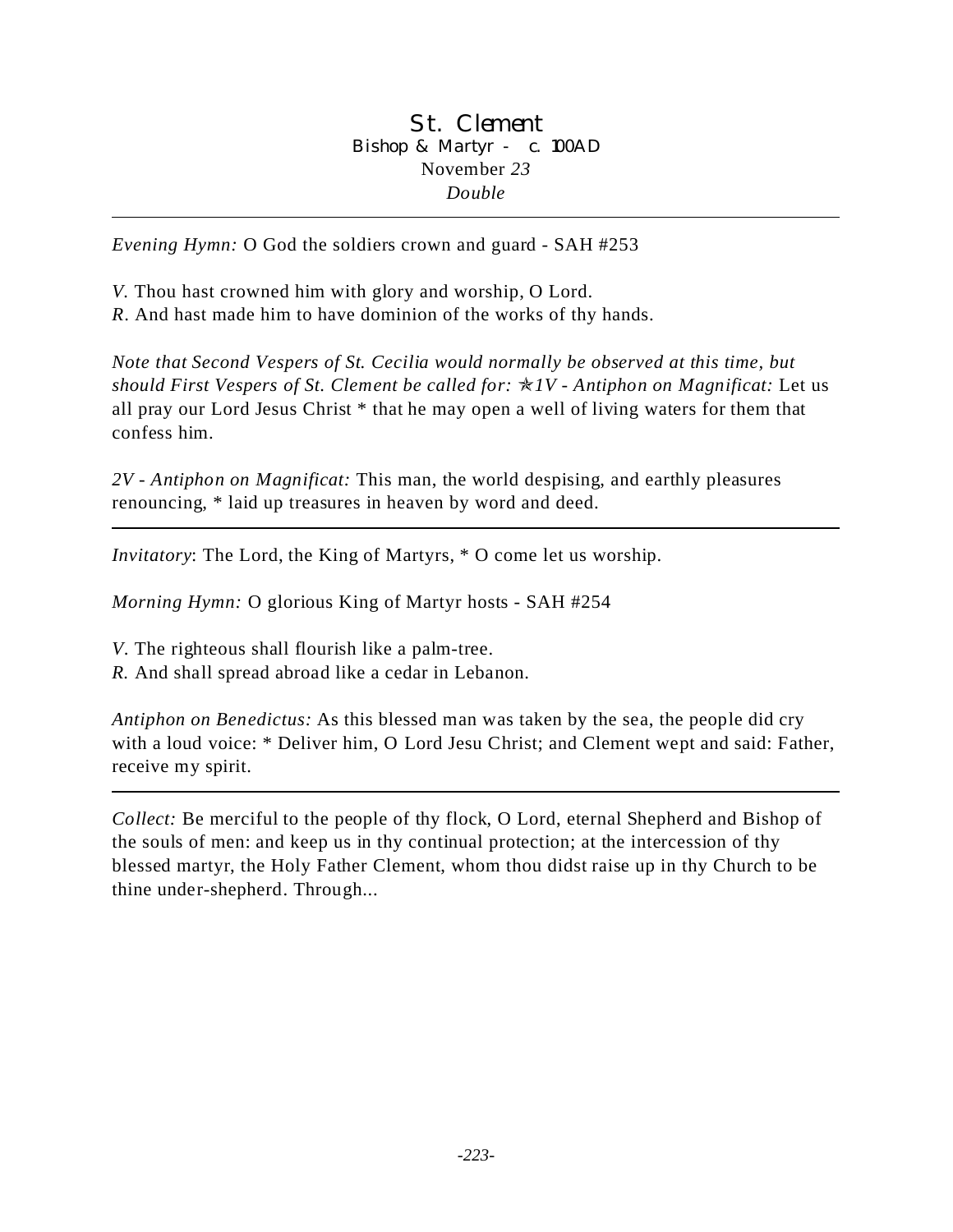### St. Katherine of Alexandria Virgin & Martyr - c.  $4<sup>th</sup>$  c.AD November 25 *Double*

*Evening Hymn*: O Jesu, thou the virgin's crown - SAH #262

*V*. The Virgins that be her fellows shall bear her company. *R.* And shall be brought unto thee.

 $\star IV$  - Antiphon on Magnificat: The Kingdom of heaven is likened unto a net, cast into the sea, which gathered of every kind: \* which, when it was filled, they drew to land, and sat down upon the shore, and gathered the good into vessels, but cast the bad away.

*2V - Antiphon on Magnificat*: The kingdom of heaven is likened unto a merchant-man seeking goodly pearls: \* who, when he had found one pearl of great price, went and sold all that he had, and bought it.

*Invitatory*: The Lord, the King of Virgins, \* O come let us worship.

*Morning Hymn:* O Jesu, thou the virgin's crown - SAH #262

*V.* Full of grace are thy lips. *R*. Because God hath blessed thee forever.

*Antiphon on Benedictus:* At the Bridegroom's coming, the wise virgin, being ready, \* went in with him to the marriage.

*Collect:* O God, who didst give the law to Moses on the height of Mount Sinai, and in the same place didst through thy holy Angels wondrously bestow the body of blessed Catherine, thy Virgin and Martyr: grant, we beseech thee; that by her example and intercession we may be enabled to attain unto that mount which is Christ: Who liveth and reigneth with thee...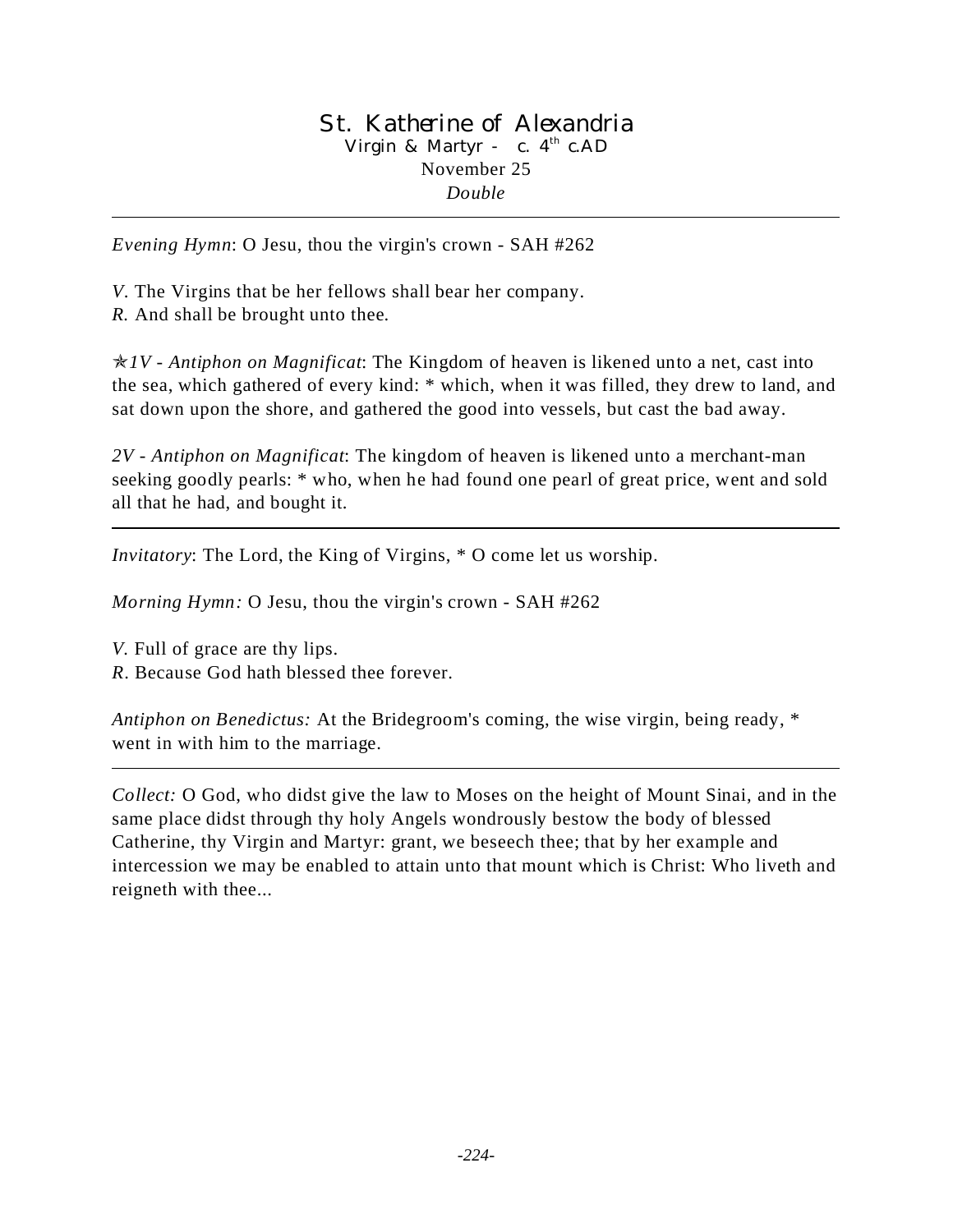*Evening Hymn (Confessors):* This the confessor- SAH #259 *Evening Hymn (Martyrs):* O God the soldiers crown - SAH #253

*V.* O ye holy and righteous, rejoice in the Lord, alleluia. *R.* For blessed are the folk that God hath chosen to him to be his inheritance, alleluia.

*1V - Antiphon on Magnificat:* Daughters of Jerusalem, come and behold the holy ones with the crown, \* wherewith the Lord crowned them in the day of espousals and of gladness, alleluia, alleluia.

*2V - Antiphon on Magnificat:* Light perpetual shall shine upon thy Saints: \* and an ageless eternity, alleluia.

*Invitatory:* Alleluia, The Lord, the King of Apostles: \* O come, let us worship, alleluia.

*Morning Hymn (Confessor & Bishop):* Jesu the world's Redeemer- SAH #257 *Morning Hymn (Confessor):* Jesu thou art the crown on high *-* SAH *#*258 *Morning Hymn (Martyr):* O glorious king of martyr hosts *-* SAH *#*254

*V*. Right dear in the sight of the Lord, alleluia. *R.* Is the death of his Saints, alleluia.

*Antiphon on Benedictus:* Light perpetual shall shine upon thy Saints: \* and an ageless eternity, alleluia.

*Collect for a Confessor and Bishop:* Grant, we beseech thee, Almighty God: that the reverend solemnity of blessed *N.*,*,* thy Confessor and Bishop, may both increase our devotion, and set forward our salvation. Through...

*Collect for a Confessor:* Assist us mercifully, O Lord, in these our supplications which we make before thee on the solemnity of blessed *N.*, thy Confessor: that we, who put not our trust in our own righteousness, may be aided by the prayers of him who found favor in thy sight. Through...

*Collect for a Martyr:* Grant, we beseech thee, Almighty God: that by the prayers of thy Holy Martyr blessed *N.,* we may be delivered from all adversities which may happen to the body, and from all evil thoughts which may assault and hurt the soul. Through...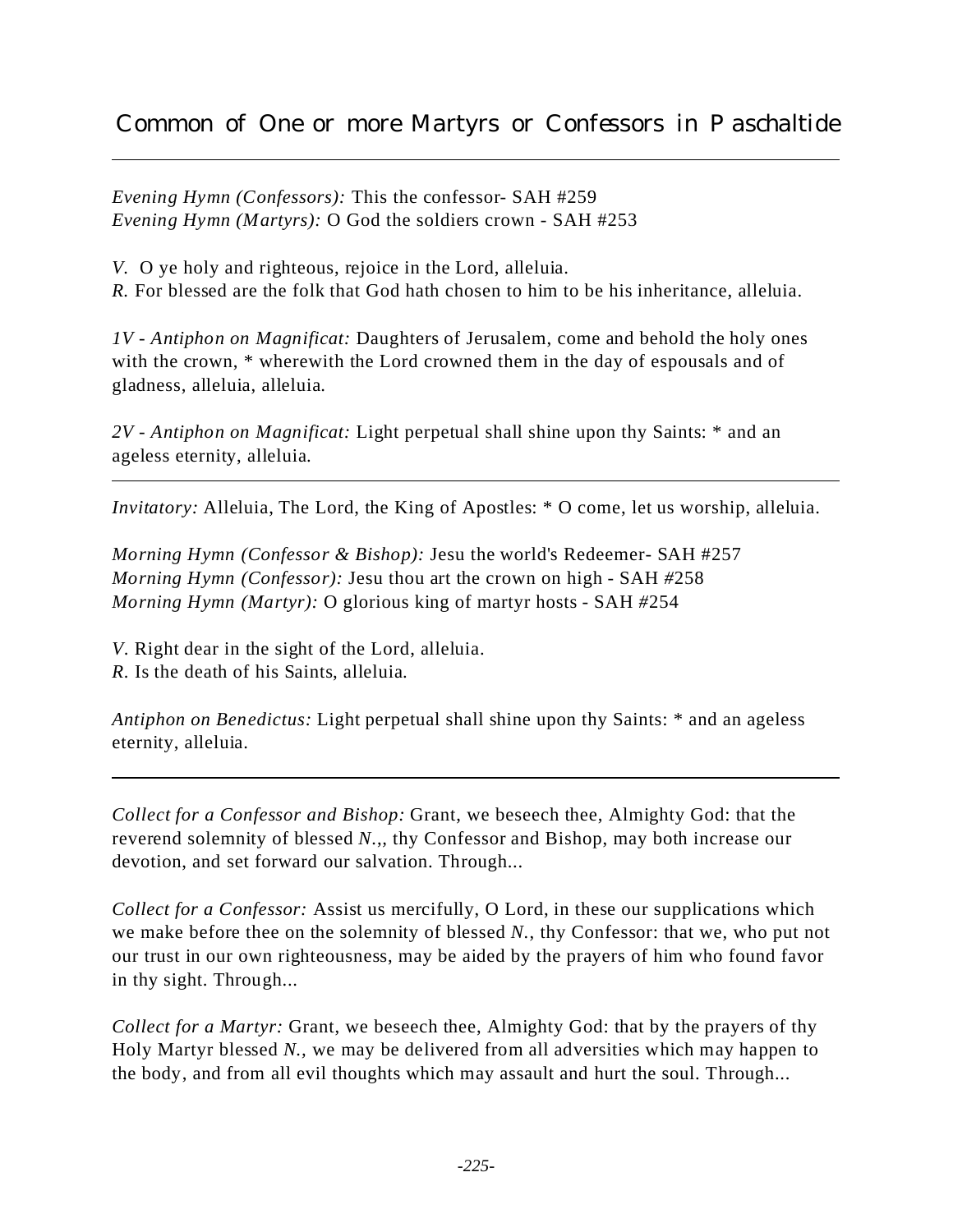*Evening Hymn:* O God the soldiers crown and guard - SAH #253

- *V.* Thou hast crowned him with glory and worship, O Lord.
- *R*. And hast made him to have dominion of the works of thy hands.

*1V - Antiphon on Magnificat:* This is indeed a Martyr who for the Name of Christ poured forth his blood: \* who feared not the threats of judges, nor sought for the glory of earthly dignity, but with joy attained unto the heavenly kingdom.

*2V - Antiphon on Magnificat:* This man, the world despising, and earthly pleasures renouncing, \* laid up treasures in heaven by word and deed.

*Invitatory*: The Lord, the King of Martyrs, \* O come let us worship.

*Morning Hymn:* O glorious King of Martyr hosts - SAH #254

*V*. The righteous shall flourish like a palm-tree.

*R.* And shall spread abroad like a cedar in Lebanon.

*Antiphon on Benedictus:* If any man will come after me, saith the Lord, \* let him deny himself, and take up his cross, and follow me.

*Collect:* Grant, we beseech thee, Almighty God: that by the prayers of thy Holy Martyr blessed *N.,* we may be delivered from all adversities which may happen to the body, and from all evil thoughts which may assault and hurt the soul. Through...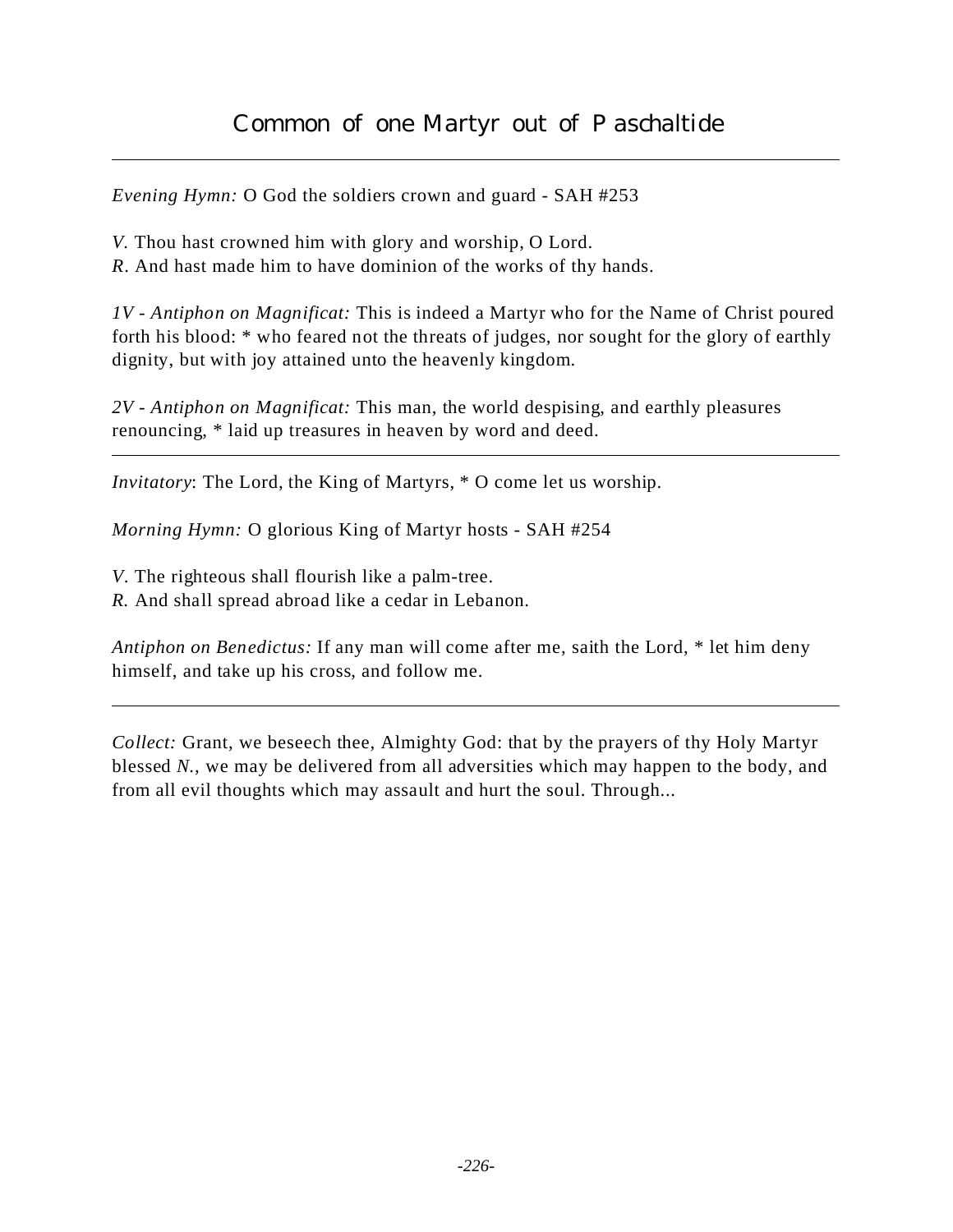# Common of many Martyrs out of Paschaltide

*Evening Hymn:* O God the soldiers crown and guard - SAH #253

*V.* Be glad, O ye righteous, and rejoice in the Lord.

*R.* And be joyful, all ye that are true of heart.

*1V - Antiphon on Magnificat:* In the heavenly kingdom the souls of the Saints are rejoicing, who followed the footsteps of Christ, their Master: \* and since for love of him they freely poured forth their life-blood, therefore with Christ they reign for ever and ever.

*2V - Antiphon on Magnificat:* God shall wipe away every tear from the eyes of the Saints: \* and there shall be no more death, neither sorrow, nor crying, not any more pain: for the former things are passed away.

*Invitatory*: The Lord, the King of Martyrs, \* O come let us worship.

*Morning Hymn:* O glorious King of Martyr hosts - SAH #254

*V*. Let the saints be joyful with glory.

*R.* Let them rejoice in their beds.

*Antiphon on Benedictus:* For theirs is the kingdom of heaven, who despised earthly pleasures, \* and have won the rewards of the kingdom, and have washed their robes in the blood of the Lamb.

*Collect:* Almighty God, mercifully look upon our infirmities: that whereas we are oppressed by the burden of our sins, the glorious intercession of thy blessed Martyrs *N.* and *N.* may be our succor and defense. Through...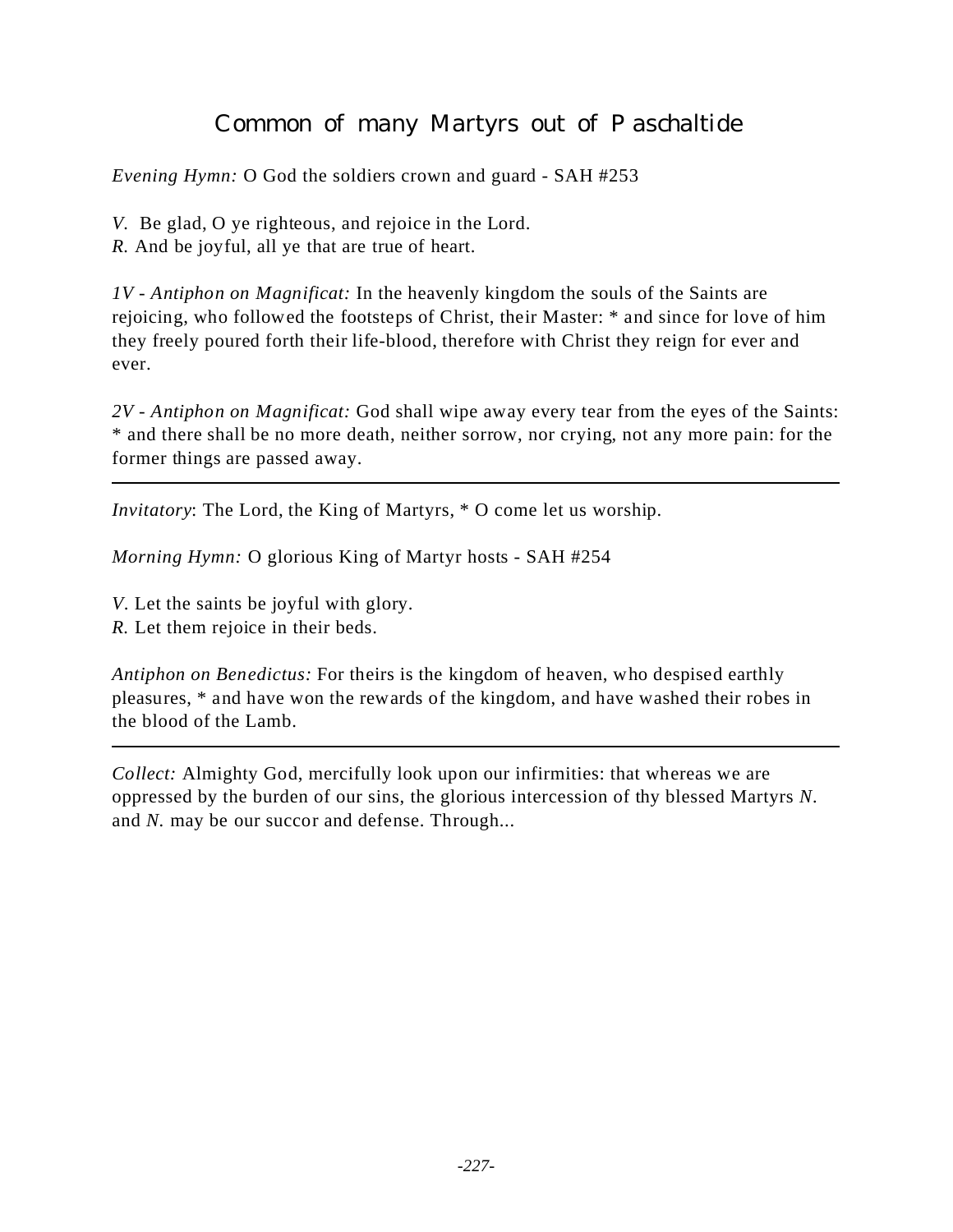*Evening Hymn:* Christ's noble servants - SAH #225

*V*. The righteous also shall give thanks unto thy Name.

*R.* And the Just shall continue in thy sight.

*1V - Antiphon on Magnificat:* They that wait upon the Lord shall renew their strength; \* they shall mount up with wings as eagles; they shall run and not be weary, and shall walk and not faint.

*2V - Antiphon on Magnificat:* Since the beginning of the world men have not heard, nor perceived by the ear, \* neither hath the eye seen, any God beside thee, who worketh for them that wait upon him.

*Invitatory:* The Lord, the King of all that confess him: \* O come, let us worship.

*Morning Hymn:* Christ's noble servants - SAH #225

*V*. The righteous also shall give thanks unto thy Name.

*R.* And the Just shall continue in thy sight.

*Antiphon on Benedictus:* Let your loins be girded about, and your lights burning in your hands: \* and ye yourselves like men that wait for their Lord, when he will return from the wedding.

*Collect:* O God, who makest us glad with the yearly solemnity of blessed *N.* and *N.*, thy holy Confessors: mercifully grant; that, as we now celebrate their birthday, so we may follow the example of their lives. Through...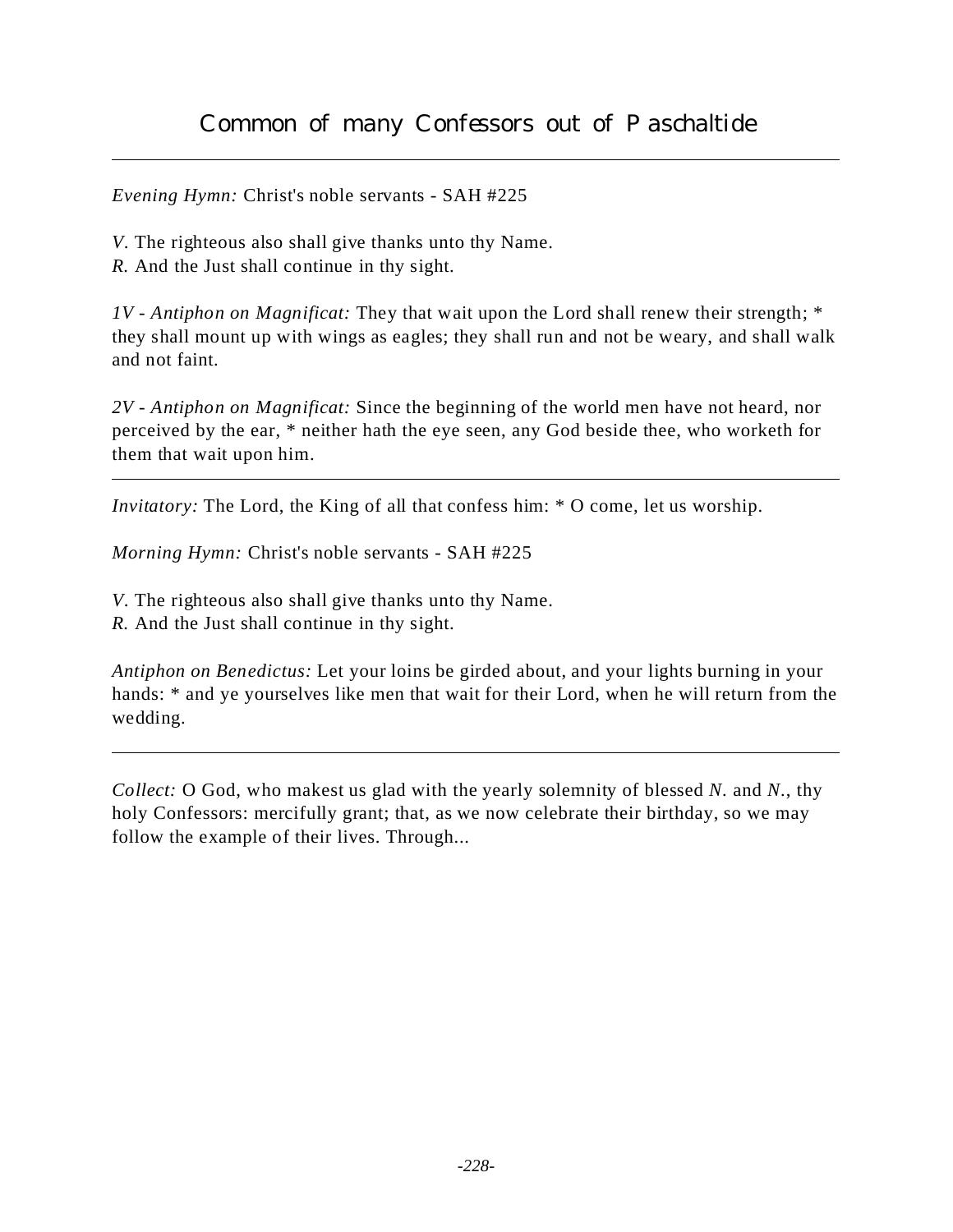*V.* I have declared thy righteousness in the great congregation. *R.* Lo, I will not refrain my lips, O Lord, and that thou knowest.

*1V - Antiphon on Magnificat:* Blessed is the man that considereth the ways of wisdom in his heart, and that goeth after her as one that traceth: \* by her he shall be covered from the heat, and shall dwell in her glory.

*Or, Antiphon:* O Doctor right excellent, O light of Holy Church, \* O *N.*, thou blessed lover of the divine law, entreat for us the Son of God (alleluia).

*2V - Antiphon on Magnificat:* They that be wise shall shine as the brightness of the firmament: \* and they that turn many to righteousness, as the stars for ever and ever.

*Invitatory:* The Fountain of wisdom, the word of God Most High, who hath given wisdom to them that love him: \* O come, let us worship.

*Morning Hymn:* Jesu the world's Redeemer - SAH #257

*V*. With my lips have I been telling of all the judgements of thy mouth. *R.* I have had as great delight in the way of thy testimonies as in all manner of riches.

*Antiphon on Benedictus:* Blessed be the Name of God for ever and ever, for wisdom and might are his: \* I thank thee, O thou God of my fathers, who hast given us wisdom and might, in that thou hast revealed the deep and secret things.

*Collect:* O God, who didst send blessed *N.* thy Doctor to guide thy people in the way of everlasting salvation: grant, we beseech thee; that as we have learned of him the doctrine of life on earth, so we may be found worthy to have him for our advocate in heaven. Through...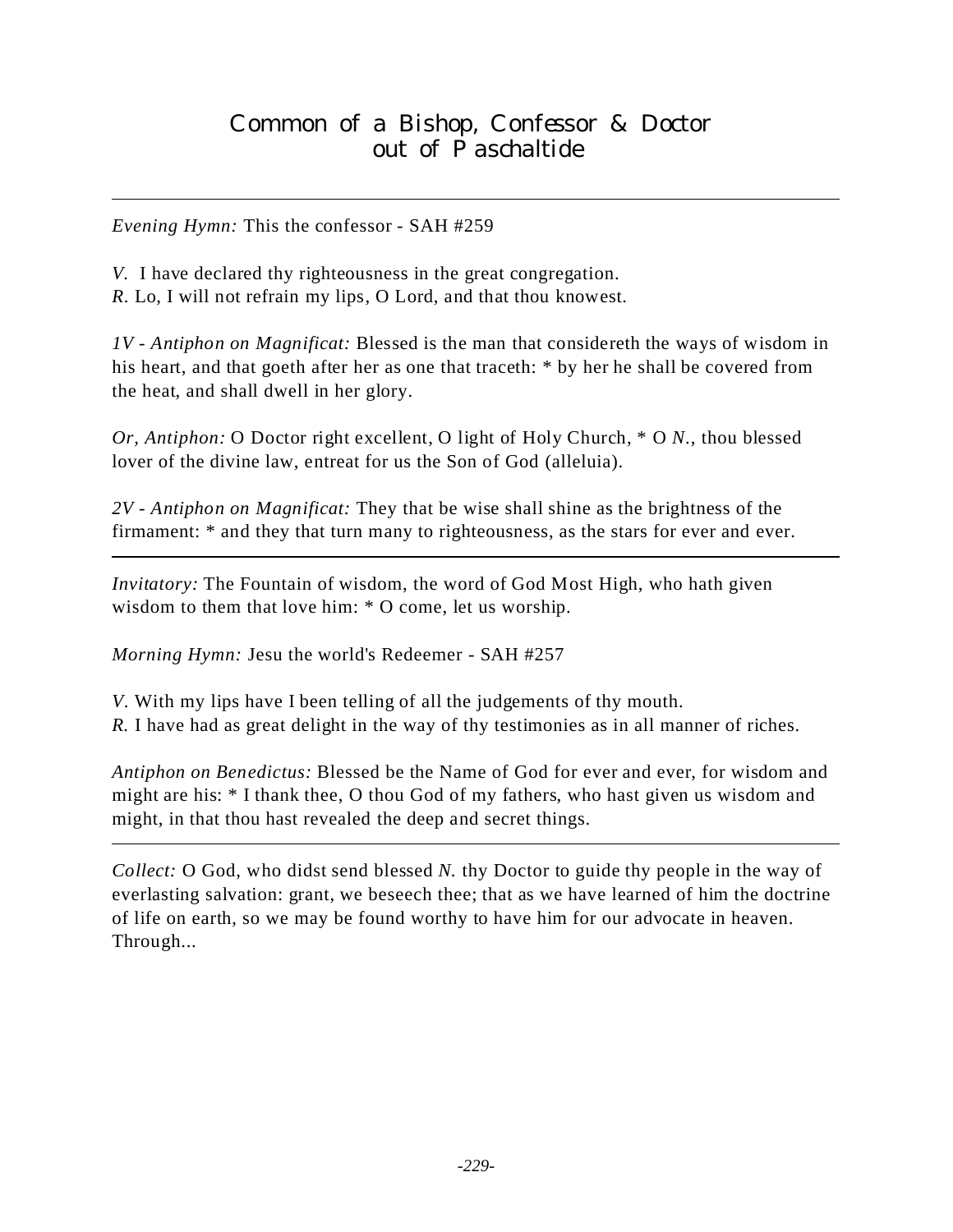*V.* The Lord loved him and adorned him. *R.* He clothed him with a robe of glory.

*1V - Antiphon on Magnificat:* He chose him out of all men living, to offer sacrifices unto the Lord: \* incense, and a sweet savor for his people.

*Or, Antiphon:* O holy priest and bishop, O light of holy Church, \* O *N.*, thou blessed lover of the divine law, entreat for us the Son of God (alleluia).

*2V - Antiphon on Magnificat:* Let thy priests, O Lord God, be clothed with salvation: \* turn not away the face of thine Anointed, remember the mercies of thy servant.

*Invitatory:* The Lord, the King of Confessors: \* O come, let us worship.

*Morning Hymn:* Jesu the world's Redeemer - SAH #257

*V*. The Lord guided the righteous in right paths.

*R.* And showed him the kingdom of God.

*Antiphon on Benedictus:* Well done, thou good and faithful servant: \* because thou hast been faithful over a few things, I will make thee ruler over many things, saith the Lord.

*Collect:* Grant, we beseech thee, Almighty God: that the reverend solemnity of blessed *N.*,*,* thy Confessor and Bishop, may both increase our devotion, and set forward our salvation. Through...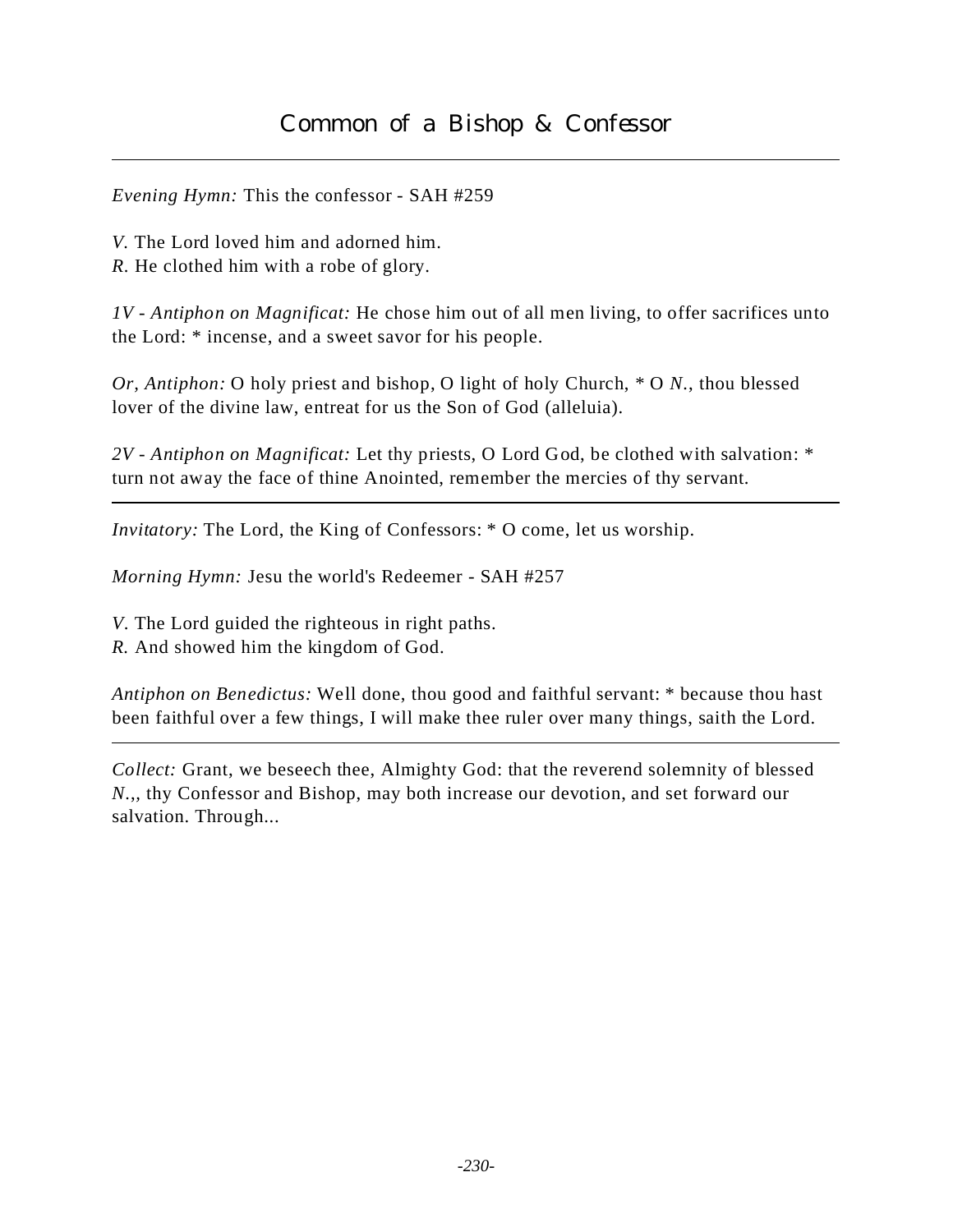*V.* The Lord guided the righteous in right paths.

*R.* And showed his the kingdom of God.

*1V - Antiphon on Magnificat:* Get thee out from thy kindred, and from thy father's house, unto a land that I will shew thee: \* and I will make of thee a great nation, and I will bless thee.

*2V - Antiphon on Magnificat:* Look unto your father, ye that follow after righteousness, ye that seek the Lord: \* for I called him alone, and blessed him, and increased him.

*Invitatory*: The Almighty, who is the Rewarder of them that diligently seek him, \* O come let us worship.

*Morning Hymn:* Jesu thou art the crown on high - SAH #258

*V.* They who seek the Lord shall want no manner of thing that is good. *R*. For they that fear him lack nothing.

*Antiphon on Benedictus:* Well done, thou good and faithful servant: \* because thou hast been faithful over a few things, I will make thee ruler over many things, saith the Lord.

*Collect:* O Lord, we beseech thee, let the intercession of thy blessed Abbot *N.* commend us unto thee: that we, who have no power of ourselves to help ourselves, may by his advocacy find favor in thy sight. Through...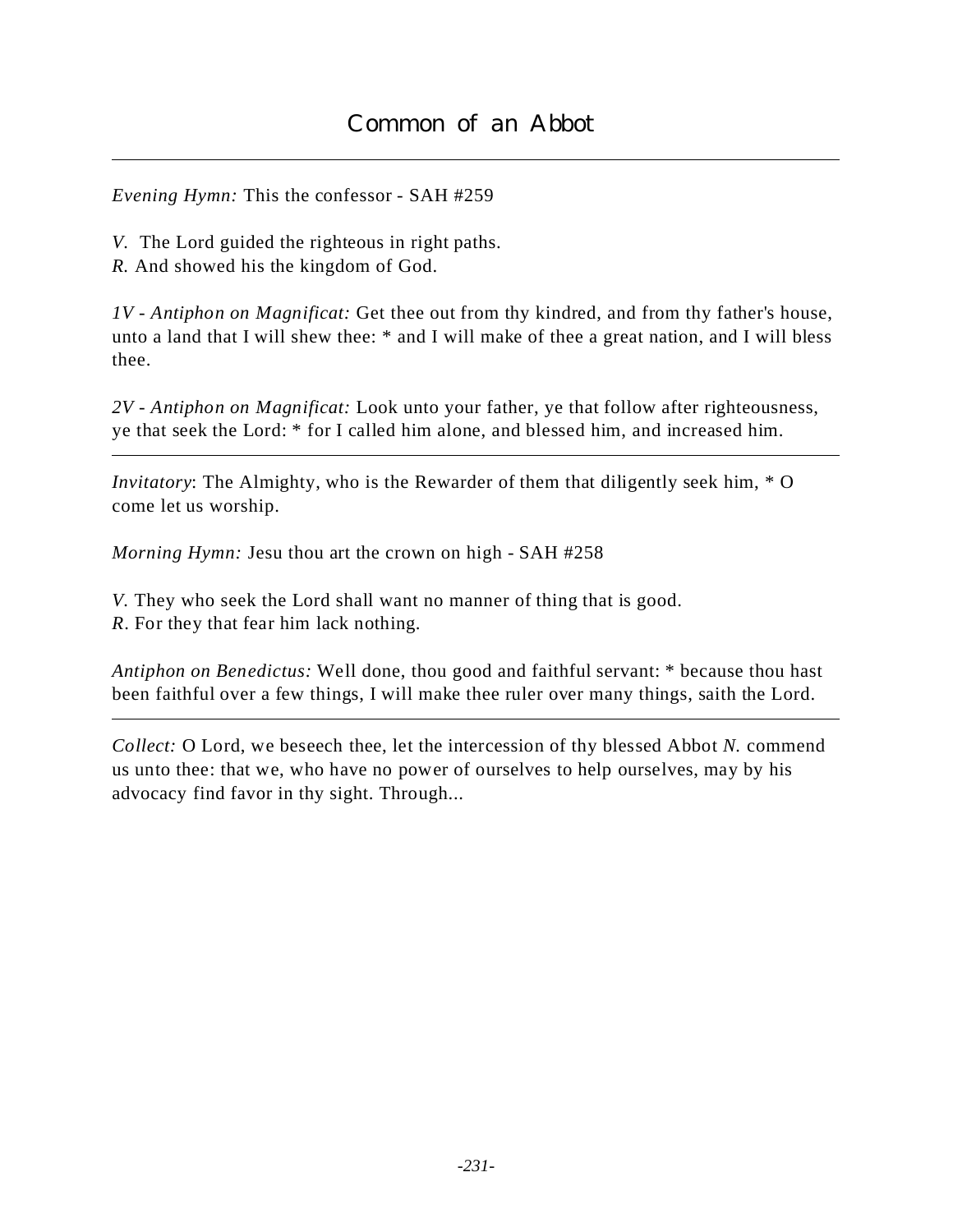*Invitatory:* The Lord, the King of Confessors: \* O come, let us worship.

*Morning Hymn:* Jesu the world's Redeemer - SAH #257

*V*. The Lord guided the righteous in right paths.

*R.* And showed him the kingdom of God.

*Antiphon on Benedictus:* Well done, thou good and faithful servant: \* because thou hast been faithful over a few things, I will make thee ruler over many things, saith the Lord.

*Evening Hymn:* This the confessor - SAH #259

*V.* The Lord loved him and adorned him. *R.* He clothed him with a robe of glory.

*1V - Antiphon on Magnificat:* I will liken him unto a wise man, \* who built his house upon a rock.

*2V - Antiphon on Magnificat:* Lo, a servant of God who esteemed as naught all things earthly,  $*$  and by word and work laid him up treasures in heaven.

*Collect:* Assist us mercifully, O Lord, in these our supplications which we make before thee on the solemnity of blessed *N.*, thy Confessor: that we, who put not our trust in our own righteousness, may be aided by the prayers of him who found favor in thy sight. Through...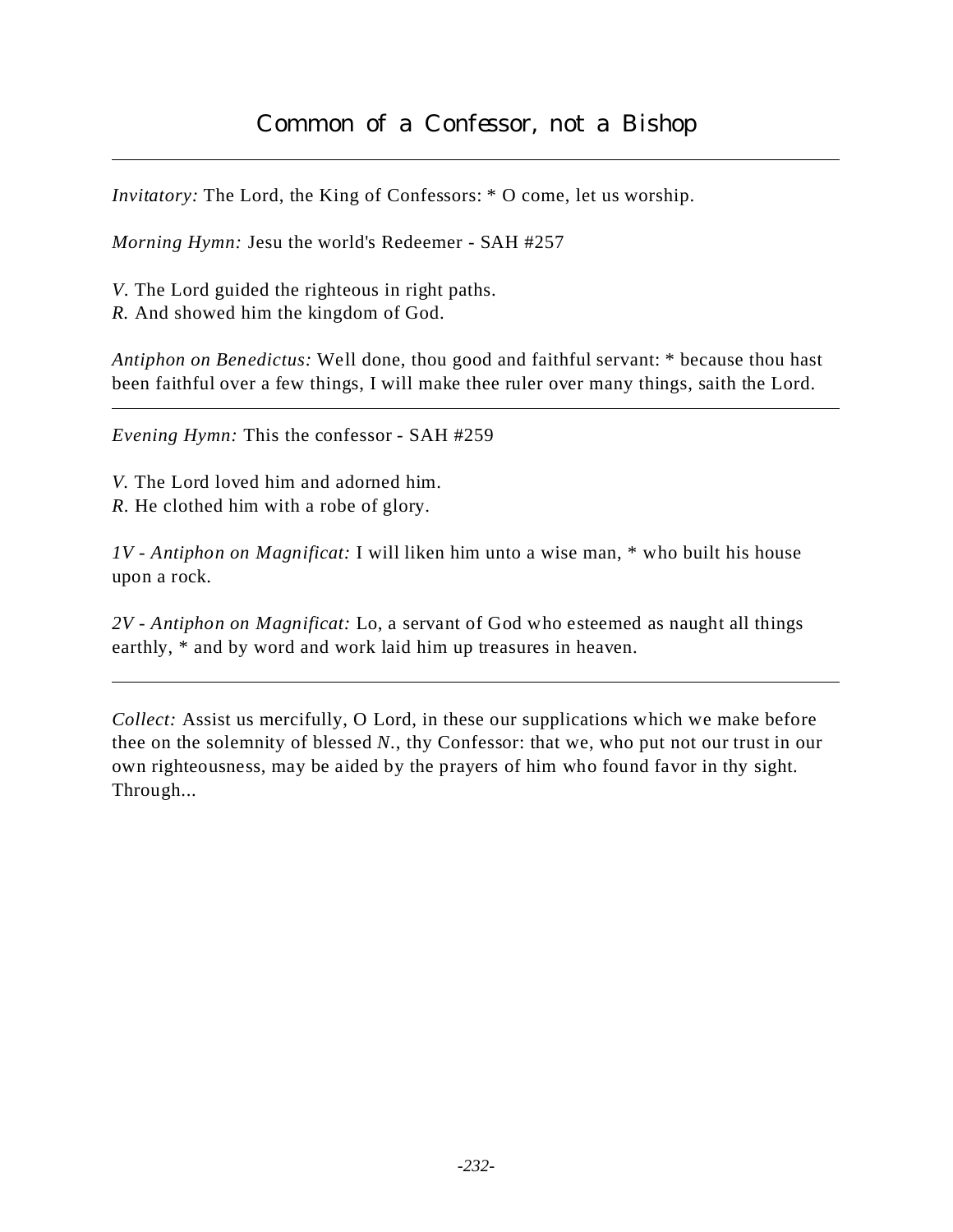*Evening Hymn:* O Jesu, thou the virgin's crown - SAH #262

*V.* The Virgins that be her fellows shall bear her company. *R*. And shall be brought unto thee.

*1V - Antiphon on Magnificat:* The Kingdom of heaven is likened unto a net, cast into the sea, which gathered of every kind: \* which, when it was filled, they drew to land, and sat down upon the shore, and gathered the good into vessels, but cast the bad away.

*2V - Antiphon on Magnificat:* The kingdom of heaven is likened unto a merchant-man seeking goodly pearls: \* who, when he had found one pearl of great price, went and sold all that he had, and bought it.

*Invitatory:* The Lord, the King of Virgins,  $*$  O come let us worship.

*Morning Hymn:* O Jesu, thou the virgin's crown - SAH #262

*V*. Full of grace are thy lips. *R*. Because God hath blessed thee forever.

*Antiphon on Benedictus:* At the Bridegroom's coming, the wise virgin, being ready, \* went in with him to the marriage.

*Collect:* O God, who makest us glad with the yearly solemnity of blessed *N,* thy Virgin (and Martyr), grant, that as we do venerate her in our service, so we may follow the example of her godly conversation. Through...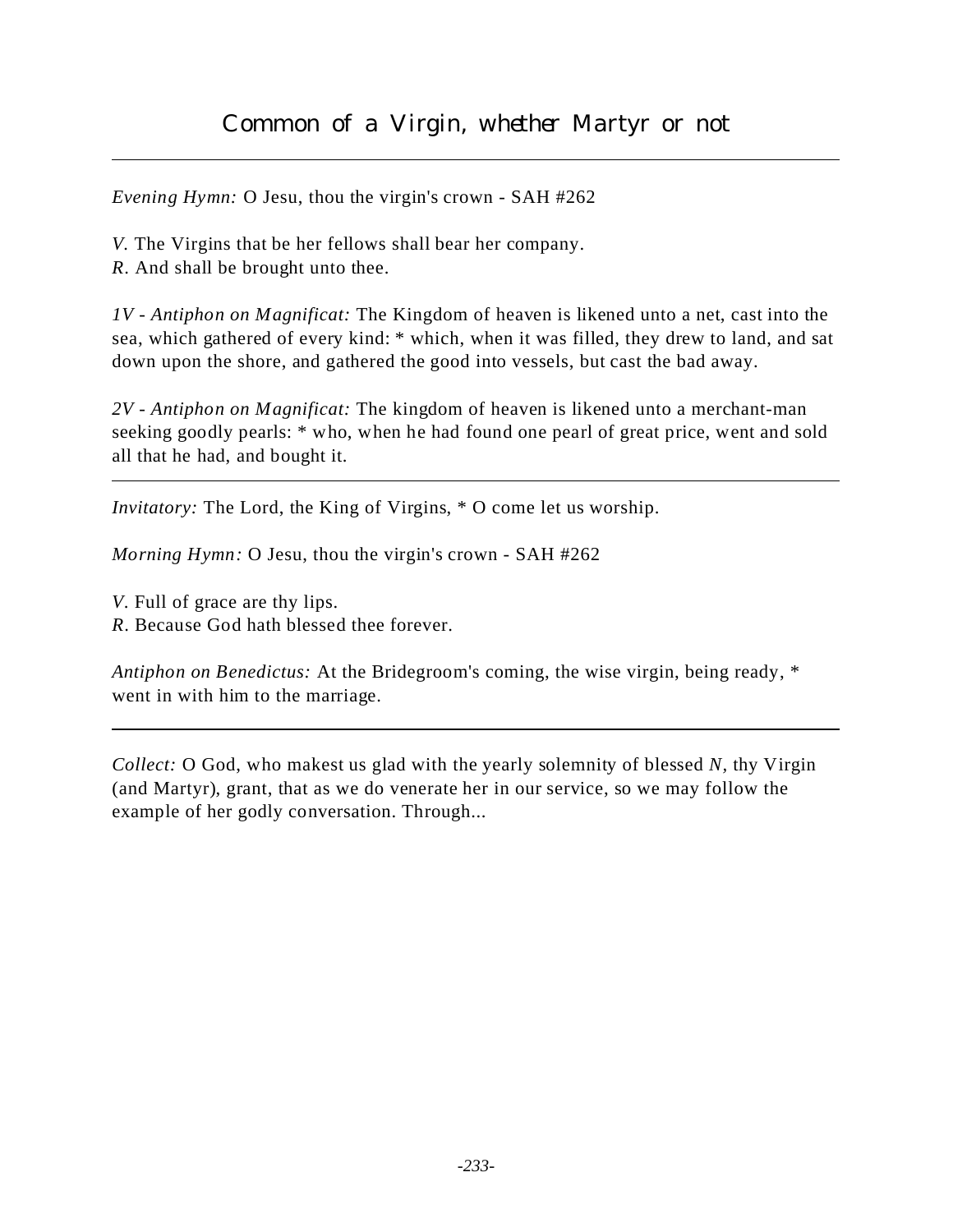*Evening Hymn:* High let us all our voices raise - SAH #261

*V.* Full of grace are thy lips. *R.* Because God hath blessed thee forever.

*1V - Antiphon on Magnificat:* The Kingdom of heaven is likened unto a net, cast into the sea, which gathered of every kind: \* which, when it was filled, they drew to land, and sat down upon the shore, and gathered the good into vessels, but cast the bad away.

*2V - Antiphon on Magnificat:* She stretched out her hand to the poor; yea, she reached forth her hands to the needy; \* and eateth not the bread of idleness.

*Invitatory:* In thanksgiving to God for the blessed *N*.: \* O come, let us worship.

*Morning Hymn:* High let us all our voices raise - SAH #261

*V.* Full of grace are thy lips.

*R.* Because God hath blessed thee forever.

*Antiphon on Benedictus:* The kingdom of heaven is likened unto a merchantman seeking goodly pearls: \* who, when he had found one pearl of great price, went and sold all that he had, and bought it.

*Collect:* Graciously hear us, O God of our salvation: that, like as we do rejoice in the festival of blessed *N.*, so we may learn to follow her in all godly and devout affections. Through...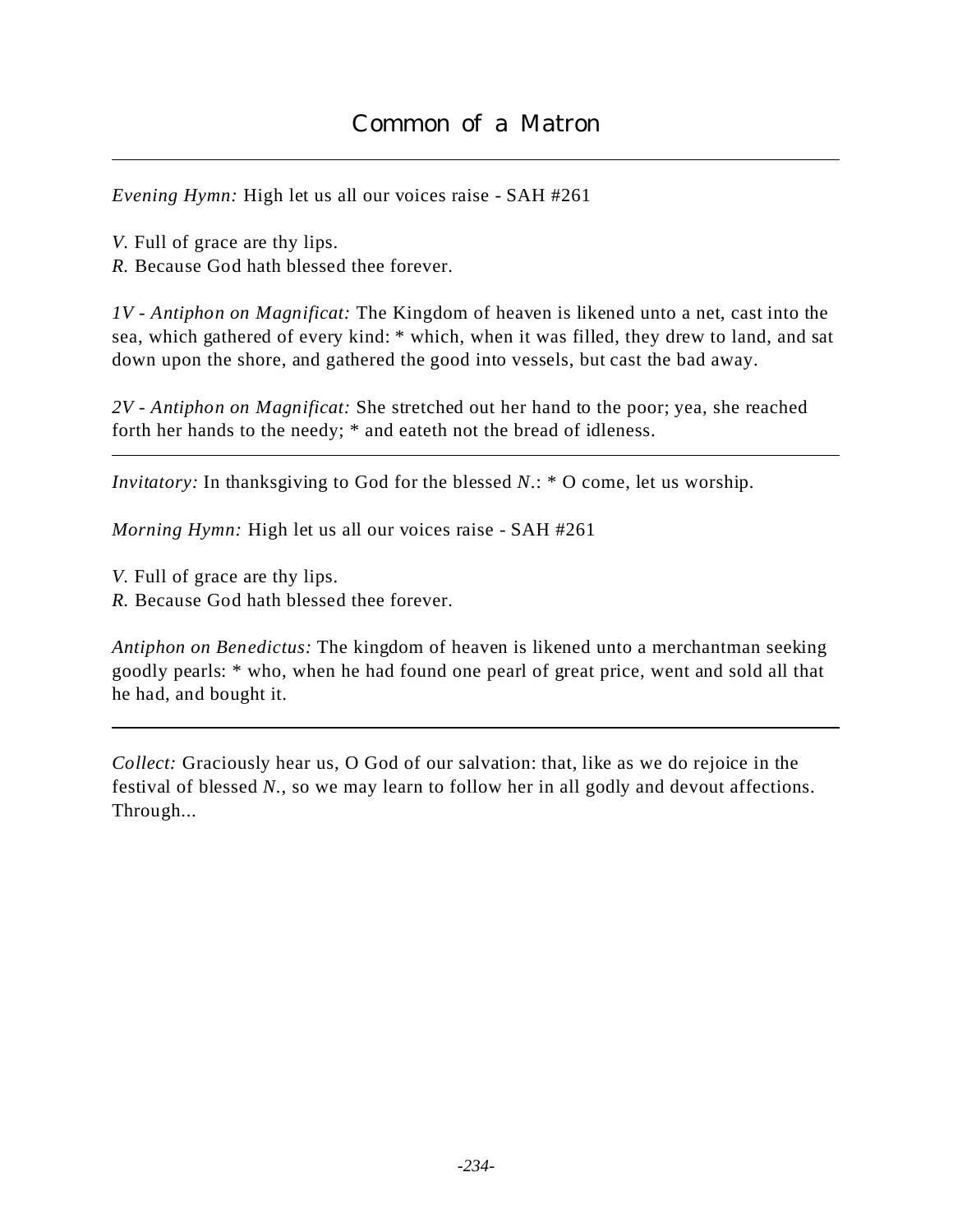# Common of the Dedication of a Church *Note that the Dedication Day of a Church is Double of the First Class.*

*1V: Haggai 2:1-9; 1 Cor. 3:9-17 M: 1 Kgs. 8:22-62; Rev. 21:10-end 2V: Gen. 28:10-17; Heb. 10:19-25*

*Evening Hymn:* Blessed city, heavenly Salem - SAH #271

*V.* The house of God is surely founded, stablished upon the rock (alleluia). *R.* Well it is builded on a firm foundation (alleluia).

*1V - Antiphon on Magnificat:* The Lord hath hallowed his tabernacle: this is the house of the Lord, wherein men may call upon his Name: \* whereof it is written: My Name shall be there, saith the Lord (alleluia).

*2V - Antiphon on Magnificat:* Behold, the tabernacle of God is with men, and the Spirit of God dwelleth within you: \* for the temple of God is holy, which temple are ye: for the love of whom ye do this day celebrate the joys of the temple with a season of festivity (alleluia).

*Invitatory*:: Holiness becometh thine house, O Lord our God, forever and ever: \* O come, let us worship.

*Morning Hymn:* Christ is made the sure foundation - SAH #275

*V.* The house of God is surely founded, stablished upon the rock (alleluia). *R.* Well it is builded on a firm foundation (alleluia).

*Antiphon on Benedictus:* Zacchaeus, make haste and come down, for today I must abide at thy house. \* And he made haste and came down, and received him joyfully into his house. This day is salvation come to this house from the Lord (alleluia).

*Collect:* O God, who year by year renewest unto us the day of consecration of this thy holy temple, and dost ever bring us again in safety to thy sacred Mysteries: graciously hear the prayers of thy people, and grant; that whosoever entereth this temple to ask for blessings may rejoice in the obtaining of all his petitions. Through...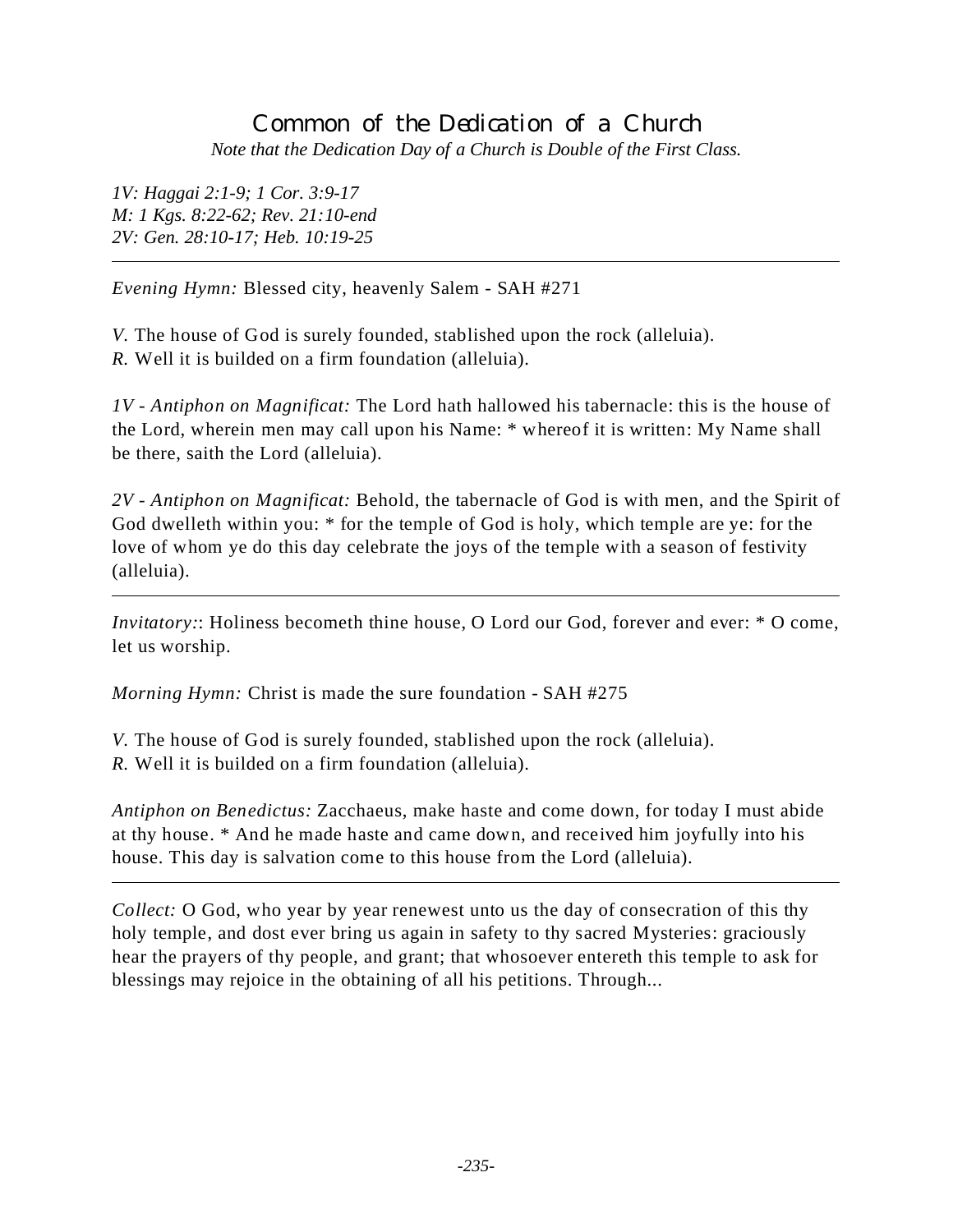# Psalm Prose for the Dedication of a Church

*The following antiphons may be sung as needed before and after the Psalms of the Day, or before the psalms as a prose.*

*1.* Jacob beheld a ladder set up on the earth, and the top thereof reaching to heaven, and the angels of God ascending and descending on it, \* and he said: Surely the Lord is in this place and it is holy.

*2*. Holiness becometh thine house, O Lord our God, \* forever and ever.

*3*. My house shall be called a house of prayer \* for all peoples.

*4*. This is the Lord's house, firmly builded: \* it is well founded on the solid rock.

*5*. O Shepherd of Israel, look down upon this habitation: thou that leadest Joseph like a sheep, pour upon this house thine abundant benediction: \* thou that sittest upon the Cherubim, receive the prayers of thy people, who in this place confess thy Name.

*Antiphon on the Magnificat throughout the Octave, when not a Sunday or a feast day*: O how dreadful is this place, surely this is none other but the house of God, \* and this is the gate of heaven (alleluia).

*Antiphon on the Benedictus throughout the Octave, when not a Sunday or a feast day:* Zacchaeus, make haste and come down, for today I must abide at thy house. \* And he made haste and came down, and received him joyfully into his house. This day is salvation come to this house from the Lord (alleluia).